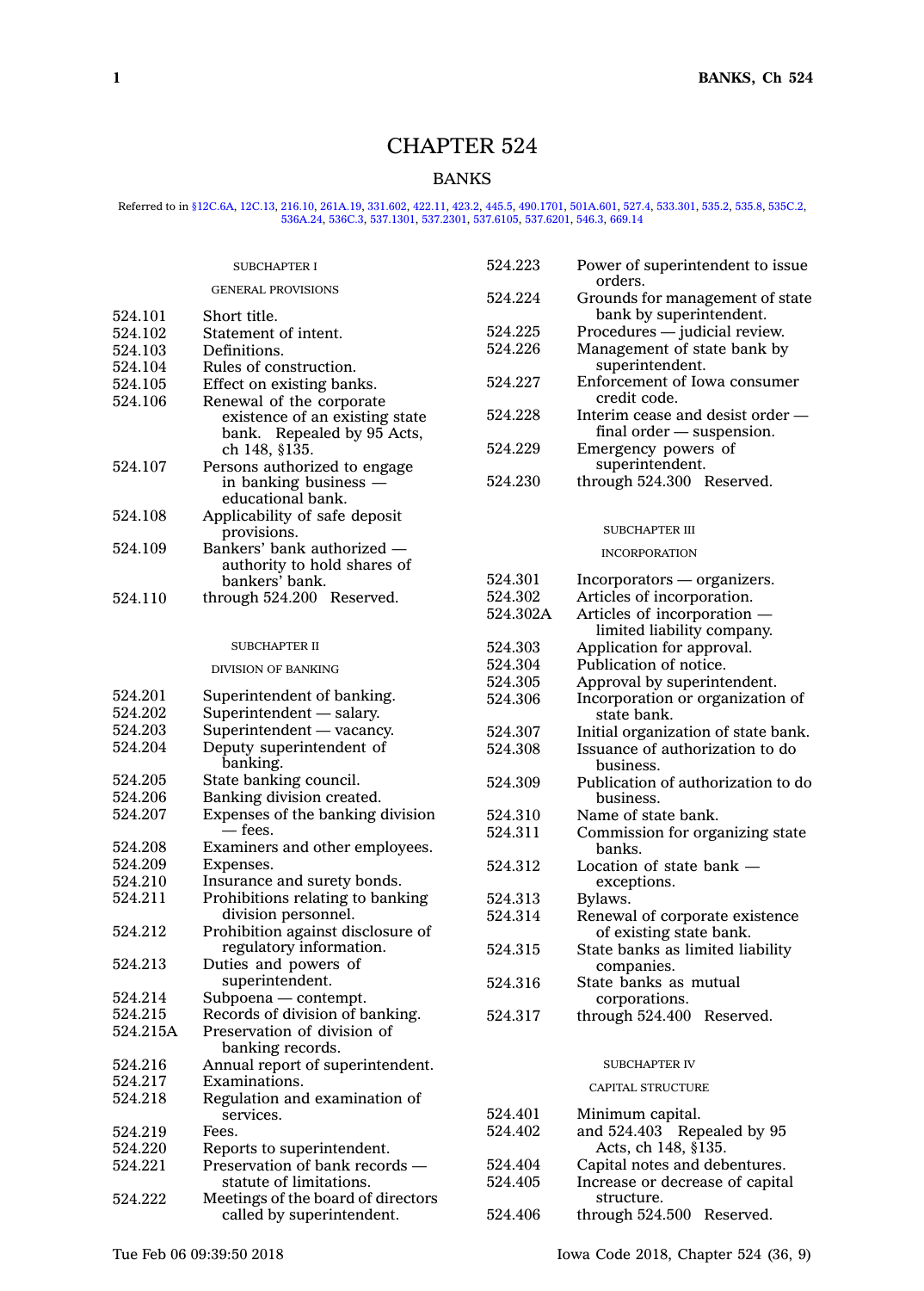| <b>SUBCHAPTER V</b>                 |                                                                                                        |  |  |
|-------------------------------------|--------------------------------------------------------------------------------------------------------|--|--|
| SHARES, SHAREHOLDERS, AND DIVIDENDS |                                                                                                        |  |  |
| 524.501<br>524.518                  | through 524.517 Reserved.<br>Redemption of preferred shares.<br>Repealed by 95 Acts, ch 148,<br>\$135. |  |  |
| 524.519<br>524.521<br>524.522       | and 524.520 Reserved.<br>Authorized shares.<br>Terms of class or series                                |  |  |
|                                     | determined by board of<br>directors.                                                                   |  |  |
| 524.523                             | Certificates representing shares.                                                                      |  |  |
| 524.524                             | Consideration for shares.                                                                              |  |  |
| 524.525                             | Subscription for shares before<br>incorporation or organization.                                       |  |  |
| 524.526<br>524.527                  | Fractional shares.<br>Liability of shareholders or                                                     |  |  |
|                                     | members.                                                                                               |  |  |
| 524.528<br>524.529                  | Shareholders' preemptive rights.                                                                       |  |  |
|                                     | Preemptive rights for existing<br>state banks. Repealed by 2017<br>Acts, ch 29, §164.                  |  |  |
| 524.530                             | State bank's acquisition of its<br>own shares.                                                         |  |  |
| 524.531                             | Loaning on its own shares.                                                                             |  |  |
| 524.532                             | Meetings of shareholders.                                                                              |  |  |
| 524.533                             | Notice of shareholder meetings<br>- waiver of notice generally.                                        |  |  |
| 524.534                             | Action without meeting.                                                                                |  |  |
| 524.535                             | Transfer books - fixing record<br>date.                                                                |  |  |
| 524.536                             | Voting list.                                                                                           |  |  |
| 524.537                             | Quorum of shareholders.                                                                                |  |  |
| 524.538                             | Voting of shares.                                                                                      |  |  |
| 524.538A                            | Voting by member of mutual<br>corporation.                                                             |  |  |
| 524.539<br>524.540                  | Voting trust.                                                                                          |  |  |
| 524.541                             | Voting agreements.<br>$Lists$ - filing with                                                            |  |  |
| 524.542                             | superintendent.<br>Dividends.                                                                          |  |  |
| 524.543                             | Distribution of shares of state<br>bank.                                                               |  |  |
| 524.544                             | Change of control - certificate of<br>approval - shares as security<br>— reports.                      |  |  |
| 524.545                             | Options for shares.                                                                                    |  |  |
| 524.546                             | through 524.600 Reserved.                                                                              |  |  |
| <b>SUBCHAPTER VI</b>                |                                                                                                        |  |  |
| <b>DIRECTORS</b>                    |                                                                                                        |  |  |
| 524.601                             | Board of directors.                                                                                    |  |  |
| 524.602                             | Board of directors - election.                                                                         |  |  |
| 524.603                             | Vacancies.                                                                                             |  |  |
| 524.604                             | Duties and responsibilities.                                                                           |  |  |
| 524.605                             | Liability of directors in certain<br>cases.                                                            |  |  |
| 524.606                             | Removal of directors.                                                                                  |  |  |
| 524.607                             | Meetings $-$ waiver of notice $-$<br>quorum.                                                           |  |  |
| 524.607A                            | Action without meeting.                                                                                |  |  |
| 524.608                             | Auditing procedures.                                                                                   |  |  |
| 524.609<br>524.610                  | Executive and other committees.<br>Compensation of directors.                                          |  |  |
| 524.611                             | Oath of directors.                                                                                     |  |  |
|                                     |                                                                                                        |  |  |

| Director dealing with state bank. |
|-----------------------------------|
| Prohibitions applicable to        |
| certain financial transactions    |
| involving directors.              |
| Honorary and advisory directors.  |
| through 524.700 Reserved.         |
|                                   |

#### SUBCHAPTER VII

# OFFICERS AND EMPLOYEES

| 524.701  | Officers and employees.                                      |
|----------|--------------------------------------------------------------|
| 524.702  | Officers - duties and liability.                             |
| 524.703  | Officers and employees                                       |
|          | - employment and<br>compensation.                            |
| 524.704  | Employee employment and                                      |
|          | compensation. Repealed by                                    |
|          | 95 Acts, ch 148, §135.                                       |
| 524.705  | Bonds of officers and employees.                             |
| 524.706  | Officer dealing with state bank.                             |
| 524.707  | Removal of officers or employees.                            |
| 524.708  | Report of change in officer                                  |
|          | personnel.                                                   |
| 524.709  | Duty to make records available to                            |
| 524.710  | superintendent.                                              |
|          | Prohibitions applicable to<br>certain financial transactions |
|          |                                                              |
|          | involving officers and<br>employees.                         |
| 524.711  | through 524.800 Reserved.                                    |
|          |                                                              |
|          | <b>SUBCHAPTER VIII</b>                                       |
|          | <b>GENERAL BANKING POWERS</b>                                |
| 524.801  | General powers.                                              |
| 524.802  | Additional powers of a state bank.                           |
| 524.803  | Business property of state bank.                             |
| 524.804  | Data processing services.                                    |
| 524.805  | Deposits.                                                    |
| 524.806  | Deposit in the names of two or                               |
|          | more individuals.                                            |
| 524.807  | Payment of deposited funds.                                  |
| 524.808  | Adverse claims to deposits.                                  |
| 524.809  | Authority to lease safe deposit                              |
|          | boxes.                                                       |
| 524.810  | Search procedure on death.                                   |
|          | Repealed by 97 Acts, ch 60, §1,<br>2.                        |
| 524.810A | Safe deposit box access.                                     |
| 524.811  | Adverse claims to property in                                |
|          | safe deposit and safekeeping.                                |
| 524.812  | Remedies and proceedings for                                 |
|          | nonpayment of rent on safe                                   |
|          | deposit box.                                                 |
| 524.813  | Authority to receive property for                            |
|          | safekeeping.                                                 |

524.814 Loan or pledge of assets. 524.815 Deposits by <sup>a</sup> state bank.

- 524.816 Account insurance.
- 524.817 Reserved.
- 524.818 Indebtedness of state bank.
- 524.819 Clearing checks at par.<br>524.820 Money received for tran
- 524.820 Money received for transmission.<br>524.821 Electronic transmission of funds Electronic transmission of funds — restrictions.
- 524.822 through 524.824 Reserved.

Oath of directors.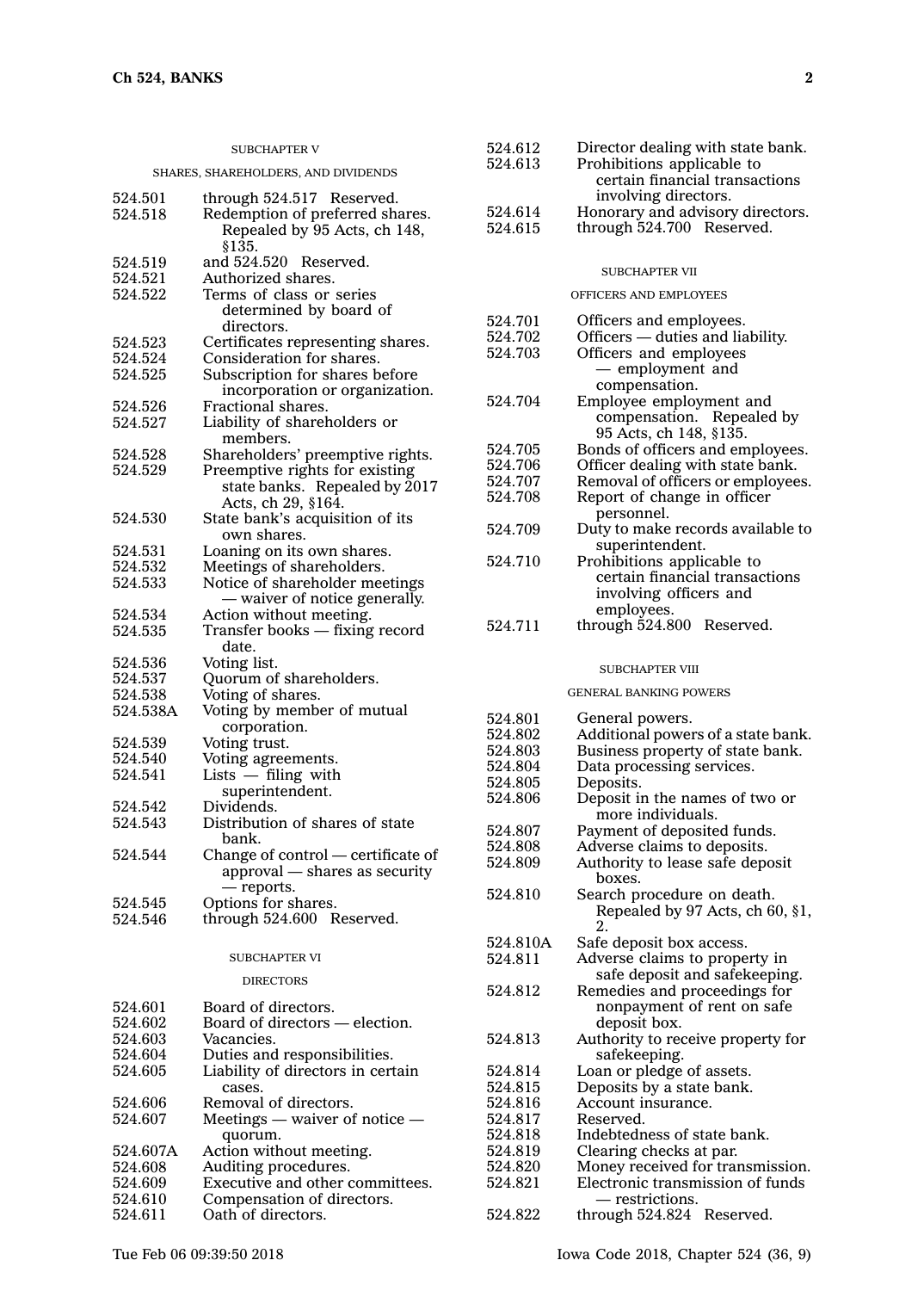| 524.825 | Securities activities.    |  |
|---------|---------------------------|--|
| 524.826 | through 524.900 Reserved. |  |

#### SUBCHAPTER IX

#### INVESTMENT AND LENDING POWERS

| 524.901 | Investments.                                                 |
|---------|--------------------------------------------------------------|
| 524.902 | General lending powers of a state<br>bank.                   |
| 524.903 | Purchase and sale of drafts and<br>bills of exchange.        |
| 524.904 | Loans and extensions of credit to                            |
|         | one borrower.                                                |
| 524.905 | Loans on real property.                                      |
| 524.906 | Reserved.                                                    |
| 524.907 | Participations.                                              |
| 524.908 | Leasing of personal property.                                |
| 524.909 | Loans and investments by officer.                            |
| 524.910 | Property acquired to satisfy debts<br>previously contracted. |
| 524.911 | Letters of credit.                                           |
| 524.912 | Customer shall be free to obtain<br>own insurance and loan.  |
| 524.913 | Consumer loans.                                              |

| 524.914 | through 524.1000 Reserved. |  |
|---------|----------------------------|--|
|         |                            |  |

## SUBCHAPTER X

# FIDUCIARY POWERS

| 524.1001 | Power to act as fiduciary.       |
|----------|----------------------------------|
| 524.1002 | Actions required, permitted,     |
|          | or prohibited in a fiduciary     |
|          | capacity.                        |
| 524.1003 | Removal of fiduciary powers.     |
| 524.1004 | Voluntary relinquishment of      |
|          | fiduciary capacity.              |
| 524.1005 | Trust companies operating on     |
|          | January 1, 1970.                 |
| 524.1006 | Banks depositing securities      |
|          | in federally regulated           |
|          | corporation.                     |
| 524.1007 | Succession of fiduciary accounts |
|          | to an affiliate.                 |
| 524.1008 | Succession of fiduciary accounts |
|          | to an independent bank.          |
| 524.1009 | Succession to fiduciary accounts |
|          | and appointments —               |
|          | application for appointment of   |
|          | new fiduciary.                   |
| 524.1010 | through 524.1100 Reserved.       |
|          |                                  |
|          |                                  |

# SUBCHAPTER XI AFFILIATES

| 524.1101 | Definitions.                  |
|----------|-------------------------------|
| 524.1102 | Loans and other transactions  |
|          | with affiliates.              |
| 524.1103 | Exceptions.                   |
| 524.1104 | Applicability of general loan |
|          | limitations.                  |
| 524.1105 | Examination of affiliates and |
|          | reports.                      |
| 524.1106 | Fees paid to an affiliate -   |
|          | approval by superintendent.   |

| 524.1107 | through 524.1200 Reserved. |  |
|----------|----------------------------|--|
|----------|----------------------------|--|

#### SUBCHAPTER XII

#### OFFICES

| 524.1201<br>524.1202  | General provisions.<br>Location of offices.<br>Repealed by    |
|-----------------------|---------------------------------------------------------------|
| 524.1203              | 2001 Acts, ch 4, §10, 11.<br>Cancellation of approval of      |
| 524.1204              | offices.<br>Privileges extended to national                   |
|                       | banks.                                                        |
| 524.1205              | Establishment of branch or<br>office in other state -         |
|                       | superintendent's authority to<br>regulate.                    |
| 524.1206              | Identification of legally chartered                           |
|                       | name of bank - required use<br>of name.                       |
| 524.1207              | through 524.1211 Reserved.                                    |
| 524.1212              | Location of satellite terminals.                              |
| 524.1213              | United community bank offices.                                |
|                       | Repealed by 2001 Acts, ch 4,                                  |
| 524.1214              | §10, 11.<br>through 524.1300<br>Reserved.                     |
|                       | <b>SUBCHAPTER XIII</b>                                        |
|                       | <b>DISSOLUTION</b>                                            |
| 524.1301              | Dissolution by incorporators,                                 |
|                       | organizers, or initial directors.                             |
| 524.1302              | Involuntary dissolution prior to<br>commencement of business. |
| 524.1303              | Voluntary dissolution after                                   |
| 524.1304              | commencement of business.                                     |
|                       | Voluntary dissolution - approval.                             |
| 524.1304A<br>524.1305 | Articles of dissolution.                                      |
|                       | Voluntary dissolution<br>proceedings - winding up.            |
| 524.1306              | Revocation of voluntary<br>dissolution proceedings.           |
| 524.1307              | and 524.1308 Repealed by 95                                   |
|                       | Acts, ch 148, §135.                                           |
| 524.1308A             | Known claims against dissolved<br>state bank.                 |
| 524.1308B             | Unknown claims against                                        |
| 524.1309              | dissolved state bank.<br>Becoming subject to chapter 489      |
|                       | or 490.                                                       |
| 524.1310              | Involuntary dissolution after<br>commencement of business     |
|                       | — federal deposit insurance                                   |
|                       | corporation as receiver.                                      |
| 524.1311              | Involuntary dissolution after                                 |
|                       | commencement of business                                      |
| 524.1312              | receivership procedure.<br>Distribution of assets upon        |
|                       | insolvency.                                                   |
| 524.1313              | Involuntary dissolution after                                 |
|                       | commencement of business                                      |
|                       | - tender of receivership to<br>F.D.I.C. Repealed by 2012      |
|                       | Acts, ch 1017, §27, 28.                                       |
| 524.1314              | Survival of rights and remedies                               |
|                       | after dissolution or expiration                               |
|                       | - preservation of records.                                    |
| 524.1315              | through 524.1400 Reserved.                                    |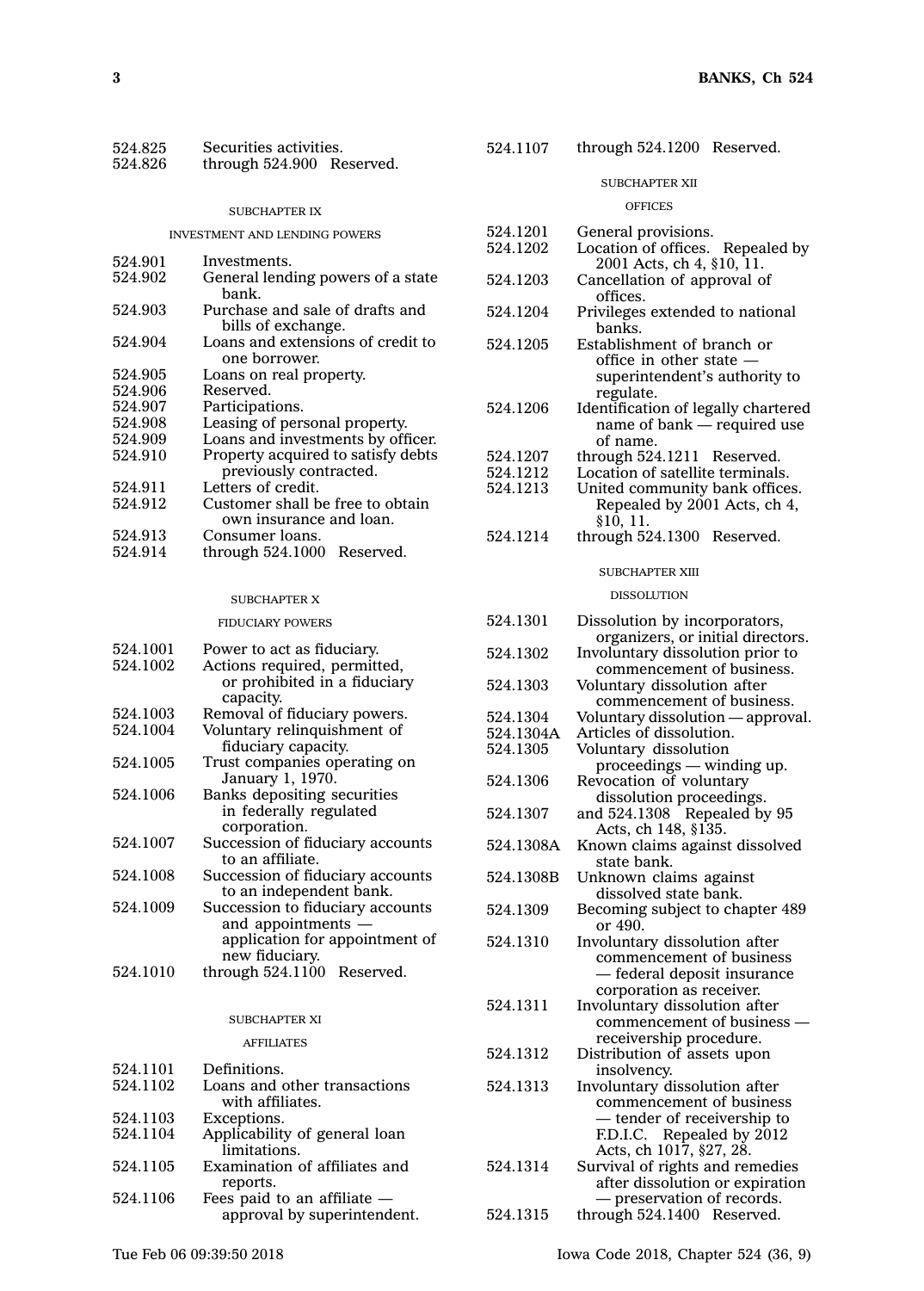# SUBCHAPTER XIV

#### MERGER, CONSOLIDATION, AND CONVERSION

| 524.1401 | Authority to merge.                                    |
|----------|--------------------------------------------------------|
| 524.1402 | Requirements for a merger.                             |
| 524.1403 | Approval of merger by                                  |
|          | superintendent.                                        |
| 524.1404 | Procedure after approval by the                        |
|          | superintendent - issuance of<br>certificate of merger. |
| 524.1405 | Effect of merger.                                      |
| 524.1406 | Appraisal rights of shareholders.                      |
| 524.1407 | Succession to fiduciary accounts                       |
|          | and appointments —                                     |
|          | application for appointment of                         |
|          | new fiduciary. Repealed by 95                          |
|          | Acts, ch 148, §135.                                    |
| 524.1408 | Merger of corporation or limited                       |
|          | liability company substantially                        |
|          | owned by a state bank.                                 |
| 524.1409 | Conversion of national bank or                         |
|          | federal savings association                            |
|          | into state bank.                                       |
| 524.1410 | Application for approval by                            |
| 524.1411 | superintendent.<br>Articles of conversion.             |
| 524.1412 | Publication of notice.                                 |
| 524.1413 | Approval of conversion by                              |
|          | superintendent.                                        |
| 524.1414 | Receipt by secretary of state -                        |
|          | county recorder.                                       |
| 524.1415 | Effect of filing of articles of                        |
|          | conversion with secretary of                           |
|          | state.                                                 |
| 524.1416 | Authority for conversion of state                      |
|          | bank into national bank or                             |
|          | federal savings association.                           |
| 524.1417 | Appraisal rights of shareholder                        |
|          | of converting state or national                        |
|          | bank or federal savings                                |
| 524.1418 | association.                                           |
|          | Succession to fiduciary accounts<br>and appointments - |
|          | application for appointment of                         |
|          | new fiduciary.                                         |
| 524.1419 | Offices of a resulting state bank.                     |
| 524.1420 | Nonconforming assets of                                |
|          | resulting state bank.                                  |
| 524.1421 | Mutual to stock conversions.                           |
| 524.1422 | Notice of mutual to stock                              |
|          | conversion.                                            |
| 524.1423 | through 524.1500 Reserved.                             |
|          |                                                        |
|          | <b>SUBCHAPTER XV</b>                                   |
|          | AMENDMENT TO ARTICLES OF INCORPORATION                 |
| 524.1501 | Authority to amend.                                    |
| 524.1502 | Procedure to amend.                                    |

| 524.1503 | Voting on amendments by voting  |  |  |
|----------|---------------------------------|--|--|
|          | groups.                         |  |  |
| 524.1504 | Articles of amendment.          |  |  |
| 524.1505 | Approval of articles of         |  |  |
|          | amendment.                      |  |  |
| 524.1506 | Certificate of amendment.       |  |  |
| 524.1507 | Change of location of principal |  |  |
|          | place of business. Repealed     |  |  |

by 95 Acts, ch 148, §135.

- 524.1508 Restated articles of incorporation.<br>524.1509 Reverse stock split.
- 524.1509 Reverse stock split.<br>524.1510 Effect of amendmen
- Effect of amendment.
- 524.1511 through 524.1600 Reserved.

#### SUBCHAPTER XVI

#### PENALTIES

| 524.1601 | Penalties and criminal provisions   |  |
|----------|-------------------------------------|--|
|          | applicable to directors,            |  |
|          | officers, and employees of          |  |
|          | state banks and bank holding        |  |
|          | companies.                          |  |
| 524.1602 | Penalties applicable to state bank. |  |
| 524.1603 | Engaging in business unlawfully.    |  |
| 524.1604 | Failure to file report or make      |  |
|          | statement.                          |  |
| 524.1605 | False statements, reports, and      |  |
|          | felonious acts.                     |  |
| 524.1606 | Fraudulent advertising or notice.   |  |
| 524.1607 | False statement for credit.         |  |
| 524.1608 | Penalty for accepting deposits      |  |
|          | while insolvent.                    |  |
| 524.1609 | False statements concerning state   |  |
|          | banks.                              |  |
| 524.1610 | Violation of prohibition against    |  |
|          | receiving a commission for          |  |
|          | organizing a state bank.            |  |
| 524.1611 | Offenses involving employees of     |  |
|          | banking division.                   |  |
| 524.1612 | through 524.1700 Reserved.          |  |
|          |                                     |  |
|          |                                     |  |

# SUBCHAPTER XVII

#### PRIVATE BANKS

| 524.1701 | through 524.1703 Repealed by |  |
|----------|------------------------------|--|
|          | 95 Acts, ch 148, §135.       |  |
| 524.1704 | through 524,1800 Reserved.   |  |

#### SUBCHAPTER XVIII

#### BANK HOLDING COMPANIES

| 524.1801       | Definitions.                     |  |  |  |
|----------------|----------------------------------|--|--|--|
| 524.1802       | Limitation.                      |  |  |  |
| 524.1803       | Offer to purchase stock.         |  |  |  |
|                | Repealed by 2006 Acts, ch        |  |  |  |
|                | 1015, \$22.                      |  |  |  |
| 524.1804       | Notice of acquisition.           |  |  |  |
| 524.1805       | Restrictions on acquisitions and |  |  |  |
|                | mergers.                         |  |  |  |
| 524.1806       | Banks owned or controlled —      |  |  |  |
|                | officers and directors.          |  |  |  |
| 524.1807       | Penalties.                       |  |  |  |
| 524.1808       | Insurance sales.                 |  |  |  |
| 524.1809       | Mutual bank holding companies.   |  |  |  |
| 524.1810       | through 524.1900 Reserved.       |  |  |  |
|                |                                  |  |  |  |
|                |                                  |  |  |  |
| SUBCHAPTER XIX |                                  |  |  |  |

#### REGIONAL BANKING

524.1901 through 524.1911 Repealed by 96 Acts, ch 1056, §24. 524.1912 Reserved.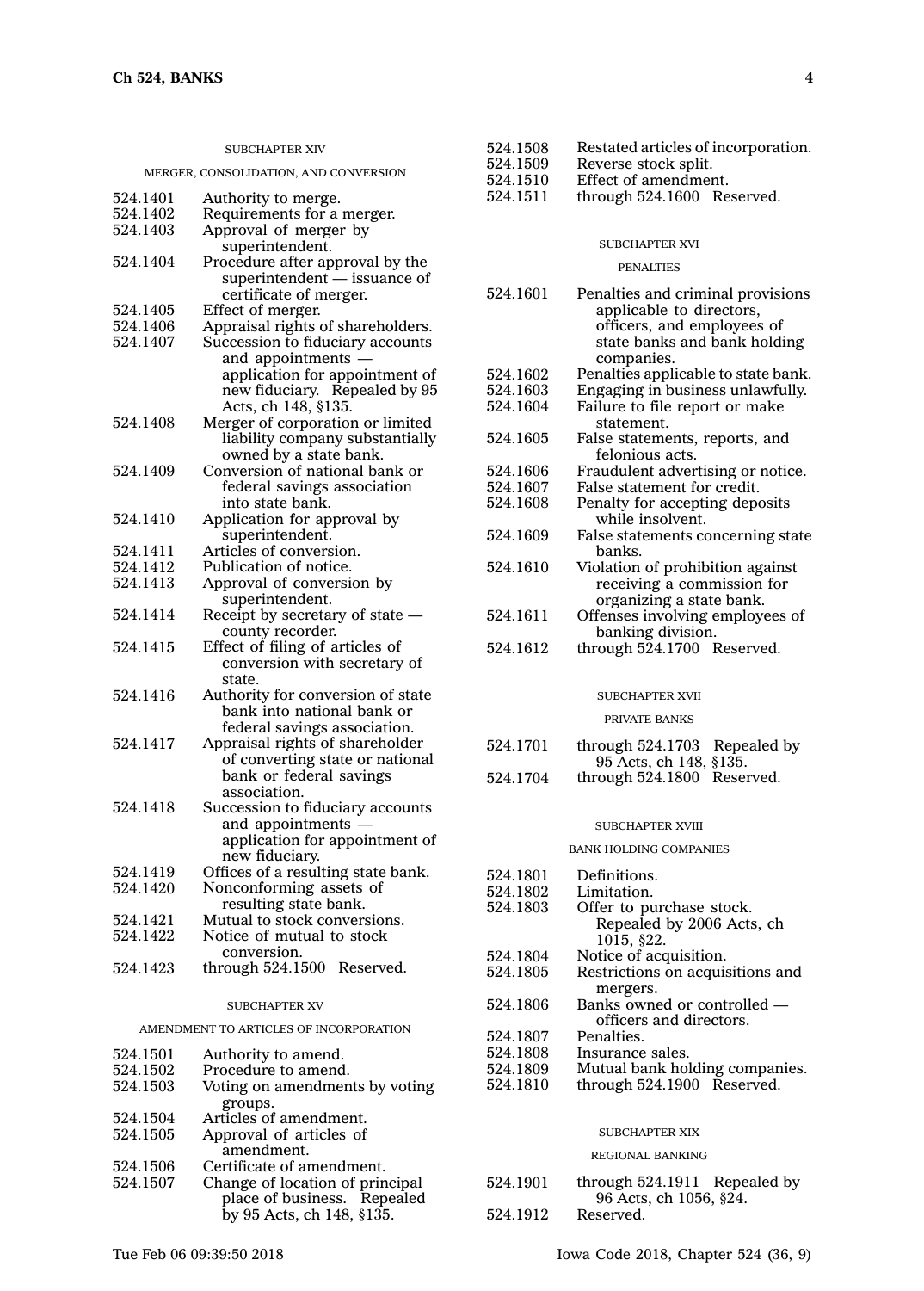| 524.1913 | Prohibited acquisitions.                    |          | <b>SUBCHAPTER XX</b>             |  |
|----------|---------------------------------------------|----------|----------------------------------|--|
|          | Repealed by 90 Acts, ch 1266,<br>$$61(3)$ . |          | APPLICABILITY                    |  |
| 524.1914 | through $524.2000$ Reserved.                | 524.2001 | Applicability of other chapters. |  |

# SUBCHAPTER I

# GENERAL PROVISIONS

# **524.101 Short title.**

This [chapter](https://www.legis.iowa.gov/docs/code//524.pdf) shall be known and may be cited as the *"Iowa Banking Act"*. [C71, 73, 75, 77, 79, 81, §524.101] 84 Acts, ch [1067,](https://www.legis.iowa.gov/docs/acts/1984/CH1067.pdf) §41

# **524.102 Statement of intent.**

The general assembly declares as its purpose in adopting this [chapter](https://www.legis.iowa.gov/docs/code//524.pdf) to provide for:

- 1. The safe and sound conduct of the business of banking.
- 2. The conservation of the assets of state banks.
- 3. The maintenance of public confidence in state banks.

4. The protection of the interests of depositors, creditors, shareholders and of the interest of the public in <sup>a</sup> sound and strong banking system.

5. The opportunity for state banks to be competitive with each other and with banks existing under the laws of other states and the United States.

6. The opportunity for state banks to effectively serve the convenience and banking needs of their depositors, borrowers, and other customers and to participate in and promote the economic progress of Iowa and of the United States.

7. The opportunity for the management of <sup>a</sup> state bank to exercise its business judgment, in conducting the affairs of the state bank, to the extent compatible with, and subject to the purposes of this [chapter](https://www.legis.iowa.gov/docs/code//524.pdf).

8. The delegation to the superintendent of adequate rulemaking power and administrative discretion, in order that the supervision and regulation of state banks may be flexible and readily responsive to changes in economic conditions and changes in banking and fiduciary practices.

9. The simplification and modernization of the law governing the business of banking and the exercise of certain fiduciary powers.

[C71, 73, 75, 77, 79, 81, §524.102]

# **524.103 Definitions.**

As used in this [chapter](https://www.legis.iowa.gov/docs/code//524.pdf), unless the context otherwise requires, the term:

1. *"Account"* means any account with <sup>a</sup> state bank and includes <sup>a</sup> demand, time or savings deposit account or any account for the payment of money to <sup>a</sup> state bank.

2. *"Administrator"* means the person designated in section [537.6103](https://www.legis.iowa.gov/docs/code/537.6103.pdf).

3. *"Aggregate capital"* means the sum of capital, surplus, undivided profits, and reserves as of the most recent calculation date.

4. *"Agreement for the payment of money"* means <sup>a</sup> monetary obligation, other than an obligation in the form of an evidence of indebtedness or an investment security; including, but not limited to, amounts payable on open book accounts receivable and executory contracts and rentals payable under leases of personal property.

5. *"Agricultural credit corporation"* means as defined in section 535.12, [subsection](https://www.legis.iowa.gov/docs/code/535.12.pdf) 4.

6. *"Articles of incorporation"* means the original or restated articles of incorporation and all amendments thereto and includes articles of merger. *"Articles of incorporation"* also means the original or restated articles of organization and all amendments including articles of merger if <sup>a</sup> state bank is organized as <sup>a</sup> limited liability company under this [chapter](https://www.legis.iowa.gov/docs/code//524.pdf).

7. *"Assets"* means all the property and rights of every kind of <sup>a</sup> state bank.

8. *"Bank"* means <sup>a</sup> corporation or limited liability company organized under this [chapter](https://www.legis.iowa.gov/docs/code//524.pdf) or 12 U.S.C. §21.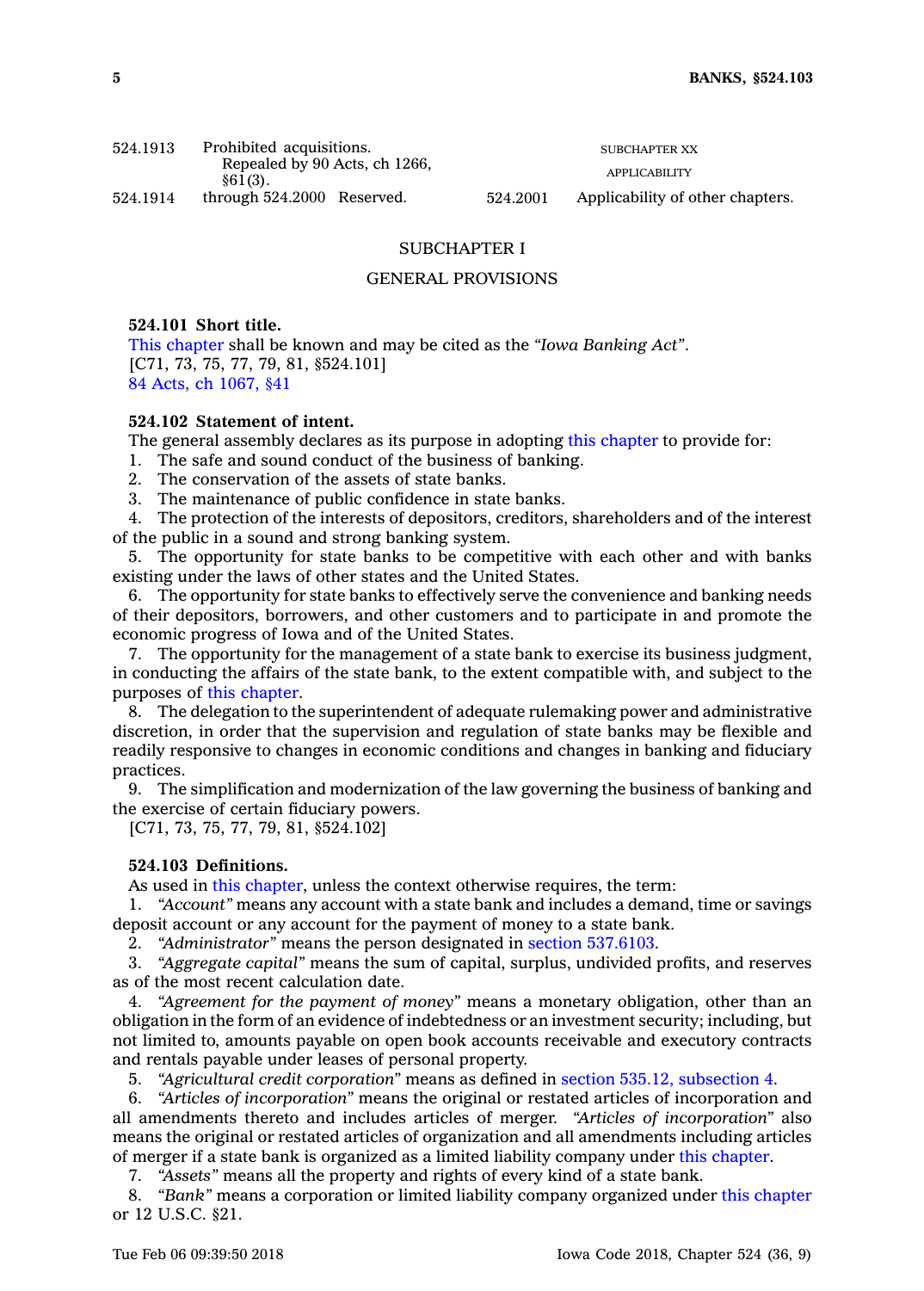9. *"Bankers' bank"* means <sup>a</sup> bank which is organized under the laws of any state or under federal law, and whose shares are owned exclusively by other banks or by <sup>a</sup> bank holding company whose shares are owned exclusively by other banks, except for directors' qualifying shares when required by law, and which engages exclusively in providing services for depository institutions and officers, directors and employees of those depository institutions.

10. *"Board of directors"* means the board of directors of <sup>a</sup> state bank as provided in [section](https://www.legis.iowa.gov/docs/code/524.601.pdf) [524.601](https://www.legis.iowa.gov/docs/code/524.601.pdf). For <sup>a</sup> state bank organized as <sup>a</sup> limited liability company under this [chapter](https://www.legis.iowa.gov/docs/code//524.pdf), *"board of directors"* means <sup>a</sup> board of directors or board of managers as designated by the limited liability company in its articles of organization or operating agreement.

11. *"Borrower"* means <sup>a</sup> person named as <sup>a</sup> borrower or debtor in <sup>a</sup> loan or extension of credit, or any other person, including <sup>a</sup> drawer, endorser, or guarantor, deemed to be <sup>a</sup> borrower under section 524.904, [subsection](https://www.legis.iowa.gov/docs/code/524.904.pdf) 3.

12. *"Business of banking"* means the business generally done by banks.

13. *"Calculation date"* means the most recent of the following:

*a.* The date the bank's statement of condition is required to be filed pursuant to [section](https://www.legis.iowa.gov/docs/code/524.220.pdf) 524.220, [subsection](https://www.legis.iowa.gov/docs/code/524.220.pdf) 2.

*b.* The date an event occurs that reduces or increases the bank's aggregate capital by ten percent or more.

*c.* As the superintendent may direct.

14. *"Capital"* means the sum of the par value of the preferred and common shares of <sup>a</sup> state bank issued and outstanding.

15. *"Capital structure"* means the capital, surplus, and undivided profits of <sup>a</sup> state bank and shall include an amount equal to the sum of any capital notes and debentures issued and outstanding pursuant to section [524.404](https://www.legis.iowa.gov/docs/code/524.404.pdf).

16. *"Chief executive officer"* means the person designated by the board of directors to be responsible for the implementation of and adherence to board policies and resolutions by all officers and employees of the bank.

17. *a. "Contractual commitment to advance funds"* means <sup>a</sup> bank's obligation to do either of the following:

(1) Advance funds under <sup>a</sup> standby letter of credit or other similar arrangement.

(2) Make payment, directly or indirectly, to <sup>a</sup> third person contingent upon default by <sup>a</sup> customer of the bank in performing an obligation and to make such payment in keeping with the agreed upon terms of the customer's contract with <sup>a</sup> third person, or to make payments upon some other stated condition.

*b.* The term does not include commercial letters of credit and similar instruments where the issuing bank expects the beneficiary to draw on the issuer, that do not guarantee payment, and that do not provide for payment in the event of <sup>a</sup> default by <sup>a</sup> third person.

18. *"Control"* means when <sup>a</sup> person, directly or indirectly or acting through or together with one or more persons, satisfies any of the following:

*a.* Owns, controls, or has the power to vote fifty percent or more of any class of voting securities or membership interests of another person.

*b.* Controls, in any manner, the election of <sup>a</sup> majority of the directors, managers, trustees, or other persons exercising similar functions of another person.

*c.* Has the power to exercise <sup>a</sup> controlling influence over the management or policies of another person.

19. *"Customer"* means <sup>a</sup> person with an account or other contractual arrangement with <sup>a</sup> state bank.

20. *"Director"* means <sup>a</sup> member of the board of directors and includes <sup>a</sup> manager of <sup>a</sup> state bank organized as <sup>a</sup> limited liability company under this [chapter](https://www.legis.iowa.gov/docs/code//524.pdf).

21. *"Evidence of indebtedness"* means <sup>a</sup> note, draft or similar negotiable or nonnegotiable instrument.

22. *"Executive officer"* means <sup>a</sup> person who participates or has authority to participate, other than in the capacity of <sup>a</sup> director or manager, in major policymaking functions of <sup>a</sup> state bank, whether or not the officer has an official title, whether or not such <sup>a</sup> title designates the officer as an assistant, or whether or not the officer is serving without salary or other compensation. The chief executive officer, chairperson of the board, the president, every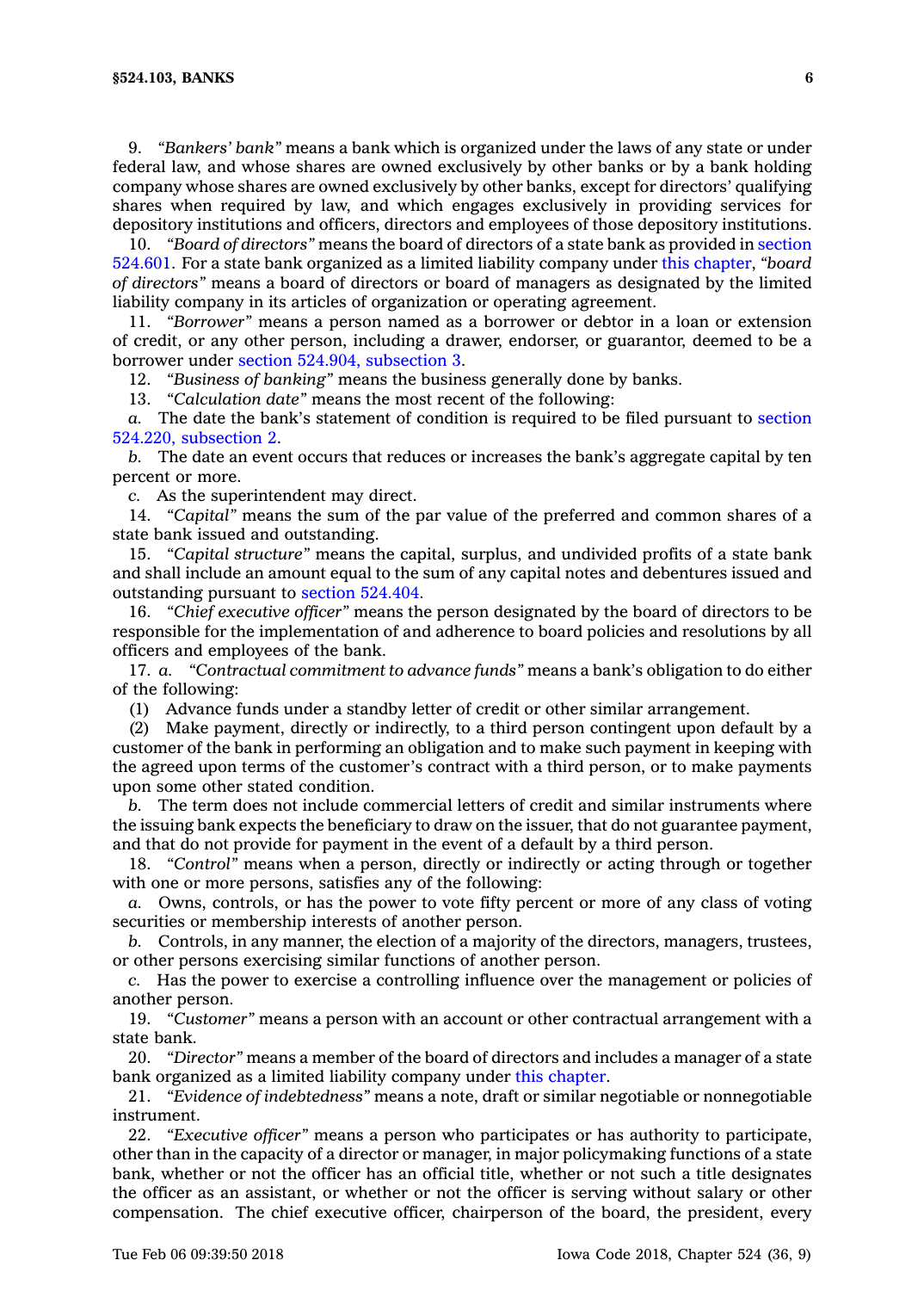vice president, and the cashier of <sup>a</sup> state bank are deemed to be executive officers, unless such an officer is excluded, by resolution of the board of directors of <sup>a</sup> state bank or by the bylaws of the state bank, from participation, other than in the capacity of <sup>a</sup> director, in major policymaking functions of the state bank, and the officer does not actually participate in the major policymaking functions. All officers who serve on <sup>a</sup> board of directors are deemed to be executive officers, except as provided for in section 524.701, [subsection](https://www.legis.iowa.gov/docs/code/524.701.pdf) 3.

23. *"Fiduciary"* means an executor, administrator, guardian, conservator, receiver, trustee, or one acting in <sup>a</sup> similar capacity.

24. *"Insolvent"* means the inability of <sup>a</sup> state bank to pay its debts and obligations as they become due in the ordinary course of its business. A state bank is also considered to be insolvent if the ratio of its capital, surplus, and undivided profits to assets is at or close to zero or if its assets are of such poor quality that its continued existence is uncertain.

25. *"Insured bank"* means <sup>a</sup> state bank the deposits of which are insured in accordance with the provisions of the Federal Deposit Insurance Act.

26. *"Manager"* means <sup>a</sup> person designated by the members to manage <sup>a</sup> state bank organized as <sup>a</sup> limited liability company under this [chapter](https://www.legis.iowa.gov/docs/code//524.pdf) as provided in the articles of organization or an operating agreement and may include <sup>a</sup> member of the board of directors.

27. *"Member"* means <sup>a</sup> person with <sup>a</sup> membership interest in <sup>a</sup> state bank organized as <sup>a</sup> limited liability company or incorporated as <sup>a</sup> mutual corporation under this [chapter](https://www.legis.iowa.gov/docs/code//524.pdf).

28. *"Member vote"* means one vote for each one hundred dollars, or fraction thereof, of the withdrawal value of <sup>a</sup> member's account with respect to <sup>a</sup> mutual corporation.

29. *"Membership interest"* means <sup>a</sup> member's share of the profits and losses, the right to receive distributions of assets, and any right to vote or participate in management of <sup>a</sup> state bank organized as <sup>a</sup> limited liability company under this [chapter](https://www.legis.iowa.gov/docs/code//524.pdf) or of <sup>a</sup> state bank incorporated as <sup>a</sup> mutual corporation under this [chapter](https://www.legis.iowa.gov/docs/code//524.pdf).

30. *"Municipal corporation"* means an incorporated city.

31. *"Mutual bank holding company"* means <sup>a</sup> bank holding company that is <sup>a</sup> mutual corporation or that owns or controls <sup>a</sup> mutual corporation.

32. *"Mutual corporation"* means <sup>a</sup> corporation that is incorporated on <sup>a</sup> mutual ownership basis under this [chapter](https://www.legis.iowa.gov/docs/code//524.pdf) or converted to become subject to this [chapter](https://www.legis.iowa.gov/docs/code//524.pdf) and is not authorized to issue capital stock.

33. *"Officer"* means chief executive officer, executive officer, or any other administrative official of <sup>a</sup> bank elected by the bank's board of directors to carry out any of the bank's operating rules and policies.

34. *"Operations subsidiary"* means <sup>a</sup> wholly owned corporation incorporated and controlled by <sup>a</sup> bank that performs functions which the bank is authorized to perform.

35. *"Person"* means as defined in [section](https://www.legis.iowa.gov/docs/code/4.1.pdf) 4.1.

36. *"Reserves"* means the amount of the allowance for loan and lease losses of <sup>a</sup> state bank.

37. *"Sale of federal funds"* means any transaction between depository institutions involving the transfer of immediately available funds resulting from credits to deposit balances at federal reserve banks, or from credits to new or existing deposit balances due from <sup>a</sup> correspondent depository institution.

38. *"Shareholder"* means one who is <sup>a</sup> holder of record of shares in <sup>a</sup> state bank. If <sup>a</sup> state bank is organized as <sup>a</sup> limited liability company under this [chapter](https://www.legis.iowa.gov/docs/code//524.pdf), *"shareholder"* means <sup>a</sup> member of the limited liability company. If <sup>a</sup> state bank is incorporated as <sup>a</sup> mutual corporation under this [chapter](https://www.legis.iowa.gov/docs/code//524.pdf), *"shareholder"* means <sup>a</sup> member of the mutual corporation.

39. *"Shares"* means the units into which the proprietary interests in <sup>a</sup> state bank incorporated as <sup>a</sup> stock corporation are divided, including any membership interests of <sup>a</sup> state bank organized as <sup>a</sup> limited liability company under this [chapter](https://www.legis.iowa.gov/docs/code//524.pdf).

40. *"Standby letter of credit"* means <sup>a</sup> letter of credit, or similar arrangement, that represents an obligation to the beneficiary on the part of the issuer to do any of the following:

*a.* Repay money borrowed by or advanced to or for the account of the account holder.

*b.* Make payment on account of any indebtedness undertaken by the account holder.

*c.* Make payment on account of any default by the account holder in the performance of an obligation.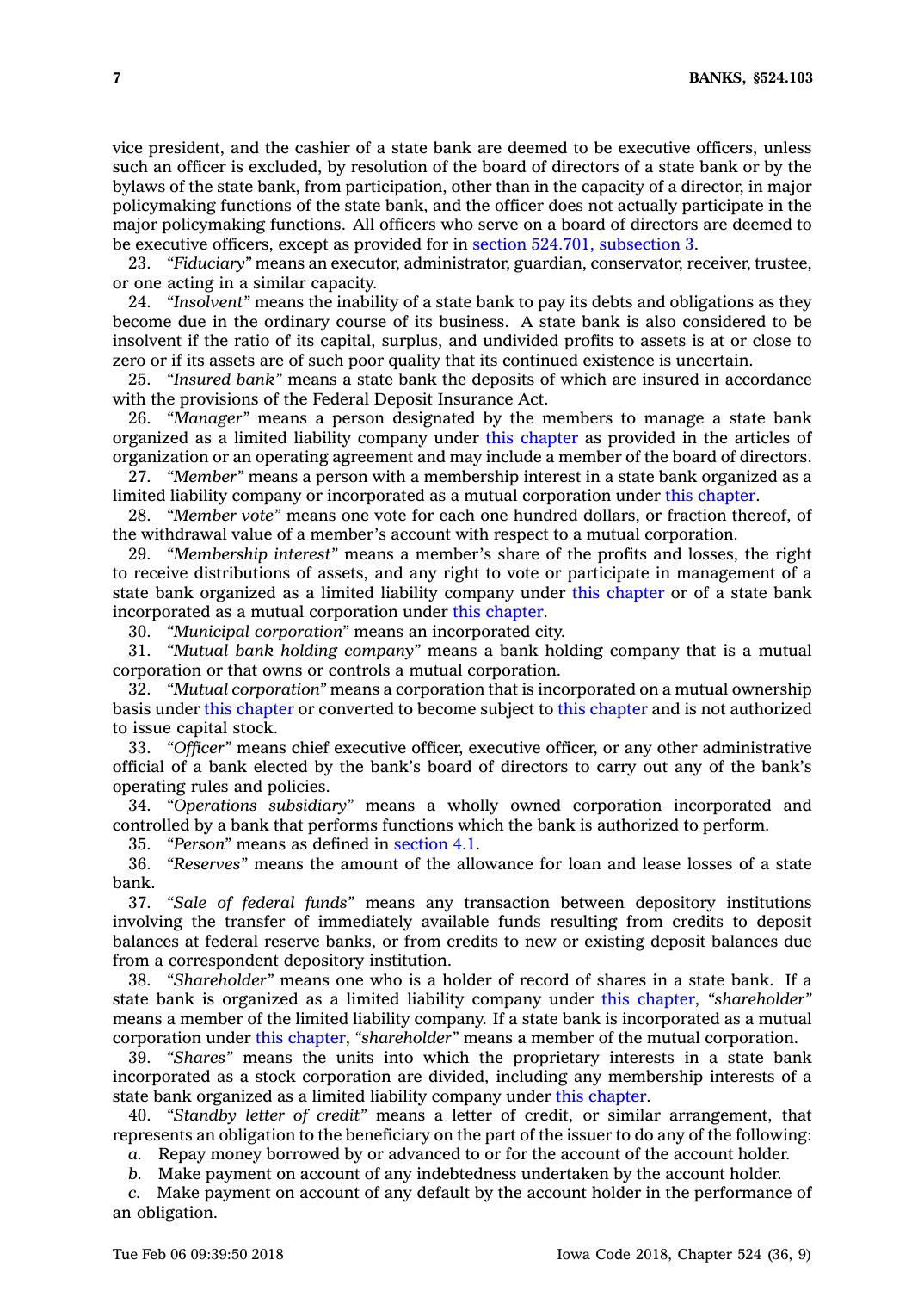41. *"State bank"* means any bank incorporated pursuant to the provisions of this [chapter](https://www.legis.iowa.gov/docs/code//524.pdf) after January 1, 1970, and any *"state bank"* incorporated pursuant to the laws of this state and doing business as such on January 1, 1970, or <sup>a</sup> bank organized as <sup>a</sup> limited liability company or <sup>a</sup> mutual corporation under this [chapter](https://www.legis.iowa.gov/docs/code//524.pdf).

42. *"Stock corporation"* means <sup>a</sup> corporation which is authorized to issue capital stock.

43. *"Superintendent"* means the superintendent of banking of this state.

44. *"Supervised financial organization"* as defined and used in the Iowa consumer credit code, [chapter](https://www.legis.iowa.gov/docs/code//537.pdf) 537, includes <sup>a</sup> person organized pursuant to this [chapter](https://www.legis.iowa.gov/docs/code//524.pdf).

45. *"Surplus"* means the aggregate of the amount originally paid in as required by [section](https://www.legis.iowa.gov/docs/code/524.401.pdf) 524.401, [subsection](https://www.legis.iowa.gov/docs/code/524.401.pdf) 3, any amounts transferred to surplus pursuant to section [524.405](https://www.legis.iowa.gov/docs/code/524.405.pdf) and any amounts subsequently designated as such by action of the board of directors of the state bank.

46. *"Trust company"* means <sup>a</sup> business organization which is authorized to engage in trust business pursuant to section [524.1005](https://www.legis.iowa.gov/docs/code/524.1005.pdf). A bank lawfully exercising trust powers under the laws of this state or of the United States is not <sup>a</sup> trust company by reason of having authority to engage in trust business in addition to its general business.

47. *"Undivided profits"* means the accumulated undistributed net profits of <sup>a</sup> state bank, including any residue from the fund established pursuant to section 524.401, [subsection](https://www.legis.iowa.gov/docs/code/524.401.pdf) 4, after:

*a.* Payment or provision for payment of taxes and expenses of operations.

*b.* Transfers to reserves allocated to <sup>a</sup> particular asset or class of assets.

*c.* Losses estimated or sustained on <sup>a</sup> particular asset or class of assets in excess of the amount of reserves allocated therefor.

*d.* Transfers to surplus and capital.

*e.* Amounts declared as dividends to shareholders.

48. *"Unincorporated area"* means <sup>a</sup> village within which <sup>a</sup> state bank or national bank has its principal place of business.

[C71, 73, 75, 77, 79, 81, §524.103]

85 [Acts,](https://www.legis.iowa.gov/docs/acts/85/CH0252.pdf) ch 252, §32; 89 [Acts,](https://www.legis.iowa.gov/docs/acts/89/CH0257.pdf) ch 257, §2, 3; 90 Acts, ch [1228,](https://www.legis.iowa.gov/docs/acts/90/CH1228.pdf) §1; 95 [Acts,](https://www.legis.iowa.gov/docs/acts/95/CH0148.pdf) ch 148, §1 – 3; [96](https://www.legis.iowa.gov/docs/acts/96/CH1056.pdf) Acts, ch [1056,](https://www.legis.iowa.gov/docs/acts/96/CH1056.pdf) §1; 2003 [Acts,](https://www.legis.iowa.gov/docs/acts/2003/CH0044.pdf) ch 44, §114; 2004 Acts, ch [1141,](https://www.legis.iowa.gov/docs/acts/2004/CH1141.pdf) §47, 48; 2005 [Acts,](https://www.legis.iowa.gov/docs/acts/2005/CH0003.pdf) ch 3, §86; 2007 [Acts,](https://www.legis.iowa.gov/docs/acts/2007/CH0088.pdf) ch 88, §2; 2012 Acts, ch [1017,](https://www.legis.iowa.gov/docs/acts/2012/CH1017.pdf) §1 – 4, 18, 104; 2012 Acts, ch [1023,](https://www.legis.iowa.gov/docs/acts/2012/CH1023.pdf) §157; 2016 [Acts,](https://www.legis.iowa.gov/docs/acts/2016/CH1011.pdf) ch [1011,](https://www.legis.iowa.gov/docs/acts/2016/CH1011.pdf) §99

Referred to in [§12.61](https://www.legis.iowa.gov/docs/code/12.61.pdf), [12C.13,](https://www.legis.iowa.gov/docs/code/12C.13.pdf) [252I.1,](https://www.legis.iowa.gov/docs/code/252I.1.pdf) [421.17A](https://www.legis.iowa.gov/docs/code/421.17A.pdf), [422.61](https://www.legis.iowa.gov/docs/code/422.61.pdf), [453A.8](https://www.legis.iowa.gov/docs/code/453A.8.pdf), [521C.4](https://www.legis.iowa.gov/docs/code/521C.4.pdf), [524.109](https://www.legis.iowa.gov/docs/code/524.109.pdf), [524.904](https://www.legis.iowa.gov/docs/code/524.904.pdf), [535B.6A,](https://www.legis.iowa.gov/docs/code/535B.6A.pdf) [536.7A](https://www.legis.iowa.gov/docs/code/536.7A.pdf), [537.7103](https://www.legis.iowa.gov/docs/code/537.7103.pdf), [633.89](https://www.legis.iowa.gov/docs/code/633.89.pdf)

# **524.104 Rules of construction.**

In the interpretation and construction of this [chapter](https://www.legis.iowa.gov/docs/code//524.pdf):

1. Transactions or acts validly entered into or performed before July 1, 1995, and the rights, duties and interests flowing from them remain valid on and after July 1, 1995, and may be completed or terminated according to their terms and as permitted by any statute repealed or amended by this [chapter](https://www.legis.iowa.gov/docs/code//524.pdf), as though such repeal or amendment had not occurred.

2. All individuals who, on July 1, 1995, hold any office under <sup>a</sup> provision of law repealed by this [chapter](https://www.legis.iowa.gov/docs/code//524.pdf), and which offices are continued by this [chapter](https://www.legis.iowa.gov/docs/code//524.pdf) shall continue to hold such offices according to their former tenure.

[C71, 73, 75, 77, 79, 81, §524.104] 95 [Acts,](https://www.legis.iowa.gov/docs/acts/1995/CH0148.pdf) ch 148, §4

#### **524.105 Effect on existing banks.**

1. The corporate existence of <sup>a</sup> state bank existing and operating on July 1, 1995, is not affected by the amendment of this [chapter](https://www.legis.iowa.gov/docs/code//524.pdf).

2. All state banks are subject to the provisions and requirements of this [chapter](https://www.legis.iowa.gov/docs/code//524.pdf) in every particular, and all national banks, now or hereafter doing business in this state, are subject to the provisions of this [chapter](https://www.legis.iowa.gov/docs/code//524.pdf), to the extent applicable, from July 1, 1995.

[C71, 73, 75, 77, 79, 81, §524.105]

95 [Acts,](https://www.legis.iowa.gov/docs/acts/1995/CH0148.pdf) ch 148, §5 Referred to in [§680.8](https://www.legis.iowa.gov/docs/code/680.8.pdf)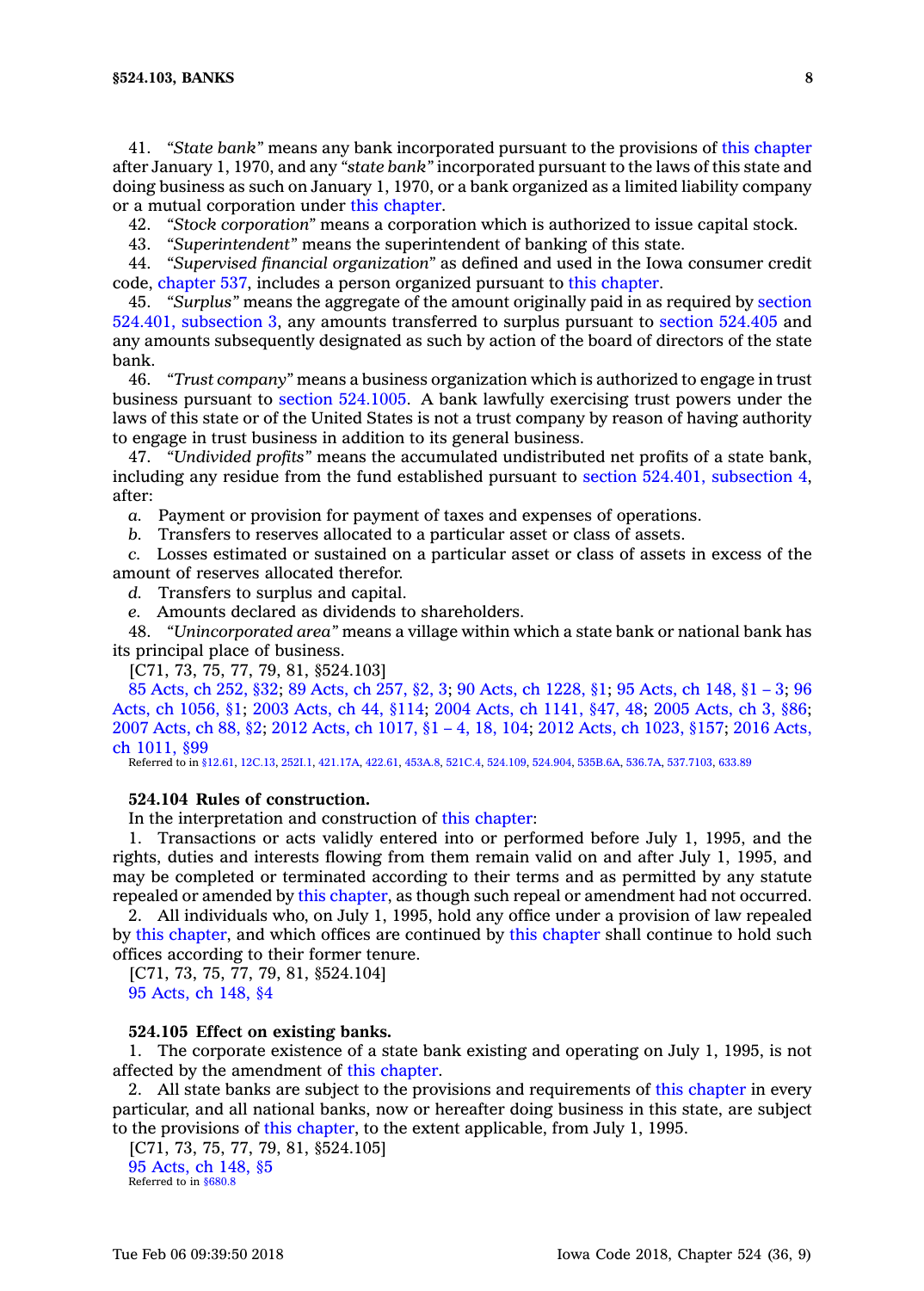**524.106 Renewal of the corporate existence of an existing state bank.** Repealed by 95 Acts, ch 148, §135.

#### **524.107 Persons authorized to engage in banking business — educational bank.**

1. A person, other than <sup>a</sup> state bank which is subject to the provisions of this [chapter](https://www.legis.iowa.gov/docs/code//524.pdf) and <sup>a</sup> national bank authorized by the laws of the United States to engage in the business of receiving money for deposit, and except as provided in [subsection](https://www.legis.iowa.gov/docs/code/524.107.pdf) 2, shall not engage in this state in the business of receiving money for deposit, transact the business of banking, or establish in this state <sup>a</sup> place of business for such purpose.

2. A person doing business in this state shall not use the words "bank" or "trust" or use any derivative, plural, or compound of the words "bank", "banking", "bankers", or "trust" in any manner which would tend to create the impression that the person is authorized to engage in the business of banking or to act in <sup>a</sup> fiduciary capacity, except <sup>a</sup> state bank authorized to do so by this [chapter](https://www.legis.iowa.gov/docs/code//524.pdf) or <sup>a</sup> bank authorized to do so by the laws of another state, <sup>a</sup> national bank to the extent permitted by the laws of the United States, <sup>a</sup> bank holding company as defined in section [524.1801](https://www.legis.iowa.gov/docs/code/524.1801.pdf), <sup>a</sup> savings and loan holding company as defined in 12 U.S.C. §1467a, or <sup>a</sup> federal association to the extent permitted by the laws of the United States, or, insofar as the word "trust" is concerned, an individual permissibly serving as <sup>a</sup> fiduciary in this state, pursuant to section [633.63](https://www.legis.iowa.gov/docs/code/633.63.pdf), or, insofar as the words "trust" and "bank" are concerned, <sup>a</sup> nonresident corporate fiduciary permissibly serving as <sup>a</sup> fiduciary in this state pursuant to [section](https://www.legis.iowa.gov/docs/code/633.64.pdf) 633.64.

3. Notwithstanding [subsections](https://www.legis.iowa.gov/docs/code/524.107.pdf) 1 and 2, an organization formed for educational purposes in association with an accredited elementary or secondary school which engages in the receipt of deposits may use the words "educational bank", the use of which is otherwise restricted in [subsection](https://www.legis.iowa.gov/docs/code/524.107.pdf) 2, and such an educational bank is not <sup>a</sup> bank within the meaning or scope of regulation of this [chapter](https://www.legis.iowa.gov/docs/code//524.pdf).

[C97, §1862, 1889; S13, §1889, 1889-i; C24, 27, 31, 35, 39, §**9151, 9203, 9258, 9259, 9296;** C46, 50, 54, 58, 62, 66, §524.24, 527.2, 528.50, 528.52, 532.13; C71, 73, 75, 77, 79, 81, §524.107]

89 [Acts,](https://www.legis.iowa.gov/docs/acts/89/CH0257.pdf) ch 257, §4; 89 [Acts,](https://www.legis.iowa.gov/docs/acts/89/CH0319.pdf) ch 319, §80; 95 [Acts,](https://www.legis.iowa.gov/docs/acts/95/CH0148.pdf) ch 148, §6; 96 Acts, ch [1056,](https://www.legis.iowa.gov/docs/acts/96/CH1056.pdf) §2; 2008 [Acts,](https://www.legis.iowa.gov/docs/acts/2008/CH1160.pdf) ch [1160,](https://www.legis.iowa.gov/docs/acts/2008/CH1160.pdf) §1; 2012 Acts, ch [1017,](https://www.legis.iowa.gov/docs/acts/2012/CH1017.pdf) §105; 2014 Acts, ch [1001,](https://www.legis.iowa.gov/docs/acts/2014/CH1001.pdf) §3 Referred to in [§524.1005](https://www.legis.iowa.gov/docs/code/524.1005.pdf), [524.1603](https://www.legis.iowa.gov/docs/code/524.1603.pdf)

#### **524.108 Applicability of safe deposit provisions.**

The provisions of [sections](https://www.legis.iowa.gov/docs/code/524.809.pdf) 524.809 to 524.812 shall apply, to the extent applicable, to any person engaged in this state in the business of leasing safe deposit boxes for the storage of property.

[C71, 73, 75, 77, 79, 81, §524.108]

# **524.109 Bankers' bank authorized — authority to hold shares of bankers' bank.**

1. A state bank may be organized under this [chapter](https://www.legis.iowa.gov/docs/code//524.pdf) as <sup>a</sup> bankers' bank. The bankers' bank is subject to all rights, privileges, duties, restrictions, penalties, liabilities, conditions and limitations applicable to <sup>a</sup> state bank generally, except as limited in the definition of bankers' bank contained in section 524.103, [subsection](https://www.legis.iowa.gov/docs/code/524.103.pdf) 9. However, <sup>a</sup> bankers' bank shall have the same powers as those granted by federal law and regulation to <sup>a</sup> national bank organized as <sup>a</sup> bankers' bank under 12 U.S.C. §27.

2. A state bank shall have the power to acquire and hold the shares in one or more bankers' banks or bank holding companies which own <sup>a</sup> bankers' bank in <sup>a</sup> total amount not to exceed five percent of the state bank's aggregate capital. A state bank shall not own, directly or indirectly, more than five percent of any class of voting shares of <sup>a</sup> bankers' bank.

85 [Acts,](https://www.legis.iowa.gov/docs/acts/1985/CH0252.pdf) ch 252, §33; 95 [Acts,](https://www.legis.iowa.gov/docs/acts/1995/CH0148.pdf) ch 148, §7

**524.110 through 524.200** Reserved.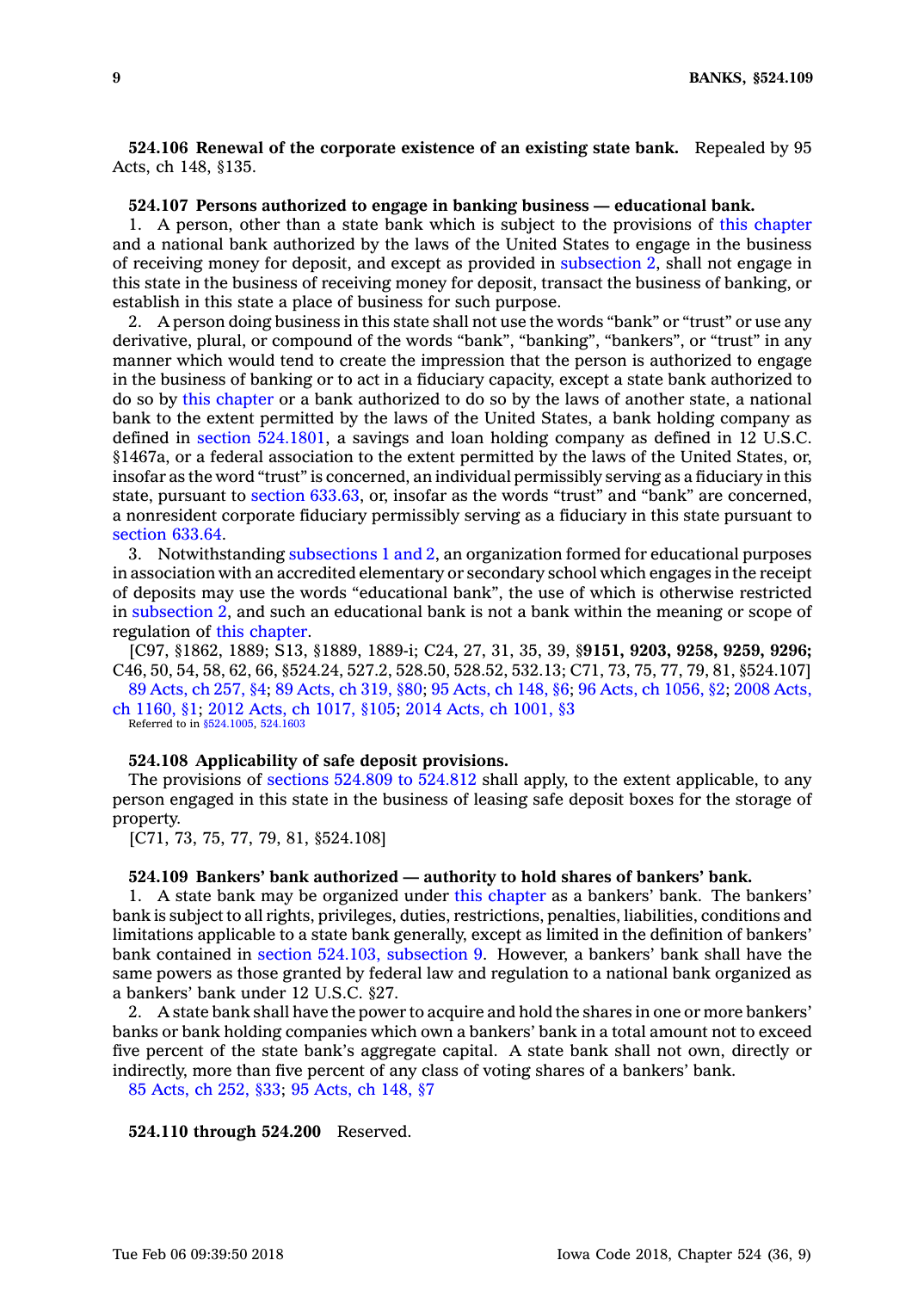# SUBCHAPTER II

# DIVISION OF BANKING

# **524.201 Superintendent of banking.**

1. The governor shall appoint, subject to confirmation by the senate, <sup>a</sup> superintendent of banking. The appointee shall be selected solely with regard to qualification and fitness to discharge the duties of office, and <sup>a</sup> person shall not be appointed who has not had at least five years' experience as an executive officer in <sup>a</sup> bank.

2. The superintendent shall have an office at the seat of government. The regular term of office shall be four years beginning and ending as provided by [section](https://www.legis.iowa.gov/docs/code/69.19.pdf) 69.19.

[C24, 27, 31, 35, 39, §**9130, 9131;** C46, 50, 54, 58, 62, 66, §524.1, 524.2; C71, 73, 75, 77, 79, 81, §524.201]

95 [Acts,](https://www.legis.iowa.gov/docs/acts/1995/CH0148.pdf) ch 148, §8; 2004 Acts, ch [1141,](https://www.legis.iowa.gov/docs/acts/2004/CH1141.pdf) §2 Referred to in [§535D.3](https://www.legis.iowa.gov/docs/code/535D.3.pdf), [546.3](https://www.legis.iowa.gov/docs/code/546.3.pdf) Confirmation, see §2.32

#### **524.202 Superintendent —salary.**

The superintendent shall receive <sup>a</sup> salary to be fixed by the governor. [C24, 27, 31, 35, 39, §**9137;** C46, 50, 54, 58, 62, 66, §524.7; C71, 73, 75, 77, 79, 81, §524.202] 95 [Acts,](https://www.legis.iowa.gov/docs/acts/1995/CH0148.pdf) ch 148, §9

# **524.203 Superintendent —vacancy.**

If the office of the superintendent of banking is vacant, the chief of the bank bureau of the banking division shall be the acting superintendent until the governor appoints <sup>a</sup> new superintendent or acting superintendent. If the chief of the bank bureau is unable to serve, the chief of the finance bureau of the banking division shall be the acting superintendent until the governor appoints <sup>a</sup> new superintendent or acting superintendent. If both the chief of the bank bureau and the chief of the finance bureau are unable to serve, the chief of the professional licensing and regulation bureau of the banking division shall be the acting superintendent until the governor appoints a new superintendent or acting superintendent.

[C24, 27, 31, 35, 39, §**9133;** C46, 50, 54, 58, 62, 66, §524.3; C71, 73, 75, 77, 79, 81, §524.203] 2004 Acts, ch [1141,](https://www.legis.iowa.gov/docs/acts/2004/CH1141.pdf) §3; 2008 Acts, ch [1160,](https://www.legis.iowa.gov/docs/acts/2008/CH1160.pdf) §2

# **524.204 Deputy superintendent of banking.**

The superintendent may appoint an employee of the division of banking as deputy to perform the duties of the superintendent during the absence or inability of the superintendent to act. Any deputy so appointed shall be removable at the pleasure of the superintendent.

[C24, 27, 31, 35, 39, §**9136, 9137;** C46, 50, 54, 58, 62, 66, §524.6, 524.7; C71, 73, 75, 77, 79, 81, §524.204]

95 [Acts,](https://www.legis.iowa.gov/docs/acts/1995/CH0148.pdf) ch 148, §10; 2004 Acts, ch [1141,](https://www.legis.iowa.gov/docs/acts/2004/CH1141.pdf) §4

#### **524.205 State banking council.**

1. The state banking council shall consist of the superintendent, who shall be an ex officio member and chairperson, and six other members, appointed by the governor, who shall be appointed, where practical, from various parts of the state. Provided, however, that in no event shall more than five members of such council be engaged in the business of banking in any executive capacity.

2. The terms of office for members of the state banking council, other than the superintendent, shall be four-year staggered terms. Each member shall hold office for the term for which the member is appointed or until <sup>a</sup> successor is appointed.

3. A member of the state banking council, other than the superintendent, shall not receive <sup>a</sup> salary but is entitled to reimbursement for actual expenses incurred by the member in connection with the member's duties. Each member of the council may also be eligible to receive compensation as provided in [section](https://www.legis.iowa.gov/docs/code/7E.6.pdf) 7E.6.

4. The state banking council shall act in an advisory capacity concerning matters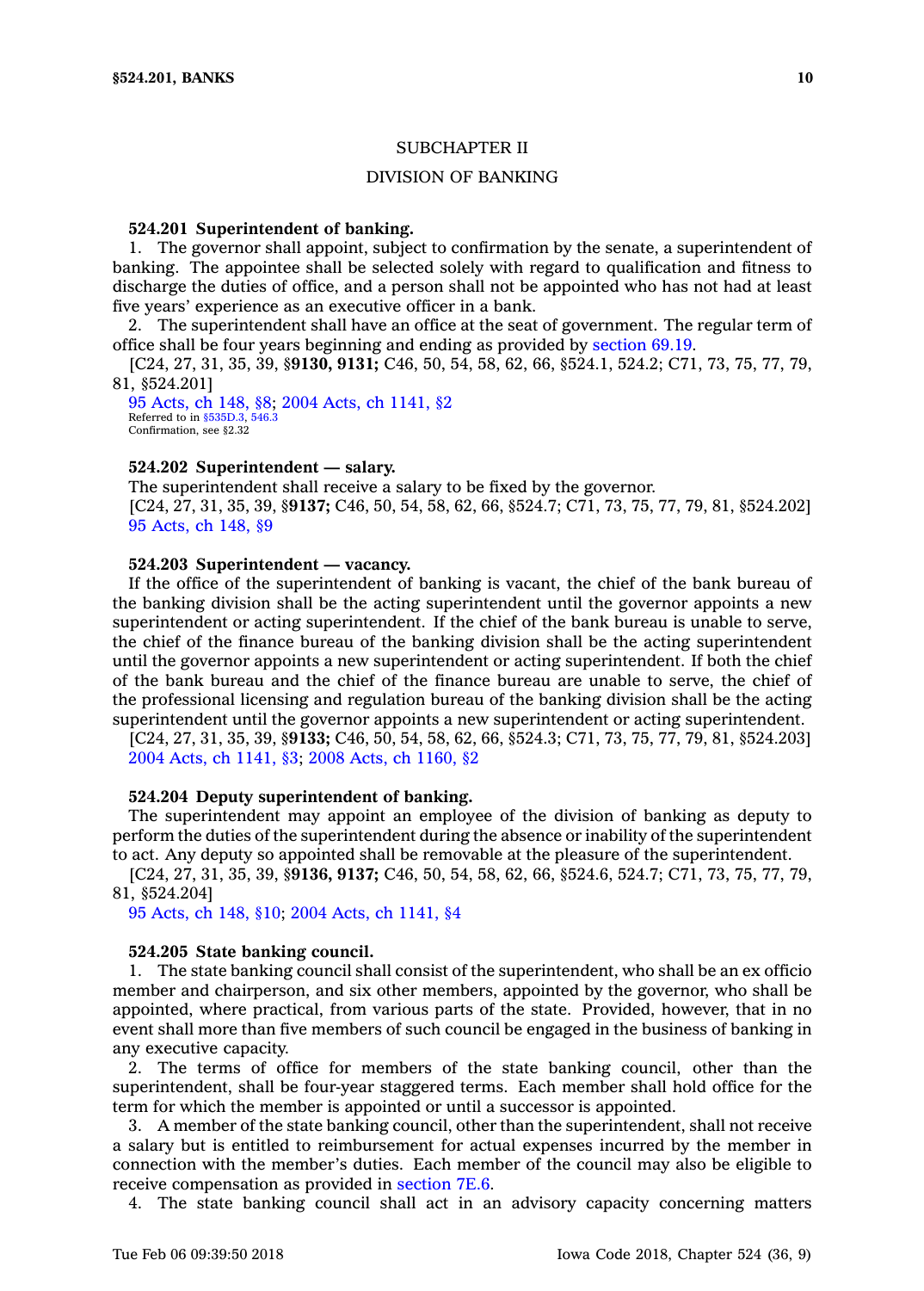submitted to the council by the superintendent pertaining to the conduct of the administration of this [chapter](https://www.legis.iowa.gov/docs/code//524.pdf).

5. The state banking council shall meet at least once each calendar quarter on such date and at such place as the council may decide, and shall meet at such other times as may be deemed necessary by the superintendent or <sup>a</sup> majority of the council members.

[C27, 31, 35, §9154-a1, -a2, -a3, -a4, -a7, -a8; C39, §**9154.04 – 9154.07, 9154.10, 9154.11;** C46, 50, 54, 58, 62, 66, §525.1 – 525.4, 525.7, 525.8; C71, 73, 75, 77, 79, 81, §524.205] 86 Acts, ch [1245,](https://www.legis.iowa.gov/docs/acts/1986/CH1245.pdf) §747; 2004 Acts, ch [1141,](https://www.legis.iowa.gov/docs/acts/2004/CH1141.pdf) §5

#### **524.206 Banking division created.**

The banking division is created within the department of commerce. [C71, 73, 75, 77, 79, 81, §524.206] 86 Acts, ch [1245,](https://www.legis.iowa.gov/docs/acts/1986/CH1245.pdf) §748

#### **524.207 Expenses of the banking division — fees.**

1. Except as otherwise provided by statute, all expenses required in the discharge of the duties and responsibilities imposed upon the banking division of the department of commerce, the superintendent, and the state banking council by the laws of this state shall be paid from fees provided by the laws of this state and appropriated by the general assembly from the department of commerce revolving fund created in [section](https://www.legis.iowa.gov/docs/code/546.12.pdf) 546.12. All of these fees are payable to the superintendent. The superintendent shall pay all the fees and other moneys received by the superintendent to the treasurer of state within the time required by [section](https://www.legis.iowa.gov/docs/code/12.10.pdf) 12.10 and the fees and other moneys shall be deposited into the department of commerce revolving fund created in [section](https://www.legis.iowa.gov/docs/code/546.12.pdf) 546.12.

2. All fees and assessments generated as the result of <sup>a</sup> federally chartered bank or savings and loan association converting to <sup>a</sup> state-chartered bank on or after December 31, 2015, and thereafter, are payable to the superintendent. The superintendent shall pay all the fees and assessments received by the superintendent pursuant to this [subsection](https://www.legis.iowa.gov/docs/code/524.207.pdf) to the treasurer of state within the time required by [section](https://www.legis.iowa.gov/docs/code/12.10.pdf) 12.10 and the fees and assessments shall be deposited into the department of commerce revolving fund created in [section](https://www.legis.iowa.gov/docs/code/546.12.pdf) 546.12. An amount equal to such fees and assessments deposited into the department of commerce revolving fund is appropriated from the department of commerce revolving fund to the banking division of the department of commerce for the fiscal year in which <sup>a</sup> federally chartered bank or savings and loan association converted to <sup>a</sup> state-chartered bank and an amount equal to such annualized fees and assessments deposited into the department of commerce revolving fund in succeeding years is appropriated from the department of commerce revolving fund to the banking division of the department of commerce for succeeding fiscal years for purposes related to the discharge of the duties and responsibilities imposed upon the banking division of the department of commerce, the superintendent, and the state banking council by the laws of this state. This appropriation shall be in addition to the appropriation of moneys otherwise described in this [section](https://www.legis.iowa.gov/docs/code/524.207.pdf). If <sup>a</sup> state-chartered bank converts to <sup>a</sup> federally chartered bank or savings and loan association, any appropriation made pursuant to this [subsection](https://www.legis.iowa.gov/docs/code/524.207.pdf) for the following fiscal year shall be reduced by the amount of the assessment paid by the state-chartered bank during the fiscal year in which the state-chartered bank converted to <sup>a</sup> federally chartered bank or savings and loan association.

3. The superintendent shall account for receipts and disbursements according to the separate duties imposed upon the superintendent by the laws of this state and each separate duty shall be fiscally self-sustaining.

4. The banking division may expend additional funds, including funds for additional personnel, if those additional expenditures are actual expenses which exceed the funds budgeted for bank or licensee examinations or investigations and directly result from examinations or investigations of banks or licensees. The amounts necessary to fund the excess examination or investigation expenses shall be collected from banks and licensees being regulated, and the collections shall be treated as repayment receipts as defined in [section](https://www.legis.iowa.gov/docs/code/8.2.pdf) 8.2. The division shall notify in writing the legislative services agency and the department of management when hiring additional personnel. The written notification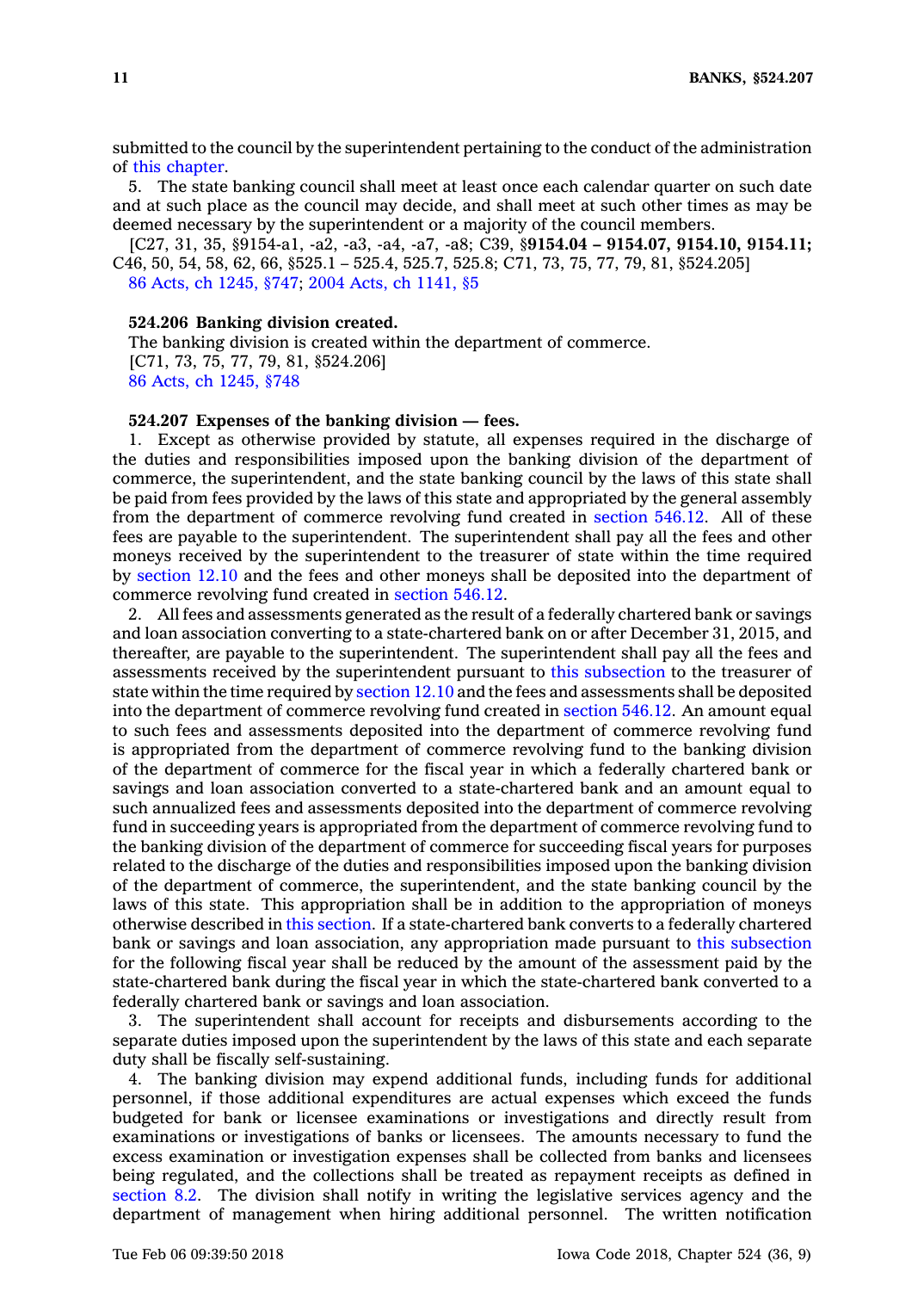shall include documentation that any additional expenditure related to such hiring will be totally reimbursed as provided in section 546.12, [subsection](https://www.legis.iowa.gov/docs/code/546.12.pdf) 2, and shall also include the division's justification for hiring such personnel. The division must obtain the approval of the department of management only if the number of additional personnel to be hired

exceeds the number of full-time equivalent positions authorized by the general assembly. 5. All fees and moneys collected shall be deposited into the department of commerce revolving fund created in [section](https://www.legis.iowa.gov/docs/code/546.12.pdf) 546.12 and expenses required to be paid under this [section](https://www.legis.iowa.gov/docs/code/524.207.pdf) shall be paid from moneys in the department of commerce revolving fund and appropriated for those purposes.

6. All moneys received by the superintendent pursuant to <sup>a</sup> multi-state settlement with <sup>a</sup> provider of financial services such as <sup>a</sup> mortgage lender, <sup>a</sup> mortgage servicer, or any other person regulated by the banking division of the department of commerce shall be deposited into the department of commerce revolving fund created in [section](https://www.legis.iowa.gov/docs/code/546.12.pdf) 546.12 and an amount equal to the amount deposited into the fund is appropriated to the banking division of the department of commerce for the fiscal year in which such moneys are received and in succeeding fiscal years for the purpose of supporting those duties of the banking division related to financial regulation that are limited to nonrecurring expenses such as equipment purchases, training, technology, and retirement payouts related to the oversight of mortgage lending, state-chartered banks, and other financial services regulated by the banking division. This appropriation shall be in addition to the appropriation of moneys otherwise described in this [section](https://www.legis.iowa.gov/docs/code/524.207.pdf). The superintendent shall submit <sup>a</sup> report to the department of management and to the legislative services agency detailing the expenditure of moneys appropriated to the banking division pursuant to this [subsection](https://www.legis.iowa.gov/docs/code/524.207.pdf) during each fiscal year. The initial report shall be submitted on or before September 15, 2016, and each September 15 thereafter. Moneys appropriated pursuant to this [subsection](https://www.legis.iowa.gov/docs/code/524.207.pdf) are not subject to [section](https://www.legis.iowa.gov/docs/code/8.33.pdf) 8.33 and shall not be transferred, used, obligated, appropriated, or otherwise encumbered except as provided in this [subsection](https://www.legis.iowa.gov/docs/code/524.207.pdf).

[C24, 27, 31, 35, 39, §**9144, 9145, 9149;** C46, 50, 54, 58, 62, 66, §524.16, 524.17, 524.22; C71, 73, 75, 77, 79, 81, §524.207]

86 Acts, ch [1246,](https://www.legis.iowa.gov/docs/acts/86/CH1246.pdf) §616; 87 [Acts,](https://www.legis.iowa.gov/docs/acts/87/CH0234.pdf) ch 234, §435; 90 Acts, ch [1247,](https://www.legis.iowa.gov/docs/acts/90/CH1247.pdf) §14; 91 Acts, ch 260, [§1243](https://www.legis.iowa.gov/docs/acts/91/CH0260.pdf); 93 [Acts,](https://www.legis.iowa.gov/docs/acts/93/CH0131.pdf) ch 131, §22; 94 Acts, ch [1107,](https://www.legis.iowa.gov/docs/acts/94/CH1107.pdf) §85; 2003 [Acts,](https://www.legis.iowa.gov/docs/acts/2003/CH0035.pdf) ch 35, §45, 49; 2004 Acts, ch [1141,](https://www.legis.iowa.gov/docs/acts/2004/CH1141.pdf) §6; 2009 [Acts,](https://www.legis.iowa.gov/docs/acts/2009/CH0181.pdf) ch 181, §103; 2016 Acts, ch [1130,](https://www.legis.iowa.gov/docs/acts/2016/CH1130.pdf) §27, 29, 31

2016 amendment takes effect May 27, 2016, and applies retroactively to December 31, 2015; 2016 Acts, ch 1130, §29, 31

#### **524.208 Examiners and other employees.**

The superintendent may appoint examiners and other employees as the superintendent deems necessary to the proper discharge of the duties imposed upon the superintendent by the laws of this state. Pay plans shall be established for employees, other than clerical employees or employees of the professional licensing and regulation bureau of the banking division, who examine the accounts and affairs of state banks and who examine the accounts and affairs of other persons, subject to supervision and regulation by the superintendent, which are substantially equivalent to those paid by the federal deposit insurance corporation and other federal supervisory agencies in this area of the United States.

[C24, 27, 31, 35, 39, §**9136, 9137;** C46, 50, 54, 58, 62, 66, §524.6, 524.7; C71, 73, 75, 77, 79, 81, §524.208]

86 Acts, ch [1245,](https://www.legis.iowa.gov/docs/acts/1986/CH1245.pdf) §749; 2004 Acts, ch [1141,](https://www.legis.iowa.gov/docs/acts/2004/CH1141.pdf) §7; 2006 Acts, ch [1177,](https://www.legis.iowa.gov/docs/acts/2006/CH1177.pdf) §32

#### **524.209 Expenses.**

The superintendent, examiners, and other employees of the banking division shall be entitled to receive reimbursement for expenses incurred in the performance of their duties. The superintendent, and when specifically authorized by the superintendent, examiners, and other employees of the banking division, shall be entitled to receive reimbursement for expenses incurred while attending conventions, meetings, conferences, schools, or seminars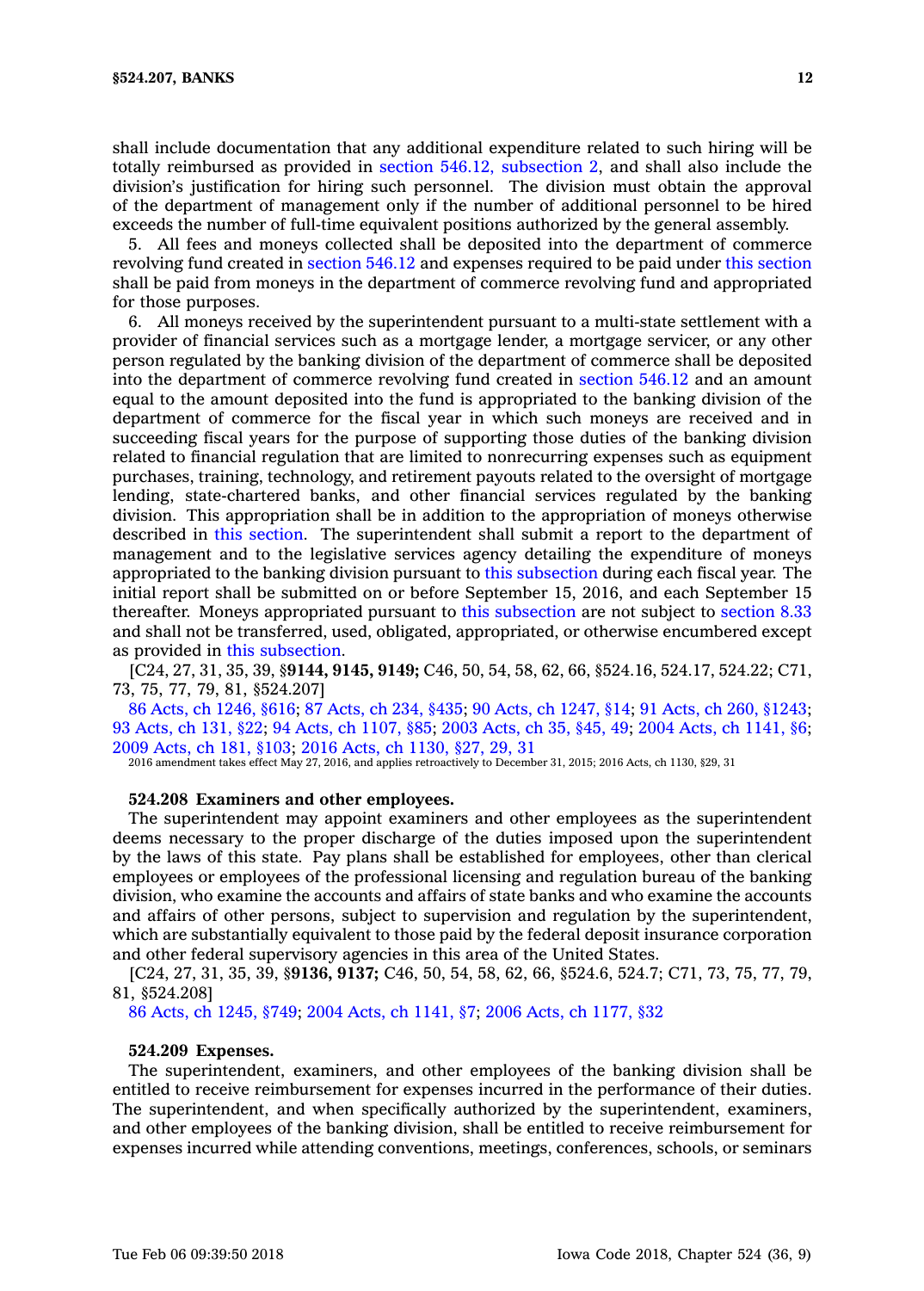relating to the performance of their duties, and such expenses shall be paid by the treasurer of state on warrants drawn by the director of the department of administrative services.

[C24, 27, 31, 35, 39, §**9144;** C46, 50, 54, 58, 62, 66, §524.16; C71, 73, 75, 77, 79, 81, §524.209] 2003 [Acts,](https://www.legis.iowa.gov/docs/acts/2003/CH0145.pdf) ch 145, §286; 2004 Acts, ch [1141,](https://www.legis.iowa.gov/docs/acts/2004/CH1141.pdf) §8

#### **524.210 Insurance and surety bonds.**

The superintendent shall acquire good and sufficient bond in <sup>a</sup> company authorized to do business in this state insuring the faithful performance of examiners and all other employees of the banking division and insuring against any liability which may accrue in the case of the loss of any property of <sup>a</sup> state bank, of <sup>a</sup> customer of <sup>a</sup> state bank, or of any other person in the course of any examination, investigation, or other function required or allowed by the laws of this state. The superintendent shall be bonded in accordance with the provisions of [chapter](https://www.legis.iowa.gov/docs/code//64.pdf) 64.

[C24, 27, 31, 35, 39, §**9138, 9139;** C46, 50, 54, 58, 62, 66, §524.8, 524.9; C71, 73, 75, 77, 79, 81, §524.210]

2004 Acts, ch [1141,](https://www.legis.iowa.gov/docs/acts/2004/CH1141.pdf) §9

# **524.211 Prohibitions relating to banking division personnel.**

1. The superintendent, general counsel, examiners, and other employees assigned to the bank bureau of the banking division are prohibited from obtaining <sup>a</sup> loan of money or property from <sup>a</sup> state-chartered bank, or any person or entity affiliated with <sup>a</sup> state-chartered bank, unless they do not personally participate in the examination, oversight, or official review concerning the regulation of the bank.

2. The superintendent, general counsel, examiners, and other employees assigned to the finance bureau of the banking division are prohibited from obtaining <sup>a</sup> loan of money or property from <sup>a</sup> person or entity licensed pursuant to [chapter](https://www.legis.iowa.gov/docs/code//533A.pdf) 533A, [533D](https://www.legis.iowa.gov/docs/code//533D.pdf), [536](https://www.legis.iowa.gov/docs/code//536.pdf), or [536A](https://www.legis.iowa.gov/docs/code//536A.pdf), or <sup>a</sup> person or entity affiliated with such licensee.

3. The superintendent, general counsel, examiners, and other employees of the banking division, who have credit relations with <sup>a</sup> person or entity licensed or registered pursuant to [chapter](https://www.legis.iowa.gov/docs/code//535B.pdf) 535B, [535D](https://www.legis.iowa.gov/docs/code//535D.pdf), or [536C](https://www.legis.iowa.gov/docs/code//536C.pdf), are prohibited from participating in decisions, oversight, and official review of matters concerning the regulation of the licensee or registrant.

4. Examiners and other employees assigned to the bank bureau of the banking division who have credit relations with <sup>a</sup> person or entity licensed pursuant to [chapter](https://www.legis.iowa.gov/docs/code//533A.pdf) 533A, [533D](https://www.legis.iowa.gov/docs/code//533D.pdf), [536](https://www.legis.iowa.gov/docs/code//536.pdf), or [536A](https://www.legis.iowa.gov/docs/code//536A.pdf), or with <sup>a</sup> person or entity affiliated with such licensee, are prohibited from participating in decisions, oversight, and official review of matters concerning the regulation of the licensee.

5. An employee of the banking division, other than the superintendent or <sup>a</sup> member of the state banking council or one of the boards in the professional licensing and regulation bureau of the division, shall not perform any services for, and shall not be <sup>a</sup> shareholder, member, partner, owner, director, officer, or employee of, any enterprise, person, or affiliate subject to the regulatory purview of the banking division.

6. For the purposes of this [section](https://www.legis.iowa.gov/docs/code/524.211.pdf) and section [524.212](https://www.legis.iowa.gov/docs/code/524.212.pdf), an affiliate of <sup>a</sup> person other than <sup>a</sup> state bank shall include any corporation, trust, estate, association or other similar organization:

*a.* Of which such person, directly or indirectly, owns or controls either <sup>a</sup> majority of the voting shares or more than fifty percent of the number of shares voted for the election of its directors, trustees, or other individuals exercising similar functions at the preceding election, or controls in any manner the election of <sup>a</sup> majority of its directors, trustees or other individuals exercising similar functions.

*b.* Of which control is held, directly or indirectly, through share ownership or in any other manner, by the shareholders of such person who own or control either <sup>a</sup> majority of the shares of such person or more than fifty percent of the number of shares voted for the election of directors of such person at the preceding election or by trustees for the benefit of the shareholders of any such person.

*c.* Of which <sup>a</sup> majority of its directors, trustees, or other individuals exercising similar functions are directors of any one such person.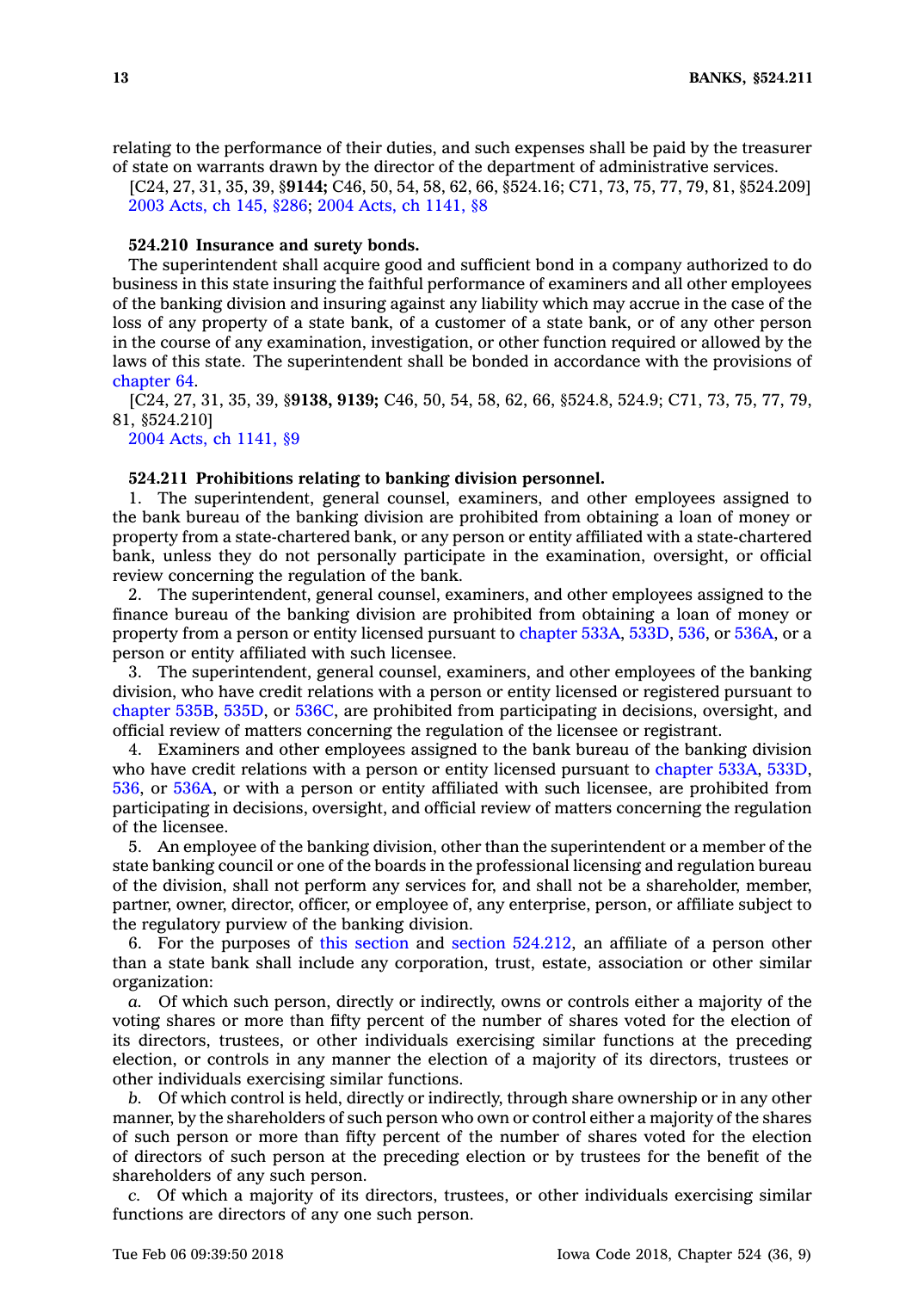d. Which owns or controls, directly or indirectly, either a majority of the voting shares of such person or more than fifty percent of the total number of shares voted for the election of directors of such person at the preceding election, or controls in any manner the election of <sup>a</sup> majority of the directors of such person, or for the benefit of whose shareholders or members all or substantially all of the outstanding voting shares of such person is held by trustees.

7. The superintendent, examiners, or other employees who are convicted of <sup>a</sup> felony while holding such position shall be immediately discharged from employment and shall be forever disqualified from holding any position in the banking division.

[C97, §1875, 1876; SS15, §1875; C24, 27, 31, 35, 39, §**9146;** C46, 50, 54, 58, 62, 66, §524.18; C71, 73, 75, 77, 79, 81, §524.211; 81 [Acts,](https://www.legis.iowa.gov/docs/acts/1981/CH0172.pdf) ch 172, §1]

95 [Acts,](https://www.legis.iowa.gov/docs/acts/95/CH0148.pdf) ch 148, §11 – 13; 96 Acts, ch [1056,](https://www.legis.iowa.gov/docs/acts/96/CH1056.pdf) §3; 2004 Acts, ch [1141,](https://www.legis.iowa.gov/docs/acts/2004/CH1141.pdf) §10; 2006 Acts, ch [1177,](https://www.legis.iowa.gov/docs/acts/2006/CH1177.pdf) [§33](https://www.legis.iowa.gov/docs/acts/2006/CH1177.pdf); 2007 [Acts,](https://www.legis.iowa.gov/docs/acts/2007/CH0088.pdf) ch 88, §3; 2008 Acts, ch [1160,](https://www.legis.iowa.gov/docs/acts/2008/CH1160.pdf) §3; 2011 [Acts,](https://www.legis.iowa.gov/docs/acts/2011/CH0102.pdf) ch 102, §1; 2012 Acts, ch [1017,](https://www.legis.iowa.gov/docs/acts/2012/CH1017.pdf) [§106](https://www.legis.iowa.gov/docs/acts/2012/CH1017.pdf)

Referred to in  $$524.1611$ 

#### **524.212 Prohibition against disclosure of regulatory information.**

1. The superintendent, members of the state banking council, general counsel, examiners, or other employees of the banking division shall not disclose, in any manner, to any person other than the person examined and those regulatory agencies referred to in section [524.217,](https://www.legis.iowa.gov/docs/code/524.217.pdf) [subsection](https://www.legis.iowa.gov/docs/code/524.217.pdf) 2, any information relating specifically to the supervision and regulation of any state bank, persons subject to the provisions of [chapter](https://www.legis.iowa.gov/docs/code//533A.pdf) 533A, [533C](https://www.legis.iowa.gov/docs/code//533C.pdf), [536](https://www.legis.iowa.gov/docs/code//536.pdf), or [536A](https://www.legis.iowa.gov/docs/code//536A.pdf), any affiliate of any state bank, or an affiliate of <sup>a</sup> person subject to the provisions of [chapter](https://www.legis.iowa.gov/docs/code//533A.pdf) 533A, [533C](https://www.legis.iowa.gov/docs/code//533C.pdf), [536](https://www.legis.iowa.gov/docs/code//536.pdf), or [536A](https://www.legis.iowa.gov/docs/code//536A.pdf), except when ordered to do so by <sup>a</sup> court of competent jurisdiction and then only in those instances referred to in section 524.215, [subsection](https://www.legis.iowa.gov/docs/code/524.215.pdf) 2, paragraphs *"a"*, *"b"*, *"c"*, *"e"*, and *"f"*.

2. The superintendent may receive documents, materials, or other information, including otherwise confidential and privileged documents, materials, or other information, from other local, state, federal, and international regulatory agencies, the conference of state bank supervisors and its affiliates or subsidiaries, the American association of mortgage regulators and its affiliates or subsidiaries, and the national association of consumer credit administrators and its affiliates or subsidiaries, and shall maintain as confidential and privileged any such document, material, or other information received with notice or the understanding that it is confidential or privileged under the laws of the jurisdiction that is the source of the document, material, or other information. With respect to documents, materials, or other information that is shared or stored electronically, the superintendent is authorized to take any necessary steps to ensure the division's information technology systems comply with the information technology security requirements established by any of the regulatory agencies or associations of state regulatory agencies described in this [section](https://www.legis.iowa.gov/docs/code/524.212.pdf).

[C31, 35, §9146-c1; C39, §**9146.1;** C46, 50, 54, 58, 62, 66, §524.19; C71, 73, 75, 77, 79, 81, §524.212]

95 [Acts,](https://www.legis.iowa.gov/docs/acts/95/CH0148.pdf) ch 148, §14; 2003 [Acts,](https://www.legis.iowa.gov/docs/acts/2003/CH0096.pdf) ch 96, §40, 42; 2004 Acts, ch [1141,](https://www.legis.iowa.gov/docs/acts/2004/CH1141.pdf) §11; 2008 Acts, ch [1031,](https://www.legis.iowa.gov/docs/acts/2008/CH1031.pdf) [§56](https://www.legis.iowa.gov/docs/acts/2008/CH1031.pdf); 2008 Acts, ch [1160,](https://www.legis.iowa.gov/docs/acts/2008/CH1160.pdf) §4; 2011 [Acts,](https://www.legis.iowa.gov/docs/acts/2011/CH0102.pdf) ch 102, §2 Referred to in [§524.211](https://www.legis.iowa.gov/docs/code/524.211.pdf), [524.1611](https://www.legis.iowa.gov/docs/code/524.1611.pdf)

# **524.213 Duties and powers of superintendent.**

The superintendent shall have general control, supervision and regulation of all state banks and shall be charged with the administration, interpretation, and execution of the laws, rules, and regulations of this state and any other state or federal law or regulation relating to banks and banking and with such other duties and responsibilities as are imposed upon the superintendent by the laws of this state. The superintendent shall have power to adopt and promulgate such rules and regulations as necessary to carry out and enforce, properly and effectively, the provisions of this [chapter](https://www.legis.iowa.gov/docs/code//524.pdf) and [chapter](https://www.legis.iowa.gov/docs/code//12C.pdf) 12C applicable to banks.

[C24, 27, 31, 35, 39, §**9140;** C46, 50, 54, 58, 62, 66, §524.10; C71, 73, 75, 77, 79, 81, §524.213] 2002 Acts, ch [1096,](https://www.legis.iowa.gov/docs/acts/2002/CH1096.pdf) §15, 17; 2010 Acts, ch [1028,](https://www.legis.iowa.gov/docs/acts/2010/CH1028.pdf) §6; 2017 [Acts,](https://www.legis.iowa.gov/docs/acts/2017/CH0138.pdf) ch 138, §1 Section amended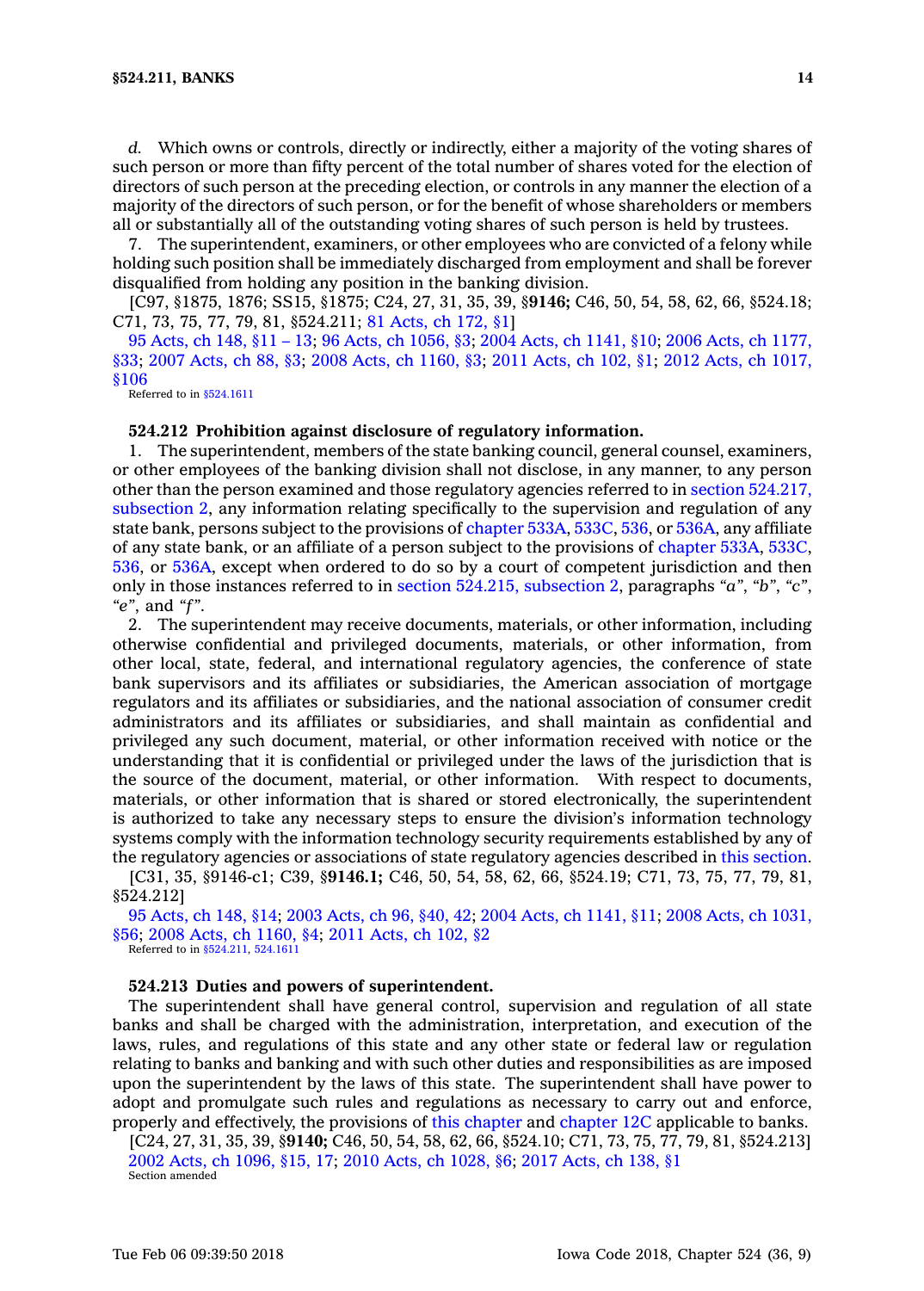#### **524.214 Subpoena — contempt.**

1. The superintendent and, upon the approval of the superintendent, any examiner or other employees of the banking division shall have the power to subpoena witnesses, to compel their attendance, to administer an oath, to examine any person under oath and to require the production of any relevant books or papers. Such examination may be conducted on any subject relating to the duties imposed upon, or powers vested in, the superintendent under the provisions of this [chapter](https://www.legis.iowa.gov/docs/code//524.pdf) or any other chapter administered by the superintendent.

2. Whenever any person subpoenaed pursuant to [subsection](https://www.legis.iowa.gov/docs/code/524.214.pdf) 1 of this [section](https://www.legis.iowa.gov/docs/code/524.214.pdf) neglects or refuses to obey the terms of such subpoena, to produce books or papers or to give testimony, as required, the superintendent may apply to the district court of Polk county for the enforcement of such subpoena or the issuance of an order compelling such compliance as the court may direct.

3. The refusal of any person to obey an order of the district court, issued pursuant to [subsection](https://www.legis.iowa.gov/docs/code/524.214.pdf) 2 of this [section](https://www.legis.iowa.gov/docs/code/524.214.pdf), without reasonable cause, shall be considered <sup>a</sup> contempt of that court.

[C97, §1877; S13, §1871; C24, 27, 31, 35, 39, §**9226, 9236;** C46, 50, 54, 58, 62, 66, §528.20, 528.30; C71, 73, 75, 77, 79, 81, §524.214]

2004 Acts, ch [1141,](https://www.legis.iowa.gov/docs/acts/2004/CH1141.pdf) §12; 2007 [Acts,](https://www.legis.iowa.gov/docs/acts/2007/CH0088.pdf) ch 88, §4 Referred to in \$524,217

# **524.215 Records of division of banking.**

1. All records of the division of banking shall be public records subject to the provisions of [chapter](https://www.legis.iowa.gov/docs/code//22.pdf) 22, except that all papers, documents, reports, reports of examinations, and other writings relating specifically to the supervision and regulation of any state bank or other person by the superintendent pursuant to the laws of this state shall not be public records and shall not be open for examination or copying by the public or for examination or publication by the news media.

2. The superintendent, members of the state banking council, examiners, or other employees of the banking division shall not be subpoenaed in any cause or proceeding to give testimony concerning information relating specifically to the supervision and regulation of any state bank or other person by the superintendent pursuant to the laws of this state, and the records of the banking division which relate specifically to the supervision and regulation of any such state bank or other such person shall not be offered in evidence in any court or subject to subpoena by any party except, where relevant:

*a.* In such actions or proceedings as are brought by the superintendent.

*b.* In any matter in which an interested and proper party seeks review of <sup>a</sup> decision of the superintendent.

*c.* In any action or proceeding which arises out of the criminal provisions of the laws of this state or the United States.

*d.* In any action brought as <sup>a</sup> shareholders derivative suit against <sup>a</sup> state bank or other entity regulated by the superintendent.

*e.* In an action brought to recover moneys for <sup>a</sup> loss in connection with an indemnity bond which was <sup>a</sup> result of embezzlement, misappropriation, or misuse of state bank funds by <sup>a</sup> director, officer, or employee of the state bank.

*f.* In an action brought to recover moneys for <sup>a</sup> loss in connection with an indemnity bond which was <sup>a</sup> result of embezzlement, misappropriation, or misuse of funds, belonging to an entity regulated by the superintendent, by <sup>a</sup> director, officer, or employee of the entity.

[C31, 35, §9146-c1; C39, §**9146.1;** C46, 50, 54, 58, 62, 66, §524.19; C71, 73, 75, 77, 79, 81, §524.215]

95 [Acts,](https://www.legis.iowa.gov/docs/acts/95/CH0148.pdf) ch 148, §15; 96 Acts, ch [1056,](https://www.legis.iowa.gov/docs/acts/96/CH1056.pdf) §4; 2004 Acts, ch [1141,](https://www.legis.iowa.gov/docs/acts/2004/CH1141.pdf) §13; 2007 [Acts,](https://www.legis.iowa.gov/docs/acts/2007/CH0088.pdf) ch 88, §5, 6; 2016 Acts, ch [1011,](https://www.legis.iowa.gov/docs/acts/2016/CH1011.pdf) §100 Referred to in [§524.212](https://www.legis.iowa.gov/docs/code/524.212.pdf)

#### **524.215A Preservation of division of banking records.**

1. The division of banking may preserve records, papers, or documents kept by the division or in the possession or custody of the division by any of the following means: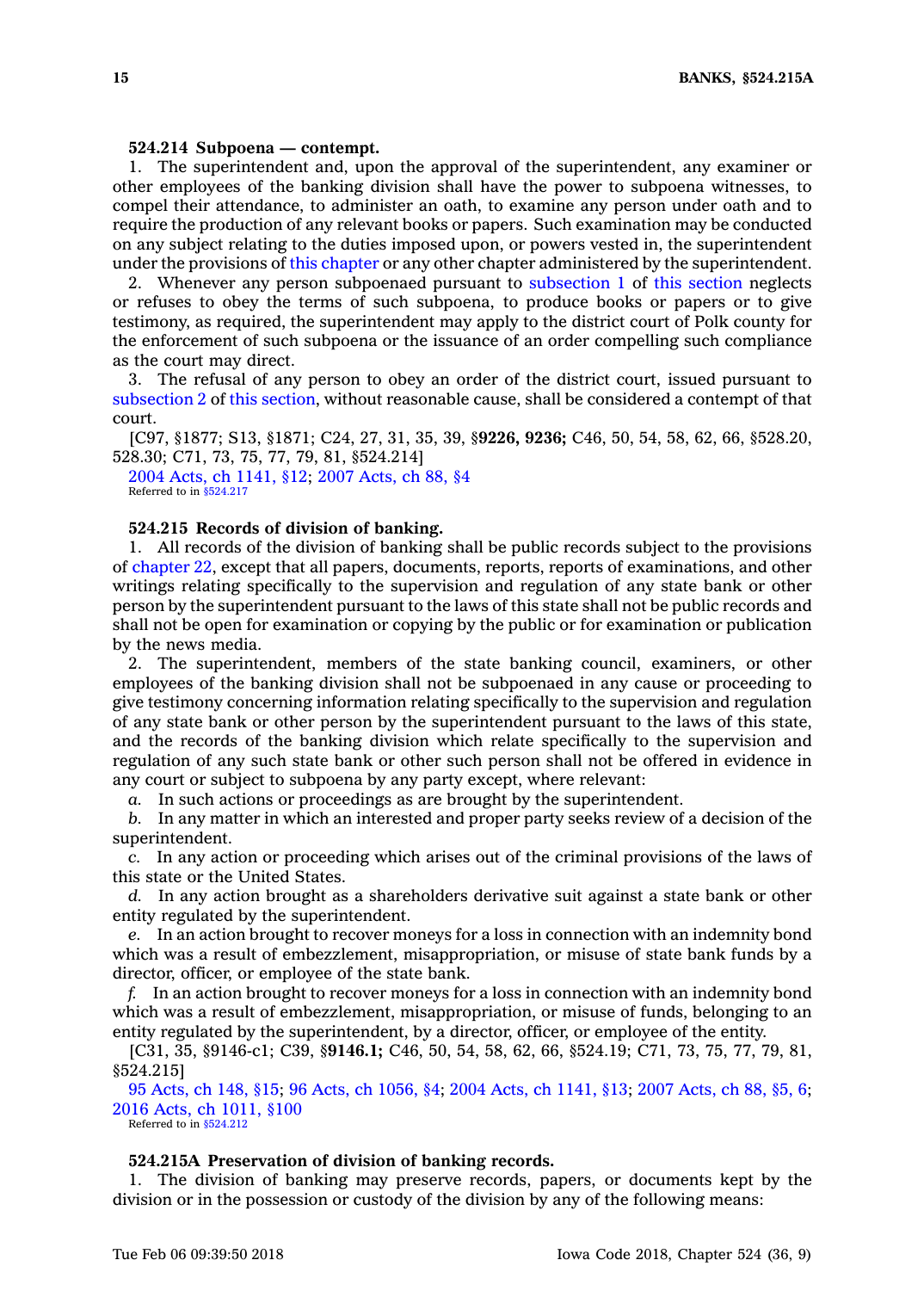*a.* Photographing or microphotographing, or otherwise reproducing upon film.

*b.* Preserving in any electronic medium or format capable of being read or scanned by computer and capable of being reproduced by printing or by any other form of reproduction of electronically stored data.

2. Photographs, microphotographs, or photographic films or copies thereof, or reproductions of electronically stored data, created pursuant to [subsection](https://www.legis.iowa.gov/docs/code/524.215A.pdf) 1 shall be deemed to be an original record for all purposes, including introduction in evidence in all state and federal courts or administrative hearings, and shall be admissible to prove any act, transaction, occurrence, or event therein recorded.

3. Photographs, microphotographs, or photographic films or copies thereof, or reproductions of electronically stored data, created pursuant to [subsection](https://www.legis.iowa.gov/docs/code/524.215A.pdf) 1 shall be preserved in such manner as the division prescribes, and the original photographs, microphotographs, photographic films, copies, and reproductions may be destroyed or otherwise disposed of as the division directs.

4. The division of banking may adopt <sup>a</sup> record retention policy authorizing the division to destroy communications received by electronic mail that are more than six months old.

2007 [Acts,](https://www.legis.iowa.gov/docs/acts/2007/CH0170.pdf) ch 170, §1; 2010 Acts, ch [1028,](https://www.legis.iowa.gov/docs/acts/2010/CH1028.pdf) §7

# **524.216 Annual report of superintendent.**

1. The superintendent shall make <sup>a</sup> report in writing annually to the governor in the manner and within the time required by [chapter](https://www.legis.iowa.gov/docs/code//7A.pdf) 7A.

2. In addition to the matters required by [chapter](https://www.legis.iowa.gov/docs/code//7A.pdf) 7A, the annual report of the superintendent shall contain:

*a.* A summary of applications approved or denied by the superintendent pursuant to [this](https://www.legis.iowa.gov/docs/code//524.pdf) [chapter](https://www.legis.iowa.gov/docs/code//524.pdf) since the superintendent's last previous report.

*b.* A summary of the assets, liabilities, and capital structure of all state banks as of June 30 of the year for which the report is made.

*c.* A statement of the receipts and disbursements of funds of the superintendent during the fiscal year ending on the preceding June 30 and of the funds on hand on such June 30.

*d.* Such other information as the superintendent may deem appropriate and advisable to fairly disclose the discharge of the duties imposed upon the superintendent by this [chapter](https://www.legis.iowa.gov/docs/code//524.pdf).

[C97, §1881; C24, 27, 31, 35, 39, §**9148;** C46, 50, 54, 58, 62, 66, §524.21; C71, 73, 75, 77, 79, 81, §524.216]

2004 Acts, ch [1141,](https://www.legis.iowa.gov/docs/acts/2004/CH1141.pdf) §14; 2007 [Acts,](https://www.legis.iowa.gov/docs/acts/2007/CH0088.pdf) ch 88, §7; 2008 Acts, ch [1160,](https://www.legis.iowa.gov/docs/acts/2008/CH1160.pdf) §5; 2012 Acts, ch [1017,](https://www.legis.iowa.gov/docs/acts/2012/CH1017.pdf) [§107](https://www.legis.iowa.gov/docs/acts/2012/CH1017.pdf)

# **524.217 Examinations.**

1. The superintendent may do all of the following:

*a.* Make or cause to be made an examination of every state bank and trust company whenever in the superintendent's judgment such examination is necessary or advisable, but in no event less frequently than once during each two-year period by either the banking division or the appropriate federal banking agency. During the course of each examination of <sup>a</sup> state bank or trust company, inquiry shall be made as to its financial condition, the security afforded to those to whom it is obligated, the policies of its management, whether the requirements of law have been complied with in the administration of its affairs, and such other matters as the superintendent may prescribe.

*b.* Make or cause to be made such limited examinations at such times and with such frequency as the superintendent deems necessary and advisable to determine the condition of any state bank or trust company and whether any person has violated any of the provisions of this [chapter](https://www.legis.iowa.gov/docs/code//524.pdf).

*c.* Make or cause to be made an examination of any corporation in which the state bank or trust company owns shares.

*d.* Upon application to and order of the district court of Polk county, make or cause to be made an examination of any person having business transactions or <sup>a</sup> relationship with any state bank or trust company when such examination is deemed necessary and advisable in order to determine whether the capital of the state bank or trust company is impaired or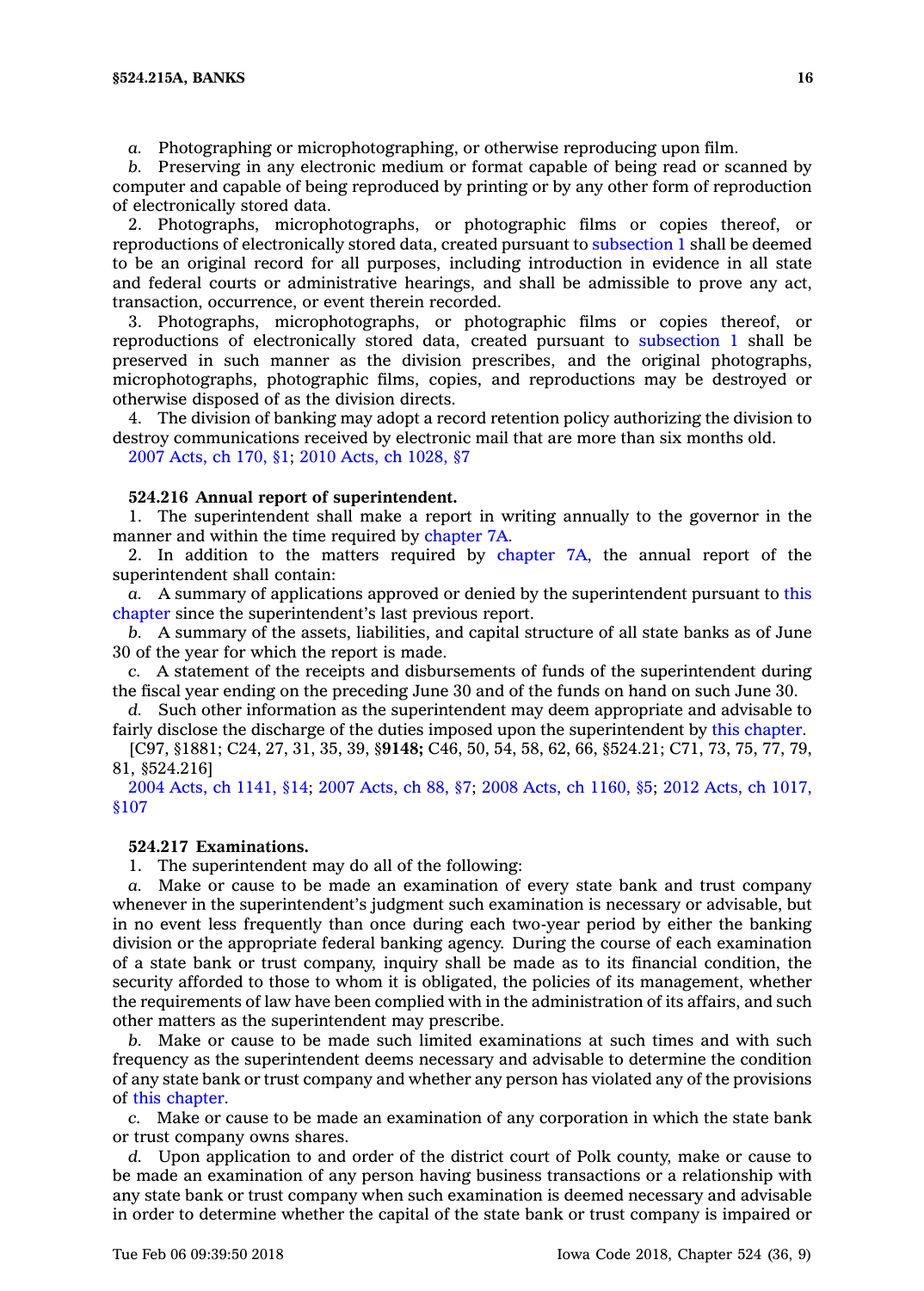whether the safety of its deposits has been imperiled. The fee for any such examination shall be paid by the state bank or trust company.

*e.* To the extent necessary for the purpose of any examination provided for by this [section](https://www.legis.iowa.gov/docs/code/524.217.pdf) and section [524.1105](https://www.legis.iowa.gov/docs/code/524.1105.pdf), examine all relevant books, records, accounts, and documents and compel the production of the same in the manner prescribed by section [524.214](https://www.legis.iowa.gov/docs/code/524.214.pdf).

2. The superintendent may furnish to the federal deposit insurance corporation, the federal reserve system, the United States department of the treasury, the national credit union administration, the federal home loan bank, and financial institution regulatory authorities of other states, or to any official or supervising examiner of such regulatory authorities, <sup>a</sup> copy of the report of any or all examinations made of any state bank and of any affiliate of <sup>a</sup> state bank.

3. A copy of the report of each examination of <sup>a</sup> state bank or trust company shall be transmitted by the superintendent to the board of directors of the state bank or trust company except to the extent that the report of any such examination may be confidential to the superintendent, and each member of the board of directors shall furnish to the superintendent, on forms to be supplied by the superintendent, <sup>a</sup> statement that the member has read the report of examination.

4. All reports of examinations, including any copies of such reports, in the possession of any person other than the superintendent or employee of the banking division, including any state bank or any agency to which any report of such examination may be furnished under [subsection](https://www.legis.iowa.gov/docs/code/524.217.pdf) 2, shall be confidential communications, shall not be subject to subpoena from such persons, and shall not be published or made public by such persons.

5. The report of examination of any affiliate or of any person examined as provided for in [subsection](https://www.legis.iowa.gov/docs/code/524.217.pdf) 1, paragraph *"c"* or *"d"*, shall not be transmitted by the superintendent to any such affiliate or person or to any state bank or trust company or to the board of directors of any state bank or trust company unless authorized or requested by such affiliate or person.

6. The superintendent may enter into contractual agreements with other state regulators of financial institutions to share examiners or to assist in each state's respective examinations. The division of banking shall be reimbursed for any costs incurred when providing services to other states pursuant to this [subsection](https://www.legis.iowa.gov/docs/code/524.217.pdf). Any division of banking personnel assisting another state with its examination shall be covered by the provisions of the other state's tort claims act, to the extent permitted by the laws of the other state. If the law of the other state does not extend coverage to the division of banking personnel working on the other state's examination, the provisions of [chapter](https://www.legis.iowa.gov/docs/code//669.pdf) 669 shall apply.

[R60, §1637; C73, §1571; C97, §1873; S13, §1873; C24, 27, 31, 35, §9231, 9283-g4; C39, §**9231, 9283.47;** C46, 50, 54, 58, 62, 66, §528.25, 530.4; C71, 73, 75, 77, 79, 81, §524.217]

89 [Acts,](https://www.legis.iowa.gov/docs/acts/1989/CH0257.pdf) ch 257, §5; 90 Acts, ch [1228,](https://www.legis.iowa.gov/docs/acts/1990/CH1228.pdf) §2; 92 Acts, ch [1161,](https://www.legis.iowa.gov/docs/acts/1992/CH1161.pdf) §1; 95 [Acts,](https://www.legis.iowa.gov/docs/acts/1995/CH0148.pdf) ch 148, §16; [2004](https://www.legis.iowa.gov/docs/acts/2004/CH1141.pdf) Acts, ch [1141,](https://www.legis.iowa.gov/docs/acts/2004/CH1141.pdf) §15; 2006 Acts, ch [1015,](https://www.legis.iowa.gov/docs/acts/2006/CH1015.pdf) §2; 2007 [Acts,](https://www.legis.iowa.gov/docs/acts/2007/CH0170.pdf) ch 170, §2, 3

Referred to in [§524.212](https://www.legis.iowa.gov/docs/code/524.212.pdf), [524.219](https://www.legis.iowa.gov/docs/code/524.219.pdf), [537.2305](https://www.legis.iowa.gov/docs/code/537.2305.pdf)

#### **524.218 Regulation and examination of services.**

A state bank shall not cause to be performed by contract or otherwise, any bank services, of <sup>a</sup> type referred to in section [524.804](https://www.legis.iowa.gov/docs/code/524.804.pdf) for itself or any affiliate, whether on or off its premises, unless the person performing such services will be subject to supervision, regulation, and examination by the superintendent to the same extent as if such services were being performed by the state bank itself on its own premises.

[C71, 73, 75, 77, 79, 81, §524.218; 81 [Acts,](https://www.legis.iowa.gov/docs/acts/1981/CH0173.pdf) ch 173, §9] 2004 Acts, ch [1141,](https://www.legis.iowa.gov/docs/acts/2004/CH1141.pdf) §16

# **524.219 Fees.**

1. A state bank subject to examination, supervision, and regulation by the superintendent shall pay to the superintendent fees, established by the superintendent, based on the costs and expenses incurred in the discharge of the duties imposed upon the superintendent by this [chapter](https://www.legis.iowa.gov/docs/code//524.pdf). The fees shall include but are not limited to costs and expenses for salaries, expenses and travel for employees, office facilities, supplies, and equipment.

2. The fees for examination of any affiliate of <sup>a</sup> state bank as provided for in [section](https://www.legis.iowa.gov/docs/code/524.1105.pdf)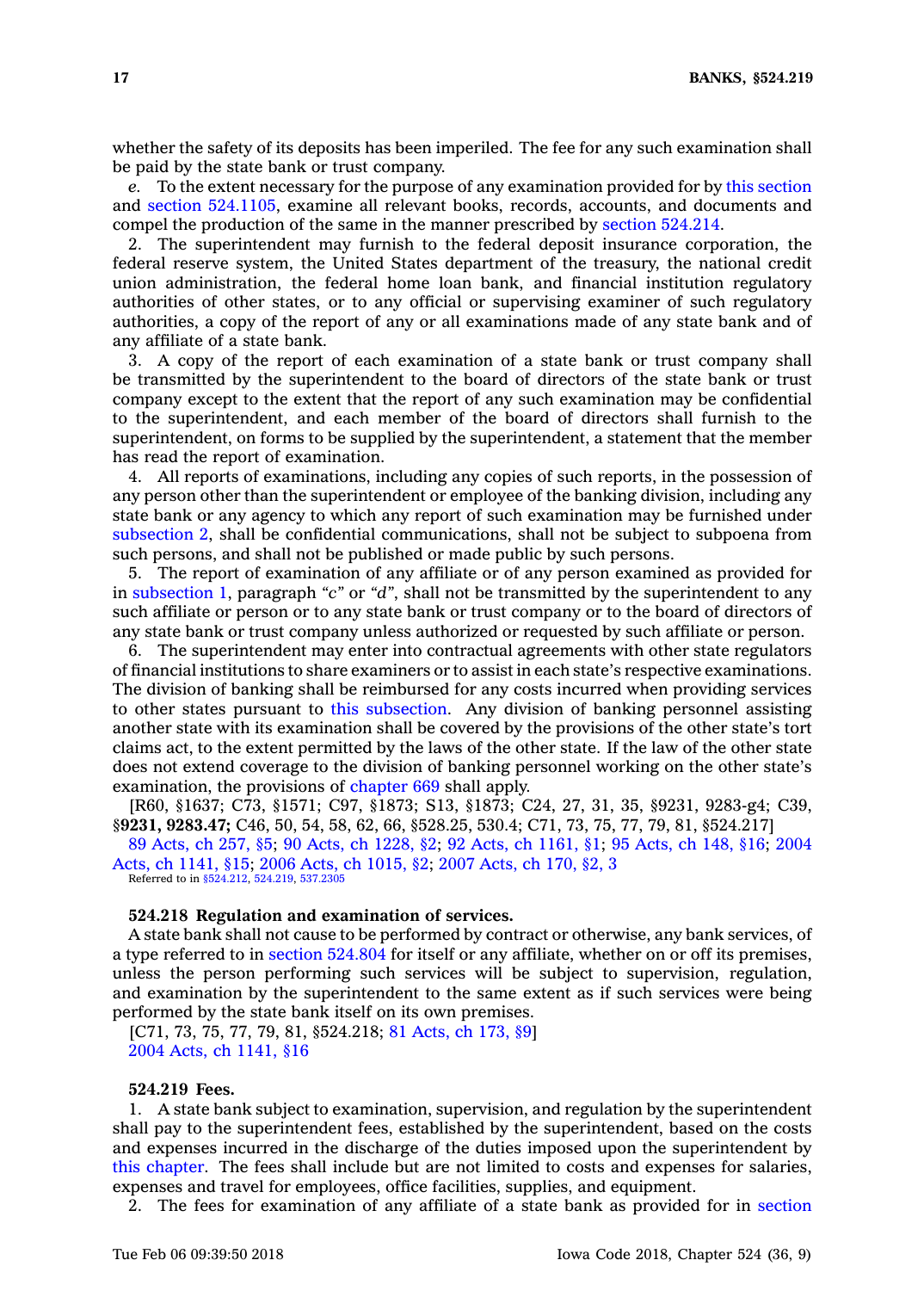[524.1105](https://www.legis.iowa.gov/docs/code/524.1105.pdf), and the examinations provided for in section 524.217, [subsection](https://www.legis.iowa.gov/docs/code/524.217.pdf) 1, paragraphs *"c"* and *"d"*, shall be established by the superintendent, based on the time required for the examination and the administrative costs and expenses incurred in the discharge of the duties imposed upon the superintendent by this [chapter](https://www.legis.iowa.gov/docs/code//524.pdf). The fees shall include but not be limited to costs and expenses for salaries, expenses and travel for employees, office facilities, supplies, and equipment.

3. Failure to pay the amount of the fees to the superintendent within ten days after the date of billing shall subject the state bank or any affiliate of <sup>a</sup> state bank to an additional charge equal to five percent of the amount of the fees for each day the payment is delinquent.

[C97, §1875, 1876, 1877; SS15, §1875; C24, 27, 31, 35, 39, §**9143, 9150, 9237;** C46, 50, 54, 58, 62, 66, §524.15, 524.23, 528.31; C71, 73, 75, 77, 79, 81, §524.219]

86 Acts, ch [1246,](https://www.legis.iowa.gov/docs/acts/1986/CH1246.pdf) §617; 95 [Acts,](https://www.legis.iowa.gov/docs/acts/1995/CH0148.pdf) ch 148, §17; 2004 Acts, ch [1141,](https://www.legis.iowa.gov/docs/acts/2004/CH1141.pdf) §17

# **524.220 Reports to superintendent.**

1. A state bank shall render <sup>a</sup> full, clear, and accurate statement of its condition to the superintendent, in <sup>a</sup> format prescribed by the superintendent, verified by the oath of two of its officers, and attested by at least two of the directors. The superintendent may, in the superintendent's discretion, use any form of statement of condition that is used by the federal deposit insurance corporation or the federal reserve system.

2. The statement shall be transmitted to the superintendent or the superintendent's designee within thirty days after the end of each calendar quarter.

3. The superintendent shall also have power to call for special reports from <sup>a</sup> state bank whenever in the superintendent's judgment the same are necessary in order to obtain <sup>a</sup> full and complete knowledge of its condition. Such reports shall be verified and attested in the same manner as required in [subsection](https://www.legis.iowa.gov/docs/code/524.220.pdf) 1 of this [section](https://www.legis.iowa.gov/docs/code/524.220.pdf).

[R60, §1636, 1637; C73, §1570, 1571; C97, §1872, 1873, 1874; S13, §1873, 1889-m; C24, 27, 31, 35, 39, §**9228, 9229, 9231, 9232, 9234, 9305;** C46, 50, 54, 58, §528.22, 528.23, 528.25, 528.26, 528.28, 532.20; C62, 66, §528.22, 528.23, 528.25, 528.26, 528.28; C71, 73, 75, 77, 79, 81, §524.220]

95 [Acts,](https://www.legis.iowa.gov/docs/acts/1995/CH0148.pdf) ch 148, §18; 96 Acts, ch [1056,](https://www.legis.iowa.gov/docs/acts/1996/CH1056.pdf) §5; 2006 Acts, ch [1015,](https://www.legis.iowa.gov/docs/acts/2006/CH1015.pdf) §3, 4 Referred to in  $$524.10$ 

#### **524.221 Preservation of bank records — statute of limitations.**

1. *a.* A state bank is not required to preserve its records for <sup>a</sup> period longer than seven years after the first day of January of the year following the time of the making or filing of such records, provided, however, that account records showing unpaid balances due to depositors shall not be destroyed. A copy of an original may be kept in lieu of any such original record. For purposes of this [subsection](https://www.legis.iowa.gov/docs/code/524.221.pdf), <sup>a</sup> copy includes any duplicate, rerecording or reproduction of an original record from any photograph, photostat, microfilm, microcard, miniature or microphotograph, computer printout, electronically stored data or image, or other process which accurately reproduces or forms <sup>a</sup> durable medium for accurately and legibly reproducing an unaltered image or reproduction of the original record.

*b.* A copy is deemed to be an original and shall be treated as an original record in <sup>a</sup> judicial or administrative proceeding for purposes of admissibility in evidence. A facsimile, exemplification, or certified copy of any such copy reproduced from <sup>a</sup> film record is deemed to be <sup>a</sup> facsimile, exemplification, or certified copy of the original. A printout or other tangible output readable by sight shown to accurately reflect data contained in <sup>a</sup> promissory note, negotiable instrument, or letter of credit, which contains <sup>a</sup> signature made or created by electronic or digital means such that it is stored by <sup>a</sup> computer or similar device, is deemed to be an original of such note, instrument, or letter for purposes of presenting such note, instrument, or letter for payment, acceptance, or honor, or for purposes of <sup>a</sup> judicial proceeding involving <sup>a</sup> claim based upon such note, instrument, or letter.

2. All causes of action, other than actions for relief on the grounds of fraud or mistake, against <sup>a</sup> state bank based upon <sup>a</sup> claim or claims founded on <sup>a</sup> written contract, or <sup>a</sup> claim or claims inconsistent with an entry or entries in <sup>a</sup> state bank record, made in the regular course of business, shall be deemed to have accrued, and shall accrue for the purpose of the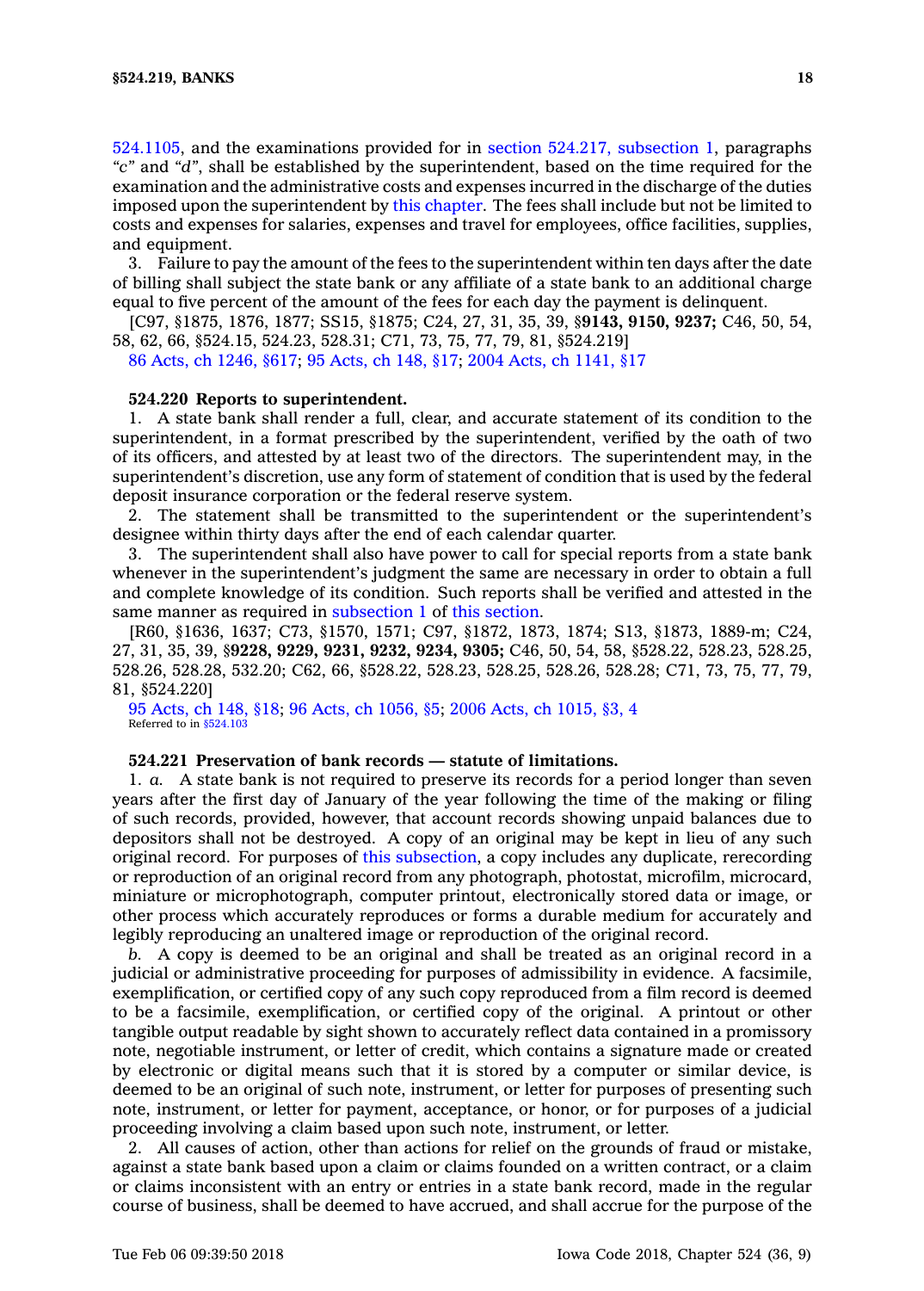statute of limitations one year after the breach or failure of performance of <sup>a</sup> written contract, or one year after the date of such entry or entries. No action founded upon such <sup>a</sup> cause may be brought after the expiration of six years from the date of such accrual.

3. The provisions of this [section](https://www.legis.iowa.gov/docs/code/524.221.pdf), insofar as applicable, shall apply to the records of <sup>a</sup> national bank or <sup>a</sup> federally chartered savings bank or <sup>a</sup> federally chartered savings and loan association.

[C50, 54, 58, 62, 66, §528A.1 – 528A.5; C71, 73, 75, 77, 79, 81, §524.221] 91 [Acts,](https://www.legis.iowa.gov/docs/acts/91/CH0095.pdf) ch 95, §1; 99 [Acts,](https://www.legis.iowa.gov/docs/acts/99/CH0034.pdf) ch 34, §1; 2011 [Acts,](https://www.legis.iowa.gov/docs/acts/2011/CH0087.pdf) ch 87, §1, 2; 2012 Acts, ch [1023,](https://www.legis.iowa.gov/docs/acts/2012/CH1023.pdf) §81 Referred to in [§524.1314](https://www.legis.iowa.gov/docs/code/524.1314.pdf)

#### **524.222 Meetings of the board of directors called by superintendent.**

Whenever the superintendent deems it necessary and advisable the superintendent may cause <sup>a</sup> meeting of the board of directors of <sup>a</sup> state bank to be held in such manner and at such time and place as the superintendent may direct. Any report of an examination required or allowed by this [chapter](https://www.legis.iowa.gov/docs/code//524.pdf), any conclusions drawn therefrom by the superintendent, any recommendations made relative thereto and any other matters concerning the operation and condition of the state bank may be presented to the board of directors by the superintendent. The state bank shall cause the recommendations of the superintendent to be recorded in the minutes of the board of directors of the state bank.

Each member of the board of directors shall furnish to the superintendent <sup>a</sup> statement, on forms to be supplied by the superintendent, that the member has read and is familiar with the recommendations of the superintendent.

[C71, 73, 75, 77, 79, 81, §524.222]

#### **524.223 Power of superintendent to issue orders.**

1. Whenever it shall appear to the superintendent that <sup>a</sup> state bank is engaging or has engaged, or the superintendent has reasonable cause to believe that the state bank is about to engage, in an unsafe or unsound practice in conducting the business of such state bank, or is violating or has violated, or the superintendent has reasonable cause to believe that the state bank is about to violate, any provision of this [chapter](https://www.legis.iowa.gov/docs/code//524.pdf) or of any regulation adopted pursuant to this [chapter](https://www.legis.iowa.gov/docs/code//524.pdf), or any condition imposed in writing by the superintendent in connection with the approval of any matter required by this [chapter](https://www.legis.iowa.gov/docs/code//524.pdf), or any written agreement entered into with the superintendent, or any provision of [chapter](https://www.legis.iowa.gov/docs/code//12C.pdf) 12C or any rules adopted pursuant to [chapter](https://www.legis.iowa.gov/docs/code//12C.pdf) 12C, the superintendent may issue and serve upon the state bank <sup>a</sup> notice containing <sup>a</sup> statement of the facts constituting the alleged violation or violations, or the unsafe or unsound practice or practices, and fixing <sup>a</sup> time and place at which <sup>a</sup> hearing will be held to determine whether an order to cease and desist should be issued to the state bank.

2. If the state bank fails to appear at the hearing it shall be deemed to have consented to the issuance of <sup>a</sup> cease and desist order. In the event of such consent, or if upon the record made at such hearing, the superintendent shall find that any violation or unsafe or unsound practice specified in the notice has been established, the superintendent may issue and serve upon the bank an order to cease and desist from any such violation or practice. Such order may require the state bank and its directors, officers and employees to cease and desist from any such violation or practice and, further, to take affirmative action to correct the conditions resulting from any such violation or practice. In addition, if the violation or practice involves <sup>a</sup> failure to comply with [chapter](https://www.legis.iowa.gov/docs/code//12C.pdf) 12C or any rules adopted pursuant to [chapter](https://www.legis.iowa.gov/docs/code//12C.pdf) 12C, the superintendent may recommend to the committee established under [section](https://www.legis.iowa.gov/docs/code/12C.6.pdf) 12C.6 that the bank be removed from the list of financial institutions eligible to accept public funds under [section](https://www.legis.iowa.gov/docs/code/12C.6A.pdf) 12C.6A and may require that during the current calendar quarter and up to the next succeeding eight calendar quarters that the bank do any one or more of the following:

*a.* Not accept public funds deposits.

*b.* Return to the depositors some or all uninsured public funds held in demand deposits and, when deposit instruments or agreements mature, return to the depositors some or all deposits representing proceeds of such instruments or agreements.

*c.* Pledge collateral to the treasurer of state having <sup>a</sup> value at all times up to one hundred ten percent of the public funds held by the bank.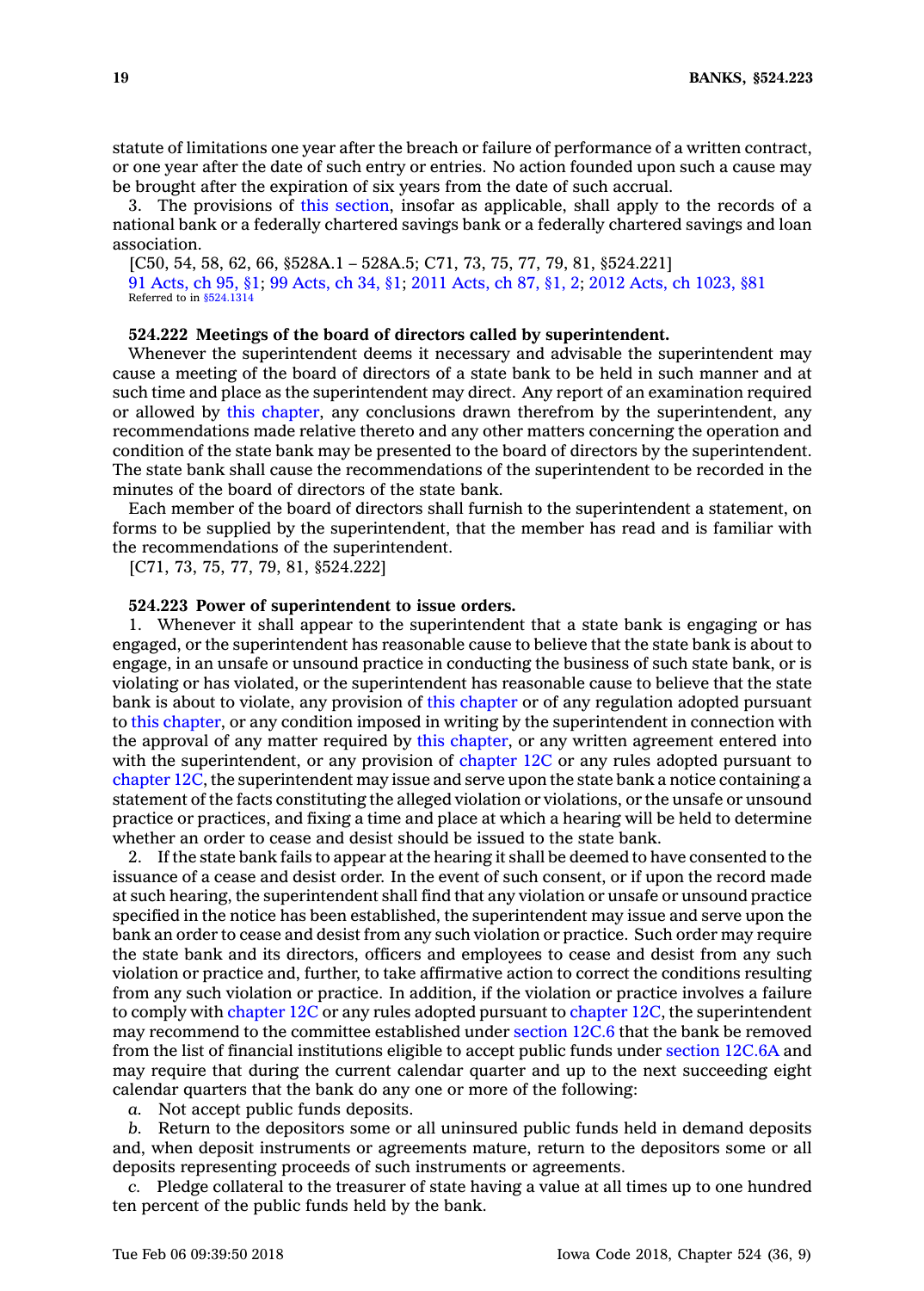*d.* Comply with such other requirements as the superintendent may impose.

3. Any order issued pursuant to this [section](https://www.legis.iowa.gov/docs/code/524.223.pdf) shall become effective upon service of the order on the state bank and shall remain effective except to such extent that it is stayed, modified, terminated, or set aside by action of the superintendent or of the district court of the county in which the state bank has its principal place of business.

4. The superintendent may apply to the district court of the county in which the state bank has its principal place of business for the enforcement of any order pursuant to this [section](https://www.legis.iowa.gov/docs/code/524.223.pdf) and such court shall have jurisdiction and power to order and require compliance.

[C73, §1572; C97, §1877; C24, 27, 31, 35, 39, §**9235;** C46, 50, 54, 58, 62, 66, §528.29; C71, 73, 75, 77, 79, 81, §524.223]

2002 Acts, ch [1096,](https://www.legis.iowa.gov/docs/acts/2002/CH1096.pdf) §16, 17 Referred to in [§524.228](https://www.legis.iowa.gov/docs/code/524.228.pdf)

#### **524.224 Grounds for management of state bank by superintendent.**

1. The superintendent may take over the management of the property and business of <sup>a</sup> state bank whenever it appears to the superintendent that:

*a.* The state bank has violated its articles of incorporation or any law of this state.

*b.* The capital of the state bank is impaired.

*c.* The state bank is conducting its business in an unsafe or unsound manner.

*d.* The state bank is in such condition that it is unsound, unsafe or inexpedient for it to transact business.

*e.* The state bank has suspended or refused payment of its deposits or other liabilities contrary to the terms thereof.

*f.* The state bank refuses to make its records available to the superintendent for examination or otherwise refuses to make available, through an officer or employee having knowledge thereof, information required by the superintendent for the proper discharge of the duties of the superintendent's office.

*g.* The state bank neglects or refuses to observe any order of the superintendent made pursuant to the provisions of this [chapter](https://www.legis.iowa.gov/docs/code//524.pdf), unless the enforcement of such order is stayed in <sup>a</sup> proceeding brought by the state bank.

*h.* The state bank has not transacted any business or performed any of the duties, contemplated by its authorization to do business, for <sup>a</sup> period of one year.

*i.* The state bank has failed to renew its corporate existence in the manner provided for in section [524.314](https://www.legis.iowa.gov/docs/code/524.314.pdf) within one hundred eighty days prior to the expiration thereof.

2. The superintendent shall thereafter manage the property and business of the state bank until such time as the superintendent may relinquish to the state bank the management thereof, upon such conditions as the superintendent may prescribe, or until its affairs be finally dissolved as provided in this [chapter](https://www.legis.iowa.gov/docs/code//524.pdf).

[C73, §1572; C97, §1877; C24, 27, 31, 35, §9283-e1, -e2, -e3, -e4; C39, §**9235, 9285.05 – 9285.08;** C46, 50, 54, 58, 62, 66, §528.29, 528.90 – 528.93; C71, 73, 75, 77, 79, 81, §524.224] 95 [Acts,](https://www.legis.iowa.gov/docs/acts/95/CH0148.pdf) ch 148, §19; 2012 Acts, ch [1023,](https://www.legis.iowa.gov/docs/acts/2012/CH1023.pdf) §157

Referred to in [§524.225](https://www.legis.iowa.gov/docs/code/524.225.pdf), [524.226](https://www.legis.iowa.gov/docs/code/524.226.pdf)

#### **524.225 Procedures — judicial review.**

Judicial review of the actions of the superintendent may be sought in accordance with [chapter](https://www.legis.iowa.gov/docs/code//17A.pdf) 17A. However, contested case provisions of [chapter](https://www.legis.iowa.gov/docs/code//17A.pdf) 17A, the Iowa administrative procedure Act, do not apply to an action by the superintendent to take over the management of or to manage <sup>a</sup> state bank, as authorized by [sections](https://www.legis.iowa.gov/docs/code/524.224.pdf) 524.224 and [524.226](https://www.legis.iowa.gov/docs/code/524.226.pdf).

[C71, 73, 75, 77, 79, 81, §524.225] 89 [Acts,](https://www.legis.iowa.gov/docs/acts/1989/CH0257.pdf) ch 257, §6

#### **524.226 Management of state bank by superintendent.**

1. Upon taking over the management of the property and business of <sup>a</sup> state bank, the superintendent shall have the authority to operate and direct the affairs of the state bank in its regular course of business. The superintendent shall also have the authority to collect such amounts due to the state bank and to do such other acts as are necessary or expedient to conduct the affairs of the state bank and conserve or protect its assets, property and business.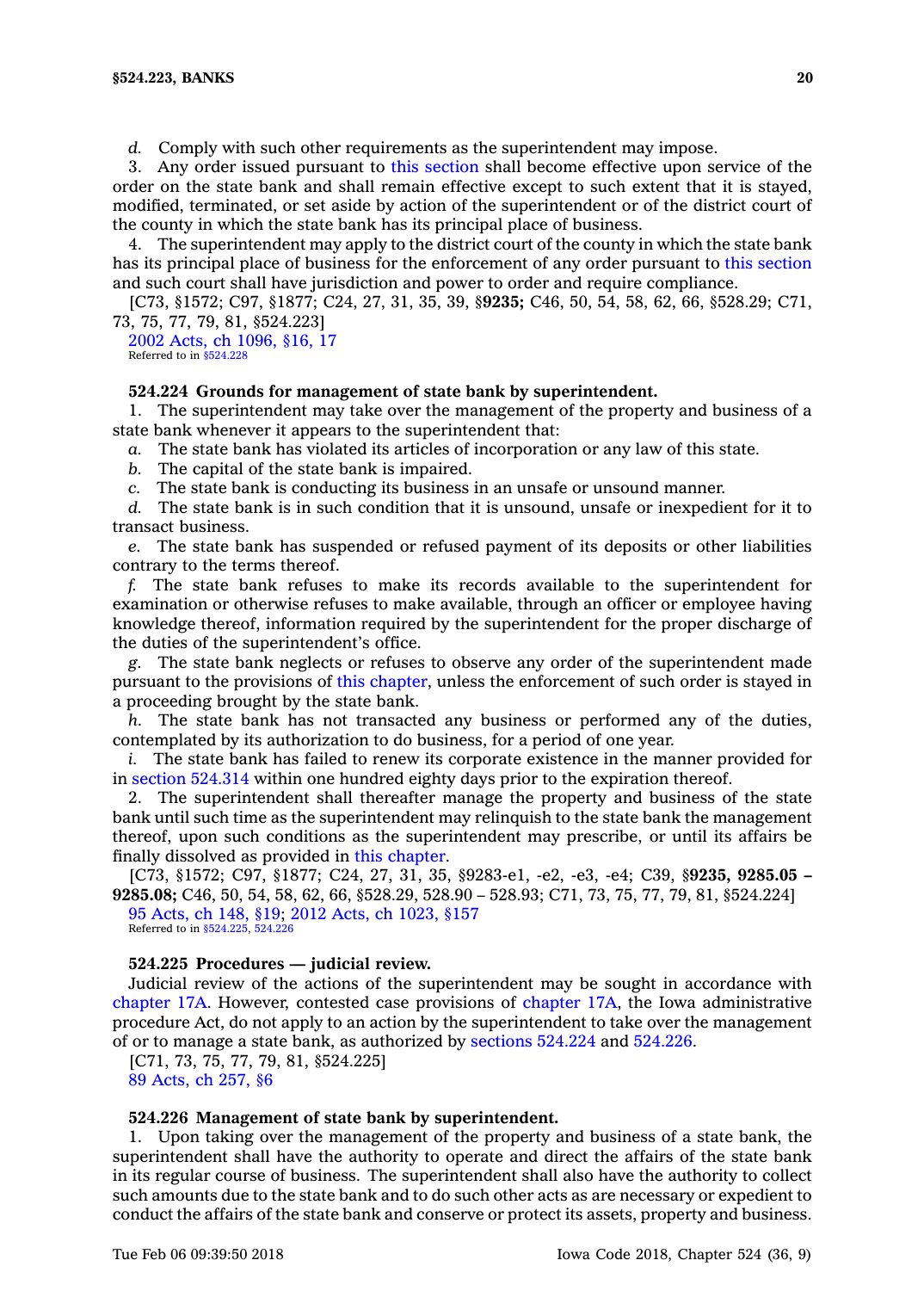2. If upon taking over the management of the business and property of the state bank, the superintendent concludes that the state bank is insolvent or should be dissolved for any other reason enumerated in section [524.224](https://www.legis.iowa.gov/docs/code/524.224.pdf), the superintendent may immediately, or at any time within three years, order that the state bank cease to carry on its business and proceed to dissolve the affairs of the state bank in accordance with the provisions of this [chapter](https://www.legis.iowa.gov/docs/code//524.pdf). If the superintendent has not caused the state bank to cease to carry on its business within three years of taking over the management of the property and business of the state bank, the superintendent shall relinquish the management thereof to the state bank.

3. The superintendent may appoint one or more special deputies as agent or agents, with powers specified in the certificate of appointment, to assist the superintendent in the duty of management, conservation or dissolution and distribution of the business and property of <sup>a</sup> state bank.

4. The superintendent, during the period of the superintendent's management of the property and business of the state bank, may require reimbursement by the state bank to the extent of the expenses incurred by the superintendent in connection with such management.

[C73, §1572; C97, §1877; C24, 27, 31, 35, §9238, 9283-e2, -e4; C39, §**9238, 9283.06, 9283.08;** C46, 50, 54, 58, 62, 66, §528.32, 528.91, 528.93; C71, 73, 75, 77, 79, 81, §524.226]

2012 Acts, ch [1017,](https://www.legis.iowa.gov/docs/acts/2012/CH1017.pdf) §19, 28 Referred to in [§524.225](https://www.legis.iowa.gov/docs/code/524.225.pdf), [524.1310](https://www.legis.iowa.gov/docs/code/524.1310.pdf)

# **524.227 Enforcement of Iowa consumer credit code.**

1. The superintendent shall enforce the Iowa consumer credit code, [chapter](https://www.legis.iowa.gov/docs/code//537.pdf) 537, with respect to banks, as provided in sections [537.2303](https://www.legis.iowa.gov/docs/code/537.2303.pdf), [537.2305](https://www.legis.iowa.gov/docs/code/537.2305.pdf), and [537.6105](https://www.legis.iowa.gov/docs/code/537.6105.pdf).

2. The superintendent shall cooperate with the administrator, and shall assist the administrator whenever necessary to provide for the discharge of the duties of the administrator.

3. Notwithstanding other provisions of this [chapter](https://www.legis.iowa.gov/docs/code//524.pdf) to the contrary, the superintendent shall authorize to be furnished to the administrator, access to or copies of records in the possession of the superintendent or other persons which relate to <sup>a</sup> bank when necessary to enable the administrator to enforce [chapter](https://www.legis.iowa.gov/docs/code//537.pdf) 537.

4. The superintendent shall make an annual report in writing to the administrator. A copy of the report shall be furnished at cost by the superintendent to each bank or other person upon request. The annual report shall contain:

*a.* A summary of applications to engage in the business of banking approved or denied by the superintendent since the last report.

*b.* An estimate of the disbursements of agency funds for consumer credit protection during the calendar year ending the preceding December 31.

*c.* Information which the superintendent may deem appropriate and advisable to disclose.

*d.* Information which the administrator may require to be included.

[C75, 77, 79, 81, §524.227]

91 [Acts,](https://www.legis.iowa.gov/docs/acts/1991/CH0118.pdf) ch 118, §1; 2003 [Acts,](https://www.legis.iowa.gov/docs/acts/2003/CH0044.pdf) ch 44, §114

#### **524.228 Interim cease and desist order — final order — suspension.**

1. If it appears to the superintendent that <sup>a</sup> state bank, or any director, officer, employee, or substantial shareholder of the state bank is engaging in or is about to engage in an unsafe or unsound practice or dishonest act in conducting the business of the state bank that is likely to cause insolvency or substantial dissipation of assets or earnings of the state bank, or is likely to seriously weaken the condition of the state bank or otherwise seriously prejudice the interests of its depositors prior to the completion of the proceedings conducted pursuant to section [524.223](https://www.legis.iowa.gov/docs/code/524.223.pdf), 524.606, [subsection](https://www.legis.iowa.gov/docs/code/524.606.pdf) 2, or 524.707, [subsection](https://www.legis.iowa.gov/docs/code/524.707.pdf) 2, the superintendent may issue an interim order requiring the bank, director, officer, employee, or substantial shareholder to cease and desist from any such practice or act, and to take affirmative action, including suspension of the director, officer, or employee to prevent such insolvency, dissipation, condition, or prejudice pending completion of the proceedings. The interim order becomes effective upon service upon the state bank, or upon the director, officer, employee, or substantial shareholder of the state bank and, unless set aside, limited,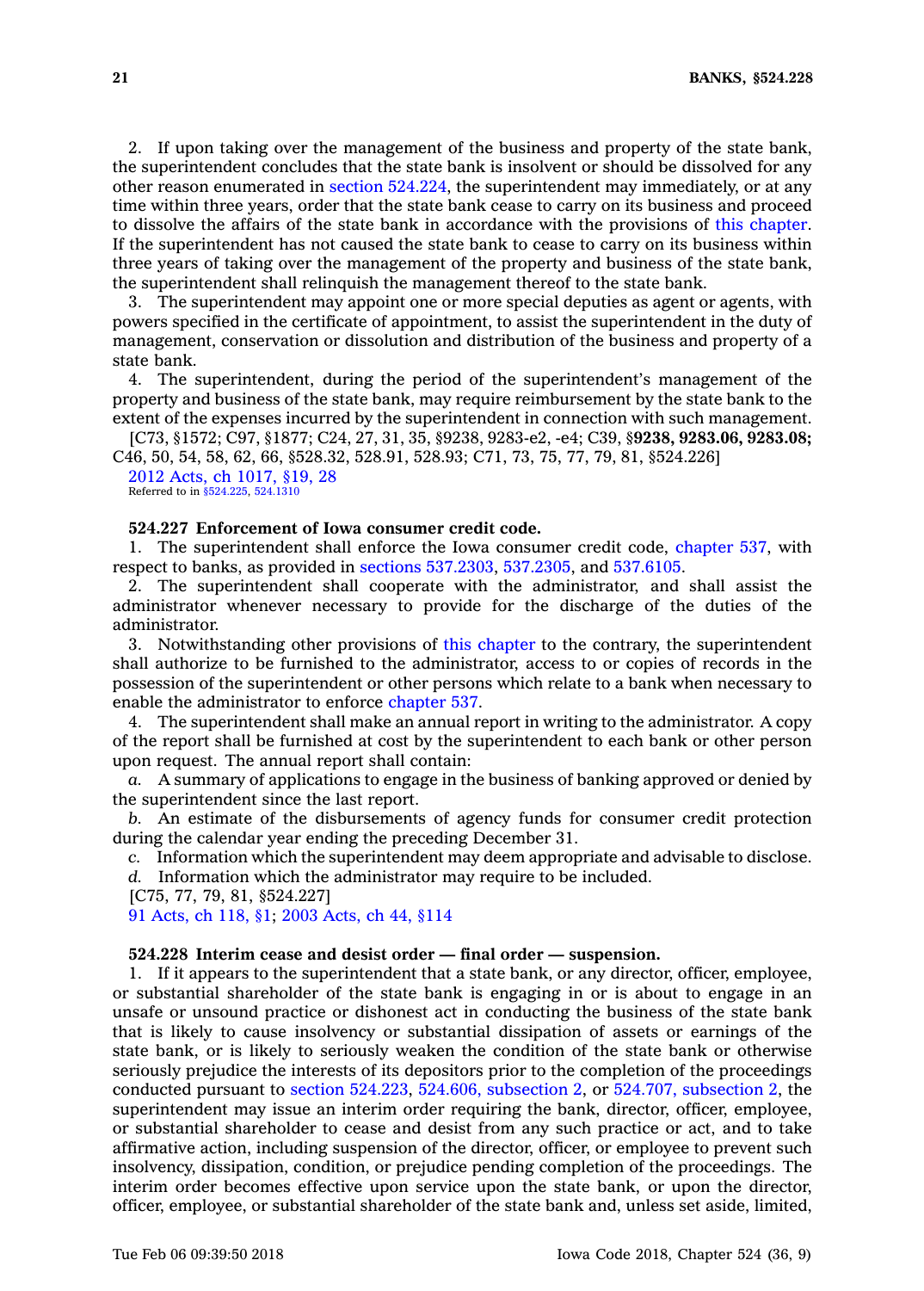or suspended by <sup>a</sup> court as provided in this [chapter](https://www.legis.iowa.gov/docs/code//524.pdf), remains effective and enforceable pending the completion of the administrative proceedings pursuant to the interim order and until such time as the superintendent dismisses the charges specified in the interim order, or, if <sup>a</sup> final cease and desist order is issued against the state bank or the director, officer, employee, or substantial shareholder until the effective date of the final order.

2. Within ten days after the state bank concerned or any director, officer, employee, or substantial shareholder is served with an interim order, the bank or such director, officer, employee, or substantial shareholder may apply to the district court in the county in which the bank has its principal place of business, for an injunction setting aside, limiting, or suspending the enforcement, operation, or effectiveness of such interim order pending the completion of the administrative proceedings. If serious prejudice to the interests of the superintendent, the state bank, the officer, director, employee, or substantial shareholder would result from such hearing, the court may order the judicial proceeding to be conducted in camera.

3. The interim order shall contain <sup>a</sup> concise statement of the facts constituting the alleged unsafe or unsound practice or alleged dishonest act, and shall fix <sup>a</sup> time and place at which <sup>a</sup> hearing will be held to determine whether <sup>a</sup> final order to cease and desist should issue against the state bank or any director, officer, employee, or substantial shareholder. The hearing shall be fixed for <sup>a</sup> date not later than thirty days after service of the interim order unless <sup>a</sup> later date is set at the request of the party so served. If the state bank, or the director, officer, employee, or substantial shareholder fails to appear at the hearing, the state bank, or the director, officer, employee, or substantial shareholder is deemed to have consented to the issuance of <sup>a</sup> cease and desist order. In the event of such consent, or if upon the record made at the hearing the superintendent finds that any unsafe or unsound practice or dishonest act specified in the interim order has been established, the superintendent may issue and serve upon the bank, or the director, officer, employee, or substantial shareholder <sup>a</sup> final order to cease and desist from any such practice or act. The order may require the state bank, or the director, officer, employee, or substantial shareholder to cease and desist from any such practice or act and, further, to take affirmative action, including suspension of the director, officer, or employee.

4. A hearing provided for in this [section](https://www.legis.iowa.gov/docs/code/524.228.pdf) shall be presided over by an administrative law judge appointed in accordance with [section](https://www.legis.iowa.gov/docs/code/17A.11.pdf) 17A.11. The hearing shall be private, unless the superintendent determines after full consideration of the views of the party afforded the hearing, that <sup>a</sup> public hearing is necessary to protect the public interest. After the hearing, and within thirty days after the case has been submitted for decision, the superintendent shall review the proposed order of the administrative law judge and render <sup>a</sup> final decision, including findings of fact upon which the decision is predicated, and issue and serve upon each party to the proceeding an order consistent with this [section](https://www.legis.iowa.gov/docs/code/524.228.pdf).

5. Any final order issued by the superintendent pursuant to [subsection](https://www.legis.iowa.gov/docs/code/524.228.pdf) 3 becomes effective upon service of the final order on the state bank, director, officer, employee, or substantial shareholder and shall remain effective except to the extent that it is stayed, modified, terminated, or set aside by action of the superintendent or of the district court of the county in which the state bank has its principal place of business in accordance with the terms of [chapter](https://www.legis.iowa.gov/docs/code//17A.pdf) 17A.

6. In the case of violation or threatened violation of, or failure to obey, an interim order issued pursuant to [subsection](https://www.legis.iowa.gov/docs/code/524.228.pdf) 1 or <sup>a</sup> final order issued pursuant to [subsection](https://www.legis.iowa.gov/docs/code/524.228.pdf) 3, the superintendent may apply to the district court of the county in which the state bank has its principal place of business for the enforcement of the order and such court shall have jurisdiction and power to order and require compliance with the interim order or final order.

7. For purposes of this [section](https://www.legis.iowa.gov/docs/code/524.228.pdf), *"substantial shareholder"* means <sup>a</sup> shareholder exercising <sup>a</sup> controlling influence over the management or policies of <sup>a</sup> state bank as determined by the superintendent.

91 [Acts,](https://www.legis.iowa.gov/docs/acts/1991/CH0220.pdf) ch 220, §2

### **524.229 Emergency powers of superintendent.**

Whenever the superintendent determines that an emergency affecting one or more state-chartered banks or bank offices exists, or is impending, in this state or in any part or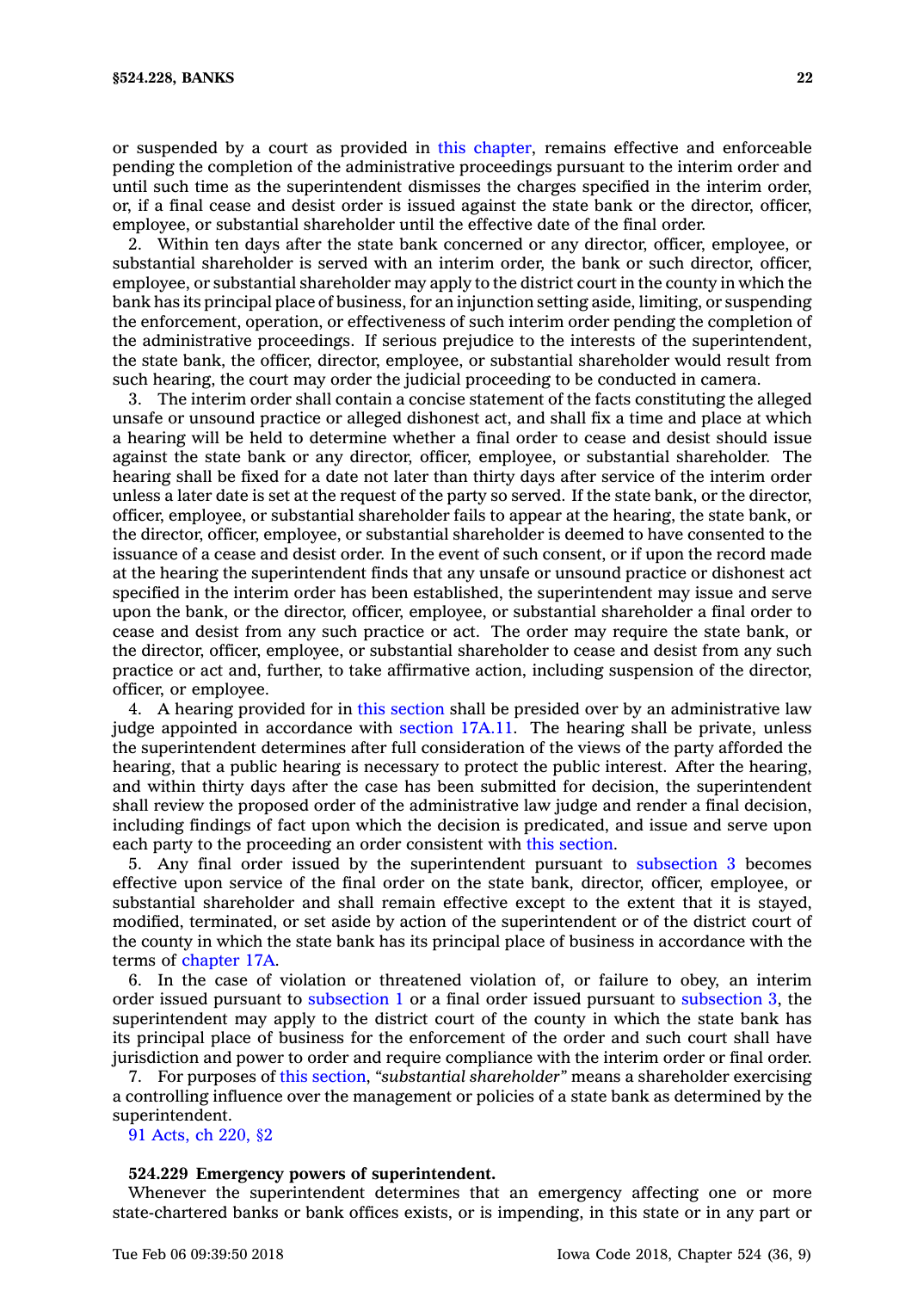parts of this state, the superintendent may temporarily suspend applicable rules or statutes to the extent necessary to allow the affected bank or banks to respond to the emergency. 2008 Acts, ch [1160,](https://www.legis.iowa.gov/docs/acts/2008/CH1160.pdf) §6

**524.230 through 524.300** Reserved.

# SUBCHAPTER III

# INCORPORATION

#### **524.301 Incorporators — organizers.**

A state bank may be incorporated or organized as <sup>a</sup> limited liability company under [this](https://www.legis.iowa.gov/docs/code//524.pdf) [chapter](https://www.legis.iowa.gov/docs/code//524.pdf) by one or more individuals eighteen years of age or older, <sup>a</sup> majority of whom shall be residents of this state and citizens of the United States.

[C97, §1840, 1863; C24, 27, 31, 35, 39, §**9155, 9204;** C46, 50, 54, 58, 62, 66, §526.1, 527.3; C71, 73, 75, 77, 79, 81, §524.301]

95 [Acts,](https://www.legis.iowa.gov/docs/acts/1995/CH0148.pdf) ch 148, §20; 2004 Acts, ch [1141,](https://www.legis.iowa.gov/docs/acts/2004/CH1141.pdf) §49

#### **524.302 Articles of incorporation.**

1. The articles of incorporation of <sup>a</sup> state bank, in the form prescribed by the superintendent, shall set forth the following:

*a.* The name of the state bank, that it is incorporated for the purpose of conducting the business of banking, and that it is incorporated under the provisions of this [chapter](https://www.legis.iowa.gov/docs/code//524.pdf).

*b.* The location of its proposed principal place of business including the name of the municipal corporation and county.

*c.* The duration of the state bank which shall be perpetual.

*d.* (1) If the state bank will be <sup>a</sup> stock corporation, the aggregate number of common and preferred shares which the state bank shall have authority to issue and the par value of such shares. If such shares are to be divided into classes or series, the number of shares of each class or series and <sup>a</sup> statement of the par value of the shares of each class or series.

(2) If the state bank will be <sup>a</sup> mutual corporation, that the corporation will be <sup>a</sup> mutual corporation.

*e.* The number of directors constituting the initial board of directors and the names and addresses of the individuals who are to serve as directors until the first annual meeting of shareholders or until their successors be elected and qualify.

- *f.* The name and address of each incorporator.
- *g.* The specific month in which the annual meeting of shareholders is to be held.
- 2. The articles of incorporation may set forth any or all of the following:
- *a.* Provisions not inconsistent with law regarding:
- (1) Managing the business and regulating the affairs of the corporation.
- (2) Defining, limiting, and regulating the affairs of the corporation.
- *b.* Any provision required or permitted by this [chapter](https://www.legis.iowa.gov/docs/code//524.pdf) to be set forth in the bylaws.

*c.* A provision eliminating or limiting the personal liability of <sup>a</sup> director to the corporation or its shareholders for monetary damages for breach of fiduciary duty as <sup>a</sup> director, provided that the provision does not eliminate or limit the liability of <sup>a</sup> director for any breach of the director's duty of loyalty to the corporation or its shareholders, for acts or omissions not in good faith or which involve intentional misconduct or <sup>a</sup> knowing violation of law, for any transaction from which the director derives an improper personal benefit, or under [section](https://www.legis.iowa.gov/docs/code/524.605.pdf) 524.605, [subsection](https://www.legis.iowa.gov/docs/code/524.605.pdf) 1, paragraph *"a"* or *"b"*. A provision shall not eliminate or limit the liability of <sup>a</sup> director for any act or omission occurring prior to the date when the provision in the articles of incorporation becomes effective.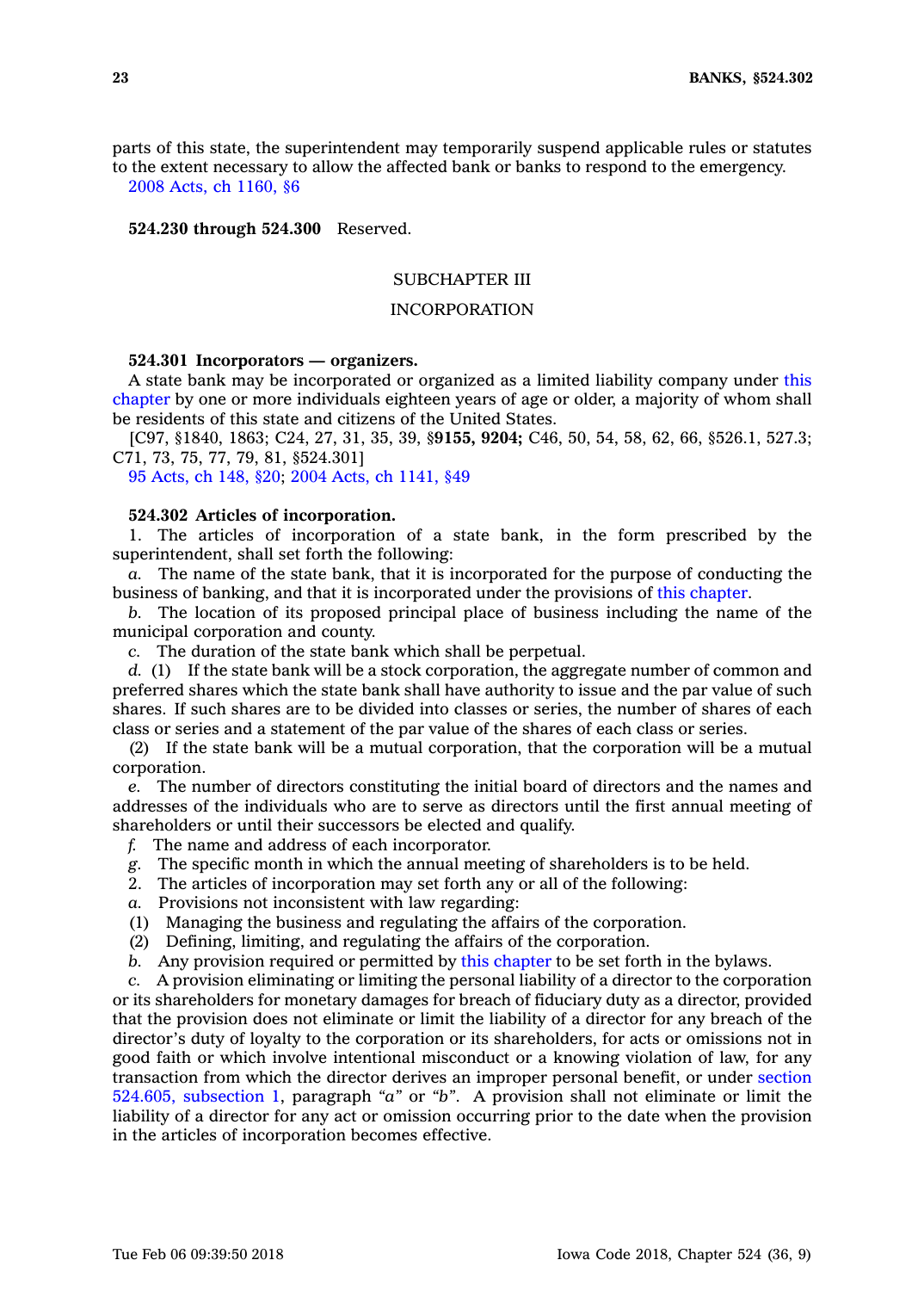3. The articles of incorporation need not set forth any of the corporate powers enumerated in this [chapter](https://www.legis.iowa.gov/docs/code//524.pdf). The articles of incorporation shall be signed by all of the incorporators.

[C97, §1842, 1863; S13, §1842; C24, 27, 31, 35, 39, §**9157, 9204;** C46, 50, 54, 58, 62, 66, §526.3, 527.3; C71, 73, 75, 77, 79, 81, §524.302]

84 Acts, ch [1032,](https://www.legis.iowa.gov/docs/acts/84/CH1032.pdf) §1; 87 [Acts,](https://www.legis.iowa.gov/docs/acts/87/CH0212.pdf) ch 212, §12; 88 Acts, ch [1170,](https://www.legis.iowa.gov/docs/acts/88/CH1170.pdf) §10; 89 [Acts,](https://www.legis.iowa.gov/docs/acts/89/CH0257.pdf) ch 257, §7, 8; [95](https://www.legis.iowa.gov/docs/acts/95/CH0148.pdf) [Acts,](https://www.legis.iowa.gov/docs/acts/95/CH0148.pdf) ch 148, §21; 96 Acts, ch [1056,](https://www.legis.iowa.gov/docs/acts/96/CH1056.pdf) §6; 2012 Acts, ch [1017,](https://www.legis.iowa.gov/docs/acts/2012/CH1017.pdf) §5, 18; 2012 Acts, ch [1023,](https://www.legis.iowa.gov/docs/acts/2012/CH1023.pdf) §155 Referred to in [§524.1411](https://www.legis.iowa.gov/docs/code/524.1411.pdf), [524.1508](https://www.legis.iowa.gov/docs/code/524.1508.pdf)

# **524.302A Articles of incorporation — limited liability company.**

1. The articles of incorporation of <sup>a</sup> state bank organized as <sup>a</sup> limited liability company under this [chapter](https://www.legis.iowa.gov/docs/code//524.pdf) shall be in the form prescribed by the superintendent, and shall set forth all of the following:

*a.* The name of the state bank, that it is organized for the purpose of conducting the business of banking, and that it is organized under the provisions of this [chapter](https://www.legis.iowa.gov/docs/code//524.pdf).

*b.* The street address of the limited liability company's initial registered office and the name of its initial registered agent at that office.

*c.* The location of the state bank's proposed principal office of the limited liability company, which may be the same as the registered office, but need not be within this state.

*d.* The duration of the state bank, which shall be perpetual.

*e.* The aggregate number of common and preferred shares which the state bank shall have authority to issue and the par value of such shares. If such shares are to be divided into classes or series, the number of shares of each class or series and <sup>a</sup> statement of the par value of the shares of each class or series.

*f.* The number of managers constituting the initial board of directors and the names and addresses of the individuals who are to serve as directors until successors are elected and qualify. A statement that the exclusive authority to manage the state bank is vested in <sup>a</sup> board of directors that is elected or appointed by the members, that operates in substantially the same manner as, and has substantially the same rights, powers, privileges, duties, and responsibilities as, <sup>a</sup> board of directors of <sup>a</sup> state bank chartered as <sup>a</sup> corporation under [this](https://www.legis.iowa.gov/docs/code//524.pdf) [chapter](https://www.legis.iowa.gov/docs/code//524.pdf).

*g.* A provision that the articles of incorporation, operating agreement, or other organizational documents of the state bank shall not require the consent of any other owner in order for an owner to transfer membership interests in the state bank, including voting rights.

2. The articles of incorporation may set forth any or all of the following:

*a.* Provisions not inconsistent with law regarding management of the business and regulation of the affairs of the state bank.

*b.* Any provision required or permitted by this [chapter](https://www.legis.iowa.gov/docs/code//524.pdf) to be set forth in the operating agreement.

3. The articles of incorporation need not set forth any of the organizational powers enumerated in this [chapter](https://www.legis.iowa.gov/docs/code//524.pdf).

2004 Acts, ch [1141,](https://www.legis.iowa.gov/docs/acts/2004/CH1141.pdf) §50

# **524.303 Application for approval.**

The incorporators or organizers shall make an application to the superintendent for approval of <sup>a</sup> proposed state bank in the manner prescribed by the superintendent and shall deliver to the superintendent, together with such application:

1. The articles of incorporation.

2. Applicable fees, payable to the secretary of state as specified in section [489.117](https://www.legis.iowa.gov/docs/code/489.117.pdf) or section [490.122](https://www.legis.iowa.gov/docs/code/490.122.pdf), for the filing and recording of the articles of incorporation.

[C97, §1842, 1863; S13, §1842; C24, 27, 31, 35, §9140-c1; C39, §**9140.1, 9158, 9205;** C46, 50, 54, 58, 62, 66, §524.11, 526.4, 527.4; C71, 73, 75, 77, 79, 81, §524.303]

90 Acts, ch [1205,](https://www.legis.iowa.gov/docs/acts/90/CH1205.pdf) §37; 95 [Acts,](https://www.legis.iowa.gov/docs/acts/95/CH0148.pdf) ch 148, §22; 2004 Acts, ch [1141,](https://www.legis.iowa.gov/docs/acts/2004/CH1141.pdf) §51; 2008 Acts, ch [1162,](https://www.legis.iowa.gov/docs/acts/2008/CH1162.pdf) [§147,](https://www.legis.iowa.gov/docs/acts/2008/CH1162.pdf) 154, 155

Referred to in [§524.314](https://www.legis.iowa.gov/docs/code/524.314.pdf)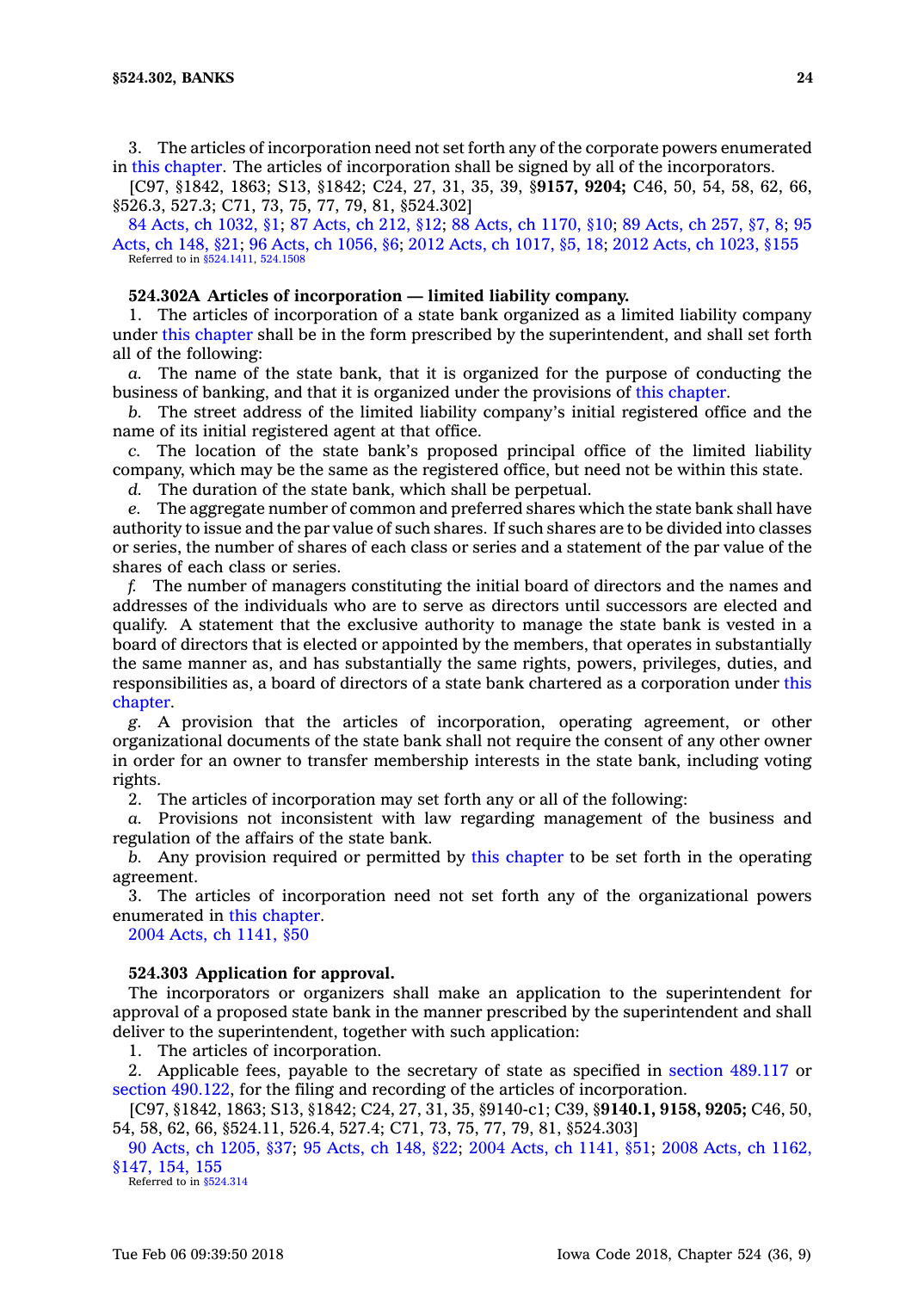# **524.304 Publication of notice.**

1. The incorporators or organizers of <sup>a</sup> state bank shall, within thirty days of the acceptance of the application for processing, publish notice of the proposed incorporation or organization once each week for two successive weeks in <sup>a</sup> newspaper of general circulation published in the municipal corporation which is proposed as the principal place of business of the state bank, or if there is none, <sup>a</sup> newspaper of general circulation published in the county, or in <sup>a</sup> county adjoining the county, in which the proposed state bank is to have its principal place of business. The notice shall set forth all of the following:

*a.* The name of the proposed state bank.

*b.* A statement that it is to be incorporated or organized under this [chapter](https://www.legis.iowa.gov/docs/code//524.pdf).

*c.* The purpose or purposes of the state bank.

*d.* The names and addresses of the incorporators or organizers and of the members of the initial board of directors or board of directors as they appear, or will appear, in the articles of incorporation.

*e.* The date the application was accepted for processing.

*f.* If the incorporation or organization of the state bank has been approved by the superintendent under section 524.305, [subsection](https://www.legis.iowa.gov/docs/code/524.305.pdf) 8, the name and address of the bank with which the state bank will have merged, or the assets of which the state bank will have acquired or the condition of which in some other way provided <sup>a</sup> purpose for the incorporation or organization.

2. Proof of publication of the notice by affidavit of the publisher of the newspaper in which the notice appears shall be filed with the superintendent and is conclusive evidence of the publication.

[C97, §1842, 1863; S13, §1842; C24, 27, 31, 35, 39, §**9159, 9205;** C46, 50, 54, 58, 62, 66, §526.5, 527.4; C71, 73, 75, 77, 79, 81, §524.304]

95 [Acts,](https://www.legis.iowa.gov/docs/acts/1995/CH0148.pdf) ch 148, §23; 2004 Acts, ch [1141,](https://www.legis.iowa.gov/docs/acts/2004/CH1141.pdf) §52 Referred to in [§524.305](https://www.legis.iowa.gov/docs/code/524.305.pdf), [524.314](https://www.legis.iowa.gov/docs/code/524.314.pdf)

# **524.305 Approval by superintendent.**

1. Upon receipt of an application for approval of <sup>a</sup> state bank, the superintendent shall conduct an investigation as the superintendent deems necessary to ascertain whether:

*a.* The articles of incorporation and supporting items satisfy the requirements of [this](https://www.legis.iowa.gov/docs/code//524.pdf) [chapter](https://www.legis.iowa.gov/docs/code//524.pdf).

*b.* The convenience and needs of the public will be served by the proposed state bank.

*c.* The population density or other economic characteristics of the area primarily to be served by the proposed state bank afford reasonable promise of adequate support for the state bank.

*d.* The character and fitness of the incorporators or organizers and of the members of the initial board of directors are such as to command the confidence of the community and to warrant the belief that the business of the proposed state bank will be honestly and efficiently conducted.

*e.* The capital structure of the proposed state bank is adequate in relation to the amount of the anticipated business of the state bank and the safety of prospective depositors.

*f.* The proposed state bank will have sufficient personnel with adequate knowledge and experience to conduct the business of the state bank, and to administer fiduciary accounts, if the state bank is to be authorized to act in <sup>a</sup> fiduciary capacity.

2. Within one hundred eighty days after the application is accepted for processing, the superintendent shall approve or disapprove the application on the basis of the investigation.

3. Within thirty days after the date of the second publication of the notice required under section [524.304](https://www.legis.iowa.gov/docs/code/524.304.pdf), any interested person may submit written comments and information to the superintendent concerning the application. Comments challenging the legality of an application must be submitted separately in writing. The superintendent may extend the thirty-day comment period, if, in the judgment of the superintendent, extenuating circumstances which justify the extension exist.

4. Within thirty days after the date of the second publication of the notice required by section [524.304](https://www.legis.iowa.gov/docs/code/524.304.pdf), any interested person may submit <sup>a</sup> written request of the superintendent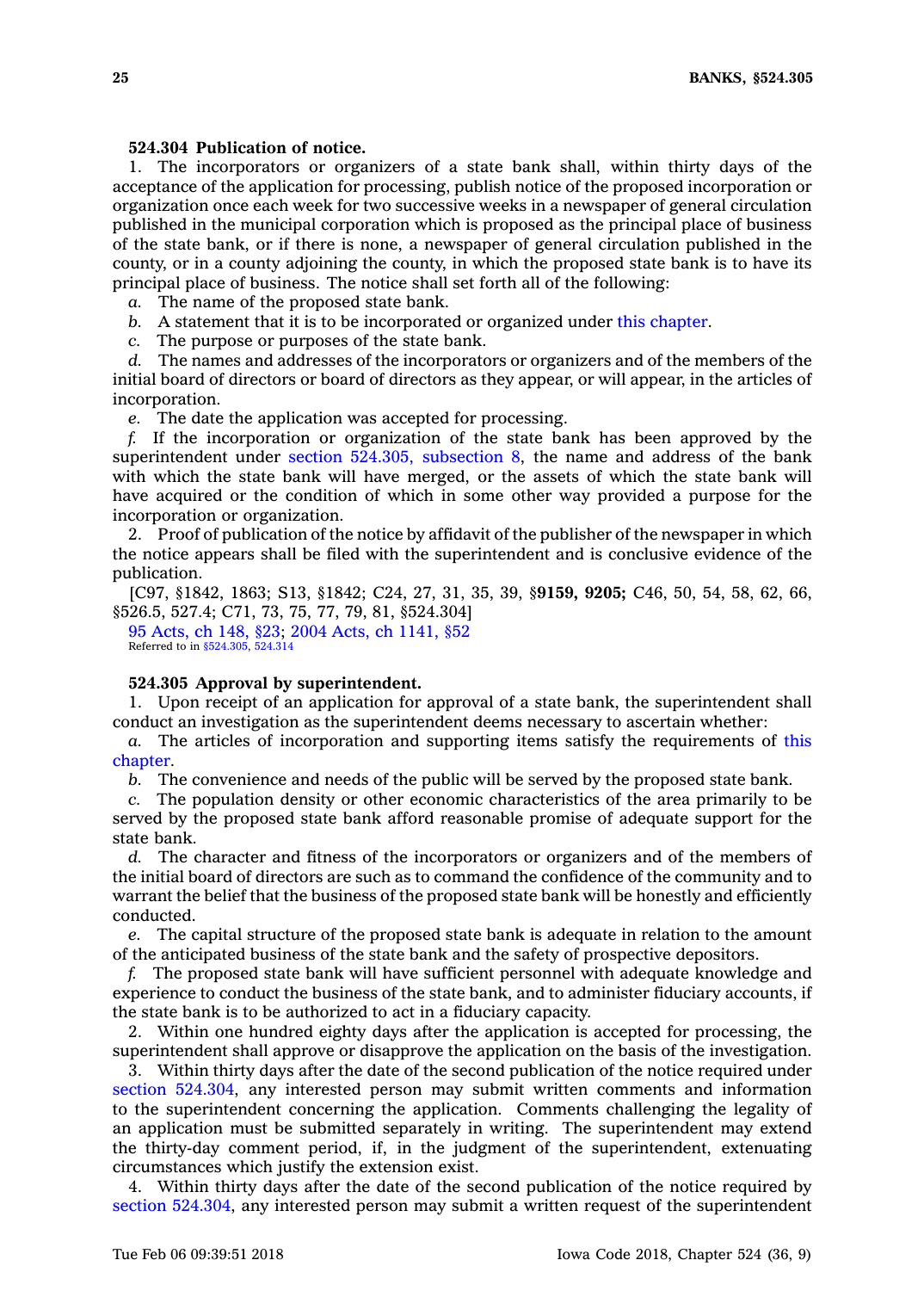for <sup>a</sup> hearing on the application. The request shall state the nature of the issues or facts to be presented and the reasons why written submissions would be insufficient to make an adequate presentation to the superintendent. If the reasons are related to factual disputes, the disputes shall be described. A written request for <sup>a</sup> hearing shall be evaluated by the superintendent, who may grant or deny the request in whole or in part. A hearing request shall generally be granted only if it is determined that written submissions would be inadequate or that <sup>a</sup> hearing would otherwise be beneficial to the decision-making process. A hearing may be limited to issues considered material by the superintendent.

5. If <sup>a</sup> request for <sup>a</sup> hearing is denied, the superintendent shall notify the applicant and all interested persons and shall state the reasons for the denial. An interested person may submit additional written comments or information on the application to the superintendent, with copies to the applicant at the time of submission to the superintendent, within fourteen days after the date of the notice of denial. The applicant shall be provided an additional seven days, after the fourteen-day deadline has expired, within which to respond to any comments submitted within the fourteen-day period after the notice of denial. The superintendent may waive this seven-day period if requested by the applicant. A copy of any response submitted by the applicant shall also be mailed by the applicant to the interested persons at the time the response is submitted to the superintendent.

6. If the superintendent approves the application, the superintendent shall notify the incorporators or organizers, and such other persons who requested in writing that they be notified, of the approval. If the superintendent disapproves the application, the superintendent shall notify the incorporators or organizers of the action and the reason for the decision.

7. The actions of the superintendent shall be subject to judicial review in accordance with [chapter](https://www.legis.iowa.gov/docs/code//17A.pdf) 17A. The court may award damages to the incorporators or organizers if it finds that review is sought frivolously or in bad faith.

8. [Subsections](https://www.legis.iowa.gov/docs/code/524.305.pdf) 3, 4, and 5 shall not apply if the superintendent finds that one of the purposes of the proposed state bank is the merger with, or the purchase of some or all of the assets of and assumption of some or all of the liabilities of, <sup>a</sup> bank for which <sup>a</sup> receiver has been appointed or which has been ordered, by authorities of this state or the United States, to cease to carry on its business, or if the superintendent finds for any other reason that immediate action on the pending application is advisable in order to protect the interests of depositors or the assets of any other bank.

9. As <sup>a</sup> condition of receiving the decision of the superintendent with respect to the application, the incorporators or organizers shall reimburse the superintendent for all expenses incurred by the superintendent in connection with the application.

[C24, 27, 31, 35, §9140-c1, 9141, 9142; C39, §**9140.1, 9141, 9142;** C46, 50, 54, 58, 62, 66, §524.11, 524.12, 524.13; C71, 73, 75, 77, 79, 81, §524.305]

92 Acts, ch [1161,](https://www.legis.iowa.gov/docs/acts/1992/CH1161.pdf) §2; 95 [Acts,](https://www.legis.iowa.gov/docs/acts/1995/CH0148.pdf) ch 148, §24; 2004 Acts, ch [1141,](https://www.legis.iowa.gov/docs/acts/2004/CH1141.pdf) §53, 54 Referred to in [§524.304](https://www.legis.iowa.gov/docs/code/524.304.pdf), [524.312,](https://www.legis.iowa.gov/docs/code/524.312.pdf) [524.314](https://www.legis.iowa.gov/docs/code/524.314.pdf), [524.1001,](https://www.legis.iowa.gov/docs/code/524.1001.pdf) [533.305](https://www.legis.iowa.gov/docs/code/533.305.pdf)

#### **524.306 Incorporation or organization of state bank.**

1. Unless <sup>a</sup> delayed effective date or time is specified, the corporate or organizational existence of <sup>a</sup> state bank begins when the articles of incorporation, with the superintendent's approval indicated on the articles of incorporation, are filed with the secretary of state. The secretary of state shall record the articles of incorporation and forward <sup>a</sup> copy of them to the county recorder of the county in which the state bank is to have its principal place of business.

2. The secretary of state's acknowledgment of filing of the articles of incorporation is conclusive proof that the incorporators or organizers satisfied all conditions precedent to incorporation or organization, except in <sup>a</sup> proceeding instituted by the superintendent to cancel or revoke the incorporation or involuntarily dissolve the corporation or organization.

[C97, §1842, 1863; S13, §1842; C24, 27, 31, 35, 39, §**9158, 9205;** C46, 50, 54, 58, 62, 66, §526.4, 527.4; C71, 73, 75, 77, 79, 81, §524.306]

90 Acts, ch [1205,](https://www.legis.iowa.gov/docs/acts/1990/CH1205.pdf) §38; 91 [Acts,](https://www.legis.iowa.gov/docs/acts/1991/CH0211.pdf) ch 211, §11; 95 [Acts,](https://www.legis.iowa.gov/docs/acts/1995/CH0148.pdf) ch 148, §25; 96 Acts, ch [1034,](https://www.legis.iowa.gov/docs/acts/1996/CH1034.pdf) §50; [2004](https://www.legis.iowa.gov/docs/acts/2004/CH1141.pdf) Acts, ch [1141,](https://www.legis.iowa.gov/docs/acts/2004/CH1141.pdf) §55

Referred to in [§524.314](https://www.legis.iowa.gov/docs/code/524.314.pdf)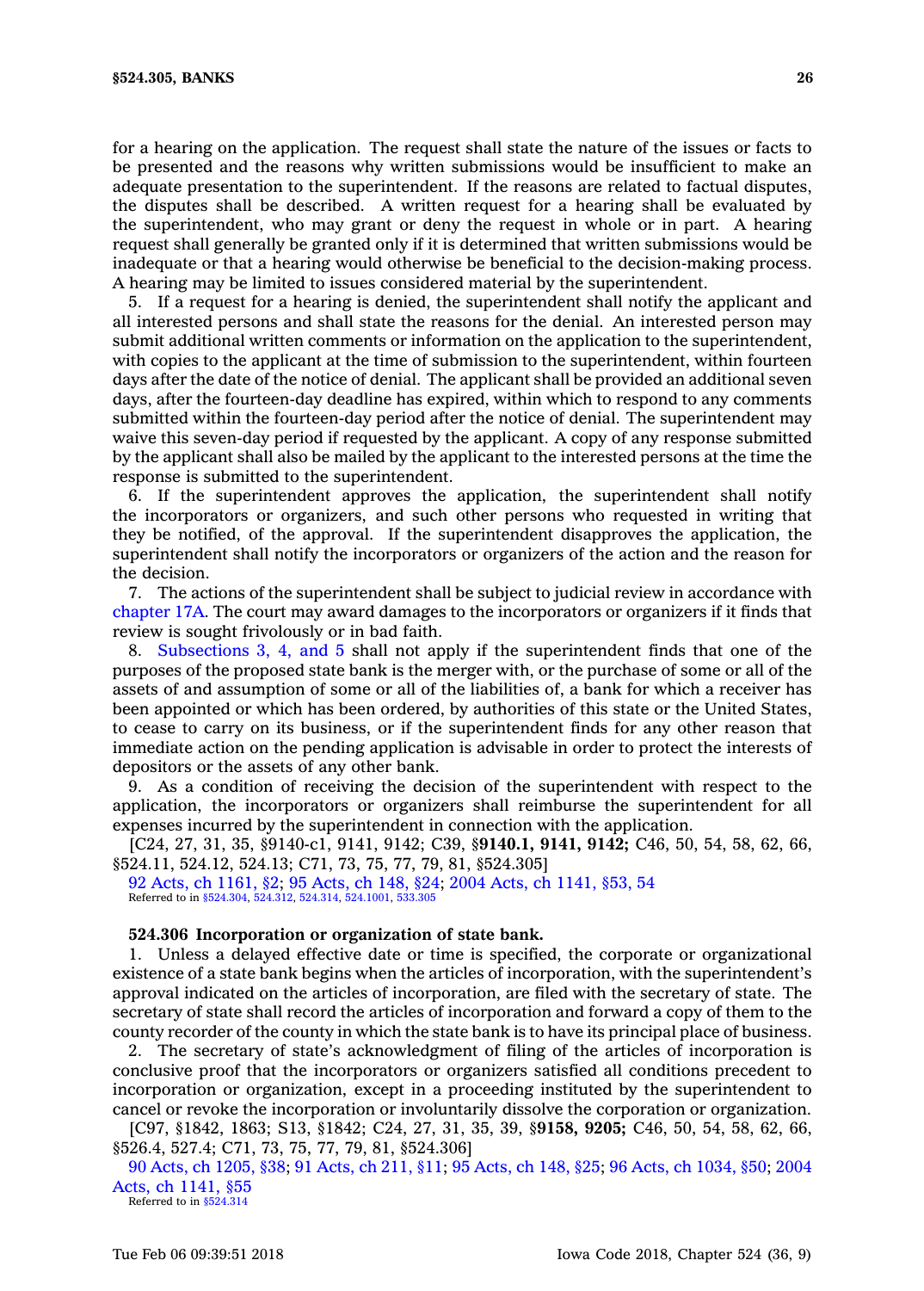#### **524.307 Initial organization of state bank.**

Upon incorporation, or organization as <sup>a</sup> limited liability company, of the state bank, the initial board of directors shall hold an organizational meeting within this state, at the call of <sup>a</sup> majority of the directors, to complete the organization of the state bank by electing officers, adopting bylaws, if any are to be adopted, and conducting any other business properly brought before the board at the meeting.

[C97, §1845; C24, 27, 31, 35, 39, §**9168;** C46, 50, 54, 58, 62, 66, §526.11; C71, 73, 75, 77, 79, 81, §524.307]

95 [Acts,](https://www.legis.iowa.gov/docs/acts/1995/CH0148.pdf) ch 148, §26; 2004 Acts, ch [1141,](https://www.legis.iowa.gov/docs/acts/2004/CH1141.pdf) §56 Referred to in [§524.314](https://www.legis.iowa.gov/docs/code/524.314.pdf)

# **524.308 Issuance of authorization to do business.**

1. The state bank shall not accept deposits or transact any business except such business as is incident to commencement of business, or to the obtaining of subscriptions and payment for its shares until receipt of an authorization to do business from the superintendent. The superintendent shall issue an authorization to do business upon finding that the proposed state bank has complied with all the requirements of this [chapter](https://www.legis.iowa.gov/docs/code//524.pdf) precedent to commencing business and has submitted to the superintendent <sup>a</sup> statement under oath, in the manner designated by the superintendent, showing that the capital, surplus and undivided profits required by the superintendent in accordance with this [chapter](https://www.legis.iowa.gov/docs/code//524.pdf) have been fully paid in.

2. If <sup>a</sup> state bank transacts any business before receipt of an authorization to do business in violation of [subsection](https://www.legis.iowa.gov/docs/code/524.308.pdf) 1, the directors, managers, and officers who willfully authorized or participated in the action are severally liable for the debts and liabilities of the state bank incurred prior to the receipt of the authorization to do business.

[C97, §1843, 1864; S13, §1843, 1864; C24, 27, 31, 35, 39, §**9161, 9207;** C46, 50, 54, 58, 62, 66, §526.6, 527.5; C71, 73, 75, 77, 79, 81, §524.308]

95 [Acts,](https://www.legis.iowa.gov/docs/acts/1995/CH0148.pdf) ch 148, §27, 28; 2004 Acts, ch [1141,](https://www.legis.iowa.gov/docs/acts/2004/CH1141.pdf) §57 Referred to in [§524.314](https://www.legis.iowa.gov/docs/code/524.314.pdf)

# **524.309 Publication of authorization to do business.**

1. A state bank shall cause to be published once within two weeks after the issuance by the superintendent of the authorization to do business, in <sup>a</sup> newspaper of general circulation published in the municipal corporation which is the principal place of business of the state bank, or if there is none, <sup>a</sup> newspaper of general circulation published in the county, or in <sup>a</sup> county adjoining the county, in which the state bank has its principal place of business, <sup>a</sup> notice which shall state all of the following:

*a.* The name of the state bank, the address of its principal place of business, and the date of the issuance of the authorization to do business.

*b.* The names and addresses of the members of the initial board of directors as designated in the articles of incorporation.

*c.* That the shareholders shall not be personally liable for the debts and obligations of the state bank.

2. Proof of publication, by affidavit of the publisher of the newspaper in which it was made, shall be filed with the superintendent, and is conclusive evidence of the fact.

[C97, §1843, 1864; S13, §1843, 1864; C24, 27, 31, 35, 39, §**9161, 9208;** C46, 50, 54, 58, 62, 66, §526.6, 527.6; C71, 73, 75, 77, 79, 81, §524.309]

95 [Acts,](https://www.legis.iowa.gov/docs/acts/1995/CH0148.pdf) ch 148, §29 Referred to in [§524.314](https://www.legis.iowa.gov/docs/code/524.314.pdf)

#### **524.310 Name of state bank.**

1. The name of <sup>a</sup> state bank originally incorporated or organized after the effective date of this [chapter](https://www.legis.iowa.gov/docs/code//524.pdf) shall include the word "bank" and may include the word "state" or "trust" in its name. A state bank using the word "trust" in its name must be authorized under this [chapter](https://www.legis.iowa.gov/docs/code//524.pdf) to act in <sup>a</sup> fiduciary capacity. A national bank or federal savings association shall not use the word "state" in its legally chartered name.

2. The provisions of this [section](https://www.legis.iowa.gov/docs/code/524.310.pdf) shall not require any state bank existing and operating on January 1, 1970, to add to, modify or otherwise change its corporate or organizational name,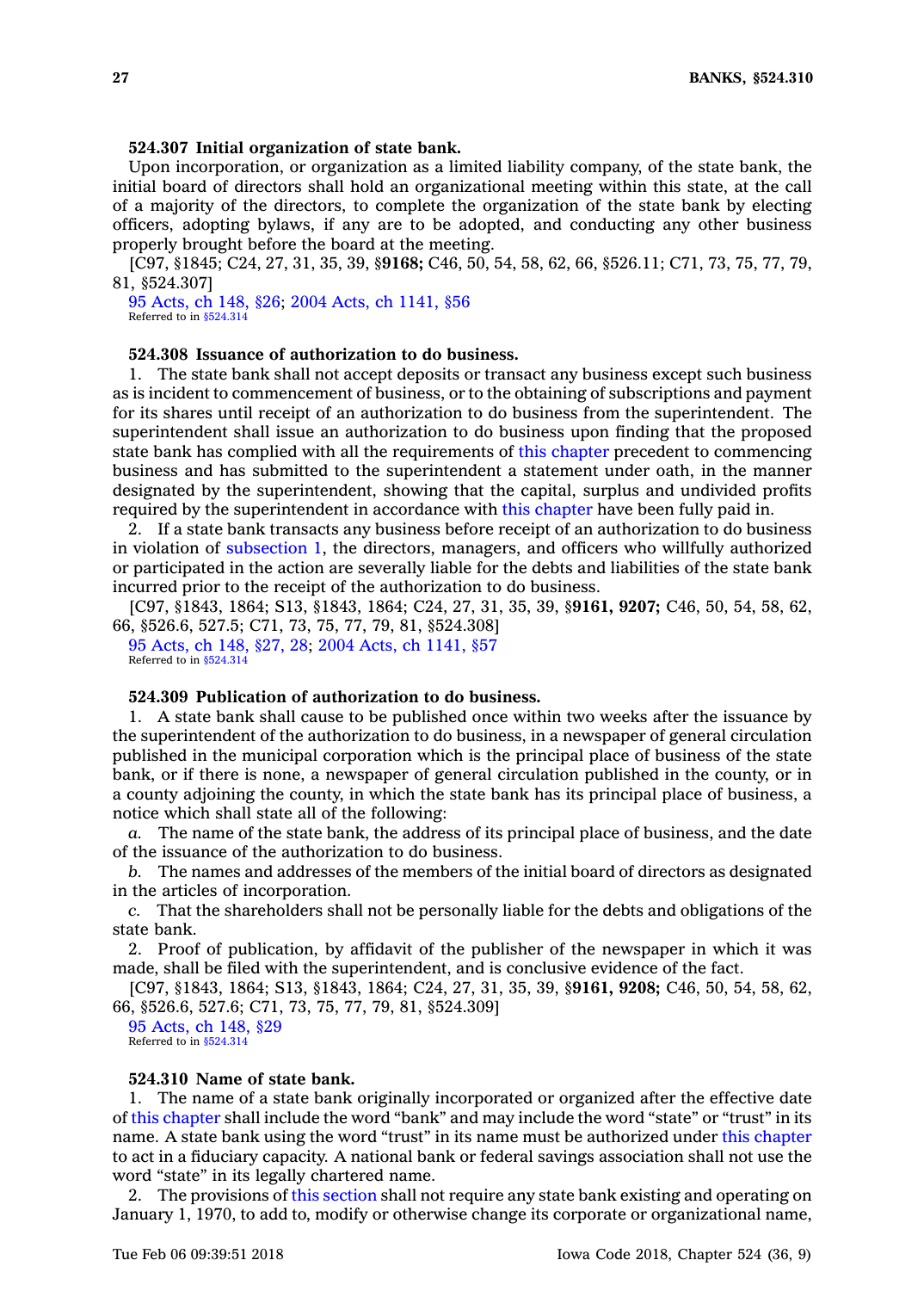either on January 1, 1970, or upon renewal of its corporate existence pursuant to [section](https://www.legis.iowa.gov/docs/code/524.314.pdf) [524.314](https://www.legis.iowa.gov/docs/code/524.314.pdf).

3. If <sup>a</sup> state bank existing and operating on January 1, 1970, causes its corporate or organizational name to be changed, the name as changed shall comply with [subsection](https://www.legis.iowa.gov/docs/code/524.310.pdf) 1 of this [section](https://www.legis.iowa.gov/docs/code/524.310.pdf).

4. *a.* A person may reserve the exclusive use of <sup>a</sup> corporate or organizational name for <sup>a</sup> state bank by delivering an application to the secretary of state for filing. The application must set forth the name and address of the applicant and the name proposed to be reserved. If the secretary of state finds that the corporate or organizational name applied for is available, the secretary of state shall reserve the name for the applicant's exclusive use for <sup>a</sup> nonrenewable one hundred twenty-day period.

*b.* The owner of <sup>a</sup> reserved corporate or organizational name may transfer the reservation to another person by delivering to the secretary of state <sup>a</sup> signed notice of the transfer that states the name and address of the transferee.

5. A state bank using <sup>a</sup> fictitious name to transact business in this state may file its fictitious name with the secretary of state by delivering to the superintendent for filing with the secretary of state <sup>a</sup> copy of the resolution of its board of directors certified by its secretary, adopting the fictitious name. A state bank using <sup>a</sup> fictitious name shall comply with the requirements of section [524.1206](https://www.legis.iowa.gov/docs/code/524.1206.pdf) and with any other regulatory requirements governing use of its name. The fictitious name must be distinguishable upon the record of the secretary of state from all of the following:

*a.* The corporate name of <sup>a</sup> business or nonprofit corporation incorporated or authorized to transact business in this state.

*b.* A corporate or company name reserved, registered, or protected as provided in [section](https://www.legis.iowa.gov/docs/code/489.109.pdf) [489.109](https://www.legis.iowa.gov/docs/code/489.109.pdf), [490.402](https://www.legis.iowa.gov/docs/code/490.402.pdf), [490.403](https://www.legis.iowa.gov/docs/code/490.403.pdf), [504.402](https://www.legis.iowa.gov/docs/code/504.402.pdf), or [504.403](https://www.legis.iowa.gov/docs/code/504.403.pdf).

*c.* The fictitious name of another foreign business or nonprofit corporation authorized to transact business in this state.

[C97, §1861, 1889; S13, §1889, 1889-i; C24, 27, 31, 35, 39, §**9202, 9261, 9295, 9296;** C46, 50, 54, 58, 62, 66, §527.1, 528.54, 532.12, 532.13; C71, 73, 75, 77, 79, 81, §524.310]

84 Acts, ch [1202,](https://www.legis.iowa.gov/docs/acts/84/CH1202.pdf) §1; 91 [Acts,](https://www.legis.iowa.gov/docs/acts/91/CH0011.pdf) ch 11, §1; 91 [Acts,](https://www.legis.iowa.gov/docs/acts/91/CH0258.pdf) ch 258, §61; 95 [Acts,](https://www.legis.iowa.gov/docs/acts/95/CH0148.pdf) ch 148, §30; 2004 [Acts,](https://www.legis.iowa.gov/docs/acts/2004/CH1141.pdf) ch [1141,](https://www.legis.iowa.gov/docs/acts/2004/CH1141.pdf) §18, 58; 2005 [Acts,](https://www.legis.iowa.gov/docs/acts/2005/CH0019.pdf) ch 19, §108; 2010 Acts, ch [1028,](https://www.legis.iowa.gov/docs/acts/2010/CH1028.pdf) §8; 2011 [Acts,](https://www.legis.iowa.gov/docs/acts/2011/CH0034.pdf) ch 34, §120; [2011](https://www.legis.iowa.gov/docs/acts/2011/CH0131.pdf) [Acts,](https://www.legis.iowa.gov/docs/acts/2011/CH0131.pdf) ch 131, §73, 158

Referred to in [§524.1416](https://www.legis.iowa.gov/docs/code/524.1416.pdf)

# **524.311 Commission for organizing state banks.**

No person shall, directly or indirectly, receive or contract to receive any commission or bonus of any kind for organizing any state bank or for securing <sup>a</sup> subscription to the original capital of any state bank or to any increase thereof; provided that this [section](https://www.legis.iowa.gov/docs/code/524.311.pdf) shall not be construed as prohibiting the payment of reasonable compensation for legal or accounting services in connection with organization.

[C24, 27, 31, 35, 39, §**9275;** C46, 50, 54, 58, 62, 66, §528.74; C71, 73, 75, 77, 79, 81, §524.311] Referred to in [§524.1610](https://www.legis.iowa.gov/docs/code/524.1610.pdf)

# **524.312 Location of state bank — exceptions.**

1. A state bank originally incorporated or organized pursuant to this [chapter](https://www.legis.iowa.gov/docs/code//524.pdf) shall have its principal place of business within the city limits of <sup>a</sup> municipal corporation. The existence of <sup>a</sup> state bank shall not, however, be affected by the subsequent discontinuance of the municipal corporation. A state bank existing and operating on January 1, 1970, which does not have its principal place of business within the city limits of <sup>a</sup> municipal corporation, may renew its corporate or organizational existence pursuant to section [524.314](https://www.legis.iowa.gov/docs/code/524.314.pdf) without regard to [this](https://www.legis.iowa.gov/docs/code/524.312.pdf) [section](https://www.legis.iowa.gov/docs/code/524.312.pdf) and may also operate as <sup>a</sup> bank or convert to and operate as <sup>a</sup> bank office when acquired by or merged into another state bank and approved by the superintendent.

2. A state bank may, with the prior written approval of the superintendent, change the location of its principal place of business to <sup>a</sup> new location within the state.

3. If <sup>a</sup> change in the location of the principal place of business of <sup>a</sup> state bank is proposed, application for approval of the superintendent shall be made as required by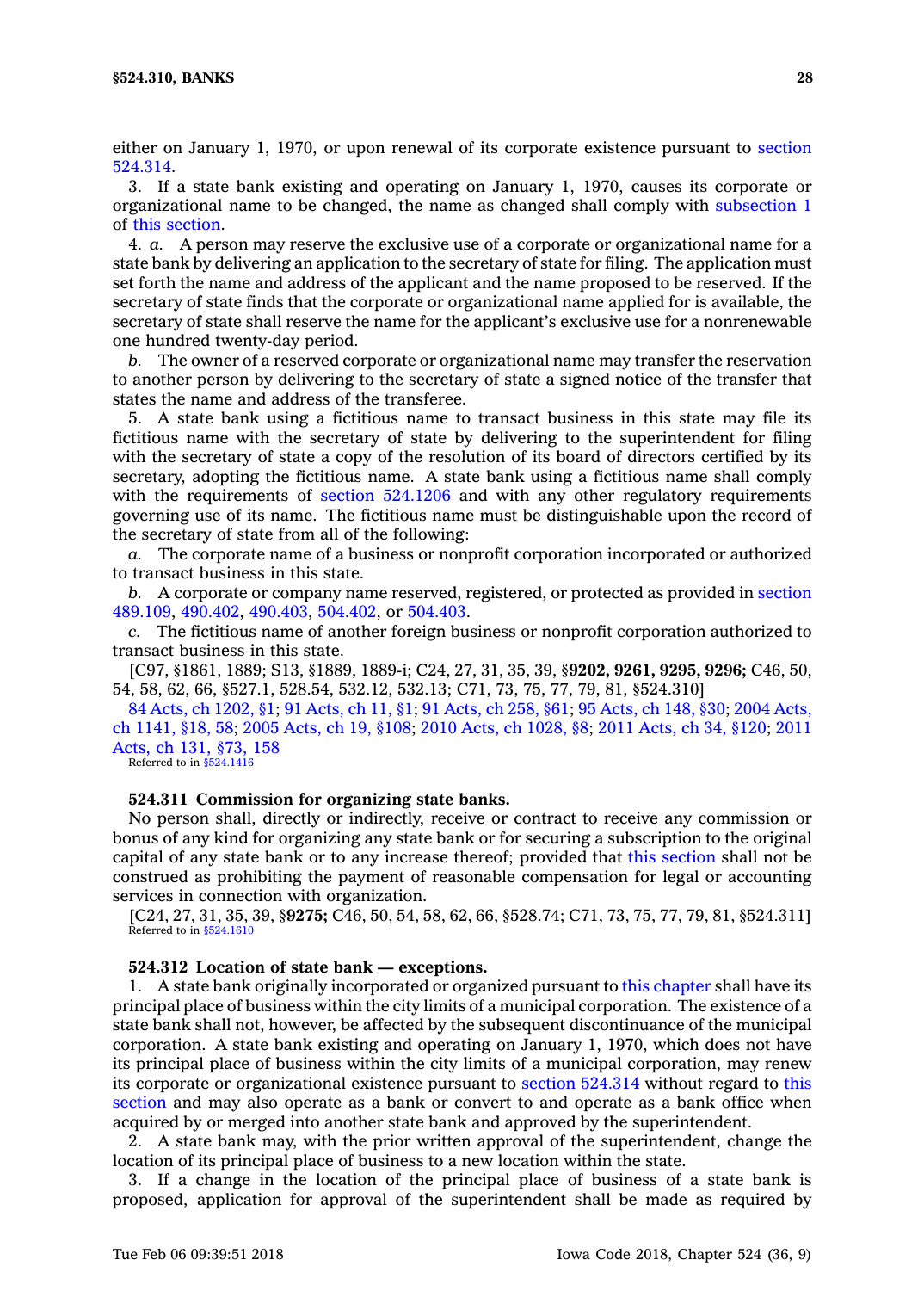the superintendent pursuant to this [section](https://www.legis.iowa.gov/docs/code/524.312.pdf). A change in location of the principal place of business of <sup>a</sup> state bank, including <sup>a</sup> change from one municipal corporation to another municipal corporation within an urban complex, requires an amendment to the articles of incorporation pursuant to sections [524.1502](https://www.legis.iowa.gov/docs/code/524.1502.pdf), [524.1504](https://www.legis.iowa.gov/docs/code/524.1504.pdf), and [524.1506](https://www.legis.iowa.gov/docs/code/524.1506.pdf). A state bank seeking approval of <sup>a</sup> change of location pursuant to this [subsection](https://www.legis.iowa.gov/docs/code/524.312.pdf) shall publish <sup>a</sup> notice of the proposed change of location in <sup>a</sup> newspaper of general circulation in the municipal corporation or unincorporated area in which the state bank has its principal place of business, or if there is none, in <sup>a</sup> newspaper of general circulation in the county, or in <sup>a</sup> county adjoining the county, in which the state bank has its principal place of business, and in the municipal corporation in which it seeks to establish its principal place of business, or if there is none, in <sup>a</sup> newspaper of general circulation in the county, or in <sup>a</sup> county adjoining the county, in which the municipal corporation is located. The notice shall be published within thirty days after the application to the superintendent for approval of the change in location is accepted for processing. The notice shall set forth the name of the state bank, the present location of its principal place of business, the location to which it proposes to move its principal place of business, and the date upon which the application was accepted for processing by the superintendent.

4. Within thirty days after acceptance of an application for approval of <sup>a</sup> change of location of the principal place of business of <sup>a</sup> state bank pursuant to [subsection](https://www.legis.iowa.gov/docs/code/524.312.pdf) 3, the superintendent shall commence an investigation into the circumstances of the application as deemed necessary by the superintendent, giving due consideration to factors substantially similar to those set forth in section 524.305, [subsection](https://www.legis.iowa.gov/docs/code/524.305.pdf) 1, paragraphs *"c"* through *"f"*. Within one hundred eighty days after the application has been accepted for processing, the superintendent shall approve or disapprove the application on the basis of the investigation. The superintendent shall give written notice of the decision to the state bank, and in the event of disapproval <sup>a</sup> statement of the reasons for the disapproval. If the superintendent approves the change in location the superintendent shall deliver the articles of amendment to the secretary of state. As <sup>a</sup> condition of receiving the decision of the superintendent with respect to the application, the state bank shall reimburse the superintendent for all expenses incurred by the superintendent in connection with the application.

5. A state bank approved under the provisions of section 524.305, [subsection](https://www.legis.iowa.gov/docs/code/524.305.pdf) 8, shall not commence its business at any location other than within <sup>a</sup> municipal corporation or unincorporated area in which was located the principal place of business or an office of the bank the condition of which was the basis for the superintendent authorizing incorporation or organization of the new state bank.

[C71, 73, 75, 77, 79, 81, §524.312]

85 [Acts,](https://www.legis.iowa.gov/docs/acts/1985/CH0013.pdf) ch 13, §1; 95 [Acts,](https://www.legis.iowa.gov/docs/acts/1995/CH0148.pdf) ch 148, §31, 32; 2004 Acts, ch [1141,](https://www.legis.iowa.gov/docs/acts/2004/CH1141.pdf) §59; 2006 Acts, ch [1015,](https://www.legis.iowa.gov/docs/acts/2006/CH1015.pdf) §5; 2008 Acts, ch [1160,](https://www.legis.iowa.gov/docs/acts/2008/CH1160.pdf) §7

#### **524.313 Bylaws.**

A state bank may adopt bylaws. The power to adopt, amend, or repeal bylaws or adopt new bylaws is vested in the board of directors unless reserved to the shareholders by the articles of incorporation. The bylaws may contain any provisions for the regulation and management of the affairs of the state bank not inconsistent with law or the articles of incorporation. For <sup>a</sup> state bank organized as <sup>a</sup> limited liability company under this [chapter](https://www.legis.iowa.gov/docs/code//524.pdf), *"bylaws"* means the operating agreement of the state bank.

[C97, §1844; C24, 27, 31, 35, 39, §**9162;** C46, 50, 54, 58, 62, 66, §526.7; C71, 73, 75, 77, 79, 81, §524.313]

95 [Acts,](https://www.legis.iowa.gov/docs/acts/1995/CH0148.pdf) ch 148, §33; 2004 Acts, ch [1141,](https://www.legis.iowa.gov/docs/acts/2004/CH1141.pdf) §60

#### **524.314 Renewal of corporate existence of existing state bank.**

1. The corporate existence of <sup>a</sup> state bank existing and operating on January 1, 1970, which expires subsequent to that date, may be renewed prior to the expiration date of the corporate existence, following the affirmative vote of the holders of at least <sup>a</sup> majority of the shares entitled to vote on the renewal, at <sup>a</sup> meeting held for that purpose and called as provided by section [524.533](https://www.legis.iowa.gov/docs/code/524.533.pdf), and delivery to the superintendent of the articles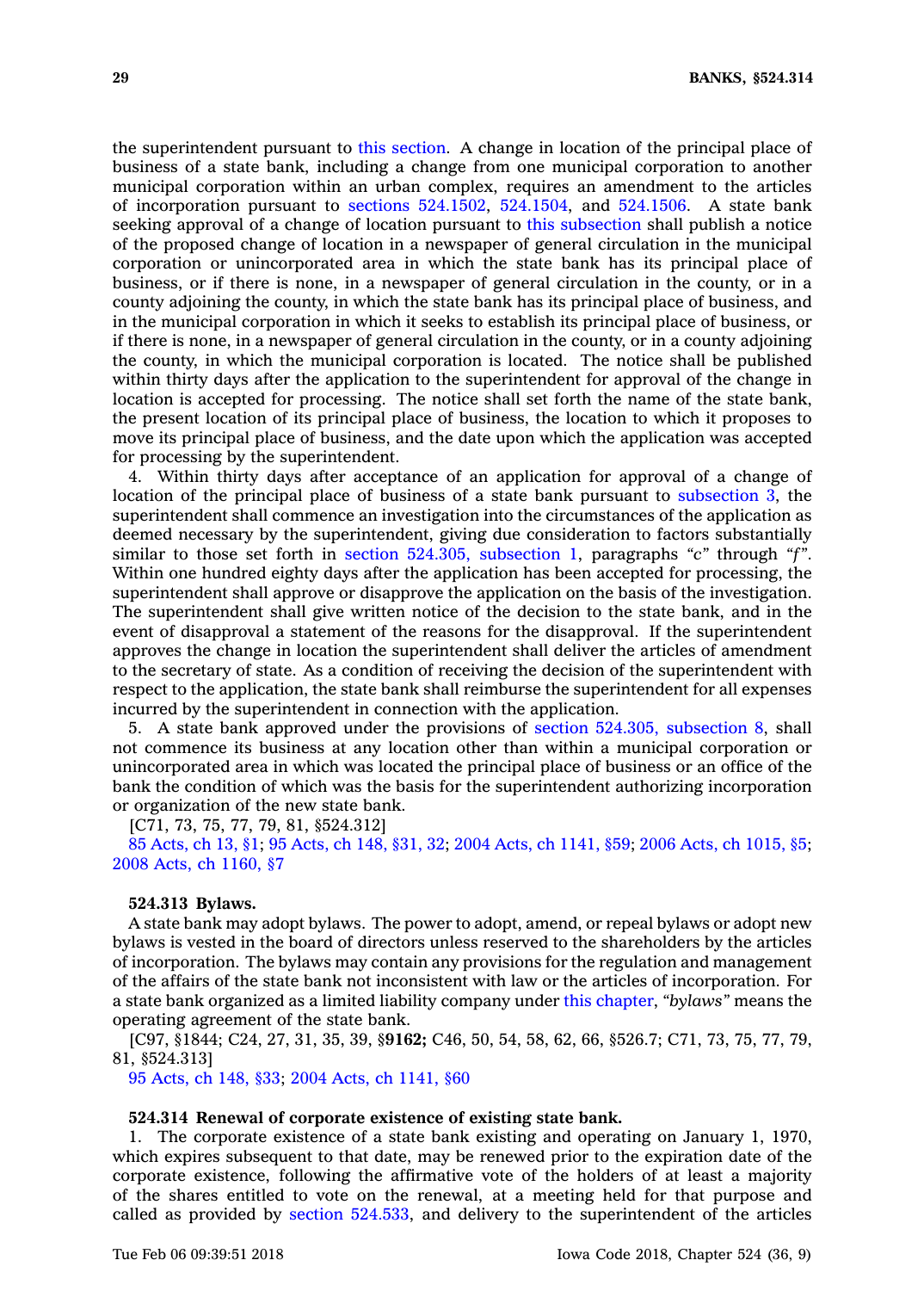of incorporation together with the applicable filing and recording fees for the filing and recording. If the superintendent finds that the articles of incorporation satisfy the requirements of this [section](https://www.legis.iowa.gov/docs/code/524.314.pdf), the superintendent shall deliver them to the secretary of state for filing and recording in the secretary of state's office. Following the receipt of the articles of incorporation, the secretary of state shall proceed as provided in section [524.306](https://www.legis.iowa.gov/docs/code/524.306.pdf).

2. Sections [524.303](https://www.legis.iowa.gov/docs/code/524.303.pdf), [524.304](https://www.legis.iowa.gov/docs/code/524.304.pdf), [524.305](https://www.legis.iowa.gov/docs/code/524.305.pdf), [524.307](https://www.legis.iowa.gov/docs/code/524.307.pdf), [524.308](https://www.legis.iowa.gov/docs/code/524.308.pdf), and [524.309](https://www.legis.iowa.gov/docs/code/524.309.pdf) are not applicable to <sup>a</sup> state bank existing and operating on January 1, 1970, which renews its corporate existence as provided in [subsection](https://www.legis.iowa.gov/docs/code/524.314.pdf) 1.

3. The renewal of the corporate existence of <sup>a</sup> state bank pursuant to this [section](https://www.legis.iowa.gov/docs/code/524.314.pdf) shall not affect any right accrued or established, or any liability or penalty incurred, under the laws of this state or of the United States, prior to the issuance of <sup>a</sup> certificate of incorporation by the secretary of state.

95 [Acts,](https://www.legis.iowa.gov/docs/acts/1995/CH0148.pdf) ch 148, §34 Referred to in [§524.224](https://www.legis.iowa.gov/docs/code/524.224.pdf), [524.310](https://www.legis.iowa.gov/docs/code/524.310.pdf), [524.312](https://www.legis.iowa.gov/docs/code/524.312.pdf)

#### **524.315 State banks as limited liability companies.**

1. A state bank organized as <sup>a</sup> limited liability company under this [chapter](https://www.legis.iowa.gov/docs/code//524.pdf) shall also be subject to [chapter](https://www.legis.iowa.gov/docs/code//489.pdf) 489, the revised uniform limited liability company Act. If <sup>a</sup> provision of [chapter](https://www.legis.iowa.gov/docs/code//489.pdf) 489, the revised uniform limited liability company Act, conflicts with <sup>a</sup> provision of this [chapter](https://www.legis.iowa.gov/docs/code//524.pdf) or any rule of the superintendent adopted pursuant to this [chapter](https://www.legis.iowa.gov/docs/code//524.pdf), the provisions of this [chapter](https://www.legis.iowa.gov/docs/code//524.pdf) or rule of the superintendent shall control.

2. The superintendent shall possess the exclusive authority to regulate <sup>a</sup> state bank organized as <sup>a</sup> limited liability company under this [chapter](https://www.legis.iowa.gov/docs/code//524.pdf).

3. The superintendent may adopt rules to ensure that <sup>a</sup> state bank organized as <sup>a</sup> limited liability company under this [chapter](https://www.legis.iowa.gov/docs/code//524.pdf) is operating in <sup>a</sup> safe and sound manner and is subject to the superintendent's authority in the same manner as <sup>a</sup> state bank organized as <sup>a</sup> corporation. 2004 Acts, ch [1141,](https://www.legis.iowa.gov/docs/acts/2004/CH1141.pdf) §61; 2008 Acts, ch 1162, [§148,](https://www.legis.iowa.gov/docs/acts/2008/CH1162.pdf) 154, 155

#### **524.316 State banks as mutual corporations.**

The superintendent may adopt rules to ensure that <sup>a</sup> state bank incorporated as <sup>a</sup> mutual corporation is operating in <sup>a</sup> safe and sound manner and is subject to the superintendent's authority in the same manner as <sup>a</sup> state bank incorporated as <sup>a</sup> stock corporation.

2012 Acts, ch [1017,](https://www.legis.iowa.gov/docs/acts/2012/CH1017.pdf) §6, 18

#### **524.317 through 524.400** Reserved.

# SUBCHAPTER IV

# CAPITAL STRUCTURE

#### **524.401 Minimum capital.**

1. The minimum capital structure of <sup>a</sup> state bank existing and operating on July 1, 1995, shall not be less than the amount required by law prior to that date.

2. The minimum capital structure of <sup>a</sup> state bank incorporated after July 1, 1995, or organized after July 1, 2004, pursuant to the provisions of this [chapter](https://www.legis.iowa.gov/docs/code//524.pdf) shall not be less than the amount required by the federal deposit insurance corporation, or its successor, or <sup>a</sup> greater amount which the superintendent may deem necessary in view of the deposit potential of the state bank and current banking standards relating to total capital requirements.

3. A state bank incorporated on or after July 1, 1995, or organized after July 1, 2004, pursuant to this [chapter](https://www.legis.iowa.gov/docs/code//524.pdf), prior to receiving authorization to do business from the superintendent, shall establish paid-in surplus and undivided profits as required by the superintendent.

4. A state bank originally incorporated or organized pursuant to this [chapter](https://www.legis.iowa.gov/docs/code//524.pdf) shall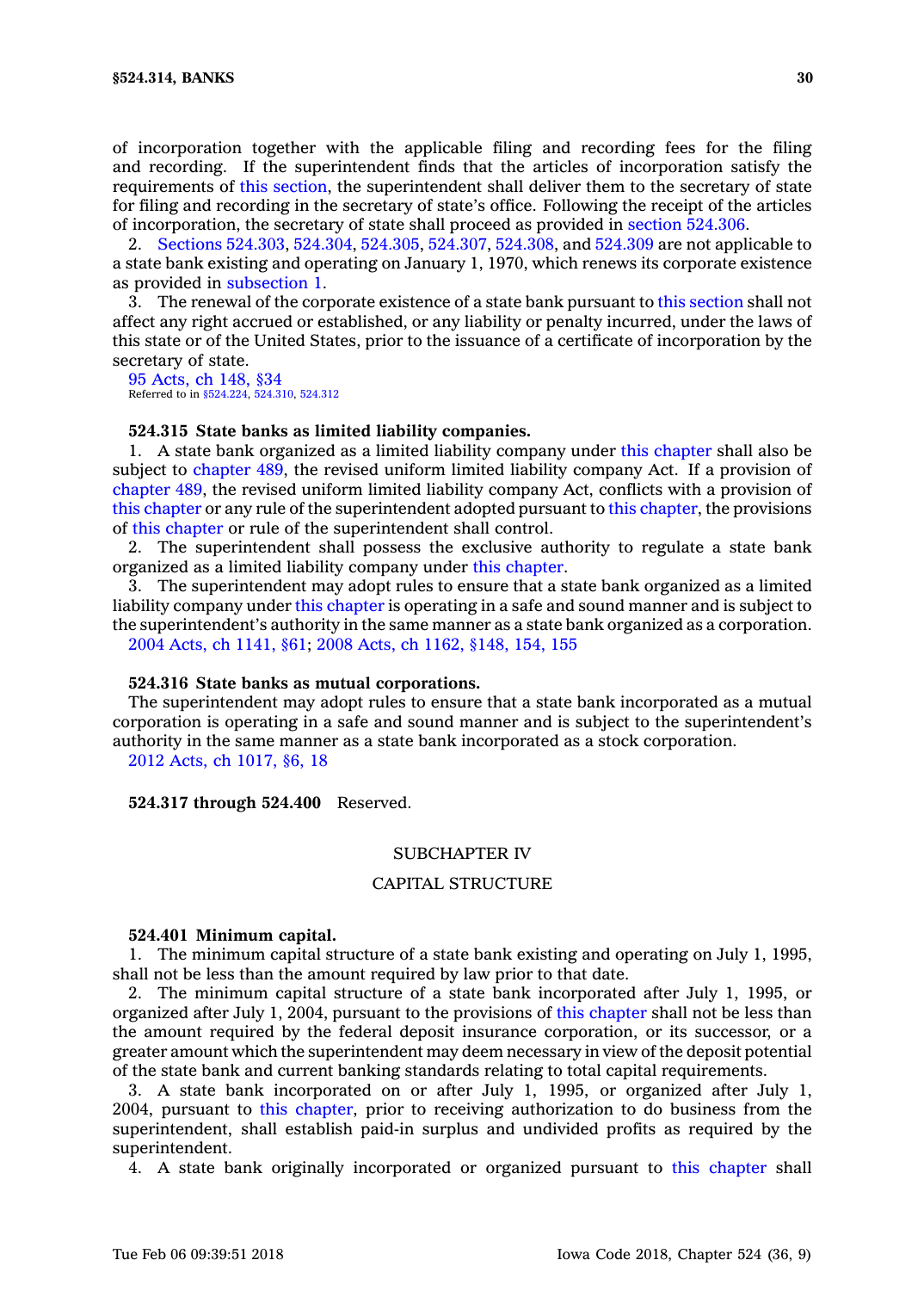establish, prior to receiving authorization to do business from the superintendent, paid-in surplus and undivided profits as required by the superintendent.

[C97, §1843, 1864; S13, §1843, 1864; C24, 27, §9160, 9206; C31, §9217-c1; C35, §9217-c1, 9283-f14; C39, §**9217.1, 9283.42;** C46, 50, 54, 58, 62, 66, §528.1, 528.127; C71, 73, 75, 77, 79, 81, §524.401]

95 [Acts,](https://www.legis.iowa.gov/docs/acts/1995/CH0148.pdf) ch 148, §35; 96 Acts, ch [1056,](https://www.legis.iowa.gov/docs/acts/1996/CH1056.pdf) §7; 2004 Acts, ch [1141,](https://www.legis.iowa.gov/docs/acts/2004/CH1141.pdf) §62 Referred to in [§524.103](https://www.legis.iowa.gov/docs/code/524.103.pdf)

**524.402 and 524.403** Repealed by 95 Acts, ch 148, §135.

#### **524.404 Capital notes and debentures.**

1. A state bank, with the prior approval of the superintendent and the affirmative vote of the holders of <sup>a</sup> majority of the shares entitled to vote, may issue capital notes or debentures. The amounts, maturities, rate of interest, relative rights with other creditors, and other terms and conditions shall be set forth on the face of the capital notes or debentures or in an attendant agreement, and all terms and conditions are subject to the prior approval of the superintendent provided that all such capital notes and debentures shall be subordinated to the rights of other persons to the extent provided for in section [524.1312](https://www.legis.iowa.gov/docs/code/524.1312.pdf). The aggregate amount of all capital notes and debentures issued and outstanding pursuant to this [section](https://www.legis.iowa.gov/docs/code/524.404.pdf) shall not exceed, at any one time, twenty-five percent of the aggregate capital of the state bank.

2. A state bank shall not make any payment of principal on any capital notes or debentures without the prior approval of the superintendent nor shall any payment of principal and interest be made on any such capital or debentures by <sup>a</sup> state bank when its capital is impaired or which would cause its capital to become impaired. Subject to the provisions of this [section](https://www.legis.iowa.gov/docs/code/524.404.pdf) <sup>a</sup> state bank may issue capital notes or debentures with provision for installment or serial payment of capital notes or debentures according to an established schedule which shall be approved by the superintendent prior to issuance.

3. A state bank shall not issue capital notes or debentures within five years after it is originally authorized to do business.

[C71, 73, 75, 77, 79, 81, §524.404] 95 [Acts,](https://www.legis.iowa.gov/docs/acts/1995/CH0148.pdf) ch 148, §36 Referred to in [§524.103](https://www.legis.iowa.gov/docs/code/524.103.pdf), [524.814](https://www.legis.iowa.gov/docs/code/524.814.pdf), [524.818](https://www.legis.iowa.gov/docs/code/524.818.pdf)

# **524.405 Increase or decrease of capital structure.**

1. A state bank incorporated as <sup>a</sup> stock corporation may increase its capital structure or effect an allocation of amounts within its capital structure by the use of any of the following methods:

*a.* Sale of authorized but unissued shares.

- *b.* Transfer of surplus or undivided profits to capital for authorized but unissued shares.
- *c.* Transfer of undivided profits to surplus.

*d.* Authorization and issuance of common shares, preferred shares, or capital notes or debentures.

2. The superintendent, whenever it appears necessary to do so in the interest of the safety of the deposits of <sup>a</sup> state bank incorporated as <sup>a</sup> stock corporation, may require that the capital structure of the state bank be increased by either of the methods provided for in [subsection](https://www.legis.iowa.gov/docs/code/524.405.pdf) [1](https://www.legis.iowa.gov/docs/code/524.405.pdf), paragraphs *"a"* and *"d"*.

3. Capital or surplus shall not be decreased except with the approval of the superintendent.

4. A state bank incorporated as <sup>a</sup> mutual corporation may raise capital by accepting payments on savings and demand accounts and by any other means authorized by the superintendent. Whenever it appears necessary to do so in the interest of the safety of the deposits of <sup>a</sup> state bank incorporated as <sup>a</sup> mutual corporation, the superintendent may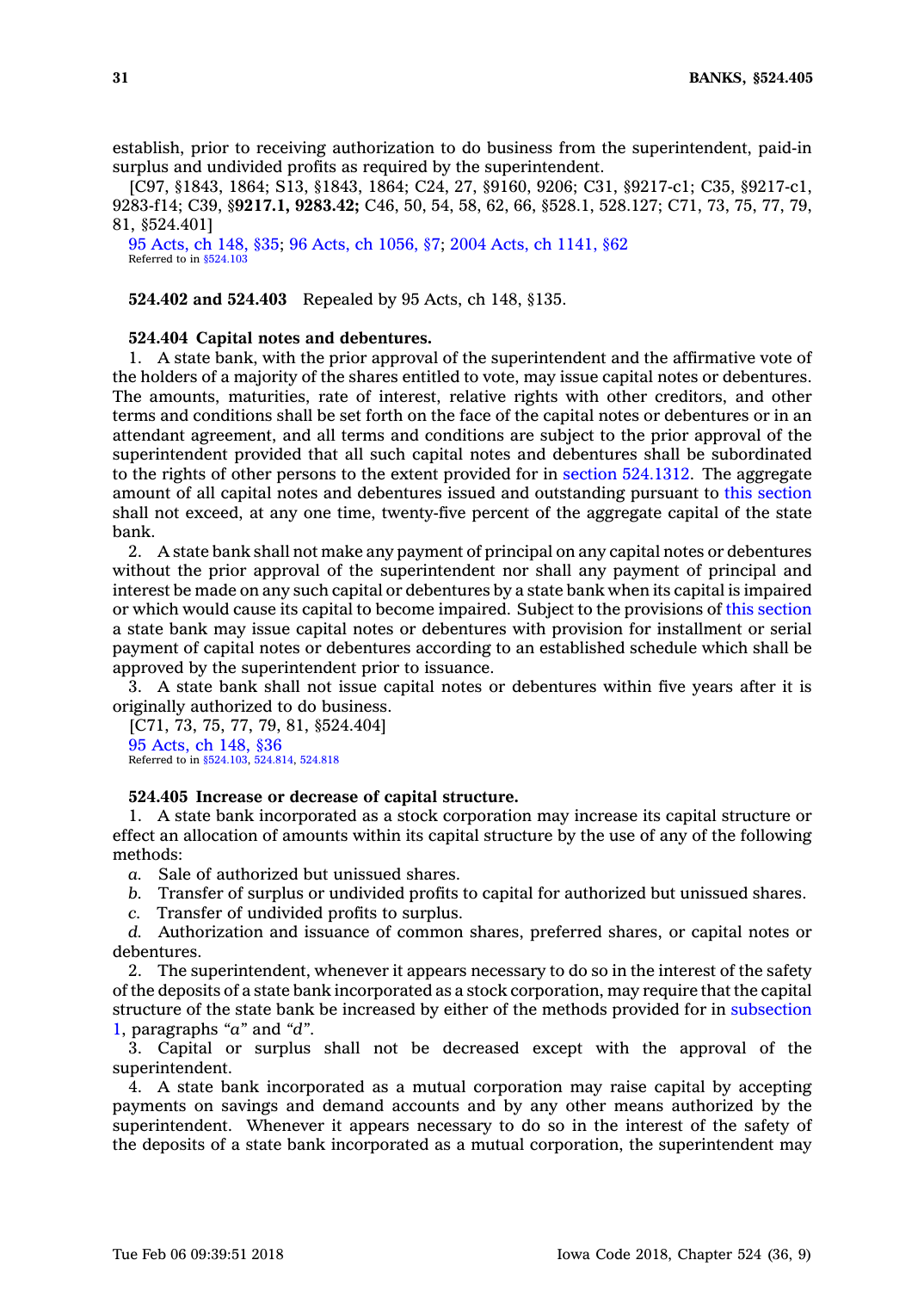require that the capital structure of the state bank be increased by any means authorized by the superintendent.

[C97, §1856; C24, 27, 31, 35, 39, §**9194, 9262, 9264, 9265;** C46, 50, 54, 58, 62, 66, §526.38, 528.56, 528.59, 528.60; C71, 73, 75, 77, 79, 81, §524.405] 95 [Acts,](https://www.legis.iowa.gov/docs/acts/95/CH0148.pdf) ch 148, §37; 2004 Acts, ch [1141,](https://www.legis.iowa.gov/docs/acts/2004/CH1141.pdf) §19; 2012 Acts, ch [1017,](https://www.legis.iowa.gov/docs/acts/2012/CH1017.pdf) §7, 18 Referred to in [§524.103](https://www.legis.iowa.gov/docs/code/524.103.pdf), [524.521](https://www.legis.iowa.gov/docs/code/524.521.pdf), [524.543](https://www.legis.iowa.gov/docs/code/524.543.pdf)

**524.406 through 524.500** Reserved.

# SUBCHAPTER V

# SHARES, SHAREHOLDERS, AND DIVIDENDS

**524.501 through 524.517** Reserved.

**524.518 Redemption of preferred shares.** Repealed by 95 Acts, ch 148, §135.

**524.519 and 524.520** Reserved.

# **524.521 Authorized shares.**

1. The articles of incorporation of <sup>a</sup> stock corporation must prescribe the classes of shares and the number of shares of each class that the state bank is authorized to issue. If more than one class of shares is authorized, the articles of incorporation must prescribe <sup>a</sup> distinguishing designation for each class. Prior to the issuance of shares of <sup>a</sup> class, the preferences, limitations, and relative rights of that class must be described in the articles of incorporation. All shares of <sup>a</sup> class must have preferences, limitations, and relative rights identical with those of other shares of the same class except to the extent otherwise permitted by section [524.523](https://www.legis.iowa.gov/docs/code/524.523.pdf).

2. The articles of incorporation of <sup>a</sup> stock corporation must authorize both of the following:

*a.* One or more classes of shares that together have unlimited voting rights.

*b.* One or more classes of shares, which may be the same class or classes as those with voting rights, that together are entitled to receive the net assets of the state bank upon dissolution.

3. The articles of incorporation of <sup>a</sup> stock corporation may authorize one or more classes of shares that have any of the following qualities:

*a.* Have special, conditional, or limited voting rights, or no right to vote, unless prohibited by this [chapter](https://www.legis.iowa.gov/docs/code//524.pdf).

*b.* Are redeemable or convertible as specified in the articles of incorporation in any of the following ways:

(1) At the option of the state bank, the shareholders, or another person or upon the occurrence of <sup>a</sup> designated event.

(2) For cash, indebtedness, securities, or other property.

(3) In <sup>a</sup> designated amount or in an amount determined in accordance with <sup>a</sup> designated formula or by reference to extrinsic data or events.

*c.* Preferred shares are redeemable only by resolution of the board of directors with the prior approval of the superintendent. Preferred shares which are redeemable according to the terms of their issuance shall be redeemed only in accordance with such terms. Preferred shares which are redeemed shall be canceled and shall not be reissued. Preferred shares which are not redeemable according to the terms of their issuance are redeemable only pro rata, by lot, or by such other equitable method as determined by the board of directors.

*d.* (1) If preferred shares are redeemed by <sup>a</sup> state bank, the redemption effects <sup>a</sup> cancellation of the shares, and <sup>a</sup> statement of cancellation shall be filed as provided in this paragraph. The filing of the statement of cancellation constitutes an amendment to the articles of incorporation and reduces the number of preferred shares of the class which the state bank is authorized to issue by the number which are canceled.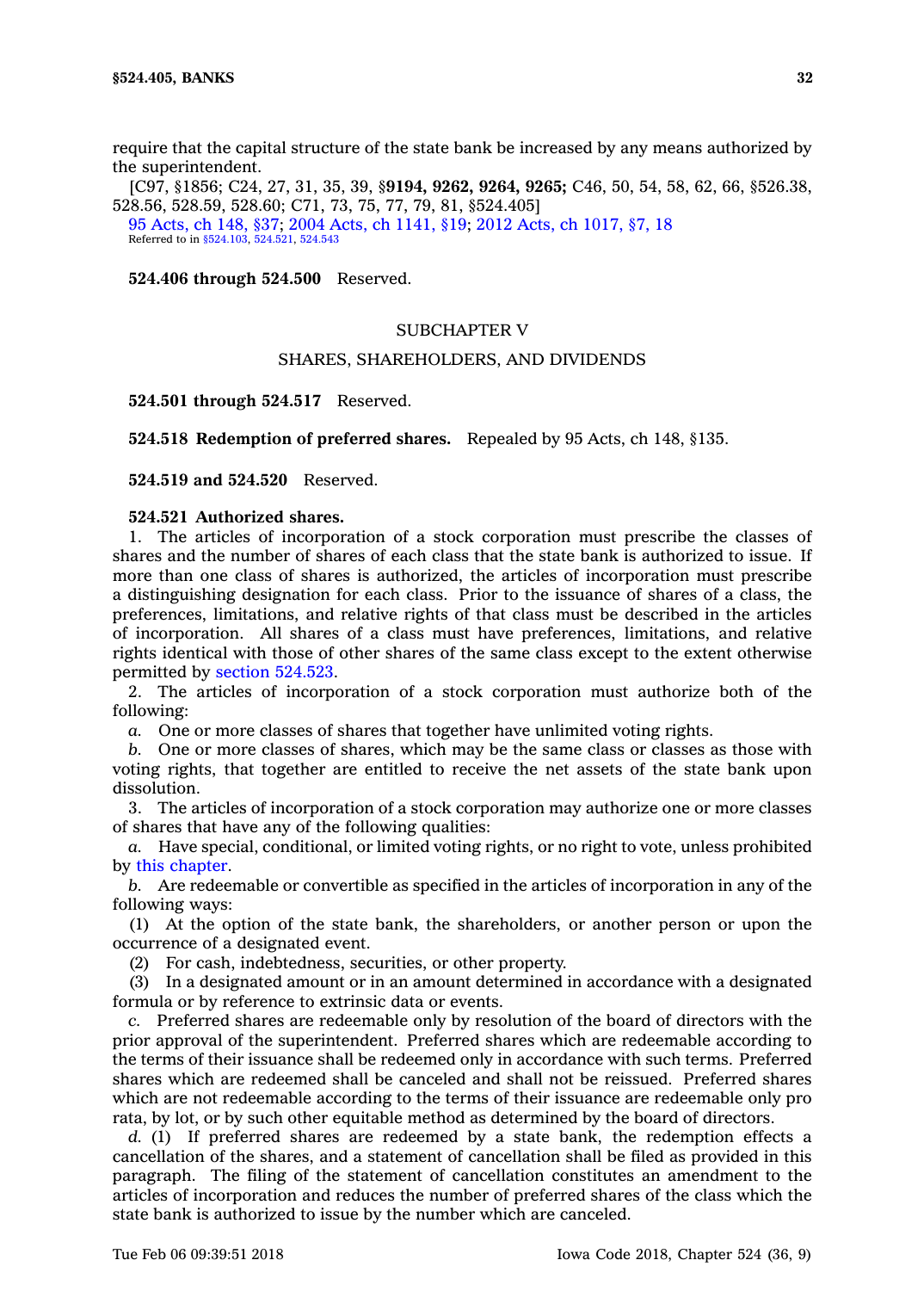**33 BANKS, §524.522**

(2) The statement of cancellation shall be executed by the state bank by its president or <sup>a</sup> vice president and by its cashier or an assistant cashier, and acknowledged by one of the officers signing such statement, and shall set forth all of the following:

(a) The name of the state bank and the effective date of its articles of incorporation.

(b) The number of preferred shares canceled through redemption, itemized by classes.

(c) The aggregate number of issued shares, itemized by classes, after giving effect to the cancellation.

(d) The amount, expressed in dollars, of the stated capital of the state bank after giving effect to the cancellation.

(e) The number of shares which the state bank has authority to issue, itemized by classes, after giving effect to the cancellation.

(3) The statement of cancellation, together with the applicable filing and recording fees, shall be delivered to the superintendent who shall, if the superintendent finds the statement of cancellation satisfies the requirements of this [section](https://www.legis.iowa.gov/docs/code/524.521.pdf), deliver it to the secretary of state for filing and recording in the secretary of state's office and the statement of cancellation shall also be filed and recorded in the office of the county recorder. The capital of the state bank is deemed to be reduced by the par value of the shares canceled upon the effective date of the redemption.

*e.* Entitle the holders to distributions calculated in any manner, including dividends that may be cumulative, noncumulative, or partially cumulative.

*f.* Have preference over any other class of shares with respect to distributions, including dividends and distributions upon the dissolution of the state bank.

4. The description of the designations, preferences, limitations, and relative rights of share classes in [subsection](https://www.legis.iowa.gov/docs/code/524.521.pdf) 3 is not all-inclusive.

5. Unless the articles of incorporation or bylaws otherwise provide, the board of directors, by resolution duly adopted and with the approval of the superintendent as provided in [section](https://www.legis.iowa.gov/docs/code/524.405.pdf) [524.405](https://www.legis.iowa.gov/docs/code/524.405.pdf), may issue from time to time, in whole or in part, the shares authorized by the articles of incorporation.

[C97, §1853, 1865; C24, 27, §9192, 9209; C31, 35, §9192, 9209, 9261-c1; C39, §**9192, 9209, 9261.1;** C46, 50, 54, 58, 62, 66, §526.36, 527.7, 528.55; C71, 73, 75, 77, 79, 81, §524.501]

95 [Acts,](https://www.legis.iowa.gov/docs/acts/95/CH0148.pdf) ch 148, §38 CS 95, [§524.521](https://www.legis.iowa.gov/docs/acts//CH0000.pdf) 2012 Acts, ch [1017,](https://www.legis.iowa.gov/docs/acts/2012/CH1017.pdf) §8, 18; 2013 [Acts,](https://www.legis.iowa.gov/docs/acts/2013/CH0090.pdf) ch 90, §159 Referred to in [§524.522](https://www.legis.iowa.gov/docs/code/524.522.pdf), [524.527](https://www.legis.iowa.gov/docs/code/524.527.pdf)

# **524.522 Terms of class or series determined by board of directors.**

1. If the articles of incorporation provide for such, the board of directors may determine, in whole or in part, the preferences, limitations, and relative rights, within the limits set forth in section [524.521](https://www.legis.iowa.gov/docs/code/524.521.pdf), of either of the following:

*a.* A class of shares before the issuance of any shares of that class.

- *b.* One or more series within <sup>a</sup> class before the issuance of any shares of that series.
- 2. Each series of <sup>a</sup> class must be given <sup>a</sup> distinguishing designation.

3. All shares of <sup>a</sup> series must have preferences, limitations, and relative rights identical with those of other shares of the same series and, except to the extent otherwise provided in the description of the series, with those of other series of the same class.

4. Before issuing any shares of <sup>a</sup> class or series created under this [section](https://www.legis.iowa.gov/docs/code/524.522.pdf), the state bank shall deliver to the superintendent for filing with the secretary of state articles of amendment on forms prescribed by the superintendent, which are effective without shareholder action, that set forth all of the following:

*a.* The name of the state bank and the effective date of its articles of incorporation.

*b.* The text of the amendment determining the terms of the class or series of shares.

*c.* The date it was adopted.

*d.* A statement that the amendment was duly adopted by the board of directors.

95 [Acts,](https://www.legis.iowa.gov/docs/acts/1995/CH0148.pdf) ch 148, §39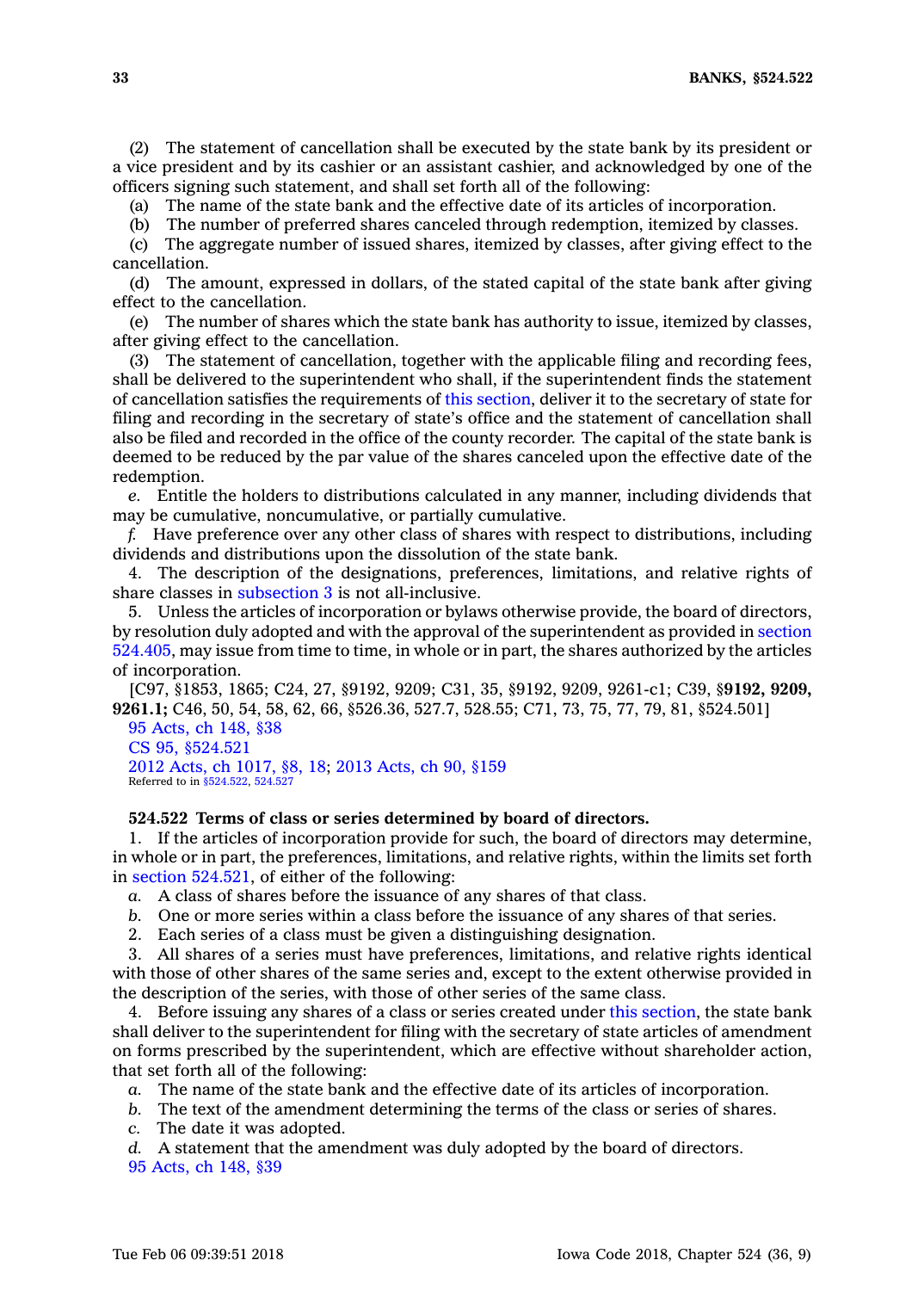# **524.523 Certificates representing shares.**

1. The shares of <sup>a</sup> state bank incorporated as <sup>a</sup> stock corporation shall be represented by certificates signed by such officers, employees, or agents as are authorized by the articles of incorporation or bylaws to sign. If no contrary provisions are made in the articles of incorporation or bylaws, the certificates shall be signed by the president or <sup>a</sup> vice president and the cashier or an assistant cashier of the state bank.

2. Each share certificate must state on its face, at <sup>a</sup> minimum, all of the following:

*a.* The name of the issuing state bank and that it is organized under the laws of this state.

*b.* The name of the person to whom issued.

*c.* The number and class of shares and the designation of the series, if any, which the certificate represents.

*d.* The par value of each share represented by the certificate.

3. A state bank which is authorized to issue different classes of shares or different series within <sup>a</sup> class must do one of the following:

*a.* Summarize on the front or back of each certificate the designations, relative rights, preferences, and limitations applicable to each class; the variations in rights, preferences, and limitations determined for each series; and the authority of the board of directors to determine variations for future series.

*b.* State conspicuously on the front or back of each certificate that the state bank will furnish the shareholder this information on request in writing and without charge.

4. Each share certificate must be signed either manually or in facsimile by two officers as set forth in [subsection](https://www.legis.iowa.gov/docs/code/524.523.pdf) 1, and may bear the corporate seal or its facsimile.

5. If the person who signed <sup>a</sup> share certificate no longer holds office when the certificate is issued, the certificate is nevertheless valid.

6. A certificate shall not be issued for any share until such share is fully paid.

[C71, 73, 75, 77, 79, 81, §524.502] 95 [Acts,](https://www.legis.iowa.gov/docs/acts/95/CH0148.pdf) ch 148, §40 CS 95, [§524.523](https://www.legis.iowa.gov/docs/acts//CH0000.pdf) 2012 Acts, ch [1017,](https://www.legis.iowa.gov/docs/acts/2012/CH1017.pdf) §9, 18 Referred to in [§524.521](https://www.legis.iowa.gov/docs/code/524.521.pdf), [524.526](https://www.legis.iowa.gov/docs/code/524.526.pdf)

# **524.524 Consideration for shares.**

Except in the case of <sup>a</sup> distribution of shares authorized by section [524.543](https://www.legis.iowa.gov/docs/code/524.543.pdf) or shares issued upon exchanges or conversion, common or preferred shares of <sup>a</sup> state bank may be issued only for cash in an amount not less than that determined by the superintendent.

[C97, §1853; C24, 27, 31, 35, 39, §**9192;** C46, 50, 54, 58, 62, 66, §526.36; C71, 73, 75, 77, 79, 81, §524.503]

#### 95 [Acts,](https://www.legis.iowa.gov/docs/acts/1995/CH0148.pdf) ch 148, §41 CS 95, §524.524

#### **524.525 Subscription for shares before incorporation or organization.**

1. A subscription for shares entered into before incorporation or organization of the state bank is irrevocable for six months unless the subscription agreement provides <sup>a</sup> longer or shorter period, or all subscribers agree to revocation.

2. The board of directors may determine the payment terms of subscriptions for shares that were entered into before incorporation or organization of the state bank unless the subscription agreement specifies the terms. A call for payment by the board of directors must be uniform so far as practicable as to all shares of the same class or series, unless the subscription agreement specifies otherwise.

3. Shares issued pursuant to subscriptions entered into before incorporation or organization of the state bank are fully paid and nonassessable when the state bank receives the consideration specified in the subscription agreement.

4. If <sup>a</sup> subscriber defaults in payment of money or property under <sup>a</sup> subscription agreement entered into before incorporation or organization of the state bank, the state bank may do either of the following:

*a.* Collect the amount owed as any other debt.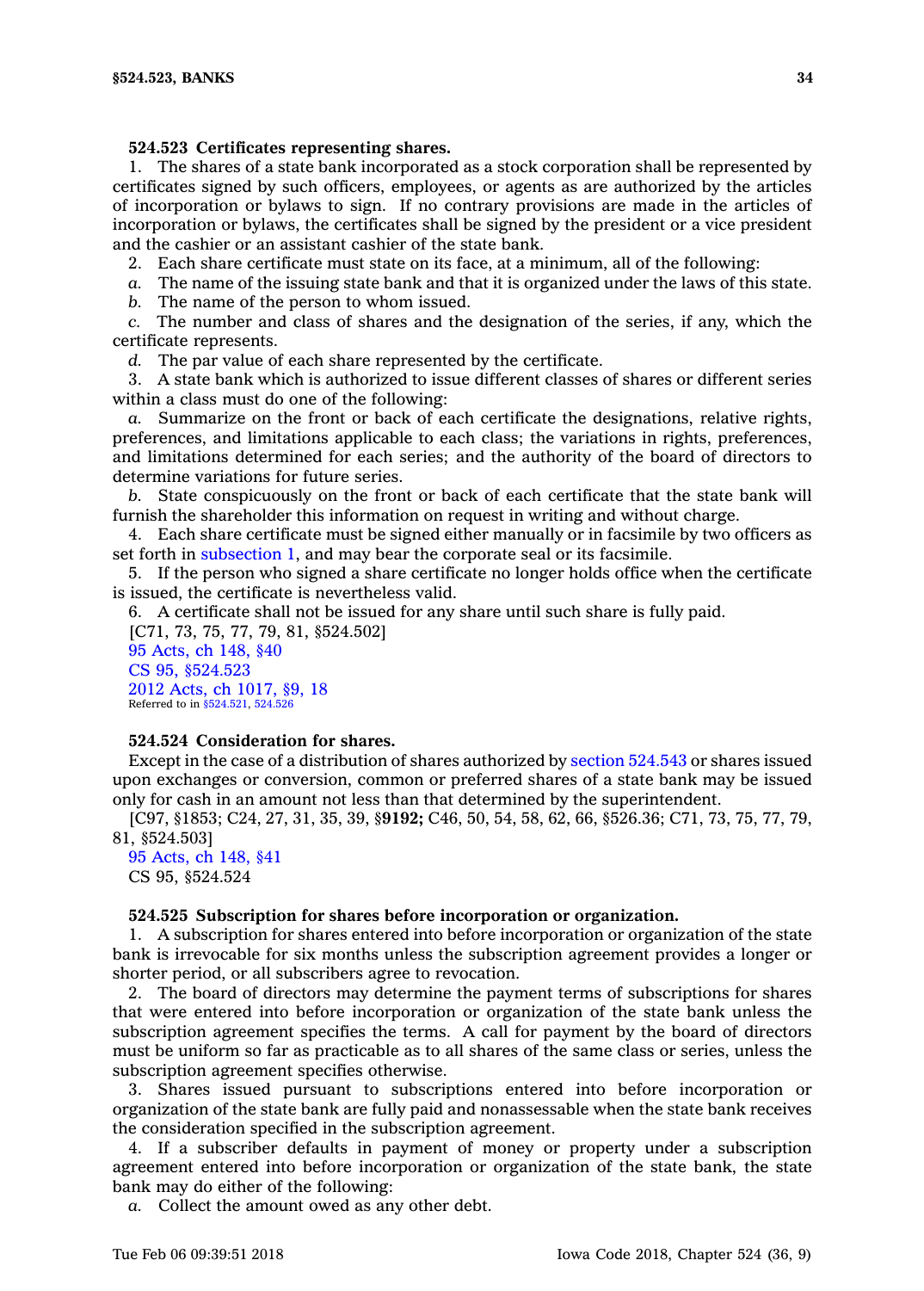*b.* Unless the subscription agreement provides otherwise, the state bank may rescind the agreement and may sell the shares if the debt remains unpaid more than twenty days after the state bank sends written demand for payment to the subscriber.

[C71, 73, 75, 77, 79, 81, §524.504] 95 [Acts,](https://www.legis.iowa.gov/docs/acts/1995/CH0148.pdf) ch 148, §42 CS 95, §524.525 2004 Acts, ch [1141,](https://www.legis.iowa.gov/docs/acts/2004/CH1141.pdf) §63 Referred to in [§524.527](https://www.legis.iowa.gov/docs/code/524.527.pdf)

# **524.526 Fractional shares.**

1. A state bank incorporated as <sup>a</sup> stock corporation may do any of the following:

*a.* Issue fractions of <sup>a</sup> share or pay in money the value of fractions of <sup>a</sup> share.

*b.* Arrange for disposition of fractional shares by the shareholders of the state bank.

*c.* Issue scrip in registered or bearer form entitling the holder to receive <sup>a</sup> full share upon surrendering enough scrip to equal <sup>a</sup> full share.

2. Each certificate representing scrip must be conspicuously labeled "scrip" and must contain the information required by section 524.523, [subsection](https://www.legis.iowa.gov/docs/code/524.523.pdf) 2.

3. The holder of <sup>a</sup> fractional share is entitled to exercise the rights of <sup>a</sup> shareholder, including the right to vote, to receive dividends, and to participate in the assets of the state bank upon liquidation, but only if the scrip provides for such rights.

4. The board of directors may authorize the issuance of scrip subject to any condition considered desirable, including either of the following:

*a.* That the scrip will become void if not exchanged for full shares before <sup>a</sup> specified date.

*b.* That the shares for which the scrip is exchangeable may be sold and the proceeds paid to the scrip holders.

95 [Acts,](https://www.legis.iowa.gov/docs/acts/95/CH0148.pdf) ch 148, §43; 2012 Acts, ch [1017,](https://www.legis.iowa.gov/docs/acts/2012/CH1017.pdf) §10, 18

#### **524.527 Liability of shareholders or members.**

1. A purchaser of the shares of <sup>a</sup> state bank incorporated as <sup>a</sup> stock corporation is not liable to the bank, its creditors, or depositors with respect to the shares except to pay the consideration for which the shares were authorized to be issued under section [524.521](https://www.legis.iowa.gov/docs/code/524.521.pdf), or the consideration specified in the subscription agreement authorized under section [524.525](https://www.legis.iowa.gov/docs/code/524.525.pdf).

2. Unless otherwise provided in the articles of incorporation, <sup>a</sup> shareholder of <sup>a</sup> state bank is not personally liable for the acts or debts of the state bank, its creditors, or depositors.

3. A member of <sup>a</sup> state bank incorporated as <sup>a</sup> mutual corporation is not personally liable for the acts or debts of the state bank, its creditors, or depositors.

[C71, 73, 75, 77, 79, 81, §524.505] 95 [Acts,](https://www.legis.iowa.gov/docs/acts/95/CH0148.pdf) ch 148, §44 CS 95, [§524.527](https://www.legis.iowa.gov/docs/acts//CH0000.pdf) 2012 Acts, ch [1017,](https://www.legis.iowa.gov/docs/acts/2012/CH1017.pdf) §11, 18

# **524.528 Shareholders' preemptive rights.**

1. The shareholders of <sup>a</sup> state bank do not have <sup>a</sup> preemptive right to acquire the state bank's unissued shares except to the extent provided in the articles of incorporation.

2. A statement included in the articles of incorporation that "the state bank elects to have preemptive rights", or words of similar import, means that, except to the extent otherwise expressly provided in the articles of incorporation, the following principles apply:

*a.* A shareholder of <sup>a</sup> state bank has <sup>a</sup> preemptive right, granted on uniform terms and conditions prescribed by the board of directors to provide <sup>a</sup> fair and reasonable opportunity to exercise the right, to acquire <sup>a</sup> proportional amount of the state bank's unissued shares upon the decision of the board of directors to issue such shares.

*b.* A shareholder may waive the shareholder's preemptive right. A waiver evidenced in writing is irrevocable even though it is not supported by consideration.

*c.* There is no preemptive right with respect to any of the following:

(1) Shares issued as compensation to directors, managers, officers, agents, or employees of the state bank, its subsidiaries, or its affiliates.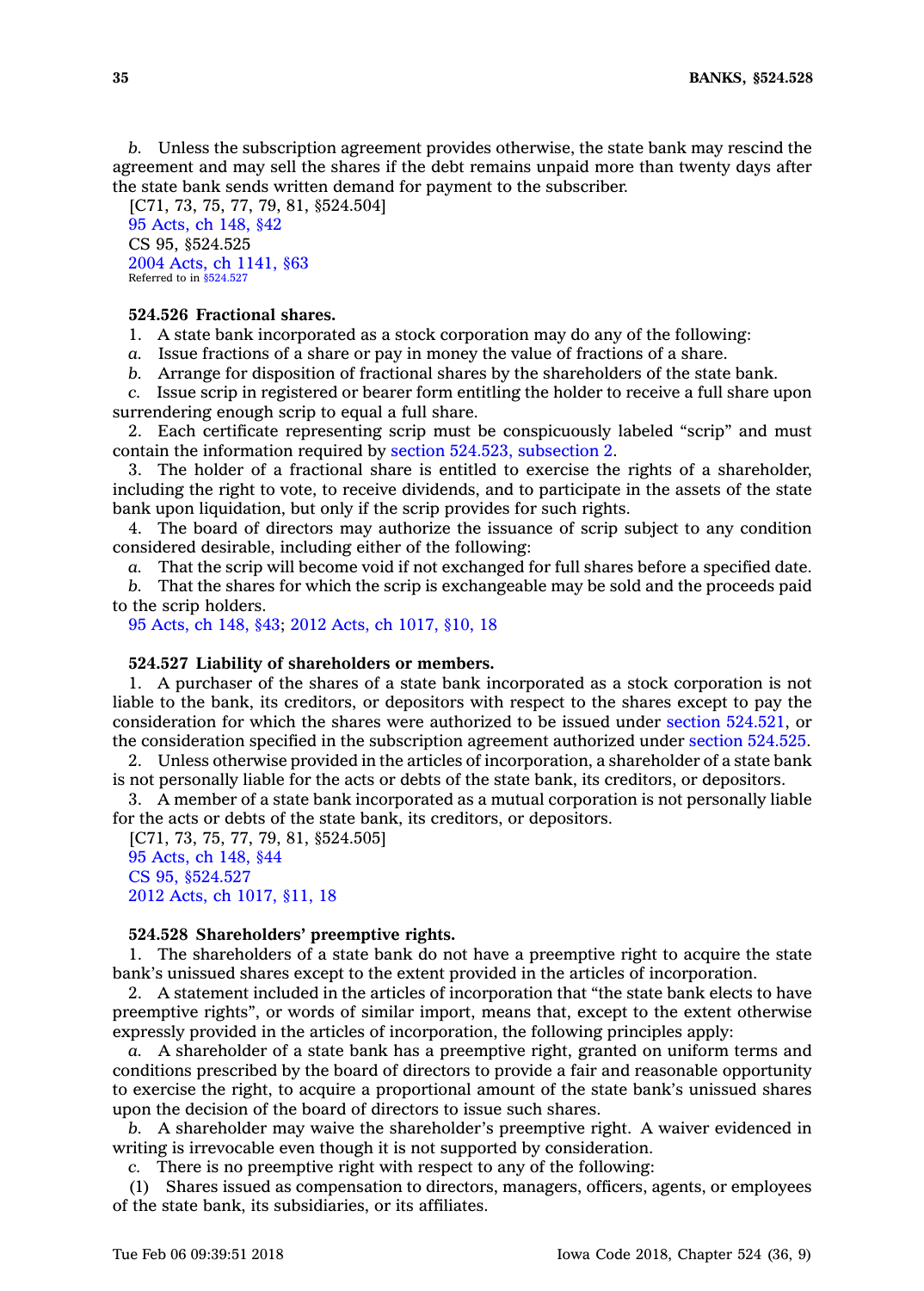(2) Shares issued to satisfy conversion or option rights created to provide compensation to directors, managers, officers, agents, or employees of the state bank, its subsidiaries, or its affiliates.

(3) Shares authorized in articles of incorporation that are issued within six months from the effective date of incorporation or organization.

*d.* A holder of shares of any class without general voting rights but with preferential rights to distributions or assets has no preemptive rights with respect to shares of any class.

*e.* A holder of shares of any class with general voting rights but without preferential rights to distributions or assets has no preemptive rights with respect to shares of any class with preferential rights to distributions or assets unless the shares with preferential rights are convertible into or carry <sup>a</sup> right to subscribe for or acquire shares without preferential rights.

*f.* Shares subject to preemptive rights that are not acquired by shareholders may be issued to any person for <sup>a</sup> period of one year after being offered to shareholders at <sup>a</sup> consideration set by the board of directors that is not lower than the consideration set for the exercise of preemptive rights. An offer at <sup>a</sup> lower consideration or after the expiration of one year is subject to the shareholders' preemptive rights.

3. For purposes of this [section](https://www.legis.iowa.gov/docs/code/524.528.pdf), *"shares"* includes <sup>a</sup> security convertible into or carrying <sup>a</sup> right to subscribe for or acquire shares.

[C71, 73, 75, 77, 79, 81, §524.506] 95 [Acts,](https://www.legis.iowa.gov/docs/acts/95/CH0148.pdf) ch 148, §45 CS 95, [§524.528](https://www.legis.iowa.gov/docs/acts//CH0000.pdf) 2004 Acts, ch [1141,](https://www.legis.iowa.gov/docs/acts/2004/CH1141.pdf) §64; 2017 [Acts,](https://www.legis.iowa.gov/docs/acts/2017/CH0029.pdf) ch 29, §167 Subsection 1 amended

**524.529 Preemptive rights for existing state banks.** Repealed by 2017 Acts, ch 29, §164.

#### **524.530 State bank's acquisition of its own shares.**

1. With the prior approval of the superintendent, <sup>a</sup> state bank may acquire its own shares. Shares acquired pursuant to this [section](https://www.legis.iowa.gov/docs/code/524.530.pdf) constitute authorized but unissued shares except as provided in [subsection](https://www.legis.iowa.gov/docs/code/524.530.pdf) 2.

2. If the articles of incorporation prohibit the reissue of acquired shares, the number of authorized shares is reduced by the number of shares acquired, effective upon amendment of the articles of incorporation.

95 [Acts,](https://www.legis.iowa.gov/docs/acts/1995/CH0148.pdf) ch 148, §47

#### **524.531 Loaning on its own shares.**

A state bank shall not make any loan or extension of credit on the security of the shares of its own capital, unless such security is necessary to prevent loss upon <sup>a</sup> debt previously contracted in good faith.

[C97, §1850; S13, §1850; C24, 27, §9184; C31, 35, §9221-c2; C39, §**9221.2;** C46, 50, 54, 58, 62, 66, §528.9; C71, 73, 75, 77, 79, 81, §524.507]

95 [Acts,](https://www.legis.iowa.gov/docs/acts/1995/CH0148.pdf) ch 148, §48 CS 95, §524.531

#### **524.532 Meetings of shareholders.**

Meetings of shareholders may be held at <sup>a</sup> place, within this state, as provided in the articles of incorporation or the bylaws, or as fixed in accordance with their provisions. In the absence of any such provision, all meetings shall be held at the principal place of business of the state bank. An annual meeting of the shareholders shall be held during the specific month as shall be provided in the articles of incorporation, at the date and time as stated in or fixed in accordance with the bylaws. Failure to hold the annual meeting during the month shall not work <sup>a</sup> forfeiture or dissolution of the state bank. Special meetings of the shareholders may be called by the president, the board of directors, the holders of not less than one-tenth of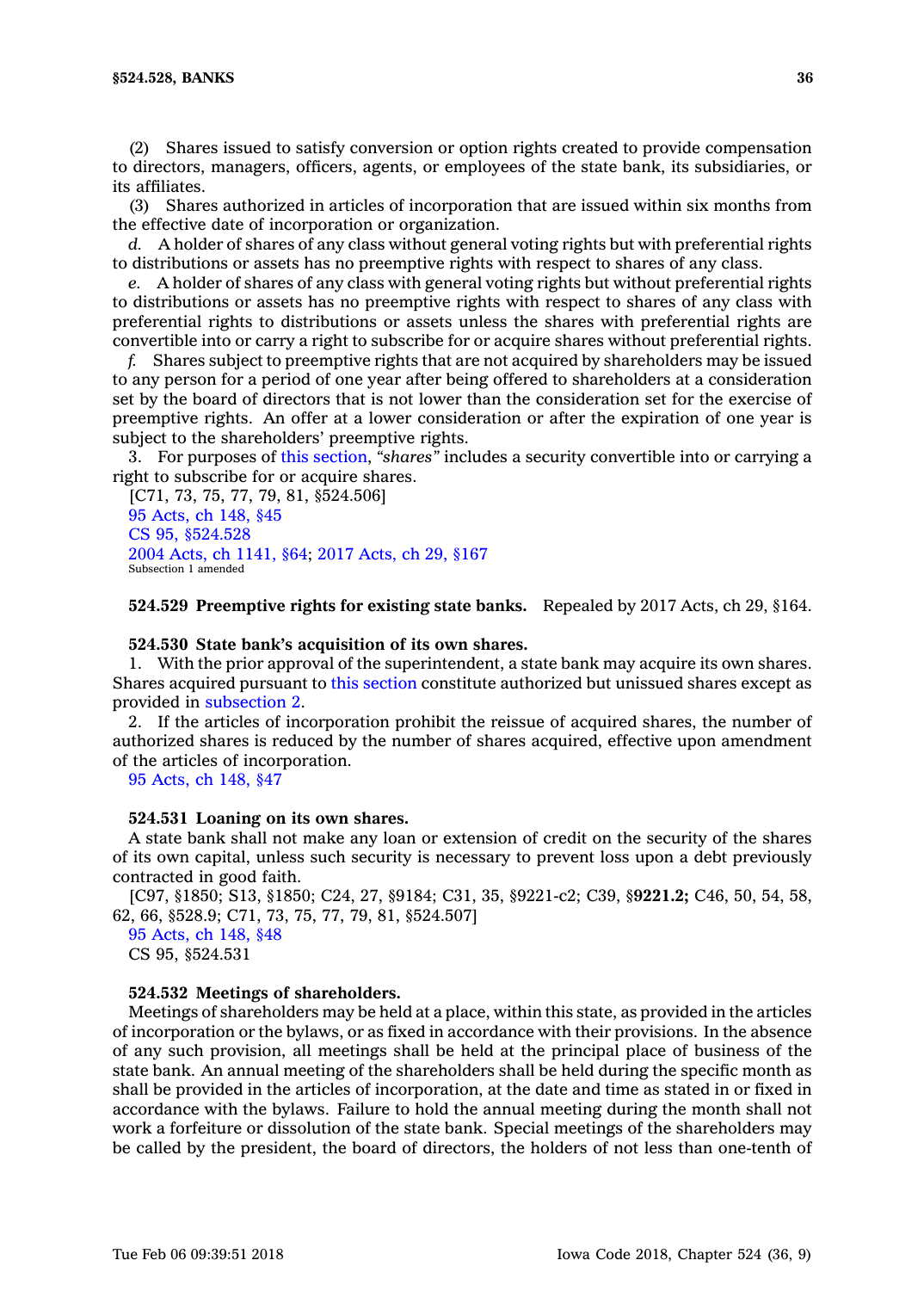all the shares entitled to vote at the meeting, or other officers or persons as provided in the articles of incorporation or the bylaws.

[C71, 73, 75, 77, 79, 81, §524.508] 84 Acts, ch [1032,](https://www.legis.iowa.gov/docs/acts/1984/CH1032.pdf) §2 CS 95, §524.532

## **524.533 Notice of shareholder meetings — waiver of notice generally.**

1. Written notice stating the place, day and hour of <sup>a</sup> meeting of the shareholders and, in case of <sup>a</sup> special meeting, the purpose or purposes for which the meeting is called, shall be delivered not less than ten nor more than sixty days before the date of the meeting, either personally or by mail, by or at the direction of the president, the cashier, or the officer or persons calling the meeting, to each shareholder of record entitled to vote at the meeting. If mailed, the notice is deemed to be delivered when deposited in the United States mail addressed to the shareholder at the shareholder's address as it appears on the stock transfer books of the state bank with postage prepaid.

2. A shareholder may waive any notice required by this [chapter](https://www.legis.iowa.gov/docs/code//524.pdf), the articles of incorporation, or bylaws before or after the date and time stated in the notice. The waiver must be in writing, be signed by the shareholder entitled to the notice, and be delivered to the state bank for inclusion in the minutes or filing with the corporate records.

3. A shareholder's attendance at <sup>a</sup> meeting results in both of the following:

*a.* Waives the shareholder's objection to lack of notice or defective notice of the meeting, unless the shareholder at the beginning of the meeting or promptly upon the shareholder's arrival objects to holding the meeting or transacting business at the meeting.

*b.* Waives the shareholder's objection to consideration of <sup>a</sup> particular matter at the meeting that is not within the purpose or purposes described in the meeting notice, unless the shareholder objects to considering the matter when it is presented.

4. Unless the articles of incorporation or bylaws provide otherwise, the shareholders may permit any or all shareholders to participate in <sup>a</sup> regular or special meeting by, or conduct the meeting through the use of, any means of communication by which all shareholders participating may simultaneously hear each other during the meeting. A shareholder participating in <sup>a</sup> meeting as provided in this [subsection](https://www.legis.iowa.gov/docs/code/524.533.pdf) is deemed to be present in person at the meeting.

[C71, 73, 75, 77, 79, 81, §524.509] 95 [Acts,](https://www.legis.iowa.gov/docs/acts/1995/CH0148.pdf) ch 148, §49 CS 95, §524.533 Referred to in [§524.314](https://www.legis.iowa.gov/docs/code/524.314.pdf), [524.1502](https://www.legis.iowa.gov/docs/code/524.1502.pdf), [524.1508](https://www.legis.iowa.gov/docs/code/524.1508.pdf)

#### **524.534 Action without meeting.**

1. Unless the articles of incorporation or bylaws provide otherwise, action required or permitted to be taken under this [chapter](https://www.legis.iowa.gov/docs/code//524.pdf) at <sup>a</sup> special shareholders' meeting may be taken without <sup>a</sup> meeting if the action is consented to by all shareholders. The action must be evidenced by one or more written consents describing the action taken, signed by each shareholder, and included in the minutes or filed with the corporate records reflecting the action taken.

2. Action taken under this [section](https://www.legis.iowa.gov/docs/code/524.534.pdf) is effective when the last shareholder signs the consent, unless the consent specifies <sup>a</sup> different effective date.

3. A written consent signed under this [section](https://www.legis.iowa.gov/docs/code/524.534.pdf) has the effect of <sup>a</sup> meeting vote and may be described as such in any document.

95 [Acts,](https://www.legis.iowa.gov/docs/acts/1995/CH0148.pdf) ch 148, §50

### **524.535 Transfer books — fixing record date.**

The board of directors of <sup>a</sup> state bank shall cause adequate stock transfer books to be maintained.

The bylaws or, in the absence of an applicable bylaw, the board of directors may fix, in advance, <sup>a</sup> date as the record date for any determination of shareholders entitled to notice of or to vote at <sup>a</sup> meeting of shareholders, the date to be not more than seventy days and,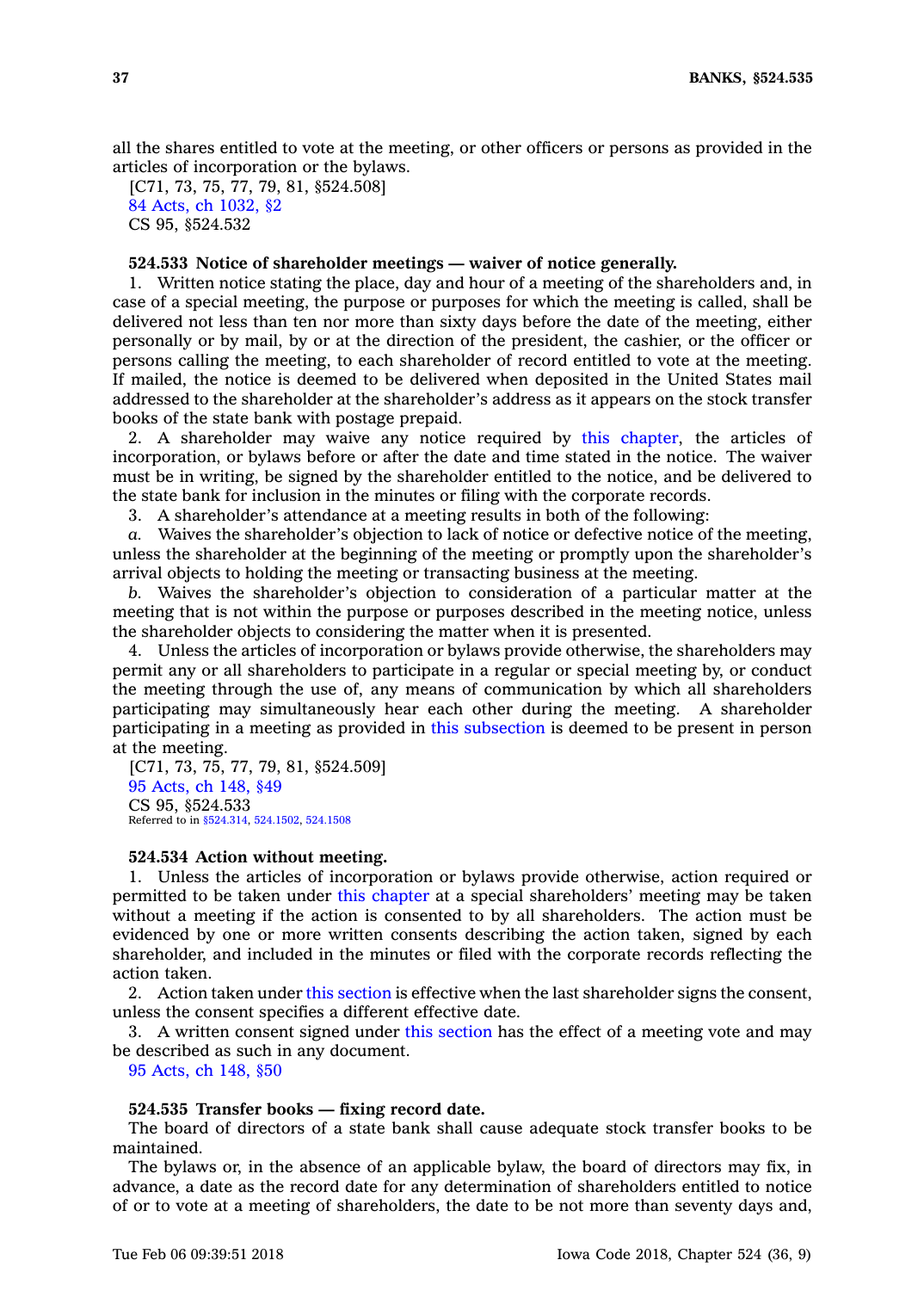in case of <sup>a</sup> meeting of shareholders, not less than ten days prior to the date on which the particular action, requiring the determination of shareholders, is to be taken. If <sup>a</sup> record date is not fixed for the determination of shareholders entitled to notice of or to vote at <sup>a</sup> meeting of shareholders, or shareholders entitled to receive payment of <sup>a</sup> dividend, the date on which notice of the meeting is mailed or the date on which the resolution of the board of directors declaring such dividend is adopted, as the case may be, shall be the record date for the determination of shareholders. If <sup>a</sup> determination of shareholders entitled to vote at any meeting of shareholders has been made as provided in this [section](https://www.legis.iowa.gov/docs/code/524.535.pdf), the determination applies to any adjournment of the meeting.

[C97, §1853; C24, 27, 31, 35, 39, §**9192;** C46, 50, 54, 58, 62, 66, §526.36; C71, 73, 75, 77, 79, 81, §524.510]

95 [Acts,](https://www.legis.iowa.gov/docs/acts/1995/CH0148.pdf) ch 148, §51 CS 95, §524.535

## **524.536 Voting list.**

The officer or agent having charge of the stock transfer books for shares of <sup>a</sup> state bank shall, at least ten days before each meeting of shareholders, make <sup>a</sup> complete list of the shareholders entitled to vote at the meeting or any adjournment of the meeting, arranged in alphabetical order, with the address of and the number of shares held by each, which list, for <sup>a</sup> period of ten days prior to the meeting, shall be kept on file at the principal place of business of the state bank and is subject to inspection by <sup>a</sup> shareholder, or <sup>a</sup> shareholder's agent or attorney, at any time during usual business hours. The list of shareholders shall also be produced and kept open at the time and place of the meeting and is subject to the inspection of <sup>a</sup> shareholder, or <sup>a</sup> shareholder's agent or attorney, during the whole time of the meeting. The original stock transfer books are prima facie evidence as to who are the shareholders entitled to examine the list or transfer books or to vote at <sup>a</sup> meeting of shareholders. Failure to comply with the requirements of this [section](https://www.legis.iowa.gov/docs/code/524.536.pdf) shall not affect the validity of action taken at <sup>a</sup> meeting of shareholders.

[C71, 73, 75, 77, 79, 81, §524.511] 95 [Acts,](https://www.legis.iowa.gov/docs/acts/1995/CH0148.pdf) ch 148, §52 CS 95, §524.536

#### **524.537 Quorum of shareholders.**

1. Unless otherwise provided in the articles of incorporation, <sup>a</sup> majority of the shares entitled to vote, represented in person or by proxy, constitutes <sup>a</sup> quorum at <sup>a</sup> meeting of shareholders. If <sup>a</sup> quorum is present, the affirmative vote of the majority of the shares represented at the meeting and entitled to vote on the subject matter shall be the act of the shareholders, unless the vote of <sup>a</sup> greater number or voting by classes is required by the laws of this state or of the United States or by the articles of incorporation or bylaws.

2. Once <sup>a</sup> share is represented for any purpose at <sup>a</sup> meeting, it is deemed present for the purpose of determining <sup>a</sup> quorum for the remainder of the meeting and for any adjournment of that meeting unless <sup>a</sup> new record date is or must be set for that adjourned meeting.

[C71, 73, 75, 77, 79, 81, §524.512] 95 [Acts,](https://www.legis.iowa.gov/docs/acts/1995/CH0148.pdf) ch 148, §53 CS 95, §524.537

#### **524.538 Voting of shares.**

1. Each outstanding share shall be entitled to one vote on each matter submitted to <sup>a</sup> vote at <sup>a</sup> meeting of shareholders, except to the extent that the voting rights of the shares of <sup>a</sup> class or series may be limited or denied by the articles of incorporation.

2. Shares of <sup>a</sup> state bank purchased or acquired by such state bank pursuant to [this](https://www.legis.iowa.gov/docs/code//524.pdf) [chapter](https://www.legis.iowa.gov/docs/code//524.pdf) shall not be voted at any meeting and shall be excluded in determining whether matters voted upon by the shareholders were adopted by the requisite number of shares.

3. A shareholder may vote either in person or by proxy executed in writing by the shareholder or by the shareholder's duly authorized attorney in fact. A proxy shall not be valid after eleven months from the date of its execution.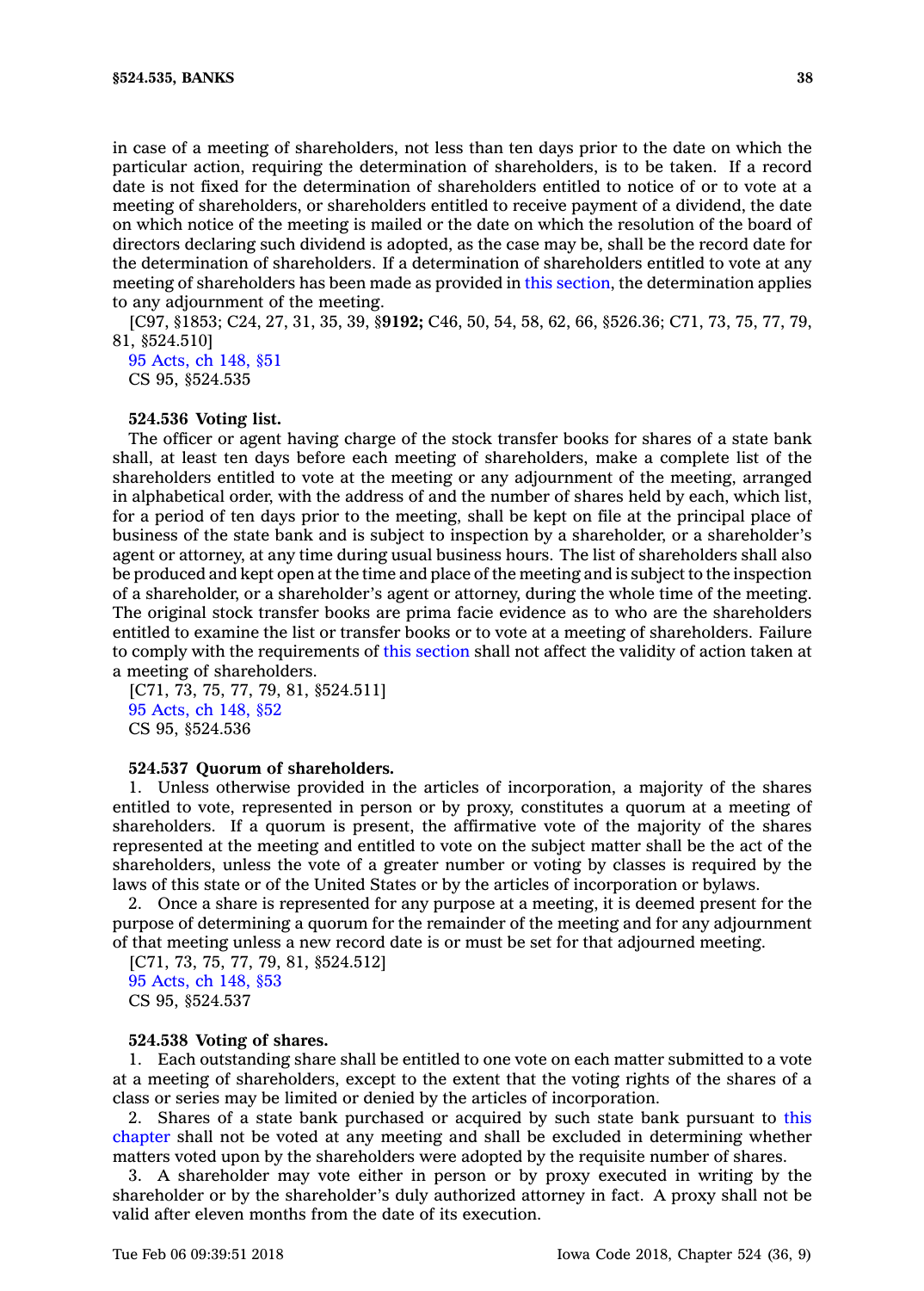4. At each election for directors every shareholder entitled to vote at such election shall have the right to vote, in person or by proxy, the number of shares owned by the shareholder for as many individuals as there are directors to be elected and for whose election the shareholder has <sup>a</sup> right to vote.

5. In an election of directors, <sup>a</sup> state bank shall not vote its own shares held by it as sole trustee unless under the terms of the trust the manner in which such shares shall be voted may be determined by <sup>a</sup> donor or beneficiary of the trust and unless such donor or beneficiary actually directs how the shares shall be voted. However, shares held in trust by <sup>a</sup> state bank pursuant to an instrument in effect prior to January 1, 1970, under the terms of which the manner in which such shares shall be voted could not be determined by <sup>a</sup> donor or beneficiary of the trust, may be voted in an election of directors of <sup>a</sup> state bank upon petition filed by the state bank, to <sup>a</sup> court of competent jurisdiction, and the appointment by such court of an individual to determine the manner in which the shares shall be voted. When the shares of <sup>a</sup> state bank are held by such state bank and one or more persons as trustees, the shares may be voted by such other person or persons as trustees, in the same manner as if the person or persons were the sole trustee. Whenever shares cannot be voted by reason of being held by <sup>a</sup> state bank as sole trustee, the shares shall be excluded in determining whether matters voted upon by the shareholders were adopted by the requisite number of shares.

[C97, §1847; S13, §1889-e; C24, 27, 31, 35, 39, §**9175, 9289;** C46, 50, 54, 58, 62, 66, §526.18, 532.6; C71, 73, 75, 77, 79, 81, §524.513]

95 [Acts,](https://www.legis.iowa.gov/docs/acts/1995/CH0148.pdf) ch 148, §54 CS95, §524.538

### **524.538A Voting by member of mutual corporation.**

All holders of savings, demand, or other authorized accounts of <sup>a</sup> bank incorporated as or converted to be <sup>a</sup> mutual corporation are members of the state bank. In the consideration of all questions requiring action by the members of the state bank, each holder of an account shall be permitted to cast one vote for each one hundred dollars, or fraction thereof, of the withdrawal value of the member's account. No member, however, shall cast more than one thousand member votes. All accounts shall be nonassessable.

2012 Acts, ch [1017,](https://www.legis.iowa.gov/docs/acts/2012/CH1017.pdf) §12, 18

#### **524.539 Voting trust.**

Any number of shareholders of <sup>a</sup> state bank may create <sup>a</sup> voting trust for the purpose of conferring upon <sup>a</sup> trustee or trustees the right to vote or otherwise represent their shares, for <sup>a</sup> period of not to exceed ten years, by entering into <sup>a</sup> written voting trust agreement specifying the terms and conditions of the voting trust, by depositing <sup>a</sup> counterpart of the agreement with the state bank at its principal place of business, by delivery of <sup>a</sup> copy of the voting trust agreement to the superintendent and by transferring their shares to such trustee or trustees for the purposes of the agreement. The counterpart of the voting trust agreement so deposited with the state bank is subject to examination for any proper purpose during usual business hours by <sup>a</sup> shareholder of the state bank, in person or by agent or attorney, or by any holder of <sup>a</sup> beneficial interest in the voting trust, in person or by agent or attorney.

This [section](https://www.legis.iowa.gov/docs/code/524.539.pdf) shall not affect the validity of any agreement, relative to the voting of shares, in effect prior to July 1, 1995.

[C71, 73, 75, 77, 79, 81, §524.514] 95 [Acts,](https://www.legis.iowa.gov/docs/acts/1995/CH0148.pdf) ch 148, §55 CS 95, §524.539 Referred to in [§524.540](https://www.legis.iowa.gov/docs/code/524.540.pdf)

### **524.540 Voting agreements.**

1. Two or more shareholders may provide for the manner in which they will vote their shares by signing an agreement for that purpose. A voting agreement created under [this](https://www.legis.iowa.gov/docs/code/524.540.pdf) [section](https://www.legis.iowa.gov/docs/code/524.540.pdf) is not subject to section [524.539](https://www.legis.iowa.gov/docs/code/524.539.pdf).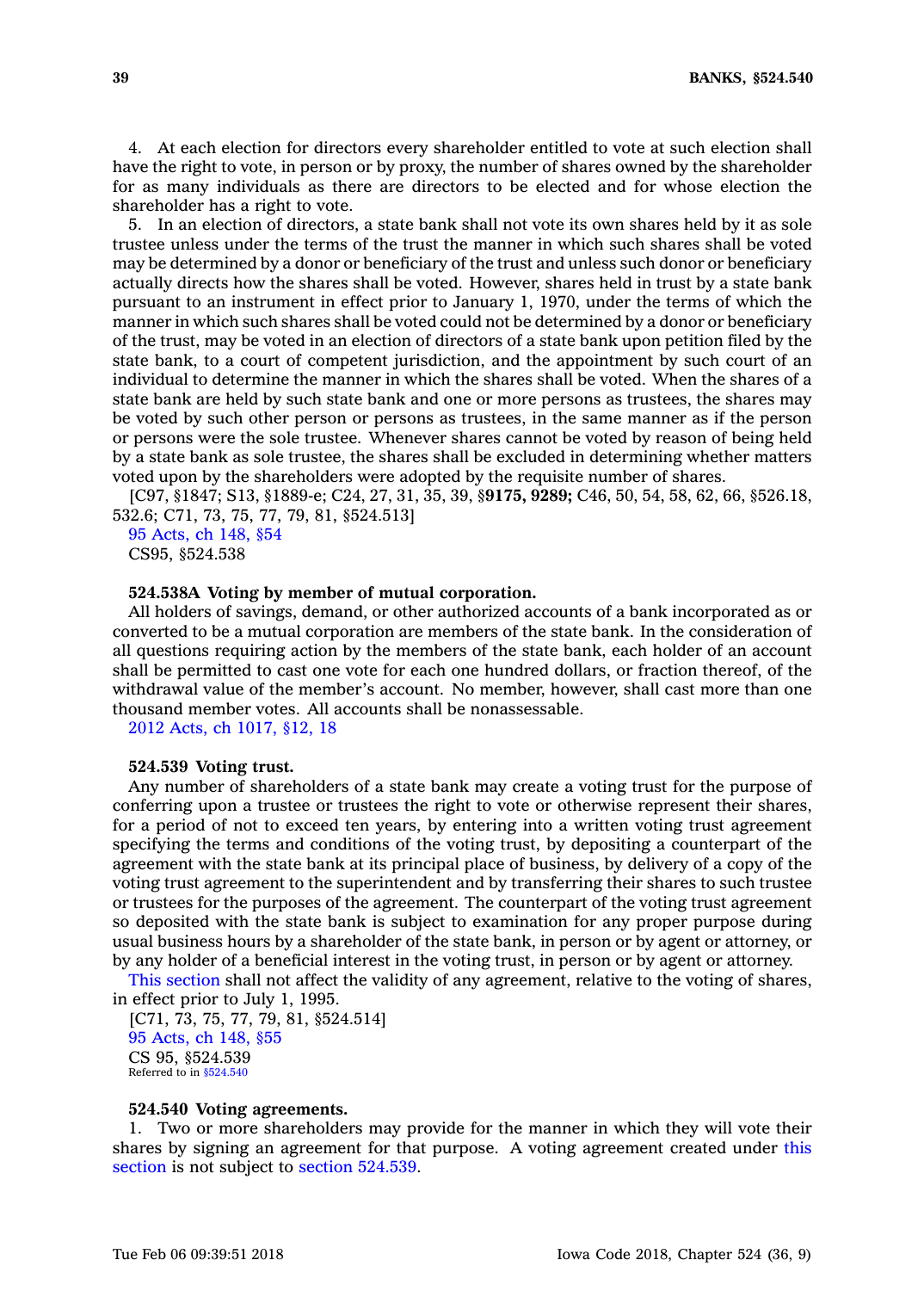2. A voting agreement created under this [section](https://www.legis.iowa.gov/docs/code/524.540.pdf) is subject to <sup>a</sup> judicial order for specific enforcement.

# 95 [Acts,](https://www.legis.iowa.gov/docs/acts/1995/CH0148.pdf) ch 148, §56

### **524.541 Lists — filing with superintendent.**

1. Every state bank shall cause to be kept <sup>a</sup> full and correct list of the names and addresses of the officers, directors, and shareholders of the state bank, and the number of shares held by each. If an affiliate, as defined in section [524.1101,](https://www.legis.iowa.gov/docs/code/524.1101.pdf) subsection 4, is <sup>a</sup> shareholder in <sup>a</sup> state bank, such list shall include the names, addresses, and percentage of ownership or interest in the affiliate of the shareholders, members, or other individuals possessing <sup>a</sup> beneficial interest in said affiliate.

2. A copy of the list as of the date of the adjournment of each annual meeting of shareholders, in the form of an affidavit signed by the president or cashier of the state bank, shall be transmitted to the superintendent within ten days after such annual meeting.

[C97, §1889; S13, §1889; C24, 27, 31, 35, 39, §**9255, 9256, 9257;** C46, 50, 54, 58, 62, 66, §528.47, 528.48, 528.49; C71, 73, 75, 77, 79, 81, §524.515]

CS 95, [§524.541](https://www.legis.iowa.gov/docs/acts//CH0000.pdf) 2003 [Acts,](https://www.legis.iowa.gov/docs/acts/2003/CH0004.pdf) ch 4, §1; 2015 [Acts,](https://www.legis.iowa.gov/docs/acts/2015/CH0029.pdf) ch 29, §81

#### **524.542 Dividends.**

1. The board of directors of <sup>a</sup> state bank may, from time to time, declare, and the state bank may pay, dividends on its outstanding shares subject to the restrictions of this [chapter](https://www.legis.iowa.gov/docs/code//524.pdf) and to the restrictions, if any, in its articles of incorporation. Dividends may be declared and paid only out of undivided profits and may be paid in cash or property.

2. A dividend shall not be declared or paid if restricted by the superintendent.

[C97, §1852, 1888; S13, §1850-a, 1852, 1889-l; C24, 27, 31, 35, §9188, 9191, 9262, 9262-c1, 9263, 9283, 9299; C39, §**9188, 9191, 9262, 9262.1, 9263, 9283, 9299;** C46, 50, 54, 58, 62, 66, §526.33, 526.35, 528.56, 528.57, 528.58, 528.85, 532.16; C71, 73, 75, 77, 79, 81, §524.516]

95 [Acts,](https://www.legis.iowa.gov/docs/acts/1995/CH0148.pdf) ch 148, §57

CS 95, §524.542

### **524.543 Distribution of shares of state bank.**

1. The board of directors of <sup>a</sup> state bank may, subject to the provisions of section [524.405](https://www.legis.iowa.gov/docs/code/524.405.pdf), distribute pro rata to holders of common shares authorized but unissued common shares of the state bank.

2. A distribution shall not be made in authorized but unissued shares of the state bank unless an amount equal to the total par value of the shares distributed is transferred to capital.

[C71, 73, 75, 77, 79, 81, §524.517] 95 [Acts,](https://www.legis.iowa.gov/docs/acts/1995/CH0148.pdf) ch 148, §58 CS 95, §524.543 Referred to in  $$524.524$ 

#### **524.544 Change of control —certificate of approval —shares as security — reports.**

1. Whenever any person proposes to purchase or otherwise acquire directly or indirectly any of the outstanding shares of <sup>a</sup> state bank, and the proposed purchase or acquisition would result in control or in <sup>a</sup> change in control of the bank, the person proposing to purchase or acquire the shares shall first apply in writing to the superintendent for <sup>a</sup> certificate of approval for the proposed change of control. The superintendent shall grant the certificate if the superintendent is satisfied that the person who proposes to obtain control of the bank is qualified by character, experience and financial responsibility to control and operate the bank in <sup>a</sup> sound and legal manner, and that the interests of the depositors, creditors and shareholders of the bank, and of the public generally, will not be jeopardized by the proposed change of control. A person which will become <sup>a</sup> bank holding company upon completion of an acquisition shall make application to the superintendent for <sup>a</sup> certificate of approval as provided in this [section](https://www.legis.iowa.gov/docs/code/524.544.pdf). Any other bank holding company shall comply with section [524.1804](https://www.legis.iowa.gov/docs/code/524.1804.pdf) in lieu of seeking <sup>a</sup> certificate of approval under this [section](https://www.legis.iowa.gov/docs/code/524.544.pdf). In any situation where the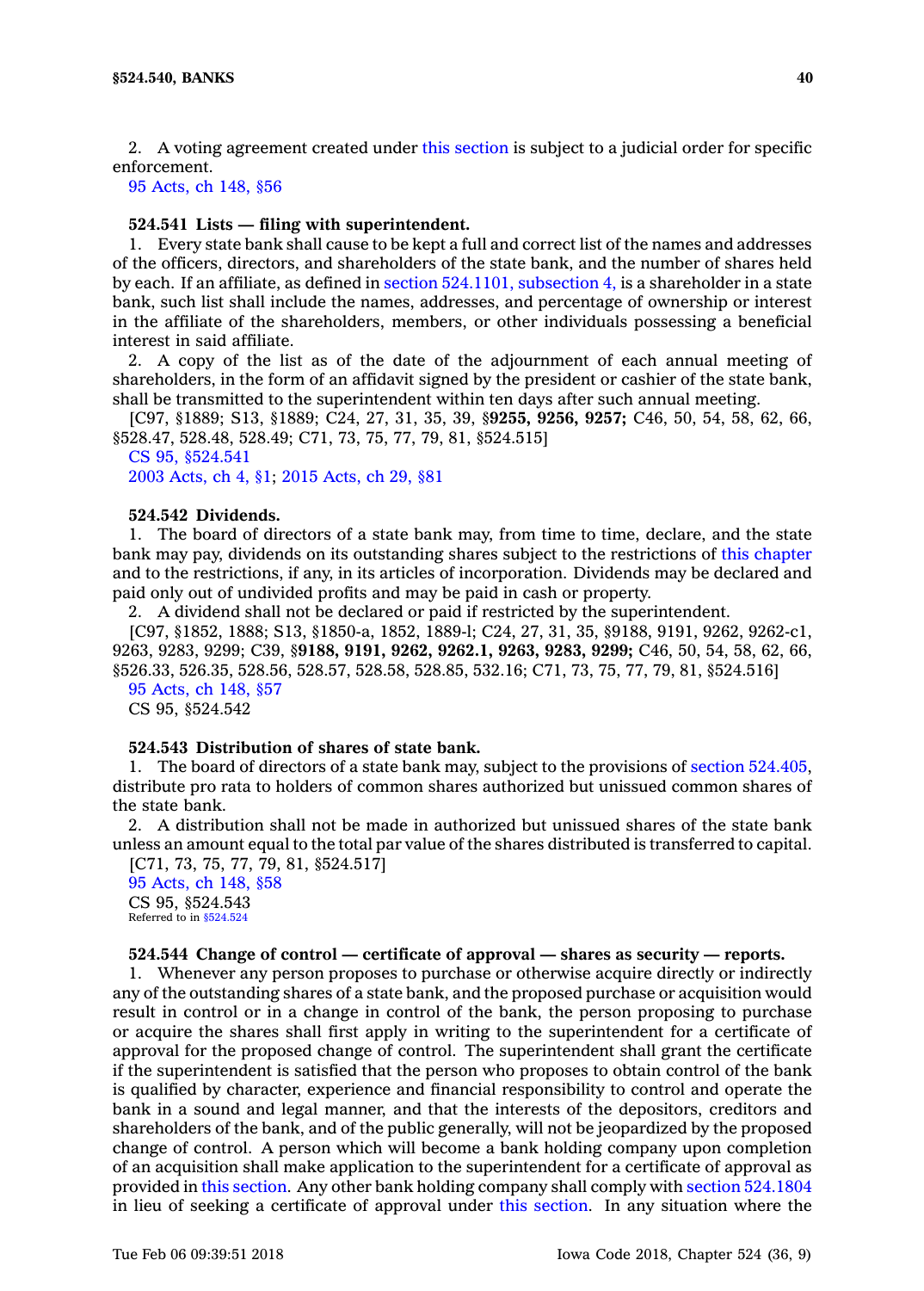president or cashier of <sup>a</sup> bank has reason to believe any of the foregoing requirements have not been complied with, it shall be the duty of the president or cashier to promptly report in writing such facts to the superintendent upon obtaining knowledge thereof. As used in this [section](https://www.legis.iowa.gov/docs/code/524.544.pdf), the term *"control"* means the power, directly or indirectly, to elect the board of directors. If there is any doubt as to whether <sup>a</sup> change in the ownership of the outstanding shares is sufficient to result in control thereof, or to effect <sup>a</sup> change in the control thereof, such doubt shall be resolved in favor of reporting the facts to the superintendent.

2. Whenever twenty-five percent or more of the outstanding voting shares of <sup>a</sup> state bank is used as security for any transaction, the person or persons owning such shares shall promptly report such transaction to the superintendent in writing.

3. The reports required by [subsections](https://www.legis.iowa.gov/docs/code/524.544.pdf) 1 and 2 of this [section](https://www.legis.iowa.gov/docs/code/524.544.pdf) shall contain information, to the extent known by the person making the report, relative to the number of shares involved, the names of the sellers and purchasers or transferors and transferees, the purchase price, the name of the borrower, the amount, source, and terms of the loan, or other transaction, the name of the bank issuing the shares used as security, and the number of shares used as security.

4. The superintendent may require, at such times as the superintendent deems appropriate, the submission of <sup>a</sup> financial statement from <sup>a</sup> shareholder or shareholders of <sup>a</sup> state bank possessing, directly or indirectly, control of such state bank.

[C71, 73, 75, 77, 79, 81, §524.519] CS 95, [§524.544](https://www.legis.iowa.gov/docs/acts//CH0000.pdf) 99 [Acts,](https://www.legis.iowa.gov/docs/acts/99/CH0006.pdf) ch 6, §1; 2013 [Acts,](https://www.legis.iowa.gov/docs/acts/2013/CH0030.pdf) ch 30, §128

#### **524.545 Options for shares.**

A state bank incorporated as <sup>a</sup> stock corporation may authorize the granting of options to officers and employees to purchase unissued shares of the state bank in accordance with <sup>a</sup> plan approved by the superintendent.

[C71, 73, 75, 77, 79, 81, §524.520] 95 [Acts,](https://www.legis.iowa.gov/docs/acts/95/CH0148.pdf) ch 148, §59 CS 95, [§524.545](https://www.legis.iowa.gov/docs/acts//CH0000.pdf) 2012 Acts, ch [1017,](https://www.legis.iowa.gov/docs/acts/2012/CH1017.pdf) §13, 18

**524.546 through 524.600** Reserved.

### SUBCHAPTER VI

## DIRECTORS

#### **524.601 Board of directors.**

1. The business and affairs of <sup>a</sup> state bank shall be managed by <sup>a</sup> board of five or more directors eighteen years of age or older, <sup>a</sup> majority of whom shall be residents of the state of Iowa and citizens of the United States.

2. The number of directors may be increased, or decreased to <sup>a</sup> number not less than five, by the shareholders at the annual meeting, or at <sup>a</sup> special meeting called for that purpose, but no decrease shall have the effect of shortening the term of an incumbent director.

[C97, §1845, 1866; C24, 27, §9163, 9164, 9165, 9166, 9210 – 9212, 9213; C31, 35, §9163, 9164, 9165, 9210 – 9212, 9217-c2; C39, §**9163, 9164, 9165, 9210 – 9212, 9217.2;** C46, 50, 54, 58, 62, 66, §526.8, 526.9, 526.10, 527.8 – 527.10, 528.2; C71, 73, 75, 77, 79, 81, §524.601] 95 [Acts,](https://www.legis.iowa.gov/docs/acts/1995/CH0148.pdf) ch 148, §60

Referred to in [§524.103](https://www.legis.iowa.gov/docs/code/524.103.pdf)

### **524.602 Board of directors — election.**

1. Except as provided in [subsection](https://www.legis.iowa.gov/docs/code/524.602.pdf) 2, at the first annual meeting of shareholders and at each annual meeting thereafter the shareholders shall elect directors to hold office until the next succeeding annual meeting. Directors shall hold office for one year or until their successors have been elected and qualified, unless removed in accordance with provisions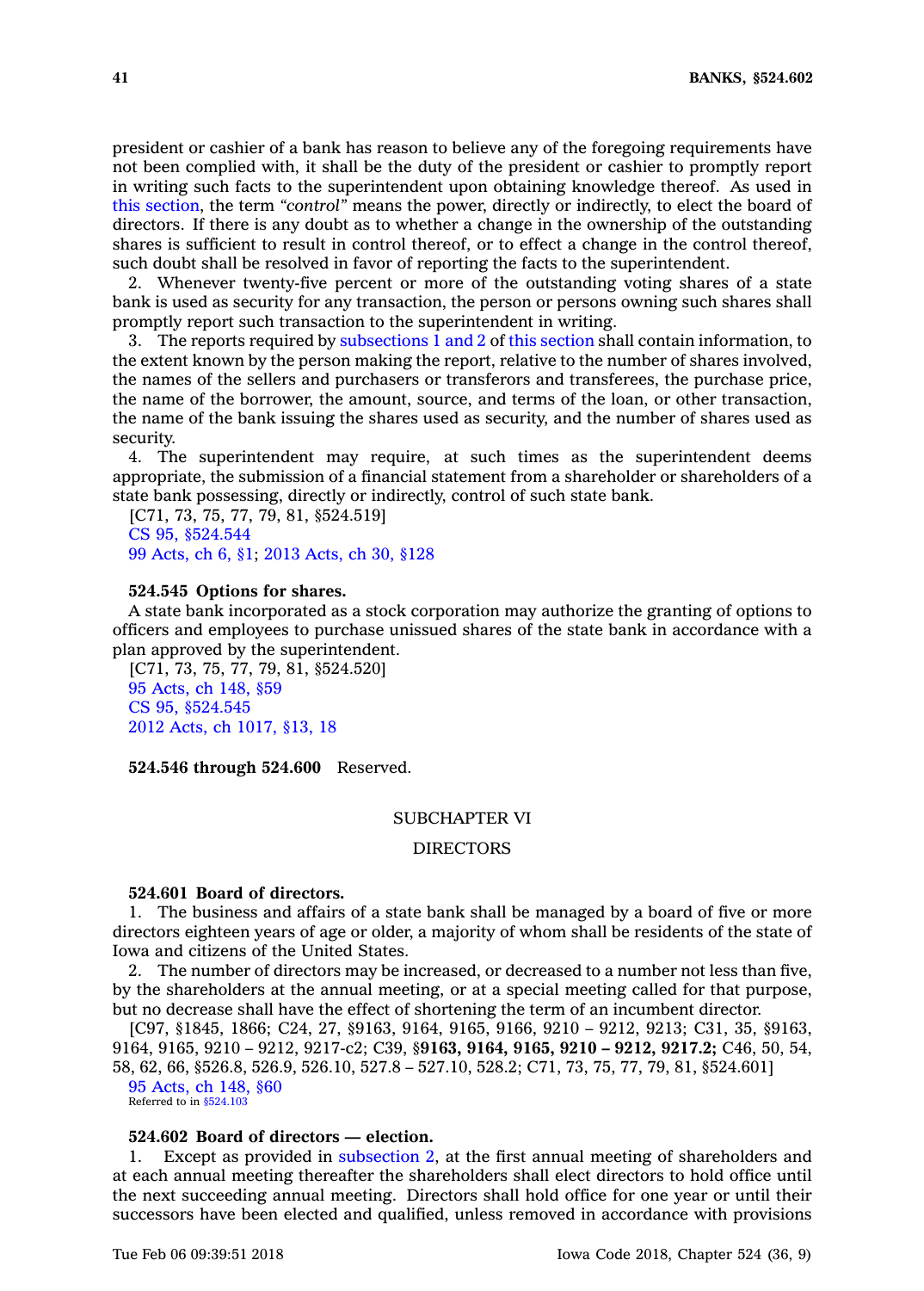of section [524.606](https://www.legis.iowa.gov/docs/code/524.606.pdf). When the shareholders determine the number of directors at an annual meeting or at <sup>a</sup> special meeting, they shall, at the same meeting, elect <sup>a</sup> director to fill each directorship.

2. The articles of incorporation of <sup>a</sup> state bank may authorize directors to be elected to staggered terms of three years. At the first meeting of shareholders or at an annual or special meeting where the shareholders adopt staggered terms for directors, and at each annual meeting thereafter, the shareholders shall elect directors to hold office for any vacant position. A director shall hold office until the director's term expires or until the director's successor has been elected and qualified, unless the director is removed in accordance with the provisions of section [524.606](https://www.legis.iowa.gov/docs/code/524.606.pdf).

[C97, §1846; C24, 27, 31, 35, 39, §**9171, 9172;** C46, 50, 54, 58, 62, 66, §526.14, 526.15; C71, 73, 75, 77, 79, 81, §524.602]

95 [Acts,](https://www.legis.iowa.gov/docs/acts/95/CH0148.pdf) ch 148, §61; 2010 Acts, ch [1028,](https://www.legis.iowa.gov/docs/acts/2010/CH1028.pdf) §9

## **524.603 Vacancies.**

Unless otherwise provided in the articles of incorporation, the bylaws, or by action of the shareholders, any vacancy occurring in the board of directors may be filled by the affirmative vote of the majority of the directors then in office, even if less than <sup>a</sup> quorum of the board of directors. A director so elected shall be elected for the unexpired term of the director's predecessor in office.

[C97, §1846; C24, 27, 31, 35, 39, §**9170;** C46, 50, 54, 58, 62, 66, §526.13; C71, 73, 75, 77, 79, 81, §524.603]

## **524.604 Duties and responsibilities.**

1. The duties and responsibilities of <sup>a</sup> director or of the board of directors shall include, but are not limited to, the following:

*a.* Attendance at no less than seventy-five percent of the regular board meetings held during the calendar year.

*b.* Employment of officer personnel, and determination of their compensation.

*c.* Periodic review of the original records of the state bank, or comprehensive summaries thereof prepared by the officers of the state bank, pertaining to loans, discounts, security interests and investments in bonds and securities.

*d.* Review of the adequacy of the bank's internal controls and determination of the most appropriate method to satisfy the bank's audit needs pursuant to section [524.608](https://www.legis.iowa.gov/docs/code/524.608.pdf).

*e.* Periodic review of the utilization of security measures for the protection of the state bank and the maintenance of reasonable insurance coverage.

2. Directors of <sup>a</sup> state bank shall discharge the duties of their position in good faith and with that diligence, care and skill which ordinarily prudent persons would exercise under similar circumstances in like positions. The directors shall have <sup>a</sup> continuing responsibility to assure themselves that the bank is being managed according to law and that the practices and policies adopted by the board are being implemented.

[C27, 31, 35, §9283-b23; C39, §**9283.71;** C46, 50, 54, 58, 62, 66, §531.23; C71, 73, 75, 77, 79, 81, §524.604]

95 [Acts,](https://www.legis.iowa.gov/docs/acts/95/CH0148.pdf) ch 148, §62; 2012 Acts, ch [1023,](https://www.legis.iowa.gov/docs/acts/2012/CH1023.pdf) §157

### **524.605 Liability of directors in certain cases.**

1. In addition to any other liabilities imposed by law upon directors of <sup>a</sup> state bank:

Directors of a state bank who vote for or assent to the declaration of any dividend or other distribution of the assets of <sup>a</sup> state bank to its shareholders in willful or negligent violation of the provisions of this [chapter](https://www.legis.iowa.gov/docs/code//524.pdf) or of any restrictions contained in the articles of incorporation, shall be jointly and severally liable to the state bank for the amount of such dividend which is paid or the value of such assets which are distributed in excess of the amount of such dividend or distribution which could have been paid or distributed without <sup>a</sup> violation of the provisions of this [chapter](https://www.legis.iowa.gov/docs/code//524.pdf) or of the restrictions in the articles of incorporation.

*b.* The directors of <sup>a</sup> state bank who vote for or assent to any distribution of assets of <sup>a</sup> state bank to its shareholders during the dissolution of the state bank without the payment and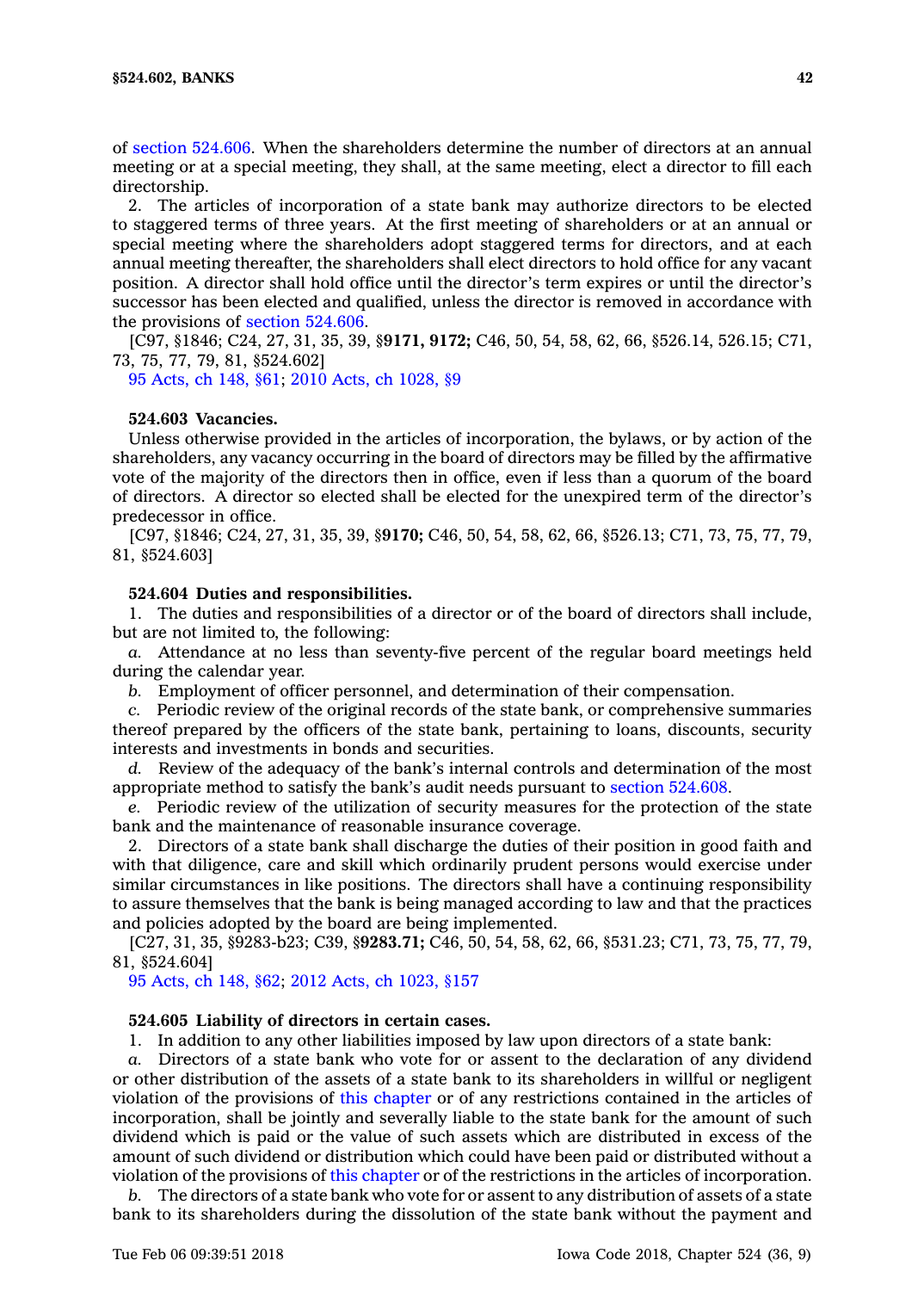discharge of, or making adequate provision for, all known debts, obligations, and liabilities of the state bank shall be jointly and severally liable to the state bank for the value of such assets which are distributed, to the extent that such debts, obligations and liabilities of the state bank are not thereafter paid and discharged.

*c.* The directors of <sup>a</sup> state bank who, willfully or negligently, vote for or assent to loans or extensions of credit in violation of the provisions of this [chapter](https://www.legis.iowa.gov/docs/code//524.pdf), shall be jointly and severally liable to the state bank for the total amount of any loss sustained.

*d.* The directors of <sup>a</sup> state bank who, willfully or negligently, vote for or assent to any investment of funds of the state bank in violation of the provisions of this [chapter](https://www.legis.iowa.gov/docs/code//524.pdf) shall be jointly and severally liable to the state bank for the amount of any loss sustained on such investment.

2. A director of <sup>a</sup> state bank who is present at <sup>a</sup> meeting of its board of directors at which action on any matter is taken shall be presumed to have assented to the action taken unless the director's dissent shall be entered in the minutes of the meeting or unless the director shall file the director's written dissent to such action with the individual acting as the secretary of the meeting before the adjournment thereof or shall forward such dissent by registered or certified mail to the cashier of the state bank promptly after the adjournment of the meeting. Such right to dissent shall not apply to a director who voted in favor of such action.

3. A director shall not be liable under [subsection](https://www.legis.iowa.gov/docs/code/524.605.pdf) 1 , paragraph *"a"*, *"b"*, *"c"*, or *"d"* if the director relied and acted in good faith upon information represented to the director to be correct by an officer or officers of such state bank or stated in <sup>a</sup> written report by <sup>a</sup> certified public accountant or firm of such accountants. No director shall be deemed to be negligent within the meaning of this [section](https://www.legis.iowa.gov/docs/code/524.605.pdf) if the director in good faith exercised that diligence, care and skill which an ordinarily prudent person would exercise as <sup>a</sup> director under similar circumstances.

4. Any director against whom <sup>a</sup> claim shall be asserted under or pursuant to this [section](https://www.legis.iowa.gov/docs/code/524.605.pdf) for the payment of <sup>a</sup> dividend or other distribution of assets of <sup>a</sup> state bank and who shall be held liable thereon, shall be entitled to contribution from the shareholders who accepted or received any such dividend or assets, knowing such dividend or distribution to have been made in violation of the provisions of this [chapter](https://www.legis.iowa.gov/docs/code//524.pdf), in proportion to the amounts received by them respectively. Further, any director against whom <sup>a</sup> claim shall be asserted pursuant to this [section](https://www.legis.iowa.gov/docs/code/524.605.pdf) for the payment of any liability imposed by this [section](https://www.legis.iowa.gov/docs/code/524.605.pdf) shall be entitled to contribution from any director found to be similarly liable.

5. Whenever the superintendent deems it necessary the superintendent may require, after affording an opportunity for <sup>a</sup> hearing upon adequate notice, that <sup>a</sup> director or directors whom the superintendent reasonably believes to be liable to <sup>a</sup> state bank pursuant to [subsection](https://www.legis.iowa.gov/docs/code/524.605.pdf) 1 , paragraph *"a"*, *"b"*, *"c"*, or *"d"*, to place in an escrow account in an insured bank located in this state, as directed by the superintendent, an amount sufficient to discharge any liability which may accrue pursuant to [subsection](https://www.legis.iowa.gov/docs/code/524.605.pdf) 1 , paragraph *"a"*, *"b"*, *"c"*, or *"d"*. The amount so deposited shall be paid over to the state bank by the superintendent upon final determination of the amount of such liability. Any portion of the escrow account which is not necessary to meet such liability shall be repaid on <sup>a</sup> pro rata basis to the directors who contributed to the fund.

6. Any action seeking to impose liability under this [section](https://www.legis.iowa.gov/docs/code/524.605.pdf), other than liability for contribution, shall be commenced only within five years of the action complained of and not thereafter.

[C71, 73, 75, 77, 79, 81, §524.605] 95 [Acts,](https://www.legis.iowa.gov/docs/acts/95/CH0148.pdf) ch 148, §63; 2012 Acts, ch [1023,](https://www.legis.iowa.gov/docs/acts/2012/CH1023.pdf) §134 Referred to in [§524.302](https://www.legis.iowa.gov/docs/code/524.302.pdf), [524.702](https://www.legis.iowa.gov/docs/code/524.702.pdf)

## **524.606 Removal of directors.**

1. At <sup>a</sup> meeting of shareholders expressly called for that purpose, individual directors or the entire board of directors may be removed, with or without cause, by the affirmative vote of the holders of <sup>a</sup> majority of the shares entitled to vote at an election of directors. The vacancies created may be filled at the same meeting at which the removal proceedings take place.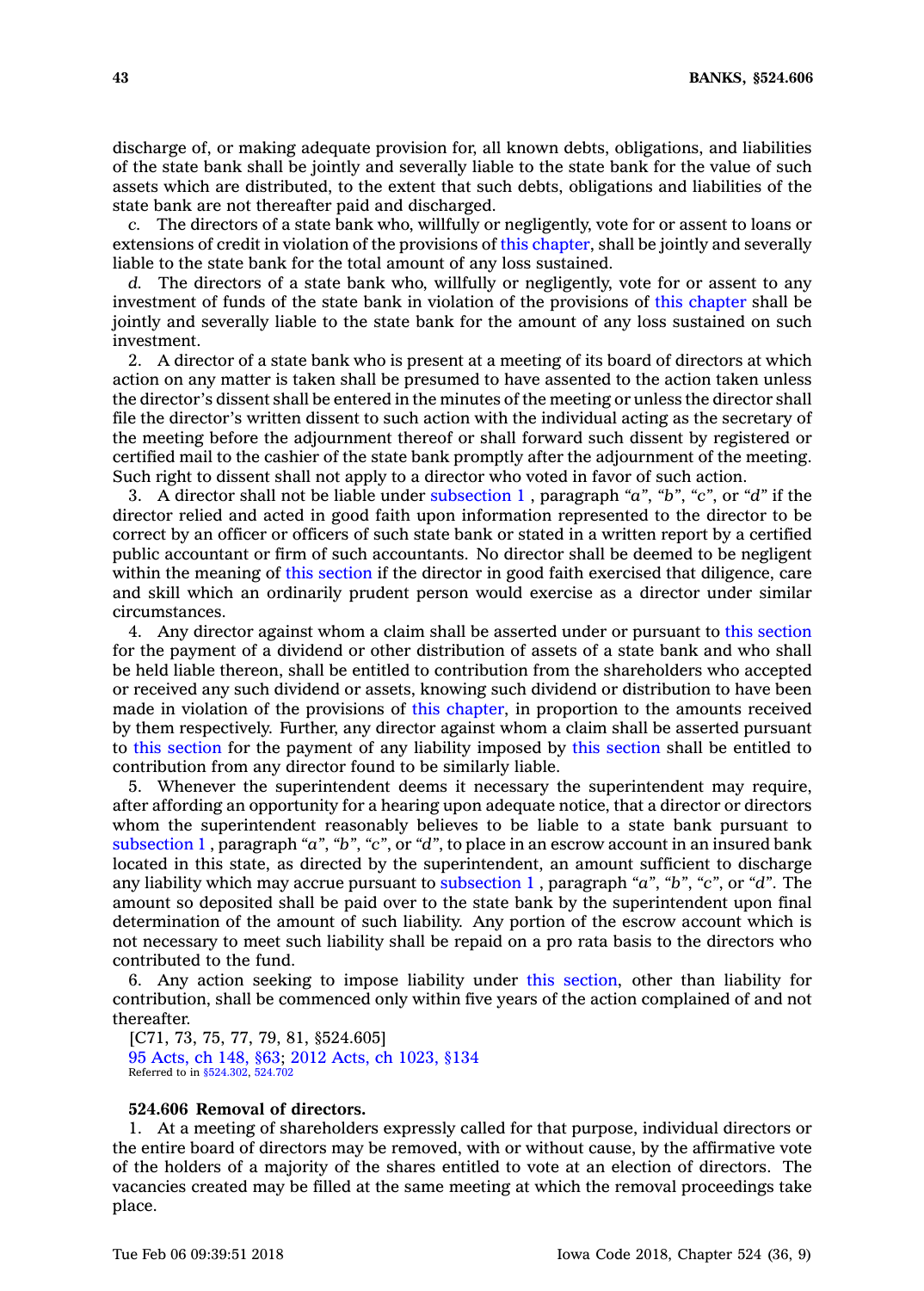2. *a.* If, in the opinion of the superintendent, any director of <sup>a</sup> state bank or bank holding company has violated any law relating to such state bank or bank holding company or has engaged in unsafe or unsound practices in conducting the business of such state bank or bank holding company, the superintendent may cause notice to be served upon such director, to appear before the superintendent to show cause why the director should not be removed from office. A copy of such notice shall be sent to each director of the state bank or bank holding company affected, by registered or certified mail. If, after granting the accused director <sup>a</sup> reasonable opportunity to be heard, the superintendent finds that the director violated any law relating to such state bank or bank holding company or engaged in unsafe or unsound practices in conducting the business of such state bank or bank holding company, the superintendent, in the superintendent's discretion, may order that such director be removed from office, and that such director be prohibited from serving in any capacity in any other bank, bank holding company, bank affiliate, trust company, or an entity licensed under [chapter](https://www.legis.iowa.gov/docs/code//533A.pdf) 533A, [533C](https://www.legis.iowa.gov/docs/code//533C.pdf), [533D](https://www.legis.iowa.gov/docs/code//533D.pdf), [535B](https://www.legis.iowa.gov/docs/code//535B.pdf), [536](https://www.legis.iowa.gov/docs/code//536.pdf), or [536A](https://www.legis.iowa.gov/docs/code//536A.pdf). A copy of the order shall be served upon such director and upon the state bank or bank holding company of which the person is <sup>a</sup> director at which time the person shall cease to be <sup>a</sup> director of the state bank or bank holding company. The resignation, termination of employment, or separation of such director, including <sup>a</sup> separation caused by the closing of the state bank or bank holding company at which the person serves as <sup>a</sup> director, does not affect the jurisdiction and authority of the superintendent to cause notice to be served and proceed under [this](https://www.legis.iowa.gov/docs/code/524.606.pdf) [subsection](https://www.legis.iowa.gov/docs/code/524.606.pdf) against the director, if the notice is served before the end of the six-year period beginning on the date the director ceases to be <sup>a</sup> director with the bank.

*b.* The decision of the superintendent shall be subject to judicial review in accordance with the terms of the Iowa administrative procedure Act, [chapter](https://www.legis.iowa.gov/docs/code//17A.pdf) 17A. No action taken by <sup>a</sup> director prior to the director's removal shall be subject to attack on the ground of the director's disqualification.

[C31, 35, §9224-c2; C39, §**9224.2;** C46, 50, 54, 58, 62, 66, §528.18; C71, 73, 75, 77, 79, 81, §524.606]

91 [Acts,](https://www.legis.iowa.gov/docs/acts/91/CH0220.pdf) ch 220, §3; 93 [Acts,](https://www.legis.iowa.gov/docs/acts/93/CH0028.pdf) ch 28, §1; 95 [Acts,](https://www.legis.iowa.gov/docs/acts/95/CH0148.pdf) ch 148, §64; 2003 [Acts,](https://www.legis.iowa.gov/docs/acts/2003/CH0044.pdf) ch 44, §114; [2006](https://www.legis.iowa.gov/docs/acts/2006/CH1015.pdf) Acts, ch [1015,](https://www.legis.iowa.gov/docs/acts/2006/CH1015.pdf) §6; 2012 Acts, ch [1023,](https://www.legis.iowa.gov/docs/acts/2012/CH1023.pdf) §157

Referred to in \$524,228, 524,602, 524.70 Removal of officers and employees; §524.707

## **524.607 Meetings — waiver of notice — quorum.**

1. The board of directors shall hold at least nine regular meetings each calendar year. No more than one regular meeting shall be held in any one calendar month. Unless the articles of incorporation or bylaws provide otherwise, the board of directors may permit directors to participate in meetings through the use of any means of communication by which all directors participating may simultaneously hear each other during the meeting. A director participating in <sup>a</sup> meeting by this means is deemed to be present at the meeting.

2. A special meeting may be called by any executive officer or <sup>a</sup> director. Notice of <sup>a</sup> meeting shall be given to each director, either personally or by mail, at least two days in advance of the meeting. Notice of <sup>a</sup> regular meeting shall not be required if the articles of incorporation, bylaws, or <sup>a</sup> resolution of the board of directors provide for <sup>a</sup> regular monthly meeting date.

3. Attendance of <sup>a</sup> director at <sup>a</sup> meeting shall constitute <sup>a</sup> waiver of notice of such meeting except where <sup>a</sup> director attends <sup>a</sup> meeting for the express purpose of objecting to the transaction of any business because the meeting is not lawfully called or convened.

4. Whenever any notice is required to be given to any director of <sup>a</sup> state bank under the provisions of this [chapter](https://www.legis.iowa.gov/docs/code//524.pdf) or under the provisions of the articles of incorporation or the bylaws of the state bank, <sup>a</sup> waiver thereof in writing, signed by the individual or individuals entitled to such notice, whether before or after the time stated therein, shall be equivalent to the giving of such notice.

5. A majority of the board of directors shall constitute <sup>a</sup> quorum for the transaction of business unless <sup>a</sup> greater number is required by the articles of incorporation or the bylaws. The act of the majority of the directors present at <sup>a</sup> meeting at which <sup>a</sup> quorum is present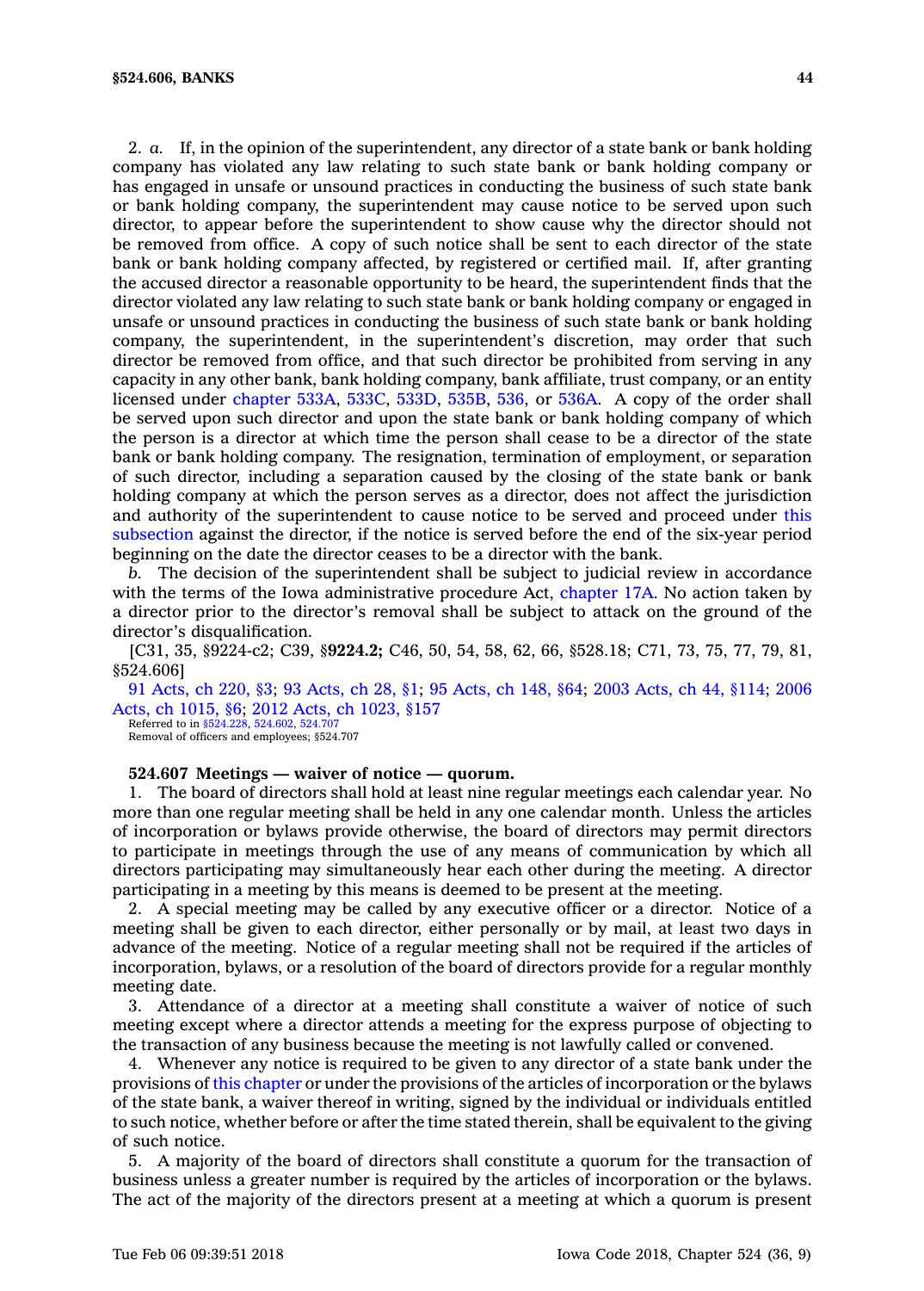shall be the act of the board of directors, unless the act of <sup>a</sup> greater number is required by the laws of this state or of the United States, the articles of incorporation or the bylaws.

[C97, §1846, 1871; S13, §1871; C24, 27, §9174, 9224; C31, 35, §9174, 9224-c1; C39, §**9174, 9224.1;** C46, 50, 54, 58, 62, 66, §526.17, 528.17; C71, 73, 75, 77, 79, 81, §524.607]

95 [Acts,](https://www.legis.iowa.gov/docs/acts/95/CH0148.pdf) ch 148, §65; 2015 [Acts,](https://www.legis.iowa.gov/docs/acts/2015/CH0029.pdf) ch 29, §114

# **524.607A Action without meeting.**

1. Unless the articles of incorporation or bylaws provide otherwise, action required or permitted to be taken under this [chapter](https://www.legis.iowa.gov/docs/code//524.pdf) at <sup>a</sup> board of directors' meeting may be taken without <sup>a</sup> meeting if the action is consented to by all members of the board. The action must be evidenced by one or more written consents describing the action taken, signed by each director, and included in the minutes or filed with the corporate records reflecting the action taken.

2. Action taken under this [section](https://www.legis.iowa.gov/docs/code/524.607A.pdf) is effective when the last director signs the consent, unless the consent specifies <sup>a</sup> different effective date.

3. A written consent signed under this [section](https://www.legis.iowa.gov/docs/code/524.607A.pdf) has the effect of <sup>a</sup> meeting vote and may be described as such in any document.

2004 Acts, ch [1141,](https://www.legis.iowa.gov/docs/acts/2004/CH1141.pdf) §20

#### **524.608 Auditing procedures.**

In addition to any examination made by the banking division or other supervisory agency, the board of directors shall review the adequacy of the bank's internal controls and cause to be made no less frequently than once each calendar year additional auditing procedures that the board deems to be appropriate. The board shall determine the bank's audit needs and record in the board's minutes the extent to which audit procedures are to be employed. A report which summarizes significant audit findings shall be delivered to the superintendent as soon as practical upon completion.

The superintendent may require that more comprehensive auditing procedures be applied to <sup>a</sup> bank's account records when deemed necessary. These auditing procedures may range from limited scope agreed-upon procedures to an unqualified audit opinion.

[C97, §1871; S13, §1871; C24, 27, §9224, 9225; C31, 35, §9224-c1, 9225, 9226; C39, §**9224.1, 9225, 9226;** C46, 50, 54, 58, 62, 66, §528.17, 528.19, 528.20; C71, 73, 75, 77, 79, 81, §524.608] 95 [Acts,](https://www.legis.iowa.gov/docs/acts/1995/CH0148.pdf) ch 148, §66; 96 Acts, ch [1056,](https://www.legis.iowa.gov/docs/acts/1996/CH1056.pdf) §8 Referred to in [§524.604](https://www.legis.iowa.gov/docs/code/524.604.pdf)

#### **524.609 Executive and other committees.**

If the articles of incorporation or the bylaws so provide, the board of directors, by resolution adopted by <sup>a</sup> majority of the full board of directors, may designate from among its members an executive committee and one or more other committees each of which, to the extent provided in such resolution or in the articles of incorporation or the bylaws of the state bank shall have and may exercise all the authority of the board of directors, but no such committee shall have the authority of the board of directors in reference to amending the articles of incorporation, adopting <sup>a</sup> plan of merger or consolidation, recommending to the shareholders the sale, lease, exchange or other disposition of all or substantially all the property and assets of the state bank, recommending to the shareholders <sup>a</sup> voluntary dissolution of the state bank or <sup>a</sup> revocation thereof, or amending the bylaws of the state bank. The designation of any such committee and the delegation thereto of authority shall not operate to relieve the board of directors, or any member thereof, of any responsibility imposed by law.

[C71, 73, 75, 77, 79, 81, §524.609]

#### **524.610 Compensation of directors.**

The shareholders of <sup>a</sup> state bank shall fix the reasonable compensation of directors for their services as members of the board of directors. Subject to approval by the shareholders at an annual or special meeting called for that purpose, the shareholders of <sup>a</sup> state bank may adopt <sup>a</sup> pension or profit-sharing plan, or both, or other plan of deferred compensation for directors, to which <sup>a</sup> state bank may contribute.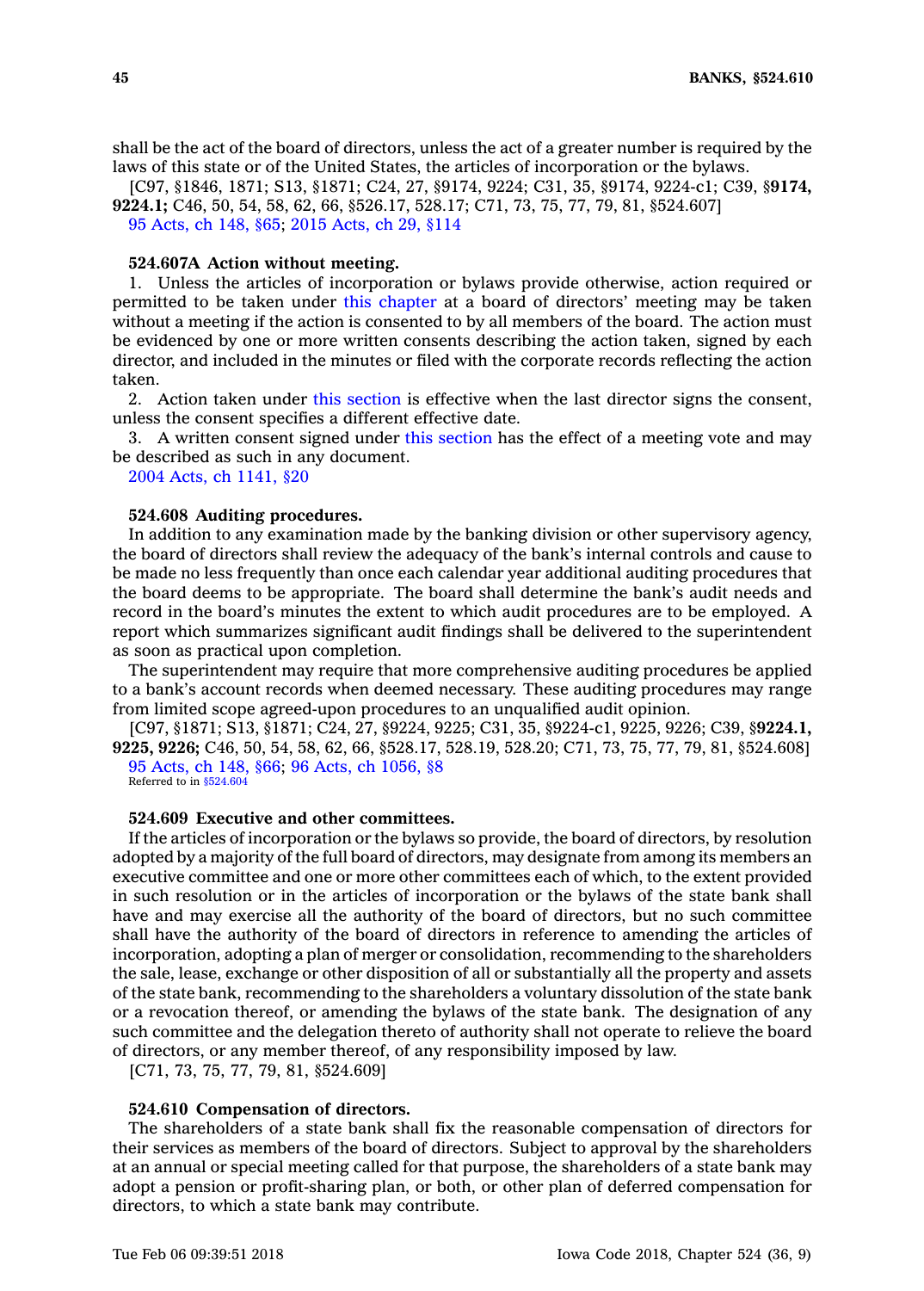Directors may be reimbursed for reasonable expenses incurred in the performance of their duties.

[C97, §1869, 1871; S13, §1869, 1871; C24, 27, 31, 35, 39, §**9219, 9227;** C46, 50, 54, 58, 62, 66, §528.5, 528.21; C71, 73, 75, 77, 79, 81, §524.610; 81 [Acts,](https://www.legis.iowa.gov/docs/acts/1981/CH0173.pdf) ch 173, §1] 95 [Acts,](https://www.legis.iowa.gov/docs/acts/1995/CH0148.pdf) ch 148, §67; 2004 Acts, ch [1141,](https://www.legis.iowa.gov/docs/acts/2004/CH1141.pdf) §21 Referred to in [§524.613](https://www.legis.iowa.gov/docs/code/524.613.pdf)

## **524.611 Oath of directors.**

Each director of <sup>a</sup> state bank, before acting as <sup>a</sup> director, shall take an oath that the director will diligently, faithfully and impartially perform the duties imposed upon the director by law, that the director will not knowingly violate or willingly permit <sup>a</sup> violation of any of the provisions of this [chapter](https://www.legis.iowa.gov/docs/code//524.pdf), and that the director meets the eligibility requirements of [this](https://www.legis.iowa.gov/docs/code//524.pdf) [chapter](https://www.legis.iowa.gov/docs/code//524.pdf).

The oath shall be signed by the director, acknowledged before an officer authorized to take acknowledgments of deeds, and delivered to the superintendent.

[C97, §1845; C24, 27, §9167; C31, 35, 39, §**9224;** C46, 50, 54, 58, 62, 66, §528.16; C71, 73, 75, 77, 79, 81, §524.611]

#### **524.612 Director dealing with state bank.**

1. A director shall not receive terms or be paid <sup>a</sup> rate of interest on deposits, by <sup>a</sup> state bank of which the person is <sup>a</sup> director, which are more favorable than that provided to any other customer under similar circumstances. Any waiver of ordinary or customary charges related to deposit accounts shall not violate this [subsection](https://www.legis.iowa.gov/docs/code/524.612.pdf).

2. A director shall not purchase or lease any assets from or sell or lease any assets to <sup>a</sup> state bank of which the person is <sup>a</sup> director except upon terms not less favorable to the state bank than those offered to or by other persons. All purchases or leases from and sales or leases to <sup>a</sup> director shall receive the prior approval of <sup>a</sup> majority of the board of directors voting in the absence of the interested director.

[C97, §1869; S13, §1869; C24, 27, 31, 35, 39, §**9220;** C46, 50, 54, 58, 62, 66, §528.6; C71, 73, 75, 77, 79, 81, §524.612]

91 [Acts,](https://www.legis.iowa.gov/docs/acts/91/CH0014.pdf) ch 14, §1; 95 [Acts,](https://www.legis.iowa.gov/docs/acts/95/CH0148.pdf) ch 148, §68; 2017 [Acts,](https://www.legis.iowa.gov/docs/acts/2017/CH0138.pdf) ch 138, §2, 3 Referred to in [§524.706](https://www.legis.iowa.gov/docs/code/524.706.pdf), [524.1601](https://www.legis.iowa.gov/docs/code/524.1601.pdf), [524.1806](https://www.legis.iowa.gov/docs/code/524.1806.pdf) Section amended and subsections editorially renumbered

#### **524.613 Prohibitions applicable to certain financial transactions involving directors.**

A director of <sup>a</sup> state bank shall not receive anything of value, other than compensation and expense reimbursement authorized by section [524.610](https://www.legis.iowa.gov/docs/code/524.610.pdf), for procuring, or attempting to procure, any loan or extension of credit, as defined in section [524.904](https://www.legis.iowa.gov/docs/code/524.904.pdf), to the state bank or for procuring, or attempting to procure, an investment by the state bank.

[C31, 35, §9221-c3; C39, §**9221.3;** C46, 50, 54, 58, 62, 66, §528.10; C71, 73, 75, 77, 79, 81, §524.613]

95 [Acts,](https://www.legis.iowa.gov/docs/acts/95/CH0148.pdf) ch 148, §69; 2017 [Acts,](https://www.legis.iowa.gov/docs/acts/2017/CH0138.pdf) ch 138, §4 Referred to in [§524.1601](https://www.legis.iowa.gov/docs/code/524.1601.pdf), [524.1806](https://www.legis.iowa.gov/docs/code/524.1806.pdf) Subsection 2 stricken and former subsection 1 redesignated as an unnumbered paragraph

### **524.614 Honorary and advisory directors.**

The board of directors of <sup>a</sup> state bank may appoint an individual as an honorary director, director emeritus, or member of an advisory board. An individual so appointed shall not vote at any meeting of the board of directors, shall not be counted in determining <sup>a</sup> quorum, and shall not be charged with any responsibilities or be subject to any liabilities imposed upon directors by this [chapter](https://www.legis.iowa.gov/docs/code//524.pdf).

[C71, 73, 75, 77, 79, 81, §524.614] 95 [Acts,](https://www.legis.iowa.gov/docs/acts/1995/CH0148.pdf) ch 148, §70

#### **524.615 through 524.700** Reserved.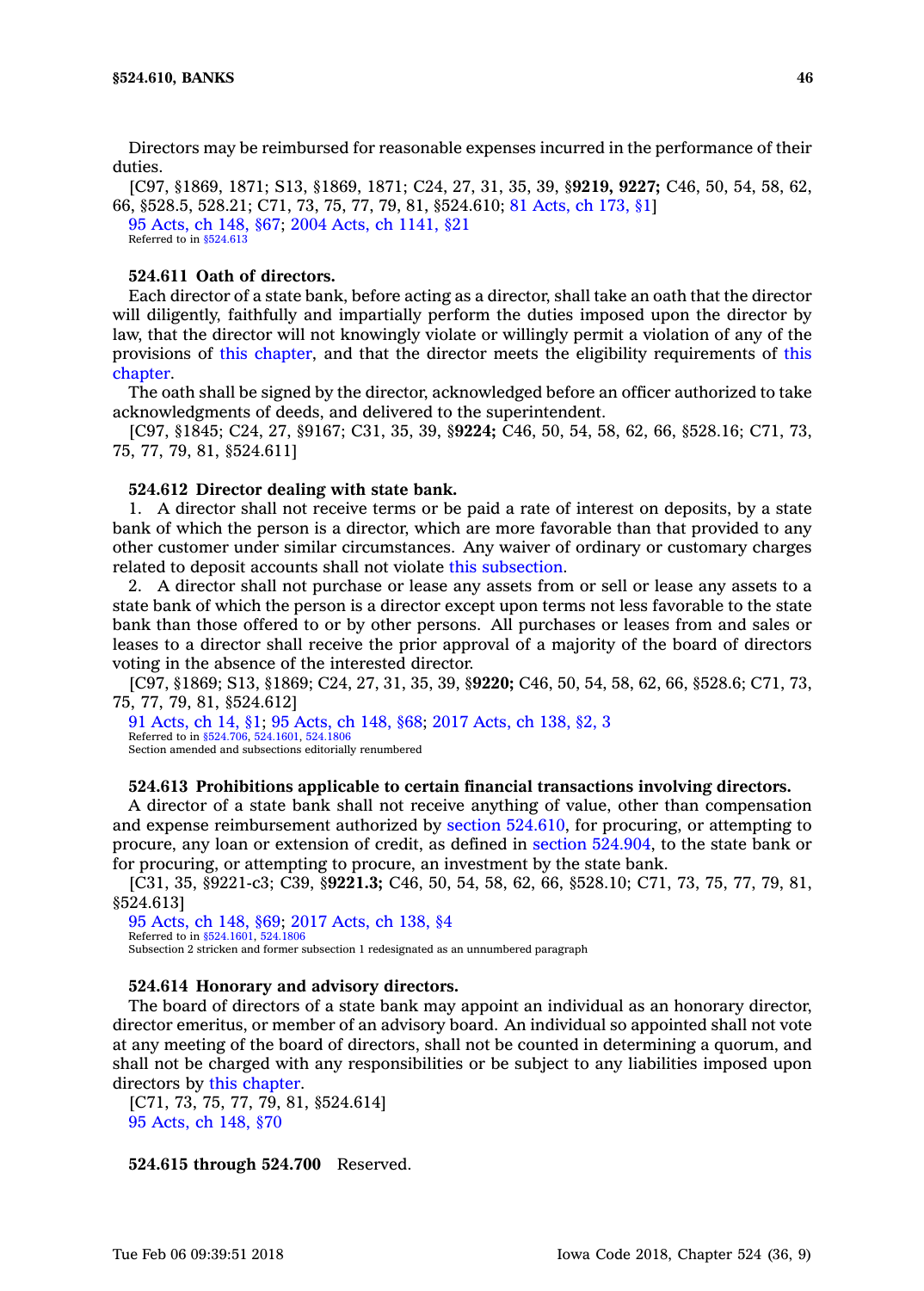### SUBCHAPTER VII

## OFFICERS AND EMPLOYEES

## **524.701 Officers and employees.**

1. A state bank shall have as officers <sup>a</sup> president, one vice president, and <sup>a</sup> cashier. No more than two of these positions may be held by the same individual. A state bank may have other officers as prescribed by the articles of incorporation or bylaws.

2. The board of directors shall elect one officer as the chief executive officer, who shall be <sup>a</sup> member of the board of directors.

3. Upon written notice by the superintendent, an individual who performs active executive or official duties for <sup>a</sup> state bank may be treated as an executive officer. A state bank may have <sup>a</sup> chairperson of the board of directors who, if the person does not perform executive or official duties or receive <sup>a</sup> salary, need not be considered an executive officer of the state bank.

4. An individual employed by <sup>a</sup> state bank, other than <sup>a</sup> director or an officer, is considered an employee for the purposes of this [chapter](https://www.legis.iowa.gov/docs/code//524.pdf).

[C97, §1845; C24, 27, 31, 35, 39, §**9162;** C46, 50, 54, 58, 62, 66, §526.7(4); C71, 73, 75, 77, 79, 81, §524.701]

91 [Acts,](https://www.legis.iowa.gov/docs/acts/1991/CH0007.pdf) ch 7, §1; 95 [Acts,](https://www.legis.iowa.gov/docs/acts/1995/CH0148.pdf) ch 148, §71 Referred to in [§524.103](https://www.legis.iowa.gov/docs/code/524.103.pdf)

#### **524.702 Officers — duties and liability.**

1. All officers of <sup>a</sup> state bank shall have such authority and perform such duties in the management of the state bank as may be provided for in the articles of incorporation or the bylaws, or as may be determined by <sup>a</sup> resolution of the board of directors not inconsistent with the bylaws or the articles of incorporation.

2. If an officer willfully or negligently submits any incorrect information to <sup>a</sup> director or directors, and action by the board of directors contrary to the provisions of this [chapter](https://www.legis.iowa.gov/docs/code//524.pdf), or of any restrictions in the articles of incorporation, is taken in reliance thereon, the officer shall be liable to the same extent as if the officer were <sup>a</sup> director voting for or assenting to such action, as provided in section [524.605](https://www.legis.iowa.gov/docs/code/524.605.pdf). An officer shall also be liable to the extent of any loss sustained by the state bank as <sup>a</sup> result of the officer's willful or negligent violation of any provision of this [chapter](https://www.legis.iowa.gov/docs/code//524.pdf). The superintendent may require an officer or officers whom the superintendent reasonably believes to be liable to <sup>a</sup> state bank pursuant to this [section](https://www.legis.iowa.gov/docs/code/524.702.pdf), to place in an escrow account an amount sufficient to discharge such liability in the manner provided for in section [524.605](https://www.legis.iowa.gov/docs/code/524.605.pdf). No officer shall be deemed to be negligent within the meaning of this [section](https://www.legis.iowa.gov/docs/code/524.702.pdf) if the officer exercised that diligence, care and skill which an ordinarily prudent person would exercise as an officer under similar circumstances.

[C97, §1886; C24, 27, 31, 35, 39, §**9281;** C46, 50, 54, 58, 62, 66, §528.83; C71, 73, 75, 77, 79, 81, §524.702]

### **524.703 Officers and employees — employment and compensation.**

The board of directors may fix the tenure and provide for the reasonable compensation of officers. The chief executive officer or the chief executive officer's designee shall determine the employees' compensation and tenure. Officers and employees may be reimbursed for reasonable expenses incurred by them on behalf of the state bank.

Subject to approval by the shareholders at an annual or special meeting called for the purpose, the board of directors of <sup>a</sup> state bank may adopt <sup>a</sup> pension or profit-sharing plan, or both, or other plan of deferred compensation, for both officers and employees, to which the state bank may contribute.

[C97, §1844, 1869; S13, §1869; C24, 27, 31, 35, 39, §**9162, 9219;** C46, 50, 54, 58, 62, 66, §526.7(4), 528.5; C71, 73, 75, 77, 79, 81, §524.703]

95 [Acts,](https://www.legis.iowa.gov/docs/acts/1995/CH0148.pdf) ch 148, §72; 2004 Acts, ch [1141,](https://www.legis.iowa.gov/docs/acts/2004/CH1141.pdf) §22 Referred to in [§524.710](https://www.legis.iowa.gov/docs/code/524.710.pdf)

**524.704 Employee — employment and compensation.** Repealed by 95 Acts, ch 148, §135.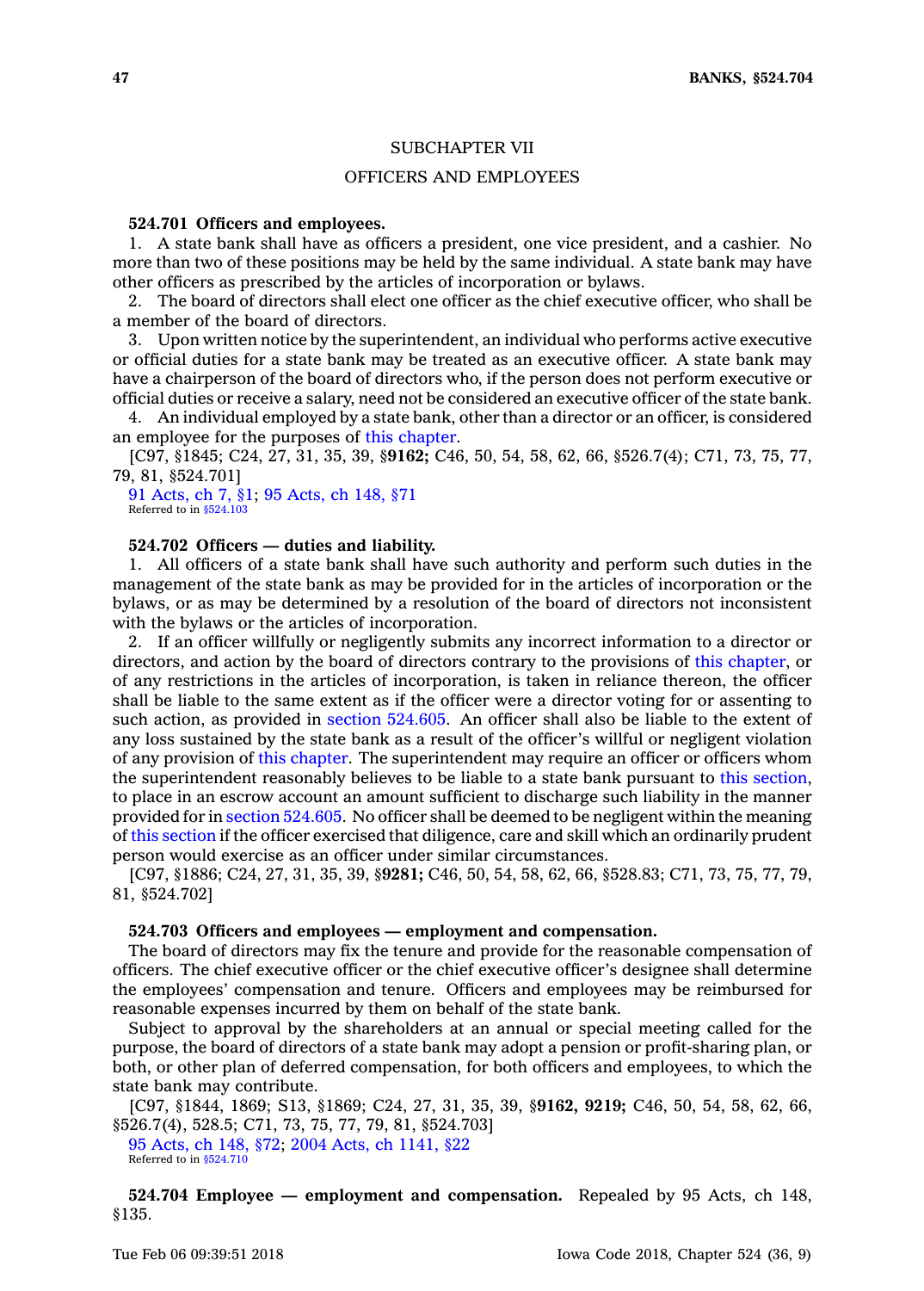### **524.705 Bonds of officers and employees.**

The officers and employees of <sup>a</sup> state bank having the care, custody, or control of any funds or securities for any state bank shall give <sup>a</sup> good and sufficient bond in <sup>a</sup> company authorized to do business in this state indemnifying the state bank against losses, which may be incurred by reason of any act or acts of fraud, dishonesty, forgery, theft, larceny, embezzlement, wrongful abstraction, misapplication, misappropriation, or other unlawful act committed by such officer or employee directly or through connivance with others, until all of the officer's or employee's accounts with the state bank are fully settled and satisfied. The amounts and sureties are subject to the approval of the board of directors. The superintendent may require higher amounts as deemed necessary. If the agent of <sup>a</sup> bonding company issuing <sup>a</sup> bond under this [section](https://www.legis.iowa.gov/docs/code/524.705.pdf) is an officer or employee of the state bank upon which the bond was issued, the bond so issued shall contain <sup>a</sup> provision that the bonding company shall not use, either as <sup>a</sup> grounds for rescission or as <sup>a</sup> defense to liability under the terms and conditions of the bond, the knowledge that the agent was so employed, whether or not the agent received any part of the premium for the bond as <sup>a</sup> commission.

[C97, §1845; C24, 27, §9169; C31, 35, §9169, 9217-c3; C39, §**9169, 9217.3;** C46, 50, 54, 58, 62, 66, §526.12, 528.3; C71, 73, 75, 77, 79, 81, §524.705]

95 [Acts,](https://www.legis.iowa.gov/docs/acts/1995/CH0148.pdf) ch 148, §73

### **524.706 Officer dealing with state bank.**

1. Section [524.612](https://www.legis.iowa.gov/docs/code/524.612.pdf) applies to executive officers.

2. Upon the request of the board of directors, an officer or employee of <sup>a</sup> state bank shall submit to the board of directors <sup>a</sup> personal financial statement which shall include the names of all persons to whom the officer or employee is obligated, the dates, terms, and amounts of each loan or other obligation, the security for the loan or obligation, and the purpose for which the proceeds of the loan or other obligation has been or is to be used.

3. Upon the request of the superintendent, <sup>a</sup> director or an officer of <sup>a</sup> state bank shall submit to the superintendent <sup>a</sup> personal financial statement which shall show the names of all persons to whom the director or officer is obligated, the dates, terms, and amounts of each loan or other obligation, the security for the loan or obligation, and the purpose for which the proceeds of the loan or other obligation has been or is to be used.

[C97, §1869; S13, §1869; C24, 27, 31, 35, 39, §**9220;** C46, 50, 54, 58, 62, 66, §528.6; C71, 73, 75, 77, 79, 81, §524.706; 82 Acts, ch [1253,](https://www.legis.iowa.gov/docs/acts/1982/CH1253.pdf) §1]

83 [Acts,](https://www.legis.iowa.gov/docs/acts/83/CH0101.pdf) ch 101, §109; 84 Acts, ch [1032,](https://www.legis.iowa.gov/docs/acts/84/CH1032.pdf) §3; 91 [Acts,](https://www.legis.iowa.gov/docs/acts/91/CH0007.pdf) ch 7, §2; 95 [Acts,](https://www.legis.iowa.gov/docs/acts/95/CH0148.pdf) ch 148, §74; 96 [Acts,](https://www.legis.iowa.gov/docs/acts/96/CH1056.pdf) ch [1056,](https://www.legis.iowa.gov/docs/acts/96/CH1056.pdf) §9; 2017 [Acts,](https://www.legis.iowa.gov/docs/acts/2017/CH0138.pdf) ch 138, §5, 6

Referred to in [§524.1601](https://www.legis.iowa.gov/docs/code/524.1601.pdf), [524.1806](https://www.legis.iowa.gov/docs/code/524.1806.pdf) Subsection 1 stricken and former subsection 2 amended and renumbered as 1 Former subsections 3 and 4 renumbered as 2 and 3

#### **524.707 Removal of officers or employees.**

1. An officer or employee may be removed by the board of directors whenever in its judgment the best interests of the state bank shall be served by such removal, but the removal shall be without prejudice to the contract rights, if any, of the officer or employee so removed. Election of an officer shall not of itself create contract rights.

2. Section 524.606, [subsection](https://www.legis.iowa.gov/docs/code/524.606.pdf) 2, which provides for the removal of directors by the superintendent, shall have equal application to officers and employees of <sup>a</sup> bank, bank holding company, bank affiliate, or trust company.

[C71, 73, 75, 77, 79, 81, §524.707]

91 [Acts,](https://www.legis.iowa.gov/docs/acts/1991/CH0220.pdf) ch 220, §4; 95 [Acts,](https://www.legis.iowa.gov/docs/acts/1995/CH0148.pdf) ch 148, §75; 2006 Acts, ch [1015,](https://www.legis.iowa.gov/docs/acts/2006/CH1015.pdf) §7 Referred to in [§524.228](https://www.legis.iowa.gov/docs/code/524.228.pdf)

## **524.708 Report of change in officer personnel.**

A state bank shall promptly notify the superintendent of any change in the individuals holding the offices of chief executive officer or president.

[C97, §1889; S13, §1889; C24, 27, 31, 35, 39, §**9255, 9257;** C46, 50, 54, 58, 62, 66, §528.47, 528.49; C71, 73, 75, 77, 79, 81, §524.708]

95 [Acts,](https://www.legis.iowa.gov/docs/acts/1995/CH0148.pdf) ch 148, §76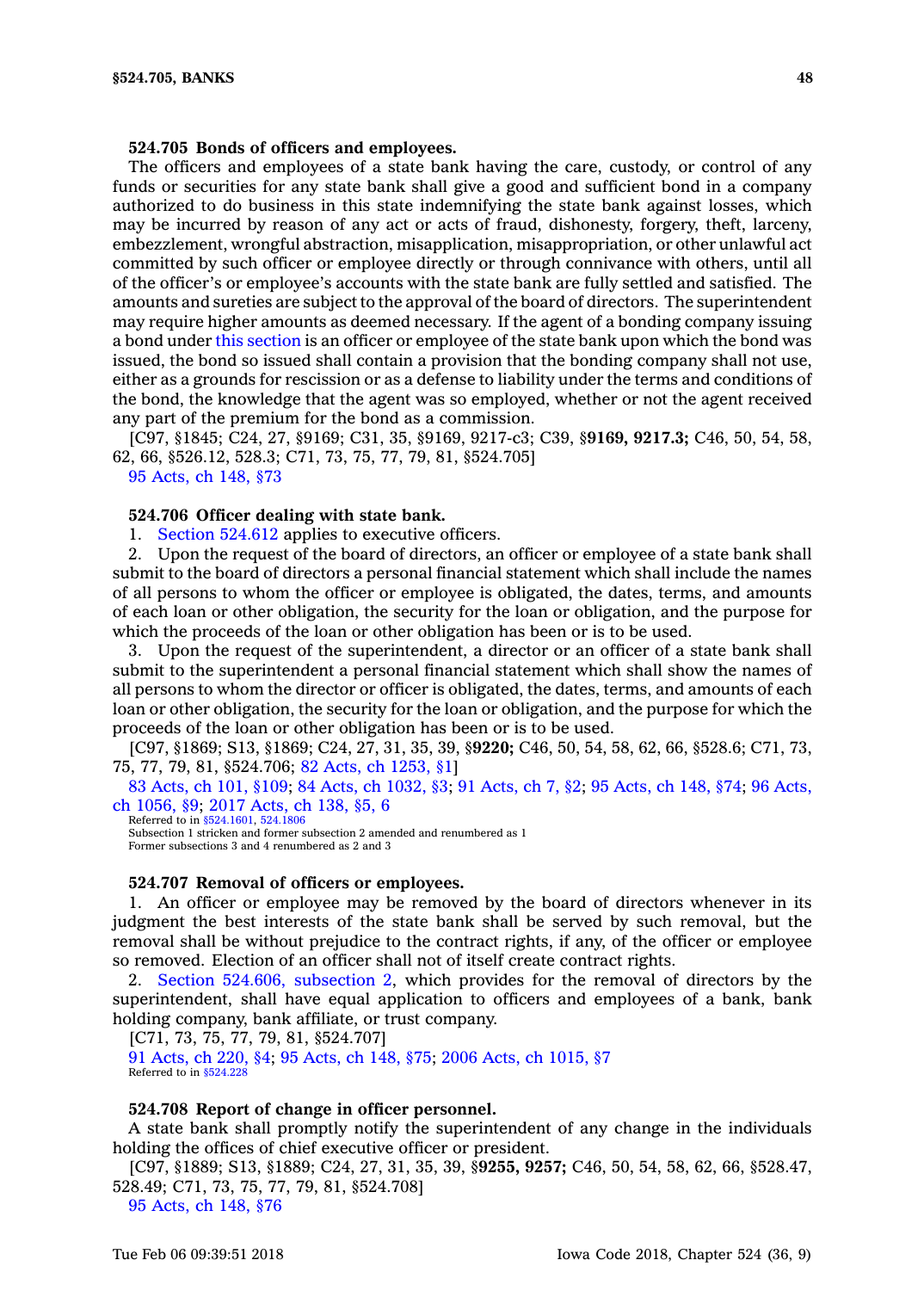### **524.709 Duty to make records available to superintendent.**

The officers and employees of <sup>a</sup> state bank shall make all records of the state bank available to the superintendent for the purpose of examination or for any other reasonable purpose.

[C24, 27, 31, 35, 39, §**9147;** C46, 50, 54, 58, 62, 66, §524.20; C71, 73, 75, 77, 79, 81, §524.709] Referred to in [§524.1604](https://www.legis.iowa.gov/docs/code/524.1604.pdf)

## **524.710 Prohibitions applicable to certain financial transactions involving officers and employees.**

An officer or employee of <sup>a</sup> state bank shall not do any of the following:

1. Receive anything of value, other than compensation as authorized by section [524.703](https://www.legis.iowa.gov/docs/code/524.703.pdf), for procuring, or attempting to procure, any loan or extension of credit, as defined in [section](https://www.legis.iowa.gov/docs/code/524.904.pdf) [524.904](https://www.legis.iowa.gov/docs/code/524.904.pdf), for the state bank or for procuring, or attempting to procure, an investment by the state bank.

2. Engage, directly or indirectly, in the sale of any kind of insurance, shares of stock, bonds or other securities, or real property, or procure or attempt to procure for <sup>a</sup> fee or other compensation, <sup>a</sup> loan or extension of credit for any person from <sup>a</sup> person other than the state bank of which the person is an officer or employee, or act in any fiduciary capacity, unless authorized to do so by the board of directors of the state bank which shall also determine the manner in which the profits, fees, or other compensation derived therefrom shall be distributed.

[C31, 35, §9221-c3, 9222-c2, 9283-c1; C39, §**9221.3, 9222.2, 9283.01;** C46, 50, 54, 58, 62, 66, §528.10, 528.12, 528.86; C71, 73, 75, 77, 79, 81, §524.710]

95 [Acts,](https://www.legis.iowa.gov/docs/acts/95/CH0148.pdf) ch 148, §77; 2017 [Acts,](https://www.legis.iowa.gov/docs/acts/2017/CH0138.pdf) ch 138, §7 Referred to in [§524.912](https://www.legis.iowa.gov/docs/code/524.912.pdf), [524.1601](https://www.legis.iowa.gov/docs/code/524.1601.pdf)

Subsection 2 stricken and former subsection 1, unnumbered paragraph 1 and paragraphs <sup>a</sup> and b redesignated as unnumbered paragraph 1 and subsections 1 and 2

**524.711 through 524.800** Reserved.

## SUBCHAPTER VIII

## GENERAL BANKING POWERS

#### **524.801 General powers.**

1. A state bank, unless otherwise stated in its articles of incorporation, shall have power:

*a.* To sue and be sued, complain and defend, in its corporate or organizational name.

*b.* To have <sup>a</sup> corporate seal which may be altered at pleasure, and to use the same by causing it, or <sup>a</sup> facsimile thereof, to be impressed or affixed or in any other manner reproduced.

*c.* To purchase, take, receive, lease, or otherwise acquire, own, hold, improve and use real or personal property, or an interest therein, in connection with the exercise of any power granted in this [chapter](https://www.legis.iowa.gov/docs/code//524.pdf).

*d.* To sell, convey, pledge, mortgage, grant <sup>a</sup> security interest, lease, exchange, transfer, and release from trust or mortgage or otherwise dispose of all or any part of real or personal property, or an interest therein, in connection with the exercise of any power granted in [this](https://www.legis.iowa.gov/docs/code//524.pdf) [chapter](https://www.legis.iowa.gov/docs/code//524.pdf).

*e.* To make and alter bylaws, not inconsistent with its articles of incorporation or with the laws of this state, for the administration and regulation of the affairs of the state bank.

*f.* To make donations for the public welfare for religious, charitable, scientific or educational or community development purposes.

*g.* To indemnify <sup>a</sup> director, officer, or employee, or <sup>a</sup> former director, officer, or employee of the state bank in the manner and in the instances authorized by sections 490.850 [through](https://www.legis.iowa.gov/docs/code/490.850.pdf) [490.859](https://www.legis.iowa.gov/docs/code/490.850.pdf).

*h.* To elect officers or appoint agents of the state bank and define their duties and fix their compensation.

*i.* To cease its existence as a state bank in the manner provided for in this [chapter](https://www.legis.iowa.gov/docs/code//524.pdf).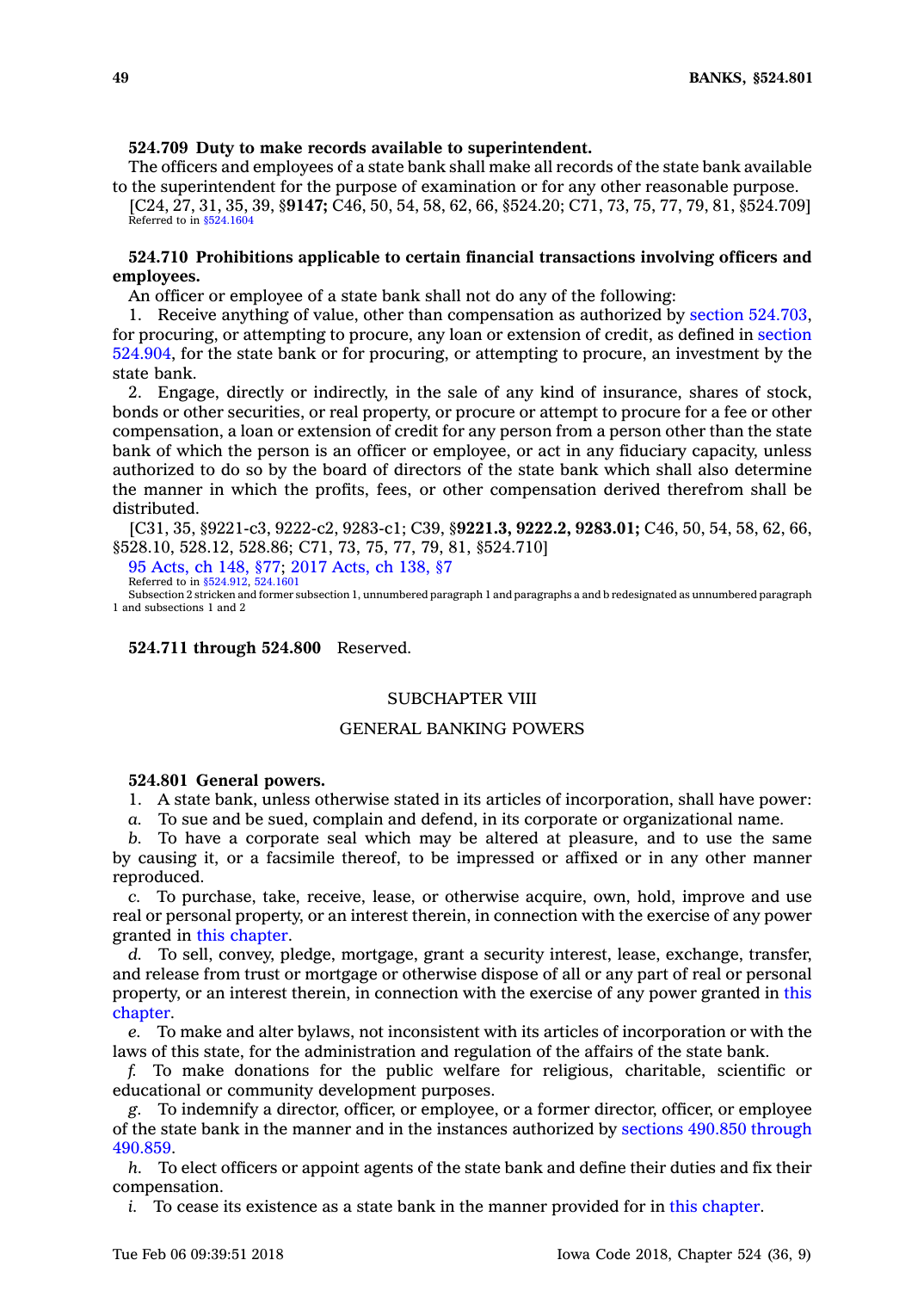*j.* To have and exercise all powers necessary and proper to effect any or all of the purposes for which the state bank is organized.

*k.* To contract indebtedness and incur liabilities to effect any or all of the purposes for which the state bank is organized, subject to the provisions of this [chapter](https://www.legis.iowa.gov/docs/code//524.pdf).

*l.* To set off <sup>a</sup> customer's account against any of the customer's debts or liabilities owed the state bank pursuant to an agreement entered into between the customer and the state bank.

2. The powers granted in this [section](https://www.legis.iowa.gov/docs/code/524.801.pdf) shall not be construed as limiting or enlarging any grant of authority made elsewhere in this [chapter](https://www.legis.iowa.gov/docs/code//524.pdf), or as <sup>a</sup> limitation on the purposes for which <sup>a</sup> state bank may be incorporated or organized.

[C97, §1841, 1844; S13, §1889-j; C24, 27, 31, 35, 39, §**9156, 9162, 9267;** C46, 50, 54, 58, 62, 66, §526.2, 526.7, 532.14; C71, 73, 75, 77, 79, 81, §524.801]

83 [Acts,](https://www.legis.iowa.gov/docs/acts/83/CH0071.pdf) ch 71, §5; 90 Acts, ch [1205,](https://www.legis.iowa.gov/docs/acts/90/CH1205.pdf) §39; 95 [Acts,](https://www.legis.iowa.gov/docs/acts/95/CH0148.pdf) ch 148, §78, 79; 2002 Acts, ch 1154, [§112,](https://www.legis.iowa.gov/docs/acts/2002/CH1154.pdf) [125](https://www.legis.iowa.gov/docs/acts/2002/CH1154.pdf); 2004 Acts, ch [1141,](https://www.legis.iowa.gov/docs/acts/2004/CH1141.pdf) §65, 66; 2012 Acts, ch [1023,](https://www.legis.iowa.gov/docs/acts/2012/CH1023.pdf) §157

### **524.802 Additional powers of <sup>a</sup> state bank.**

A state bank shall have in addition to other powers granted by this [chapter](https://www.legis.iowa.gov/docs/code//524.pdf), and subject to the limitations and restrictions contained in this [chapter](https://www.legis.iowa.gov/docs/code//524.pdf), the power to do all of the following:

1. Become an insured bank pursuant to the Federal Deposit Insurance Act and to take action as necessary to maintain the state bank's insured status.

2. Become <sup>a</sup> member of the federal reserve system, to acquire and hold shares in the appropriate federal reserve bank and to exercise all powers conferred on member banks by the federal reserve system that are not inconsistent with this [chapter](https://www.legis.iowa.gov/docs/code//524.pdf).

3. Become <sup>a</sup> member of <sup>a</sup> clearinghouse association.

4. Act as agent of the United States or of any instrumentality or agency of the United States.

5. Act as agent for <sup>a</sup> depository institution affiliate.

6. Buy and sell coin, currency, and bullion.

7. Organize, acquire, and hold shares of stock in an operations subsidiary, with the prior approval of the superintendent.

8. Engage in the brokerage of insurance and real estate subject to the prior approval of the superintendent. These activities are subject to regulation, including but not limited to regulation under subtitle 1 and subtitle 4 of this title.

9. Acquire and hold shares of stock in the appropriate federal home loan bank and to exercise all powers conferred on member banks of the federal home loan bank system that are not inconsistent with this [chapter](https://www.legis.iowa.gov/docs/code//524.pdf). A purchase of federal home loan bank shares which causes the state bank's holdings to exceed fifteen percent of aggregate capital requires the prior approval of the superintendent. In addition, <sup>a</sup> state bank may own federal home loan bank shares in an amount exceeding fifteen percent of the state bank's aggregate capital, but not exceeding twenty-five percent of the state bank's aggregate capital, if the ownership of shares exceeding fifteen percent is needed to support the state bank's participation in the federal home loan bank's acquired member assets program as provided for in 12 C.F.R. pt. 955.

10. Acquire and hold shares of stock in the federal agricultural mortgage corporation or corporations engaged solely in the pooling of agricultural loans for the federal agricultural mortgage corporation guarantees.

11. Become <sup>a</sup> member of <sup>a</sup> bankers' bank.

12. Subject to the prior approval of the superintendent, organize, acquire, or invest in <sup>a</sup> subsidiary for the purpose of engaging in any of the following:

*a.* Nondepository activities that <sup>a</sup> state bank is authorized to engage in directly under [this](https://www.legis.iowa.gov/docs/code//524.pdf) [chapter](https://www.legis.iowa.gov/docs/code//524.pdf).

*b.* Activities that <sup>a</sup> bank service corporation is authorized to engage in under state or federal law or regulation.

*c.* Activities authorized pursuant to section [524.825](https://www.legis.iowa.gov/docs/code/524.825.pdf).

13. Acquire, hold, and improve real estate for the sole purpose of economic or community development, provided that the state bank's aggregate investment in all acquisitions and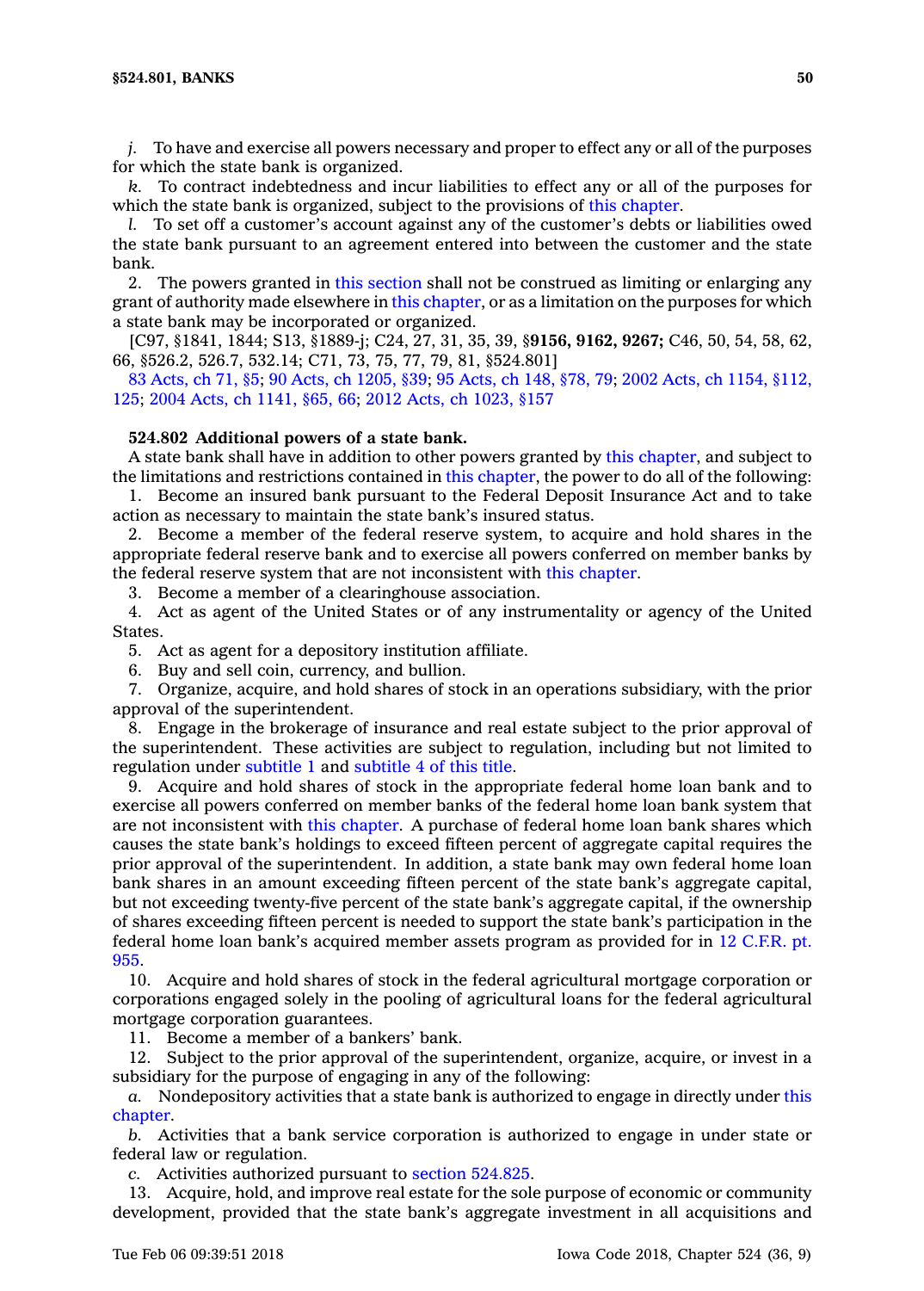improvements of real estate under this [subsection](https://www.legis.iowa.gov/docs/code/524.802.pdf) shall not exceed fifteen percent of <sup>a</sup> state bank's aggregate capital and shall be subject to the prior approval of the superintendent.

14. Provide customer financing for wind energy production facilities eligible for production tax credits pursuant to [chapter](https://www.legis.iowa.gov/docs/code//476B.pdf) 476B in <sup>a</sup> manner that maximizes the availability of production tax credits to the state bank, including structuring such financing as <sup>a</sup> membership investment whereby the state bank as equity investor may take <sup>a</sup> majority financial position, but not <sup>a</sup> management position, in each such facility, subject to the following:

*a.* Prior to providing financing, <sup>a</sup> creditworthiness review shall be conducted pursuant to the state bank's standard loan underwriting criteria.

*b.* The state bank shall not participate in the operation of the facility, the production of wind energy, or the sale of wind energy if such sale is contemplated by the customer.

*c.* If the facility does not perform as projected in the equity investment agreement, the state bank may either sell its interest in the facility or pursue liquidation.

*d.* The state bank shall not share in any appreciation in value of its interest in the facility or in any of the customer's real or personal assets.

*e.* At the end of any applicable holding period, the state bank shall sell at book value its ownership interest in the facility.

15. All other powers determined by the superintendent to be appropriate for <sup>a</sup> state bank.

[C97, §1841; SS15, §1889-o; C24, 27, 31, §9156, 9269, 9271; C35, §9156, 9269, 9271, 9283-g2, -g3, -g4, -g5; C39, §**9156, 9269, 9271, 9283.45, 9283.46, 9283.47, 9283.48;** C46, 50, 54, 58, 62, 66, §526.2, 528.67, 528.70, 530.2, 530.3, 530.4, 530.5; C71, 73, 75, 77, 79, 81, §524.802]

95 [Acts,](https://www.legis.iowa.gov/docs/acts/95/CH0148.pdf) ch 148, §80; 2004 Acts, ch [1141,](https://www.legis.iowa.gov/docs/acts/2004/CH1141.pdf) §23; 2008 Acts, ch [1128,](https://www.legis.iowa.gov/docs/acts/2008/CH1128.pdf) §1, 15; 2012 Acts, ch [1017,](https://www.legis.iowa.gov/docs/acts/2012/CH1017.pdf) [§20](https://www.legis.iowa.gov/docs/acts/2012/CH1017.pdf)

Referred to in [§524.825](https://www.legis.iowa.gov/docs/code/524.825.pdf), [524.1007](https://www.legis.iowa.gov/docs/code/524.1007.pdf), [524.1008](https://www.legis.iowa.gov/docs/code/524.1008.pdf)

### **524.803 Business property of state bank.**

1. A state bank shall have power to do all of the following:

*a.* Acquire and hold, or lease as lessee, such personal property as is used, or is to be used, in its operations.

*b.* Subject to the prior approval of the superintendent, acquire and hold, or lease as lessee, only such real property as is used, or is to be used, wholly or substantially, in its operations or acquired for future use.

*c.* Subject to the prior approval of the superintendent, acquire and hold shares in <sup>a</sup> corporation engaged solely in holding or operating real property used wholly or substantially by <sup>a</sup> state bank in its operations or acquired for its future use.

*d.* Subject to the prior approval of the superintendent, acquire and hold shares in <sup>a</sup> corporation organized solely for the purpose of providing data processing services, as such services are defined in section [524.804](https://www.legis.iowa.gov/docs/code/524.804.pdf).

*e.* Subject to the prior approval of the superintendent, acquire and hold shares in <sup>a</sup> corporation engaged in providing and operating facilities through which banks and customers may engage, by means of either the direct transmission of electronic impulses to and from <sup>a</sup> bank or the recording of electronic impulses or other indicia of <sup>a</sup> transaction for delayed transmission to <sup>a</sup> bank, in transactions in which such banks are otherwise permitted to engage pursuant to applicable law.

2. The book value of all real and personal property acquired and held pursuant to [this](https://www.legis.iowa.gov/docs/code/524.803.pdf) [section](https://www.legis.iowa.gov/docs/code/524.803.pdf), of all alterations to buildings on real property owned or leased by <sup>a</sup> state bank, of all shares in corporations acquired pursuant to paragraphs *"c"*, *"d"*, and *"e"* of [subsection](https://www.legis.iowa.gov/docs/code/524.803.pdf) 1, and of any and all obligations of such corporations to the state bank, shall not exceed forty percent of the aggregate capital of the state bank or such larger amount as may be approved by the superintendent.

3. Any real property which is held by <sup>a</sup> state bank pursuant to this [section](https://www.legis.iowa.gov/docs/code/524.803.pdf) and which it ceases to use for banking purposes, or is acquired for future use but not used within <sup>a</sup>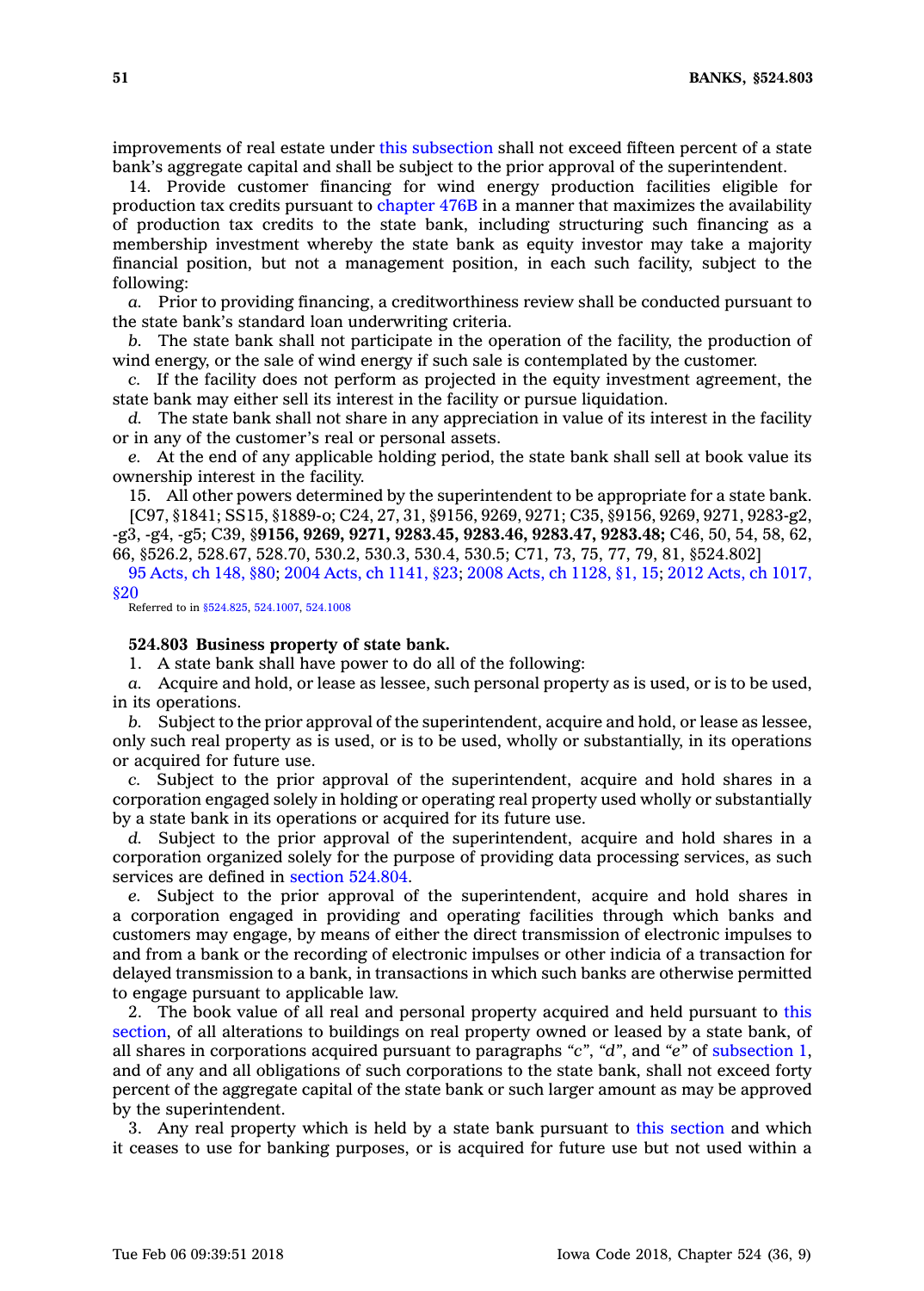[C97, §1851; C24, 27, 31, 35, 39, §**9190;** C46, 50, 54, 58, §526.34; C62, 66, §524.31, 526.34; C71, 73, 75, 77, 79, 81, §524.803]

87 [Acts,](https://www.legis.iowa.gov/docs/acts/1987/CH0171.pdf) ch 171, §13; 95 [Acts,](https://www.legis.iowa.gov/docs/acts/1995/CH0148.pdf) ch 148, §81 Referred to in [§524.804](https://www.legis.iowa.gov/docs/code/524.804.pdf)

### **524.804 Data processing services.**

A state bank which owns or leases equipment to perform such bank services as check and deposit sorting and posting, computation and posting of interest and other credits and charges, preparation and mailing of checks, statements, notices, and similar items, or other clerical, bookkeeping, accounting, statistical, or other similar functions, may provide similarly related data processing services for others whether or not engaged in the business of banking. If <sup>a</sup> state bank holds shares in <sup>a</sup> corporation organized solely for the purpose of providing data processing services, pursuant to the authority granted by section [524.803,](https://www.legis.iowa.gov/docs/code/524.803.pdf) [subsection](https://www.legis.iowa.gov/docs/code/524.803.pdf) 1, paragraph *"d"*, other than <sup>a</sup> bank service corporation as defined by the laws of the United States, such corporation shall be authorized to perform services for the state bank owning such interest and for others, whether or not engaged in the business of banking.

[C62, 66, §524.31; C71, 73, 75, 77, 79, 81, §524.804] 95 [Acts,](https://www.legis.iowa.gov/docs/acts/1995/CH0148.pdf) ch 148, §82

Referred to in [§524.218](https://www.legis.iowa.gov/docs/code/524.218.pdf), [524.803](https://www.legis.iowa.gov/docs/code/524.803.pdf), [524.1201](https://www.legis.iowa.gov/docs/code/524.1201.pdf)

### **524.805 Deposits.**

1. A state bank may receive money for deposit and may provide, by resolution of the board of directors, for the payment of interest on such deposit and shall repay the deposit in accordance with the terms and conditions of its acceptance.

2. The terms and conditions attending an agreement to pay interest on deposits shall be furnished to each customer at the time of the acceptance by the state bank of the initial deposit. No change made in the terms and conditions attending an agreement to pay interest which adversely affects the interest of <sup>a</sup> depositor shall be retroactively effective. Savings account depositors and holders and payees of automatic renewal time certificates of deposit shall be given reasonable notice of any change in the terms and conditions attending an agreement to pay interest prior to the effective date thereof.

3. A state bank may make such charges for the handling or custody of deposits as may be fixed by its board of directors provided that <sup>a</sup> schedule of the charges shall be furnished to the customer at the time of acceptance by the state bank of the initial deposit. Any change in the charges shall be furnished to the customer within <sup>a</sup> reasonable period of time before the effective date of the change.

4. A state bank shall not accept deposits or renew certificates of deposit when insolvent.

5. Except as provided in section [524.807](https://www.legis.iowa.gov/docs/code/524.807.pdf), <sup>a</sup> state bank may receive deposits by or in the name of <sup>a</sup> minor and may deal with <sup>a</sup> minor with respect to <sup>a</sup> deposit account without the consent of <sup>a</sup> parent, guardian or conservator and with the same effect as though the minor were an adult. Any action of the minor with respect to such deposit account shall be binding on the minor with the same effect as though an adult.

6. A state bank may receive deposits from <sup>a</sup> person acting as fiduciary or in an official capacity which shall be payable to such person in such capacity.

7. A state bank may receive deposits from <sup>a</sup> corporation, trust, estate, association or other similar organization which shall be payable to any person authorized by its board of directors or other persons exercising similar functions.

8. A state bank may receive deposits from one or more persons with the provision that upon the death of the depositors the deposit account shall be the property of the person or persons designated by the deceased depositors as shown on the deposit account records of the state bank. After payment by the state bank, the proceeds shall remain subject to the debts of the decedent and the payment of Iowa inheritance tax, if any. A state bank paying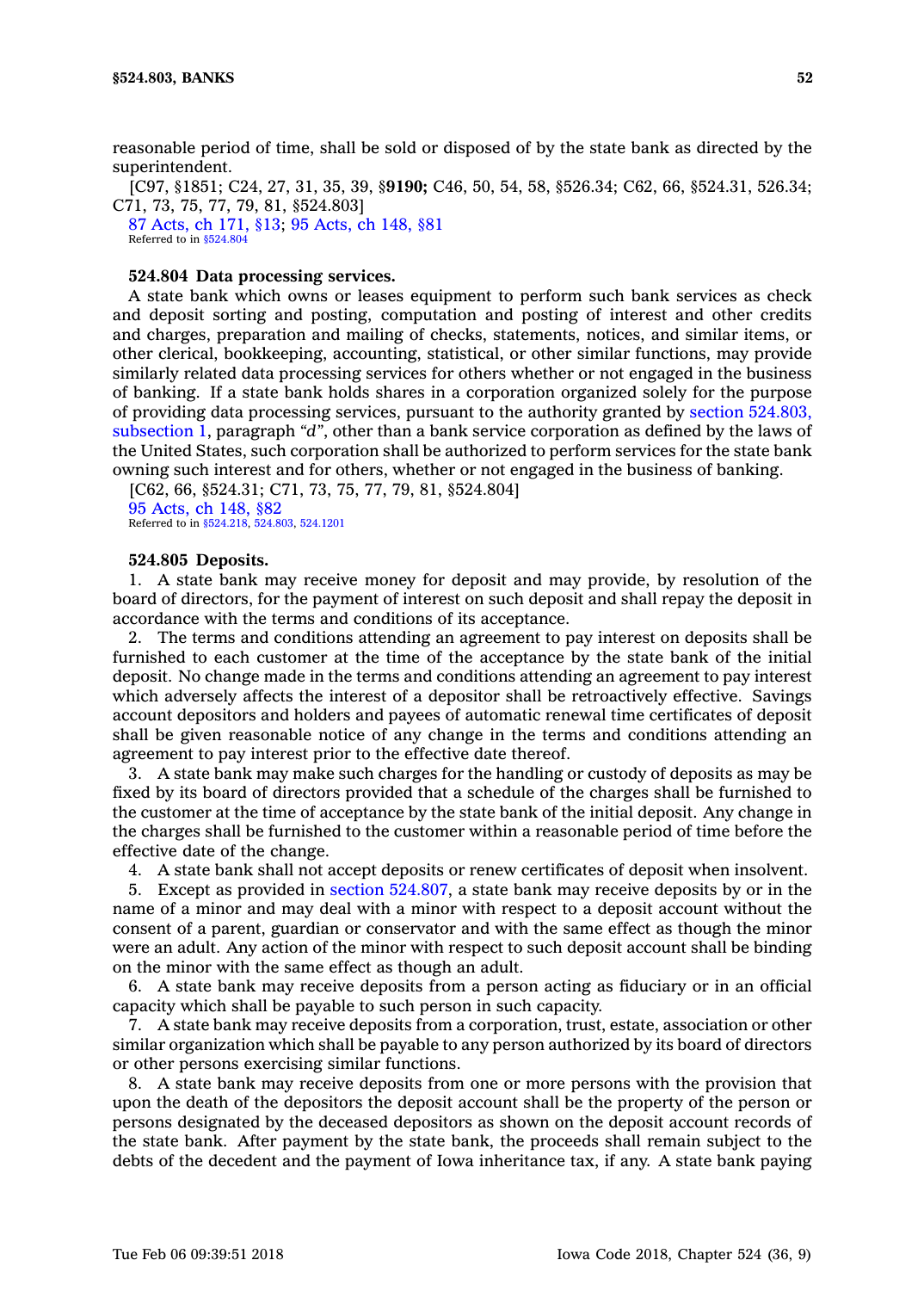the person or persons designated shall not be liable as <sup>a</sup> result of that action for any debts of the decedent or for any estate, inheritance, or succession taxes which may be due this state.

[C97, §1844, 1848, 1849, 1852, 1854, 1884; S13, §1848, 1852; C24, 27, §9162, 9177, 9178, 9179, 9180, 9181, 9182, 9191, 9193, 9279; C31, 35, §9162, 9177, 9178, 9179, 9180, 9181, 9182, 9191, 9193, 9222-c1, 9279; C39, §**9162, 9177, 9178, 9179, 9180, 9181, 9182, 9191, 9193, 9222.1, 9279;** C46, 50, 54, 58, 62, 66, §526.7, 526.19 – 526.24, 526.35, 526.37, 528.11, 528.81; C71, 73, 75, 77, 79, 81, §524.805; 81 [Acts,](https://www.legis.iowa.gov/docs/acts/1981/CH0173.pdf) ch 173, §2]

95 [Acts,](https://www.legis.iowa.gov/docs/acts/1995/CH0148.pdf) ch 148, §83, 84; 2002 Acts, ch [1002,](https://www.legis.iowa.gov/docs/acts/2002/CH1002.pdf) §1 Referred to in  $§524.160$ 

#### **524.806 Deposit in the names of two or more individuals.**

When <sup>a</sup> deposit is made in any state bank in the names of two or more individuals, payable to any one or more of them, or payable to the survivor or survivors, the deposit, including interest, or any part thereof, may be paid to any one or more of the individuals whether the others be living or not, and the receipt or acquittance of the individuals so paid is <sup>a</sup> valid and sufficient release and discharge to the state bank for any payment so made.

[S13, §1889-b; C24, 27, 31, 35, 39, §**9267;** C46, 50, 54, 58, 62, 66, §528.64; C71, 73, 75, 77, 79, 81, §524.806; 81 [Acts,](https://www.legis.iowa.gov/docs/acts/1981/CH0173.pdf) ch 173, §3]

## **524.807 Payment of deposited funds.**

When any deposit shall be made by any individual in trust for another, and no other or further notice of the existence and terms of <sup>a</sup> legal and valid trust shall have been given to the state bank, in the event of the death of the trustee, the same or any part thereof, together with interest thereon, may be paid to the individual for whom the deposit was made, or to the individual's legal representatives; provided that the individual for whom the deposit was made, if <sup>a</sup> minor, shall not draw the same during the individual's minority without the consent of the legal representatives of said trustee.

[SS15, §1889-d; C24, 27, 31, 35, 39, §**9287;** C46, 50, 54, 58, 62, 66, §532.4; C71, 73, 75, 77, 79, 81, §524.807]

Referred to in [§524.805](https://www.legis.iowa.gov/docs/code/524.805.pdf)

### **524.808 Adverse claims to deposits.**

1. A state bank shall not be required, in the absence of <sup>a</sup> court order or indemnity required by this [section](https://www.legis.iowa.gov/docs/code/524.808.pdf), to recognize any claim to, or any claim of authority to exercise control over, <sup>a</sup> deposit account made by <sup>a</sup> person or persons other than:

*a.* The customer in whose name the account is held by the state bank.

*b.* An individual or group of individuals who are authorized to draw on or control the account pursuant to certified corporate resolution or other written arrangement with the customer, currently on file with the state bank, which has not been revoked by valid corporate action in the case of <sup>a</sup> corporation, or by <sup>a</sup> valid agreement or other valid action appropriate for the form of legal organization of any other customer, of which the state bank has received notice and which is not the subject of <sup>a</sup> dispute known to the state bank as to its original validity. The deposit account records of <sup>a</sup> state bank shall be presumptive evidence as to the identity of the customer on whose behalf the money is held.

2. To require <sup>a</sup> state bank to recognize an adverse claim to, or adverse claim of authority to control, <sup>a</sup> deposit account, whoever makes the claim must either:

*a.* Obtain and serve on the state bank an appropriate court order or judicial process directed to the state bank, restraining any action with respect to the account until further order of such court or instructing the state bank to pay the balance of the account, in whole or in part, as provided in the order or process; or

*b.* Deliver to the state bank <sup>a</sup> bond, in form and amount and with sureties satisfactory to the state bank, indemnifying the state bank against any liability, loss or expense which it might incur because of its recognition of the adverse claim or because of its refusal by reason of such claim to honor any check or other order of anyone described in paragraphs *"a"* and *"b"* of [subsection](https://www.legis.iowa.gov/docs/code/524.808.pdf) 1 of this [section](https://www.legis.iowa.gov/docs/code/524.808.pdf).

[C71, 73, 75, 77, 79, 81, §524.808]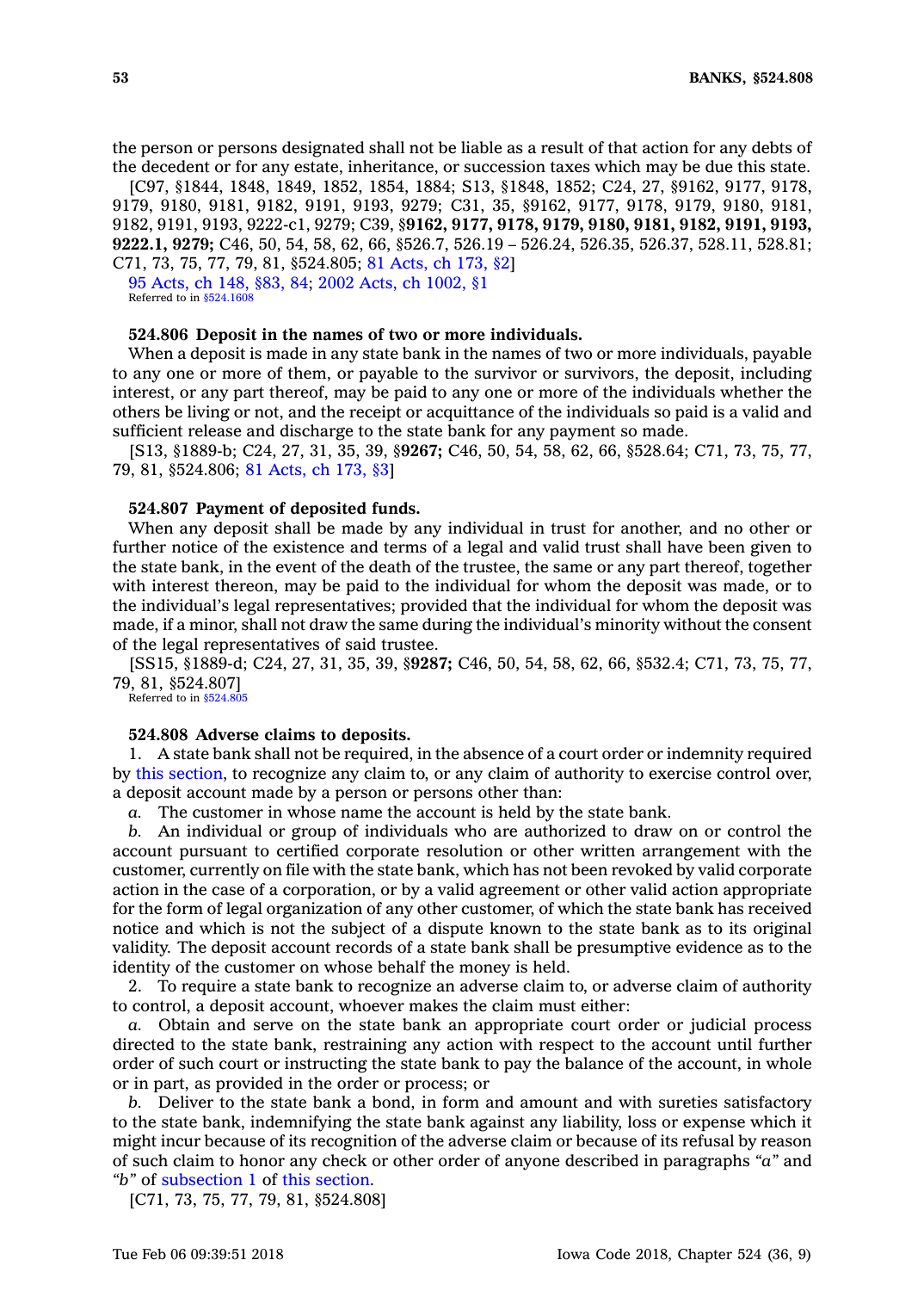### **524.809 Authority to lease safe deposit boxes.**

1. A state bank may lease safe deposit boxes for the storage of property on terms and conditions prescribed by the state bank. The terms and conditions shall not bind <sup>a</sup> customer or the customer's successors or legal representatives to whom the state bank does not give notice of such terms and conditions by delivery of <sup>a</sup> lease and agreement in writing containing the terms and conditions. A state bank may limit its liability provided such limitations are set forth in the lease and agreement in at least the same size and type as the other substantive provisions of the lease and agreement.

2. The lease and agreement of <sup>a</sup> safe deposit box may provide that evidence tending to prove that property was left in any such box upon the last entry by the customer or the customer's authorized agent, and that the same or any part thereof was found missing upon subsequent entry, shall not be sufficient to raise <sup>a</sup> presumption that the same was lost by any negligence or wrongdoing for which such state bank is responsible, or put upon the state bank the burden of proof that such alleged loss was not the fault of the state bank.

3. A state bank may lease <sup>a</sup> safe deposit box to <sup>a</sup> minor. A state bank may deal with <sup>a</sup> minor with respect to <sup>a</sup> safe deposit lease and agreement without the consent of <sup>a</sup> parent, guardian or conservator and with the same effect as though the minor were an adult. Any action of the minor with respect to such safe deposit lease and agreement shall be binding on the minor with the same effect as though an adult.

4. A state bank which has on file <sup>a</sup> power of attorney of <sup>a</sup> customer covering <sup>a</sup> safe deposit lease and agreement, which has not been revoked by the customer, shall incur no liability as <sup>a</sup> result of continuing to honor the provisions of the power of attorney in the event of the death or incompetence of the donor of the power of attorney until it receives written notice of the death, or written notice of adjudication by <sup>a</sup> court of the incompetence of the customer and the appointment of <sup>a</sup> guardian or conservator.

[C31, 35, §9267-c1; C39, §**9267.1;** C46, 50, 54, 58, 62, 66, §528.65; C71, 73, 75, 77, 79, 81, §524.809]

95 [Acts,](https://www.legis.iowa.gov/docs/acts/1995/CH0148.pdf) ch 148, §85 Referred to in [§524.108](https://www.legis.iowa.gov/docs/code/524.108.pdf)

## **524.810 Search procedure on death.** Repealed by 97 Acts, ch 60, §1, 2.

### **524.810A Safe deposit box access.**

1. A bank shall permit <sup>a</sup> person named in and authorized by <sup>a</sup> court order to open, examine, and remove the contents of <sup>a</sup> safe deposit box located at the bank. If <sup>a</sup> court order has not been delivered to the bank, the following persons may access and remove any or all contents of <sup>a</sup> safe deposit box located at <sup>a</sup> state bank which box is described in an ownership or rental agreement or lease between the state bank and <sup>a</sup> deceased owner or lessee:

*a.* A co-owner or co-lessee of the safe deposit box.

*b.* A person designated in the safe deposit box agreement or lease to have access to the safe deposit box upon the death of the lessee, to the extent provided in the safe deposit box agreement or lease.

*c.* An executor or administrator of the estate of <sup>a</sup> deceased owner or lessee upon delivery to the state bank of <sup>a</sup> certified copy of letters of appointment.

*d.* A person named as an executor in <sup>a</sup> copy of <sup>a</sup> purported will produced by the person, provided such access shall be limited to the removal of <sup>a</sup> purported will, and no other contents shall be removed.

*e.* A trustee of <sup>a</sup> trust created by the deceased owner or lessee upon delivery to the state bank of either of the following:

(1) A certification of trust pursuant to section [633A.4604](https://www.legis.iowa.gov/docs/code/633A.4604.pdf) which certifies that the trust property is reasonably believed to include property in the safe deposit box.

(2) A copy of the trust with an affidavit by the trustee which certifies that <sup>a</sup> copy of the trust delivered to the state bank with the affidavit is an accurate and complete copy of the trust, that the trustee is the duly authorized and acting trustee under the trust, that the trust property is reasonably believed to include property in the safe deposit box, and that, to the knowledge of the trustee, the trust has not been revoked.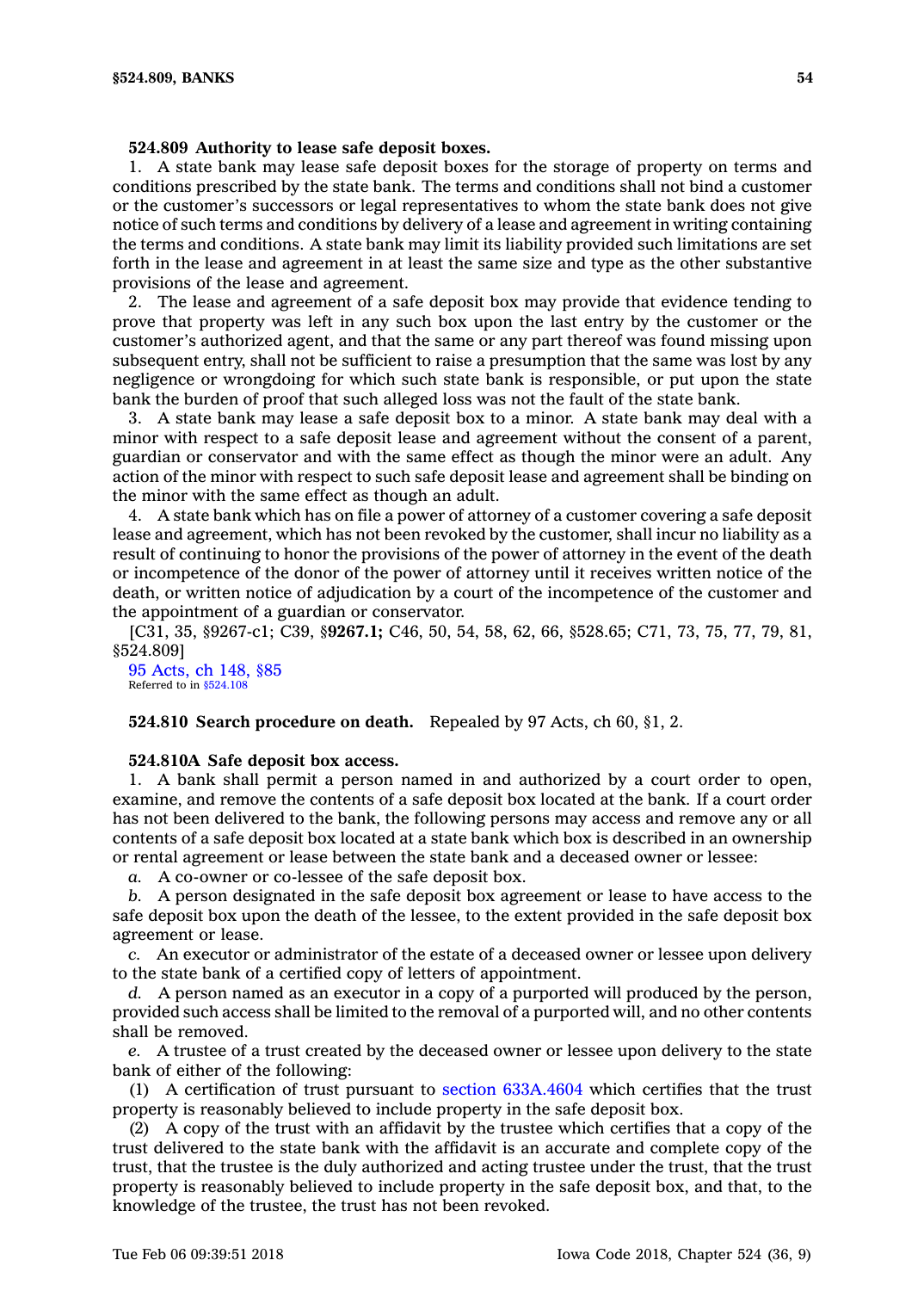2. A person removing any contents of <sup>a</sup> safe deposit box pursuant to [subsection](https://www.legis.iowa.gov/docs/code/524.810A.pdf) 1 shall deliver any writing purported to be <sup>a</sup> will of the decedent to the court having jurisdiction over the decedent's estate.

3. *a.* If <sup>a</sup> person authorized to have access under [subsection](https://www.legis.iowa.gov/docs/code/524.810A.pdf) 1 does not request access to the safe deposit box within the thirty-day period immediately following the date of death of the owner or lessee of <sup>a</sup> safe deposit box, and the state bank has knowledge of the death of the owner or lessee of the safe deposit box, the safe deposit box may be opened by or in the presence of two employees of the state bank. If no key is produced, the state bank may cause the safe deposit box to be opened and the state bank shall have <sup>a</sup> claim against the estate of the deceased owner or lessee and <sup>a</sup> lien upon the contents of the safe deposit box for the costs of opening and resealing the safe deposit box.

*b.* If <sup>a</sup> safe deposit box is opened pursuant to paragraph *"a"*, the bank employees present at such opening shall do all of the following:

(1) Remove any purported will of the deceased owner or lessee.

(2) Unseal, copy, and retain in the records of the state bank <sup>a</sup> copy of <sup>a</sup> purported will removed from the safe deposit box. An additional copy of such purported will shall be made, dated, and signed by the bank employees present at the safe deposit box opening and placed in the safe deposit box. The safe deposit box shall then be resealed.

(3) The original of <sup>a</sup> purported will shall be sent by registered or certified mail or personally delivered to the district court in the county of the last known residence of the deceased owner or lessee, or the court having jurisdiction over the testator's estate. If the residence is unknown or last known and not in this state, the purported will shall be sent by registered or certified mail or personally delivered to the district court in the county where the safe deposit box is located.

4. The state bank may rely upon published information or other reasonable proof of death of an owner or lessee. A state bank has no duty to inquire about or discover, and is not liable to any person for failure to inquire about or discover, the death of the owner or lessee of <sup>a</sup> safe deposit box. A state bank has no duty to open or cause to be opened, and is not liable to any person for failure to open or cause to be opened, <sup>a</sup> safe deposit box of <sup>a</sup> deceased owner or lessee. Upon compliance with the requirements of [subsection](https://www.legis.iowa.gov/docs/code/524.810A.pdf) 1 or 3, the state bank is not liable to any person as <sup>a</sup> result of the opening of the safe deposit box, removal and delivery of the purported will, or retention of the unopened safe deposit box and contents.

99 [Acts,](https://www.legis.iowa.gov/docs/acts/1999/CH0148.pdf) ch 148, §1; 2004 Acts, ch [1102,](https://www.legis.iowa.gov/docs/acts/2004/CH1102.pdf) §1, 2; 2005 [Acts,](https://www.legis.iowa.gov/docs/acts/2005/CH0038.pdf) ch 38, §55 Referred to in [§524.108](https://www.legis.iowa.gov/docs/code/524.108.pdf)

### **524.811 Adverse claims to property in safe deposit and safekeeping.**

1. A state bank shall not be required, in the absence of <sup>a</sup> court order or indemnity required by this [section](https://www.legis.iowa.gov/docs/code/524.811.pdf), to recognize any claim to, or claim of authority to exercise control over, property held in safe deposit or property held for safekeeping pursuant to [section](https://www.legis.iowa.gov/docs/code/524.813.pdf) [524.813](https://www.legis.iowa.gov/docs/code/524.813.pdf) made by <sup>a</sup> person or persons other than:

*a.* The customer in whose name the property is held by the state bank.

*b.* An individual or group of individuals who are authorized to have access to the safe deposit box, or to the property held for safekeeping, pursuant to <sup>a</sup> certified corporate resolution or other written arrangement with the customer, currently on file with the state bank, which has not been revoked by valid corporate action in the case of <sup>a</sup> corporation, or by <sup>a</sup> valid agreement or other valid action appropriate for the form of legal organization of any other customer, of which the state bank has received notice and which is not the subject of <sup>a</sup> dispute known to the state bank as to its original validity. The safe deposit and safekeeping account records of <sup>a</sup> state bank shall be presumptive evidence as to the identity of the customer on whose behalf the money is held.

2. To require <sup>a</sup> state bank to recognize an adverse claim to, or adverse claim of authority to control, property held in safe deposit or for safekeeping, whoever makes the claim must either:

*a.* Obtain and serve on the state bank an appropriate court order or judicial process directed to the state bank, restraining any action with respect to the property until further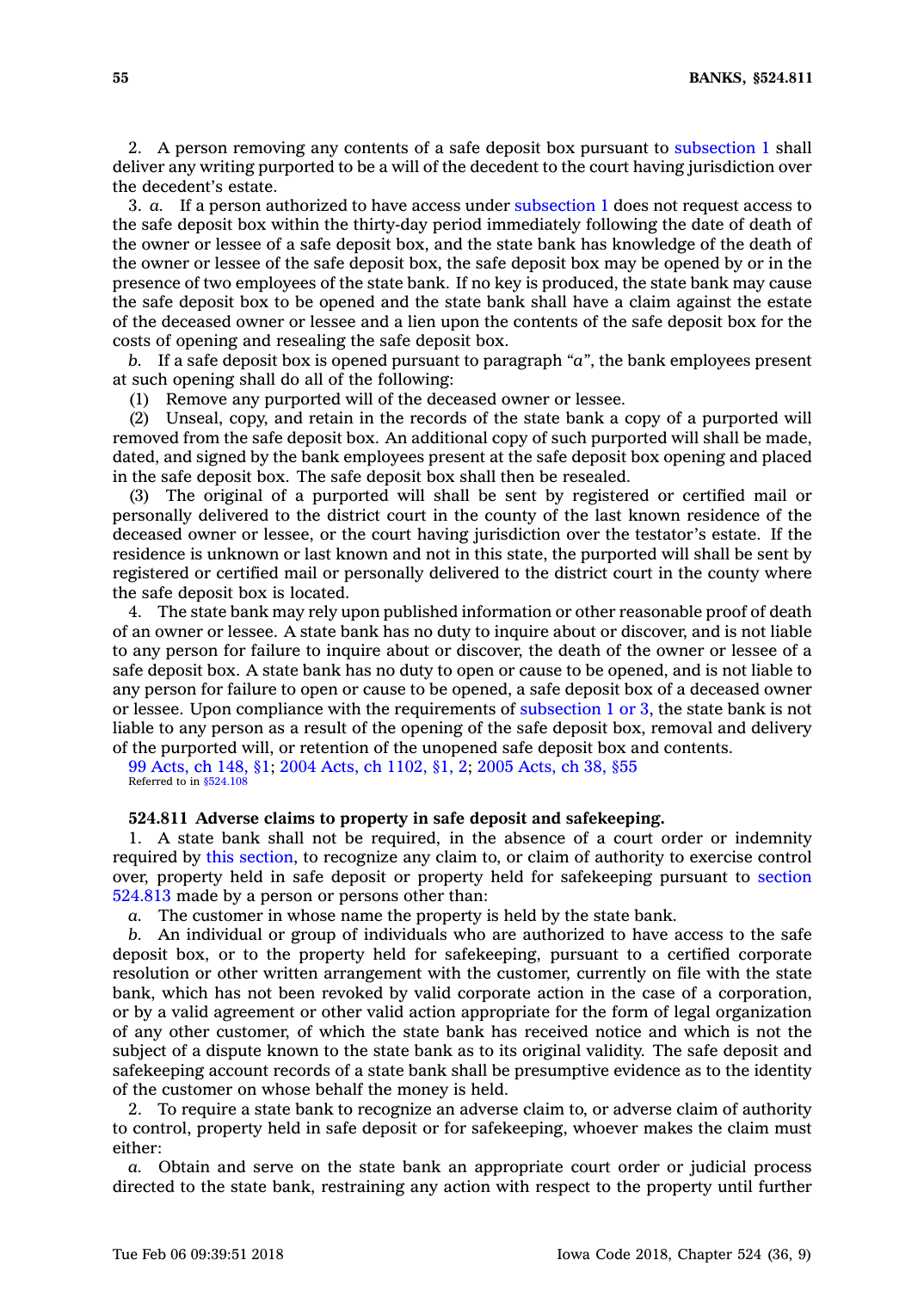order of such court or instructing the state bank to deliver the property, in whole or in part, as provided in the order or process; or

*b.* Deliver to the state bank <sup>a</sup> bond, in form and amount and with sureties satisfactory to the state bank, indemnifying the state bank against any liability, loss or expense which it might incur because of its recognition of the adverse claim or because of its refusal to deliver the property to any person described in paragraphs *"a"* and *"b"* of [subsection](https://www.legis.iowa.gov/docs/code/524.811.pdf) 1 of this [section](https://www.legis.iowa.gov/docs/code/524.811.pdf).

[C71, 73, 75, 77, 79, 81, §524.811] Referred to in [§524.108](https://www.legis.iowa.gov/docs/code/524.108.pdf)

### **524.812 Remedies and proceedings for nonpayment of rent on safe deposit box.**

1. A state bank shall have <sup>a</sup> lien upon the contents of <sup>a</sup> safe deposit box for past due rentals and any expense incurred in opening the safe deposit box, replacement of the locks thereon, and of any sale made pursuant to this [section](https://www.legis.iowa.gov/docs/code/524.812.pdf). If the rental of any safe deposit box is not paid within six months from the day it is due, at any time thereafter and while such rental remains unpaid, the state bank shall mail <sup>a</sup> notice by certified or registered mail to the customer at the customer's last known address as shown upon the records of the state bank, stating that if the amount due for such rental is not paid on or before <sup>a</sup> specified day, which shall be at least thirty days after the date of mailing such notice, the state bank will remove the contents thereof and hold the same for the account of the customer.

2. If the rental for the safe deposit box has not been paid prior to the expiration of the period specified in <sup>a</sup> notice mailed pursuant to [subsection](https://www.legis.iowa.gov/docs/code/524.812.pdf) 1 of this [section](https://www.legis.iowa.gov/docs/code/524.812.pdf), the state bank may, in the presence of two of its officers, cause the box to be opened and the contents removed. An inventory of the contents of the safe deposit box shall be made by the two officers present and the contents held by the state bank for the account of the customer.

3. If the contents are not claimed within two years after their removal from the safe deposit box, the state bank may proceed to sell so much of the contents as is necessary to pay the past due rentals and the expense incurred in opening the safe deposit box, replacement of the locks thereon and the sale of the contents. The sale shall be held at the time and place specified in <sup>a</sup> notice published prior to the sale once each week for two successive weeks in <sup>a</sup> newspaper of general circulation published in the municipal corporation or unincorporated area in which the state bank has its principal place of business, or if there is none, <sup>a</sup> newspaper of general circulation published in the county, or in <sup>a</sup> county adjoining the county, in which the state bank has its principal place of business. A copy of the notice so published shall be mailed to the customer at the customer's last known address as shown upon the records of the state bank. The notice shall contain the name of the customer and need only describe the contents of the safe deposit box in general terms. The contents of any number of safe deposit boxes may be sold under one notice of sale and the cost thereof apportioned ratably among the several safe deposit box customers involved. At the time and place designated in said notice the contents taken from each respective safe deposit box shall be sold separately to the highest bidder for cash and the proceeds of each sale applied to the rentals and expenses due to the state bank and the residue from any such sale shall be held by the state bank for the account of the customer or customers. Any amount so held as proceeds from such sale shall be credited with interest at the customary annual rate for savings accounts at said state bank, or in lieu thereof, at the customary rate of interest in the community where such proceeds are held. The crediting of interest shall not activate said account to avoid an abandonment as unclaimed property under [chapter](https://www.legis.iowa.gov/docs/code//556.pdf) 556.

4. Notwithstanding any of the provisions of this [section](https://www.legis.iowa.gov/docs/code/524.812.pdf), shares, bonds, or other securities which, at the time of a sale pursuant to [subsection](https://www.legis.iowa.gov/docs/code/524.812.pdf) 3 of this [section](https://www.legis.iowa.gov/docs/code/524.812.pdf), are listed on any established stock exchange in the United States, shall not be sold at public sale but may be sold through an established stock exchange. Upon the making of <sup>a</sup> sale of any such securities, an officer of the state bank shall execute and attach to the securities so sold an affidavit reciting facts showing that such securities were sold pursuant to this [section](https://www.legis.iowa.gov/docs/code/524.812.pdf) and that the state bank has complied with the provisions of this [section](https://www.legis.iowa.gov/docs/code/524.812.pdf). The affidavit shall constitute sufficient authority to any corporation whose shares are so sold or to any registrar or transfer agent of such corporation to cancel the certificates of shares so sold and to issue <sup>a</sup> new certificate or certificates representing such shares to the purchaser thereof, and to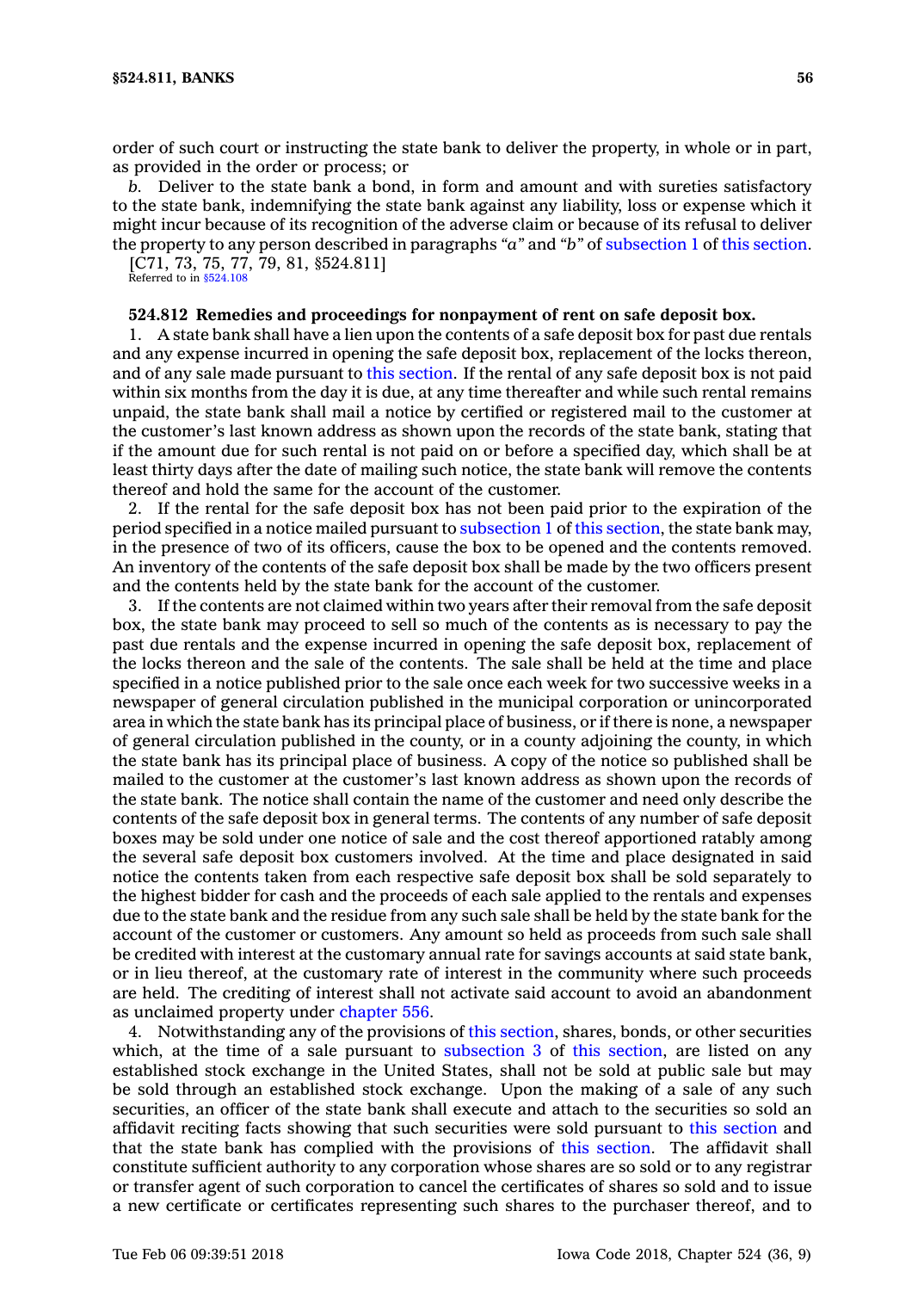any registrar, trustee, or transfer agent of registered bonds or other securities, to register any such bonds or other securities in the name of the purchaser thereof.

5. The proceeds of any sale made pursuant to this [section](https://www.legis.iowa.gov/docs/code/524.812.pdf), after the payment of any amounts with respect to which the state bank has <sup>a</sup> lien, any property which was not offered for sale and property which, although offered for sale, was not sold, shall be retained by the state bank until such time as the property is presumed abandoned according to the provisions of [section](https://www.legis.iowa.gov/docs/code/556.2.pdf) 556.2, and shall thereafter be handled in accordance with the provisions of that chapter.

[C71, 73, 75, 77, 79, 81, §524.812] 95 [Acts,](https://www.legis.iowa.gov/docs/acts/1995/CH0148.pdf) ch 148, §86 Referred to in [§524.108](https://www.legis.iowa.gov/docs/code/524.108.pdf), [524.813](https://www.legis.iowa.gov/docs/code/524.813.pdf)

### **524.813 Authority to receive property for safekeeping.**

1. A state bank may accept property for safekeeping if, except in the case of night depositories, it issues <sup>a</sup> receipt therefor. A state bank accepting property for safekeeping shall purchase and maintain reasonable insurance coverage to insure against loss incurred in connection with the acceptance of property for safekeeping. Property held for safekeeping shall not be commingled with the property of the state bank or the property of others.

2. A state bank shall have <sup>a</sup> lien upon any property held for safekeeping for past due charges for safekeeping and for expenses incurred in any sale made pursuant to [this](https://www.legis.iowa.gov/docs/code/524.813.pdf) [subsection](https://www.legis.iowa.gov/docs/code/524.813.pdf). If the charge for the safekeeping of property is not paid within six months from the day it is due, at any time thereafter and while such charge remains unpaid, the state bank may mail <sup>a</sup> notice to the customer at the customer's last known address as shown upon the records of the state bank, stating that if the amount due is not paid on or before <sup>a</sup> specified day, which shall be at least thirty days after the date of mailing such notice, the state bank will remove the property from safekeeping and hold the same for the account of the customer. After the expiration of the period specified in such notice, if the charge for safekeeping has not been paid, the state bank may remove the property from safekeeping, cause the property to be inventoried and hold the same for the account of the customer. If the property is not claimed within two years after its removal from safekeeping the state bank may proceed to sell so much thereof as is necessary to pay the charge which remains unpaid and the expense incurred in making the sale in the manner provided for in [subsections](https://www.legis.iowa.gov/docs/code/524.812.pdf) 3 and 4 of section [524.812](https://www.legis.iowa.gov/docs/code/524.812.pdf). The proceeds of any sale made pursuant to this [section](https://www.legis.iowa.gov/docs/code/524.813.pdf), after payment of any amounts with respect to which the state bank has <sup>a</sup> lien, any property which was not offered for sale and property which, although offered for sale, was not sold, shall be retained by the state bank until such time as the property is presumed abandoned according to the provisions of [section](https://www.legis.iowa.gov/docs/code/556.2.pdf) 556.2, and shall thereafter be handled in accordance with the provisions of that chapter.

[C71, 73, 75, 77, 79, 81, §524.813] Referred to in [§524.811](https://www.legis.iowa.gov/docs/code/524.811.pdf)

### **524.814 Loan or pledge of assets.**

Pursuant to <sup>a</sup> resolution of its board of directors, <sup>a</sup> state bank may lend or pledge its assets for the following purposes, and for no other purposes:

1. To secure deposits of the state bank or <sup>a</sup> bank that is an affiliate of the state bank when <sup>a</sup> customer is required to obtain such security, or <sup>a</sup> bank is required to provide security, by the laws of the United States, by any agency or instrumentality of the United States, by the laws of the state of Iowa or another state, by the state board of regents, by <sup>a</sup> resolution or ordinance relating to the issuance of bonds, by the terms of any interstate compact, or by order of any court of competent jurisdiction. The lending of securities to <sup>a</sup> bank that is an affiliate, or the pledging of securities for the account of <sup>a</sup> bank that is an affiliate, shall be on terms and conditions that are consistent with safe and sound banking practices.

2. To secure transactions to hedge risks associated with interest rate exposure, subject to the approval of the superintendent.

3. To secure money borrowed by the state bank, provided that capital notes or debentures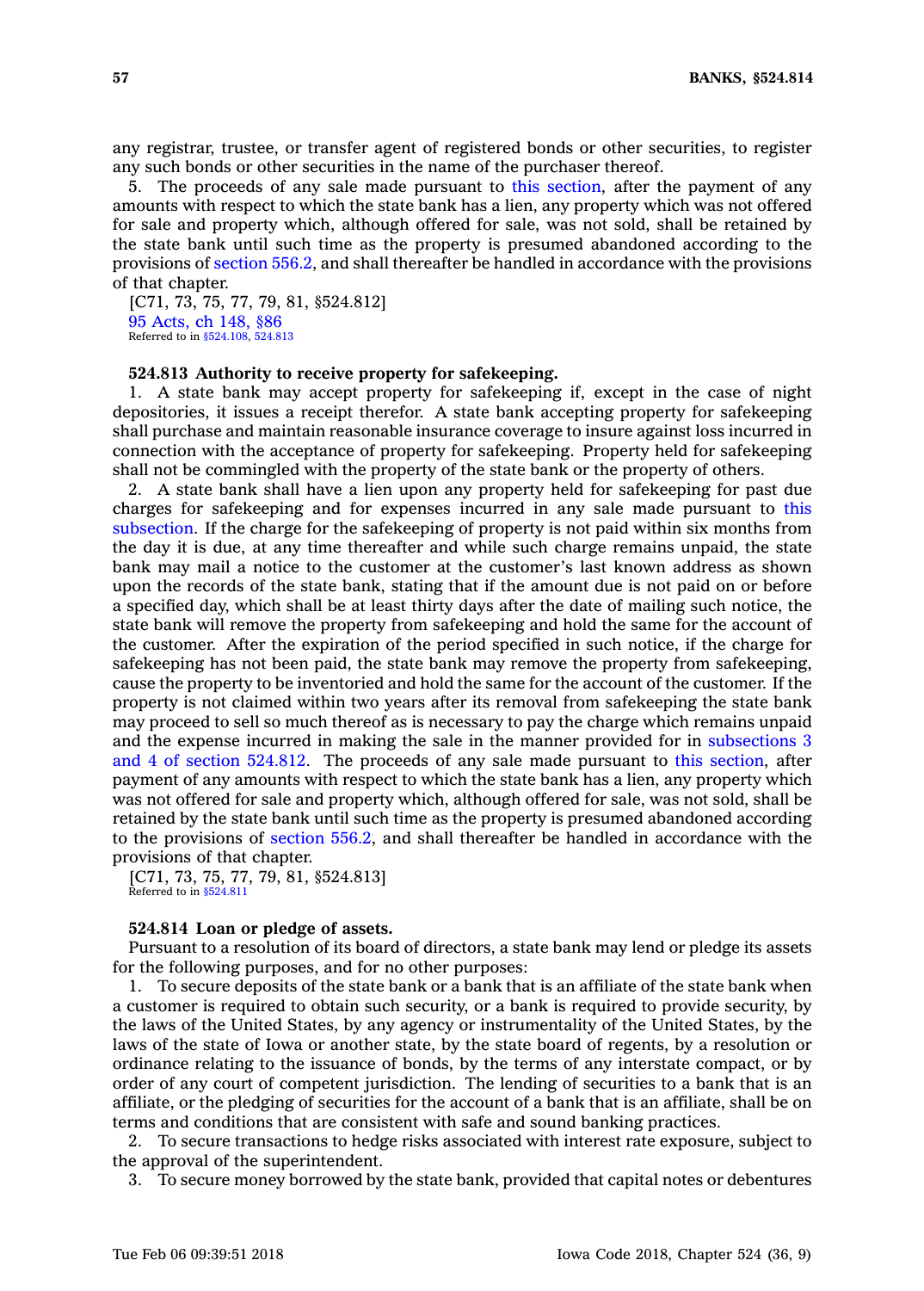issued pursuant to section [524.404](https://www.legis.iowa.gov/docs/code/524.404.pdf) shall not in any event be secured by <sup>a</sup> pledge of assets or otherwise.

4. To secure participations sold to the federal agricultural mortgage corporation.

[S13, §1889-c; C24, 27, §9268; C31, 35, §9222-c2, 9222-c3, 9268; C39, §**9222.2, 9222.3, 9268;** C46, 50, 54, 58, 62, 66, §528.12, 528.13, 528.66; C71, 73, 75, 77, 79, 81, §524.814]

89 [Acts,](https://www.legis.iowa.gov/docs/acts/89/CH0257.pdf) ch 257, §9; 2002 Acts, ch [1175,](https://www.legis.iowa.gov/docs/acts/2002/CH1175.pdf) §92, 103; 2010 Acts, ch [1028,](https://www.legis.iowa.gov/docs/acts/2010/CH1028.pdf) §10; 2010 [Acts,](https://www.legis.iowa.gov/docs/acts/2010/CH1189.pdf) ch [1189,](https://www.legis.iowa.gov/docs/acts/2010/CH1189.pdf) §41

Referred to in [§524.1601](https://www.legis.iowa.gov/docs/code/524.1601.pdf)

### **524.815 Deposits by <sup>a</sup> state bank.**

A state bank may deposit its funds in <sup>a</sup> depository which is selected by, or in <sup>a</sup> manner authorized by, the directors of <sup>a</sup> state bank and which is authorized by law to receive deposits and is subject to supervision by banking authorities of the United States or of any state, and, with the prior approval of the superintendent, in any other depository.

[C71, 73, 75, 77, 79, 81, §524.815]

#### **524.816 Account insurance.**

1. A bank organized under this [chapter](https://www.legis.iowa.gov/docs/code//524.pdf), as <sup>a</sup> condition of maintaining its privilege of organization after July 1, 1984 shall become an insured bank and shall acquire and maintain insurance to protect each depositor against loss of funds held on account by the bank. The insurance shall be obtained from the federal deposit insurance corporation or another insurance plan approved by the superintendent, provided that each bank shall acquire deposit insurance from the appropriate agency of the federal government.

2. The superintendent may furnish to an official of an insurance plan by which the accounts of the bank are insured, any information relating to examinations and reports of the status of that bank for the purpose of determining availability of insurance to that bank. 84 Acts, ch [1196,](https://www.legis.iowa.gov/docs/acts/1984/CH1196.pdf) §1; 91 [Acts,](https://www.legis.iowa.gov/docs/acts/1991/CH0016.pdf) ch 16, §1

**524.817** Reserved.

## **524.818 Indebtedness of state bank.**

A state bank may borrow money or otherwise contract indebtedness for necessary expenses in managing and transacting its business, to maintain proper cash reserves, and for other corporate purposes, provided, however, the superintendent may prohibit or place restrictions upon money borrowed or other indebtedness which would, in the superintendent's judgment, constitute an unsafe or unsound practice in view of the condition and circumstances of the state bank. Nothing contained in this [section](https://www.legis.iowa.gov/docs/code/524.818.pdf) shall limit the right of <sup>a</sup> state bank to issue capital notes or debentures pursuant and subject to the provisions of section [524.404](https://www.legis.iowa.gov/docs/code/524.404.pdf).

[S13, §1889-j; C24, 27, 31, 35, 39, §**9297;** C46, 50, 54, 58, 62, 66, §532.14; C71, 73, 75, 77, 79, 81, §524.818]

#### **524.819 Clearing checks at par.**

Checks drawn on <sup>a</sup> state bank shall be cleared at par by the state bank on which they are drawn. This [section](https://www.legis.iowa.gov/docs/code/524.819.pdf) shall not be applicable where checks are received by <sup>a</sup> bank as special collection items.

[C46, 50, 54, 58, 62, 66, §528.63; C71, 73, 75, 77, 79, 81, §524.819] Referred to in [§524.1601](https://www.legis.iowa.gov/docs/code/524.1601.pdf)

## **524.820 Money received for transmission.**

1. A state bank shall have power to receive money for transmission. Upon receiving money for transmission, <sup>a</sup> state bank shall give the customer <sup>a</sup> receipt setting forth the date of receipt of the money, the amount of the money in dollars and cents, and if the money is to be transmitted to <sup>a</sup> foreign country in the currency of such country, the amount of the money in such currency.

2. In an action by <sup>a</sup> customer against <sup>a</sup> state bank for recovery of money delivered for transmission, the burden of proof of delivery of the money in accordance with the instructions of the customer shall be on the state bank but an affidavit by an agent or depository of the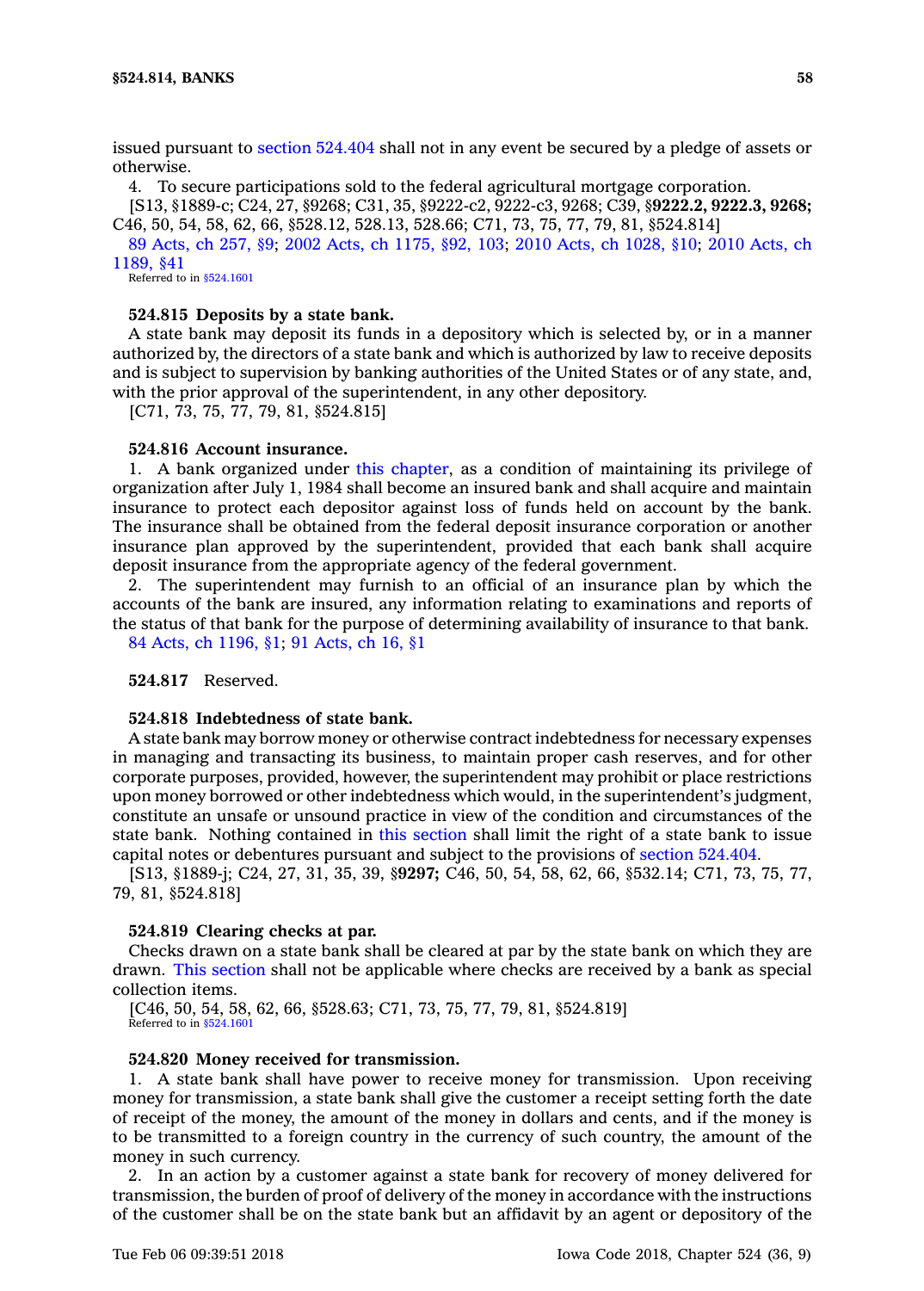state bank that the money was delivered in accordance with the instructions of the customer and <sup>a</sup> receipt for the money signed in the name of the recipient designated by the customer shall be prima facie evidence of the delivery of the money in accordance with the instructions of the customer.

[C71, 73, 75, 77, 79, 81, §524,820]

## **524.821 Electronic transmission of funds — restrictions.**

1. A state bank may engage in any transaction incidental to the conduct of the business of banking and otherwise permitted by applicable law, by means of either the direct transmission of electronic impulses to or from customers and banks or the recording of electronic impulses or other indicia of <sup>a</sup> transaction for delayed transmission to <sup>a</sup> bank. Subject to the provisions of [chapter](https://www.legis.iowa.gov/docs/code//527.pdf) 527, <sup>a</sup> state bank may utilize, establish or operate, alone or with one or more other banks, savings and loan associations incorporated under federal law, credit unions incorporated under the provisions of [chapter](https://www.legis.iowa.gov/docs/code//533.pdf) 533 or federal law, corporations licensed under [chapter](https://www.legis.iowa.gov/docs/code//536A.pdf) 536A, or third parties, the satellite terminals permitted under [chapter](https://www.legis.iowa.gov/docs/code//527.pdf) 527, by means of which customers and banks may transmit and receive electronic impulses constituting transactions pursuant to this [section](https://www.legis.iowa.gov/docs/code/524.821.pdf). However, such utilization, establishment, or operation shall be lawful only when in compliance with [chapter](https://www.legis.iowa.gov/docs/code//527.pdf) 527. Nothing in this [section](https://www.legis.iowa.gov/docs/code/524.821.pdf) shall be construed as authority for any person to engage in transactions not otherwise permitted by applicable law, nor shall anything in this [section](https://www.legis.iowa.gov/docs/code/524.821.pdf) be deemed to repeal, replace or in any other way affect any applicable law or rule regarding the maintenance of or access to financial information maintained by any bank.

2. A state bank which offers its customers, or any of them, the opportunity to engage in transactions with or through the bank in the manner authorized by [subsection](https://www.legis.iowa.gov/docs/code/524.821.pdf) 1 shall not require <sup>a</sup> customer to deal with or through the bank in that manner in lieu of writing checks in the usual manner upon <sup>a</sup> conventional checking account, and shall not impose any extraordinary charge upon customers who choose to write checks in the usual manner upon <sup>a</sup> conventional checking account maintained at that bank. The term *"extraordinary charge"*, as used in this [subsection](https://www.legis.iowa.gov/docs/code/524.821.pdf), is <sup>a</sup> charge in excess of <sup>a</sup> fair and reasonable charge, based upon the costs to the bank of providing and maintaining checking account services.

[C77, 79, 81, §524.821; 82 Acts, ch [1094,](https://www.legis.iowa.gov/docs/acts/1982/CH1094.pdf) §1] 2012 Acts, ch [1017,](https://www.legis.iowa.gov/docs/acts/2012/CH1017.pdf) §108

### **524.822 through 524.824** Reserved.

#### **524.825 Securities activities.**

1. Subject to the prior approval of the superintendent and as authorized by rules adopted by the superintendent pursuant to [chapter](https://www.legis.iowa.gov/docs/code//17A.pdf) 17A, <sup>a</sup> state bank or <sup>a</sup> subsidiary of <sup>a</sup> state bank organized or acquired pursuant to section 524.802, [subsection](https://www.legis.iowa.gov/docs/code/524.802.pdf) 12, may engage in directly, or may organize, acquire, or invest in <sup>a</sup> subsidiary for the purpose of engaging in securities activities and any aspect of the securities industry, including but not limited to any of the following:

*a.* Issuing, underwriting, selling, or distributing stocks, bonds, debentures, notes, interest in mutual funds or money-market-type mutual funds, or other securities.

*b.* Organizing, sponsoring, and operating one or more mutual funds.

*c.* Acting as <sup>a</sup> securities broker-dealer licensed under [chapter](https://www.legis.iowa.gov/docs/code//502.pdf) 502. The business relating to securities shall be conducted through, and in the name of, the broker-dealer. The requirements of [chapter](https://www.legis.iowa.gov/docs/code//502.pdf) 502 apply to any business of the broker-dealer transacted in this state.

2. A subsidiary engaging in activities authorized by this [section](https://www.legis.iowa.gov/docs/code/524.825.pdf) may also engage in any other authorized activities under section 524.802, [subsection](https://www.legis.iowa.gov/docs/code/524.802.pdf) 12.

87 [Acts,](https://www.legis.iowa.gov/docs/acts/87/CH0171.pdf) ch 171, §14; 95 [Acts,](https://www.legis.iowa.gov/docs/acts/95/CH0148.pdf) ch 148, §87; 2012 Acts, ch [1023,](https://www.legis.iowa.gov/docs/acts/2012/CH1023.pdf) §157 Referred to in [§524.802](https://www.legis.iowa.gov/docs/code/524.802.pdf)

**524.826 through 524.900** Reserved.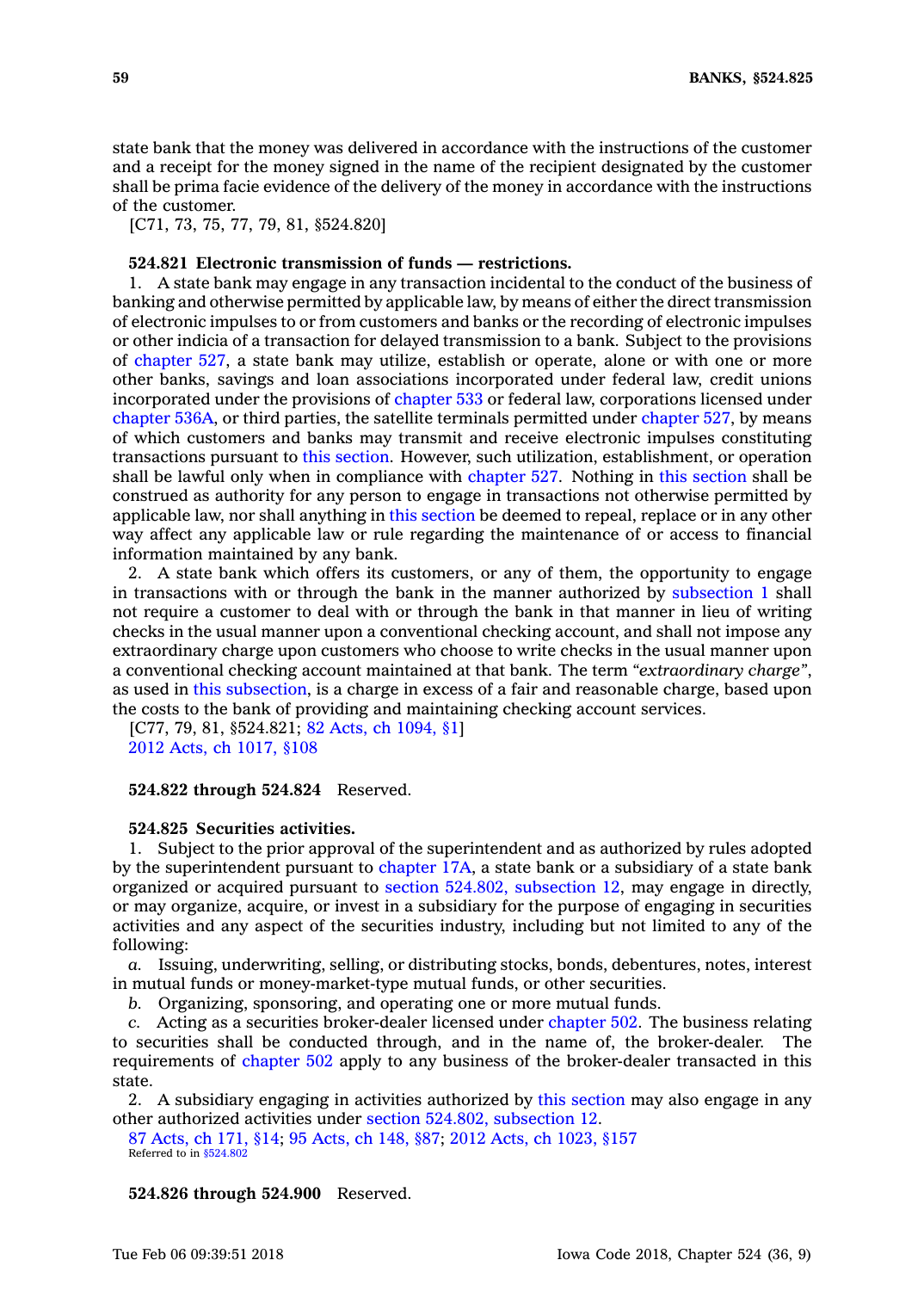## SUBCHAPTER IX

## INVESTMENT AND LENDING POWERS

## **524.901 Investments.**

1. For purposes of this [section](https://www.legis.iowa.gov/docs/code/524.901.pdf), unless the context otherwise requires:

*a. "Investment securities"* means marketable obligations in the form of bonds, notes, or debentures which have been publicly offered, are of sound value, or are secured so as to be readily marketable at <sup>a</sup> fair value, and are within the four highest grades according to <sup>a</sup> reputable rating service or represent unrated issues of equivalent value. *"Investment securities"* does not include investments which are predominately speculative in nature.

*b. "Shares"* means proprietary units of ownership of <sup>a</sup> corporation.

2. A state bank shall not invest for its own account more than fifteen percent of its aggregate capital in investment securities of any one obligor. The par value of the investment securities shall be used to determine the amount that may be invested under this [subsection](https://www.legis.iowa.gov/docs/code/524.901.pdf), and any premium paid by <sup>a</sup> state bank for any investment securities shall not be included in determining the amount that may be invested under this [subsection](https://www.legis.iowa.gov/docs/code/524.901.pdf).

3. Subject only to the exercise of prudent banking judgment, <sup>a</sup> state bank may invest for its own account without regard to the limitation provided in [subsection](https://www.legis.iowa.gov/docs/code/524.901.pdf) 2 in any of the following:

*a.* Investment securities of the United States of which the payment of principal and interest is fully and unconditionally guaranteed by the United States.

*b.* Investment securities issued, insured, or guaranteed by <sup>a</sup> department or an agency of the United States government, provided that the securities, insurance, or guarantee commits the full faith and credit of the United States for the repayment of the securities.

*c.* Investment securities of the federal national mortgage association or the association's successor.

*d.* Investment securities of the federal home loan mortgage corporation or the corporation's successor.

*e.* Investment securities of the student loan marketing association or the association's successor.

*f.* Investment securities of <sup>a</sup> federal home loan bank.

*g.* Investment securities of <sup>a</sup> farm credit bank.

*h.* Investment securities representing general obligations of the state of Iowa or of political subdivisions of the state.

4. A state bank may invest without limit in the shares or units of investment companies or investment trusts registered under the federal Investment Company Act of 1940, 15 U.S.C. §80a-1 et seq., the portfolio of which is limited to United States investment securities described in [subsection](https://www.legis.iowa.gov/docs/code/524.901.pdf) 3 or repurchase agreements fully collateralized by United States investment securities described in [subsection](https://www.legis.iowa.gov/docs/code/524.901.pdf) 3, if delivery of the collateral is taken either directly or through an authorized custodian and the dollar-weighted average maturity of the portfolio is not more than five years. All other investments by <sup>a</sup> state bank in the shares or units of investment companies or investment trusts registered under the federal Investment Company Act of 1940, 15 U.S.C. §80a-1 et seq., whose portfolios exclusively contain investment securities permissible pursuant to [subsections](https://www.legis.iowa.gov/docs/code/524.901.pdf) 2 and 3, shall not exceed fifteen percent of the state bank's aggregate capital.

5. To the extent necessary to meet minimum membership or participation criteria, <sup>a</sup> state bank may invest for its own account in the shares of the appropriate federal reserve bank, the appropriate federal home loan bank, the federal national agricultural mortgage corporation or corporations engaged solely in the pooling of agricultural loans for federal agricultural mortgage corporation guarantees, and other similar investments acceptable to the superintendent and approved in writing by the superintendent. The bank's investment in the shares of each of the organizations is limited to fifteen percent of its aggregate capital or <sup>a</sup> higher amount as approved by the superintendent. Notwithstanding the specific requirements of this [section](https://www.legis.iowa.gov/docs/code/524.901.pdf), any shares of government-sponsored entities held by <sup>a</sup> state bank on or before July 1, 1995, shall be authorized.

6. A state bank, upon the approval of the superintendent, may acquire and hold the shares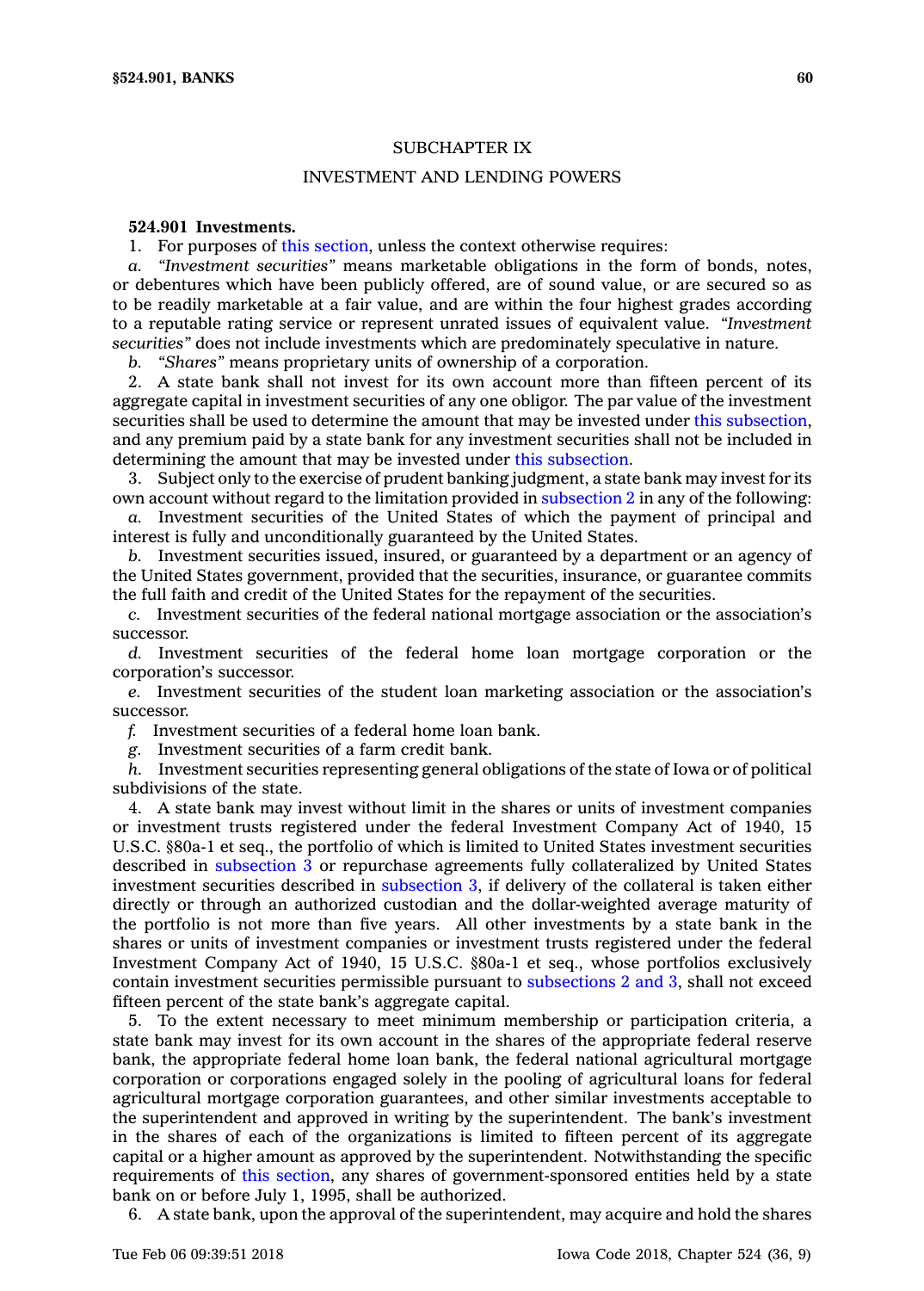**61 BANKS, §524.901**

of any corporation which <sup>a</sup> state bank is authorized to acquire and hold pursuant to [this](https://www.legis.iowa.gov/docs/code//524.pdf) [chapter](https://www.legis.iowa.gov/docs/code//524.pdf).

7. *a.* A state bank, upon the approval of the superintendent, may invest up to five percent of its aggregate capital in the shares or equity interests of any of the following:

(1) Economic development corporations organized under [chapter](https://www.legis.iowa.gov/docs/code//496B.pdf) 496B to the extent authorized by and subject to the limitations of that chapter.

(2) Community development corporations or community development projects to the same extent <sup>a</sup> national bank may invest in such corporations or projects pursuant to 12 U.S.C. §24.

(3) Small business investment companies as defined by the laws of the United States.

(4) Venture capital funds which invest an amount equal to at least fifty percent of <sup>a</sup> state bank's investment in small businesses having their principal offices within this state and having either more than one-half of their assets within this state or more than one-half of their employees employed within this state.

(5) Small businesses having <sup>a</sup> principal office within this state and having either more than one-half of their assets within this state or more than one-half of their employees employed within this state. An investment by <sup>a</sup> state bank in <sup>a</sup> small business under this subparagraph shall be included with the obligations of the small business to the state bank that are incurred as <sup>a</sup> result of the exercise by the state bank of the powers conferred in section [524.902](https://www.legis.iowa.gov/docs/code/524.902.pdf) for the purpose of determining the total obligations of the small business pursuant to section [524.904](https://www.legis.iowa.gov/docs/code/524.904.pdf). A state bank's equity interest investment in <sup>a</sup> small business, pursuant to this subparagraph, shall not exceed <sup>a</sup> twenty percent ownership interest in the small business.

(6) Other entities, acceptable to the superintendent, whose sole purpose is to promote economic or civic developments within <sup>a</sup> community or this state.

*b.* A state bank's total investment in any combination of the shares or equity interests of the entities identified in paragraph *"a"*, subparagraphs (1) through (6) shall be limited to fifteen percent of its aggregate capital.

*c.* For purposes of this [subsection](https://www.legis.iowa.gov/docs/code/524.901.pdf):

(1) The term *"equity interests"* means limited partnership interests and other equity interests in which liability is limited to the amount of the investment, but does not mean general partnership interests or other interests involving general liability.

(2) The term *"small business"* means <sup>a</sup> corporation, partnership, proprietorship, or other entity which meets the appropriate United States small business administration definition of small business and which is principally engaged in the development or exploitation of inventions, technological improvements, new processes, or other products not previously generally available in this state, or other investments which provide an economic benefit to the state.

(3) The term *"venture capital fund"* means <sup>a</sup> corporation, partnership, proprietorship, or other entity whose principal business is or will be the making of investments in, and the providing of significant managerial assistance to, small businesses.

8. A state bank, in the exercise of the powers granted in this [chapter](https://www.legis.iowa.gov/docs/code//524.pdf), may purchase cash value life insurance contracts which may include provisions for the lump sum payment of premiums and which may include insurance against the loss of the lump sum payment. The cash value life insurance contracts purchased from any one company shall not exceed fifteen percent of aggregate capital of the state bank, and in the aggregate from all companies, shall not exceed twenty-five percent of aggregate capital of the state bank unless the state bank has obtained the approval of the superintendent prior to the purchase of any cash value life insurance contract in excess of this limitation.

9. A state bank may invest without limitation for its own account in futures, forward, and standby contracts to purchase and sell any of the instruments <sup>a</sup> state bank is authorized to purchase and sell, subject to the prior approval of the superintendent and pursuant to applicable federal laws and regulations governing such contracts. Purchase and sale of such contracts shall be conducted in accordance with safe and sound banking practices and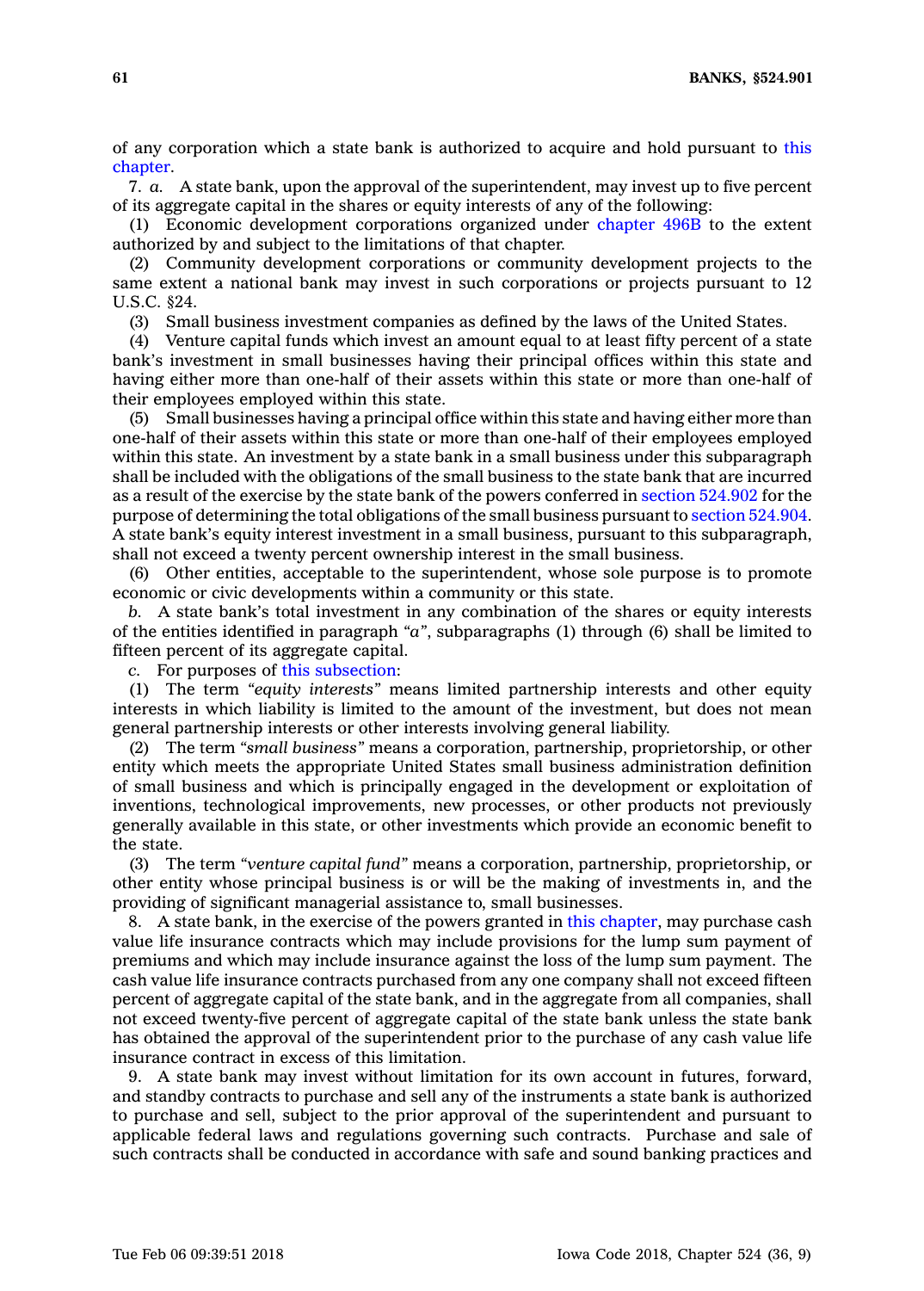with the level of the activity being reasonably related to the state bank's business needs and capacity to fulfill its obligations under the contracts.

[C97, §1844, 1850; S13, §1850; SS15, §1889-o; C24, 27, 31, 35, 39, §**9162, 9183, 9269, 9271;** C46, 50, 54, 58, 62, 66, §526.7, 526.25, 528.15, 528.67, 528.70; C71, 73, 75, 77, 79, 81, §524.901; 81 [Acts,](https://www.legis.iowa.gov/docs/acts/1981/CH0173.pdf) ch 173, §10; 82 Acts, ch [1017,](https://www.legis.iowa.gov/docs/acts/1982/CH1017.pdf) §1, 2]

83 [Acts,](https://www.legis.iowa.gov/docs/acts/83/CH0124.pdf) ch 124, §14, 15; 83 [Acts,](https://www.legis.iowa.gov/docs/acts/83/CH0152.pdf) ch 152, §1; 85 [Acts,](https://www.legis.iowa.gov/docs/acts/85/CH0136.pdf) ch 136, §3; 85 [Acts,](https://www.legis.iowa.gov/docs/acts/85/CH0252.pdf) ch 252, §35; [87](https://www.legis.iowa.gov/docs/acts/87/CH0171.pdf) [Acts,](https://www.legis.iowa.gov/docs/acts/87/CH0171.pdf) ch 171, §15 – 19; 88 Acts, ch [1075,](https://www.legis.iowa.gov/docs/acts/88/CH1075.pdf) §1; 89 [Acts,](https://www.legis.iowa.gov/docs/acts/89/CH0049.pdf) ch 49, §1; 89 [Acts,](https://www.legis.iowa.gov/docs/acts/89/CH0257.pdf) ch 257, §10 – 15; [91](https://www.legis.iowa.gov/docs/acts/91/CH0220.pdf) [Acts,](https://www.legis.iowa.gov/docs/acts/91/CH0220.pdf) ch 220, §5, 6; 94 Acts, ch [1140,](https://www.legis.iowa.gov/docs/acts/94/CH1140.pdf) §1, 2; 95 [Acts,](https://www.legis.iowa.gov/docs/acts/95/CH0148.pdf) ch 148, §88; 2010 Acts, ch [1028,](https://www.legis.iowa.gov/docs/acts/2010/CH1028.pdf) §11; [2012](https://www.legis.iowa.gov/docs/acts/2012/CH1023.pdf) Acts, ch [1023,](https://www.legis.iowa.gov/docs/acts/2012/CH1023.pdf) §135; 2014 Acts, ch [1092,](https://www.legis.iowa.gov/docs/acts/2014/CH1092.pdf) §188

Referred to in [§12C.22](https://www.legis.iowa.gov/docs/code/12C.22.pdf), [524.904](https://www.legis.iowa.gov/docs/code/524.904.pdf), [524.907](https://www.legis.iowa.gov/docs/code/524.907.pdf), [524.1002](https://www.legis.iowa.gov/docs/code/524.1002.pdf), [524.1602](https://www.legis.iowa.gov/docs/code/524.1602.pdf), [536A.25](https://www.legis.iowa.gov/docs/code/536A.25.pdf)

### **524.902 General lending powers of <sup>a</sup> state bank.**

1. A state bank may, subject to any applicable restrictions under other provisions of [this](https://www.legis.iowa.gov/docs/code//524.pdf) [chapter](https://www.legis.iowa.gov/docs/code//524.pdf), loan money, extend credit and discount or purchase evidences of indebtedness and agreements for the payment of money.

2. Nothing in this [chapter](https://www.legis.iowa.gov/docs/code//524.pdf) is deemed to permit <sup>a</sup> state bank to purchase <sup>a</sup> vendee's interest in <sup>a</sup> real property sales contract, provided, however, that <sup>a</sup> state bank may loan or extend credit on the security of such an interest.

[C97, §1844, 1850, 1870; S13, §1850; SS15, §1870; C24, 27, 31, 35, 39, §**9162, 9184, 9223;** C46, 50, 54, 58, 62, 66, §526.7, 526.29, 528.14; C71, 73, 75, 77, 79, 81, §524.902]

92 Acts, ch [1161,](https://www.legis.iowa.gov/docs/acts/1992/CH1161.pdf) §3 Referred to in [§524.901](https://www.legis.iowa.gov/docs/code/524.901.pdf)

## **524.903 Purchase and sale of drafts and bills of exchange.**

1. A state bank shall have power to accept drafts drawn upon it having not more than six months after sight to run, exclusive of days of grace:

*a.* Which grow out of transactions involving the importation or exportation of goods.

*b.* Which grow out of transactions involving the domestic shipment of goods, provided documents of title are attached thereto at the time of acceptance.

*c.* In which <sup>a</sup> security interest is perfected at the time of acceptance covering readily marketable staples.

2. A state bank shall not accept such drafts in an amount which exceeds at any time in the aggregate for all drawers thirty percent of the state bank's aggregate capital.

3. A state bank may accept drafts, having not more than three months after sight to run, drawn upon it by banks or bankers in foreign countries, or in dependencies or insular possessions of the United States, for the purpose of furnishing dollar exchange as required by the usages of trade where the drafts are drawn in an aggregate amount which shall not at any time exceed for all such acceptance on behalf of <sup>a</sup> single bank or banker seven and one-half percent of the state bank's aggregate capital, and for all such acceptances, thirty percent of the state bank's aggregate capital.

[C24, 27, 31, 35, 39, §**9272, 9273, 9274;** C46, 50, 54, 58, 62, 66, §528.71, 528.72, 528.73; C71, 73, 75, 77, 79, 81, §524.903]

95 [Acts,](https://www.legis.iowa.gov/docs/acts/1995/CH0148.pdf) ch 148, §89; 2004 Acts, ch [1141,](https://www.legis.iowa.gov/docs/acts/2004/CH1141.pdf) §24 Referred to in [§524.904](https://www.legis.iowa.gov/docs/code/524.904.pdf), [524.1602](https://www.legis.iowa.gov/docs/code/524.1602.pdf)

### **524.904 Loans and extensions of credit to one borrower.**

1. For purposes of this [section](https://www.legis.iowa.gov/docs/code/524.904.pdf), *"loans and extensions of credit"* means <sup>a</sup> state bank's direct or indirect advance of funds to <sup>a</sup> borrower based on an obligation of that borrower to repay the funds or repayable from specific property pledged by the borrower and shall include:

*a.* A contractual commitment to advance funds, as defined in section [524.103](https://www.legis.iowa.gov/docs/code/524.103.pdf).

*b.* A maker or endorser's obligation arising from <sup>a</sup> state bank's discount of commercial paper.

*c.* A state bank's purchase of securities subject to an agreement that the seller will repurchase the securities at the end of <sup>a</sup> stated period.

*d.* A state bank's purchase of third-party paper subject to an agreement that the seller will repurchase the paper upon default or at the end of <sup>a</sup> stated period. The amount of the state bank's loan is the total unpaid balance of the paper owned by the state bank less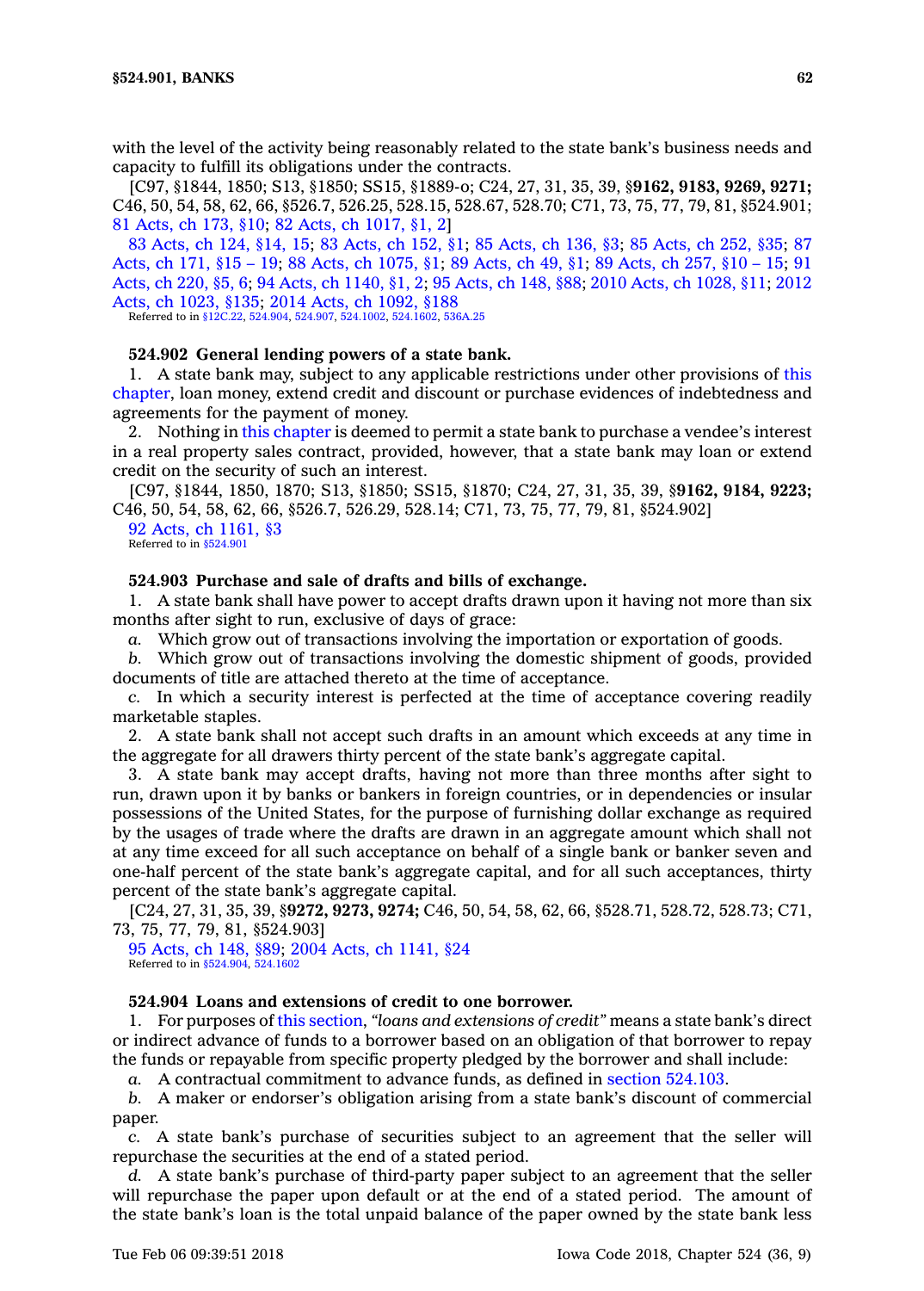any applicable dealer reserves retained by the state bank and held by the state bank as collateral security. Where the seller's obligation to repurchase is limited, the state bank's loan is measured by the total amount of the paper the seller may ultimately be obligated to repurchase. A state bank's purchase of third-party paper without direct or indirect recourse to the seller is not <sup>a</sup> loan or extension of credit to the seller.

*e.* An overdraft.

*f.* Amounts paid against uncollected funds.

*g.* Loans or extensions of credit that have been charged off the books of the state bank in whole or in part, unless the loan or extension of credit has become unenforceable by reason of discharge in bankruptcy; or is no longer legally enforceable because of expiration of the statute of limitations or <sup>a</sup> judicial decision; or forgiven under an executed written agreement by the state bank and the borrower.

*h.* The aggregate rentals payable by the borrower under leases of personal property by the state bank as lessor.

*i.* Loans and extensions of credit to one borrower consisting of investments in which the state bank has invested pursuant to section [524.901](https://www.legis.iowa.gov/docs/code/524.901.pdf).

*j.* Amounts invested by <sup>a</sup> state bank for its own account in the shares and obligations of <sup>a</sup> corporation which is <sup>a</sup> customer of the state bank.

*k.* All other loans and extensions of credit to one borrower of the state bank not otherwise excluded by [subsection](https://www.legis.iowa.gov/docs/code/524.904.pdf) 7, whether directly or indirectly, primarily or secondarily.

2. A state bank may grant loans and extensions of credit to one borrower in an amount not to exceed fifteen percent of the state bank's aggregate capital as defined in section [524.103](https://www.legis.iowa.gov/docs/code/524.103.pdf), unless the additional lending provisions described in [subsection](https://www.legis.iowa.gov/docs/code/524.904.pdf) 3 or 4 apply.

3. A state bank may grant loans and extensions of credit to one borrower in an amount not to exceed twenty-five percent of the state bank's aggregate capital if any amount that exceeds the lending limitation described in [subsection](https://www.legis.iowa.gov/docs/code/524.904.pdf) 2 is fully secured by one or any combination of the following:

*a.* Nonnegotiable bills of lading, warehouse receipts, or other documents transferring or securing title covering readily marketable nonperishable staples when such goods are covered by insurance to the extent that insuring the goods is customary, and when the market value of the goods is not at any time less than one hundred twenty percent of the amount of the loans and extensions of credit.

*b.* Nonnegotiable bills of lading, warehouse receipts, or other documents transferring or securing title covering readily marketable refrigerated or frozen staples when such goods are fully covered by insurance and when the market value of the goods is not at any time less than one hundred twenty percent of the amount of the loans and extensions of credit.

*c.* Shipping documents or instruments that secure title to or give <sup>a</sup> first lien on livestock. At inception, the current value of the livestock securing the loans must equal at least one hundred percent of the amount of the outstanding loans and extensions of credit. For purposes of this [section](https://www.legis.iowa.gov/docs/code/524.904.pdf), *"livestock"* includes dairy and beef cattle, hogs, sheep, and poultry, whether or not held for resale. For livestock held for resale, current value means the price listed for livestock in <sup>a</sup> regularly published listing or actual purchase price established by invoice. For livestock not held for resale, the value shall be determined by the local slaughter price. The state bank must maintain in its files evidence of purchase or an inspection and valuation for the livestock pledged that is reasonably current, taking into account the nature and frequency of turnover of the livestock to which the documents relate.

*d.* Mortgages, deeds of trust, or similar instruments granting <sup>a</sup> first lien on farmland or on single-family or two-family residences, subject to the provisions of section [524.905](https://www.legis.iowa.gov/docs/code/524.905.pdf), provided the amount loaned shall not exceed fifty percent of the appraised value of such real property.

*e.* With the prior approval of the superintendent, other readily marketable collateral. The market value of the collateral securing the loans must at all times equal at least one hundred percent of the outstanding loans and extensions of credit.

4. A state bank may grant loans and extensions of credit to one borrower not to exceed thirty-five percent of the state bank's aggregate capital if any amount that exceeds the lending limitations described in [subsection](https://www.legis.iowa.gov/docs/code/524.904.pdf) 2 or 3 consists of obligations as endorser of negotiable chattel paper negotiated by endorsement with recourse, or as unconditional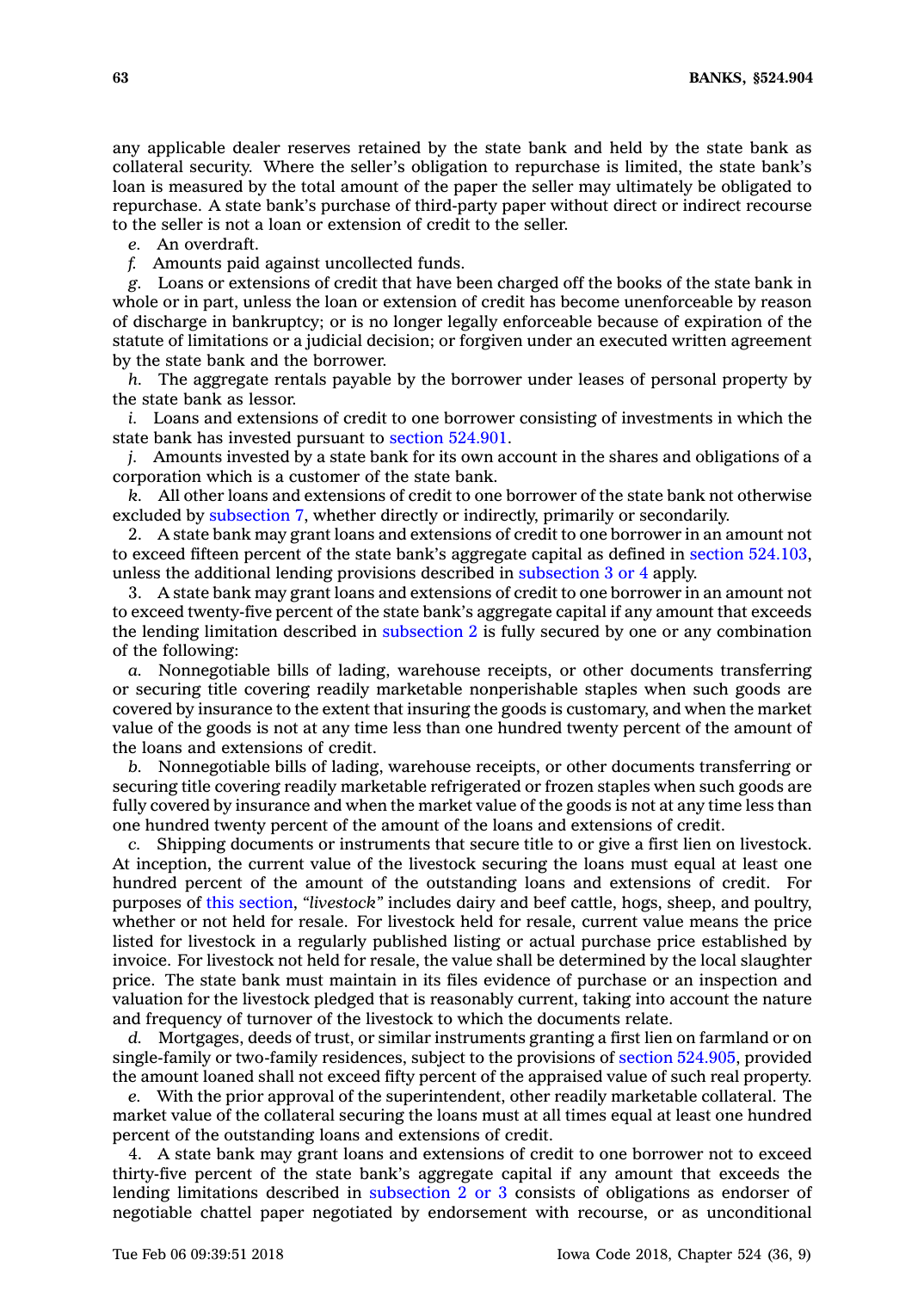guarantor of nonnegotiable chattel paper, or as transferor of chattel paper endorsed without recourse subject to <sup>a</sup> repurchase agreement.

5. *a.* A state bank may grant loans and extensions of credit to <sup>a</sup> borrowing group in an amount not to exceed twenty-five percent of the state bank's aggregate capital if all loans and extensions of credit to any one borrower within <sup>a</sup> borrowing group conform to [subsection](https://www.legis.iowa.gov/docs/code/524.904.pdf) 2 or [3](https://www.legis.iowa.gov/docs/code/524.904.pdf), and the financial strength, assets, guarantee, or endorsement of any one borrowing group member is not relied upon as <sup>a</sup> basis for loans and extensions of credit to any other borrowing group member. A state bank may grant loans and extensions of credit to <sup>a</sup> borrowing group in an amount not to exceed thirty-five percent of aggregate capital if all loans and extensions of credit to any one borrower within a borrowing group conform to [subsection](https://www.legis.iowa.gov/docs/code/524.904.pdf) 2, 3, or 4, and the financial strength, assets, guarantee, or endorsement of any one borrowing group member is not relied upon as <sup>a</sup> basis for loans and extensions of credit to any other borrowing group member. While not to be construed as an endorsement of the quality of any loan or extension of credit, the superintendent may authorize <sup>a</sup> state bank to grant loans and extensions of credit to <sup>a</sup> borrowing group in an amount not to exceed fifty percent of aggregate capital if all loans and extensions of credit to any one borrower within <sup>a</sup> borrowing group conform to [subsection](https://www.legis.iowa.gov/docs/code/524.904.pdf) 2 or 3, and the financial strength, assets, guarantee, or endorsement of any one borrowing group member is not relied upon as <sup>a</sup> basis for loans and extensions of credit to any other borrowing group member.

*b.* For the purposes of this [subsection](https://www.legis.iowa.gov/docs/code/524.904.pdf), <sup>a</sup> borrowing group includes <sup>a</sup> person and any legal entity, including but not limited to corporations, limited liability companies, partnerships, trusts, and associations where the following exist:

(1) One or more persons own or control fifty percent or more of the voting securities or membership interests of the borrowing entity or <sup>a</sup> member of the group.

(2) One or more persons control, in any manner, the election of <sup>a</sup> majority of the directors, managers, trustees, or other persons exercising similar functions of the borrowing entity or <sup>a</sup> member of the group.

(3) One or more persons have the power to vote fifty percent or more of any class of voting securities or membership interests of the borrowing entity or <sup>a</sup> member of the group.

*c.* To demonstrate compliance with this [subsection](https://www.legis.iowa.gov/docs/code/524.904.pdf), <sup>a</sup> state bank shall maintain in its files, at <sup>a</sup> minimum, all of the following:

(1) Documentation demonstrating the current ownership of the borrowing entity.

(2) Documentation identifying the persons who have voting rights in the borrowing entity. (3) Documentation identifying the board of directors and senior management of the

borrowing entity.

(4) The state bank's assessment of the borrowing entity's means of servicing the loan or extension of credit, including specific reasons in support of that assessment. The assessment shall include an analysis of the borrowing entity's financial history, its present and projected economic and financial performance, and the significance of any financial support provided to the borrowing entity by members of the borrowing group and third parties.

6. For purposes of this [section](https://www.legis.iowa.gov/docs/code/524.904.pdf):

*a.* Loans and extensions of credit to one person will be attributed to another person and will be considered one borrower if either of the following apply:

(1) The proceeds, or assets purchased with the proceeds, benefit another person, other than <sup>a</sup> bona fide arm's length transaction where the proceeds are used to acquire property, goods, or services.

(2) The expected source of repayment for each loan or extension of credit is the same for each borrower and no borrower has another source of income from which the loan may be fully repaid.

*b.* Loans and extensions of credit to <sup>a</sup> partnership, joint venture, or association are deemed to be loans and extensions of credit to each member of the partnership, joint venture, or association. This provision does not apply to limited partners in limited partnerships or to members of joint ventures or associations if the partners or members, by the terms of the partnership or membership agreement or other written agreement, are not to be held generally liable for the debts or actions of the partnership, joint venture, or association, and those provisions are valid under applicable law.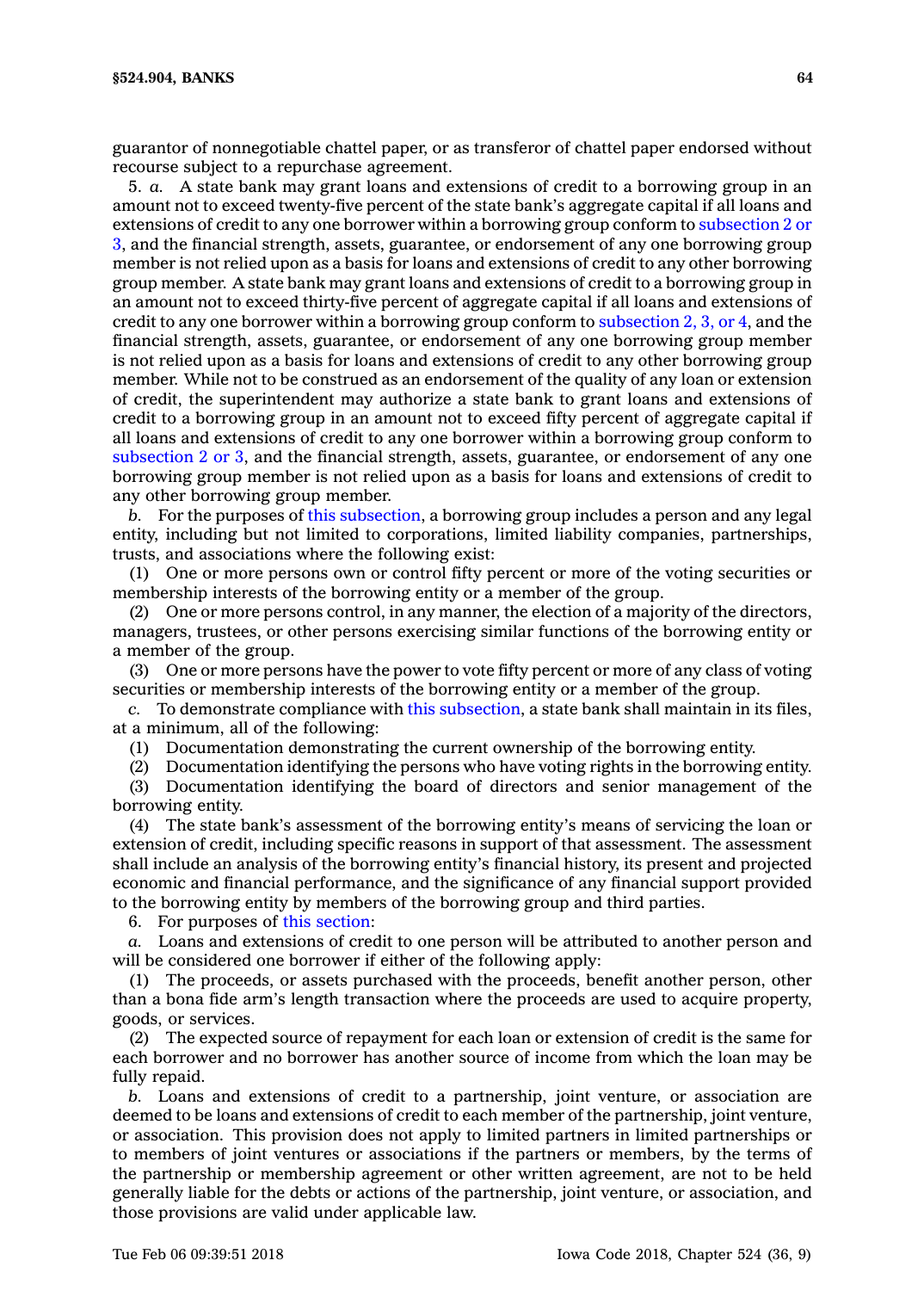*c.* Loans and extensions of credit to members of <sup>a</sup> partnership, joint venture, or association are not attributed to the partnership, joint venture, or association unless loans and extensions of credit are made to the member to purchase an interest in the partnership, joint venture, or association, or the proceeds are used for <sup>a</sup> common purpose with the proceeds of loans and extensions of credit to the partnership, joint venture, or association.

*d.* Loans and extensions of credit to one borrower which are endorsed or guaranteed by another borrower will not be combined with loans and extensions of credit to the endorser or guarantor unless the endorsement or guaranty is relied upon as <sup>a</sup> basis for the loans and extensions of credit. A state bank shall not be deemed to have violated this [section](https://www.legis.iowa.gov/docs/code/524.904.pdf) if the endorsement or guaranty is relied upon after inception of loans and extensions of credit, but the state bank shall, if required by the superintendent, dispose of loans and extensions of credit to one borrower in the amount in excess of the limitations of this [section](https://www.legis.iowa.gov/docs/code/524.904.pdf) within <sup>a</sup> reasonable time as fixed by the superintendent.

*e.* When the superintendent determines the interests of <sup>a</sup> group of more than one borrower, or any combination of the members of the group, are so interrelated that they should be considered <sup>a</sup> unit for the purpose of applying the limitations of this [section](https://www.legis.iowa.gov/docs/code/524.904.pdf), some or all loans and extensions of credit to that group of borrowers existing at any time shall be combined and deemed loans and extensions of credit to one borrower. A state bank shall not be deemed to have violated this [section](https://www.legis.iowa.gov/docs/code/524.904.pdf) solely by reason of the fact that loans and extensions of credit to <sup>a</sup> group of borrowers exceed the limitations of this [section](https://www.legis.iowa.gov/docs/code/524.904.pdf) at the time of <sup>a</sup> determination by the superintendent that the indebtedness of that group must be combined, but the state bank shall, if required by the superintendent, dispose of loans and extensions of credit to the group in the amount in excess of the limitations of this [section](https://www.legis.iowa.gov/docs/code/524.904.pdf) within <sup>a</sup> reasonable time as fixed by the superintendent.

7. Total loans and extensions of credit to one borrower for the purpose of applying the limitations of this [section](https://www.legis.iowa.gov/docs/code/524.904.pdf) shall not include any of the following:

*a.* Additional funds advanced for taxes or for insurance if the advance is for the protection of the state bank.

*b.* Accrued and discounted interest on existing loans or extensions of credit.

*c.* Any portion of <sup>a</sup> loan or extension of credit sold as <sup>a</sup> participation by <sup>a</sup> state bank on <sup>a</sup> nonrecourse basis, provided that the participation results in <sup>a</sup> pro rata sharing of credit risk proportionate to the respective interests of the originating and participating lenders. Where <sup>a</sup> participation agreement provides that repayment must be applied first to the portions sold, <sup>a</sup> pro rata sharing will be deemed to exist only if the agreement also provides that in the event of <sup>a</sup> default or comparable event defined in the agreement, participants must share in all subsequent repayments and collections in proportion to their percentage participation at the time of the occurrence of the event. If an originating state bank funds the entire loan, it must receive funding from the participants on the same day or the portions funded will be treated as loans by the originating state bank to the borrower.

*d.* Loans and extensions of credit to one borrower to the extent secured by <sup>a</sup> segregated deposit account which the state bank may lawfully set off. An amount held in <sup>a</sup> segregated deposit account in the name of more than one customer shall be counted only once with respect to all borrowers. Where the deposit is eligible for withdrawal before the secured loan matures, the state bank must establish internal procedures to prevent release of the security without the state bank's prior consent.

*e.* Loans and extensions of credit to one borrower which is <sup>a</sup> bank.

*f.* Loans and extensions of credit to one borrower which are fully secured by bonds and securities of the kind in which <sup>a</sup> state bank is authorized to invest for its own account without limitation under section 524.901, [subsection](https://www.legis.iowa.gov/docs/code/524.901.pdf) 3.

*g.* Loans and extensions of credit to <sup>a</sup> federal reserve bank or to the United States, or of any department, bureau, board, commission, agency, or establishment of the United States, or to any corporation owned directly or indirectly by the United States, or loans and extensions of credit to one borrower to the extent that such loans and extensions of credit are fully secured or guaranteed or covered by unconditional commitments or agreements to purchase by <sup>a</sup> federal reserve bank or by the United States, or any department, bureau, board, commission, agency, or establishment of the United States, or any corporation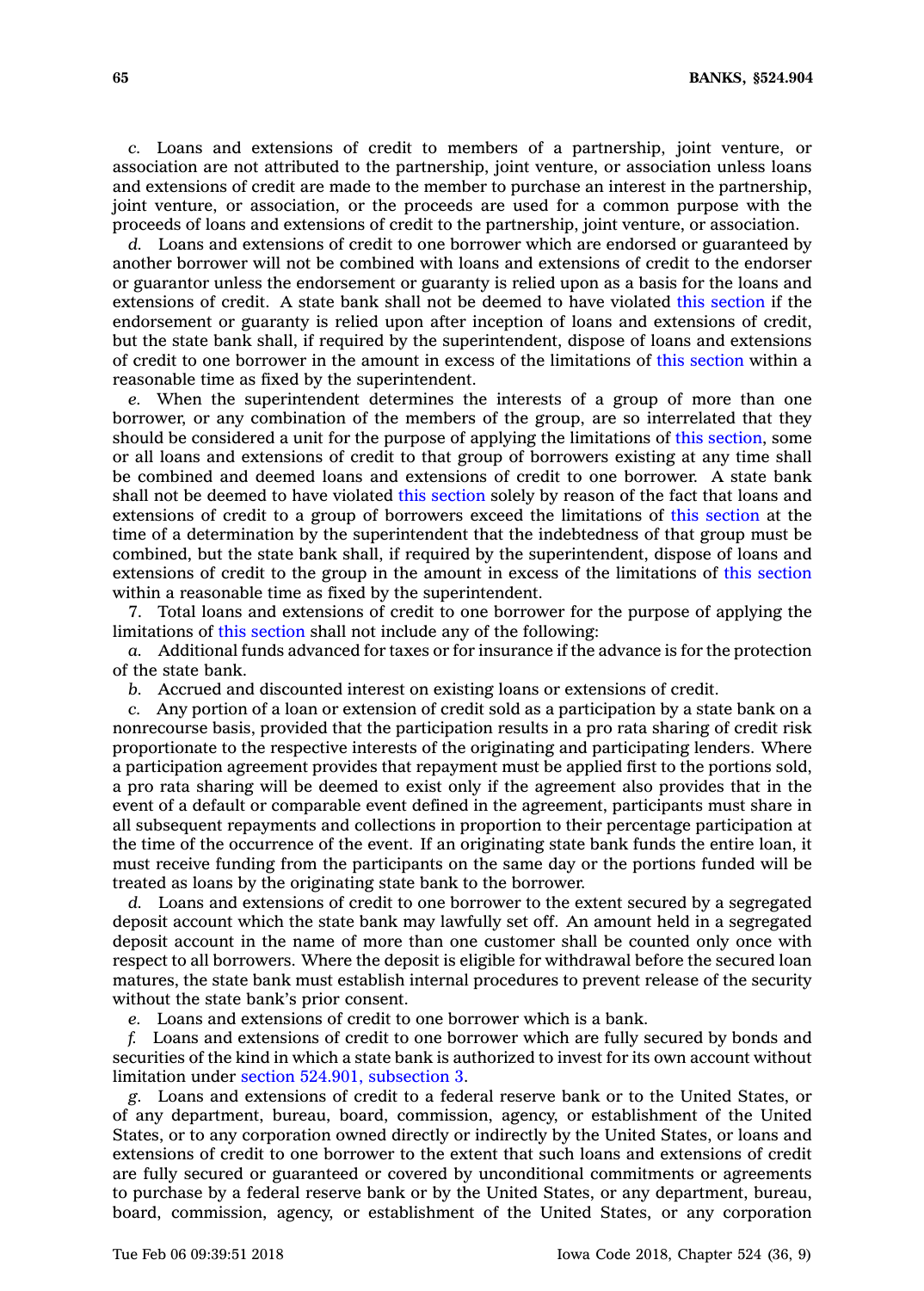owned directly or indirectly by the United States. Loans and extensions of credit to one borrower secured by <sup>a</sup> lease on property under the terms of which the United States, or any department, bureau, board, commission, agency, or establishment of the United States, or any corporation owned directly or indirectly by the United States, or the state of Iowa, or any political subdivision of the state, is lessee and under the terms of which the aggregate rentals payable to the borrower will be sufficient to satisfy the amount loaned are considered to be loans and extensions of credit secured or guaranteed as provided for in this paragraph.

*h.* Loans and extensions of credit to one borrower as the drawer of drafts drawn in good faith against actually existing values in connection with <sup>a</sup> sale of goods which have been endorsed by the borrower with recourse or which have been accepted.

*i.* Loans and extensions of credit arising out of the discount of commercial paper actually owned by <sup>a</sup> borrower negotiating the same and endorsed by <sup>a</sup> borrower without recourse and which is not subject to repurchase by <sup>a</sup> borrower.

*j.* Loans and extensions of credit drawn by <sup>a</sup> borrower in good faith against actually existing values and secured by nonnegotiable bills of lading for goods in process of shipment.

*k.* Loans and extensions of credit in the form of acceptances of other banks of the kind described in section 524.903, [subsection](https://www.legis.iowa.gov/docs/code/524.903.pdf) 3.

*l.* Loans and extensions of credit of the borrower by reason of acceptances by the state bank for the account of the borrower pursuant to section 524.903, [subsection](https://www.legis.iowa.gov/docs/code/524.903.pdf) 1.

*m.* A renewal or restructuring of <sup>a</sup> loan as <sup>a</sup> new loan or extension of credit following the exercise by <sup>a</sup> state bank of reasonable efforts, consistent with safe and sound banking practices, to bring the loan into conformance with the lending limit, unless new funds are advanced by the state bank to the borrower or unless <sup>a</sup> new borrower replaces the original borrower or unless the superintendent determines that the renewal or restructuring was undertaken as <sup>a</sup> means to evade the state bank's lending limit.

[C97, §1870; SS15, §1870; C24, 27, 31, 35, 39, §**9223;** C46, 50, 54, 58, 62, 66, §528.14, 528.15; C71, 73, 75, 77, 79, 81, §524.904; 81 [Acts,](https://www.legis.iowa.gov/docs/acts/1981/CH0173.pdf) ch 173, §4]

89 [Acts,](https://www.legis.iowa.gov/docs/acts/89/CH0257.pdf) ch 257, §16; 95 [Acts,](https://www.legis.iowa.gov/docs/acts/95/CH0148.pdf) ch 148, §90; 96 Acts, ch [1056,](https://www.legis.iowa.gov/docs/acts/96/CH1056.pdf) §10; 99 [Acts,](https://www.legis.iowa.gov/docs/acts/99/CH0006.pdf) ch 6, §2; 2004 [Acts,](https://www.legis.iowa.gov/docs/acts/2004/CH1141.pdf) ch [1141,](https://www.legis.iowa.gov/docs/acts/2004/CH1141.pdf) §25; 2011 [Acts,](https://www.legis.iowa.gov/docs/acts/2011/CH0102.pdf) ch 102, §3, 4, 10; 2012 Acts, ch [1021,](https://www.legis.iowa.gov/docs/acts/2012/CH1021.pdf) §102 – 104; 2013 [Acts,](https://www.legis.iowa.gov/docs/acts/2013/CH0005.pdf) ch 5, §2; 2013 Acts, ch 30, [§129,](https://www.legis.iowa.gov/docs/acts/2013/CH0030.pdf) 130

Referred to in [§524.103](https://www.legis.iowa.gov/docs/code/524.103.pdf), [524.613](https://www.legis.iowa.gov/docs/code/524.613.pdf), [524.710](https://www.legis.iowa.gov/docs/code/524.710.pdf), [524.901](https://www.legis.iowa.gov/docs/code/524.901.pdf), [524.907](https://www.legis.iowa.gov/docs/code/524.907.pdf), [524.1602](https://www.legis.iowa.gov/docs/code/524.1602.pdf)

### **524.905 Loans on real property.**

1. *Rules for loans.* A state bank may make permanent loans, construction loans, or combined construction and permanent loans, secured by liens on real property, as authorized by rules adopted by the superintendent under [chapter](https://www.legis.iowa.gov/docs/code//17A.pdf) 17A. The rules shall include provisions as necessary to ensure the safety and soundness of these loans, and to ensure full and fair disclosure to borrowers of the effects of provisions in agreements for these loans, including provisions permitting change or adjustment of any terms of <sup>a</sup> loan, provisions permitting, requiring, or prohibiting repayment of <sup>a</sup> loan on <sup>a</sup> basis other than of equal periodic installments of interest plus principal over <sup>a</sup> fixed term, provisions imposing penalties for the borrower's noncompliance with requirements of <sup>a</sup> loan agreement, or provisions allowing or requiring <sup>a</sup> borrower to choose from alternative courses of action at any time during the effectiveness of <sup>a</sup> loan agreement.

2. *Protective payments — escrow accounts.* A bank may include in the loan documents signed by the borrower <sup>a</sup> provision requiring the borrower to pay the bank each month in addition to interest and principal under the note an amount equal to one-twelfth of the estimated annual real estate taxes, special assessments, hazard insurance premium, mortgage insurance premium, or any other payment agreed to by the borrower and the bank in order to better secure the loan. The bank shall be deemed to be acting in <sup>a</sup> fiduciary capacity with respect to these funds. A bank receiving funds in escrow pursuant to an escrow agreement executed on or after July 1, 1982 in connection with <sup>a</sup> loan as defined in section 535.8, [subsection](https://www.legis.iowa.gov/docs/code/535.8.pdf) 1, shall pay interest to the borrower on those funds, calculated on <sup>a</sup> daily basis, at the rate the bank pays to depositors of funds in ordinary savings accounts. A bank which maintains an escrow account in connection with any loan authorized by [this](https://www.legis.iowa.gov/docs/code/524.905.pdf) [section](https://www.legis.iowa.gov/docs/code/524.905.pdf), whether or not the mortgage has been assigned to <sup>a</sup> third person, shall each year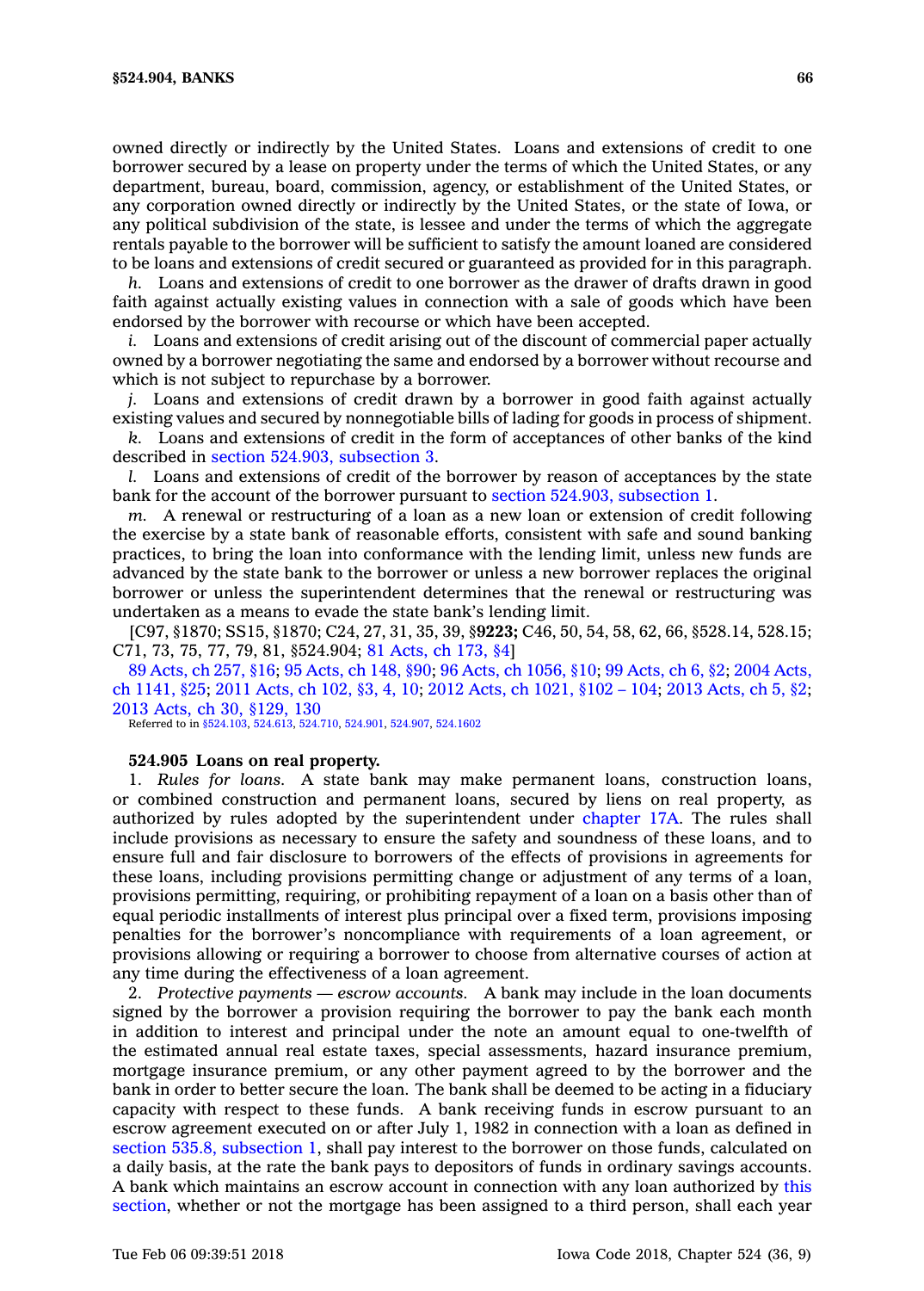deliver to the mortgagor <sup>a</sup> written annual accounting of all transactions made with respect to the loan and escrow account.

3. *Escrow reports.* A state bank may act as an escrow agent with respect to real property, and may receive funds and make disbursements from escrowed funds in that capacity. The state bank shall be deemed to be acting in <sup>a</sup> fiduciary capacity with respect to these funds. A bank which maintains such an escrow account, whether or not the mortgage has been assigned to <sup>a</sup> third person, shall deliver to the mortgagor <sup>a</sup> written summary of all transactions made with respect to the loan and escrow accounts during each calendar year. However, the mortgagor and mortgagee may, by mutual agreement, select <sup>a</sup> fiscal year reporting period other than the calendar year. The summary shall be delivered or mailed not later than thirty days following the year to which disclosure relates. The summary shall contain all of the following information:

*a.* The name and address of the mortgagee.

- *b.* The name and address of the mortgagor.
- *c.* A summary of escrow account activity during the year as follows:
- (1) The balance of the escrow account at the beginning of the year.
- (2) The aggregate amount of deposits to the escrow account during the year.

(3) The aggregate amount of withdrawals from the escrow account for each of the following categories:

- (a) Payments against loan principal.
- (b) Payments against interest.
- (c) Payments against real estate taxes.
- (d) Payments for real property insurance premiums.
- (e) All other withdrawals.
- (4) The balance of the escrow account at the end of the year.
- *d.* A summary of loan principal for the year as follows:
- (1) The amount of principal outstanding at the beginning of the year.
- $(2)$  The aggregate amount of payments against principal during the year.
- (3) The amount of principal outstanding at the end of the year.

4. *Marketability reports.* If the bank obtains <sup>a</sup> report or opinion by an attorney or from another mortgage lender relating to defects in or liens or encumbrances on the title of real property, the unmarketability of the title to real property, or the invalidity or unenforceability of liens or encumbrances upon real property, the bank shall provide <sup>a</sup> copy of the report or opinion to the mortgagor and the mortgagor's attorney.

[C97, §1850; S13, §1850; C24, 27, 31, §9183, 9185, 9186; C35, §9183, 9183-g1, 9185, 9186; C39, §**9183, 9183.1, 9185, 9186;** C46, 50, 54, 58, 62, 66, §526.25, 526.26, 526.30, 526.31; C71, 73, 75, 77, 79, S79, §524.905; C81, §524.905, 535B.1 – 535B.14; 81 [Acts,](https://www.legis.iowa.gov/docs/acts/1981/CH0173.pdf) ch 173, §5, ch [174,](https://www.legis.iowa.gov/docs/acts/1981/CH0174.pdf) §1, [7](https://www.legis.iowa.gov/docs/acts/1981/CH0174.pdf); 82 Acts, ch [1253,](https://www.legis.iowa.gov/docs/acts/1982/CH1253.pdf) §2, 43]

83 [Acts,](https://www.legis.iowa.gov/docs/acts/1983/CH0124.pdf) ch 124, §16

Referred to in [§524.904](https://www.legis.iowa.gov/docs/code/524.904.pdf), [524.907,](https://www.legis.iowa.gov/docs/code/524.907.pdf) [524.1602](https://www.legis.iowa.gov/docs/code/524.1602.pdf), [535B.11](https://www.legis.iowa.gov/docs/code/535B.11.pdf), [536A.20](https://www.legis.iowa.gov/docs/code/536A.20.pdf)

Termination of installment contract, foreclosure of mortgage, or repossession of property during military service; application for relief respecting obligation or liability incurred prior to military service; §29A.102, 29A.103, 29A.104, 29A.105

**524.906** Reserved.

#### **524.907 Participations.**

A state bank may purchase and may sell, subject to the provisions of sections [524.901](https://www.legis.iowa.gov/docs/code/524.901.pdf), [524.904](https://www.legis.iowa.gov/docs/code/524.904.pdf), and [524.905](https://www.legis.iowa.gov/docs/code/524.905.pdf), and to such regulations as the superintendent may prescribe, participations in one or more evidences of indebtedness and agreements for the payment of money, and pools of bonds, securities, evidences of indebtedness and agreements for the payment of money.

[C71, 73, 75, 77, 79, 81, §524.907] 89 [Acts,](https://www.legis.iowa.gov/docs/acts/1989/CH0257.pdf) ch 257, §17 Referred to in  $§524.1602$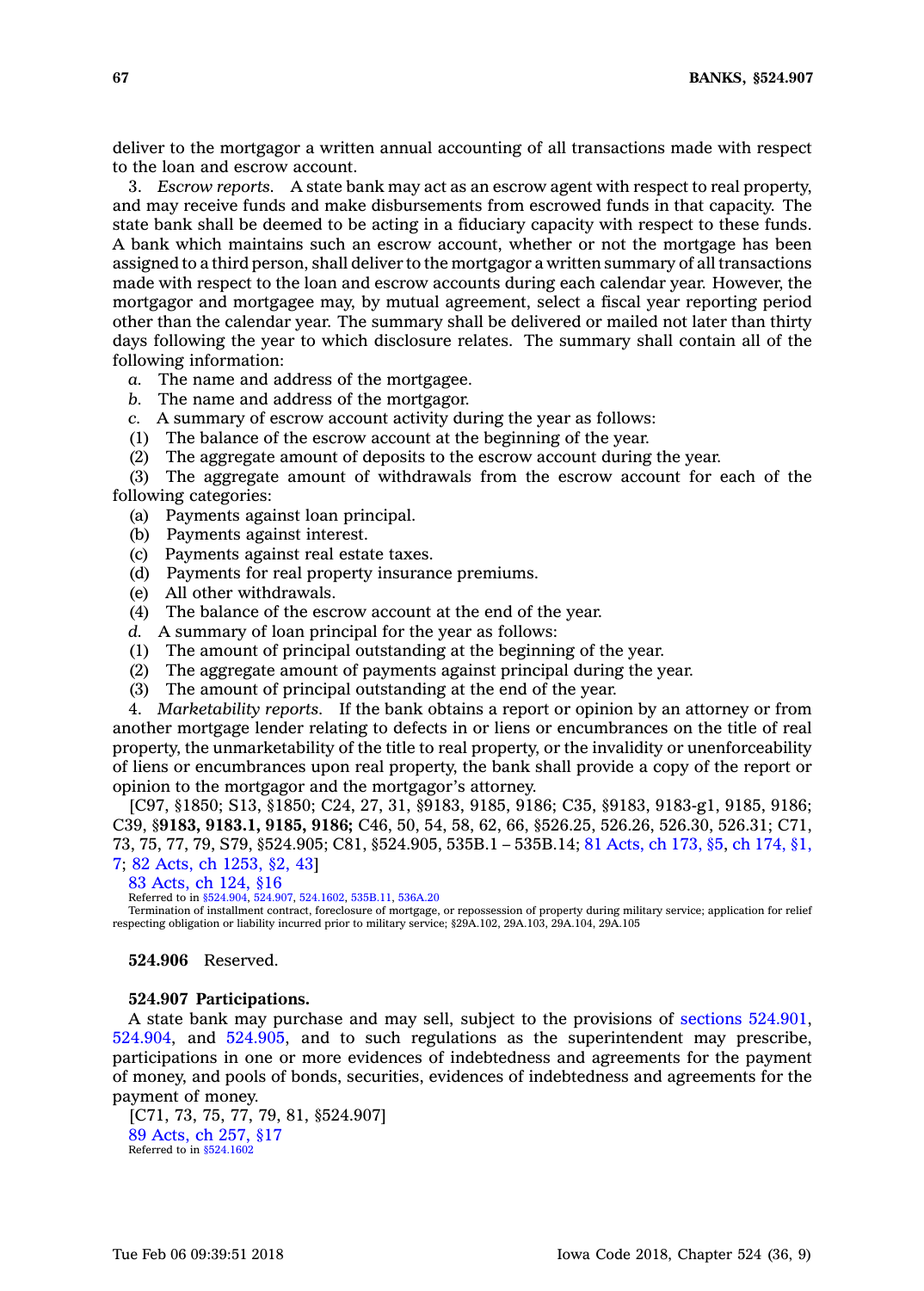### **524.908 Leasing of personal property.**

A state bank may make leases as authorized by rules adopted by the superintendent under [chapter](https://www.legis.iowa.gov/docs/code//17A.pdf) 17A.

[C71, 73, 75, 77, 79, 81, §524.908] 95 [Acts,](https://www.legis.iowa.gov/docs/acts/1995/CH0148.pdf) ch 148, §91

# **524.909 Loans and investments by officer.**

No loan or investment shall be made from the funds of any state bank, directly or indirectly, except by an officer of the state bank who is authorized to do so by the board of directors.

[C97, §1869; S13, §1869; C24, 27, §9220; C31, 35, §9220, 9221-c3; C39, §**9220, 9221.3;** C46, 50, 54, 58, 62, 66, §528.6, 528.10; C71, 73, 75, 77, 79, 81, §524.909]

## **524.910 Property acquired to satisfy debts previously contracted.**

A state bank may acquire property of any kind to secure, protect or satisfy <sup>a</sup> loan or investment previously made in good faith. Property acquired pursuant to this [section](https://www.legis.iowa.gov/docs/code/524.910.pdf) shall be held and disposed of subject to the following conditions and limitations:

1. Shares in <sup>a</sup> corporation and other personal property, the acquisition of which is not otherwise authorized by this [chapter](https://www.legis.iowa.gov/docs/code//524.pdf), shall be sold or otherwise disposed of within six months unless the time is extended by the superintendent.

2. Real property purchased by <sup>a</sup> state bank at sales upon foreclosure of mortgages or deeds of trust owned by it, or acquired upon judgments or decrees obtained or rendered for debts due it, or real property conveyed to it in satisfaction of debts previously contracted in the course of its business, or real property obtained by it through redemption as <sup>a</sup> junior mortgagee or judgment creditor, shall be sold or otherwise disposed of by the state bank within five years after title is vested in the state bank, unless the time is extended by the superintendent.

[C97, §1851; C24, 27, 31, 35, 39, §**9190;** C46, 50, 54, 58, 62, 66, §526.34; C71, 73, 75, 77, 79, 81, §524.910]

85 [Acts,](https://www.legis.iowa.gov/docs/acts/1985/CH0252.pdf) ch 252, §34; 90 Acts, ch [1245,](https://www.legis.iowa.gov/docs/acts/1990/CH1245.pdf) §1; 92 Acts, ch [1161,](https://www.legis.iowa.gov/docs/acts/1992/CH1161.pdf) §4

### **524.911 Letters of credit.**

A state bank shall have the power to issue, advise, and confirm letters of credit authorizing <sup>a</sup> beneficiary thereof to draw on or demand payment of the state bank or its correspondent banks.

[C71, 73, 75, 77, 79, 81, §524.911] 2016 Acts, ch [1011,](https://www.legis.iowa.gov/docs/acts/2016/CH1011.pdf) §101

### **524.912 Customer shall be free to obtain own insurance and loan.**

In any case in which any kind of insurance is required by the state bank as <sup>a</sup> condition for lending money or in connection with any other transaction, the customer shall be free to obtain such insurance from <sup>a</sup> source of the customer's selection. In the case of <sup>a</sup> sale of shares of stock, bonds, or other securities, or real property by an officer or employee, which is authorized by the board of directors of <sup>a</sup> state bank in the manner provided for in [section](https://www.legis.iowa.gov/docs/code/524.710.pdf) 524.710, [subsection](https://www.legis.iowa.gov/docs/code/524.710.pdf) 2, the purchaser shall be free to obtain <sup>a</sup> loan for the purchase of such stock, bonds, or other securities, or real property from <sup>a</sup> lender of the purchaser's selection.

[C71, 73, 75, 77, 79, 81, §524.912] 98 Acts, ch [1036,](https://www.legis.iowa.gov/docs/acts/1998/CH1036.pdf) §1 Section not amended; internal reference change applied

#### **524.913 Consumer loans.**

1. The provisions of the Iowa consumer credit code, [chapter](https://www.legis.iowa.gov/docs/code//537.pdf) 537, shall apply to consumer loans made by <sup>a</sup> bank, and provisions of that code shall supersede any conflicting provision of this [chapter](https://www.legis.iowa.gov/docs/code//524.pdf) with respect to consumer loans.

2. This [section](https://www.legis.iowa.gov/docs/code/524.913.pdf) shall not apply to <sup>a</sup> consumer loan which is <sup>a</sup> real property improvement loan insured wholly or in part by the federal housing administration of the United States.

3. Notwithstanding [subsection](https://www.legis.iowa.gov/docs/code/524.913.pdf) 1, <sup>a</sup> state bank may offer voluntary debt cancellation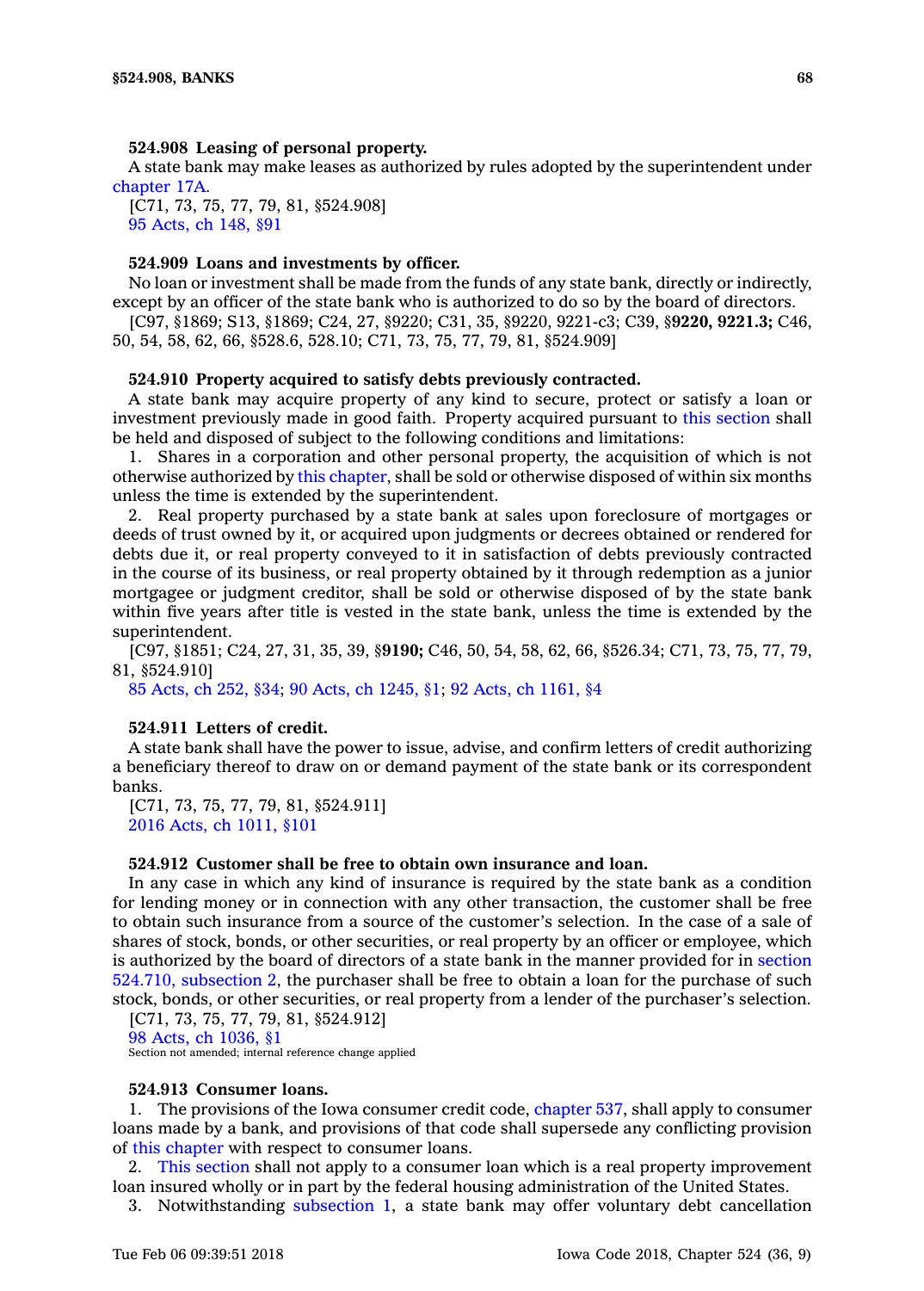coverage, whether insurance or debt waiver, to consumers. The amount charged for the coverage shall be included in the amount financed, as defined in section [537.1301](https://www.legis.iowa.gov/docs/code/537.1301.pdf). However, the charge for such coverage may be excluded from the finance charge under the federal Truth in Lending Act as defined in section [537.1302](https://www.legis.iowa.gov/docs/code/537.1302.pdf).

[C75, 77, 79, 81, §524.913] 2003 [Acts,](https://www.legis.iowa.gov/docs/acts/2003/CH0044.pdf) ch 44, §114; 2006 Acts, ch [1039,](https://www.legis.iowa.gov/docs/acts/2006/CH1039.pdf) §1

**524.914 through 524.1000** Reserved.

### SUBCHAPTER X

### FIDUCIARY POWERS

Referred to in [§633.203](https://www.legis.iowa.gov/docs/code/633.203.pdf)

### **524.1001 Power to act as fiduciary.**

When approving <sup>a</sup> proposed state bank, or at any time subsequent thereto upon amendment of its articles of incorporation, the superintendent may authorize <sup>a</sup> state bank to act in <sup>a</sup> fiduciary capacity. In determining whether the superintendent shall authorize <sup>a</sup> state bank to act in <sup>a</sup> fiduciary capacity, the superintendent may consider any of the relevant criteria referred to in section [524.305](https://www.legis.iowa.gov/docs/code/524.305.pdf), and other appropriate facts and circumstances. In any fiduciary capacity in which <sup>a</sup> state bank may act pursuant to this [section](https://www.legis.iowa.gov/docs/code/524.1001.pdf), it shall have all the rights and duties which an individual has in such capacity under applicable law and under the terms upon which the state bank is designated to act in such capacity. In authorizing <sup>a</sup> state bank to act in <sup>a</sup> fiduciary capacity, the superintendent may limit such authorization to such capacities as the superintendent deems appropriate.

[S13, §1889-g; SS15, §1889-d; C24, 27, 31, 35, 39, §**9284, 9291;** C46, 50, 54, 58, 62, 66, §532.1, 532.8; C71, 73, 75, 77, 79, 81, §524.1001] Referred to in [§633.63](https://www.legis.iowa.gov/docs/code/633.63.pdf)

#### **524.1002 Actions required, permitted, or prohibited in <sup>a</sup> fiduciary capacity.**

The following rules shall be applicable to <sup>a</sup> state bank acting in the capacity of fiduciary:

1. A state bank shall segregate from its assets all property held as fiduciary, other than items in the course of collection, and shall keep separate records of all such property for each account for which such property is held.

2. Funds of <sup>a</sup> fiduciary account may be deposited in the state bank which is acting as fiduciary, either as demand deposits, savings deposits or time deposits having <sup>a</sup> single or multiple maturity.

3. A state bank may provide any oath or affidavit required of the state bank as fiduciary through an officer acting on behalf of the state bank.

4. A state bank shall not make <sup>a</sup> loan or extension of credit of any funds held as fiduciary, directly or indirectly, to or for the benefit of <sup>a</sup> director, officer, or employee of the state bank or of an affiliate, <sup>a</sup> partnership or other unincorporated association of which such director, officer, or employee is <sup>a</sup> partner or member, or <sup>a</sup> corporation in which such officer, director, or employee has <sup>a</sup> controlling interest, except <sup>a</sup> loan specifically authorized by the terms upon which the state bank was designated as fiduciary.

5. Unless otherwise authorized by the instrument creating the relationship, court order, or the laws of this state, <sup>a</sup> state bank, as fiduciary, shall not, directly or indirectly, sell any asset to the state bank for its own account, or to an officer, director, or employee, nor purchase from the state bank, or an officer, director, or employee, any asset or any security issued by the state bank except, in the case of <sup>a</sup> state bank, any of the following:

*a.* Investments in which <sup>a</sup> state bank may invest without limitation pursuant to [section](https://www.legis.iowa.gov/docs/code/524.901.pdf) 524.901, [subsection](https://www.legis.iowa.gov/docs/code/524.901.pdf) 3.

*b.* Assets purchased by the state bank pursuant to an agreement whereby the state bank is bound to sell, and the state bank as fiduciary is bound to buy, at <sup>a</sup> date not more than one year from the date of acquisition by the state bank, such assets at <sup>a</sup> price agreed upon at the time of acquisition by the state bank.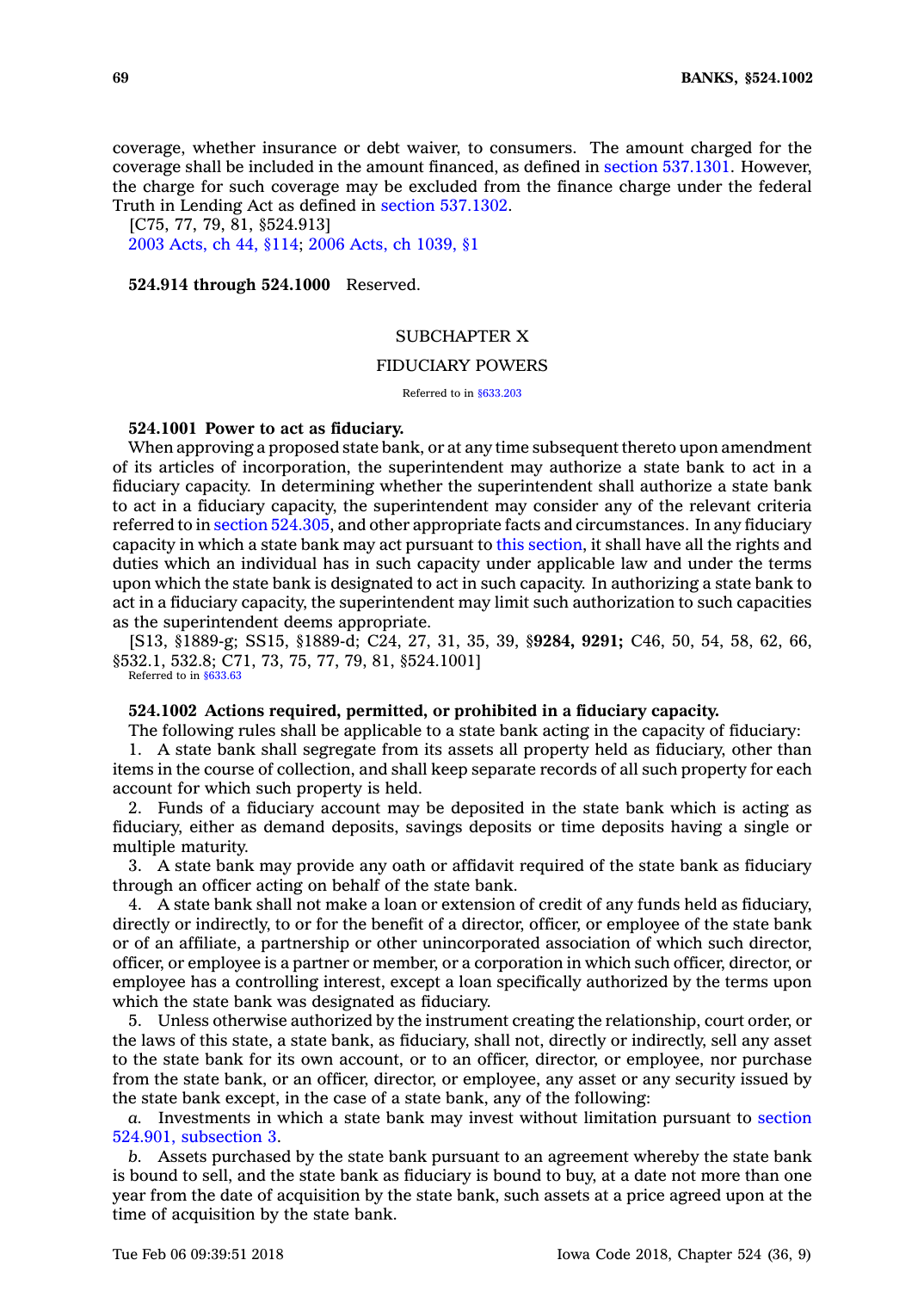*c.* Any asset sold to the state bank for its own account or purchased in <sup>a</sup> fiduciary capacity from the state bank with the prior approval of the superintendent.

[S13, §1889-f; C24, 27, 31, 35, 39, §**9290;** C46, 50, 54, 58, 62, 66, §532.7; C71, 73, 75, 77, 79, 81, §524.1002]

98 Acts, ch [1036,](https://www.legis.iowa.gov/docs/acts/98/CH1036.pdf) §2; 2016 Acts, ch [1011,](https://www.legis.iowa.gov/docs/acts/2016/CH1011.pdf) §102 Referred to in [§524.1601](https://www.legis.iowa.gov/docs/code/524.1601.pdf)

## **524.1003 Removal of fiduciary powers.**

1. *a.* If the superintendent at any time concludes that <sup>a</sup> state bank authorized to act in <sup>a</sup> fiduciary capacity is managing its accounts in an unsafe or unsound manner, or in <sup>a</sup> manner in conflict with the provisions of this [chapter](https://www.legis.iowa.gov/docs/code//524.pdf), and such state bank refuses to correct such practices upon notice to do so, the superintendent may forthwith direct that the state bank cease to act as <sup>a</sup> fiduciary and proceed to resign its fiduciary positions.

*b.* In such event the superintendent shall cause to be filed <sup>a</sup> petition in the district court in which the state bank has its principal place of business setting forth in general terms that the state bank is acting as fiduciary with respect to certain property and that it is necessary and desirable that successor fiduciaries be appointed. Upon the filing of the petition the court shall enter an order requiring all persons interested in all such fiduciary accounts to designate and take all necessary measures to appoint <sup>a</sup> successor fiduciary within <sup>a</sup> time to be fixed by the order, or to show cause why <sup>a</sup> successor fiduciary should not be appointed by the court. The court shall also direct the state bank to mail <sup>a</sup> copy of the order to each living settlor and each person known by the state bank to have <sup>a</sup> beneficial interest in the fiduciary accounts with respect to which the state bank is fiduciary and with respect to which it is being asked to resign its position. Such notice shall be mailed to the last known address of each such settlor and person having <sup>a</sup> beneficial interest as shown by the records of the state bank. The court may also order publication of such order to the extent that it deems necessary to protect the interests of absent or remote beneficiaries.

2. In any fiduciary account where those interested therein fail to cause <sup>a</sup> successor fiduciary to be appointed prior to the time fixed in such order, the court shall appoint <sup>a</sup> successor fiduciary. A successor fiduciary appointed in accordance with the terms of [this](https://www.legis.iowa.gov/docs/code/524.1003.pdf) [section](https://www.legis.iowa.gov/docs/code/524.1003.pdf) shall succeed to all the rights, powers, titles, duties, and responsibilities of the state bank, except that the successor fiduciary shall not exercise powers given in the instrument creating the powers that by its express terms are personal to the fiduciary therein designated and except claims or liabilities arising out of the management of the fiduciary account prior to the date of the transfer.

[C39, §**9283.38;** C46, 50, 54, 58, 62, 66, §528.123; C71, 73, 75, 77, 79, 81, §524.1003] 2015 [Acts,](https://www.legis.iowa.gov/docs/acts/2015/CH0029.pdf) ch 29, §82 Referred to in [§524.1004](https://www.legis.iowa.gov/docs/code/524.1004.pdf)

### **524.1004 Voluntary relinquishment of fiduciary capacity.**

A state bank desiring to surrender its authorization to act in <sup>a</sup> fiduciary capacity, in order to relieve itself of the necessity of complying with the requirements attendant to such capacity, shall file with the superintendent <sup>a</sup> certified copy of <sup>a</sup> resolution signifying such intent. In such event the state bank shall cause to be filed <sup>a</sup> petition in the district court in which the state bank has its principal place of business setting forth in general terms that the state bank is acting as fiduciary with respect to certain property and that it desires to cease its fiduciary function and resign its fiduciary positions. Upon the filing of the petition the relinquishment of fiduciary capacity and the appointment of <sup>a</sup> successor fiduciary or fiduciaries shall be handled in the same manner and with the same effect as provided for in section [524.1003](https://www.legis.iowa.gov/docs/code/524.1003.pdf), dealing with the removal of fiduciary powers.

After compliance with this [section](https://www.legis.iowa.gov/docs/code/524.1004.pdf) the state bank shall proceed to amend its articles of incorporation, in accordance with the provisions of this [chapter](https://www.legis.iowa.gov/docs/code//524.pdf), in <sup>a</sup> manner to indicate that it is no longer authorized to act in <sup>a</sup> fiduciary capacity. The superintendent shall approve the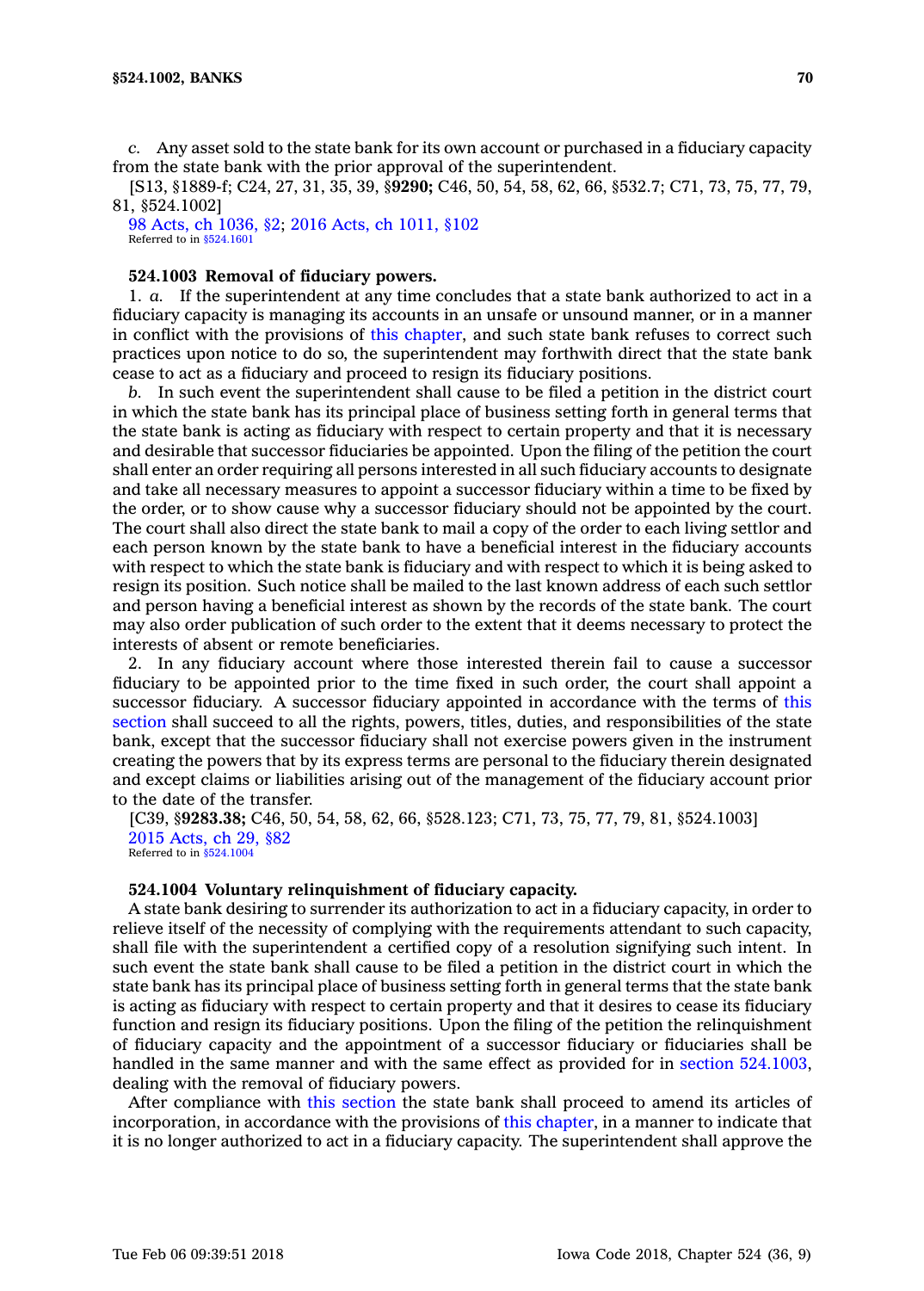proposed amendment, in the manner provided for in this [chapter](https://www.legis.iowa.gov/docs/code//524.pdf), if the superintendent is satisfied that the state bank has properly relieved itself of its fiduciary responsibilities.

[S13, §1889-h; C24, 27, 31, 35, 39, §**9292;** C46, 50, 54, 58, 62, 66, §532.9; C71, 73, 75, 77, 79, 81, §524.1004]

### **524.1005 Trust companies operating on January 1, 1970.**

1. A trust company existing and operating on January 1, 1970 and which was authorized to act only as <sup>a</sup> trust company may continue to act only in <sup>a</sup> fiduciary capacity according to the terms of its articles of incorporation. The articles of incorporation of the trust company may be renewed in perpetuity. When applicable, this [chapter](https://www.legis.iowa.gov/docs/code//524.pdf) applies to the operations of the trust company. Section 524.107, [subsection](https://www.legis.iowa.gov/docs/code/524.107.pdf) 2, regarding the use of the word "trust" does not apply to <sup>a</sup> trust company subject to this [section](https://www.legis.iowa.gov/docs/code/524.1005.pdf).

2. Notwithstanding [subsection](https://www.legis.iowa.gov/docs/code/524.1005.pdf) 1, <sup>a</sup> trust company shall have the power to do all of the following:

*a.* Acquire and hold, or lease as lessee, such personal property as is used, or is to be used, in its operations.

*b.* Subject to the prior approval of the superintendent, acquire and hold, or lease as lessee, only such real property as is used, or is to be used, wholly or substantially, in its operations or acquired for future use.

*c.* Subject to the prior approval of the superintendent, acquire and hold shares of <sup>a</sup> corporation engaged solely in holding and operating real property used wholly or substantially by the trust company in its operation or acquired for its future use.

*d.* Subject to the prior approval of the superintendent, acquire and hold shares of <sup>a</sup> corporation organized to perform, or performing, functions or activities that may be performed by <sup>a</sup> trust company, including activities of <sup>a</sup> fiduciary, agency, or custodial nature, in the manner authorized by federal or state law, as long as the corporation is not <sup>a</sup> bank and does not make loans and investments or accept deposits other than the following permitted deposits:

(1) Deposits that are generated from trust funds not currently invested and that are properly secured to the extent required by law.

(2) Deposits representing funds received for <sup>a</sup> special use in the capacity of managing agent or custodian for an owner of, or investor in, real property, securities, or other personal property; or for such owner or investor as agent or custodian of funds held for investment or as escrow agent; or for an issuer of, or broker or dealer in securities, in <sup>a</sup> capacity such as <sup>a</sup> paying agent, dividend disbursing agent, or securities clearing agent. However, such deposits shall not be employed by or for the account of the customer in the manner of <sup>a</sup> general purpose checking account or interest-bearing account.

(3) Making call loans to securities dealers or purchasing money market instruments such as certificates of deposit, commercial paper, government or municipal securities, and bankers acceptances. Such authorized loans and investments, however, shall not be used as <sup>a</sup> method of channeling funds to nontrust company affiliates of the trust company.

Subject to the prior approval of the superintendent, acquire and hold shares of a corporation organized to perform, or performing, the collection of charges and premiums from, or adjusting and settling claims on, residents of this state and any other state where authorized or qualified to conduct such activity, in connection with life or health insurance coverage or annuities.

[C97, §1889; S13, §1889; C24, 27, 31, 35, 39, §**9259, 9261;** C46, 50, 54, 58, 62, 66, §528.52, 528.54; C71, 73, 75, 77, 79, 81, §524.1005]

85 [Acts,](https://www.legis.iowa.gov/docs/acts/1985/CH0025.pdf) ch 25, §1; 89 [Acts,](https://www.legis.iowa.gov/docs/acts/1989/CH0257.pdf) ch 257, §18 Referred to in [§524.103](https://www.legis.iowa.gov/docs/code/524.103.pdf), [633.63](https://www.legis.iowa.gov/docs/code/633.63.pdf)

## **524.1006 Banks depositing securities in federally regulated corporation.**

A bank, either acting as <sup>a</sup> fiduciary or holding securities as <sup>a</sup> managing agent or custodian, including <sup>a</sup> custodian for <sup>a</sup> fiduciary, may deposit securities in <sup>a</sup> federally regulated clearing corporation as provided in section [633.89](https://www.legis.iowa.gov/docs/code/633.89.pdf), and in addition may deposit securities, the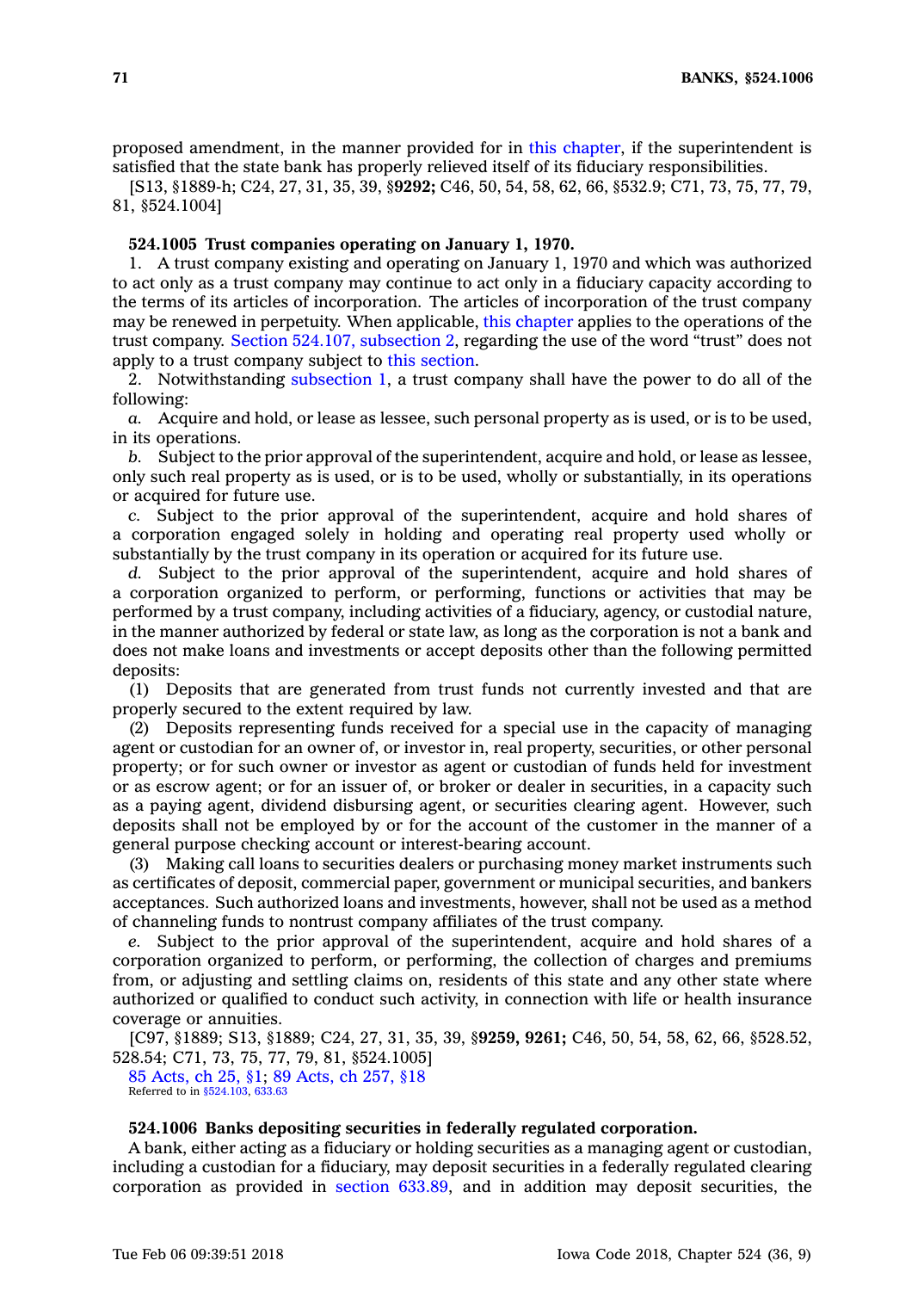principal and interest of which the United States or any United States department, agency, or instrumentality either has agreed to pay or has guaranteed, in <sup>a</sup> federal reserve bank.

The records of <sup>a</sup> depositing bank at all times must identify the persons on whose behalf securities have been deposited in <sup>a</sup> federal reserve bank. An interest in deposited securities may be transferred by entry on the books of the federal reserve bank without physical delivery of the securities. A depositing bank is subject to rules adopted by the superintendent of banking, with respect to state banks, and by the comptroller of the currency, with respect to national banking associations. On demand by the owner, <sup>a</sup> bank acting as <sup>a</sup> managing agent or as <sup>a</sup> custodian shall identify in writing the securities deposited in <sup>a</sup> federal reserve bank for the account of the owner. On demand by any party to the accounting of <sup>a</sup> bank acting as <sup>a</sup> fiduciary, the bank shall identify in writing the securities deposited in <sup>a</sup> federal reserve bank for its account as fiduciary.

This [section](https://www.legis.iowa.gov/docs/code/524.1006.pdf) applies regardless of the date of the agreement, instrument, or court order under which the bank was appointed.

[C75, 77, 79, 81, §524.1006]

## **524.1007 Succession of fiduciary accounts to an affiliate.**

1. A state bank authorized to act in <sup>a</sup> fiduciary capacity may enter into an agreement for the succession of fiduciary accounts with any of its affiliates which are authorized to act in <sup>a</sup> fiduciary capacity. In the agreement the succeeding affiliate may agree to succeed the relinquishing affiliate as <sup>a</sup> fiduciary to those fiduciary accounts which are designated in the agreement. The designation of accounts may be by general class or description and may include fiduciary accounts subject and not subject to court administration and fiduciary accounts to arise in the future under wills, trusts, court orders, or other documents under which the relinquishing affiliate is named as <sup>a</sup> fiduciary or is named to become <sup>a</sup> fiduciary upon the death of <sup>a</sup> testator or settlor or upon the happening of any other subsequent event. The agreement shall provide that the succeeding affiliate maintain one or more employees or agents at the office of the relinquishing affiliate in order to facilitate the continued servicing of the designated fiduciary accounts. The relinquishing affiliate shall mail <sup>a</sup> notice of the succession to all persons having an interest in <sup>a</sup> fiduciary account at the then last known address, and shall publish <sup>a</sup> notice of the succession to fiduciary accounts in <sup>a</sup> newspaper published in the county of the principal place of business of the relinquishing affiliate. After the publication, the succeeding affiliate shall, without further notice, approval or authorization, succeed to the relinquishing affiliate as to the fiduciary accounts and the fiduciary powers, rights, privileges, duties, and liabilities for the fiduciary accounts. On the effective date of the succession to fiduciary accounts, the relinquishing affiliate is released from the fiduciary duties under the fiduciary accounts and shall discontinue its exercise of trust powers to the fiduciary accounts. This [subsection](https://www.legis.iowa.gov/docs/code/524.1007.pdf) does not absolve <sup>a</sup> bank or affiliate from liabilities arising out of <sup>a</sup> breach of fiduciary duty occurring prior to the effective date of the succession to fiduciary accounts.

2. Within sixty days after the mailing and publication of the notice, <sup>a</sup> person with an interest in <sup>a</sup> fiduciary account included within the notice and agreement required by [subsection](https://www.legis.iowa.gov/docs/code/524.1007.pdf) 1 may apply to the district court in the county in which the notice is published for the appointment of <sup>a</sup> new fiduciary on the ground that the succeeding fiduciary will adversely affect the administration of the fiduciary account. After notice to all interested parties and <sup>a</sup> hearing on the issues, the court may appoint <sup>a</sup> new fiduciary to replace the succeeding fiduciary if it finds that the substitution of the succeeding fiduciary will adversely affect the administration of the account and that the appointment of <sup>a</sup> new fiduciary would be in the best interests of the beneficiaries of the fiduciary account. This [subsection](https://www.legis.iowa.gov/docs/code/524.1007.pdf) is in addition to [section](https://www.legis.iowa.gov/docs/code/633.65.pdf) 633.65 governing the removal of <sup>a</sup> fiduciary.

3. For purposes of [subsection](https://www.legis.iowa.gov/docs/code/524.1007.pdf) 1, *"affiliate"* means <sup>a</sup> trust company subsidiary authorized by the superintendent pursuant to section 524.802, [subsection](https://www.legis.iowa.gov/docs/code/524.802.pdf) 12, paragraph *"b"*, and located in this state, <sup>a</sup> state bank located in this state, or <sup>a</sup> national bank located in this state and organized under 12 U.S.C. §21, that are under the common ownership of <sup>a</sup> bank holding company as defined in section [524.1801](https://www.legis.iowa.gov/docs/code/524.1801.pdf).

4. The privilege extended to <sup>a</sup> state bank by this [section](https://www.legis.iowa.gov/docs/code/524.1007.pdf) is also extended on the same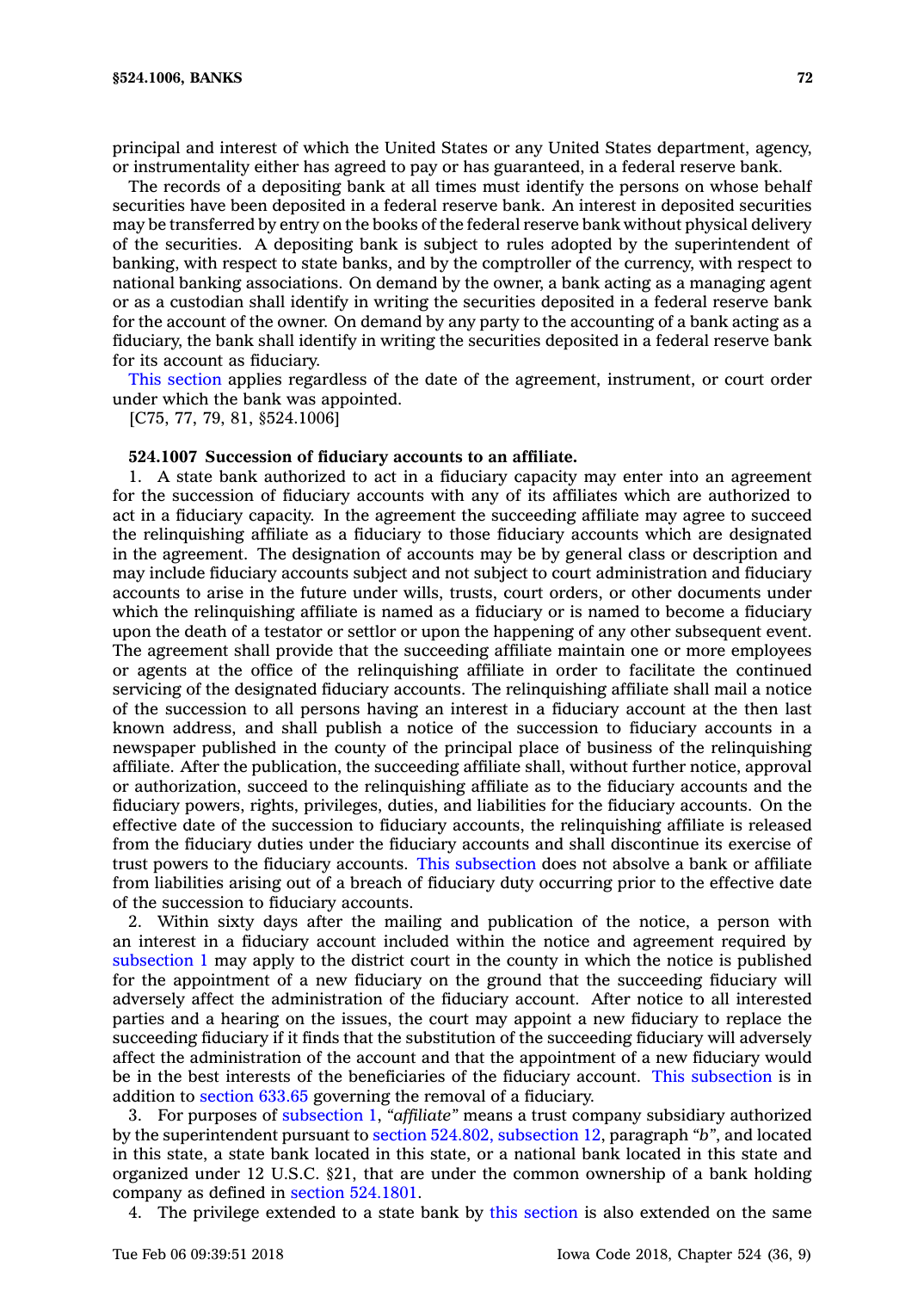terms and conditions to <sup>a</sup> national bank located in this state and organized under 12 U.S.C. §21 et seq. to engage generally in the banking business.

84 Acts, ch [1167,](https://www.legis.iowa.gov/docs/acts/1984/CH1167.pdf) §1; 96 Acts, ch [1056,](https://www.legis.iowa.gov/docs/acts/1996/CH1056.pdf) §11

## **524.1008 Succession of fiduciary accounts to an independent bank.**

1. *a.* A state bank authorized to act in <sup>a</sup> fiduciary capacity may enter into an agreement for the succession of fiduciary accounts with <sup>a</sup> trust company subsidiary authorized by the superintendent pursuant to section 524.802, [subsection](https://www.legis.iowa.gov/docs/code/524.802.pdf) 12, paragraph *"b"*, or one or more other state or national banks that are located in this state and authorized to act in <sup>a</sup> fiduciary capacity. In the agreement, the succeeding bank or trust company subsidiary may agree to succeed the relinquishing bank as <sup>a</sup> fiduciary with respect to those fiduciary accounts which are designated in the agreement. The designation of accounts may be by general class or description and may include fiduciary accounts subject and not subject to court administration and fiduciary accounts to arise in the future under wills, trusts, court orders, or other documents under which the relinquishing bank is named as <sup>a</sup> fiduciary or is named to become <sup>a</sup> fiduciary upon the death of <sup>a</sup> testator or settlor or upon the happening of any other subsequent event. The agreement shall provide that one of the following applies:

(1) That the succeeding bank or trust company subsidiary maintain one or more employees or agents at the office of the relinquishing bank in order to facilitate the continued servicing of the designated fiduciary accounts.

(2) That the relinquishing bank act as an agent of the succeeding bank or trust company subsidiary with respect to the fiduciary accounts that are subject to the agreement, and the relinquishing bank as an agent may perform services other than fiduciary services with respect to those accounts.

*b.* If the relinquishing bank is an agent under the alternative specified in paragraph *"a"*, subparagraph (2), then the relinquishing bank shall disclose to its customers that it is acting as an agent of the succeeding bank or trust company subsidiary. The relinquishing bank shall mail <sup>a</sup> notice of the succession to all persons having an interest in <sup>a</sup> fiduciary account at their last known address, and shall publish <sup>a</sup> notice of the succession to fiduciary accounts in <sup>a</sup> newspaper published in the county of the principal place of business of the relinquishing bank. After the publication, the succeeding bank or trust company subsidiary shall, without further notice, approval or authorization succeed the relinquishing bank as to the fiduciary accounts and the fiduciary powers, rights, privileges, duties, and liabilities for the fiduciary accounts. On the effective date of the succession to fiduciary accounts, the relinquishing bank is released from fiduciary duties under the fiduciary accounts and shall discontinue its exercise of trust powers to the fiduciary accounts. This [subsection](https://www.legis.iowa.gov/docs/code/524.1008.pdf) does not absolve <sup>a</sup> relinquishing bank from liabilities arising out of <sup>a</sup> breach of fiduciary duty occurring prior to the succession of fiduciary accounts.

2. Within sixty days after the mailing and publication of the notice, <sup>a</sup> person with an interest in <sup>a</sup> fiduciary account included within the notice and agreement required by [subsection](https://www.legis.iowa.gov/docs/code/524.1008.pdf) 1 may apply to the district court in the county in which the notice is published for the appointment of <sup>a</sup> new fiduciary on the ground that the succeeding fiduciary will adversely affect the administration of the fiduciary account. After notice to all interested parties and <sup>a</sup> hearing on the issues, the court may appoint <sup>a</sup> new fiduciary to replace the succeeding fiduciary if it finds that the substitution of the succeeding fiduciary will adversely affect the administration of the account and that the appointment of <sup>a</sup> new fiduciary would be in the best interests of the beneficiaries of the fiduciary account. This [subsection](https://www.legis.iowa.gov/docs/code/524.1008.pdf) is in addition to [section](https://www.legis.iowa.gov/docs/code/633.65.pdf) 633.65 governing the removal of <sup>a</sup> fiduciary.

3. A bank shall not agree to relinquish fiduciary accounts to or act as an agent of more than one succeeding fiduciary at any one time.

4. The privilege of succeeding to fiduciary accounts that is extended to <sup>a</sup> state bank or trust company subsidiary by [subsection](https://www.legis.iowa.gov/docs/code/524.1008.pdf) 1 is also extended on the same terms and conditions to <sup>a</sup> national bank located in this state and organized under 12 U.S.C. §21.

84 Acts, ch [1167,](https://www.legis.iowa.gov/docs/acts/84/CH1167.pdf) §2; 96 Acts, ch [1056,](https://www.legis.iowa.gov/docs/acts/96/CH1056.pdf) §12; 2013 [Acts,](https://www.legis.iowa.gov/docs/acts/2013/CH0090.pdf) ch 90, §160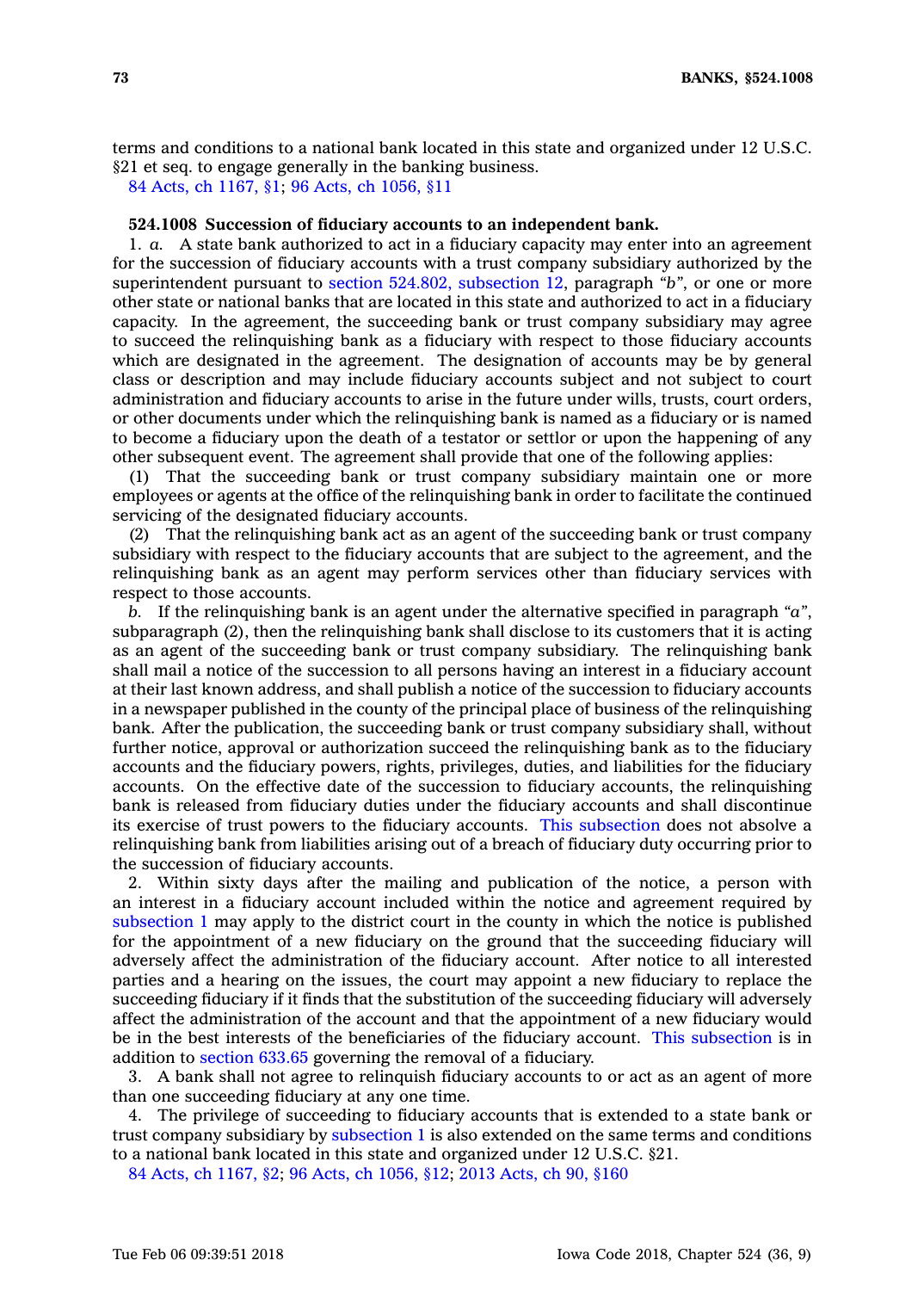# **524.1009 Succession to fiduciary accounts and appointments — application for appointment of new fiduciary.**

1. If <sup>a</sup> party to <sup>a</sup> plan of merger was authorized to act in <sup>a</sup> fiduciary capacity and if the resulting state or national bank is similarly authorized, the resulting state or national bank shall be automatically substituted by reason of the merger as fiduciary of all accounts held in that capacity by such party to the plan, without further action and without any order or decree of any court or public officer, and shall have all the rights and be subject to all the obligations of such party as fiduciary.

2. No designation, nomination, or appointment as fiduciary of <sup>a</sup> party to <sup>a</sup> plan of merger shall lapse by reason of the merger. The resulting state or national bank, if authorized to act in <sup>a</sup> fiduciary capacity, shall be entitled to act as fiduciary pursuant to each designation, nomination, or appointment to the same extent as the party to the plan so named could have acted in the absence of the merger.

3. Any person with an interest in an account held in <sup>a</sup> fiduciary capacity by <sup>a</sup> party to <sup>a</sup> plan of merger may, within sixty days after the effective date of the merger, apply to the district court in the county in which the resulting state or national bank has its principal place of business, for the appointment of <sup>a</sup> new fiduciary to replace the resulting state or national bank on the ground that the merger will adversely affect the administration of the fiduciary account. The court shall have the discretion to appoint <sup>a</sup> new fiduciary to replace the resulting state or national bank if it should find, upon hearing after notice to all interested parties, that the merger will adversely affect the administration of the fiduciary account and that the appointment of <sup>a</sup> new fiduciary will be in the best interests of the beneficiaries of the fiduciary account. This provision is in addition to any other provision of law governing the removal of fiduciaries and is subject to the terms upon which the party to the plan which held the fiduciary account was designated as fiduciary.

95 [Acts,](https://www.legis.iowa.gov/docs/acts/1995/CH0148.pdf) ch 148, §92 Referred to in \$524,1418

## **524.1010 through 524.1100** Reserved.

## SUBCHAPTER XI

## AFFILIATES

#### **524.1101 Definitions.**

For the purposes of this [chapter](https://www.legis.iowa.gov/docs/code//524.pdf), an *"affiliate"* of <sup>a</sup> state bank shall include any corporation, trust, estate, association, or other similar organization:

1. Of which <sup>a</sup> state bank, directly or indirectly, owns or controls either <sup>a</sup> majority of the voting shares or more than fifty percent of the number of shares voted for the election of its directors, trustees, or other individuals exercising similar functions at the preceding election, or controls in any manner the election of <sup>a</sup> majority of its directors, trustees, or other individuals exercising similar functions.

2. Of which control is held, directly or indirectly, through share ownership or in any other manner, by the shareholders of <sup>a</sup> state bank who own or control either <sup>a</sup> majority of the shares of such state bank or more than fifty percent of the number of shares voted for the election of directors of such state bank at the preceding election, or by trustees for the benefit of the shareholders of any such state bank.

3. Of which <sup>a</sup> majority of its directors, trustees, or other individuals exercising similar functions are directors of any one state bank.

4. Which owns or controls, directly or indirectly, either <sup>a</sup> majority of the voting shares of <sup>a</sup> state bank or more than fifty percent of the number of shares voted for the election of directors of <sup>a</sup> state bank at the preceding election, or controls in any manner the election of <sup>a</sup> majority of the directors of <sup>a</sup> state bank, or for the benefit of whose shareholders or members all or substantially all of the outstanding voting shares of <sup>a</sup> state bank is held by trustees.

5. Which is <sup>a</sup> bank holding company, as defined by the laws of the United States, of which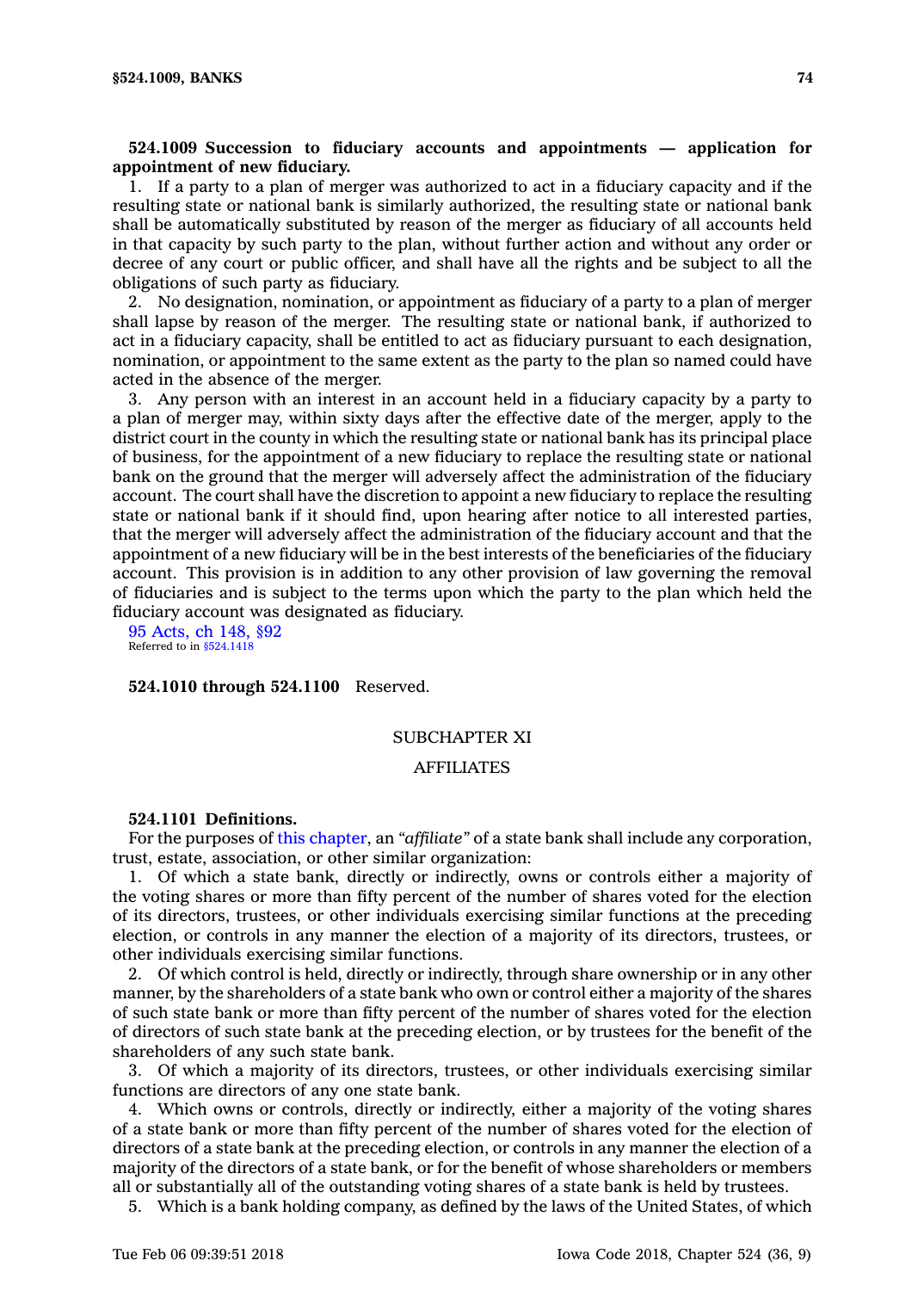<sup>a</sup> state bank is <sup>a</sup> subsidiary, and any other subsidiary, as defined by the laws of the United States, of <sup>a</sup> bank holding company.

[C71, 73, 75, 77, 79, 81, §524.1101] Referred to in [§12C.22,](https://www.legis.iowa.gov/docs/code/12C.22.pdf) [524.541](https://www.legis.iowa.gov/docs/code/524.541.pdf), [537.1301](https://www.legis.iowa.gov/docs/code/537.1301.pdf)

## **524.1102 Loans and other transactions with affiliates.**

1. A state bank shall not make any loan or any extension of credit to, or purchase securities under repurchase agreement from, any of its affiliates, or invest any of its funds in the shares, bonds, capital securities, or other obligations of an affiliate, or accept the shares, bonds, capital securities, or other obligations of an affiliate as collateral security for advances made to any customer, if the aggregate amount of the loans, extensions of credit, repurchase agreements, investments and advances against such collateral security will exceed:

*a.* In the case of any one affiliate, ten percent of the aggregate capital of the state bank.

*b.* In the case of all such affiliates, twenty percent of the aggregate capital of the state bank.

2. Within the foregoing limitations, each loan or extension of credit of any kind or character to an affiliate shall be secured by collateral in the form of shares of stock, bonds, capital securities or other such obligations having <sup>a</sup> market value at the time of making the loan or extension of credit of at least twenty percent more than the amount of the loan or extension of credit, or of at least ten percent more than the amount of the loan or extension of credit if it is secured by obligations of any state, or of any political subdivision or agency of the state, or of at least one hundred percent of the amount of the loan or extension of credit if it is secured by <sup>a</sup> segregated deposit account which the state bank may set off.

3. A loan or extension of credit to <sup>a</sup> director, officer, clerk, or other employee or any representative of any affiliate is deemed to be <sup>a</sup> loan to the affiliate to the extent that the proceeds of such loan are used for the benefit of, or transferred to, the affiliate.

4. The provisions of this [section](https://www.legis.iowa.gov/docs/code/524.1102.pdf) shall not apply to loans or extensions of credit fully secured by obligations of the United States, or the farm credit banks, or the federal home loan banks, or obligations fully guaranteed by the United States as to principal and interest. The provisions of this [section](https://www.legis.iowa.gov/docs/code/524.1102.pdf) shall not apply to indebtedness of any affiliate for unpaid balances due <sup>a</sup> state bank on assets purchased from the state bank.

5. For purposes of this [section](https://www.legis.iowa.gov/docs/code/524.1102.pdf), the terms *"extension of credit"* and *"extensions of credit"* are deemed to include any purchase of securities under <sup>a</sup> repurchase agreement, other assets or obligations under <sup>a</sup> repurchase agreement, and the discount of promissory notes, bills of exchange, conditional sales contracts, or similar paper, whether with or without recourse.

[C71, 73, 75, 77, 79, 81, §524.1102]

89 [Acts,](https://www.legis.iowa.gov/docs/acts/89/CH0257.pdf) ch 257, §19, 20; 91 [Acts,](https://www.legis.iowa.gov/docs/acts/91/CH0020.pdf) ch 20, §1; 95 [Acts,](https://www.legis.iowa.gov/docs/acts/95/CH0148.pdf) ch 148, §93; 2012 Acts, ch [1023,](https://www.legis.iowa.gov/docs/acts/2012/CH1023.pdf) §157 Referred to in [§524.1103](https://www.legis.iowa.gov/docs/code/524.1103.pdf), [524.1104,](https://www.legis.iowa.gov/docs/code/524.1104.pdf) [524.1602](https://www.legis.iowa.gov/docs/code/524.1602.pdf)

### **524.1103 Exceptions.**

1. The provisions of section [524.1102](https://www.legis.iowa.gov/docs/code/524.1102.pdf) shall not apply to any affiliate:

*a.* Engaged solely in holding or operating real estate used wholly or substantially by the state bank in its operations or acquired for its future use.

*b.* Engaged solely in conducting <sup>a</sup> safe-deposit business or the business of an agricultural credit corporation eligible to discount loans with <sup>a</sup> farm credit bank.

*c.* Engaged solely in holding obligations of the United States, the farm credit banks, the federal home loan banks, or obligations fully guaranteed by the United States as to principal and interest.

*d.* Where the affiliate relationship has arisen as <sup>a</sup> result of shares acquired in satisfaction of <sup>a</sup> bona fide debt contracted prior to the date of the creation of such relationship provided that such shares shall be sold at public or private sale within one year from the date of the creation of the relationship, unless the time is extended by the superintendent.

*e.* Where the affiliate relationship exists by reason of the ownership or control of any voting shares thereof by <sup>a</sup> state bank as executor, administrator, trustee, receiver, agent, depository, or in any other fiduciary capacity, except where such shares are held for the benefit of all or <sup>a</sup> majority of the shareholders of such state bank.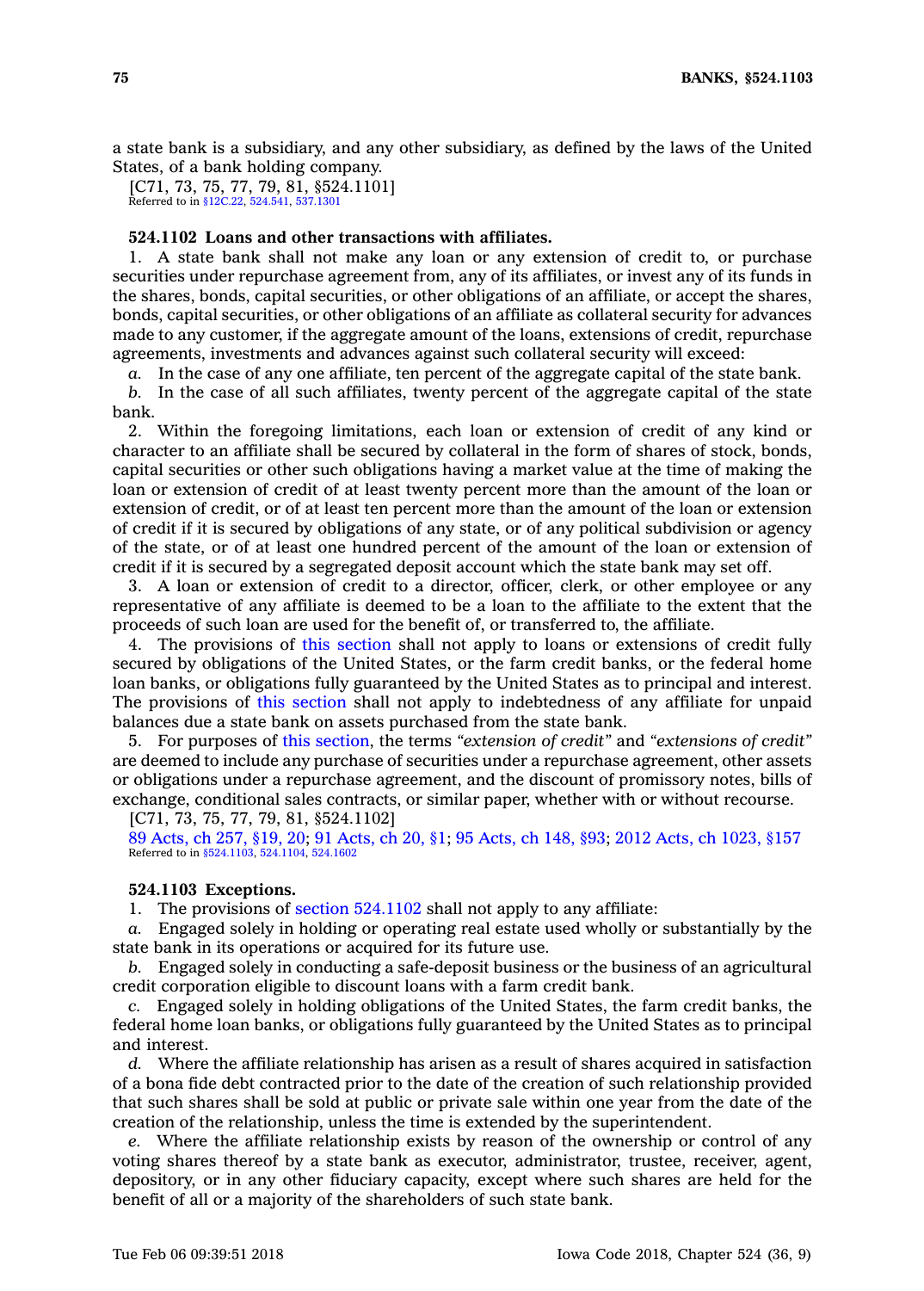*f.* Which is <sup>a</sup> bank.

*g.* Which is an operations subsidiary or other subsidiary in which the state bank owns or controls eighty percent or more of the voting shares. However, an operations subsidiary shall not conduct any activity at any location where the state bank itself would not be permitted to conduct that activity without the prior approval of the superintendent.

2. *a.* The superintendent may, in the superintendent's discretion, by regulation or order, exempt transactions or relationships from the requirements of section [524.1102](https://www.legis.iowa.gov/docs/code/524.1102.pdf) if the superintendent finds such exemptions to be in the public interest and consistent with the purposes of section [524.1102](https://www.legis.iowa.gov/docs/code/524.1102.pdf).

*b.* A state bank may request an exemption from the requirements of section [524.1102](https://www.legis.iowa.gov/docs/code/524.1102.pdf) by submitting <sup>a</sup> written request to the superintendent including all of the following:

(1) A detailed description of the transaction or relationship for which the state bank seeks an exemption.

(2) A statement of the reasons for exemption of the transaction or relationship.

(3) An explanation of how the exemption would be in the public interest and consistent with the purposes of section 524,1102.

[C71, 73, 75, 77, 79, 81, §524.1103]

89 [Acts,](https://www.legis.iowa.gov/docs/acts/89/CH0257.pdf) ch 257, §21, 22; 95 [Acts,](https://www.legis.iowa.gov/docs/acts/95/CH0148.pdf) ch 148, §94; 2012 Acts, ch [1017,](https://www.legis.iowa.gov/docs/acts/2012/CH1017.pdf) §21

### **524.1104 Applicability of general loan limitations.**

Any loan or extension of credit to an affiliate, and any investment in the shares, bonds, capital securities or other obligations of an affiliate, excepted by the provisions of [section](https://www.legis.iowa.gov/docs/code/524.1102.pdf) [524.1102](https://www.legis.iowa.gov/docs/code/524.1102.pdf) from the requirements of that section, shall continue to be subject to the other provisions of this [chapter](https://www.legis.iowa.gov/docs/code//524.pdf) applicable to loans or extensions of credit by <sup>a</sup> state bank and investments by <sup>a</sup> state bank in shares, bonds, capital securities, or other such obligations.

[C71, 73, 75, 77, 79, 81, §524.1104] Referred to in [§524.1602](https://www.legis.iowa.gov/docs/code/524.1602.pdf)

#### **524.1105 Examination of affiliates and reports.**

1. For the purpose of determining the condition of <sup>a</sup> state bank and information concerning the state bank, the superintendent shall have the power to make or cause to be made an examination of any affiliate to the same extent as the superintendent may examine <sup>a</sup> state bank under this [chapter](https://www.legis.iowa.gov/docs/code//524.pdf).

2. If the superintendent has reasonable cause to believe that any corporation, trust, estate, association, or other similar organization is an affiliate, the superintendent may require the organization to furnish such information as may enable the superintendent to determine whether the organization is an affiliate.

[C71, 73, 75, 77, 79, 81, §524.1105] Referred to in [§524.217](https://www.legis.iowa.gov/docs/code/524.217.pdf), [524.219](https://www.legis.iowa.gov/docs/code/524.219.pdf)

#### **524.1106 Fees paid to an affiliate — approval by superintendent.**

Any contract or arrangement for management or financial services which involves payment for these services by <sup>a</sup> state bank to <sup>a</sup> person who owns shares in that bank, or to any other affiliate, must be approved by the superintendent prior to such contract or arrangement becoming binding upon the state bank, and may also be reviewed at any time after original approval. Any contract or arrangement for consultation or other services which involve payment of those services by <sup>a</sup> state bank to any person who individually or whose spouse or immediate family or any combination thereof owns fifteen percent or more of the outstanding shares of that bank or is an officer or director thereof, or to an affiliate may be reviewed by the superintendent. The superintendent shall have authority to determine whether or not such fees are reasonable in relation to the services performed, and if the superintendent determines they are unreasonable, to require that they be reduced to <sup>a</sup> reasonable amount or eliminated and the excess refunded, or that such contract or arrangement not be entered into by the state bank.

[C71, 73, 75, 77, 79, 81, §524.1106]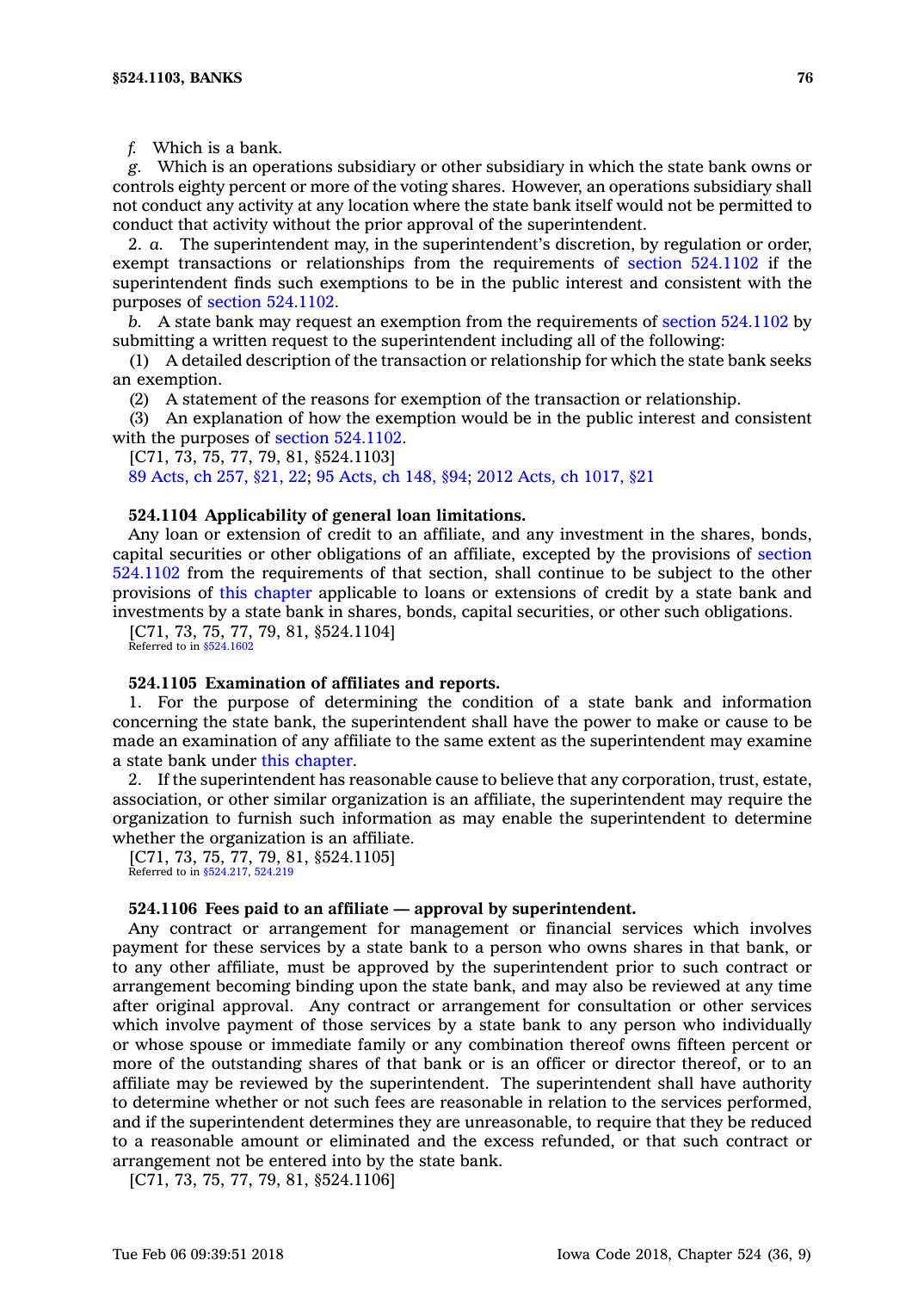**524.1107 through 524.1200** Reserved.

## SUBCHAPTER XII

## **OFFICES**

## **524.1201 General provisions.**

1. A state bank may establish and operate any number of bank offices at any location in this state subject to the approval and regulation of the superintendent. A bank office may furnish all banking services ordinarily furnished to customers and depositors at the principal place of business of the state bank which operates the office, and <sup>a</sup> bank office manager or an officer of the bank shall be physically present at each bank office during <sup>a</sup> majority of its business hours. The central executive and official business and principal recordkeeping functions of <sup>a</sup> state bank shall be exercised only at its principal place of business or at another bank office as authorized by the superintendent for these functions.

2. Notwithstanding [subsection](https://www.legis.iowa.gov/docs/code/524.1201.pdf) 1, data processing services referred to in section [524.804](https://www.legis.iowa.gov/docs/code/524.804.pdf) may be performed for the state bank at some other location. All transactions of <sup>a</sup> bank office shall be immediately transmitted to the principal place of business or other bank office authorized under [subsection](https://www.legis.iowa.gov/docs/code/524.1201.pdf) 1 of the state bank which operates the office, and no current recordkeeping functions shall be maintained at <sup>a</sup> bank office other than the bank office authorized under [subsection](https://www.legis.iowa.gov/docs/code/524.1201.pdf) 1, except to the extent the state bank which operates the office deems it desirable to keep there duplicates of the records kept at the principal place of business or authorized bank office of the state bank.

3. Notwithstanding any of the other provisions of this [section](https://www.legis.iowa.gov/docs/code/524.1201.pdf), original loan documentation and trust recordkeeping functions may be located at any authorized bank office or at any other location approved by the superintendent.

[C27, 31, 35, §9258-b1; C39, §**9258.1;** C46, 50, 54, 58, 62, 66, §528.51; C71, 73, 75, 77, 79, 81, §524.1201; 81 [Acts,](https://www.legis.iowa.gov/docs/acts/1981/CH0173.pdf) ch 173, §6]

89 [Acts,](https://www.legis.iowa.gov/docs/acts/89/CH0257.pdf) ch 257, §23; 91 [Acts,](https://www.legis.iowa.gov/docs/acts/91/CH0072.pdf) ch 72, §1; 95 [Acts,](https://www.legis.iowa.gov/docs/acts/95/CH0032.pdf) ch 32, §1; 96 Acts, ch [1056,](https://www.legis.iowa.gov/docs/acts/96/CH1056.pdf) §13, 14; [2001](https://www.legis.iowa.gov/docs/acts/2001/CH0004.pdf) [Acts,](https://www.legis.iowa.gov/docs/acts/2001/CH0004.pdf) ch 4, §1, 11; 2004 Acts, ch [1141,](https://www.legis.iowa.gov/docs/acts/2004/CH1141.pdf) §26; 2005 [Acts,](https://www.legis.iowa.gov/docs/acts/2005/CH0019.pdf) ch 19, §109; 2006 Acts, ch [1015,](https://www.legis.iowa.gov/docs/acts/2006/CH1015.pdf) §8; 2011 [Acts,](https://www.legis.iowa.gov/docs/acts/2011/CH0102.pdf) ch 102, §5

Referred to in [§524.1203](https://www.legis.iowa.gov/docs/code/524.1203.pdf), [524.1204](https://www.legis.iowa.gov/docs/code/524.1204.pdf), [524.1205,](https://www.legis.iowa.gov/docs/code/524.1205.pdf) [524.1419](https://www.legis.iowa.gov/docs/code/524.1419.pdf), [524.1603](https://www.legis.iowa.gov/docs/code/524.1603.pdf)

### **524.1202 Location of offices.** Repealed by 2001 Acts, ch 4, §10, 11.

### **524.1203 Cancellation of approval of offices.**

Whenever an examination by the superintendent or other supervisory agencies discloses that the operation of <sup>a</sup> bank office is being conducted in violation of section [524.1201](https://www.legis.iowa.gov/docs/code/524.1201.pdf), the superintendent may forthwith revoke the approval of the bank office.

[C71, 73, 75, 77, 79, 81, §524.1203] Referred to in [§524.1205](https://www.legis.iowa.gov/docs/code/524.1205.pdf), [524.1419](https://www.legis.iowa.gov/docs/code/524.1419.pdf)

#### **524.1204 Privileges extended to national banks.**

The privileges extended to state banks by sections [524.1201](https://www.legis.iowa.gov/docs/code/524.1201.pdf) and [524.1212](https://www.legis.iowa.gov/docs/code/524.1212.pdf) and [chapter](https://www.legis.iowa.gov/docs/code//527.pdf) 527 shall be available on the same conditions to national banks to the extent they are so authorized by federal law.

[C71, §524.1201(3); C73, 75, 77, 79, 81, §524.1204] 2001 [Acts,](https://www.legis.iowa.gov/docs/acts/2001/CH0004.pdf) ch 4, §3, 11

# **524.1205 Establishment of branch or office in other state — superintendent's authority to regulate.**

1. Notwithstanding section [524.1201,](https://www.legis.iowa.gov/docs/code/524.1201.pdf) subsection 1, upon application to and approval by the superintendent, <sup>a</sup> state bank may acquire in any manner, establish, maintain, operate, retain, or relocate <sup>a</sup> branch or office in <sup>a</sup> state other than this state. Subject to the approval of the superintendent, such branch or office may engage in any activity authorized for <sup>a</sup> branch or office of <sup>a</sup> bank organized under the laws of that other state.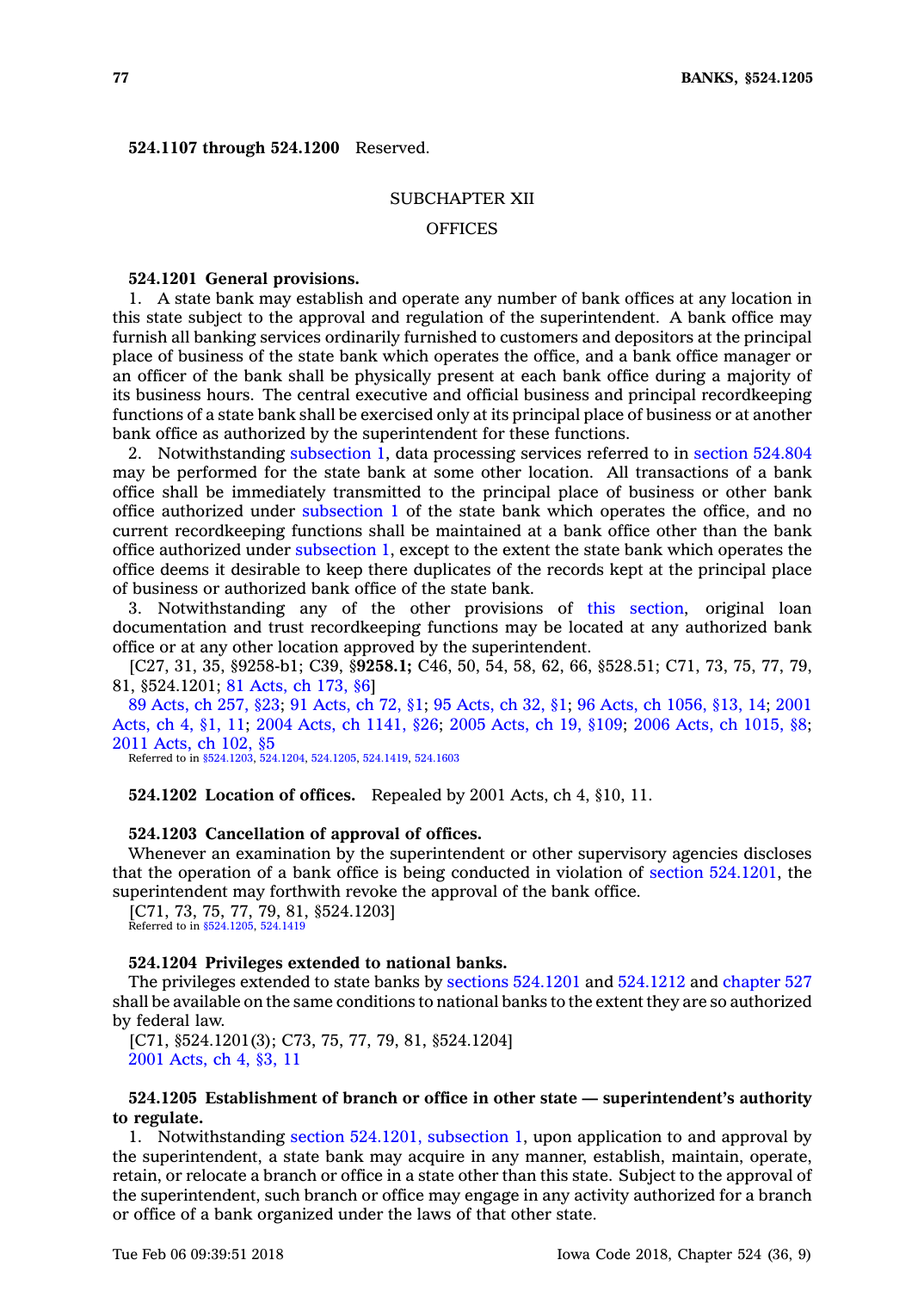2. The superintendent shall supervise and regulate all out-of-state branches and offices of <sup>a</sup> state bank.

3. Sections [524.1201](https://www.legis.iowa.gov/docs/code/524.1201.pdf) and [524.1203](https://www.legis.iowa.gov/docs/code/524.1203.pdf) apply to an out-of-state branch or office of <sup>a</sup> state bank except as otherwise provided by the laws of the state in which <sup>a</sup> branch or office is located or by the superintendent pursuant to this [section](https://www.legis.iowa.gov/docs/code/524.1205.pdf).

4. This [section](https://www.legis.iowa.gov/docs/code/524.1205.pdf) does not authorize or permit <sup>a</sup> state-chartered bank located outside of this state or <sup>a</sup> national bank located outside of this state to establish <sup>a</sup> de novo branch or office in this state.

96 Acts, ch [1056,](https://www.legis.iowa.gov/docs/acts/1996/CH1056.pdf) §15; 2001 [Acts,](https://www.legis.iowa.gov/docs/acts/2001/CH0004.pdf) ch 4, §4, 5, 11, 12

#### **524.1206 Identification of legally chartered name of bank — required use of name.**

A state or national bank, at its locations in this state, shall identify its principal place of business, any bank office, or any bank branch in <sup>a</sup> manner which includes its legally chartered name or <sup>a</sup> reasonable variation of such name. The legally chartered name of the state or national bank shall be used in all legal documents of such bank.

98 Acts, ch [1036,](https://www.legis.iowa.gov/docs/acts/1998/CH1036.pdf) §3 Referred to in [§524.310](https://www.legis.iowa.gov/docs/code/524.310.pdf)

### **524.1207 through 524.1211** Reserved.

# **524.1212 Location of satellite terminals.**

Any state bank may utilize <sup>a</sup> satellite terminal, as defined in [section](https://www.legis.iowa.gov/docs/code/527.2.pdf) 527.2, when that satellite terminal is lawfully being operated, at any location within this state. Any transaction engaged in through the use of <sup>a</sup> satellite terminal shall be deemed to take place at the principal place of business of <sup>a</sup> bank whose accounts and records are affected by the transaction.

[C77, 79, 81, §524.1212; 81 [Acts,](https://www.legis.iowa.gov/docs/acts/1981/CH0173.pdf) ch 173, §8] 2001 [Acts,](https://www.legis.iowa.gov/docs/acts/2001/CH0004.pdf) ch 4, §6, 11 Referred to in [§524.1204](https://www.legis.iowa.gov/docs/code/524.1204.pdf)

**524.1213 United community bank offices.** Repealed by 2001 Acts, ch 4, §10, 11.

**524.1214 through 524.1300** Reserved.

## SUBCHAPTER XIII

# DISSOLUTION

### **524.1301 Dissolution by incorporators, organizers, or initial directors.**

A majority of the incorporators, organizers, or initial directors of <sup>a</sup> state bank that has not issued shares or has not commenced business may dissolve the state bank by delivering articles of dissolution to the superintendent, together with the applicable filing and recording fees, for filing with the secretary of state that set forth all of the following:

- 1. The name of the state bank.
- 2. The date of its incorporation or organization.
- 3. Either of the following:
- *a.* That the state bank has not issued any shares.
- *b.* That the state bank has not commenced business.
- 4. That no debt of the state bank remains unpaid.

5. If shares were issued, that the net assets of the state bank remaining after the payment of all necessary expenses have been distributed to the shareholders.

6. That <sup>a</sup> majority of the incorporators, organizers, or initial directors authorized the dissolution.

[C97, §1857; S13, §1857; C24, 27, 31, 35, 39, §**9277;** C46, 50, 54, 58, 62, 66, §528.76; C71, 73, 75, 77, 79, 81, §524.1301]

90 Acts, ch [1205,](https://www.legis.iowa.gov/docs/acts/1990/CH1205.pdf) §40; 95 [Acts,](https://www.legis.iowa.gov/docs/acts/1995/CH0148.pdf) ch 148, §96; 2004 Acts, ch [1141,](https://www.legis.iowa.gov/docs/acts/2004/CH1141.pdf) §67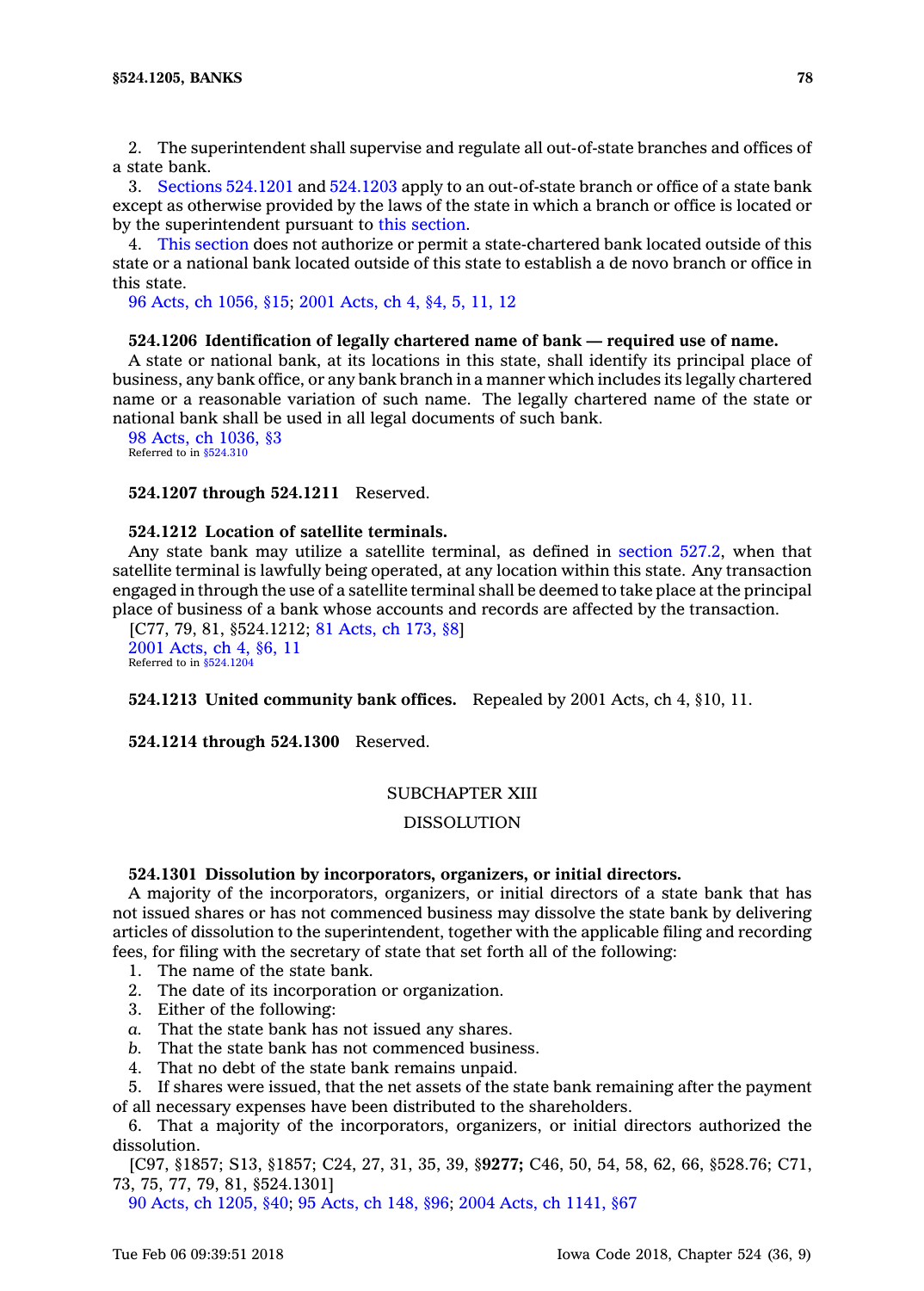# **524.1302 Involuntary dissolution prior to commencement of business.**

Prior to the issuance of an authorization to do business, the superintendent may cause the dissolution of <sup>a</sup> state bank if there exists any reason why it should not have been incorporated or organized under this [chapter](https://www.legis.iowa.gov/docs/code//524.pdf) or if an authorization to do business has not been issued within one year after the date of its incorporation or organization, or such longer time as the superintendent may allow for satisfaction of conditions precedent to its issuance. After giving the state bank adequate notice and an opportunity for hearing, the superintendent shall certify the applicable facts by the filing of <sup>a</sup> statement with the secretary of state, who shall thereafter issue <sup>a</sup> certificate of dissolution. Upon the issuance of such certificate of dissolution by the secretary of state, the corporate or organizational existence of the state bank shall cease.

[C31, 35, §9142-c1; C39, §**9142.1;** C46, 50, 54, 58, 62, 66, §524.14; C71, 73, 75, 77, 79, 81, §524.1302]

2004 Acts, ch [1141,](https://www.legis.iowa.gov/docs/acts/2004/CH1141.pdf) §68

#### **524.1303 Voluntary dissolution after commencement of business.**

1. A state bank which has commenced business may propose to voluntarily dissolve upon the affirmative vote of the holders of at least <sup>a</sup> majority of the shares entitled to vote on the voluntary dissolution, adopting <sup>a</sup> plan of dissolution involving both <sup>a</sup> provision for acquisition of its assets and assumption of its liabilities by another state bank, national bank, or other financial institution insured by the federal deposit insurance corporation and <sup>a</sup> provision for continuance of its business if acquisition of its assets and assumption of its liabilities is not effected, or any other plan of dissolution providing for full payment of its liabilities.

2. Upon acceptance for processing of an application for approval of <sup>a</sup> plan of dissolution on forms prescribed by the superintendent, the superintendent shall conduct such investigation as the superintendent may deem necessary to determine whether the plan adequately protects the interests of depositors, other creditors and shareholders and, if the plan involves an acquisition of assets and assumption of liabilities by another state bank, whether such acquisition and assumption would be consistent with adequate and sound banking and in the public interest, on the basis of factors substantially similar to those set forth in section [524.1403,](https://www.legis.iowa.gov/docs/code/524.1403.pdf) subsection 1, paragraph *"d"*.

3. Within thirty days after the application for dissolution involving <sup>a</sup> provision of acquisition of the state bank's assets and assumption of its liabilities by another state bank is accepted for processing, the dissolving bank shall publish notice of the proposed transaction in <sup>a</sup> newspaper of general circulation published in the municipal corporation or unincorporated area in which the dissolving bank has its principal place of business, and in the municipal corporation or unincorporated area in which the acquiring state bank has its principal place of business, or if there is none, <sup>a</sup> newspaper of general circulation published in the county or counties, or in <sup>a</sup> county adjoining the county or counties, in which the dissolving bank and the acquiring bank have their principal place of business. The notice shall be on forms provided by the superintendent, and proof of publication of the notice shall be delivered to the superintendent within fourteen days.

4. Within thirty days after the date of the publication of the notice, any interested person may submit to the superintendent written comments and data on the application. The superintendent may extend the thirty-day comment period if, in the superintendent's judgment, extenuating circumstances exist.

5. Within thirty days after the date of the publication of the notice, any interested person may submit to the superintendent <sup>a</sup> written request for <sup>a</sup> hearing on the application. The request shall state the nature of the issues or facts to be presented and the reasons why written submissions would be insufficient to make an adequate presentation to the superintendent. If the reasons are related to factual disputes, the disputes shall be described. Comments challenging the legality of an application shall be submitted separately in writing and shall not be considered at <sup>a</sup> hearing conducted pursuant to this [section](https://www.legis.iowa.gov/docs/code/524.1303.pdf). Written requests for hearings shall be evaluated by the superintendent, who may grant or deny such requests in whole or in part. A hearing request shall generally be granted only if it is determined that written submissions would be inadequate or that <sup>a</sup> hearing would otherwise be beneficial to the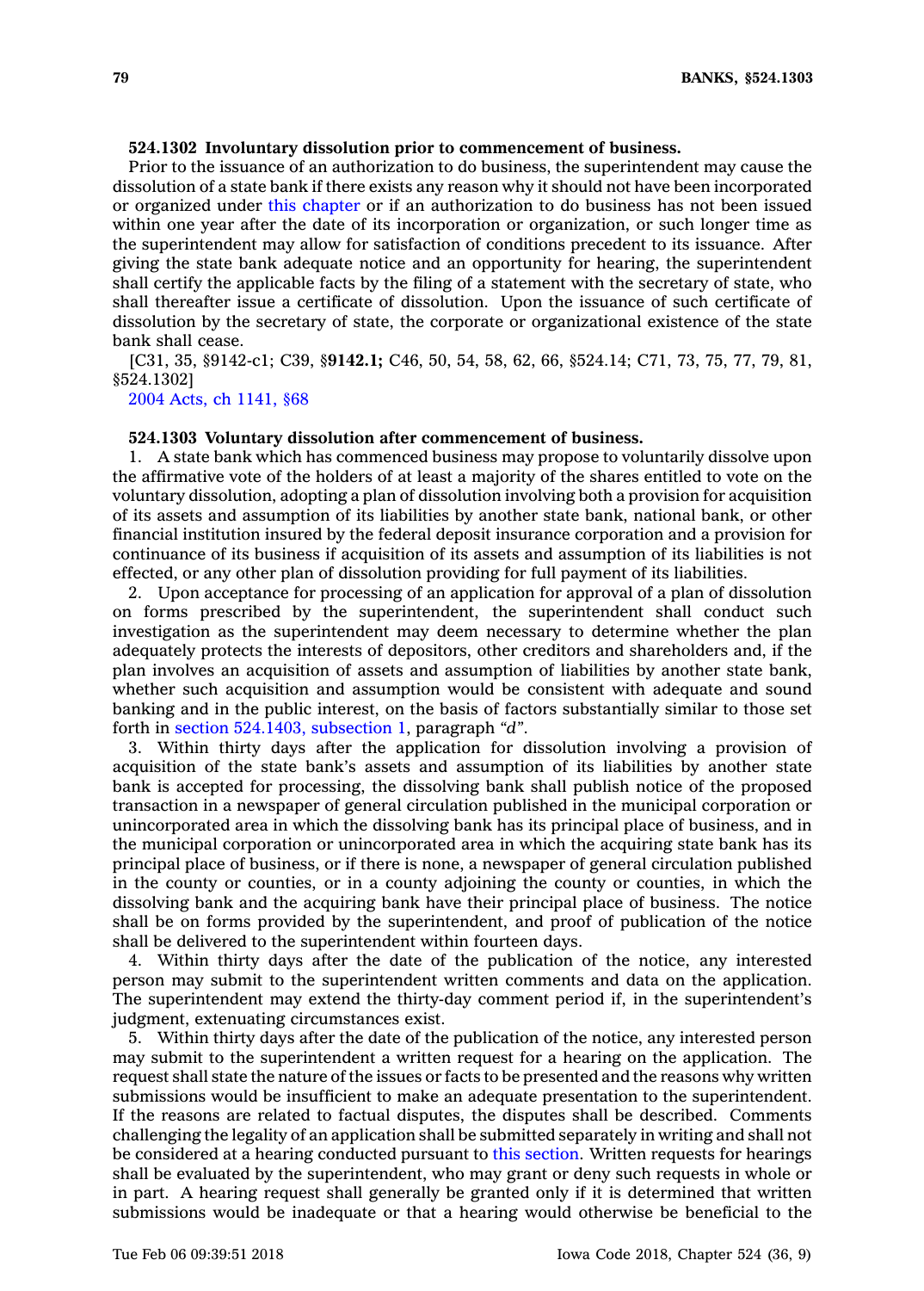decision-making process. A hearing may be limited to issues considered material by the superintendent.

6. If <sup>a</sup> request for <sup>a</sup> hearing has been made and denied, the superintendent shall notify the applicant and all interested persons and shall state the reasons for the denial. Interested persons may submit to the superintendent, with simultaneous copies to the applicant, additional written comments or information on the application within fourteen days after the date of the notice of denial. The applicant shall be provided an additional seven days, after the fourteen-day deadline has expired, within which to respond to any comments submitted within the fourteen-day period. The superintendent may waive this seven-day period upon request by the applicant. A copy of any response submitted by the applicant shall also be mailed simultaneously by the applicant to the interested persons.

[C97, §1857; S13, §1857; C24, 27, 31, 35, 39, §**9277;** C46, 50, 54, 58, 62, 66, §528.76; C71, 73, 75, 77, 79, 81, §524.1303]

92 Acts, ch [1161,](https://www.legis.iowa.gov/docs/acts/1992/CH1161.pdf) §5; 95 [Acts,](https://www.legis.iowa.gov/docs/acts/1995/CH0148.pdf) ch 148, §97; 2004 Acts, ch [1141,](https://www.legis.iowa.gov/docs/acts/2004/CH1141.pdf) §27; 2005 [Acts,](https://www.legis.iowa.gov/docs/acts/2005/CH0019.pdf) ch 19, §110 Referred to in [§524.1309](https://www.legis.iowa.gov/docs/code/524.1309.pdf)

### **524.1304 Voluntary dissolution — approval.**

1. Within ninety days after acceptance of the application for processing, the superintendent shall approve or disapprove the application for voluntary dissolution on the basis of the superintendent's investigation. As <sup>a</sup> condition of receiving the decision of the superintendent with respect to the application, the applying state bank shall reimburse the superintendent for all expenses incurred by the superintendent in connection with the application. The superintendent shall give to the applying state bank written notice of the superintendent's decision. The decision of the superintendent shall be subject to judicial review pursuant to [chapter](https://www.legis.iowa.gov/docs/code//17A.pdf) 17A.

2. Upon approval of the plan of voluntary dissolution by the superintendent, the superintendent shall file with the secretary of state articles of dissolution prepared by the applicant in conformance with section [524.1304A](https://www.legis.iowa.gov/docs/code/524.1304A.pdf). Upon filing of the articles of dissolution with the secretary of state, the state bank shall cease to accept deposits or carry on its business, except insofar as may be necessary for the proper winding up of the business of the state bank in accordance with the approved plan of dissolution.

3. If applicable state or federal laws require approval by an appropriate state or federal agency, the superintendent may withhold delivery of the approved articles of dissolution until the superintendent receives notice of the decision of such agency. If the final approval of the agency is not given within six months of the superintendent's approval, then the superintendent shall notify the applying state bank that the approval of the superintendent has been rescinded for that reason.

[C97, §1857; S13, §1857; C24, 27, 31, 35, 39, §**9277;** C46, 50, 54, 58, 62, 66, §528.76; C71, 73, 75, 77, 79, 81, §524.1304]

95 [Acts,](https://www.legis.iowa.gov/docs/acts/1995/CH0148.pdf) ch 148, §98 Referred to in  $$524.130$ 

# **524.1304A Articles of dissolution.**

1. At any time after the dissolution of <sup>a</sup> state bank is authorized, the state bank may dissolve by delivering to the superintendent for filing with the secretary of state articles of dissolution setting forth all of the following:

- *a.* The name of the state bank.
- *b.* The date dissolution was authorized.
- *c.* The number of votes entitled to be cast by the shareholders on the proposal to dissolve.

*d.* The total number of shareholder votes cast for and against dissolution, or the total number of undisputed votes cast for dissolution and <sup>a</sup> statement that the number cast for dissolution was sufficient for approval.

*e.* If voting by voting groups was required, the information required by paragraphs *"c"* and *"d"* must be separately provided for each voting group entitled to vote separately on the plan to dissolve.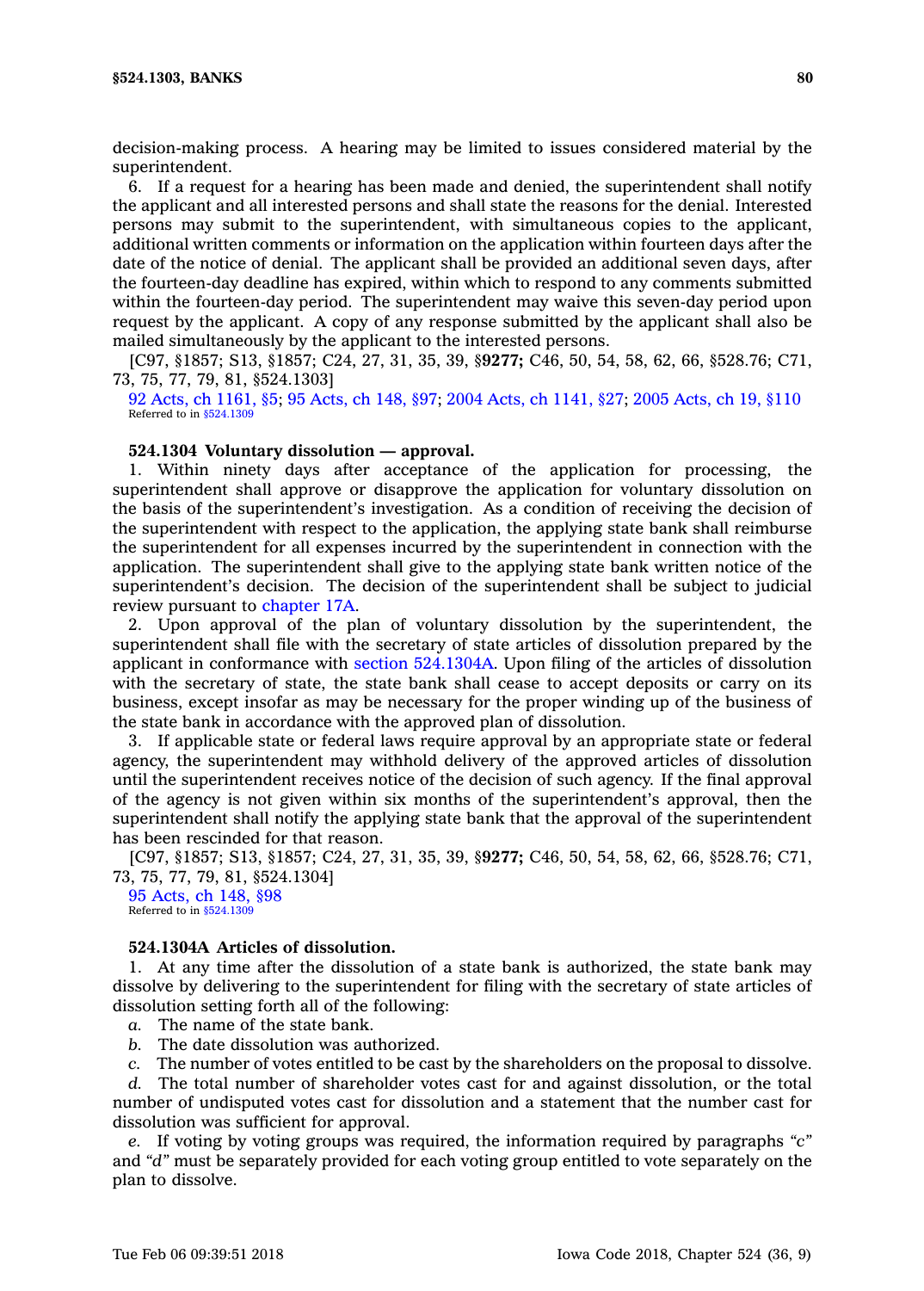**81 BANKS, §524.1305**

*f.* That all debts, obligations, and liabilities of the state bank will be paid or otherwise discharged or that adequate provision will be made for such discharge.

*g.* That all the remaining property and assets of the state bank will be distributed among its shareholders in accordance with their respective rights and interests.

*h.* That there are no legal actions pending against the state bank in any court or that adequate provision has been made for the satisfaction of any judgment, order, or decree which may be entered against it in any pending legal action.

2. A state bank is dissolved upon the effective date of its articles of dissolution. 95 [Acts,](https://www.legis.iowa.gov/docs/acts/1995/CH0148.pdf) ch 148, §99

Referred to in [§524.1304](https://www.legis.iowa.gov/docs/code/524.1304.pdf), [524.1309](https://www.legis.iowa.gov/docs/code/524.1309.pdf)

# **524.1305 Voluntary dissolution proceedings — winding up.**

1. The board of directors shall have full power to wind up and settle the affairs of <sup>a</sup> state bank in voluntary dissolution proceedings, including the power to do all of the following:

- *a.* Collecting the assets of the state bank.
- *b.* Disposing of its properties that will not be distributed in kind to its shareholders.
- *c.* Discharging or making provision for discharging its liabilities.
- *d.* Distributing its remaining property among its shareholders according to their interests.
- *e.* Doing every other act necessary to wind up and liquidate its business and affairs.
- 2. Dissolution of <sup>a</sup> state bank does not result in any of the following:
- *a.* Transferring title to the state bank's property.

*b.* Preventing transfer of its shares or securities, although the authorization to dissolve may provide for closing the state bank's share transfer records.

*c.* Subjecting its directors or officers to standards of conduct different from those prescribed by this [chapter](https://www.legis.iowa.gov/docs/code//524.pdf) prior to dissolution.

*d.* Changing quorum or voting requirements for its board of directors or shareholders; changing provisions for selection, resignation, or removal of its directors or officers or both; or changing provisions for amending its bylaws.

*e.* Preventing commencement of <sup>a</sup> proceeding by or against the state bank in its name.

*f.* Abating or suspending <sup>a</sup> proceeding pending by or against the state bank on the effective date of dissolution.

3. Within thirty days after filing of the articles of dissolution with the secretary of state, the state bank shall give notice of its dissolution:

*a.* By mail to each depositor and creditor, except those as to whom the liability of the state bank has been assumed by another financial institution insured by the federal deposit insurance corporation pursuant to the plan, at their last address of record as shown upon the books of the bank, including <sup>a</sup> statement of the amount shown by the books of the state bank to be due to such depositor or creditor and <sup>a</sup> demand that any claim for <sup>a</sup> greater amount be filed with the state bank any time before <sup>a</sup> specified date at least ninety days after the date of the notice.

*b.* By mail to each lessee of <sup>a</sup> safe-deposit box and each customer for whom property is held in safekeeping, except those as to whom the liability of the state bank has been assumed by another financial institution insured by the federal deposit insurance corporation pursuant to the plan, at their last address of record as shown upon the books of the state bank, including <sup>a</sup> demand that all property held in <sup>a</sup> safe-deposit box or held in safekeeping by the state bank be withdrawn by the person entitled to the property before <sup>a</sup> specified date which is at least ninety days after the date of the notice.

*c.* By mail to each person, at the person's last known address as shown upon the books of the state bank, interested in funds held in <sup>a</sup> fiduciary account or other representative capacity.

*d.* By <sup>a</sup> conspicuous posting at each office of the state bank.

*e.* By such publication as the superintendent may prescribe.

4. As soon after the approval of the plan of dissolution and the filing of the articles of dissolution as feasible, the state bank shall resign all fiduciary appointments and take such action as may be necessary to settle its fiduciary accounts.

5. All known depositors and creditors shall be paid promptly after the date specified in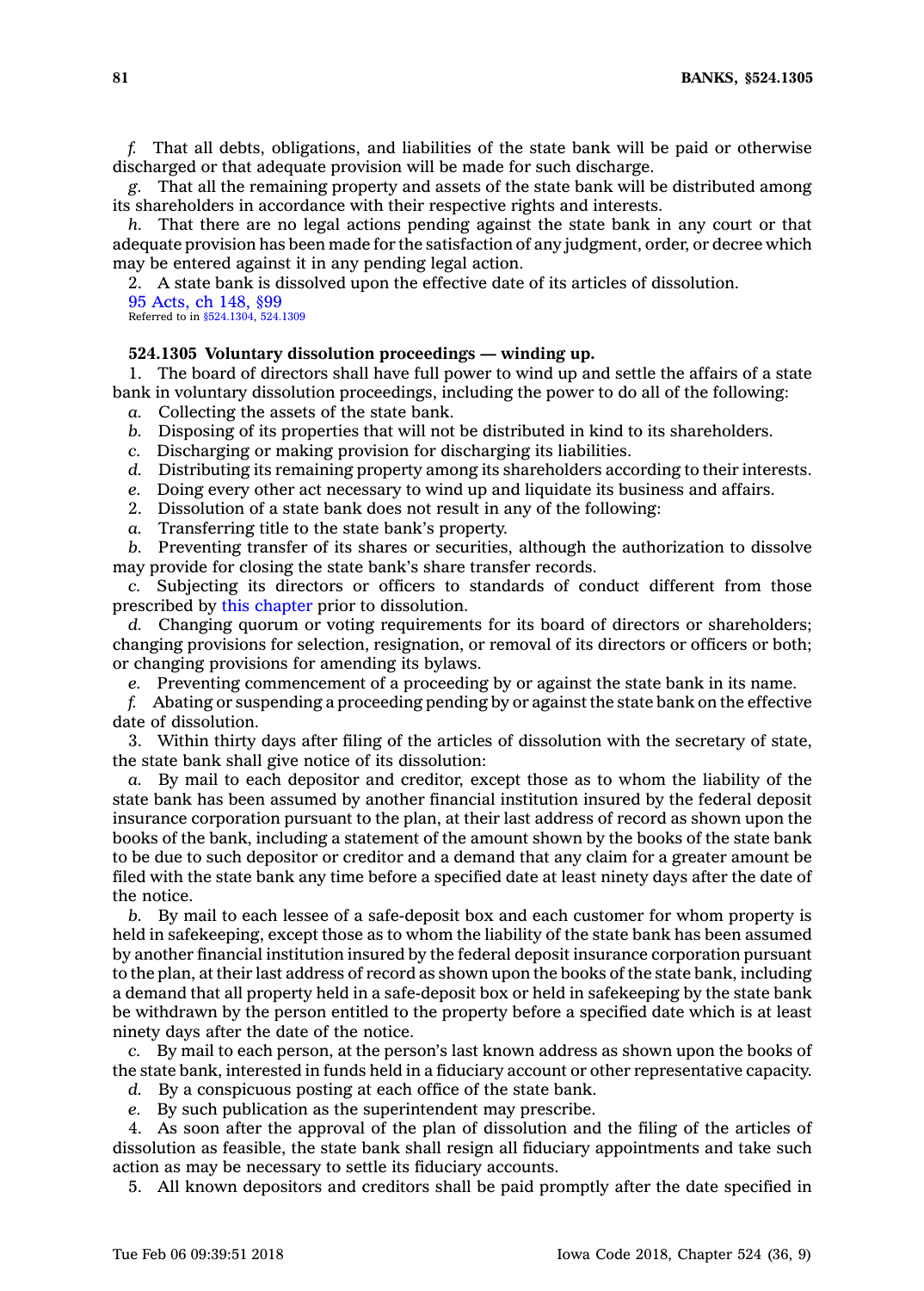the notice given under paragraph *"a"* of [subsection](https://www.legis.iowa.gov/docs/code/524.1305.pdf) 3 of this [section](https://www.legis.iowa.gov/docs/code/524.1305.pdf). Unearned portions of rentals for safe-deposit boxes shall be rebated to the lessees thereof.

6. Safe-deposit boxes, the contents of which have not been removed by the owners after the date specified in the notice given under paragraph *"b"* of [subsection](https://www.legis.iowa.gov/docs/code/524.1305.pdf) 3 of this [section](https://www.legis.iowa.gov/docs/code/524.1305.pdf), shall be opened under the supervision of the superintendent and the contents placed in sealed packages which, together with unclaimed property held by the state bank in safekeeping, shall be transmitted to the treasurer of state. Amounts due to depositors who are unknown, or who are under <sup>a</sup> disability and there is no person legally competent to receive the amount, or who cannot be found after the exercise of reasonable diligence, shall be transmitted to the treasurer of state, together with <sup>a</sup> statement giving the name of the person, if known, entitled to the amount, the person's last known address, the amount due the person, and other information about the person as the treasurer of state may reasonably require. All property transmitted to the treasurer of state pursuant to this [subsection](https://www.legis.iowa.gov/docs/code/524.1305.pdf) shall be treated as abandoned, retained by the treasurer of state, and subject to claim, in the manner provided for in [sections](https://www.legis.iowa.gov/docs/code/556.14.pdf) 556.14 to [556.21](https://www.legis.iowa.gov/docs/code/556.14.pdf). All amounts due creditors described in section [490.1440](https://www.legis.iowa.gov/docs/code/490.1440.pdf) shall be deposited with the treasurer of state in accordance with that section. Such amounts shall be retained by the treasurer of state and are subject to claim in the manner provided for in section [490.1440](https://www.legis.iowa.gov/docs/code/490.1440.pdf).

7. Upon approval by the superintendent, assets remaining after the performance of all obligations of the state bank under [subsections](https://www.legis.iowa.gov/docs/code/524.1305.pdf) 4, 5, and 6 of this [section](https://www.legis.iowa.gov/docs/code/524.1305.pdf) shall be distributed to its shareholders according to their respective rights and preferences. Partial distributions to shareholders may be made prior to such time only if, and to the extent, approved by the superintendent. All amounts due shareholders described in section [490.1440](https://www.legis.iowa.gov/docs/code/490.1440.pdf) shall be deposited with the treasurer of state in accordance with that section. Such amounts shall be retained by the treasurer of state and are subject to claim in the manner provided for in said section [490.1440](https://www.legis.iowa.gov/docs/code/490.1440.pdf).

8. During the course of dissolution proceedings the state bank shall make such reports as the superintendent may require, and shall continue to be subject to the provisions of this [chapter](https://www.legis.iowa.gov/docs/code//524.pdf), including those relating to examination of state banks, until completion of the dissolution of the state bank.

9. If at any time during the course of dissolution proceedings the superintendent finds that the assets of the state bank will not be sufficient to discharge its obligations, the superintendent shall tender to the federal deposit insurance corporation the receivership in the manner required by section [524.1310](https://www.legis.iowa.gov/docs/code/524.1310.pdf), and the dissolution shall thereafter be treated as an involuntary dissolution in accordance with the terms of that section and [sections](https://www.legis.iowa.gov/docs/code/524.1311.pdf) [524.1311](https://www.legis.iowa.gov/docs/code/524.1311.pdf) and [524.1312](https://www.legis.iowa.gov/docs/code/524.1312.pdf).

[C71, 73, 75, 77, 79, 81, §524.1305] 90 Acts, ch [1205,](https://www.legis.iowa.gov/docs/acts/90/CH1205.pdf) §41; 95 [Acts,](https://www.legis.iowa.gov/docs/acts/95/CH0148.pdf) ch 148, §100; 2012 Acts, ch [1017,](https://www.legis.iowa.gov/docs/acts/2012/CH1017.pdf) §22, 28 Referred to in [§524.1309](https://www.legis.iowa.gov/docs/code/524.1309.pdf), [524.1310](https://www.legis.iowa.gov/docs/code/524.1310.pdf)

#### **524.1306 Revocation of voluntary dissolution proceedings.**

1. A state bank may, at any time prior to the filing of the articles of dissolution with the secretary of state, revoke voluntary dissolution proceedings as provided for in [section](https://www.legis.iowa.gov/docs/code/490.1404.pdf) [490.1404](https://www.legis.iowa.gov/docs/code/490.1404.pdf).

2. The statement of revocation of voluntary dissolution proceedings, whether by consent of shareholders or by act of the state bank, shall be delivered to the superintendent, together with the applicable filing and recording fee, who shall, if the superintendent finds that they satisfy the requirements of this [section](https://www.legis.iowa.gov/docs/code/524.1306.pdf), deliver them to the secretary of state for filing and recording in the secretary of state's office, and the same shall be filed and recorded in the office of the county recorder.

[C71, 73, 75, 77, 79, 81, §524.1306] 90 Acts, ch [1205,](https://www.legis.iowa.gov/docs/acts/1990/CH1205.pdf) §42; 95 [Acts,](https://www.legis.iowa.gov/docs/acts/1995/CH0148.pdf) ch 148, §101 Referred to in [§524.1309](https://www.legis.iowa.gov/docs/code/524.1309.pdf)

**524.1307 and 524.1308** Repealed by 95 Acts, ch 148, §135.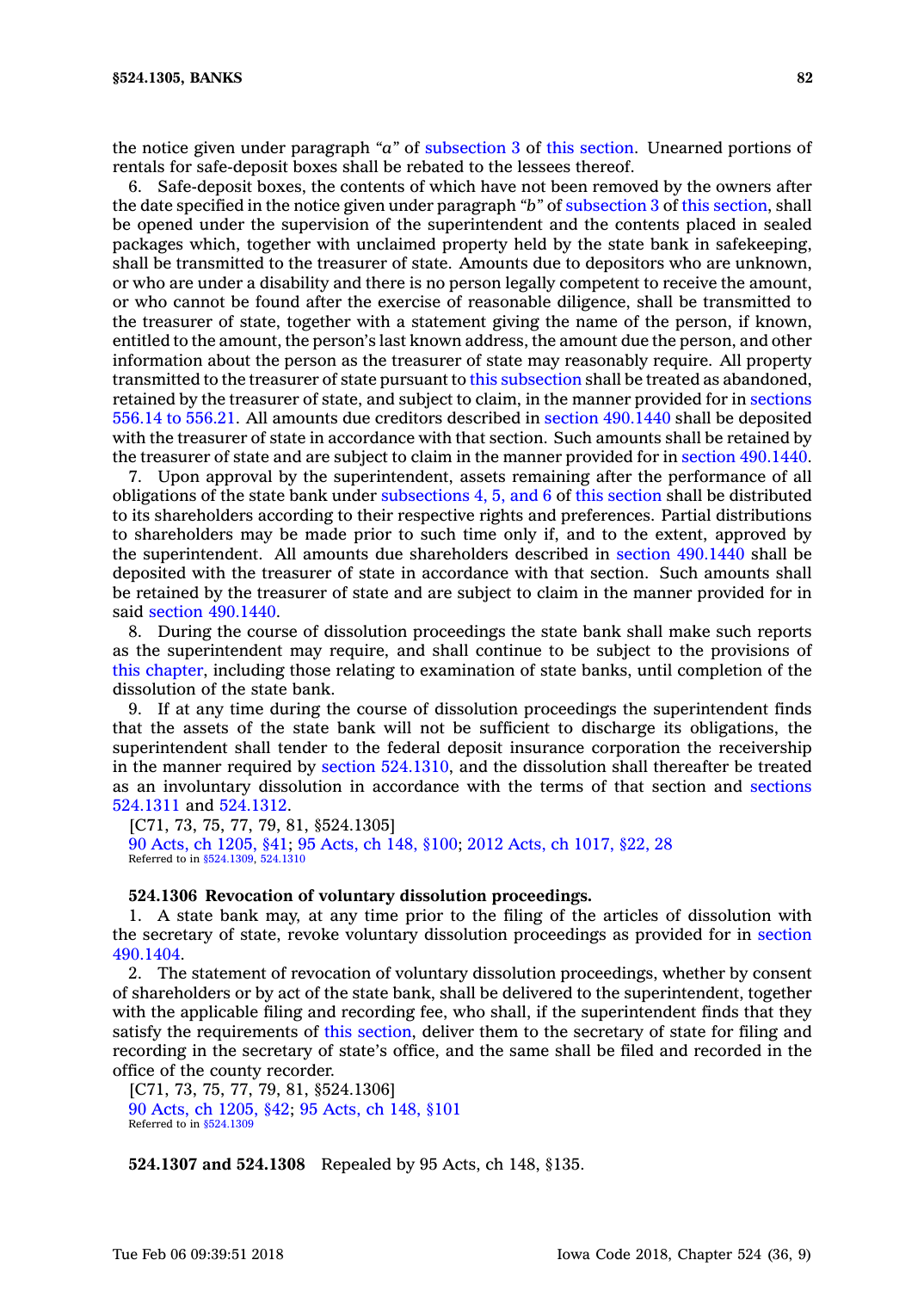# **524.1308A Known claims against dissolved state bank.**

1. A dissolved state bank may dispose of the known claims against it pursuant to [this](https://www.legis.iowa.gov/docs/code/524.1308A.pdf) [section](https://www.legis.iowa.gov/docs/code/524.1308A.pdf).

2. The dissolved state bank shall notify its known claimants in writing of the dissolution at any time after the effective date of the dissolution. The written notice must include all of the following:

*a.* A description of information that must be included in <sup>a</sup> claim.

*b.* The mailing address where <sup>a</sup> claim may be sent.

*c.* The deadline for submitting <sup>a</sup> claim, which may not be fewer than one hundred twenty days from the effective date of the written notice, by which the dissolved state bank must receive the claim.

*d.* A statement that the claim will be barred if not received by the deadline.

3. A claim against the dissolved state bank is barred if either of the following occur:

*a.* A claimant who was given written notice under [subsection](https://www.legis.iowa.gov/docs/code/524.1308A.pdf) 2 does not deliver the claim to the dissolved state bank by the deadline.

*b.* A claimant whose claim was rejected by the dissolved state bank does not commence <sup>a</sup> proceeding to enforce the claim within ninety days from the effective date of the rejection notice.

4. For purposes of this [section](https://www.legis.iowa.gov/docs/code/524.1308A.pdf), *"claim"* does not include <sup>a</sup> contingent liability or <sup>a</sup> claim based upon an event occurring after the effective date of dissolution.

95 [Acts,](https://www.legis.iowa.gov/docs/acts/1995/CH0148.pdf) ch 148, §102 Referred to in [§524.1308B](https://www.legis.iowa.gov/docs/code/524.1308B.pdf)

## **524.1308B Unknown claims against dissolved state bank.**

1. A dissolved state bank may publish notice of its dissolution and request that persons with claims against the state bank present them in accordance with the notice.

2. A notice made pursuant to this [section](https://www.legis.iowa.gov/docs/code/524.1308B.pdf) must satisfy all of the following requirements:

*a.* Be published at least once in <sup>a</sup> newspaper of general circulation in the county where the dissolved state bank's principal office is located.

*b.* Include <sup>a</sup> description of the information that must be included in <sup>a</sup> claim and provide <sup>a</sup> mailing address where the claim may be sent.

*c.* Include <sup>a</sup> statement that <sup>a</sup> claim against the state bank will be barred unless <sup>a</sup> proceeding to enforce the claim is commenced within two years after the publication of the notice.

3. If the dissolved state bank publishes <sup>a</sup> newspaper notice pursuant to [subsection](https://www.legis.iowa.gov/docs/code/524.1308B.pdf) 2, the claim of each of the following claimants is barred unless the claimant commences <sup>a</sup> proceeding to enforce the claim against the dissolved state bank within two years after the publication date of the newspaper notice:

*a.* A claimant who did not receive written notice under section [524.1308A](https://www.legis.iowa.gov/docs/code/524.1308A.pdf).

*b.* A claimant whose claim was timely sent to the dissolved state bank but not acted on.

*c.* A claimant whose claim is contingent or based on an event occurring after the effective date of dissolution.

4. A claim may be enforced under this [section](https://www.legis.iowa.gov/docs/code/524.1308B.pdf) as follows:

*a.* Against the dissolved state bank, to the extent of its undistributed assets.

*b.* If the assets have been distributed in liquidation, against <sup>a</sup> shareholder of the dissolved state bank to the extent of the shareholder's pro rata share of the claim or the state bank's assets distributed to the shareholder in liquidation, whichever is less, but <sup>a</sup> shareholder's total liability for all claims under this [section](https://www.legis.iowa.gov/docs/code/524.1308B.pdf) shall not exceed the total amount of assets distributed to the shareholder in liquidation.

95 [Acts,](https://www.legis.iowa.gov/docs/acts/1995/CH0148.pdf) ch 148, §103

# **524.1309 Becoming subject to chapter 489 or 490.**

In lieu of the dissolution procedure prescribed in sections 524.1303 to [524.1306](https://www.legis.iowa.gov/docs/code/524.1303.pdf), <sup>a</sup> state bank may cease to carry on the business of banking and, after compliance with this [section](https://www.legis.iowa.gov/docs/code/524.1309.pdf), continue as <sup>a</sup> corporation subject to [chapter](https://www.legis.iowa.gov/docs/code//490.pdf) 490; or if the state bank is organized as <sup>a</sup>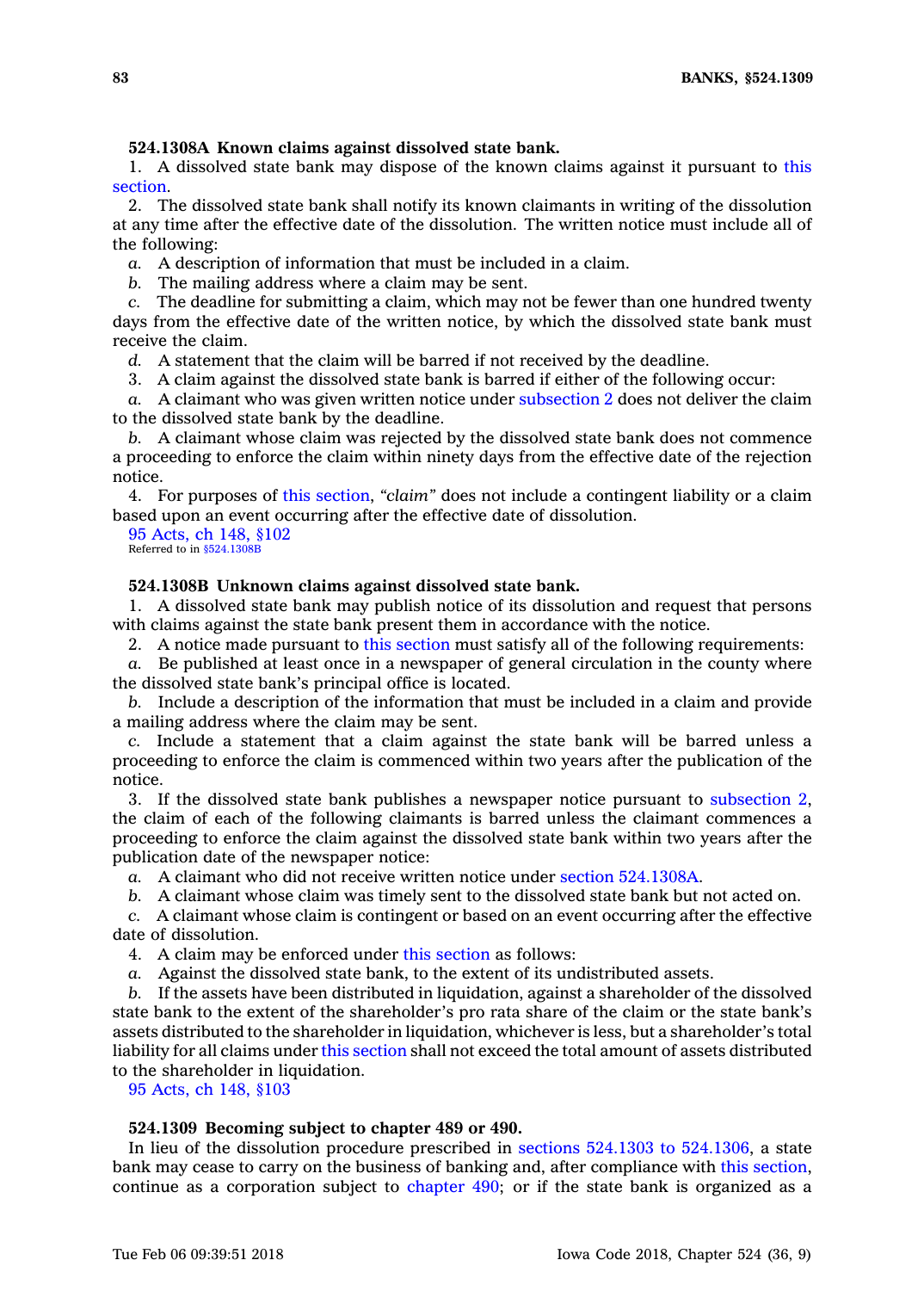limited liability company under this [chapter](https://www.legis.iowa.gov/docs/code//524.pdf), continue as a limited liability company subject to [chapter](https://www.legis.iowa.gov/docs/code//489.pdf) 489.

1. A state bank that has commenced business may propose to voluntarily cease to carry on the business of banking and become <sup>a</sup> corporation subject to [chapter](https://www.legis.iowa.gov/docs/code//490.pdf) 490, or <sup>a</sup> limited liability company subject to [chapter](https://www.legis.iowa.gov/docs/code//489.pdf) 489, upon the affirmative vote of the holders of at least <sup>a</sup> majority of the shares entitled to vote on such proposal, adopting <sup>a</sup> plan involving both <sup>a</sup> provision for acquisition of its assets and assumption of its liabilities by another state bank, national bank, or other financial institution insured by the federal deposit insurance corporation, and <sup>a</sup> provision for continuance of its business if acquisition of its assets and assumption of its liabilities is not effected, or any other plan providing for the cessation of banking business and the payment of its liabilities.

2. The application to the superintendent for approval of <sup>a</sup> plan described in [subsection](https://www.legis.iowa.gov/docs/code/524.1309.pdf) [1](https://www.legis.iowa.gov/docs/code/524.1309.pdf) shall be treated by the superintendent in the same manner as an application for approval of <sup>a</sup> plan of dissolution under section [524.1303,](https://www.legis.iowa.gov/docs/code/524.1303.pdf) subsection 2, and shall be subject to [section](https://www.legis.iowa.gov/docs/code/524.1303.pdf) [524.1303,](https://www.legis.iowa.gov/docs/code/524.1303.pdf) subsection 3.

3. Immediately upon adoption and approval of <sup>a</sup> plan to voluntarily cease to carry on the business of banking and become <sup>a</sup> corporation subject to [chapter](https://www.legis.iowa.gov/docs/code//490.pdf) 490, or <sup>a</sup> limited liability company subject to [chapter](https://www.legis.iowa.gov/docs/code//489.pdf) 489, the state bank shall deliver to the superintendent <sup>a</sup> plan to cease the business of banking and become <sup>a</sup> corporation subject to [chapter](https://www.legis.iowa.gov/docs/code//490.pdf) 490, or <sup>a</sup> limited liability company subject to [chapter](https://www.legis.iowa.gov/docs/code//489.pdf) 489, which shall be signed by two of its duly authorized officers and shall contain the name of the state bank, the post office address of its principal place of business, the name and address of its officers and directors, the number of shares entitled to vote on the plan and the number of shares voted for or against the plan, respectively, the nature of the business to be conducted by the corporation under [chapter](https://www.legis.iowa.gov/docs/code//490.pdf) [490](https://www.legis.iowa.gov/docs/code//490.pdf), or by the limited liability company subject to [chapter](https://www.legis.iowa.gov/docs/code//489.pdf) 489, and the general nature of the assets to be held by the corporation or company.

4. Upon approval of the plan by the superintendent, the state bank shall immediately surrender to the superintendent its authorization to do business as <sup>a</sup> bank and shall cease to accept deposits and carry on the banking business except insofar as may be necessary for it to complete the settlement of its affairs as <sup>a</sup> state bank in accordance with [subsection](https://www.legis.iowa.gov/docs/code/524.1309.pdf) 5.

5. The board of directors has full power to complete the settlement of the affairs of the state bank. Within thirty days after approval by the superintendent of the plan to cease the business of banking and become <sup>a</sup> corporation subject to [chapter](https://www.legis.iowa.gov/docs/code//490.pdf) 490, or <sup>a</sup> limited liability company subject to [chapter](https://www.legis.iowa.gov/docs/code//489.pdf) 489, the state bank shall give notice of its intent to persons identified in section [524.1305,](https://www.legis.iowa.gov/docs/code/524.1305.pdf) subsection 3, in the manner provided for in that subsection. In completing the settlement of its affairs as <sup>a</sup> state bank, the state bank shall also follow the procedure prescribed in section [524.1305](https://www.legis.iowa.gov/docs/code/524.1305.pdf), [subsections](https://www.legis.iowa.gov/docs/code/524.1309.pdf) 4, 5, and 6.

6. Upon completion of all the requirements of this [section](https://www.legis.iowa.gov/docs/code/524.1309.pdf), the state bank shall deliver to the superintendent articles of intent to be subject to [chapter](https://www.legis.iowa.gov/docs/code//490.pdf) 490 or [489](https://www.legis.iowa.gov/docs/code//489.pdf), together with the applicable filing and recording fees, which shall set forth that the state bank has complied with this [section](https://www.legis.iowa.gov/docs/code/524.1309.pdf), that it has ceased to carry on the business of banking, and the information required by section [490.202](https://www.legis.iowa.gov/docs/code/490.202.pdf) relative to the contents of articles of incorporation under [chapter](https://www.legis.iowa.gov/docs/code//490.pdf) [490](https://www.legis.iowa.gov/docs/code//490.pdf), or articles of organization under [chapter](https://www.legis.iowa.gov/docs/code//489.pdf) 489. If the superintendent finds that the state bank has complied with this [section](https://www.legis.iowa.gov/docs/code/524.1309.pdf) and that the articles of intent to be subject to [chapter](https://www.legis.iowa.gov/docs/code//490.pdf) [490](https://www.legis.iowa.gov/docs/code//490.pdf) or [489](https://www.legis.iowa.gov/docs/code//489.pdf) satisfy the requirements of this [section](https://www.legis.iowa.gov/docs/code/524.1309.pdf), the superintendent shall deliver them to the secretary of state for filing and recording in the secretary of state's office, and the superintendent shall file and record them in the office of the county recorder.

7. Upon the filing of the articles of intent to be subject to [chapter](https://www.legis.iowa.gov/docs/code//490.pdf) 490 or [489](https://www.legis.iowa.gov/docs/code//489.pdf), the state bank shall cease to be <sup>a</sup> state bank subject to this [chapter](https://www.legis.iowa.gov/docs/code//524.pdf), and shall cease to have the powers of <sup>a</sup> state bank subject to this [chapter](https://www.legis.iowa.gov/docs/code//524.pdf) and shall become <sup>a</sup> corporation subject to [chapter](https://www.legis.iowa.gov/docs/code//490.pdf) 490 or <sup>a</sup> limited liability company subject to [chapter](https://www.legis.iowa.gov/docs/code//489.pdf) 489. The secretary of state shall issue <sup>a</sup> certificate as to the filing of the articles of intent to be subject to [chapter](https://www.legis.iowa.gov/docs/code//490.pdf) 490 or [489](https://www.legis.iowa.gov/docs/code//489.pdf) and send the certificate to the corporation or limited liability company or its representative. The articles of intent to be subject to [chapter](https://www.legis.iowa.gov/docs/code//490.pdf) 490 or [489](https://www.legis.iowa.gov/docs/code//489.pdf) shall be the articles of incorporation of the corporation or <sup>a</sup> limited liability company. The provisions of [chapter](https://www.legis.iowa.gov/docs/code//490.pdf) 490 or [489](https://www.legis.iowa.gov/docs/code//489.pdf) becoming applicable to <sup>a</sup> corporation or limited liability company formerly doing business as <sup>a</sup> state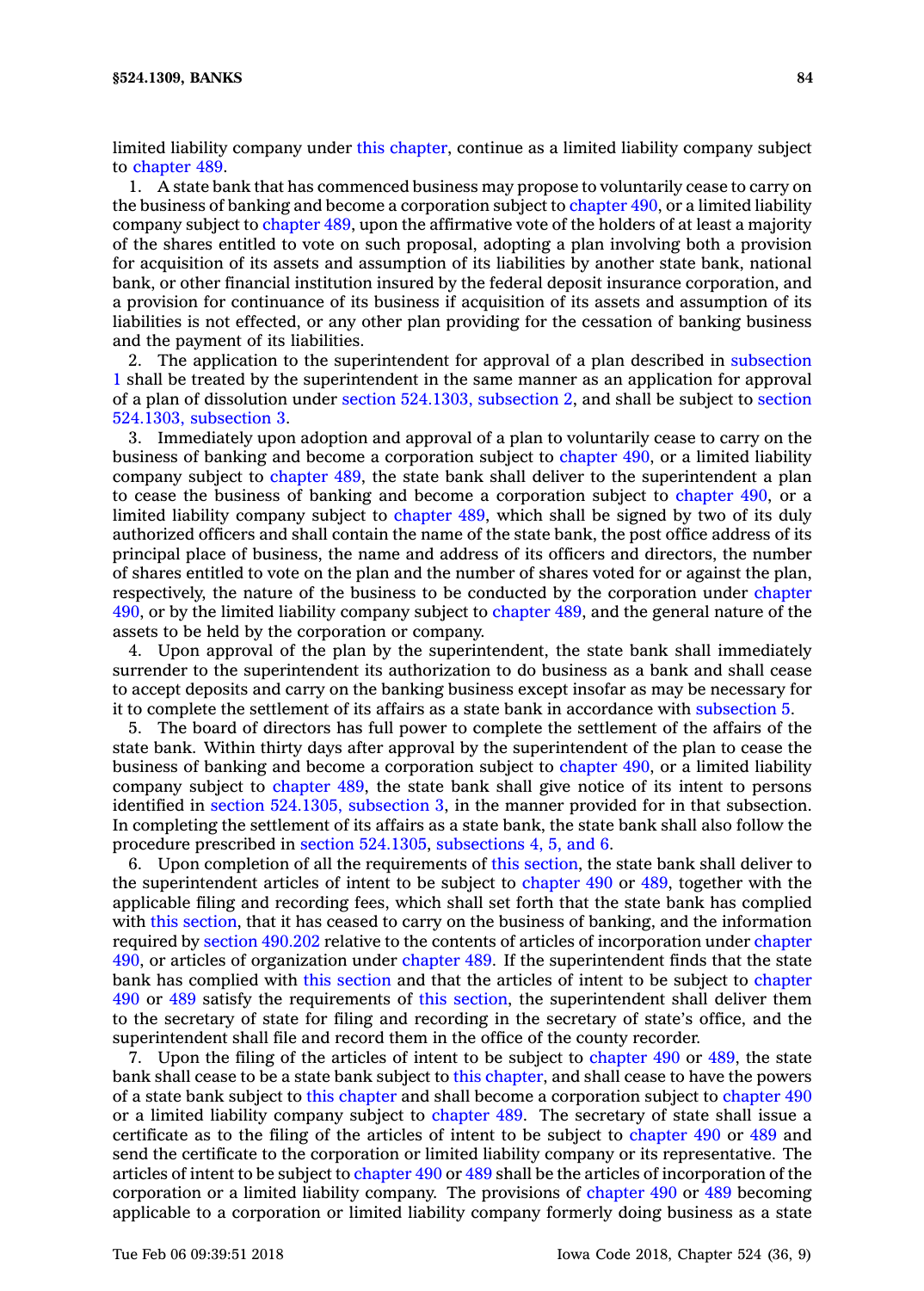bank shall not affect any right accrued or established, or liability or penalty incurred under this [chapter](https://www.legis.iowa.gov/docs/code//524.pdf) prior to the filing with the secretary of state of the articles of intent to be subject to [chapter](https://www.legis.iowa.gov/docs/code//490.pdf) 490 or [489](https://www.legis.iowa.gov/docs/code//489.pdf).

8. A shareholder of <sup>a</sup> state bank who objects to adoption by the state bank of <sup>a</sup> plan to cease to carry on the business of banking and to continue as <sup>a</sup> corporation subject to [chapter](https://www.legis.iowa.gov/docs/code//490.pdf) 490, or <sup>a</sup> limited liability company subject to [chapter](https://www.legis.iowa.gov/docs/code//489.pdf) 489, is entitled to appraisal rights provided for in [chapter](https://www.legis.iowa.gov/docs/code//490.pdf) 490, division XIII, or in [chapter](https://www.legis.iowa.gov/docs/code//489.pdf) 489, section [489.604](https://www.legis.iowa.gov/docs/code/489.604.pdf).

9. A state bank, at any time prior to the approval of the articles of intent to become subject to [chapter](https://www.legis.iowa.gov/docs/code//490.pdf) 490 or [489](https://www.legis.iowa.gov/docs/code//489.pdf), may revoke the proceedings in the manner prescribed by section [524.1306](https://www.legis.iowa.gov/docs/code/524.1306.pdf).

[C71, 73, 75, 77, 79, 81, §524.1309]

90 Acts, ch [1205,](https://www.legis.iowa.gov/docs/acts/90/CH1205.pdf) §43; 95 [Acts,](https://www.legis.iowa.gov/docs/acts/95/CH0148.pdf) ch 148, §104 – 106; 2002 Acts, ch 1154, [§114,](https://www.legis.iowa.gov/docs/acts/2002/CH1154.pdf) 125; 2004 [Acts,](https://www.legis.iowa.gov/docs/acts/2004/CH1141.pdf) ch [1141,](https://www.legis.iowa.gov/docs/acts/2004/CH1141.pdf) §69; 2005 [Acts,](https://www.legis.iowa.gov/docs/acts/2005/CH0019.pdf) ch 19, §111; 2008 Acts, ch 1162, [§149,](https://www.legis.iowa.gov/docs/acts/2008/CH1162.pdf) 150, 154, 155

# **524.1310 Involuntary dissolution after commencement of business — federal deposit insurance corporation as receiver.**

1. *a.* In <sup>a</sup> situation in which the superintendent has required, in accordance with [section](https://www.legis.iowa.gov/docs/code/524.226.pdf) [524.226](https://www.legis.iowa.gov/docs/code/524.226.pdf), that the state bank cease to carry on its business, the superintendent shall tender to the federal deposit insurance corporation the receivership for the state bank. The affairs of the state bank shall thereafter be governed by this [section](https://www.legis.iowa.gov/docs/code/524.1310.pdf), section [524.1311](https://www.legis.iowa.gov/docs/code/524.1311.pdf), and the provisions of federal law, and shall be subject to federal court jurisdiction, and the assets of the state bank shall be distributed in accordance with section [524.1312](https://www.legis.iowa.gov/docs/code/524.1312.pdf). If there is <sup>a</sup> conflict between the provisions of state and federal law, federal law shall govern.

*b.* All amounts due creditors and shareholders described in section [490.1440](https://www.legis.iowa.gov/docs/code/490.1440.pdf) shall be deposited with the treasurer of state in accordance with that section. Such amounts shall be retained by the treasurer of state and subject to claim in the manner provided for in [section](https://www.legis.iowa.gov/docs/code/490.1440.pdf) [490.1440](https://www.legis.iowa.gov/docs/code/490.1440.pdf). Amounts due to depositors who are unknown, or who are under <sup>a</sup> disability and there is no person legally competent to receive the amount, or who cannot be found after the exercise of reasonable diligence, shall be transmitted to the treasurer of state in the manner required by section [524.1305,](https://www.legis.iowa.gov/docs/code/524.1305.pdf) subsection 6. Such property shall be treated as abandoned, retained by the treasurer of state, and is subject to claim, in the manner provided for in [sections](https://www.legis.iowa.gov/docs/code/556.14.pdf) 556.14 to 556.21.

2. Under the receivership, the rights of depositors and other creditors of the insured state bank shall be determined in accordance with the laws of this state.

3. The federal deposit insurance corporation as receiver shall possess all the powers, rights, and privileges provided under section [524.1311](https://www.legis.iowa.gov/docs/code/524.1311.pdf), except insofar as that section may be in conflict with the laws of the United States.

4. If the federal deposit insurance corporation pays or makes available for payment the insured deposit liabilities of an insured state bank, the federal deposit insurance corporation shall be subrogated by operation of law to all rights against such insured state bank of the owners of such deposits in the same manner and to the same extent as subrogation of the federal deposit insurance corporation is provided for in applicable federal law in the case of <sup>a</sup> national bank.

[C73, §1572; C97, §1877; C24, 27, 31, §9239, 9240, 9242; C35, §9154-f3, 9239, 9240, 9242; C39, §**9154.03, 9239, 9240, 9242, 9283.35, 9283.36;** C46, 50, 54, 58, 62, 66, §524.30, 528.33, 528.41, 528.43, 528.120, 528.121; C71, 73, 75, 77, 79, 81, §524.1310] 90 Acts, ch [1205,](https://www.legis.iowa.gov/docs/acts/90/CH1205.pdf) §44; 2012 Acts, ch [1017,](https://www.legis.iowa.gov/docs/acts/2012/CH1017.pdf) §23, 28

Referred to in [§524.1305](https://www.legis.iowa.gov/docs/code/524.1305.pdf)

## **524.1311 Involuntary dissolution after commencement of business — receivership procedure.**

1. Under the receivership, <sup>a</sup> diligent effort shall be made to collect and realize on the assets of the state bank and to make distribution of the proceeds from time to time to those entitled thereto. The federal deposit insurance corporation may execute assignments, releases, and satisfactions to effectuate sales and transfers as receiver or after the receivership has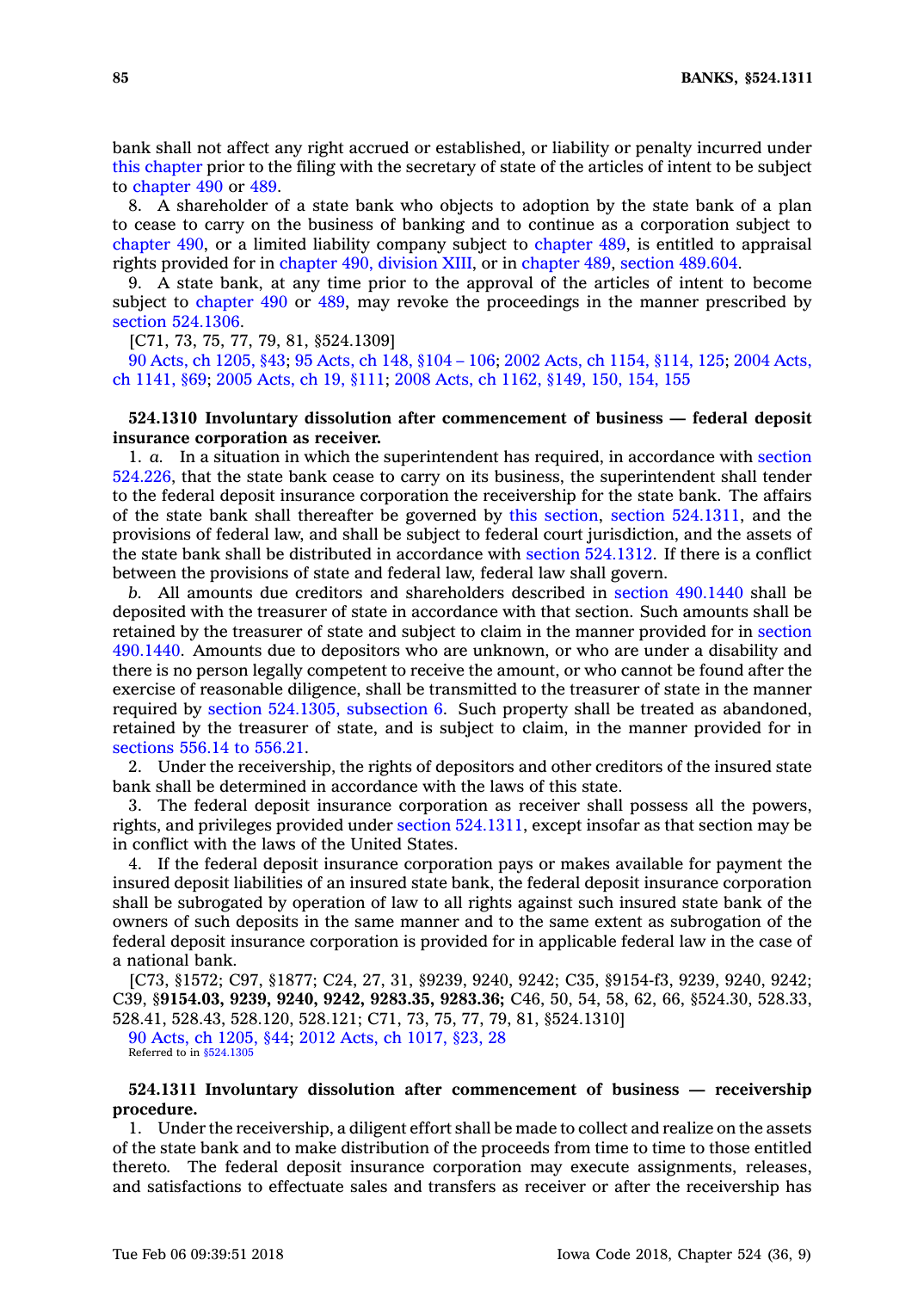terminated. The federal deposit insurance corporation may sell or compound all bad or doubtful debts, and may sell all the real and personal property of such state bank.

2. After the involuntary dissolution of <sup>a</sup> state bank, the superintendent shall file notice of the dissolution with the secretary of state and the county recorder of the county in which the state bank is located. No fee shall be charged by the secretary of state or the county recorder for the filing or recording. The corporate existence of the state bank shall cease upon filing of the notice of dissolution with the secretary of state.

[C73, §1572; C97, §1857, 1877; S13, §1857; C24, §9239, 9278; C27, §9239, 9239-a5, 9278; C31, 35, §9239, 9239-a5, 9278, 9278-c1; C39, §**9239, 9239.6, 9278, 9278.1 – 9278.3;** C46, 50, 54, 58, 62, 66, §528.33, 528.39, 528.77 – 528.80; C71, 73, 75, 77, 79, 81, §524.1311]

2012 Acts, ch [1017,](https://www.legis.iowa.gov/docs/acts/2012/CH1017.pdf) §24, 28 Referred to in [§524.1305](https://www.legis.iowa.gov/docs/code/524.1305.pdf), [524.1310](https://www.legis.iowa.gov/docs/code/524.1310.pdf)

### **524.1312 Distribution of assets upon insolvency.**

In the distribution of the assets of <sup>a</sup> state bank which is dissolved under this [chapter](https://www.legis.iowa.gov/docs/code//524.pdf), or by any other method, the order of payment of the liabilities of the state bank, in the event that its assets are insufficient to pay in full all its liabilities for which claims are made, shall be:

1. The payment of costs and expenses of the administration of the dissolution.

2. The payment of claims for public funds deposited pursuant to [chapter](https://www.legis.iowa.gov/docs/code//12C.pdf) 12C and the payment of claims which are given priority by applicable statutes. If the assets are insufficient for payment of the claims in full, then priority shall be determined as specified by the statutes or, in the absence of conflicting provisions, on <sup>a</sup> pro rata basis.

3. Amounts due to depositors.

4. The payment of all other claims pro rata, exclusive of claims on capital notes and debentures.

5. The payment of capital notes and debentures.

[C73, §1572; C97, §1857, 1877; S13, §1857; C24, §9239, 9243, 9278; C27, §9239, 9239-a6, 9243, 9278; C31, 35, §9239, 9239-a6, 9243, 9278, 9278-c1; C39, §**9239, 9239.7, 9243, 9278, 9278.1, 9278.2, 9278.3;** C46, 50, 54, 58, 62, 66, §528.33, 528.40, 528.44, 528.77, 528.78, 528.79, 528.80; C71, 73, 75, 77, 79, 81, §524.1312]

85 [Acts,](https://www.legis.iowa.gov/docs/acts/1985/CH0194.pdf) ch 194, §9 Referred to in [§12C.23A](https://www.legis.iowa.gov/docs/code/12C.23A.pdf), [524.404](https://www.legis.iowa.gov/docs/code/524.404.pdf), [524.1305](https://www.legis.iowa.gov/docs/code/524.1305.pdf), [524.1310](https://www.legis.iowa.gov/docs/code/524.1310.pdf) Claims entitled to priority; §680.7 – 680.9

**524.1313 Involuntary dissolution after commencement of business — tender of receivership to F.D.I.C.** Repealed by 2012 Acts, ch 1017, §27, 28. See §524.1311.

# **524.1314 Survival of rights and remedies after dissolution or expiration — preservation of records.**

1. The dissolution of <sup>a</sup> state bank, or the expiration of its period of duration, shall not take away or impair any remedy available to or against such state bank, its directors, officers, or shareholders, for any right or claim existing, or any liability incurred prior to such dissolution or expiration, if action or other proceeding thereon is commenced within two years after the date of such dissolution or expiration. Any such action or proceeding by or against the state bank may be prosecuted or defended by the state bank in its corporate name. The shareholders, directors and officers shall have power to take such corporate or other action as shall be appropriate to protect such remedy, right or claim.

2. Subsequent to the dissolution of <sup>a</sup> state bank, other than through the adoption of <sup>a</sup> plan involving <sup>a</sup> provision for acquisition of its assets and assumption of its liabilities by another state bank, national bank, or other financial institution insured by the federal deposit insurance corporation, the superintendent may assume custody of the records of the state bank and, if so, shall retain them in accordance with the provisions of section [524.221](https://www.legis.iowa.gov/docs/code/524.221.pdf). The superintendent may make copies of such records in accordance with the provisions of [section](https://www.legis.iowa.gov/docs/code/524.221.pdf) 524.221, [subsection](https://www.legis.iowa.gov/docs/code/524.221.pdf) 1.

[C71, 73, 75, 77, 79, 81, §524.1314] 95 [Acts,](https://www.legis.iowa.gov/docs/acts/1995/CH0148.pdf) ch 148, §107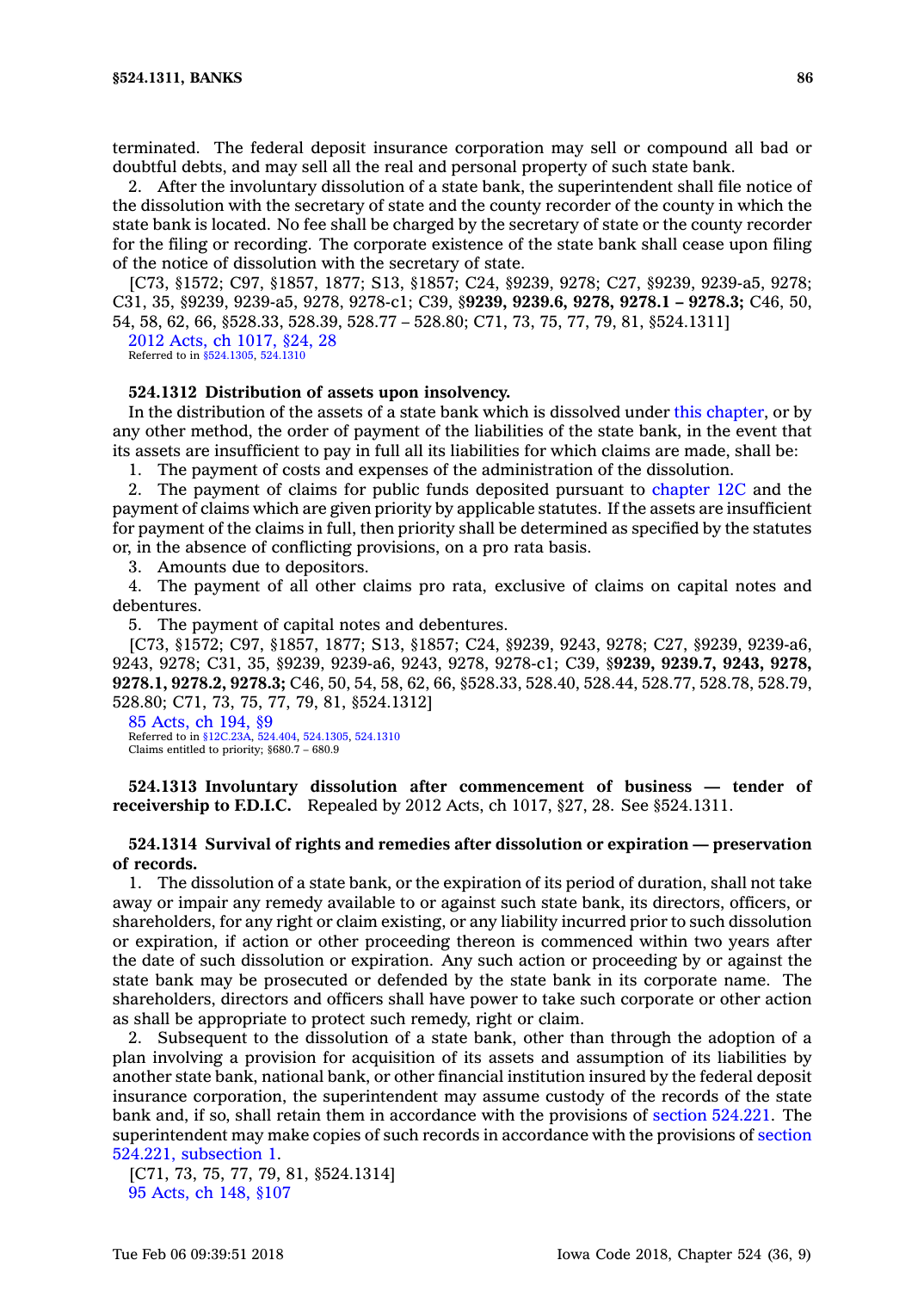### **524.1315 through 524.1400** Reserved.

## SUBCHAPTER XIV

# MERGER, CONSOLIDATION, AND CONVERSION

### **524.1401 Authority to merge.**

1. Upon compliance with the requirements of this [chapter](https://www.legis.iowa.gov/docs/code//524.pdf), one or more state banks, one or more national banks, one or more federal associations, one or more corporations, or any combination of these entities, with the approval of the superintendent, may merge into <sup>a</sup> state bank.

2. Upon compliance with the requirements of this [chapter](https://www.legis.iowa.gov/docs/code//524.pdf), one or more state banks may merge into <sup>a</sup> national bank. The authority of <sup>a</sup> state bank to merge into <sup>a</sup> national bank is subject to the condition that at the time of the transaction the laws of the United States shall authorize <sup>a</sup> national bank located in this state, without approval by the comptroller of the currency of the United States, to merge into <sup>a</sup> state bank under limitations no more restrictive than those contained in this [chapter](https://www.legis.iowa.gov/docs/code//524.pdf) with respect to the merger of <sup>a</sup> state bank into <sup>a</sup> national bank.

3. Upon compliance with the requirements of this [chapter](https://www.legis.iowa.gov/docs/code//524.pdf), one or more state banks may merge with one or more federal associations. The authority of <sup>a</sup> state bank to merge into <sup>a</sup> federal association is subject to the conditions the laws of the United States authorize at the time of the transaction.

4. As used in this [section](https://www.legis.iowa.gov/docs/code/524.1401.pdf), the term *"merger"* or *"merge"* means any plan by which the assets and liabilities of an entity are combined with those of one or more other entities, including transactions in which one of the corporate entities survives and transactions in which <sup>a</sup> new corporate entity is created.

[C54, 58, 62, 66, §528B.1 – 528B.3; C71, 73, 75, 77, 79, 81, §524.1401] 95 [Acts,](https://www.legis.iowa.gov/docs/acts/95/CH0148.pdf) ch 148, §108; 2012 Acts, ch [1017,](https://www.legis.iowa.gov/docs/acts/2012/CH1017.pdf) §109

### **524.1402 Requirements for <sup>a</sup> merger.**

The requirements for <sup>a</sup> merger which must be satisfied by the parties to the merger are as follows:

1. The parties shall adopt <sup>a</sup> plan stating all of the following:

*a.* The names of the parties proposing to merge and the name of the bank into which they propose to merge, which is the "resulting bank".

*b.* The terms and conditions of the proposed merger.

*c.* The manner and basis of converting the shares of each party into shares, obligations, or other securities of the resulting bank or of any other corporation, or, in whole or in part, into cash or other property.

*d.* The rights of the shareholders of each of the parties.

*e.* An agreement concerning the merger.

*f.* Such other provisions with respect to the proposed merger which are deemed necessary or desirable.

2. In the case of <sup>a</sup> state bank which is <sup>a</sup> party to the plan, if the proposed merger will result in <sup>a</sup> state bank subject to this [chapter](https://www.legis.iowa.gov/docs/code//524.pdf), adoption of the plan by such state bank requires the affirmative vote of at least <sup>a</sup> majority of the directors and approval by the shareholders, in the manner and according to the procedures prescribed in section [490.1104](https://www.legis.iowa.gov/docs/code/490.1104.pdf), at <sup>a</sup> meeting called in accordance with the terms of that section. In the case of <sup>a</sup> national bank, or if the proposed merger will result in <sup>a</sup> national bank, adoption of the plan by each party to the merger shall require the affirmative vote of at least such directors and shareholders whose affirmative vote on the plan is required under the laws of the United States. Subject to applicable requirements of the laws of the United States in <sup>a</sup> case in which <sup>a</sup> national bank is <sup>a</sup> party to <sup>a</sup> plan, any modification of <sup>a</sup> plan which has been adopted shall be made by any method provided in the plan, or in the absence of such provision, by the same vote as required for adoption.

3. If <sup>a</sup> proposed merger will result in <sup>a</sup> state bank, application for the required approval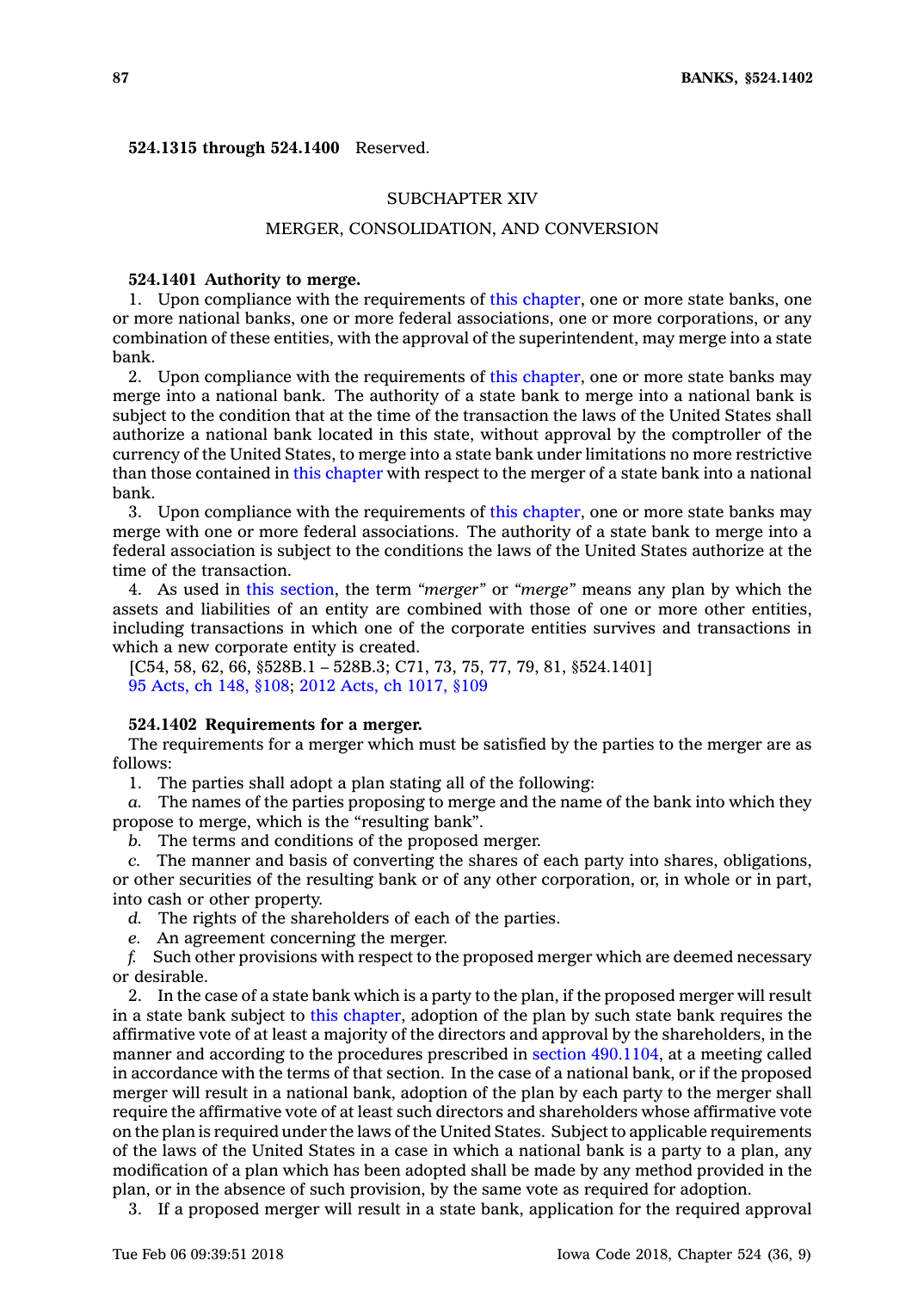by the superintendent shall be made in the manner prescribed by the superintendent. There shall also be delivered to the superintendent, when available, the following:

*a.* Articles of merger.

*b.* Applicable fees payable to the secretary of state, as specified in section [490.122](https://www.legis.iowa.gov/docs/code/490.122.pdf), for the filing and recording of the articles of merger.

*c.* If there is any modification of the plan at any time prior to the approval by the superintendent under section [524.1403](https://www.legis.iowa.gov/docs/code/524.1403.pdf), an amendment of the application and, if necessary, of the articles of merger, signed in the same manner as the originals, setting forth the modification of the plan, the method by which the modification was adopted and any related change in the provisions of the articles of merger.

*d.* Proof of publication of the notice required by [subsection](https://www.legis.iowa.gov/docs/code/524.1402.pdf) 4.

4. If <sup>a</sup> proposed merger will result in <sup>a</sup> state bank, within thirty days after the application for merger is accepted for processing, the parties to the plan shall publish <sup>a</sup> notice of the proposed transaction in <sup>a</sup> newspaper of general circulation published in the municipal corporation or unincorporated area in which each party to the plan has its principal place of business, or if there is none, in <sup>a</sup> newspaper of general circulation published in the county, or in <sup>a</sup> county adjoining the county, in which each party to the plan has its principal place of business. The notice shall be on forms prescribed by the superintendent and shall set forth the names of the parties to the plan and the resulting state bank, the location and post office address of the principal place of business of the resulting state bank and of each office to be maintained by the resulting state bank, and the purpose or purposes of the resulting state bank. Proof of publication of the notice shall be delivered to the superintendent within fourteen days.

5. Within thirty days after the date of the publication of the notice required under [subsection](https://www.legis.iowa.gov/docs/code/524.1402.pdf) 4, any interested person may submit to the superintendent written comments and data on the application. Comments challenging the legality of an application shall be submitted separately in writing. The superintendent may extend the thirty-day comment period if, in the superintendent's judgment, extenuating circumstances exist.

6. Within thirty days after the date of the publication of the notice required under [subsection](https://www.legis.iowa.gov/docs/code/524.1402.pdf) 4, any interested person may submit to the superintendent <sup>a</sup> written request for <sup>a</sup> hearing on the application. The request shall state the nature of the issues or facts to be presented and the reasons why written submissions would be insufficient to make an adequate presentation to the superintendent. If the reasons are related to factual disputes, the disputes shall be described. Written requests for hearings shall be evaluated by the superintendent, who may grant or deny such requests in whole or in part. A hearing request shall generally be granted only if it is determined that written submissions would be inadequate or that <sup>a</sup> hearing would otherwise be beneficial to the decision-making process. A hearing may be limited to issues considered material by the superintendent.

7. If <sup>a</sup> request for <sup>a</sup> hearing is denied, the superintendent shall notify the applicant and all interested persons and shall state the reasons for the denial. Interested persons may submit to the superintendent, with simultaneous copies to the applicant, additional written comments or data on the application within fourteen days after the date of the notice of denial. The applicant shall be provided an additional seven days, after the fourteen-day deadline has expired, within which to respond to any comments submitted within the fourteen-day period. The superintendent may waive this seven-day period upon request by the applicant. A copy of any response submitted by the applicant shall also be mailed simultaneously by the applicant to the interested persons.

8. The articles of merger shall be signed by two duly authorized officers of each party to the plan and shall contain all of the following:

*a.* The names of the parties to the plan, and of the resulting state bank.

*b.* The location and the post office address of the principal place of business of each party to the plan, and of each additional office maintained by the parties to the plan, and the location and post office address of the principal place of business of the resulting state bank, and of each additional office to be maintained by the resulting state bank.

*c.* The votes by which the plan was adopted, and the date and place of each meeting in connection with such adoption.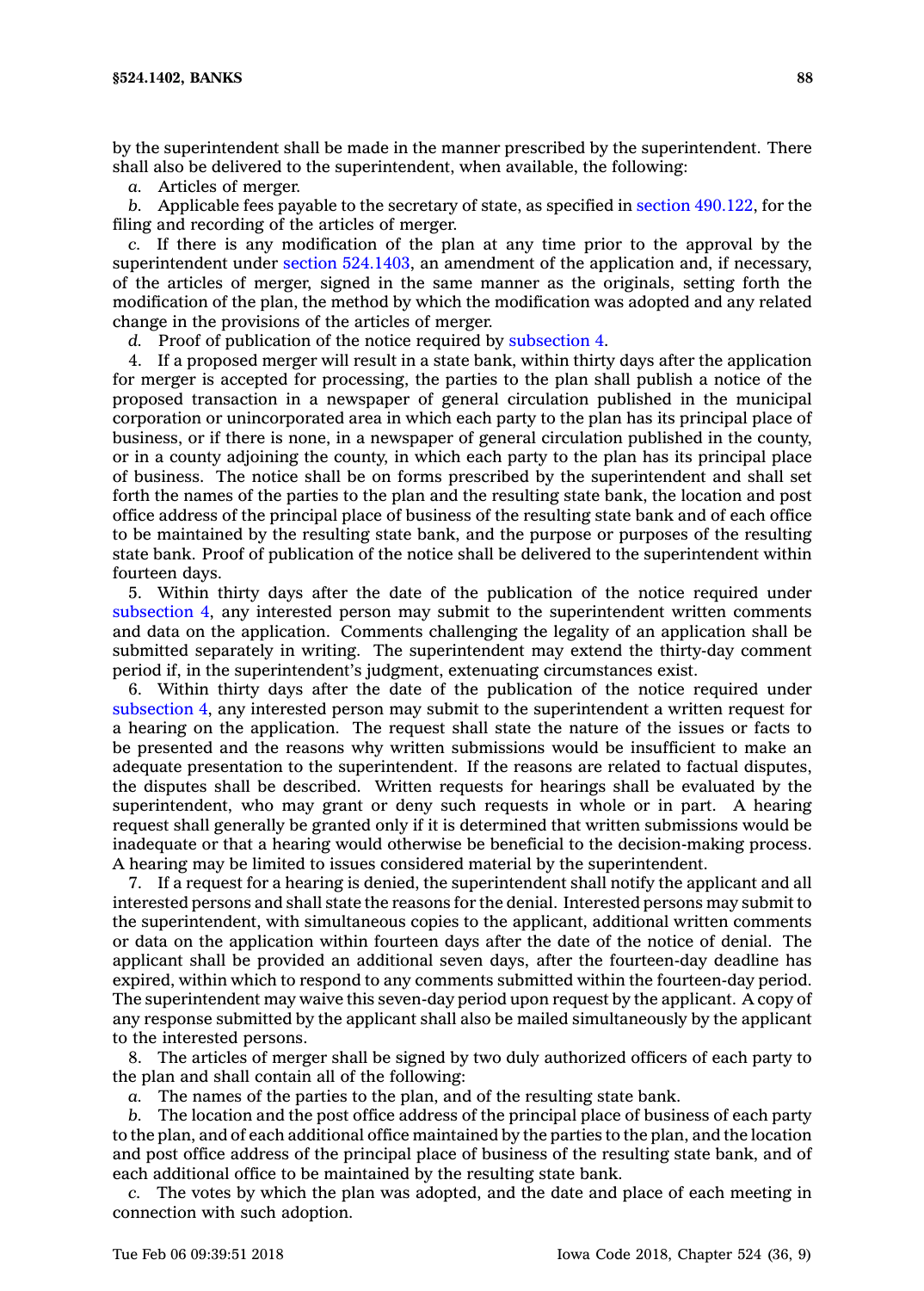**89 BANKS, §524.1404**

*d.* The number of directors constituting the board of directors, and the names and addresses of the individuals who are to serve as directors until the next annual meeting of the shareholders or until their successors be elected and qualify.

*e.* Any amendment of the articles of incorporation of the resulting state bank.

*f.* The plan of merger.

9. If <sup>a</sup> proposed merger will result in <sup>a</sup> national bank, <sup>a</sup> state bank which is <sup>a</sup> party to the plan shall do all of the following:

*a.* Notify the superintendent of the proposed merger.

*b.* Provide such evidence of the adoption of the plan as the superintendent may request.

*c.* Notify the superintendent of any abandonment or disapproval of the plan.

*d.* File with the superintendent and with the secretary of state evidence of approval of the merger by the comptroller of the currency of the United States.

*e.* Notify the superintendent of the date upon which the merger is to become effective. [C54, 58, 62, 66, §528B.4, 528B.5; C71, 73, 75, 77, 79, 81, §524.1402]

90 Acts, ch [1076,](https://www.legis.iowa.gov/docs/acts/1990/CH1076.pdf) §1; 90 Acts, ch [1205,](https://www.legis.iowa.gov/docs/acts/1990/CH1205.pdf) §45, 46; 95 [Acts,](https://www.legis.iowa.gov/docs/acts/1995/CH0148.pdf) ch 148, §109; 2002 Acts, ch [1154,](https://www.legis.iowa.gov/docs/acts/2002/CH1154.pdf) [§115,](https://www.legis.iowa.gov/docs/acts/2002/CH1154.pdf) 125; 2004 Acts, ch [1141,](https://www.legis.iowa.gov/docs/acts/2004/CH1141.pdf) §28; 2005 [Acts,](https://www.legis.iowa.gov/docs/acts/2005/CH0019.pdf) ch 19, §112 Referred to in [§524.1403](https://www.legis.iowa.gov/docs/code/524.1403.pdf)

#### **524.1403 Approval of merger by superintendent.**

1. Upon receipt of an application for approval of <sup>a</sup> merger and of the supporting items required by section [524.1402,](https://www.legis.iowa.gov/docs/code/524.1402.pdf) subsection 3, the superintendent shall conduct such investigation as the superintendent deems necessary to ascertain the following:

*a.* The articles of merger and supporting items satisfy the requirements of this [chapter](https://www.legis.iowa.gov/docs/code//524.pdf).

*b.* The plan and any modification of the plan adequately protects the interests of depositors, other creditors and shareholders.

*c.* The requirements for <sup>a</sup> merger under all applicable laws have been satisfied and the resulting state bank would satisfy the requirements of this [chapter](https://www.legis.iowa.gov/docs/code//524.pdf) with respect to it.

*d.* The merger would be consistent with adequate and sound banking and in the public interest on the basis of the financial history and condition of the parties to the plan, including the adequacy of the capital structure of the resulting state bank, the character of the management of the resulting state bank, the potential effect of the merger on competition, and the convenience and needs of the area primarily to be served by the resulting state bank.

2. *a.* Within one hundred eighty days after acceptance of the application for processing, or within an additional period of not more than sixty days after receipt of an amendment of the application, the superintendent shall approve or disapprove the application on the basis of the investigation. The plan shall not be modified at any time after approval of the application by the superintendent.

*b.* If the superintendent finds that the superintendent must act immediately on the pending application in order to protect the interests of depositors or the assets of any party to the plan, the superintendent may proceed without requiring publication of the notice required under section [524.1402,](https://www.legis.iowa.gov/docs/code/524.1402.pdf) subsection 4. As <sup>a</sup> condition of receiving the decision of the superintendent with respect to the pending application, the parties to the plan shall reimburse the superintendent for all the expenses incurred in connection with the application. The superintendent shall give to the parties to the plan written notice of the decision and, in the event of disapproval, <sup>a</sup> statement of the reasons for the decision. The decision of the superintendent shall be subject to judicial review pursuant to [chapter](https://www.legis.iowa.gov/docs/code//17A.pdf) 17A.

[C54, 58, 62, 66, §528B.4; C71, 73, 75, 77, 79, 81, §524.1403] 92 Acts, ch [1161,](https://www.legis.iowa.gov/docs/acts/92/CH1161.pdf) §6; 95 [Acts,](https://www.legis.iowa.gov/docs/acts/95/CH0148.pdf) ch 148, §110; 2012 Acts, ch [1023,](https://www.legis.iowa.gov/docs/acts/2012/CH1023.pdf) §157 Referred to in [§524.1303](https://www.legis.iowa.gov/docs/code/524.1303.pdf), [524.1402](https://www.legis.iowa.gov/docs/code/524.1402.pdf)

## **524.1404 Procedure after approval by the superintendent — issuance of certificate of merger.**

If applicable state or federal laws require the approval of the merger by <sup>a</sup> federal or state agency, the superintendent may withhold delivery of the approved articles of merger until the superintendent receives notice of the decision of such agency. If the final approval of the agency is not given within six months of the superintendent's approval, the superintendent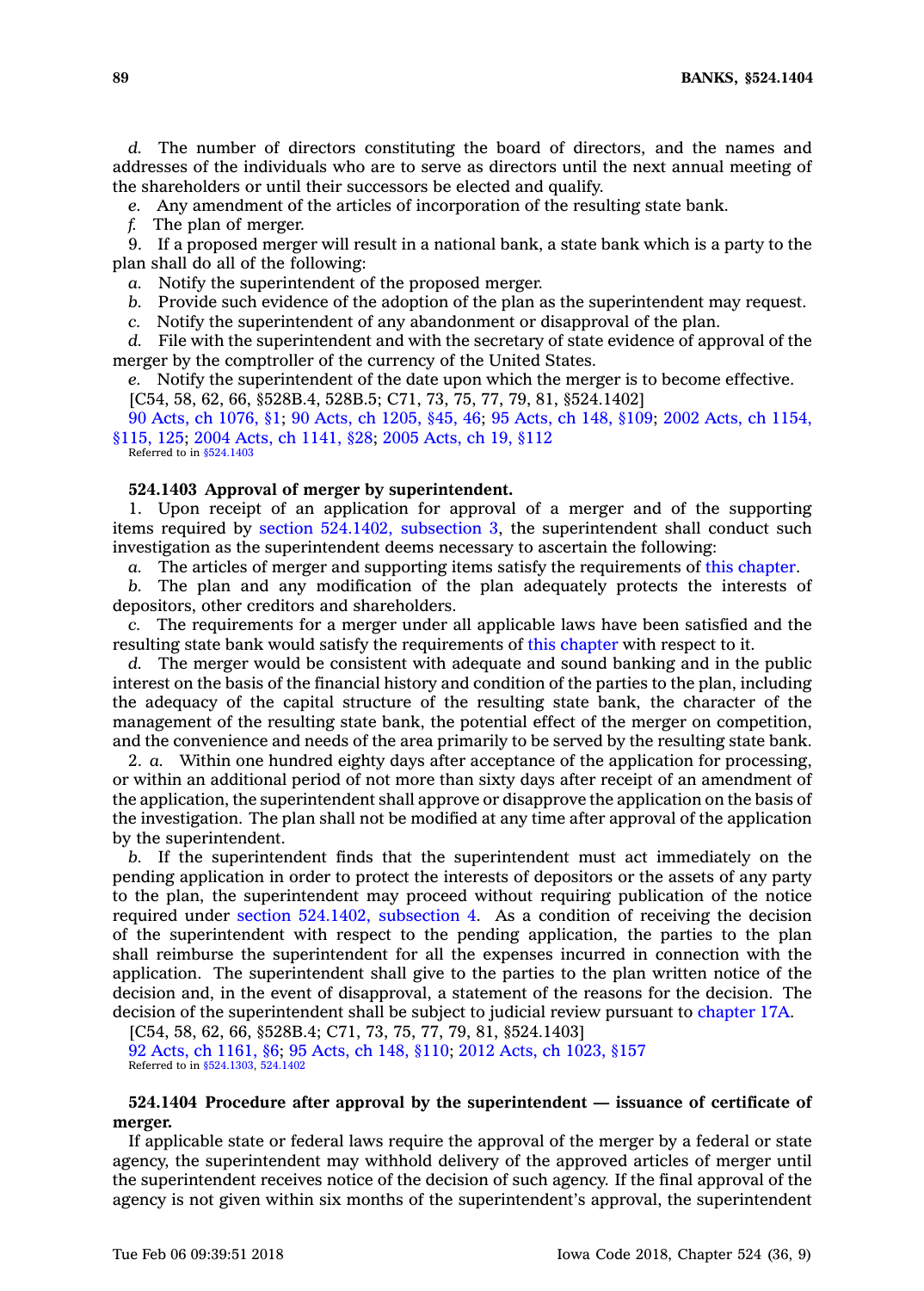shall notify the parties to the plan that the approval of the superintendent has been rescinded for that reason. If such agency gives its approval, the superintendent shall deliver the articles of merger, with the superintendent's approval indicated on the articles, to the secretary of state, and shall notify the parties to the plan. The receipt of the approved articles of merger by the secretary of state constitutes filing of the articles of merger with that office. The secretary of state shall record the articles of merger, and the articles shall be filed and recorded in the office of the county recorder in each county in which the parties to the plan had previously maintained <sup>a</sup> principal place of business. On the date upon which the merger is effective the secretary of state shall issue <sup>a</sup> certificate of merger and send the same to the resulting state bank and <sup>a</sup> copy of the certificate of merger to the superintendent.

[C54, 58, 62, 66, §528B.6; C71, 73, 75, 77, 79, 81, §524.1404] 95 [Acts,](https://www.legis.iowa.gov/docs/acts/1995/CH0148.pdf) ch 148, §111

## **524.1405 Effect of merger.**

1. The merger is effective upon the filing of the articles of merger with the secretary of state, or at any later date and time as specified in the articles of merger. The certificate of merger is conclusive evidence of the performance of all conditions precedent to the merger, and of the existence or creation of the resulting state bank, except as against the state.

2. When <sup>a</sup> merger takes effect all of the following apply:

*a.* Every other financial institution to the merger merges into the surviving financial institution and the separate existence of every party except the surviving financial institution ceases.

*b.* The title to all real estate and other property owned by each party to the merger is vested in the surviving party without reversion or impairment.

*c.* The surviving party has all liabilities of each party to the merger.

*d.* A proceeding pending against any party to the merger may be continued as if the merger did not occur or the surviving party may be substituted in the proceeding for the party whose existence ceased.

*e.* The articles of incorporation of the surviving party are amended to the extent provided in the articles of merger.

*f.* The shares of each party to the merger that are to be converted into shares, obligations, or other securities of the surviving party or any other corporation or limited liability company or into cash or other property are converted, and the former holders of the shares are entitled only to the rights provided in the articles of merger or to their rights under section [524.1406](https://www.legis.iowa.gov/docs/code/524.1406.pdf).

[C54, 58, 62, 66, §528B.6, 528B.8; C71, 73, 75, 77, 79, 81, §524.1405]

95 Acts, ch 148, [§112,](https://www.legis.iowa.gov/docs/acts/1995/CH0148.pdf) 113; 98 Acts, ch [1036,](https://www.legis.iowa.gov/docs/acts/1998/CH1036.pdf) §4; 2004 Acts, ch [1141,](https://www.legis.iowa.gov/docs/acts/2004/CH1141.pdf) §70

### **524.1406 Appraisal rights of shareholders.**

1. A shareholder of <sup>a</sup> state bank, which is <sup>a</sup> party to <sup>a</sup> proposed merger plan which will result in <sup>a</sup> state bank subject to this [chapter](https://www.legis.iowa.gov/docs/code//524.pdf), who objects to the plan is entitled to appraisal rights as provided in [chapter](https://www.legis.iowa.gov/docs/code//490.pdf) 490, division XIII.

2. If <sup>a</sup> shareholder of <sup>a</sup> national bank which is <sup>a</sup> party to <sup>a</sup> proposed merger plan which will result in <sup>a</sup> state bank, or <sup>a</sup> shareholder of <sup>a</sup> state bank which is <sup>a</sup> party to <sup>a</sup> plan which will result in <sup>a</sup> national bank, objects to the plan and complies with the requirements of the applicable laws of the United States, the resulting state bank or national bank, as the case may be, is liable for the value of the shareholder's shares as determined in accordance with such laws of the United States.

[C54, 58, 62, 66, §528B.9; C71, 73, 75, 77, 79, 81, §524.1406]

90 Acts, ch [1205,](https://www.legis.iowa.gov/docs/acts/90/CH1205.pdf) §47; 95 [Acts,](https://www.legis.iowa.gov/docs/acts/95/CH0148.pdf) ch 148, §114; 99 [Acts,](https://www.legis.iowa.gov/docs/acts/99/CH0162.pdf) ch 162, §1; 99 [Acts,](https://www.legis.iowa.gov/docs/acts/99/CH0208.pdf) ch 208, §59; [2000](https://www.legis.iowa.gov/docs/acts/2000/CH1211.pdf) Acts, ch [1211,](https://www.legis.iowa.gov/docs/acts/2000/CH1211.pdf) §3; 2002 Acts, ch 1154, [§116,](https://www.legis.iowa.gov/docs/acts/2002/CH1154.pdf) 125; 2008 Acts, ch [1119,](https://www.legis.iowa.gov/docs/acts/2008/CH1119.pdf) §11; 2010 Acts, ch [1138,](https://www.legis.iowa.gov/docs/acts/2010/CH1138.pdf) [§57](https://www.legis.iowa.gov/docs/acts/2010/CH1138.pdf); 2011 [Acts,](https://www.legis.iowa.gov/docs/acts/2011/CH0034.pdf) ch 34, §121; 2014 Acts, ch [1001,](https://www.legis.iowa.gov/docs/acts/2014/CH1001.pdf) §4; 2014 Acts, ch [1076,](https://www.legis.iowa.gov/docs/acts/2014/CH1076.pdf) §20 Referred to in [§524.1405](https://www.legis.iowa.gov/docs/code/524.1405.pdf)

**524.1407 Succession to fiduciary accounts and appointments — application for appointment of new fiduciary.** Repealed by 95 Acts, ch 148, §135.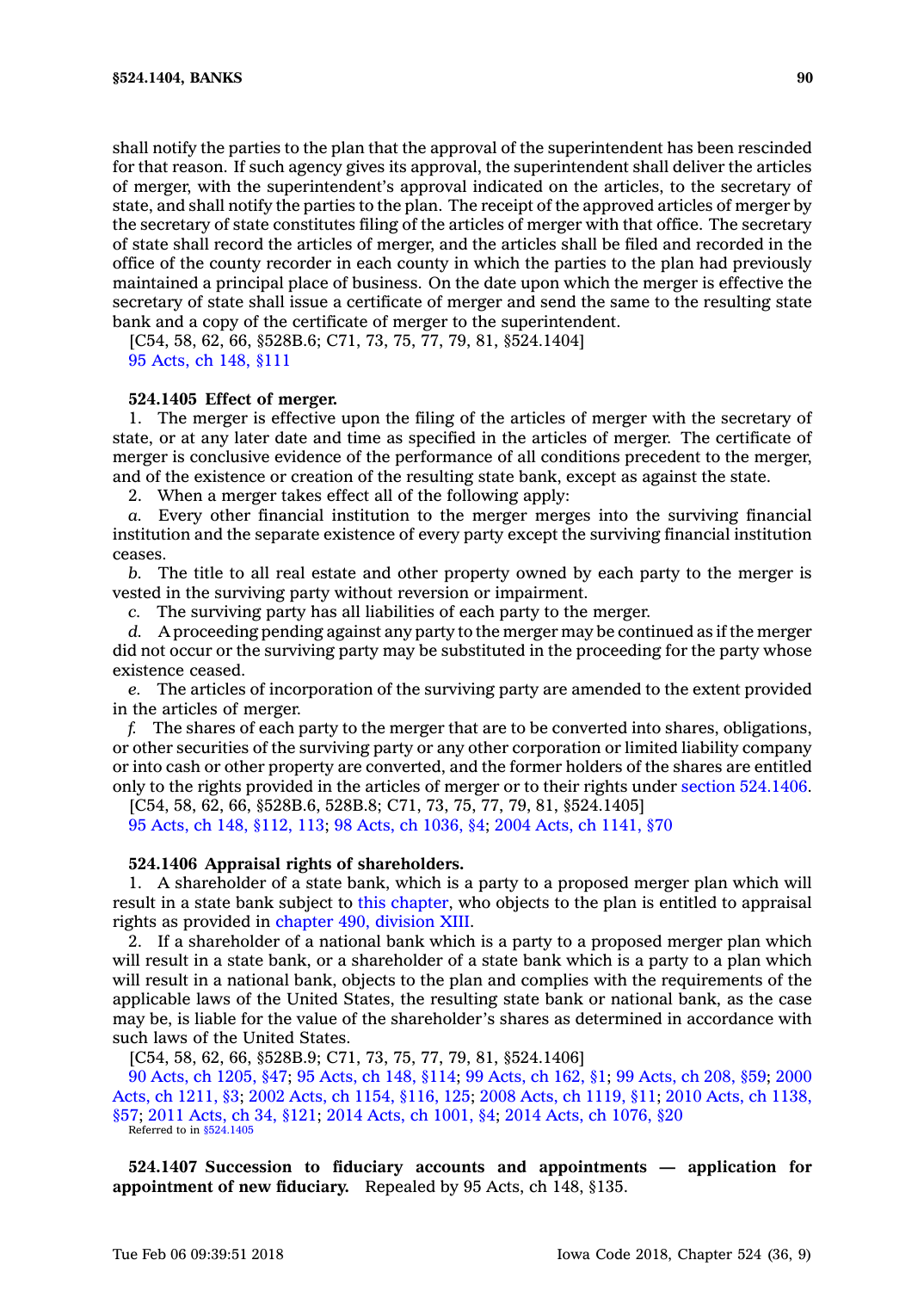# **524.1408 Merger of corporation or limited liability company substantially owned by <sup>a</sup> state bank.**

A state bank owning at least ninety percent of the outstanding shares, of each class, of another corporation or limited liability company which it is authorized to own under [this](https://www.legis.iowa.gov/docs/code//524.pdf) [chapter](https://www.legis.iowa.gov/docs/code//524.pdf) may merge the other corporation or limited liability company into itself without approval by <sup>a</sup> vote of the shareholders of either the state bank or the subsidiary corporation or limited liability company. The board of directors of the state bank shall approve <sup>a</sup> plan of merger, mail the plan of merger to shareholders of record of the subsidiary corporation or holders of membership interests in the subsidiary limited liability company, and prepare and execute articles of merger in the manner provided for in section [490.1105](https://www.legis.iowa.gov/docs/code/490.1105.pdf). The articles of merger, together with the applicable filing and recording fees, shall be delivered to the superintendent who shall, if the superintendent approves of the proposed merger and if the superintendent finds the articles of merger satisfy the requirements of this [section](https://www.legis.iowa.gov/docs/code/524.1408.pdf), deliver them to the secretary of state for filing and recording in the secretary of state's office, and they shall be filed in the office of the county recorder. The secretary of state upon filing the articles of merger shall issue <sup>a</sup> certificate of merger and send the certificate to the state bank and <sup>a</sup> copy of it to the superintendent.

[C71, 73, 75, 77, 79, 81, §524.1408]

90 Acts, ch [1205,](https://www.legis.iowa.gov/docs/acts/1990/CH1205.pdf) §48; 95 [Acts,](https://www.legis.iowa.gov/docs/acts/1995/CH0148.pdf) ch 148, §115; 2002 Acts, ch 1154, [§117,](https://www.legis.iowa.gov/docs/acts/2002/CH1154.pdf) 125; 2004 [Acts,](https://www.legis.iowa.gov/docs/acts/2004/CH1141.pdf) ch [1141,](https://www.legis.iowa.gov/docs/acts/2004/CH1141.pdf) §71; 2005 [Acts,](https://www.legis.iowa.gov/docs/acts/2005/CH0003.pdf) ch 3, §87

# **524.1409 Conversion of national bank or federal savings association into state bank.**

A national bank or federal savings association, subject to the provisions of this [chapter](https://www.legis.iowa.gov/docs/code//524.pdf), may convert into <sup>a</sup> state bank upon authorization by and compliance with the laws of the United States, adoption of <sup>a</sup> plan of conversion by the affirmative vote of at least <sup>a</sup> majority of its directors and the holders of two-thirds of each class of its shares at <sup>a</sup> meeting held upon not less than ten days' notice to all shareholders, and upon approval of the superintendent.

[C54, 58, 62, 66, §528B.3, 528B.7; C71, 73, 75, 77, 79, 81, §524.1409] 98 Acts, ch [1036,](https://www.legis.iowa.gov/docs/acts/98/CH1036.pdf) §5; 2007 [Acts,](https://www.legis.iowa.gov/docs/acts/2007/CH0088.pdf) ch 88, §8; 2012 Acts, ch [1017,](https://www.legis.iowa.gov/docs/acts/2012/CH1017.pdf) §110

### **524.1410 Application for approval by superintendent.**

A national bank or federal savings association shall make an application to the superintendent for approval of the conversion in <sup>a</sup> manner prescribed by the superintendent and shall deliver to the superintendent, when available:

1. Articles of conversion.

2. As soon as available, proof of publication of the notice required by section [524.1412](https://www.legis.iowa.gov/docs/code/524.1412.pdf).

3. The applicable fee payable to the secretary of state, under section [490.122](https://www.legis.iowa.gov/docs/code/490.122.pdf), for the filing and recording of the articles of conversion.

[C54, 58, 62, 66, §528B.7; C71, 73, 75, 77, 79, 81, §524.1410]

90 Acts, ch [1205,](https://www.legis.iowa.gov/docs/acts/90/CH1205.pdf) §49; 98 Acts, ch [1036,](https://www.legis.iowa.gov/docs/acts/98/CH1036.pdf) §6; 2007 [Acts,](https://www.legis.iowa.gov/docs/acts/2007/CH0088.pdf) ch 88, §9; 2012 Acts, ch [1017,](https://www.legis.iowa.gov/docs/acts/2012/CH1017.pdf) §111

## **524.1411 Articles of conversion.**

The articles of conversion shall be signed by two duly authorized officers of the national bank or federal savings association and shall contain all of the following:

1. The name of the national bank or federal savings association and the name of the resulting state bank.

2. The location and post office address of its principal place of business and of each additional office, and the location and post office address of the principal place of business of the resulting state bank and of each additional office to be maintained by the resulting state bank.

3. The votes by which the plan of conversion was adopted and the date and place of each meeting in connection with the adoption.

4. The number of directors constituting the board of directors, and the names and addresses of the persons who are to serve as directors until the next annual meeting of shareholders or until successors be elected and qualify.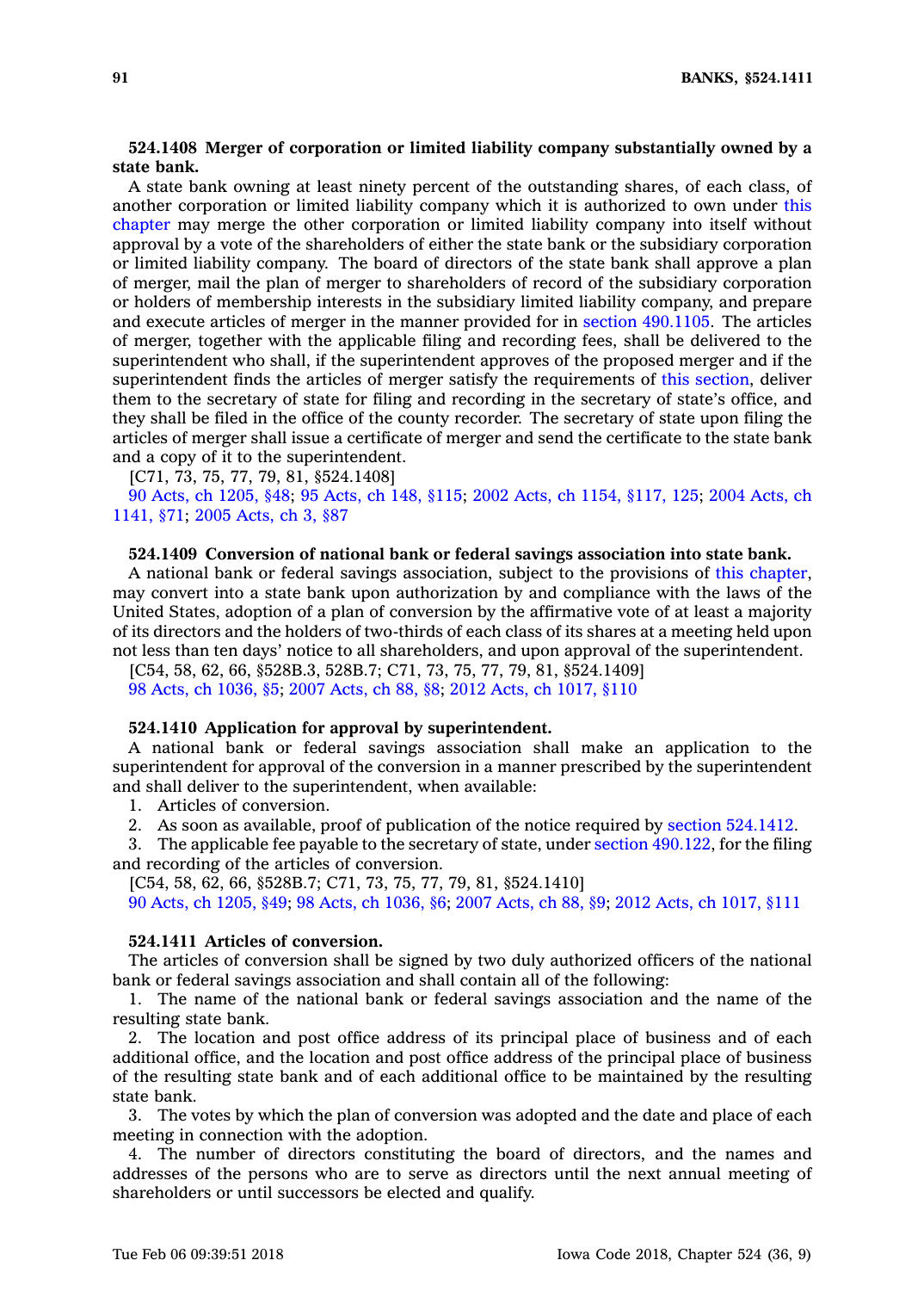5. The provisions required in the articles of incorporation by section 524.302, [subsection](https://www.legis.iowa.gov/docs/code/524.302.pdf) [1](https://www.legis.iowa.gov/docs/code/524.302.pdf), paragraphs *"c"* and *"d"*, and section 524.302, [subsection](https://www.legis.iowa.gov/docs/code/524.302.pdf) 2, paragraph *"b"*.

[C54, 58, 62, 66, §528B.4; C71, 73, 75, 77, 79, 81, §524.1411]

95 [Acts,](https://www.legis.iowa.gov/docs/acts/95/CH0148.pdf) ch 148, §116; 98 Acts, ch [1036,](https://www.legis.iowa.gov/docs/acts/98/CH1036.pdf) §7, 8; 2007 [Acts,](https://www.legis.iowa.gov/docs/acts/2007/CH0088.pdf) ch 88, §10; 2012 Acts, ch [1017,](https://www.legis.iowa.gov/docs/acts/2012/CH1017.pdf) [§112,](https://www.legis.iowa.gov/docs/acts/2012/CH1017.pdf) 113; 2013 [Acts,](https://www.legis.iowa.gov/docs/acts/2013/CH0030.pdf) ch 30, §131

# **524.1412 Publication of notice.**

Within thirty days after the application for conversion has been accepted for processing, the national bank or federal savings association shall publish <sup>a</sup> notice of the delivery of the articles of conversion to the superintendent in <sup>a</sup> newspaper of general circulation published in the municipal corporation or unincorporated area in which the national bank or federal savings association has its principal place of business, or if there is none, <sup>a</sup> newspaper of general circulation published in the county, or in <sup>a</sup> county adjoining the county, in which the national bank or federal savings association has its principal place of business. Proof of publication of the notice shall be delivered to the superintendent within fourteen days. The notice shall set forth all of the following:

1. The name of the national bank or federal savings association and the name of the resulting state bank.

2. The location and post office address of its principal place of business.

3. A statement that articles of conversion have been delivered to the superintendent.

4. The purpose or purposes of the resulting state bank.

5. The date of delivery of the articles of conversion to the superintendent.

[C54, 58, 62, 66, §528B.6; C71, 73, 75, 77, 79, 81, §524.1412]

95 [Acts,](https://www.legis.iowa.gov/docs/acts/95/CH0148.pdf) ch 148, §117; 98 Acts, ch [1036,](https://www.legis.iowa.gov/docs/acts/98/CH1036.pdf) §9, 10; 2004 Acts, ch [1141,](https://www.legis.iowa.gov/docs/acts/2004/CH1141.pdf) §29; 2007 [Acts,](https://www.legis.iowa.gov/docs/acts/2007/CH0088.pdf) ch 88, [§11](https://www.legis.iowa.gov/docs/acts/2007/CH0088.pdf); 2012 Acts, ch 1017, [§114,](https://www.legis.iowa.gov/docs/acts/2012/CH1017.pdf) 115 Referred to in [§524.1410](https://www.legis.iowa.gov/docs/code/524.1410.pdf)

# **524.1413 Approval of conversion by superintendent.**

1. Upon acceptance for processing of an application for approval of <sup>a</sup> conversion, the superintendent shall conduct such investigation as the superintendent deems necessary to ascertain the following:

*a.* The articles of conversion and supporting items satisfy the requirements of this [chapter](https://www.legis.iowa.gov/docs/code//524.pdf).

*b.* The plan adequately protects the interests of depositors.

*c.* The requirements for <sup>a</sup> conversion under all applicable laws have been satisfied and the resulting state bank would satisfy the requirements of this [chapter](https://www.legis.iowa.gov/docs/code//524.pdf) applicable to it.

*d.* The resulting state bank will possess an adequate capital structure.

2. Within ninety days after the application has been accepted for processing, the superintendent shall approve or disapprove the application on the basis of the investigation. As <sup>a</sup> condition of receiving the decision of the superintendent with respect to the application, the national bank or federal savings association shall reimburse the superintendent for all expenses incurred in connection with the application. The superintendent shall give the national bank or federal savings association written notice of the decision and, in the event of disapproval, <sup>a</sup> statement of the reasons for the decision. If the superintendent approves the application, the superintendent shall deliver the articles of conversion, with the superintendent's approval indicated on the articles of conversion, to the secretary of state. The decision of the superintendent shall be subject to judicial review pursuant to [chapter](https://www.legis.iowa.gov/docs/code//17A.pdf) [17A](https://www.legis.iowa.gov/docs/code//17A.pdf). Notwithstanding the terms of the Iowa administrative procedure Act, [chapter](https://www.legis.iowa.gov/docs/code//17A.pdf) 17A, <sup>a</sup> petition for judicial review must be filed within thirty days after the superintendent notifies the national bank or federal savings association of the superintendent's decision.

[C54, 58, 62, 66, §528B.4; C71, 73, 75, 77, 79, 81, §524.1413]

95 [Acts,](https://www.legis.iowa.gov/docs/acts/95/CH0148.pdf) ch 148, §118; 98 Acts, ch [1036,](https://www.legis.iowa.gov/docs/acts/98/CH1036.pdf) §11; 2007 [Acts,](https://www.legis.iowa.gov/docs/acts/2007/CH0088.pdf) ch 88, §12; 2013 [Acts,](https://www.legis.iowa.gov/docs/acts/2013/CH0090.pdf) ch 90, §161

## **524.1414 Receipt by secretary of state — county recorder.**

The receipt of the approved articles of conversion by the secretary of state constitutes filing of the articles of conversion with that office. The secretary of state shall record the articles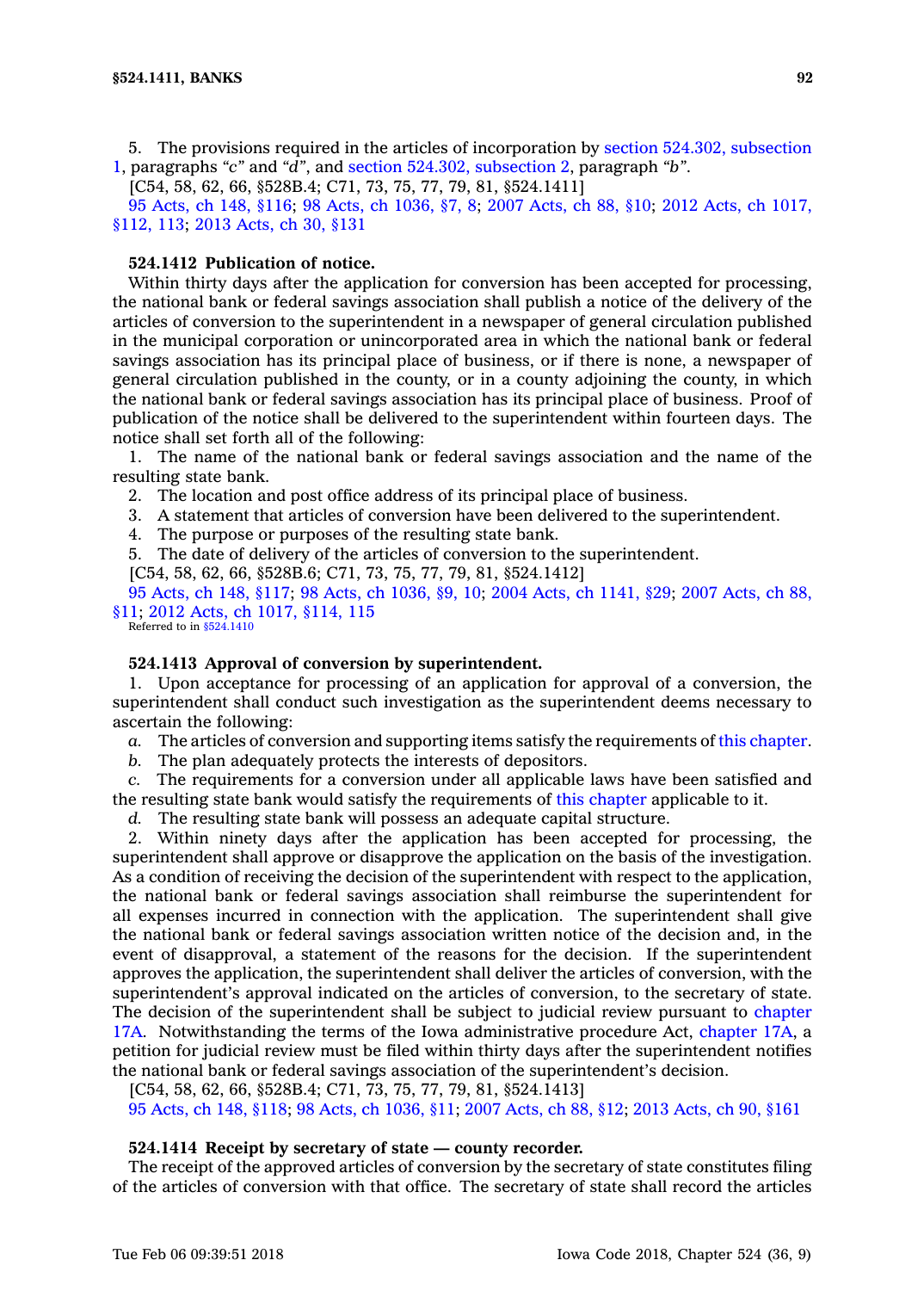of conversion and the articles shall be filed and recorded in the office of the county recorder in the county in which the resulting state bank has its principal place of business.

[C54, 58, 62, 66, §528B.6; C71, 73, 75, 77, 79, 81, §524.1414] 95 [Acts,](https://www.legis.iowa.gov/docs/acts/1995/CH0148.pdf) ch 148, §119

### **524.1415 Effect of filing of articles of conversion with secretary of state.**

1. The conversion is effective upon the filing of the articles of conversion with the secretary of state, or at any later date and time as specified in the articles of conversion. The acknowledgment of filing is conclusive evidence of the performance of all conditions required by this [chapter](https://www.legis.iowa.gov/docs/code//524.pdf) for conversion of <sup>a</sup> national bank or federal savings association into <sup>a</sup> state bank, except as against the state.

2. When <sup>a</sup> conversion becomes effective, the existence of the national bank or federal savings association shall continue in the resulting state bank which shall have all the property, rights, powers, and duties of the national bank or federal savings association, except that the resulting state bank shall have only the authority to engage in such business and exercise such powers as it would have, and shall be subject to the same prohibitions and limitations to which it would be subject, upon original incorporation under this [chapter](https://www.legis.iowa.gov/docs/code//524.pdf). The articles of incorporation of the resulting state bank shall be the provisions stated in the articles of conversion.

3. A liability of the national bank or federal savings association, or of the national bank's or federal savings association's shareholders, directors, or officers, is not affected by the conversion. A lien on any property of the national bank or federal savings association is not impaired by the conversion. A claim existing or action pending by or against the national bank or federal savings association may be prosecuted to judgment as if the conversion had not taken place, or the resulting state bank may be substituted in its place.

4. The title to all real estate and other property owned by the converting national bank or federal savings association is vested in the resulting state bank without reversion or impairment.

[C54, 58, 62, 66, §528B.6, 528B.8; C71, 73, 75, 77, 79, 81, §524.1415]

95 Acts, ch 148, [§120,](https://www.legis.iowa.gov/docs/acts/95/CH0148.pdf) 121; 96 Acts, ch [1034,](https://www.legis.iowa.gov/docs/acts/96/CH1034.pdf) §51; 98 Acts, ch [1036,](https://www.legis.iowa.gov/docs/acts/98/CH1036.pdf) §12; 2007 [Acts,](https://www.legis.iowa.gov/docs/acts/2007/CH0088.pdf) ch 88, [§13](https://www.legis.iowa.gov/docs/acts/2007/CH0088.pdf); 2012 Acts, ch [1017,](https://www.legis.iowa.gov/docs/acts/2012/CH1017.pdf) §116

# **524.1416 Authority for conversion of state bank into national bank or federal savings association.**

1. A state bank may convert into <sup>a</sup> national bank or federal savings association by compliance with the laws of the United States, and adoption of <sup>a</sup> plan of conversion by the affirmative vote of at least <sup>a</sup> majority of its directors and the holders of two-thirds of each class of its shares at <sup>a</sup> meeting held upon not less than ten days' notice to all shareholders. The authority of <sup>a</sup> state bank to convert into <sup>a</sup> national bank or federal savings association shall be subject to the condition that at the time of the transaction, the laws of the United States shall authorize <sup>a</sup> national bank or federal savings association located in this state, without approval by the comptroller of the currency of the United States or director of the office of thrift supervision, as applicable, to convert into <sup>a</sup> state bank under limitations and conditions no more restrictive than those contained in this [section](https://www.legis.iowa.gov/docs/code/524.1416.pdf) and section [524.1417](https://www.legis.iowa.gov/docs/code/524.1417.pdf) with respect to conversion of <sup>a</sup> state bank into <sup>a</sup> national bank or federal savings association.

2. A state bank which converts into <sup>a</sup> national bank or federal savings association shall notify the superintendent of the proposed conversion, provide such evidence of the adoption of the plan as the superintendent may request, notify the superintendent of any abandonment or disapproval of the plan, and file with the superintendent and with the secretary of state <sup>a</sup> certificate of the approval of the conversion by the comptroller of the currency of the United States or director of the office of thrift supervision, as applicable, and the date upon which such conversion is to become effective. A state bank that converts into <sup>a</sup> national bank or federal savings association shall comply with the provisions of section 524.310, [subsection](https://www.legis.iowa.gov/docs/code/524.310.pdf) 1.

[C54, 58, 62, 66, §528B.2; C71, 73, 75, 77, 79, 81, §524.1416]

98 Acts, ch [1036,](https://www.legis.iowa.gov/docs/acts/98/CH1036.pdf) §13; 2004 Acts, ch [1141,](https://www.legis.iowa.gov/docs/acts/2004/CH1141.pdf) §30; 2006 Acts, ch [1010,](https://www.legis.iowa.gov/docs/acts/2006/CH1010.pdf) §149; 2007 [Acts,](https://www.legis.iowa.gov/docs/acts/2007/CH0088.pdf) ch 88, [§14](https://www.legis.iowa.gov/docs/acts/2007/CH0088.pdf); 2012 Acts, ch [1017,](https://www.legis.iowa.gov/docs/acts/2012/CH1017.pdf) §117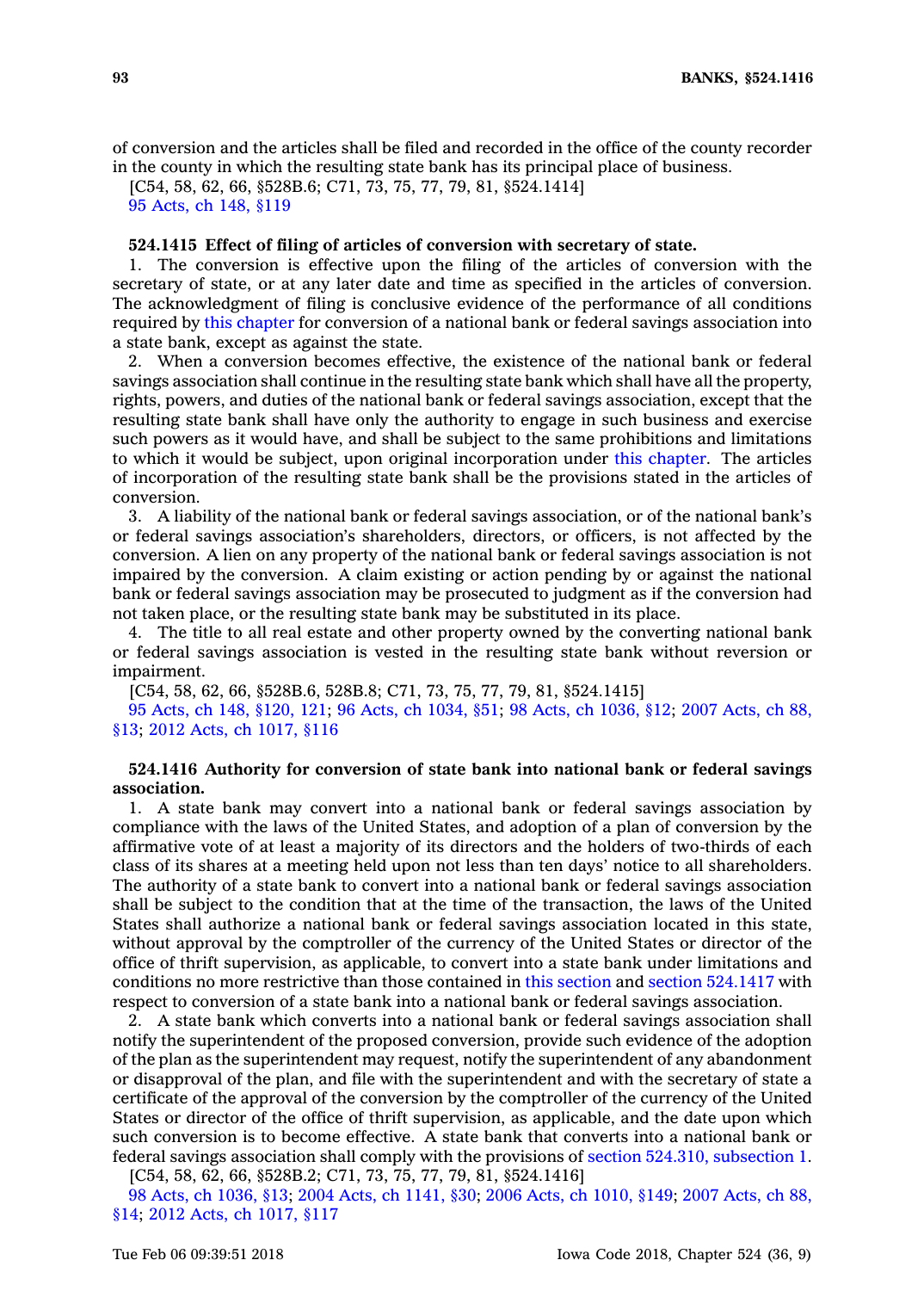# **524.1417 Appraisal rights of shareholder of converting state or national bank or federal savings association.**

1. A shareholder of <sup>a</sup> state bank that converts into <sup>a</sup> national bank or federal savings association who objects to the plan of conversion is entitled to appraisal rights as provided in [chapter](https://www.legis.iowa.gov/docs/code//490.pdf) 490, division XIII.

2. If <sup>a</sup> shareholder of <sup>a</sup> national bank or federal savings association that converts into <sup>a</sup> state bank objects to the plan of conversion and complies with the requirements of applicable laws of the United States, the resulting state bank is liable for the value of the shareholder's shares as determined in accordance with such laws of the United States.

[C54, 58, 62, 66, §528B.9; C71, 73, 75, 77, 79, 81, §524.1417]

95 Acts, ch 148, [§122,](https://www.legis.iowa.gov/docs/acts/95/CH0148.pdf) 123; 98 Acts, ch [1036,](https://www.legis.iowa.gov/docs/acts/98/CH1036.pdf) §14; 2002 Acts, ch 1154, [§118,](https://www.legis.iowa.gov/docs/acts/2002/CH1154.pdf) 125; 2007 [Acts,](https://www.legis.iowa.gov/docs/acts/2007/CH0088.pdf) ch 88, [§15](https://www.legis.iowa.gov/docs/acts/2007/CH0088.pdf); 2012 Acts, ch [1017,](https://www.legis.iowa.gov/docs/acts/2012/CH1017.pdf) §118

Referred to in [§524.1416](https://www.legis.iowa.gov/docs/code/524.1416.pdf)

# **524.1418 Succession to fiduciary accounts and appointments — application for appointment of new fiduciary.**

The provisions of section [524.1009](https://www.legis.iowa.gov/docs/code/524.1009.pdf) apply to <sup>a</sup> resulting state or national bank or federal savings association after <sup>a</sup> conversion with the same effect as though the state or national bank or federal savings association were <sup>a</sup> party to <sup>a</sup> plan of merger, and the conversion were <sup>a</sup> merger, within the provisions of that section.

[C54, 58, 62, 66, §528B.10; C71, 73, 75, 77, 79, 81, §524.1418] 95 [Acts,](https://www.legis.iowa.gov/docs/acts/95/CH0148.pdf) ch 148, §124; 98 Acts, ch [1036,](https://www.legis.iowa.gov/docs/acts/98/CH1036.pdf) §15; 2007 [Acts,](https://www.legis.iowa.gov/docs/acts/2007/CH0088.pdf) ch 88, §16; 2012 Acts, ch [1017,](https://www.legis.iowa.gov/docs/acts/2012/CH1017.pdf) §119

#### **524.1419 Offices of <sup>a</sup> resulting state bank.**

If <sup>a</sup> merger or conversion results in <sup>a</sup> state bank subject to the provisions of this [chapter](https://www.legis.iowa.gov/docs/code//524.pdf), the resulting state bank, after the effective date of the merger or conversion, shall be subject to the provisions of sections [524.1201](https://www.legis.iowa.gov/docs/code/524.1201.pdf) and [524.1203](https://www.legis.iowa.gov/docs/code/524.1203.pdf) relating to the bank offices.

[C71, 73, 75, 77, 79, 81, §524.1419]

89 [Acts,](https://www.legis.iowa.gov/docs/acts/1989/CH0257.pdf) ch 257, §25; 95 [Acts,](https://www.legis.iowa.gov/docs/acts/1995/CH0148.pdf) ch 148, §125; 2001 [Acts,](https://www.legis.iowa.gov/docs/acts/2001/CH0004.pdf) ch 4, §8, 11

### **524.1420 Nonconforming assets of resulting state bank.**

If <sup>a</sup> merger or conversion results in <sup>a</sup> state bank subject to the provisions of this [chapter](https://www.legis.iowa.gov/docs/code//524.pdf), and the resulting state bank has assets which do not conform with the provisions of [this](https://www.legis.iowa.gov/docs/code//524.pdf) [chapter](https://www.legis.iowa.gov/docs/code//524.pdf), the superintendent may allow the resulting state bank <sup>a</sup> reasonable time to conform with state law.

[C54, 58, 62, 66, §528B.11; C71, 73, 75, 77, 79, 81, §524.1420] 95 [Acts,](https://www.legis.iowa.gov/docs/acts/1995/CH0148.pdf) ch 148, §126

## **524.1421 Mutual to stock conversions.**

1. A mutual corporation, <sup>a</sup> mutual holding company, <sup>a</sup> federal mutual association, or <sup>a</sup> federal mutual holding company, subject to the provisions of this [chapter](https://www.legis.iowa.gov/docs/code//524.pdf), may convert into <sup>a</sup> stock corporation that is either <sup>a</sup> state bank or <sup>a</sup> state bank mutual bank holding company upon approval of the superintendent.

2. A mutual corporation, <sup>a</sup> mutual holding company, <sup>a</sup> federal mutual association, or <sup>a</sup> federal mutual holding company shall make an application to the superintendent for approval of the conversion in <sup>a</sup> manner prescribed by the superintendent and shall deliver to the superintendent, when available, the following:

- *a.* Articles of conversion.
- *b.* A business plan addressing factors prescribed by the superintendent.
- *c.* Proof of publication of the notice required by section [524.1422](https://www.legis.iowa.gov/docs/code/524.1422.pdf).

*d.* The applicable fee payable to the secretary of state, under section [490.122](https://www.legis.iowa.gov/docs/code/490.122.pdf), for the filing and recording of the articles of conversion.

3. The superintendent may adopt rules governing mutual to stock conversions. 2012 Acts, ch [1017,](https://www.legis.iowa.gov/docs/acts/2012/CH1017.pdf) §14, 18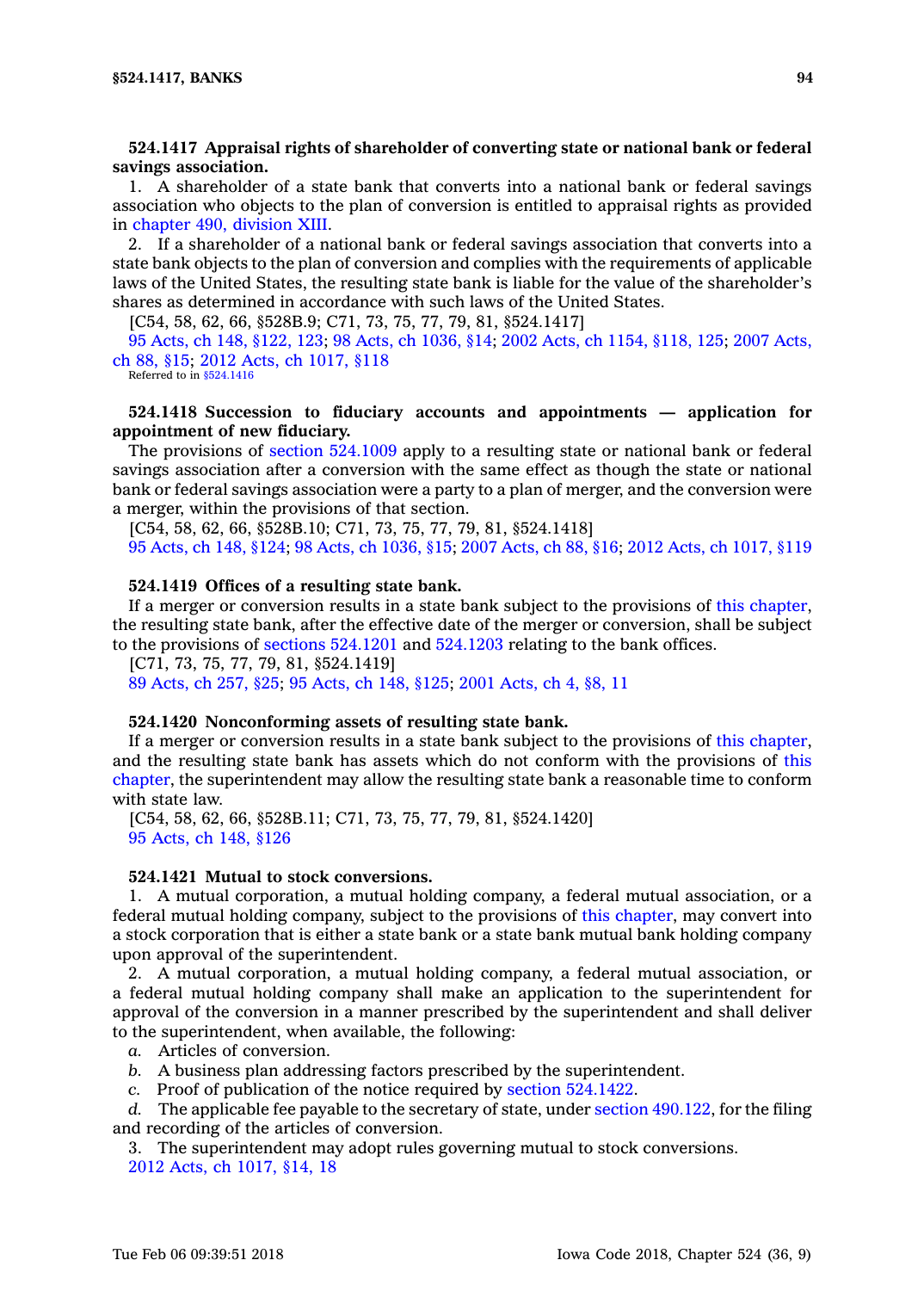## **524.1422 Notice of mutual to stock conversion.**

Within thirty days after an application for conversion has been accepted for processing, the mutual corporation, mutual holding company, federal mutual association, or federal mutual holding company shall publish <sup>a</sup> notice of the delivery of the articles of conversion to the superintendent in <sup>a</sup> newspaper of general circulation published in the municipal corporation or unincorporated area in which the mutual corporation, mutual holding company, federal mutual association, or federal mutual holding company has its principal place of business, or if there is none, <sup>a</sup> newspaper of general circulation published in the county, or in <sup>a</sup> county adjoining the county, in which the mutual corporation, mutual holding company, federal mutual association, or federal mutual holding company has its principal place of business. The notice shall set forth the information required by the superintendent.

2012 Acts, ch [1017,](https://www.legis.iowa.gov/docs/acts/2012/CH1017.pdf) §15, 18 Referred to in [§524.1421](https://www.legis.iowa.gov/docs/code/524.1421.pdf)

#### **524.1423 through 524.1500** Reserved.

## SUBCHAPTER XV

# AMENDMENT TO ARTICLES OF INCORPORATION

## **524.1501 Authority to amend.**

A state bank, with the approval of the superintendent and in the manner provided in [this](https://www.legis.iowa.gov/docs/code//524.pdf) [chapter](https://www.legis.iowa.gov/docs/code//524.pdf), may amend its articles of incorporation in order to make any change in the articles of incorporation so long as the articles of incorporation as amended contain only provisions as might be lawfully contained in the original articles of incorporation at the time of making the amendment.

[C35, §9283-f14; C39, §**9283.42;** C46, 50, 54, 58, 62, 66, §528.127; C71, 73, 75, 77, 79, 81, §524.1501]

95 [Acts,](https://www.legis.iowa.gov/docs/acts/1995/CH0148.pdf) ch 148, §127

## **524.1502 Procedure to amend.**

1. An amendment of the articles of incorporation shall be proposed by adoption of <sup>a</sup> resolution by the board of directors, directing that it be submitted to <sup>a</sup> vote at <sup>a</sup> meeting of shareholders called in the manner required by section [524.533](https://www.legis.iowa.gov/docs/code/524.533.pdf).

2. The resolution proposing an amendment or amendments shall contain the language of each amendment by setting forth in full the articles of incorporation as they would be amended or any provision thereof as it would be amended or by setting forth in full any matter to be added to or deleted from the articles of incorporation. A copy of the resolution or <sup>a</sup> summary thereof shall be included with the notice of the meeting required for the vote of the shareholders.

3. Adoption of each amendment shall require the affirmative vote of the holders of <sup>a</sup> majority of the shares entitled to vote thereon and, if any class is entitled to vote thereon as <sup>a</sup> class, the affirmative vote of the holders of <sup>a</sup> majority of the shares of each class entitled to vote thereon as <sup>a</sup> class.

[C35, §9283-f11, -f12, -f13; C39, §**9283.39, 9283.40, 9283.41;** C46, 50, 54, 58, 62, 66, §528.124, 528.125, 528.126; C71, 73, 75, 77, 79, 81, §524.1502] Referred to in [§524.312](https://www.legis.iowa.gov/docs/code/524.312.pdf)

#### **524.1503 Voting on amendments by voting groups.**

1. The holders of the outstanding shares of <sup>a</sup> class are entitled to vote as <sup>a</sup> separate voting group on <sup>a</sup> proposed amendment if the amendment does any of the following:

*a.* Increases or decreases the aggregate number of authorized shares of the class.

*b.* Increases or decreases the par value of the shares of the class.

*c.* Effects an exchange or reclassification of all or part of the shares of the class into shares of another class or effects <sup>a</sup> cancellation of all or part of the shares of the class.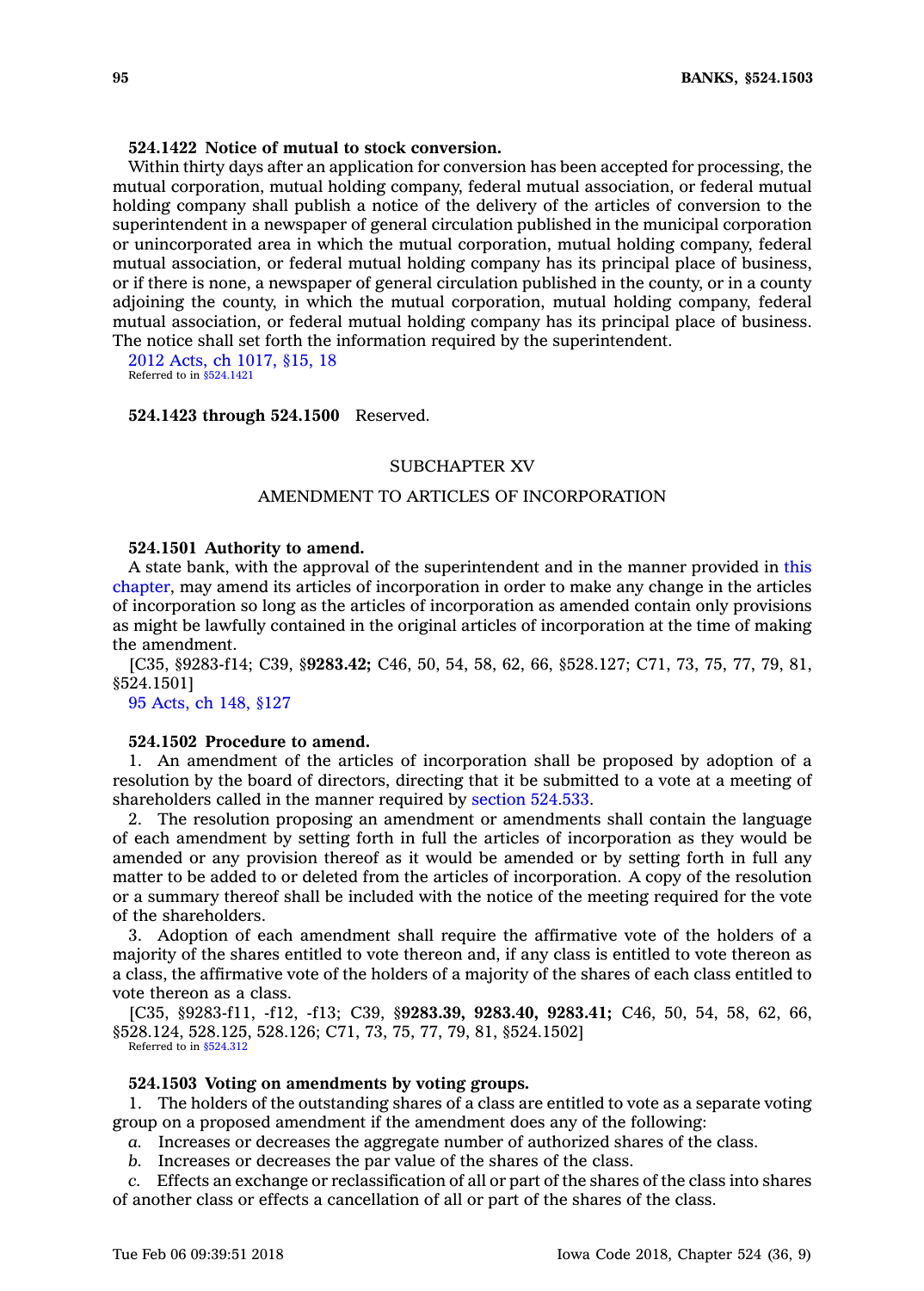*d.* Effects an exchange or reclassification, or creates the right of exchange, of all or part of the shares of another class into shares of that class.

*e.* Changes the designation, rights, preferences, or limitations of all or part of the shares of the class.

*f.* Changes the shares of all or part of the class into <sup>a</sup> different number of shares of the same class.

*g.* Creates <sup>a</sup> new class of shares having rights or preferences with respect to distributions or to dissolution that are prior, superior, or substantially equal to the shares of the class.

*h.* Increases the rights, preferences, or number of authorized shares of any class that, after giving effect to the amendment, have rights or preferences with respect to distributions or to dissolution that are prior, superior, or substantially equal to the shares of the class.

*i.* Limits or denies an existing preemptive right of all or part of the shares of the class.

*j.* Cancels or otherwise affects rights to distributions or dividends that have accumulated but not yet been declared on all or part of the shares of the class.

2. If <sup>a</sup> proposed amendment would affect <sup>a</sup> series of <sup>a</sup> class of shares in one or more of the ways described in [subsection](https://www.legis.iowa.gov/docs/code/524.1503.pdf) 1, the shares of that series are entitled to vote as <sup>a</sup> separate voting group on the proposed amendment.

3. If <sup>a</sup> proposed amendment that entitles two or more series of shares to vote as separate voting groups under this [section](https://www.legis.iowa.gov/docs/code/524.1503.pdf) would affect those two or more series in the same or <sup>a</sup> substantially similar way, the shares of all the series so affected must vote together as <sup>a</sup> single voting group on the proposed amendment.

4. A class or series of shares is entitled to the voting rights granted by this [section](https://www.legis.iowa.gov/docs/code/524.1503.pdf) although the articles of incorporation provide that the shares are nonvoting shares.

[C71, 73, 75, 77, 79, 81, §524.1503] 95 [Acts,](https://www.legis.iowa.gov/docs/acts/1995/CH0148.pdf) ch 148, §128

# **524.1504 Articles of amendment.**

1. Upon the adoption of an amendment, articles of amendment shall be prepared on forms prescribed by the superintendent, signed by two duly authorized officers of the state bank and shall contain:

*a.* The name of the state bank.

*b.* The location of its principal place of business.

*c.* The amendment adopted, which shall be set forth in full.

*d.* The place and date of the meeting of shareholders at which the amendment was adopted, and the kind and period of notice given to the shareholders.

*e.* For <sup>a</sup> stock corporation, the number of shares entitled to vote on the amendment, and if the shares of any class are entitled to vote thereon as <sup>a</sup> class, the number of shares of each class. For <sup>a</sup> mutual corporation, the number of member votes entitled to be cast.

*f.* The number of shares or member votes voted for and against such amendment, respectively, and if the shares of any class are entitled to vote thereon as <sup>a</sup> class, the number of shares of each such class voted for and against such amendment.

2. The articles of amendment shall be delivered to the superintendent together with the applicable fees for the filing and recording of the articles of amendment.

[C71, 73, 75, 77, 79, 81, §524.1504]

95 [Acts,](https://www.legis.iowa.gov/docs/acts/95/CH0148.pdf) ch 148, §129; 2012 Acts, ch [1017,](https://www.legis.iowa.gov/docs/acts/2012/CH1017.pdf) §16, 18 Referred to in [§524.312](https://www.legis.iowa.gov/docs/code/524.312.pdf), [524.1505](https://www.legis.iowa.gov/docs/code/524.1505.pdf)

## **524.1505 Approval of articles of amendment.**

1. Upon receipt of the articles of amendment the superintendent shall conduct such investigation as the superintendent may deem necessary to determine whether the articles of amendment satisfy the requirements of section [524.1504](https://www.legis.iowa.gov/docs/code/524.1504.pdf) and whether the amendment, if effected, will in any way prejudice the interests of the depositors of the state bank.

2. Within sixty days after receipt of the articles of amendment the superintendent shall approve or disapprove the articles of amendment on the basis of the investigation. If the superintendent shall approve the articles of amendment, the superintendent shall deliver them with the written approval to the secretary of state and notify the state bank of the action.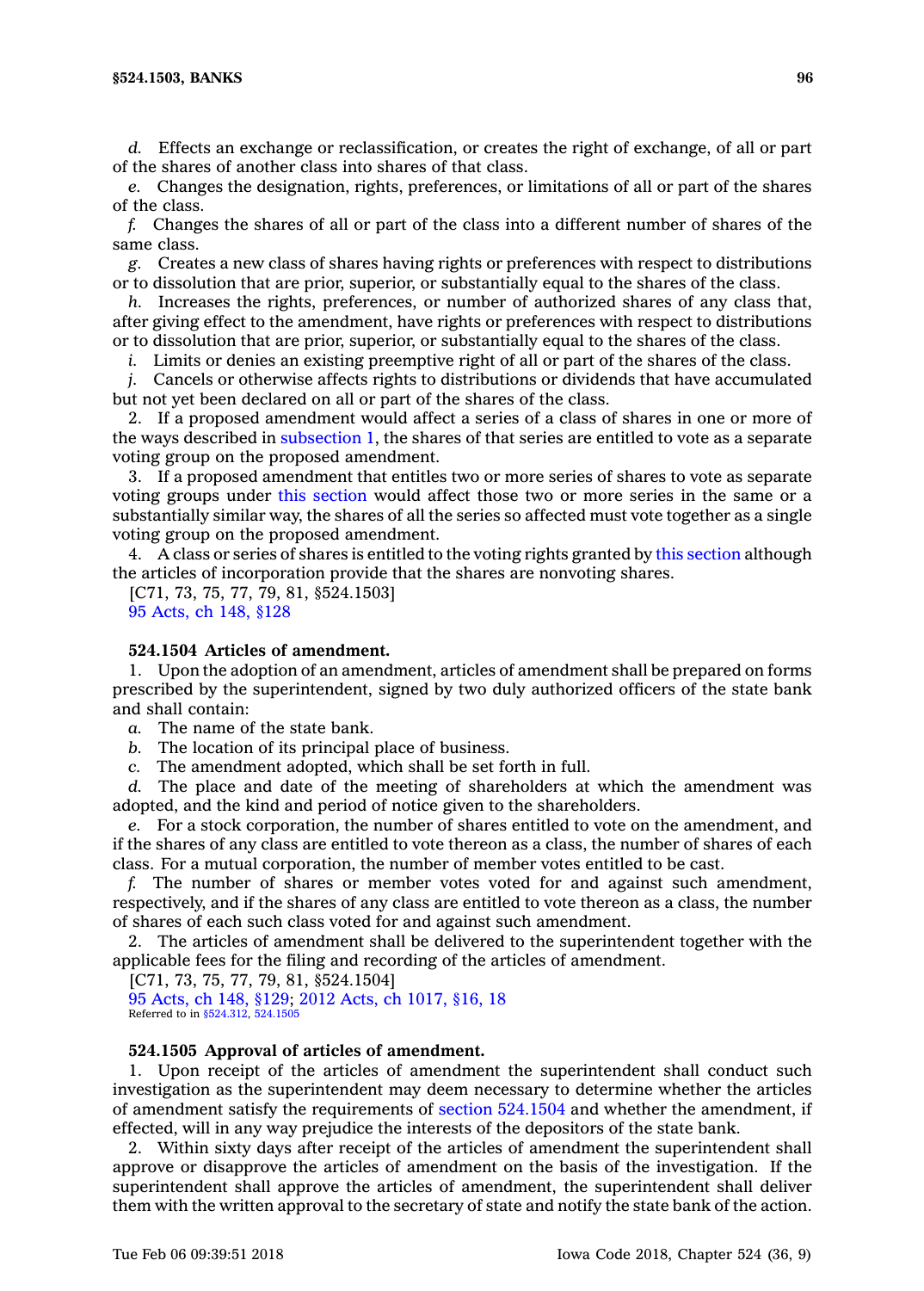If the superintendent shall disapprove the articles of amendment, the superintendent shall give written notice to the state bank of the disapproval and <sup>a</sup> statement of the reasons for the decision. The decision of the superintendent shall be subject to judicial review in accordance with the terms of the Iowa administrative procedure Act, [chapter](https://www.legis.iowa.gov/docs/code//17A.pdf) 17A. Notwithstanding the terms of said Act, such <sup>a</sup> petition for judicial review must be filed within thirty days after the superintendent notifies the state bank of the decision.

[C71, 73, 75, 77, 79, 81, \$524.1505] 2003 [Acts,](https://www.legis.iowa.gov/docs/acts/2003/CH0044.pdf) ch 44, §114 Referred to in [§524.1508](https://www.legis.iowa.gov/docs/code/524.1508.pdf)

## **524.1506 Certificate of amendment.**

1. The secretary of state shall record the articles of amendment, and the articles of amendment shall be filed in the office of the county recorder in the county in which the state bank has its principal place of business. The secretary of state upon the filing of the articles of amendment shall issue <sup>a</sup> certificate of amendment and send the same to the state bank.

2. Upon the issuance of the certificate of amendment by the secretary of state, the amendment becomes effective and the articles of incorporation are deemed to be amended accordingly.

[C71, 73, 75, 77, 79, 81, §524.1506] 95 [Acts,](https://www.legis.iowa.gov/docs/acts/1995/CH0148.pdf) ch 148, §130 Referred to in [§524.312](https://www.legis.iowa.gov/docs/code/524.312.pdf)

**524.1507 Change of location of principal place of business.** Repealed by 95 Acts, ch 148, §135.

## **524.1508 Restated articles of incorporation.**

1. A state bank may at any time restate its articles of incorporation, which may be amended by the restatement, so long as its articles of incorporation as restated contain only such provisions as might be lawfully contained in original articles of incorporation at the time of making the restatement. Restated articles of incorporation shall be adopted in the following manner:

*a.* The board of directors shall adopt <sup>a</sup> resolution setting forth the proposed restated articles of incorporation, which may include an amendment or amendments to the articles of incorporation of the state bank to be made thereby, and directing that the restated articles, including such amendment or amendments, be submitted to <sup>a</sup> vote at <sup>a</sup> meeting of shareholders, which may be either an annual meeting or a special meeting.

*b.* Written or printed notice setting forth the proposed restated articles or <sup>a</sup> summary of the provisions of the proposed restated articles shall be given to each shareholder of record entitled to vote on the proposed restated articles within the time and in the manner provided in section [524.533](https://www.legis.iowa.gov/docs/code/524.533.pdf). If the meeting be an annual meeting, the proposed restated articles may be included in the notice of such annual meeting. If the restated articles include an amendment or amendments to the articles of incorporation, the notice shall separately set forth such amendment or amendments or <sup>a</sup> summary of the changes to be effected by the amendment or amendments.

*c.* At the meeting <sup>a</sup> vote of the shareholders entitled to vote on the proposed restated articles shall be taken on the proposed restated articles. The proposed restated articles shall be adopted upon receiving the affirmative vote of the holders of <sup>a</sup> majority of the shares entitled to vote, unless such restated articles include an amendment to the articles of incorporation which, if contained in <sup>a</sup> proposed amendment to articles of incorporation to be made without restatement of the articles of incorporation, would entitle <sup>a</sup> class of shares to vote as <sup>a</sup> class on the proposed restated articles, in which event the proposed restated articles shall be adopted upon receiving the affirmative vote of the holders of <sup>a</sup> majority of the shares of each class of shares entitled to vote on the proposed restated articles as <sup>a</sup> class, and of the total shares entitled to vote on the proposed restated articles.

2. Upon approval, restated articles of incorporation shall be executed by the state bank by its president or vice president and by its cashier or an assistant cashier, and verified by one of the officers signing the restated articles, and shall set forth, as then stated in the articles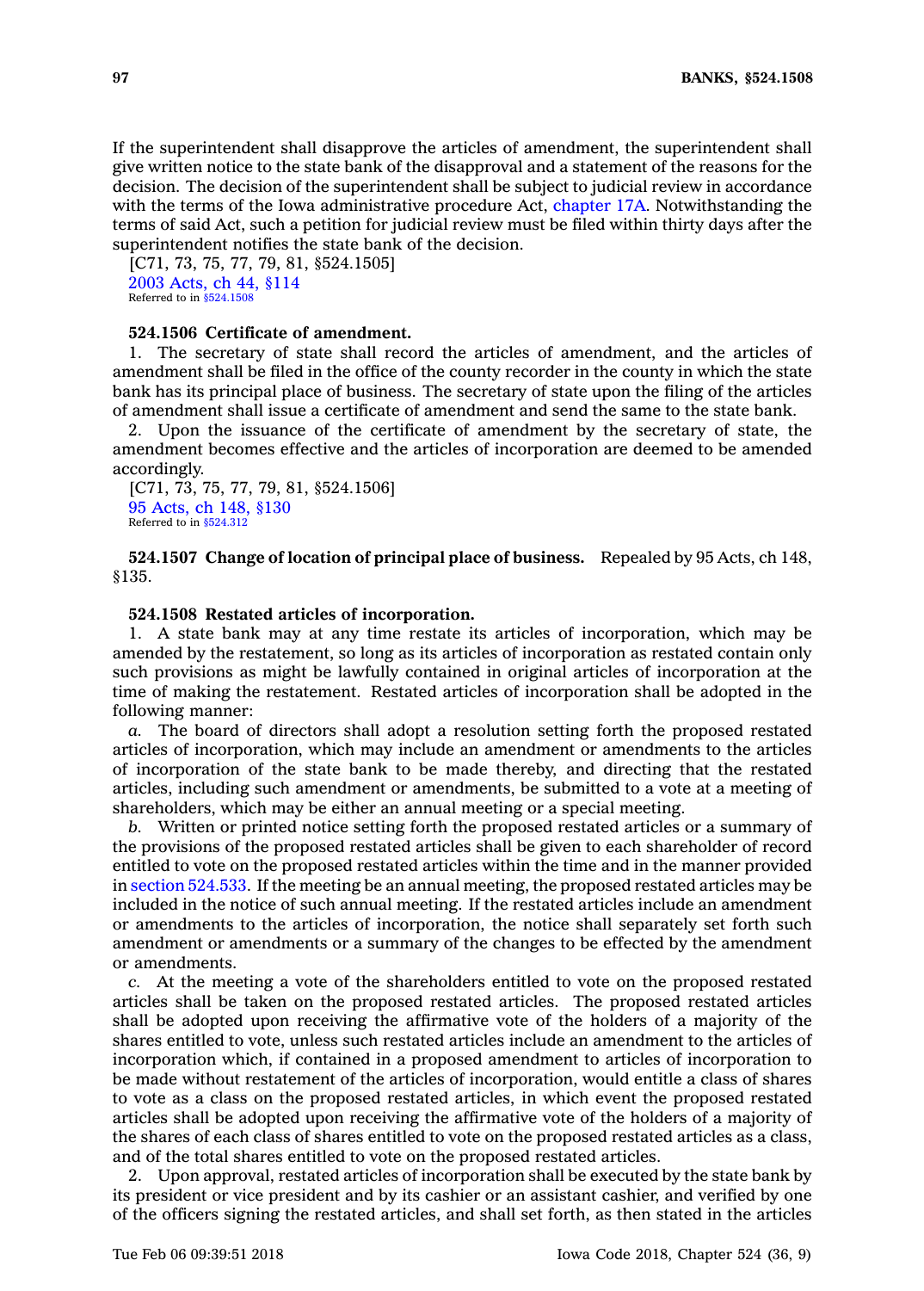of incorporation of the state bank and, if the restated articles of incorporation included an amendment or amendments to the articles of incorporation, as so amended, the material and contents described in section [524.302](https://www.legis.iowa.gov/docs/code/524.302.pdf).

3. The restated articles of incorporation shall set forth also <sup>a</sup> statement that they correctly set forth the provisions of the articles of incorporation as amended, that they have been duly adopted as required by law and that they supersede the original articles of incorporation and all amendments to the original articles of incorporation.

4. The restated articles of incorporation shall be delivered to the superintendent together with the applicable fees for the filing and recording of the restated articles of incorporation. The superintendent shall conduct such investigation and give approval or disapproval, as provided in section [524.1505](https://www.legis.iowa.gov/docs/code/524.1505.pdf). If the superintendent approves the restated articles of incorporation, the superintendent shall deliver them with the written approval on the restated articles of incorporation to the secretary of state for filing, and the restated articles of incorporation shall be filed in the office of the county recorder. The secretary of state upon filing the restated articles of incorporation shall issue <sup>a</sup> restated certificate of incorporation and send the certificate to the state bank or its representative.

5. Upon the issuance of the restated certificate of incorporation by the secretary of state, the restated articles of incorporation including any amendment or amendments to the articles of incorporation are effective and supersede the original articles of incorporation and all amendments to the original articles of incorporation.

[C71, 73, 75, 77, 79, 81, §524.1508] 95 [Acts,](https://www.legis.iowa.gov/docs/acts/95/CH0148.pdf) ch 148, §131; 2012 Acts, ch [1023,](https://www.legis.iowa.gov/docs/acts/2012/CH1023.pdf) §157

## **524.1509 Reverse stock split.**

A state bank may effect <sup>a</sup> reverse stock split or similar change in capital structure by renewal, amendment, or restatement of existing articles of incorporation, provided the requirements of the superintendent are satisfied.

95 [Acts,](https://www.legis.iowa.gov/docs/acts/1995/CH0148.pdf) ch 148, §132

#### **524.1510 Effect of amendment.**

An amendment to the articles of incorporation does not affect <sup>a</sup> cause of action existing against or in favor of the state bank, <sup>a</sup> proceeding to which the state bank is <sup>a</sup> party, or the existing rights of persons other than shareholders of the state bank. An amendment changing the state bank's name does not abate <sup>a</sup> proceeding brought by or against the state bank in its former name.

95 [Acts,](https://www.legis.iowa.gov/docs/acts/1995/CH0148.pdf) ch 148, §133

## **524.1511 through 524.1600** Reserved.

# SUBCHAPTER XVI

# **PENALTIES**

## **524.1601 Penalties and criminal provisions applicable to directors, officers, and employees of state banks and bank holding companies.**

1. A director, officer, or employee of <sup>a</sup> state bank or bank holding company who willfully violates any of the provisions of section 524.612, [subsection](https://www.legis.iowa.gov/docs/code/524.612.pdf) 2; section [524.613](https://www.legis.iowa.gov/docs/code/524.613.pdf); [section](https://www.legis.iowa.gov/docs/code/524.706.pdf) 524.706, [subsection](https://www.legis.iowa.gov/docs/code/524.706.pdf) 1, insofar as such subsection incorporates section 524.612, [subsection](https://www.legis.iowa.gov/docs/code/524.612.pdf) [2;](https://www.legis.iowa.gov/docs/code/524.612.pdf) or section [524.710](https://www.legis.iowa.gov/docs/code/524.710.pdf), shall be guilty of <sup>a</sup> serious misdemeanor, and, in the following circumstances, shall pay an additional fine or fines equal to:

*a.* The amount of money or the value of the property which the director, officer, or employee received for procuring, or attempting to procure, <sup>a</sup> loan, extension of credit, or investment by the state bank or bank holding company, upon conviction of <sup>a</sup> violation of section [524.613](https://www.legis.iowa.gov/docs/code/524.613.pdf) or of section [524.710](https://www.legis.iowa.gov/docs/code/524.710.pdf).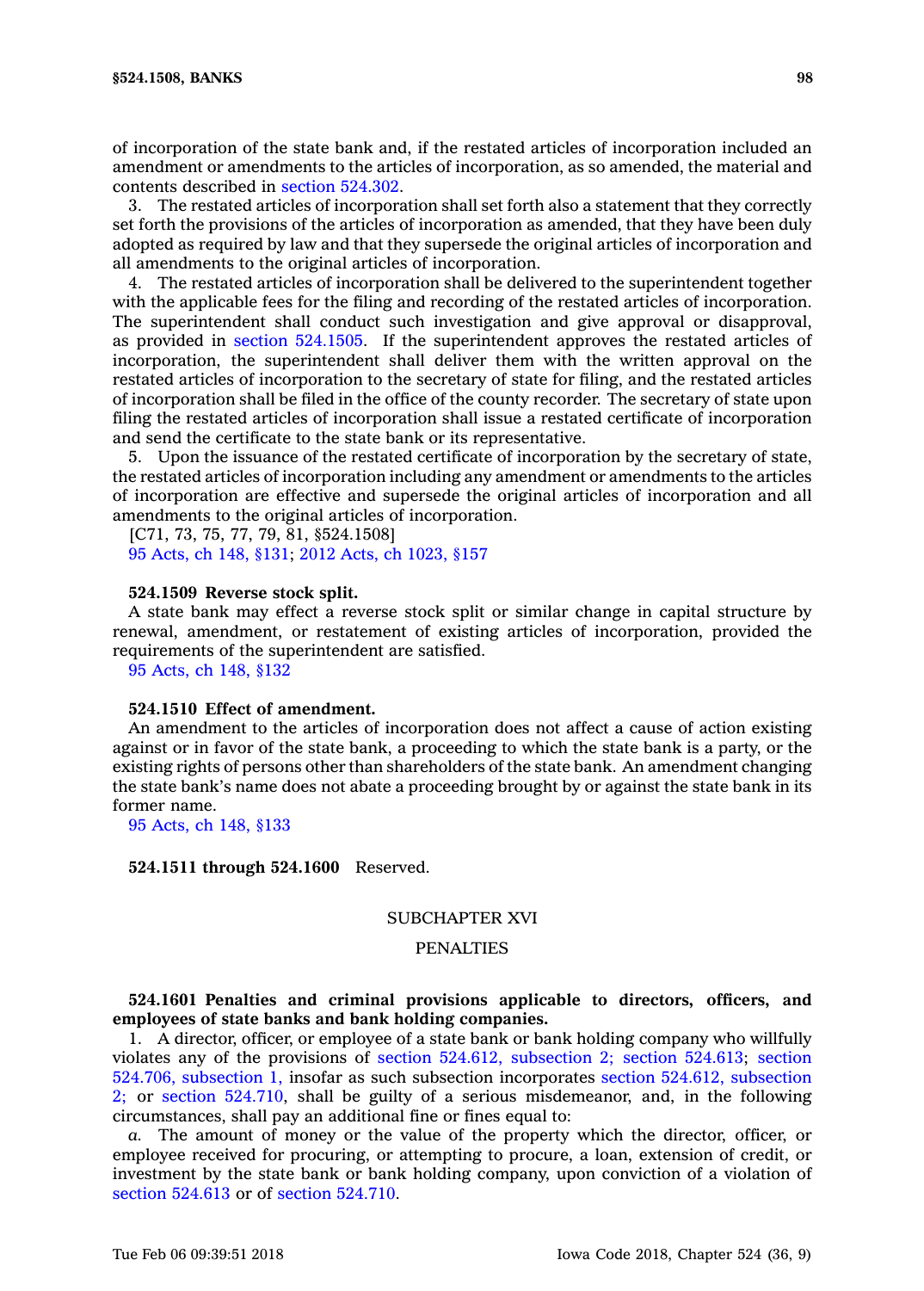*b.* The amount by which the director's or executive officer's deposit account in the state bank or bank holding company is overdrawn, in violation of  $12 \text{ C.F.R. }$  \$215.4(e).

*c.* The amount of any profit which the director, officer, or employee receives on the transaction, upon conviction of <sup>a</sup> violation of section 524.612, [subsection](https://www.legis.iowa.gov/docs/code/524.612.pdf) 2, or of [section](https://www.legis.iowa.gov/docs/code/524.706.pdf) 524.706, [subsection](https://www.legis.iowa.gov/docs/code/524.706.pdf) 1, insofar as each applies to purchases from and sales to <sup>a</sup> state bank or bank holding company upon terms more favorable to such director, officer, or employee than those offered to other persons.

*d.* The amount of profit, fees, or other compensation received, upon conviction of <sup>a</sup> violation of section 524.710, [subsection](https://www.legis.iowa.gov/docs/code/524.710.pdf) 2.

2. A director or officer who willfully makes or receives <sup>a</sup> loan in violation of 12 [C.F.R.](https://www.law.cornell.edu/cfr/text/12/215.4) [§215.4](https://www.law.cornell.edu/cfr/text/12/215.4) or [215.5](https://www.law.cornell.edu/cfr/text/12/215.5), shall be guilty of <sup>a</sup> serious misdemeanor and shall be subject to an additional fine equal to that amount of the loan in excess of the limitation imposed by such regulations, and shall be forever disqualified from acting as <sup>a</sup> director or officer of any state bank or bank holding company.

3. A director, officer, or employee of <sup>a</sup> state bank or bank holding company who willfully makes or receives <sup>a</sup> loan or extension of credit of funds held by the state bank or bank holding company as fiduciary, in violation of section [524.1002,](https://www.legis.iowa.gov/docs/code/524.1002.pdf) subsection 4, shall be guilty of <sup>a</sup> serious misdemeanor and shall be subject to <sup>a</sup> further fine equal to the amount of the loan or extension of credit made in violation of section [524.1002,](https://www.legis.iowa.gov/docs/code/524.1002.pdf) subsection 4, and shall be forever disqualified from acting as <sup>a</sup> director, officer, or employee of any state bank or bank holding company.

4. A director, officer, or employee of <sup>a</sup> state bank or bank holding company who willfully violates, or participates in the violation of, section [524.814](https://www.legis.iowa.gov/docs/code/524.814.pdf), or section [524.819](https://www.legis.iowa.gov/docs/code/524.819.pdf), shall be guilty of <sup>a</sup> serious misdemeanor.

[C97, S13, §1869; C24, 27, 31, 35, 39, §**9221;** C46, 50, 54, 58, 62, 66, §528.7, 528.63; C71, 73, 75, 77, 79, 81, §524.1601]

98 Acts, ch [1036,](https://www.legis.iowa.gov/docs/acts/98/CH1036.pdf) §16; 2006 Acts, ch [1015,](https://www.legis.iowa.gov/docs/acts/2006/CH1015.pdf) §9; 2007 [Acts,](https://www.legis.iowa.gov/docs/acts/2007/CH0022.pdf) ch 22, §93; 2015 [Acts,](https://www.legis.iowa.gov/docs/acts/2015/CH0029.pdf) ch 29, §83; 2017 [Acts,](https://www.legis.iowa.gov/docs/acts/2017/CH0138.pdf) ch 138, §8, 9

Subsection 1, paragraph b amended Subsection 2 amended

#### **524.1602 Penalties applicable to state bank.**

The superintendent may impose <sup>a</sup> penalty on <sup>a</sup> state bank of up to one thousand dollars for each day:

1. That it holds investments for its own account in bonds or securities in violation of section [524.901](https://www.legis.iowa.gov/docs/code/524.901.pdf).

2. On which it accepts and holds drafts in violation of section [524.903](https://www.legis.iowa.gov/docs/code/524.903.pdf).

3. On which it has money loaned, credit extended or holds discounted or purchased evidences of indebtedness or agreements for the payment of money, in violation of [sections](https://www.legis.iowa.gov/docs/code/524.904.pdf) [524.904](https://www.legis.iowa.gov/docs/code/524.904.pdf) to 524.907.

4. On which it has money loaned, invested or is otherwise in violation of section [524.1102](https://www.legis.iowa.gov/docs/code/524.1102.pdf) or [524.1104](https://www.legis.iowa.gov/docs/code/524.1104.pdf).

5. On which it publishes, disseminates, or distributes any advertising containing any false, misleading, or deceptive statements concerning rates, terms, and conditions on which loans are made or deposits are received, in violation of section [524.1606](https://www.legis.iowa.gov/docs/code/524.1606.pdf).

[C71, 73, 75, 77, 79, 81, §524.1602]

84 Acts, ch [1067,](https://www.legis.iowa.gov/docs/acts/1984/CH1067.pdf) §42; 2006 Acts, ch [1015,](https://www.legis.iowa.gov/docs/acts/2006/CH1015.pdf) §10

#### **524.1603 Engaging in business unlawfully.**

1. Any person who willfully engages in the business of receiving money for deposit or transacts the business generally done by banks, or who willfully establishes <sup>a</sup> place of business for such purposes, in violation of section 524.107, [subsection](https://www.legis.iowa.gov/docs/code/524.107.pdf) 1, shall be guilty of <sup>a</sup> serious misdemeanor.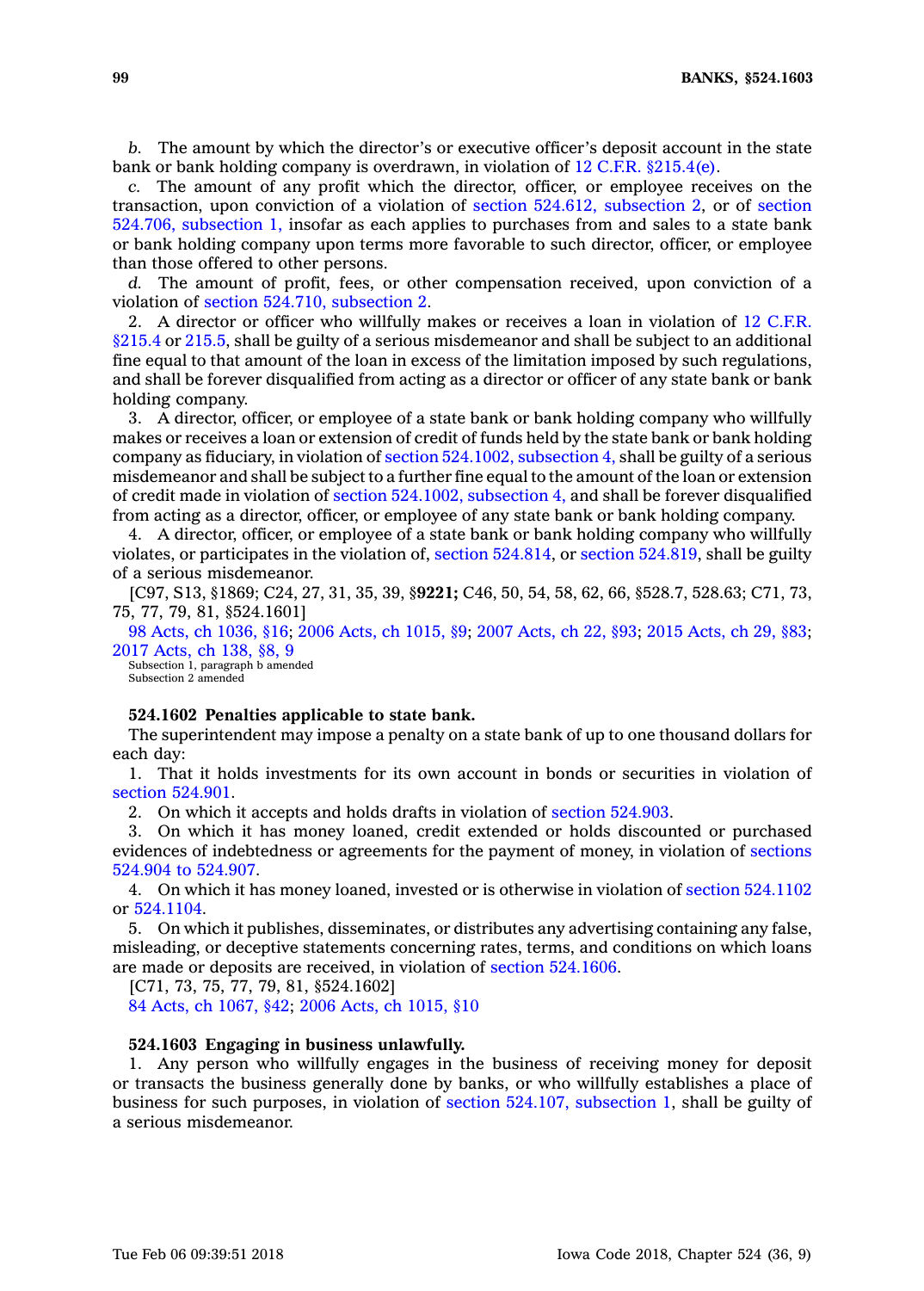2. The superintendent may impose <sup>a</sup> penalty on <sup>a</sup> state bank of up to one thousand dollars for each day that it violates the provisions of section [524.1201](https://www.legis.iowa.gov/docs/code/524.1201.pdf).

[C97, S13, §1889; C24, 27, 31, 35, 39, §**9151, 9260;** C46, 50, 54, 58, 62, 66, §524.25, 528.53; C71, 73, 75, 77, 79, 81, §524.1603]

2006 Acts, ch [1015,](https://www.legis.iowa.gov/docs/acts/2006/CH1015.pdf) §11

# **524.1604 Failure to file report or make statement.**

1. Any person whose duty it is to make statements or file reports as may be required by this [chapter](https://www.legis.iowa.gov/docs/code//524.pdf), and who willfully neglects or refuses to perform such duty, shall be guilty of <sup>a</sup> simple misdemeanor.

2. A state bank which fails to furnish to the superintendent the statement of condition required within the time required by this [chapter](https://www.legis.iowa.gov/docs/code//524.pdf), or fails to furnish the superintendent any report or other information the superintendent is legally authorized to request, within ten days of the superintendent's request therefor, or within the time required by this [chapter](https://www.legis.iowa.gov/docs/code//524.pdf), shall pay to the superintendent <sup>a</sup> penalty of fifty dollars for each day of delinquency, unless prior to such delinquency the superintendent has extended the time within which the same may be filed.

3. Any officer or employee who violates section [524.709](https://www.legis.iowa.gov/docs/code/524.709.pdf) shall be guilty of <sup>a</sup> simple misdemeanor.

[C97, §1886; S13, §1871; C24, 27, 31, 35, 39, §**9226, 9230, 9281;** C46, 50, 54, 58, 62, 66, §528.20, 528.24, 528.83; C71, 73, 75, 77, 79, 81, §524.1604]

#### **524.1605 False statements, reports, and felonious acts.**

1. Any director, officer, or employee of <sup>a</sup> state bank who shall knowingly subscribe or make any false statements or false entries in the books, records, or memoranda of <sup>a</sup> state bank, or knowingly subscribe or exhibit false papers with intent to deceive any person authorized to examine its condition, or shall knowingly subscribe or make false reports, or shall knowingly divert the funds of the state bank to other purposes than those authorized by law, or who commits any other act with intent to defraud the state bank or any other person shall be guilty of <sup>a</sup> class "C" felony, and shall be forever disqualified from acting as <sup>a</sup> director, officer, or employee of any state bank.

2. Any officer or employee of <sup>a</sup> state bank who, with intent to defraud the state bank or any other person, certifies any check when there are not sufficient funds on hand available to the credit of the drawer of said check to pay the same, or who issues any certificate of deposit when funds have not been deposited equal to the amount of such certificate, or who, with intent to defraud the state bank or any other person, draws any draft or bill of exchange, makes any acceptance, or issues, puts forth or assigns any note, debenture, bond or other obligation or instrument, or participates in, or receives directly or indirectly any money, property or other benefit from any transaction, loan, contract or other act of <sup>a</sup> state bank shall be guilty of <sup>a</sup> class "C" felony, and shall, in either event be forever disqualified from acting as an officer or employee of any state bank.

[C97, §1887; C24, 27, §9282; C31, 35, §9282, 9283-c2; C39, §**9282, 9283.02;** C46, 50, 54, 58, 62, 66, §528.84, 528.87; C71, 73, 75, 77, 79, 81, §524.1605]

#### **524.1606 Fraudulent advertising or notice.**

A state bank shall not publish, disseminate, or distribute any advertising or notice containing any false, misleading, or deceptive statements concerning the rates, terms, or conditions on which loans are made or deposits are received, any charge which the state bank is authorized to impose pursuant to this [chapter](https://www.legis.iowa.gov/docs/code//524.pdf), or the financial condition of the state bank. Any officer or employee of <sup>a</sup> state bank who willfully violates the provisions of [this](https://www.legis.iowa.gov/docs/code/524.1606.pdf) [section](https://www.legis.iowa.gov/docs/code/524.1606.pdf) shall be guilty of <sup>a</sup> fraudulent practice.

[C97, §1859; C24, 27, 31, 35, 39, §**9260;** C46, 50, 54, 58, 62, 66, §526.44, 529.12; C71, 73, 75, 77, 79, 81, §524.1606]

Referred to in [§524.1602](https://www.legis.iowa.gov/docs/code/524.1602.pdf)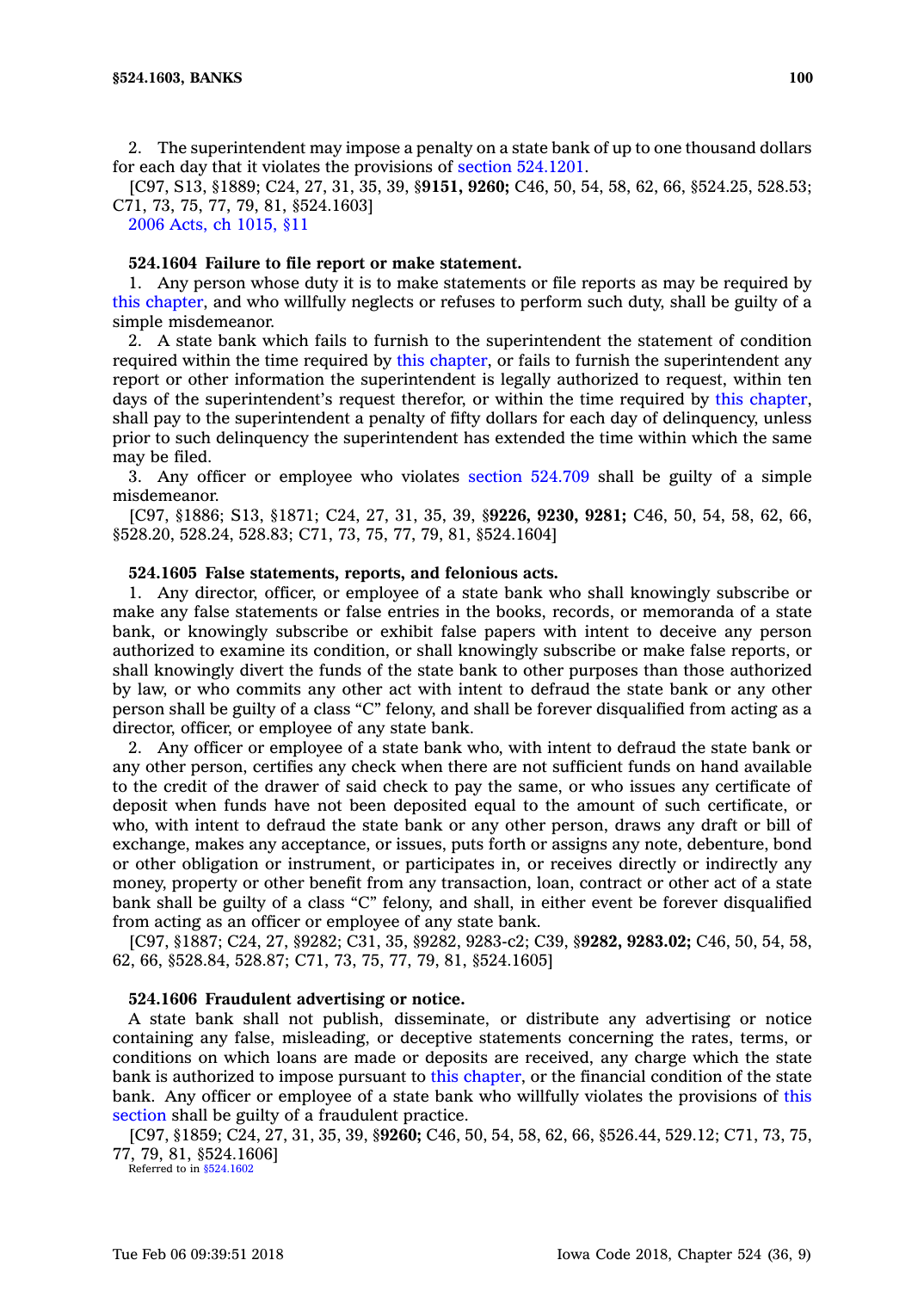## **524.1607 False statement for credit.**

1. For the purposes of this [section](https://www.legis.iowa.gov/docs/code/524.1607.pdf), unless the context otherwise requires:

*a. "Financial institution"* means <sup>a</sup> financial institution as defined in 18 U.S.C. §20.

*b. "Mortgage banker"* means <sup>a</sup> person who makes or originates mortgage loans on real property located in this state.

*c. "Mortgage broker"* means <sup>a</sup> person who arranges or negotiates, or attempts to arrange or negotiate, mortgage loans on real property located in this state.

2. Any person who knowingly makes or causes to be made, directly or indirectly, any false statement in writing, or who procures, knowing that <sup>a</sup> false statement in writing has been made concerning the financial condition or means or ability to pay of such person, or any other person in which such person is interested or for whom such person is acting, with the intent that such statement shall be relied upon by <sup>a</sup> financial institution, <sup>a</sup> mortgage banker, <sup>a</sup> mortgage broker, or any other entity licensed by the banking division for the purpose of procuring the delivery of property, the payment of cash or the receipt of credit in any form, for the benefit of such person or of any other person in which such person is interested or for whom such person is acting, shall be guilty of <sup>a</sup> fraudulent practice.

[C31, 35, §9283-c3; C39, §**9283.03;** C46, 50, 54, 58, 62, 66, §528.88; C71, 73, 75, 77, 79, 81, §524.1607]

#### 2008 Acts, ch [1160,](https://www.legis.iowa.gov/docs/acts/2008/CH1160.pdf) §8 Fraudulent practices, see §714.8 – 714.14

## **524.1608 Penalty for accepting deposits while insolvent.**

If <sup>a</sup> state bank shall accept any deposit or renew any certificate of deposit in violation of section 524.805, [subsection](https://www.legis.iowa.gov/docs/code/524.805.pdf) 4, any officer or employee knowing of such insolvency who willfully receives, accepts or renews or is accessory to or otherwise knowingly permits such acceptance shall be guilty of <sup>a</sup> fraudulent practice and shall, in either event be forever disqualified from acting as an officer or employee of any state bank.

[C97, §1885; C24, 27, 31, 35, 39, §**9280;** C46, 50, 54, 58, 62, 66, §528.82; C71, 73, 75, 77, 79, 81, §524.1608]

#### **524.1609 False statements concerning state banks.**

Whoever maliciously or with intent to deceive makes, publishes, utters, repeats, or circulates any false statement concerning any state bank which imputes, or tends to impute, insolvency, unsound financial condition or financial embarrassment, or which may tend to cause or provoke, or aid in causing or provoking, <sup>a</sup> general withdrawal of deposits from such state bank, or which may otherwise injure or tend to injure the business or goodwill of such state bank, shall be guilty of <sup>a</sup> simple misdemeanor.

[C31, 35, §9283-c4; C39, §**9283.04;** C46, 50, 54, 58, 62, 66, §528.89; C71, 73, 75, 77, 79, 81, §524.1609]

## **524.1610 Violation of prohibition against receiving <sup>a</sup> commission for organizing <sup>a</sup> state bank.**

Any person violating the provisions of section [524.311](https://www.legis.iowa.gov/docs/code/524.311.pdf) shall be guilty of <sup>a</sup> simple misdemeanor.

[C24, 27, 31, 35, 39, §**9276;** C46, 50, 54, 58, 62, 66, §528.75; C71, 73, 75, 77, 79, 81, §524.1610]

### **524.1611 Offenses involving employees of banking division.**

1. Any person violating the provisions of section 524.211, [subsection](https://www.legis.iowa.gov/docs/code/524.211.pdf) 1, shall be guilty of <sup>a</sup> fraudulent practice, and shall be subject to <sup>a</sup> further fine of <sup>a</sup> sum equal to the amount of the value of the property given or received or the money so loaned or borrowed. An employee of the division of banking convicted of <sup>a</sup> violation of such subsection shall be immediately discharged from employment and shall be forever disqualified from holding any position in the banking division.

2. Any examiner violating the provision of section [524.212](https://www.legis.iowa.gov/docs/code/524.212.pdf) shall be guilty of <sup>a</sup> serious misdemeanor. Any examiner convicted of <sup>a</sup> violation of section [524.212](https://www.legis.iowa.gov/docs/code/524.212.pdf) shall be immediately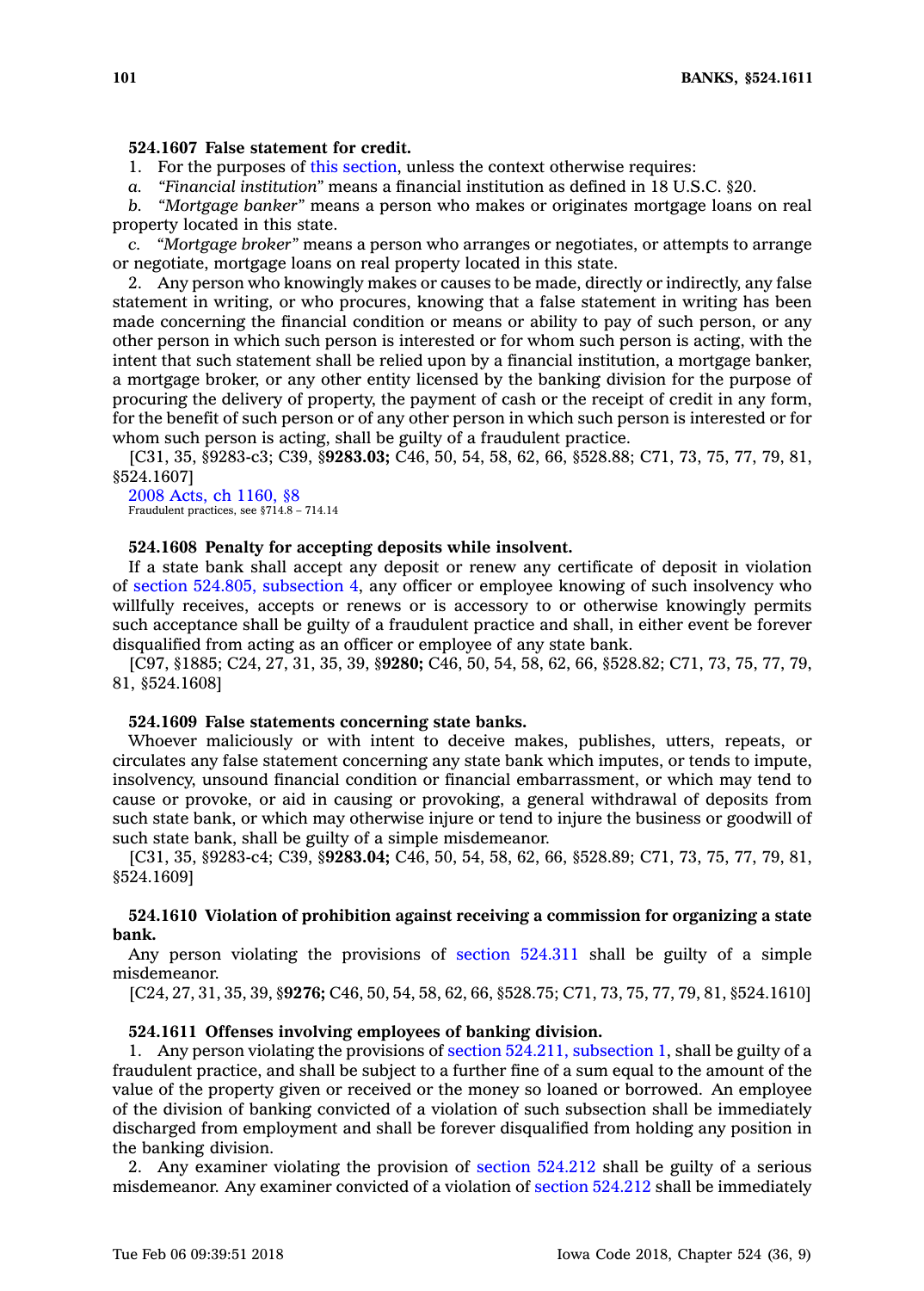discharged from employment and shall be forever disqualified from holding any position in the banking division.

[C71, 73, 75, 77, 79, 81, §524.1611] 2004 Acts, ch [1141,](https://www.legis.iowa.gov/docs/acts/2004/CH1141.pdf) §31

**524.1612 through 524.1700** Reserved.

## SUBCHAPTER XVII

# PRIVATE BANKS

**524.1701 through 524.1703** Repealed by 95 Acts, ch 148, §135.

**524.1704 through 524.1800** Reserved.

## SUBCHAPTER XVIII

# BANK HOLDING COMPANIES

# **524.1801 Definitions.**

As used in this [chapter](https://www.legis.iowa.gov/docs/code//524.pdf) unless the context otherwise requires:

1. *"Bank holding company"* means bank holding company as defined in 12 U.S.C. §1841(a), and also includes <sup>a</sup> company that would become <sup>a</sup> bank holding company upon completion of an acquisition.

2. *"Company"* means company as defined in 12 U.S.C. §1841(b).

3. *"Control"* means control as provided in 12 U.S.C. §1841(a).

4. *"Location"* means, for purposes of determining where <sup>a</sup> bank or bank holding company is located, the following:

*a.* A bank is located in the state in which its principal place of business or main office is physically located.

*b.* A bank holding company is located in the state which is its home state as determined under 12 U.S.C. §1841(o)(4).

5. *"Out-of-state bank holding company"* means out-of-state bank holding company as defined in 12 U.S.C. §1841(o).

[C73, 75, 77, 79, 81, §524.1801] 96 Acts, ch [1056,](https://www.legis.iowa.gov/docs/acts/1996/CH1056.pdf) §17 Referred to in [§524.107](https://www.legis.iowa.gov/docs/code/524.107.pdf), [524.1007](https://www.legis.iowa.gov/docs/code/524.1007.pdf), [524.1802](https://www.legis.iowa.gov/docs/code/524.1802.pdf), [524.1806](https://www.legis.iowa.gov/docs/code/524.1806.pdf), [524.1807](https://www.legis.iowa.gov/docs/code/524.1807.pdf), [527.5](https://www.legis.iowa.gov/docs/code/527.5.pdf)

## **524.1802 Limitation.**

1. For purposes of this [section](https://www.legis.iowa.gov/docs/code/524.1802.pdf), unless the context otherwise requires:

*a. "Acquisition"* means any of the following:

(1) Obtaining direct or indirect ownership or control of more than twenty-five percent of any class of the voting shares of <sup>a</sup> depository institution.

(2) Obtaining the power to directly or indirectly control in any manner the election of <sup>a</sup> majority of the directors, trustees, or other persons exercising similar functions of <sup>a</sup> depository institution.

(3) Obtaining direct or indirect ownership or control of, or acquisition or assumption of, the deposits of <sup>a</sup> depository institution or the deposits of any branch, office, or other facility of <sup>a</sup> depository institution.

*b. "Affiliate"* of <sup>a</sup> depository institution or holding company includes <sup>a</sup> corporation, limited liability company, trust, estate, association, or other similar organization which satisfies any of the following:

(1) The depository institution or holding company directly or indirectly owns or controls either twenty-five percent of the voting shares or more than twenty-five percent of the number of shares voted for the election of such entity's directors, trustees, or other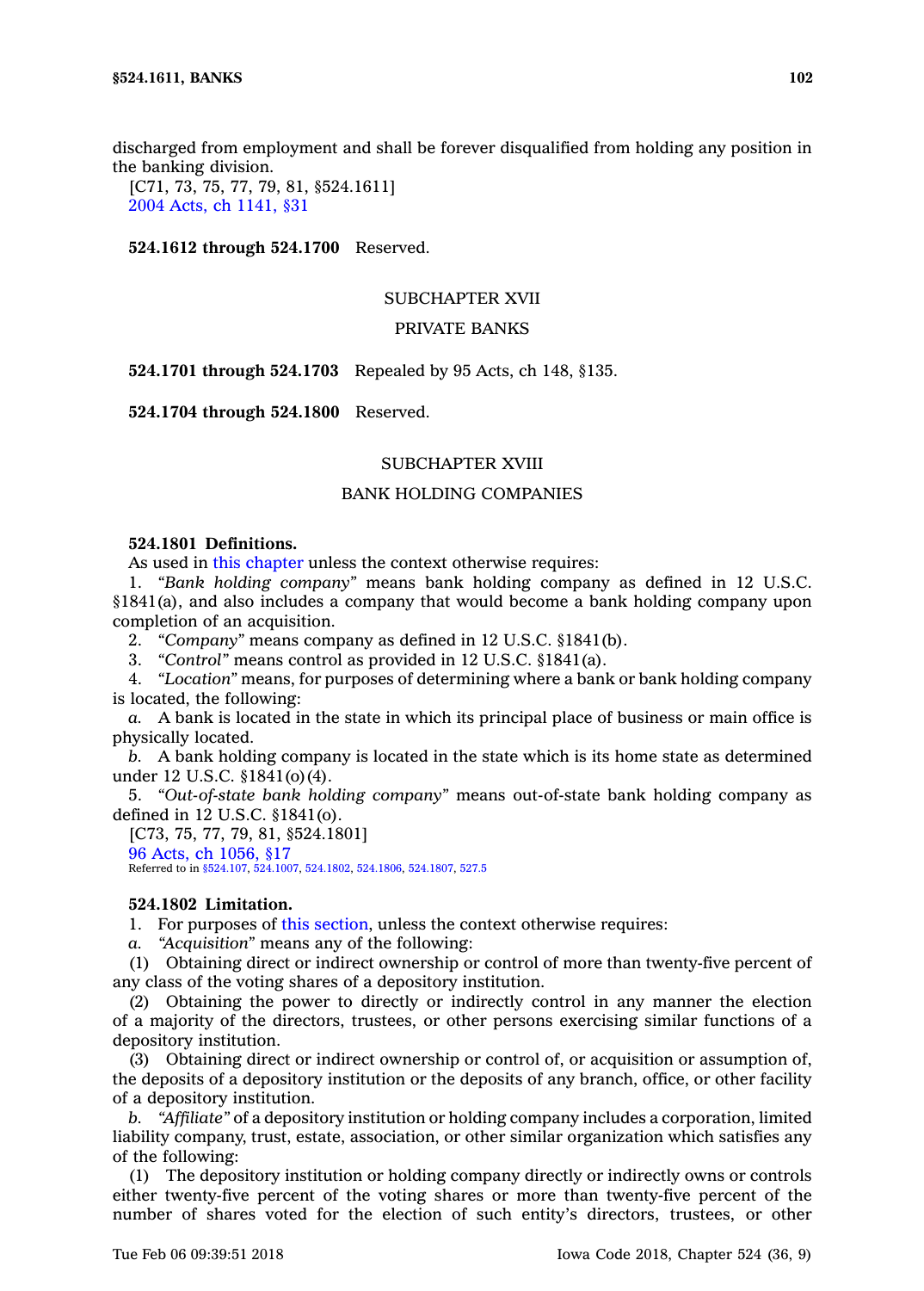individuals exercising similar functions, or controls in any manner the election of <sup>a</sup> majority of its directors, trustees, or other individuals exercising similar functions.

(2) Control is held directly or indirectly in such entity through share ownership, or in any other manner, by the shareholders of the depository institution or holding company who own or control either twenty-five percent of the shares of such depository institution or holding company or more than twenty-five percent of the number of shares voted for the election of directors, trustees, or other individuals exercising similar functions of such depository institution or holding company, or by trustees for the benefit of the shareholders of any such depository institution or holding company.

(3) A majority of such entity's directors, trustees, or other individuals exercising similar functions are directors of the depository institution or holding company.

(4) Directly or indirectly owns or controls either twenty-five percent of the voting shares of the depository institution or holding company or more than twenty-five percent of the number of shares voted for the election of directors, trustees, or other individuals exercising similar functions of the depository institution or holding company, or controls in any manner the election of <sup>a</sup> majority of the directors, trustees, or other individuals exercising similar functions of the depository institution or holding company, or for the benefit of whose shareholders or members all or substantially all of the outstanding voting shares of the depository institution or holding company are held by trustees.

*c. "Deposit"* means deposit as defined in 12 U.S.C. §1813.

*d. "Deposit in this state"* means <sup>a</sup> deposit properly shown in <sup>a</sup> deposit report or in <sup>a</sup> statement under [subsection](https://www.legis.iowa.gov/docs/code/524.1802.pdf) 4, paragraph *"c"*, *"d"*, *"h"*, or *"i"*, as <sup>a</sup> deposit at <sup>a</sup> depository institution in this state or at <sup>a</sup> branch, office, or other facility of the depository institution in this state, without regard to the location of the depositor.

*e. "Deposit report"* means the annual report that identifies deposits by branch, office, or other facility and that is filed by <sup>a</sup> depository institution with the federal deposit insurance corporation or the office of thrift supervision. For <sup>a</sup> depository institution not required to file an annual report that identifies deposits by branch, office, or other facility, *"deposit report"* means the quarterly report of condition filed by the depository institution for the quarter that ends on or nearest to the date as of which deposits are stated in <sup>a</sup> deposit report that identifies deposits by branch, office, or other facility and that is required to be filed by other depository institutions having the same type of charter. The date of <sup>a</sup> deposit report means the date as of which deposits are stated in the deposit report.

*f. "Depository institution"* means <sup>a</sup> depository institution as defined in 12 U.S.C. §1813.

*g. "Holding company"* means <sup>a</sup> bank holding company as defined in section [524.1801](https://www.legis.iowa.gov/docs/code/524.1801.pdf) and <sup>a</sup> savings and loan holding company as defined in 12 U.S.C. §1467a.

*h. "Incorporated in any state"* means <sup>a</sup> limited liability company organized as <sup>a</sup> state bank under this [chapter](https://www.legis.iowa.gov/docs/code//524.pdf) and <sup>a</sup> limited liability company organized as <sup>a</sup> state bank under the laws of any state as defined in 12 U.S.C. §1813(a)(3).

*i. "Series of acquisitions"* means both of the following:

(1) All acquisitions made at any time after the date of the most recent available deposit report and prior to the date of <sup>a</sup> statement under [subsection](https://www.legis.iowa.gov/docs/code/524.1802.pdf) 4, and all acquisitions made during such time by any depository institution or holding company that is acquired by the depository institution or holding company making the statement, and all acquisitions made during such time by any such depository institution or holding company so acquired.

(2) All acquisitions made at any time between the dates of the two most recent available deposit reports, that are not shown on the most recent available deposit report, by <sup>a</sup> depository institution or holding company making <sup>a</sup> statement under [subsection](https://www.legis.iowa.gov/docs/code/524.1802.pdf) 4, and all acquisitions made during such time by any depository institution or holding company that is acquired by the depository institution or holding company making the statement, and all acquisitions made during such time by any such depository institution or holding company so acquired.

2. A depository institution or holding company shall not directly or indirectly acquire <sup>a</sup> depository institution or the deposits of <sup>a</sup> depository institution if any of the following apply:

*a.* The acquirer is <sup>a</sup> depository institution and, upon the acquisition, the total deposits in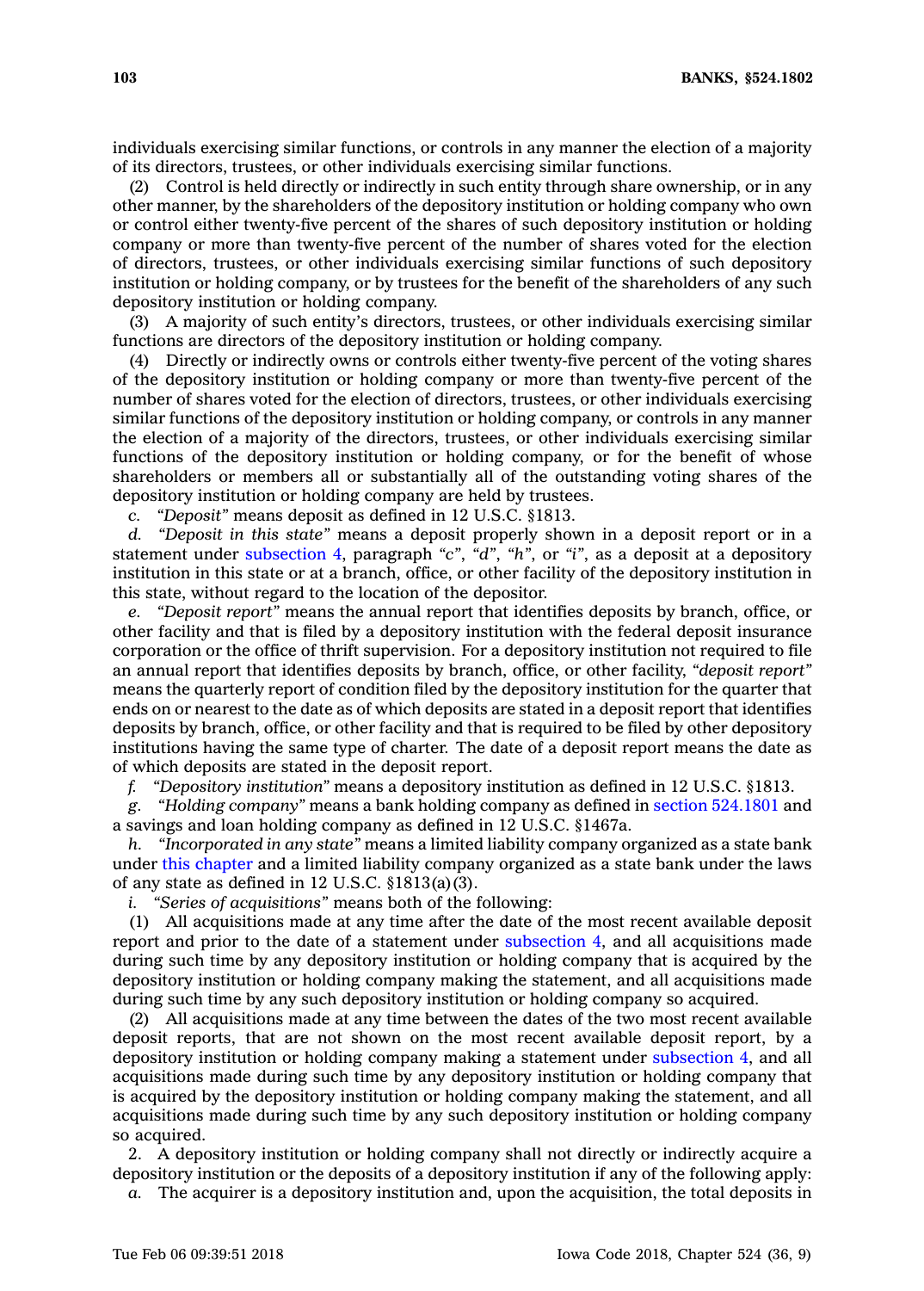this state directly or indirectly controlled by the depository institution would exceed fifteen percent of the total deposits in this state, as determined under this [section](https://www.legis.iowa.gov/docs/code/524.1802.pdf).

*b.* The acquirer is <sup>a</sup> holding company and, upon the acquisition, the total deposits in this state directly or indirectly controlled by the holding company would exceed fifteen percent of the total deposits in this state, as determined under this [section](https://www.legis.iowa.gov/docs/code/524.1802.pdf).

*c.* The acquirer is <sup>a</sup> depository institution or <sup>a</sup> holding company which is directly or indirectly owned or controlled by <sup>a</sup> holding company and, upon the acquisition, the total deposits in this state directly or indirectly controlled by the holding company which owns or controls the acquiring depository institution or holding company would exceed fifteen percent of the total deposits in this state, as determined under this [section](https://www.legis.iowa.gov/docs/code/524.1802.pdf).

3. On or after January 1, 2000, <sup>a</sup> depository institution shall not directly or indirectly cause or permit the transfer, assignment, or other disposition of deposits, or the conversion of deposits to nondeposit investments or other nondeposit products, whether by written agreement or otherwise, for the purpose of achieving compliance with the deposit limitation set forth in [subsection](https://www.legis.iowa.gov/docs/code/524.1802.pdf) 2. The following transfers or conversions by <sup>a</sup> depository institution shall not be deemed to be made for the purpose of achieving such compliance:

*a.* A transfer or conversion in the ordinary course of business, such as compliance with <sup>a</sup> contract to transfer funds from deposit accounts into repurchase agreements, mutual funds, or other nondeposit investments.

*b.* A transfer or conversion of deposits held in the name of an affiliate as <sup>a</sup> depositor of the depository institution.

*c.* A transfer of deposits, which are not subject to reacquisition, in an acquisition by an entity that is not an affiliate of the depository institution.

4. If the superintendent determines that an acquisition may involve <sup>a</sup> question of compliance with the deposit limitation set forth in [subsection](https://www.legis.iowa.gov/docs/code/524.1802.pdf) 2, the superintendent shall require that each depository institution and holding company involved in the acquisition submit to the superintendent <sup>a</sup> statement certified by its president, chief executive officer, or chief financial officer, which states that <sup>a</sup> transfer, assignment, or other disposition of deposits prohibited by [subsection](https://www.legis.iowa.gov/docs/code/524.1802.pdf) 3 has not been made. The statement, in sufficient detail to permit the superintendent to make the determinations required under [subsections](https://www.legis.iowa.gov/docs/code/524.1802.pdf) 5 and [6](https://www.legis.iowa.gov/docs/code/524.1802.pdf), shall also set forth the following:

*a.* The total amount of deposits in this state directly or indirectly held or controlled by the depository institution making the statement, or the deposits in this state directly or indirectly held or controlled by all depository institutions that are directly or indirectly owned or controlled by the holding company, on the date of the most recent available deposit reports of the depository institutions.

*b.* If all of the deposits of <sup>a</sup> depository institution making <sup>a</sup> deposit report were directly or indirectly acquired since the date of the most recent available deposit report in an acquisition or as <sup>a</sup> result of <sup>a</sup> series of acquisitions, the statement shall set forth the amount of the deposits in this state acquired from each such other depository institution measured as of the date of the most recent available deposit report of each such depository institution made prior to the acquisition.

*c.* If less than all of the deposits of <sup>a</sup> depository institution were directly or indirectly acquired since the date of the most recent available deposit report in an acquisition or as <sup>a</sup> result of <sup>a</sup> series of acquisitions, the statement shall set forth the total amount of deposits in this state directly or indirectly acquired in such acquisitions.

*d.* The total amount of deposits in this state directly or indirectly owned or controlled by the depository institution or holding company making the statement that have been directly or indirectly transferred or assigned in <sup>a</sup> transaction since the date of the most recent available deposit report to an entity that is not an affiliate of the depository institution or holding company making the statement, and that are not subject to reacquisition.

*e.* The total amount of deposits in this state set forth in paragraph *"a"* plus the deposits described in paragraphs *"b"* and *"c"*, and less the deposits described in paragraph *"d"*.

*f.* The total amount of deposits in this state directly or indirectly held or controlled by the depository institution making the statement, or in the case of <sup>a</sup> statement by <sup>a</sup> holding company, the total amount of deposits in this state directly or indirectly held or controlled by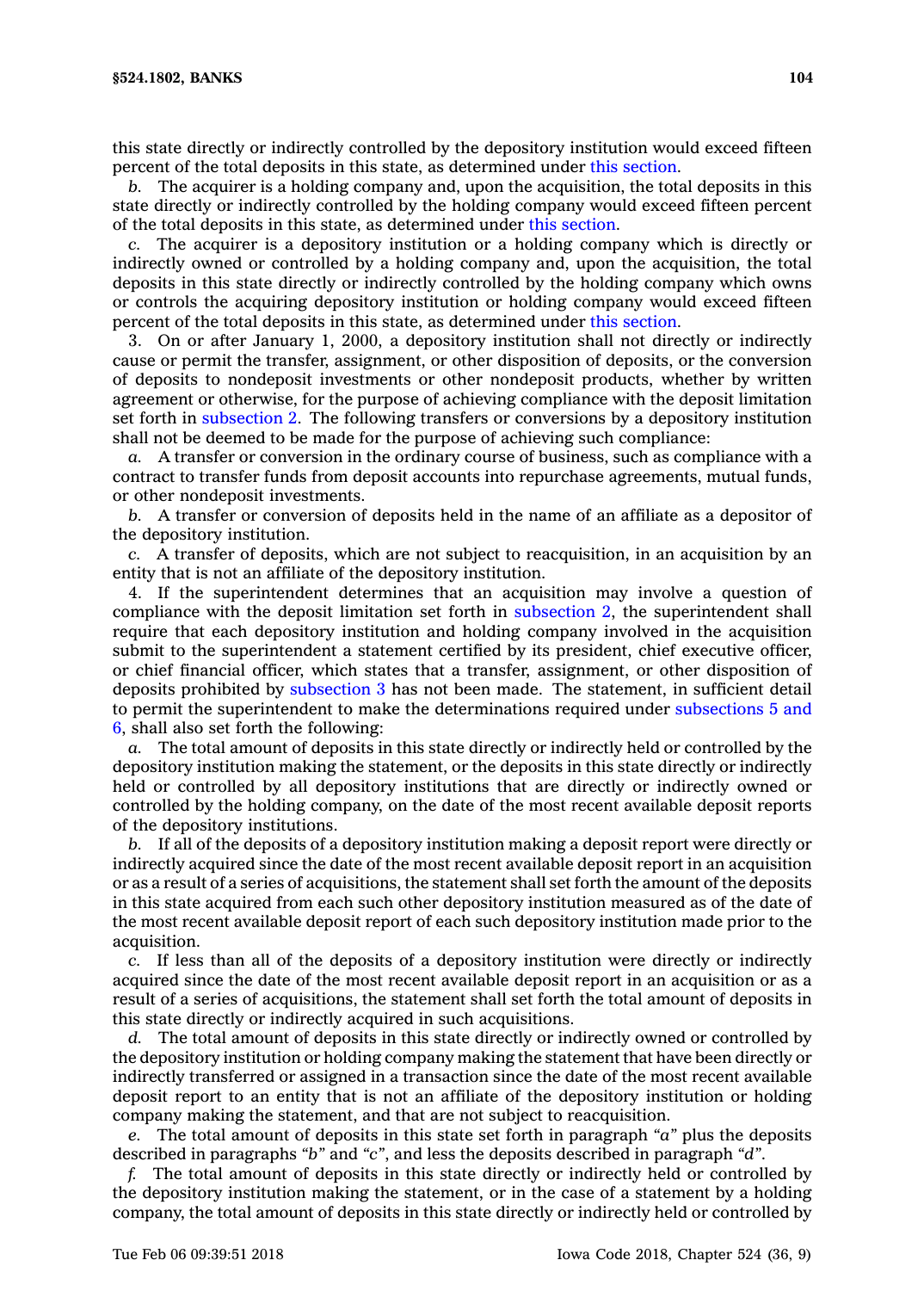all depository institutions that are directly or indirectly owned or controlled by the holding company, on the date of the earlier of the two most recent available deposit reports of the depository institutions.

*g.* If all of the deposits of any other depository institution making <sup>a</sup> deposit report were acquired between the dates of the two most recent available deposit reports in an acquisition or as <sup>a</sup> result of <sup>a</sup> series of acquisitions, the statement shall set forth the amount of the deposits in this state acquired from each such other depository institution measured as of the date of the earlier of the two most recent available deposit reports of each such depository institution made prior to the acquisition.

*h.* If less than all of the deposits of any depository institution were directly or indirectly acquired between the dates of the two most recent available deposit reports in an acquisition or as <sup>a</sup> result of <sup>a</sup> series of acquisitions, the statement shall set forth the total amount of deposits in this state directly or indirectly acquired in such acquisitions.

*i.* The total amount of deposits in this state directly or indirectly owned or controlled by the depository institution or holding company making the statement that have been directly or indirectly transferred or assigned in <sup>a</sup> transaction between the dates of the two most recent available deposit reports to an entity that is not an affiliate of the depository institution or holding company making the statement, and that are not subject to reacquisition.

*j.* The total amount of deposits in this state set forth in paragraph *"f"* plus the deposits described in paragraphs *"g"* and *"h"*, and less the deposits described in paragraph *"i"*.

5. The superintendent may conduct such review as the superintendent considers necessary to verify the statements submitted under [subsection](https://www.legis.iowa.gov/docs/code/524.1802.pdf) 4, paragraphs *"a"*, *"b"*, *"c"*, and *"d"*. The superintendent shall calculate the following fraction:

*a.* The numerator is the sum of the deposits in this state directly or indirectly owned or controlled by the depository institutions involved in the acquisition and the deposits in this state directly or indirectly owned or controlled by all other depository institutions directly or indirectly owned or controlled by <sup>a</sup> holding company involved in the acquisition, as stated in [subsection](https://www.legis.iowa.gov/docs/code/524.1802.pdf) 4, paragraph *"e"*.

*b.* The denominator is the deposits in this state of all depository institutions as stated in the most recent available deposit reports.

6. The superintendent may conduct such review as the superintendent considers necessary to verify the statements submitted under [subsection](https://www.legis.iowa.gov/docs/code/524.1802.pdf) 4, paragraphs *"f"*, *"g"*, *"h"*, and *"i"*. The superintendent shall calculate the following fraction:

The numerator is the average of the sum of the deposits in this state directly or indirectly owned or controlled by the depository institutions involved in the acquisition and the deposits in this state directly or indirectly owned or controlled by all other depository institutions directly or indirectly owned or controlled by <sup>a</sup> holding company involved in the acquisition, as stated in [subsection](https://www.legis.iowa.gov/docs/code/524.1802.pdf) 4, paragraphs *"e"* and *"j"*.

*b.* The denominator is the average of the deposits in this state of all depository institutions as stated in the two most recent available deposit reports.

7. If the quotient determined by the calculation in either [subsection](https://www.legis.iowa.gov/docs/code/524.1802.pdf)  $5$  or  $6$  exceeds fifteen percent, the proposed acquisition does not comply with the limitation of [subsection](https://www.legis.iowa.gov/docs/code/524.1802.pdf) 2.

[C73, 75, 77, 79, 81, §524.1802; 82 Acts, ch [1253,](https://www.legis.iowa.gov/docs/acts/1982/CH1253.pdf) §3]

84 Acts, ch [1230,](https://www.legis.iowa.gov/docs/acts/1984/CH1230.pdf) §25; 90 Acts, ch [1002,](https://www.legis.iowa.gov/docs/acts/1990/CH1002.pdf) §2; 97 [Acts,](https://www.legis.iowa.gov/docs/acts/1997/CH0023.pdf) ch 23, §64; 2000 Acts, ch [1094,](https://www.legis.iowa.gov/docs/acts/2000/CH1094.pdf) §1, 2; 2004 Acts, ch [1141,](https://www.legis.iowa.gov/docs/acts/2004/CH1141.pdf) §72 Referred to in [§524.1807](https://www.legis.iowa.gov/docs/code/524.1807.pdf)

**524.1803 Offer to purchase stock.** Repealed by 2006 Acts, ch 1015, §22.

### **524.1804 Notice of acquisition.**

A bank holding company which proposes to directly or indirectly acquire control of, or directly or indirectly acquire all or substantially all of the assets of, <sup>a</sup> state bank or national bank, shall provide to the superintendent <sup>a</sup> copy of the application and any modifications or amendments to the application submitted to the federal reserve board for permission to take such action at the same time the application is transmitted to the federal reserve board. The superintendent may conduct such investigation into and evaluation of the proposed action as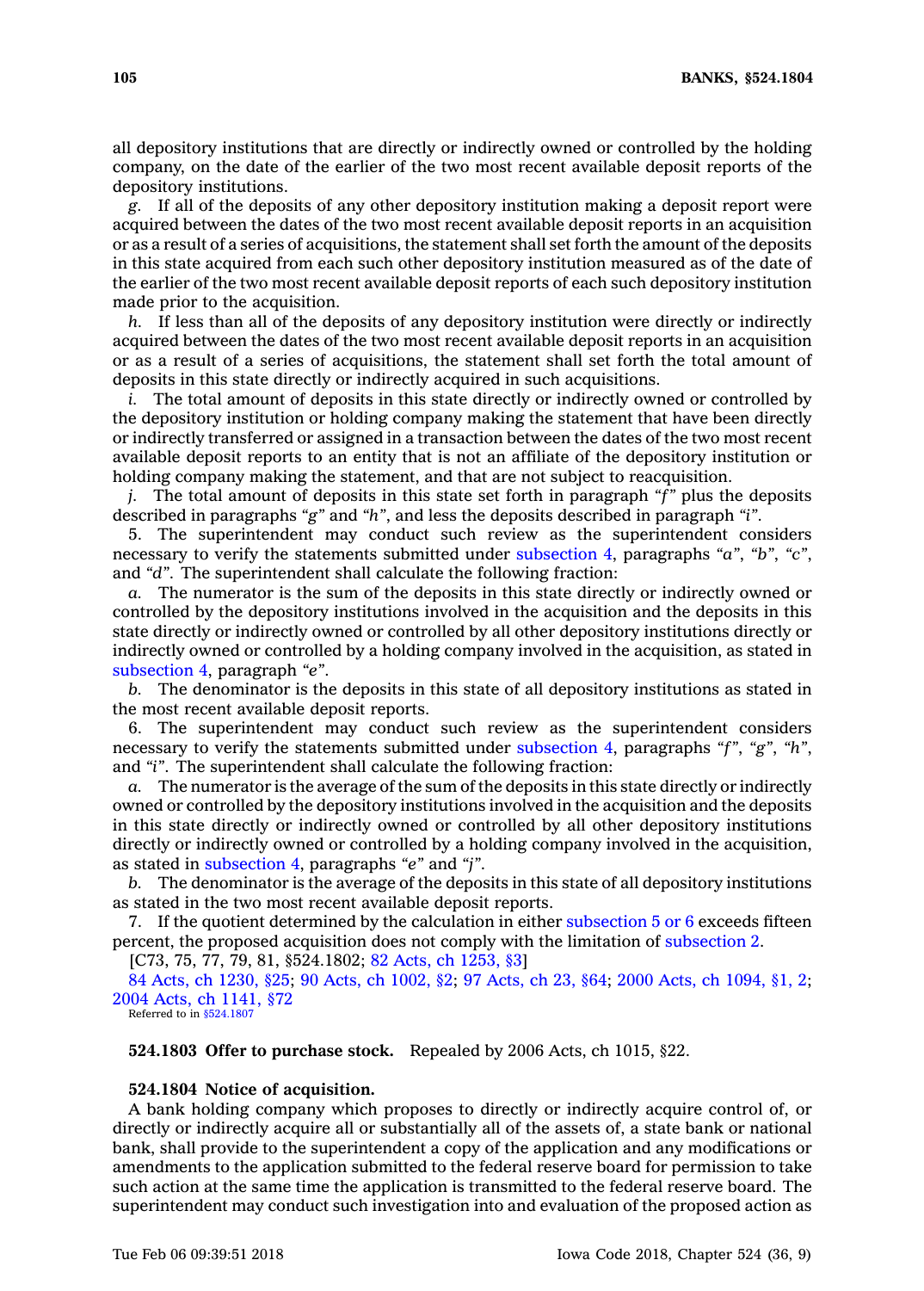the superintendent deems necessary and appropriate, and may submit to the federal reserve board any information so obtained together with the superintendent's own comments or recommendations regarding the proposed acquisition.

[C73, 75, 77, 79, 81, §524.1804] 96 Acts, ch [1056,](https://www.legis.iowa.gov/docs/acts/1996/CH1056.pdf) §18 Referred to in [§524.544](https://www.legis.iowa.gov/docs/code/524.544.pdf), [524.1807](https://www.legis.iowa.gov/docs/code/524.1807.pdf)

### **524.1805 Restrictions on acquisitions and mergers.**

1. An out-of-state bank or out-of-state bank holding company shall not directly or indirectly acquire control of, or directly or indirectly acquire all or substantially all of the assets of, <sup>a</sup> bank located in this state unless the bank has been in continuous existence and operation for at least five years.

2. For purposes of [subsection](https://www.legis.iowa.gov/docs/code/524.1805.pdf) 1, <sup>a</sup> bank that has been chartered solely for the purpose of, and does not open for business prior to, acquiring control of, or acquiring all or substantially all of the assets of, <sup>a</sup> bank located in this state is deemed to have been in existence for the same period of time as the bank to be acquired.

3. For purposes of [subsection](https://www.legis.iowa.gov/docs/code/524.1805.pdf) 1, the period of existence and operation of <sup>a</sup> bank is deemed to be continuous, notwithstanding any of the following:

*a.* Any direct or indirect change in the name, ownership, or control of the bank.

*b.* Any rechartering or merger of the bank.

4. For purposes of [subsection](https://www.legis.iowa.gov/docs/code/524.1805.pdf) 1, <sup>a</sup> bank that has been chartered solely for the purpose of, and does not open for business prior to, acquiring control of, or acquiring all or substantially all of the assets of, one or more branches owned and operated on January 1, 1997, by <sup>a</sup> savings association, as defined in 12 U.S.C. §1813, which association is an affiliate of the bank, is deemed to have been in continuous existence and operation as <sup>a</sup> bank for the combined periods of continuous existence and operation of the bank and the savings association from which the branch or branches were acquired.

5. For purposes of [subsection](https://www.legis.iowa.gov/docs/code/524.1805.pdf) 1, <sup>a</sup> bank that resulted from the conversion of <sup>a</sup> federal savings association, as defined in 12 U.S.C. §1813, is deemed to have been in continuous existence and operation as <sup>a</sup> bank for the combined periods of continuous existence and operation of the bank and the association from which it was converted.

6. An out-of-state bank or out-of-state bank holding company that is organized under laws other than those of this state is subject to and shall comply with the provisions of [chapter](https://www.legis.iowa.gov/docs/code//490.pdf) 490, division XV, relating to foreign corporations, and shall immediately provide the superintendent of banking with <sup>a</sup> copy of each filing submitted to the secretary of state under [chapter](https://www.legis.iowa.gov/docs/code//490.pdf) 490, division XV.

[C73, 75, 77, 79, 81, §524.1805]

96 Acts, ch [1056,](https://www.legis.iowa.gov/docs/acts/96/CH1056.pdf) §19; 97 [Acts,](https://www.legis.iowa.gov/docs/acts/97/CH0050.pdf) ch 50, §2; 2007 [Acts,](https://www.legis.iowa.gov/docs/acts/2007/CH0088.pdf) ch 88, §17; 2012 Acts, ch [1017,](https://www.legis.iowa.gov/docs/acts/2012/CH1017.pdf) §120; 2016 Acts, ch [1011,](https://www.legis.iowa.gov/docs/acts/2016/CH1011.pdf) §103

Referred to in [§524.1807](https://www.legis.iowa.gov/docs/code/524.1807.pdf)

## **524.1806 Banks owned or controlled — officers and directors.**

An individual who is <sup>a</sup> director or an officer of <sup>a</sup> bank holding company, as specified by section [524.1801](https://www.legis.iowa.gov/docs/code/524.1801.pdf), is deemed to be <sup>a</sup> director or an officer, or both, as the case may be, of each bank so owned or controlled by that bank holding company, for the purposes of [sections](https://www.legis.iowa.gov/docs/code/524.612.pdf) [524.612](https://www.legis.iowa.gov/docs/code/524.612.pdf), [524.613](https://www.legis.iowa.gov/docs/code/524.613.pdf) and [524.706](https://www.legis.iowa.gov/docs/code/524.706.pdf), and for the purposes of 12 [C.F.R.](https://www.law.cornell.edu/cfr/text/12/part-215) pt. 215.

[C73, 75, 77, 79, 81, §524.1806] 95 [Acts,](https://www.legis.iowa.gov/docs/acts/95/CH0148.pdf) ch 148, §134; 2017 [Acts,](https://www.legis.iowa.gov/docs/acts/2017/CH0138.pdf) ch 138, §10 Referred to in \$524.1807 Section amended

# **524.1807 Penalties.**

Any bank holding company which willfully violates any provision of sections [524.1801](https://www.legis.iowa.gov/docs/code/524.1801.pdf) to [524.1806](https://www.legis.iowa.gov/docs/code/524.1801.pdf) shall, upon conviction, be fined not less than one hundred dollars nor more than one thousand dollars for each day during which the violation continues. Any individual who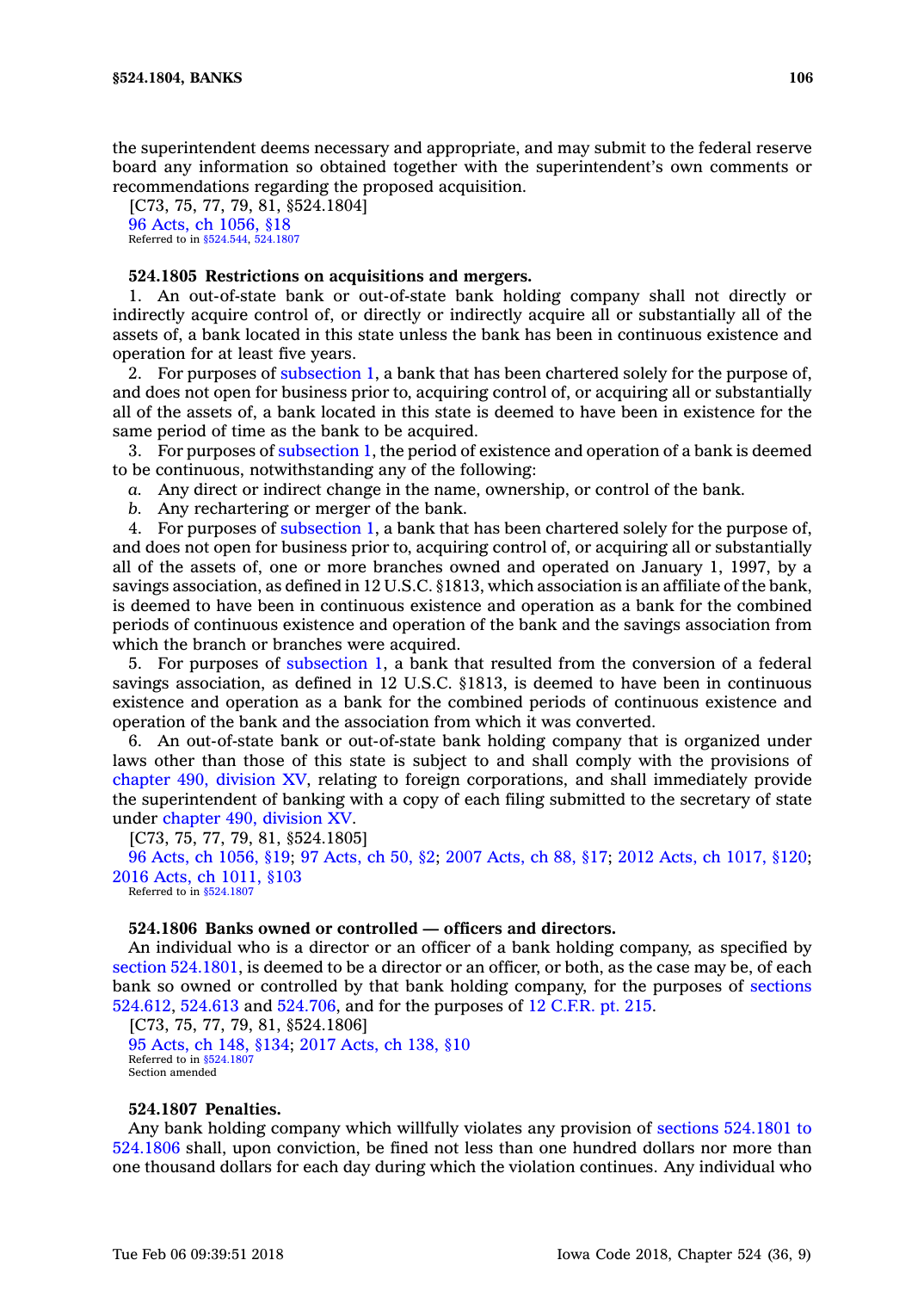willfully participates in <sup>a</sup> violation of any provisions of sections 524.1801 to [524.1806](https://www.legis.iowa.gov/docs/code/524.1801.pdf) shall be guilty of <sup>a</sup> serious misdemeanor.

[C73, 75, 77, 79, 81, §524.1807]

## **524.1808 Insurance sales.**

1. Insurance activities in Iowa of an out-of-state bank holding company and its subsidiaries are subject to regulation, including but not limited to regulation under Title XIII, subtitle 1, in the same manner and to the same extent as are the insurance activities of an Iowa bank holding company and its subsidiaries.

2. An authorization for <sup>a</sup> state bank to engage in activities regulated under Title XIII, subtitle 1, if any, does not grant an out-of-state bank holding company that acquires <sup>a</sup> state bank or any state bank owned or controlled by such bank holding company or any subsidiary or affiliate the ability or right to engage in such activities outside of this state.

90 Acts, ch [1002,](https://www.legis.iowa.gov/docs/acts/1990/CH1002.pdf) §13; 90 Acts, ch [1266,](https://www.legis.iowa.gov/docs/acts/1990/CH1266.pdf) §57 C91, §524.1912 96 Acts, ch [1056,](https://www.legis.iowa.gov/docs/acts/1996/CH1056.pdf) §20, 23 C97, §524.1808

# **524.1809 Mutual bank holding companies.**

1. A state bank may be owned, directly or indirectly, by <sup>a</sup> mutual bank holding company.

2. A mutual holding company authorized pursuant to 12 U.S.C. §1467a and regulations promulgated thereunder may convert to <sup>a</sup> mutual bank holding company authorized under this [chapter](https://www.legis.iowa.gov/docs/code//524.pdf).

3. A mutual corporation may reorganize as <sup>a</sup> mutual holding company in the manner provided in 12 U.S.C. §1467a(o). The resulting mutual holding company shall be <sup>a</sup> mutual bank holding company authorized under this [chapter](https://www.legis.iowa.gov/docs/code//524.pdf).

4. A mutual bank holding company authorized under this [chapter](https://www.legis.iowa.gov/docs/code//524.pdf) shall also be subject to [chapter](https://www.legis.iowa.gov/docs/code//490.pdf) 490, the Iowa business corporations Act. If <sup>a</sup> provision of [chapter](https://www.legis.iowa.gov/docs/code//490.pdf) 490 conflicts with the provisions of this [chapter](https://www.legis.iowa.gov/docs/code//524.pdf) or <sup>a</sup> rule of the superintendent adopted pursuant to this [chapter](https://www.legis.iowa.gov/docs/code//524.pdf), the provisions of this [chapter](https://www.legis.iowa.gov/docs/code//524.pdf) or rule of the superintendent shall control.

5. The superintendent may adopt rules pursuant to [chapter](https://www.legis.iowa.gov/docs/code//17A.pdf) 17A pertaining to mutual bank holding companies and reorganizations into mutual bank holding companies under this chapter.

2012 Acts, ch [1017,](https://www.legis.iowa.gov/docs/acts/2012/CH1017.pdf) §17, 18

**524.1810 through 524.1900** Reserved.

## SUBCHAPTER XIX

# REGIONAL BANKING

**524.1901 through 524.1911** Repealed by 96 Acts, ch 1056, §24.

**524.1912** Reserved.

**524.1913 Prohibited acquisitions.** Repealed by 90 Acts, ch 1266, §61(3).

**524.1914 through 524.2000** Reserved.